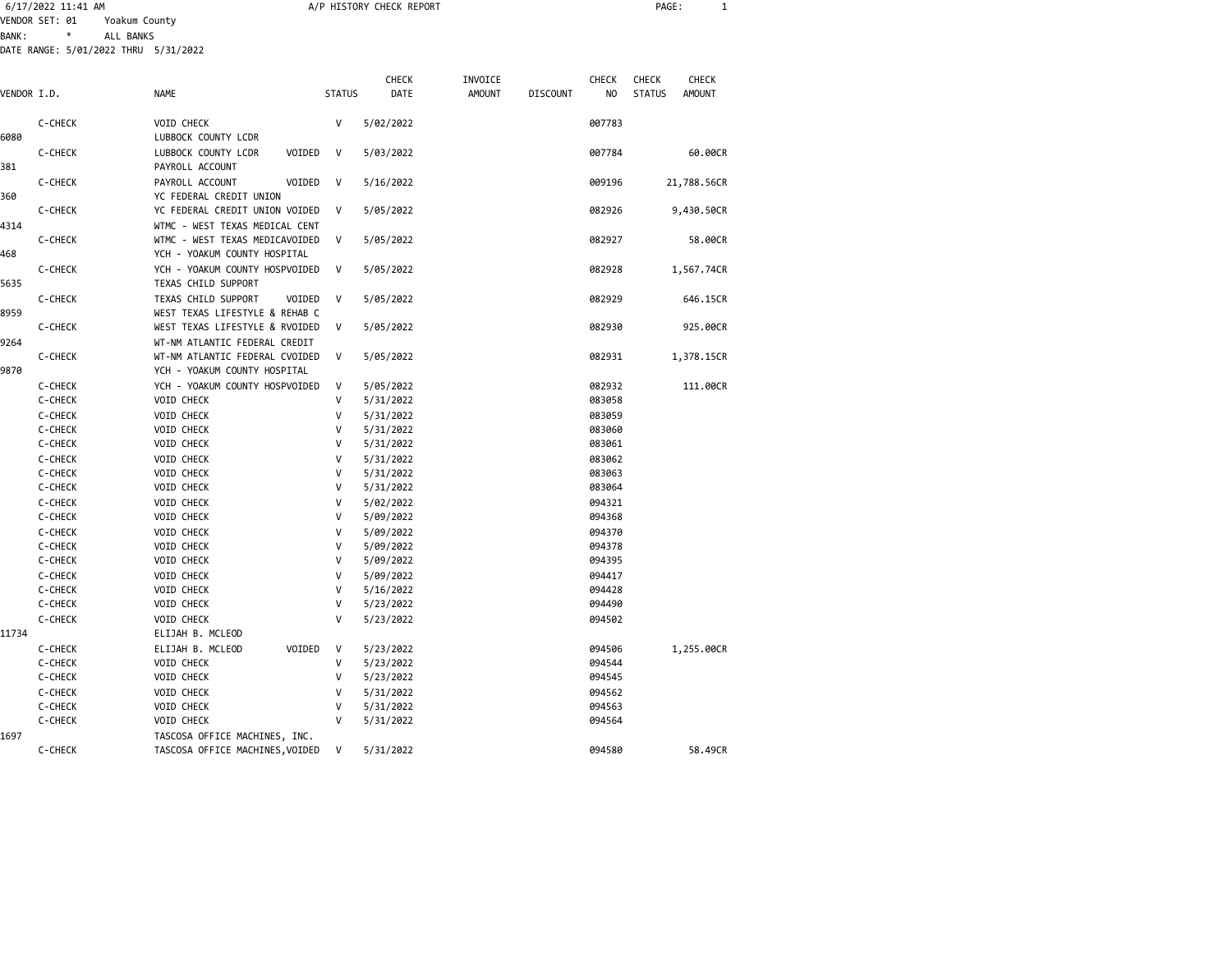| 6/17/2022 11:41 AM                   |               |                |               | A/P HISTORY CHECK REPORT |                |                       | PAGE:                          | $\overline{2}$ |
|--------------------------------------|---------------|----------------|---------------|--------------------------|----------------|-----------------------|--------------------------------|----------------|
| VENDOR SET: 01                       | Yoakum County |                |               |                          |                |                       |                                |                |
| ALL BANKS<br><b>BANK:</b><br>*       |               |                |               |                          |                |                       |                                |                |
| DATE RANGE: 5/01/2022 THRU 5/31/2022 |               |                |               |                          |                |                       |                                |                |
|                                      |               |                |               | CHECK                    | INVOICE        | <b>CHECK</b>          | <b>CHECK</b><br>CHECK          |                |
| VENDOR I.D.                          | <b>NAME</b>   |                | <b>STATUS</b> | DATE                     | <b>AMOUNT</b>  | <b>DISCOUNT</b><br>NO | <b>STATUS</b><br><b>AMOUNT</b> |                |
|                                      |               |                |               |                          |                |                       |                                |                |
| ** TOTALS **                         |               | N <sub>O</sub> |               |                          | INVOICE AMOUNT | <b>DISCOUNTS</b>      | CHECK AMOUNT                   |                |
| REGULAR CHECKS:                      |               | 0              |               |                          | 0.00           | 0.00                  | 0.00                           |                |
| HAND CHECKS:                         |               | 0              |               |                          | 0.00           | 0.00                  | 0.00                           |                |
| DRAFTS:                              |               | 0              |               |                          | 0.00           | 0.00                  | 0.00                           |                |
| EFT:                                 |               | 0              |               |                          | 0.00           | 0.00                  | 0.00                           |                |
| NON CHECKS:                          |               | 0              |               |                          | 0.00           | 0.00                  | 0.00                           |                |
| VOID CHECKS:                         |               | 33 VOID DEBITS |               | 0.00                     |                |                       |                                |                |
|                                      |               | VOID CREDITS   |               | 37,278.59CR              | 37,278.59CR    | 0.00                  |                                |                |
| TOTAL ERRORS:<br>ø                   |               |                |               |                          |                |                       |                                |                |
|                                      |               | N <sub>O</sub> |               |                          | INVOICE AMOUNT | <b>DISCOUNTS</b>      | CHECK AMOUNT                   |                |
| VENDOR SET: 01 BANK: *               | TOTALS:       | 33             |               |                          | 37,278.59CR    | 0.00                  | 0.00                           |                |
| BANK: *<br>TOTALS:                   |               | 33             |               |                          | 37,278.59CR    | 0.00                  | 0.00                           |                |
|                                      |               |                |               |                          |                |                       |                                |                |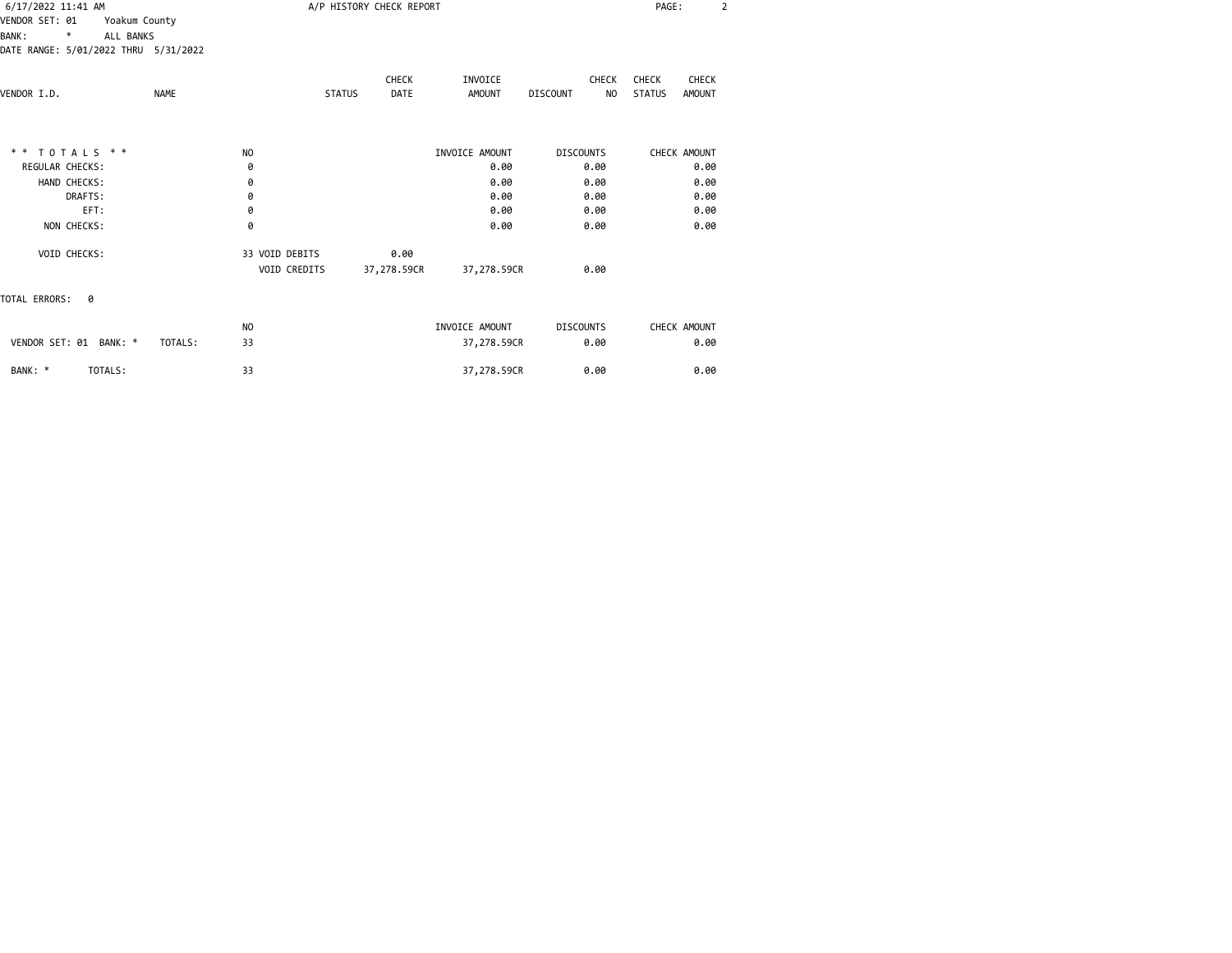|              | 6/17/2022 11:41 AM                                        |                                                     |               | A/P HISTORY CHECK REPORT |                              |                                                   | PAGE:                                                   | 3 |
|--------------|-----------------------------------------------------------|-----------------------------------------------------|---------------|--------------------------|------------------------------|---------------------------------------------------|---------------------------------------------------------|---|
| <b>BANK:</b> | VENDOR SET: 01<br>Yoakum County<br>ADV3<br>AD VALOREM TAX |                                                     |               |                          |                              |                                                   |                                                         |   |
|              | DATE RANGE: 5/01/2022 THRU 5/31/2022                      |                                                     |               |                          |                              |                                                   |                                                         |   |
|              |                                                           |                                                     |               |                          |                              |                                                   |                                                         |   |
| VENDOR I.D.  |                                                           | <b>NAME</b>                                         | <b>STATUS</b> | CHECK<br>DATE            | INVOICE<br><b>AMOUNT</b>     | <b>CHECK</b><br><b>DISCOUNT</b><br>N <sub>O</sub> | CHECK<br><b>CHECK</b><br><b>STATUS</b><br><b>AMOUNT</b> |   |
| 11104        | I-202205112098                                            | NURSING HOME DEBT SERVICE<br>APRIL AD VALOREM TAXES | R             | 5/11/2022                | 3,345.39                     | 004208                                            | 3,345.39                                                |   |
| 482          | I-202205112094                                            | YC GENERAL FUND<br>APRIL AD VALOREM TAXES           | R             | 5/11/2022                | 75,572.27                    | 004209                                            | 75,572.27                                               |   |
| 580          | I-202205112097                                            | FARM MARKET LATERAL ROAD<br>APRIL AD VALOREM TAXES  | R             | 5/11/2022                | 17,003.97                    | 004210                                            | 17,003.97                                               |   |
| 598          | I-202205112096                                            | PERMANENT IMPROVEMENT<br>APRIL AD VALOREM TAXES     | R             | 5/11/2022                | 4,808.93                     | 004211                                            | 4,808.93                                                |   |
| 599          | I-202205112095                                            | JURY FUND<br>APRIL AD VALOREM TAXES                 | R             | 5/11/2022                | 220.94                       | 004212                                            | 220.94                                                  |   |
| 600          | I-202205112099                                            | ROAD & BRIDGE FUND<br>APRIL AD VALOREM TAXES        | R             | 5/11/2022                | 2,507.12                     | 004213                                            | 2,507.12                                                |   |
|              |                                                           |                                                     |               |                          |                              |                                                   |                                                         |   |
|              | ** TOTALS **<br>REGULAR CHECKS:                           | N <sub>0</sub><br>6                                 |               |                          | INVOICE AMOUNT<br>103,458.62 | <b>DISCOUNTS</b><br>0.00                          | CHECK AMOUNT<br>103,458.62                              |   |
|              | HAND CHECKS:                                              | 0                                                   |               |                          | 0.00                         | 0.00                                              | 0.00                                                    |   |
|              | DRAFTS:                                                   | 0                                                   |               |                          | 0.00                         | 0.00                                              | 0.00                                                    |   |
|              | EFT:                                                      | 0                                                   |               |                          | 0.00                         | 0.00                                              | 0.00                                                    |   |
|              | NON CHECKS:                                               | 0                                                   |               |                          | 0.00                         | 0.00                                              | 0.00                                                    |   |
|              | VOID CHECKS:                                              | 0 VOID DEBITS<br>VOID CREDITS                       |               | 0.00<br>0.00             | 0.00                         | 0.00                                              |                                                         |   |
|              | TOTAL ERRORS:<br>ø                                        |                                                     |               |                          |                              |                                                   |                                                         |   |
|              |                                                           | NO                                                  |               |                          | INVOICE AMOUNT               | <b>DISCOUNTS</b>                                  | CHECK AMOUNT                                            |   |
|              | VENDOR SET: 01 BANK: ADV3 TOTALS:                         | 6                                                   |               |                          | 103,458.62                   | 0.00                                              | 103,458.62                                              |   |

BANK: ADV3 TOTALS: 6 103,458.62 0.00 103,458.62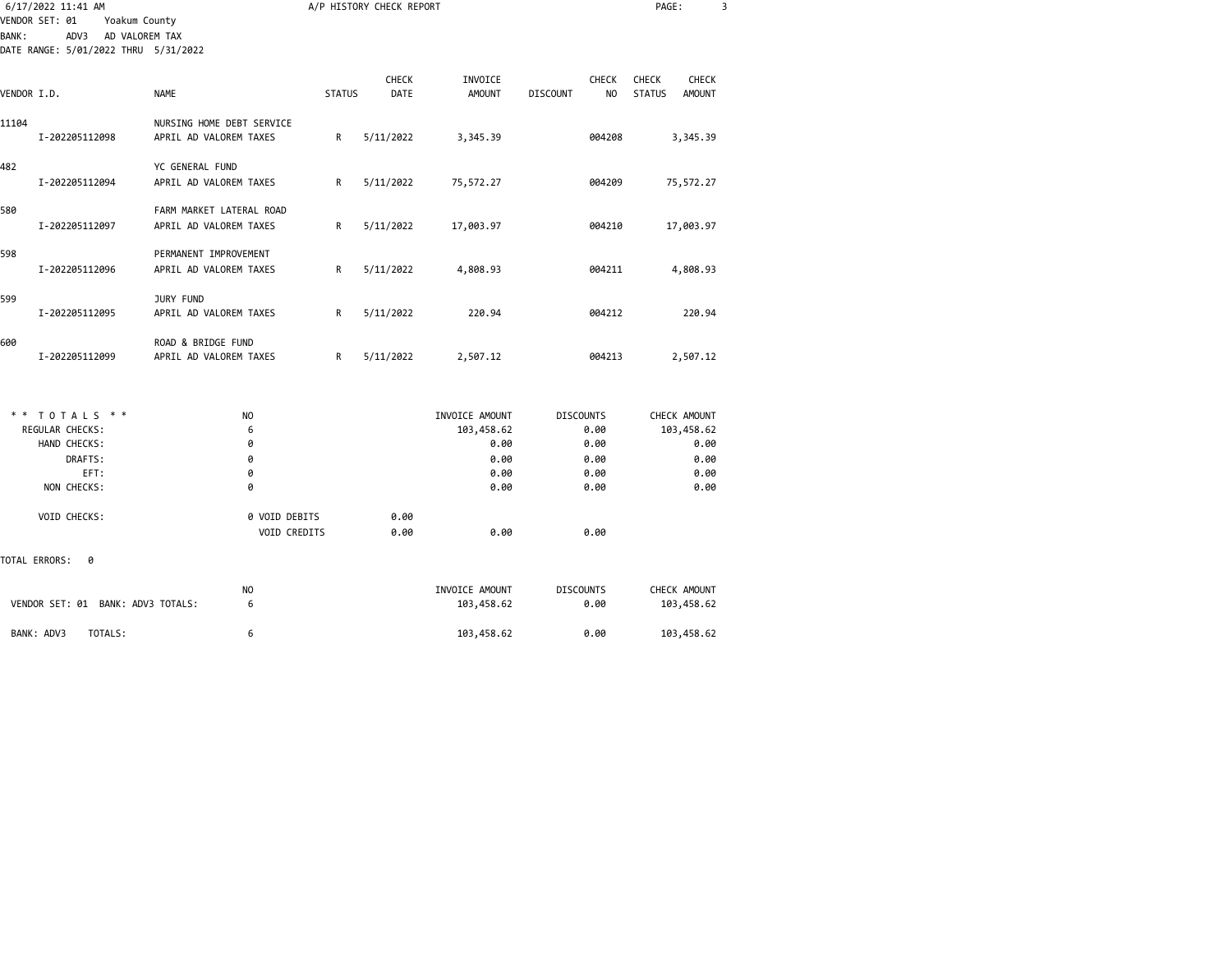|             | 6/17/2022 11:41 AM                                               |                                                               |               | A/P HISTORY CHECK REPORT |                |                 |                  | PAGE:         |               | 4 |
|-------------|------------------------------------------------------------------|---------------------------------------------------------------|---------------|--------------------------|----------------|-----------------|------------------|---------------|---------------|---|
| BANK:       | VENDOR SET: 01<br>Yoakum County<br>APCA3 ACCOUNTS PAYABLE POOLED |                                                               |               |                          |                |                 |                  |               |               |   |
|             | DATE RANGE: 5/01/2022 THRU 5/31/2022                             |                                                               |               |                          |                |                 |                  |               |               |   |
|             |                                                                  |                                                               |               | <b>CHECK</b>             | INVOICE        |                 | CHECK            | CHECK         | CHECK         |   |
| VENDOR I.D. |                                                                  | <b>NAME</b>                                                   | <b>STATUS</b> | DATE                     | <b>AMOUNT</b>  | <b>DISCOUNT</b> | NO               | <b>STATUS</b> | <b>AMOUNT</b> |   |
| 6461        | I-743943                                                         | ADVANCE ELEVATOR INC.<br>ELEVATOR MAINTENANCE MAY 22          | R             | 5/02/2022                | 225.00         |                 | 094294           |               | 225.00        |   |
| 7779        |                                                                  | ANNE BENSON                                                   |               |                          |                |                 |                  |               |               |   |
|             | I-04262022                                                       | SHOPPING FOR SUPPLIES                                         | R             | 5/02/2022                | 83.89          |                 | 094295           |               | 83.89         |   |
| 6266        |                                                                  | AUDIE'S COPIER REPAIR                                         |               |                          |                |                 |                  |               |               |   |
|             | I-13335                                                          | ONE YEAR MAINTENANCE                                          | R             | 5/02/2022                | 1,200.00       |                 | 094296           |               | 1,200.00      |   |
| 149         |                                                                  | BAKER & TAYLOR LLC                                            |               |                          |                |                 |                  |               |               |   |
|             | I-5017668061<br>I-5017685572                                     | TALES FROM A NOT SO FRIENDLY<br>KINGDOM OF BONES              | R<br>R        | 5/02/2022<br>5/02/2022   | 76.63<br>16.84 |                 | 094297<br>094297 |               | 93.47         |   |
| 13806       | I-22042203                                                       | BLACK WATCH SYSTEMS, LLC<br>CONTROLS, ANNEX CHILLER           | R             | 5/02/2022                | 1,125.00       |                 | 094298           |               | 1,125.00      |   |
| 15          |                                                                  | BLAINE INDUSTRIAL SUPPLY                                      |               |                          |                |                 |                  |               |               |   |
|             | I-S6020570.001                                                   | FOAM DISINFECTANT                                             | R             | 5/02/2022                | 49.95          |                 | 094299           |               |               |   |
|             | I-S6020577.001                                                   | TISSUE, TRASH BAGS                                            | R             | 5/02/2022                | 172.89         |                 | 094299           |               |               |   |
|             | I-S6020579.001                                                   | URINAL SCREEN                                                 | R             | 5/02/2022                | 46.31          |                 | 094299           |               |               |   |
|             | I-S6020597.001                                                   | SOAP, DISINFECT                                               | R             | 5/02/2022                | 69.43          |                 | 094299           |               | 338.58        |   |
| 204         |                                                                  | CORPORATE BILLING LLC                                         |               |                          |                |                 |                  |               |               |   |
|             | I-XA102019804:01                                                 | SHOCK ABSORBER LARGE MACK #561                                | R             | 5/02/2022                | 106.54         |                 | 094300           |               | 106.54        |   |
| 5168        |                                                                  | CENGAGE LEARNING INC.                                         |               |                          |                |                 |                  |               |               |   |
|             | I-77602290                                                       | LARGE PRINT DISTRIBUTION                                      | R             | 5/02/2022                | 45.00          |                 | 094301           |               |               |   |
|             | I-77623703                                                       | APRIL BESTSELLER VALUE 8                                      | R             | 5/02/2022                | 147.49         |                 | 094301           |               |               |   |
|             | I-77623704                                                       | BESTSELLER VALUE 8                                            | R             | 5/02/2022                | 147.49         |                 | 094301           |               |               |   |
|             | I-77628377                                                       | APRIL LARGE PRINT DISTRIBUTION                                | R             | 5/02/2022                | 23.24          |                 | 094301           |               |               |   |
|             | I-77629944                                                       | APRIL MYSTERY 3                                               | R             | 5/02/2022                | 76.47          |                 | 094301           |               |               |   |
|             | I-77630207                                                       | APRIL MYSTERY 2 PLAN                                          | R             | 5/02/2022                | 52.48          |                 | 094301           |               |               |   |
|             | I-77641588                                                       | APRIL THRILL, ADVEN, & SUSP                                   | R             | 5/02/2022                | 26.24          |                 | 094301           |               |               |   |
|             | I-77646536<br>I-77646696                                         | APRIL DEATH OF A GREEN-EYED<br>APRIL LRG PRINT DISTRIBUTION 5 | R<br>R        | 5/02/2022<br>5/02/2022   | 86.23<br>63.74 |                 | 094301<br>094301 |               | 668.38        |   |
|             |                                                                  |                                                               |               |                          |                |                 |                  |               |               |   |
| 13200       | I-573598                                                         | CHAVEZ TIRES<br>FLAT REPAIR                                   | R             | 5/02/2022                | 45.00          |                 | 094302           |               | 45.00         |   |
| 10929       |                                                                  | CHEM-AQUA                                                     |               |                          |                |                 |                  |               |               |   |
|             | I-7764904                                                        | APR 22 WATER TREATMENT PROG                                   | R             | 5/02/2022                | 200.00         |                 | 094303           |               | 200.00        |   |
| 36          |                                                                  | CITY OF PLAINS                                                |               |                          |                |                 |                  |               |               |   |
|             | I-03-2045-00 042022 JAIL GAS METER                               |                                                               | R             | 5/02/2022                | 809.58         |                 | 094304           |               | 809.58        |   |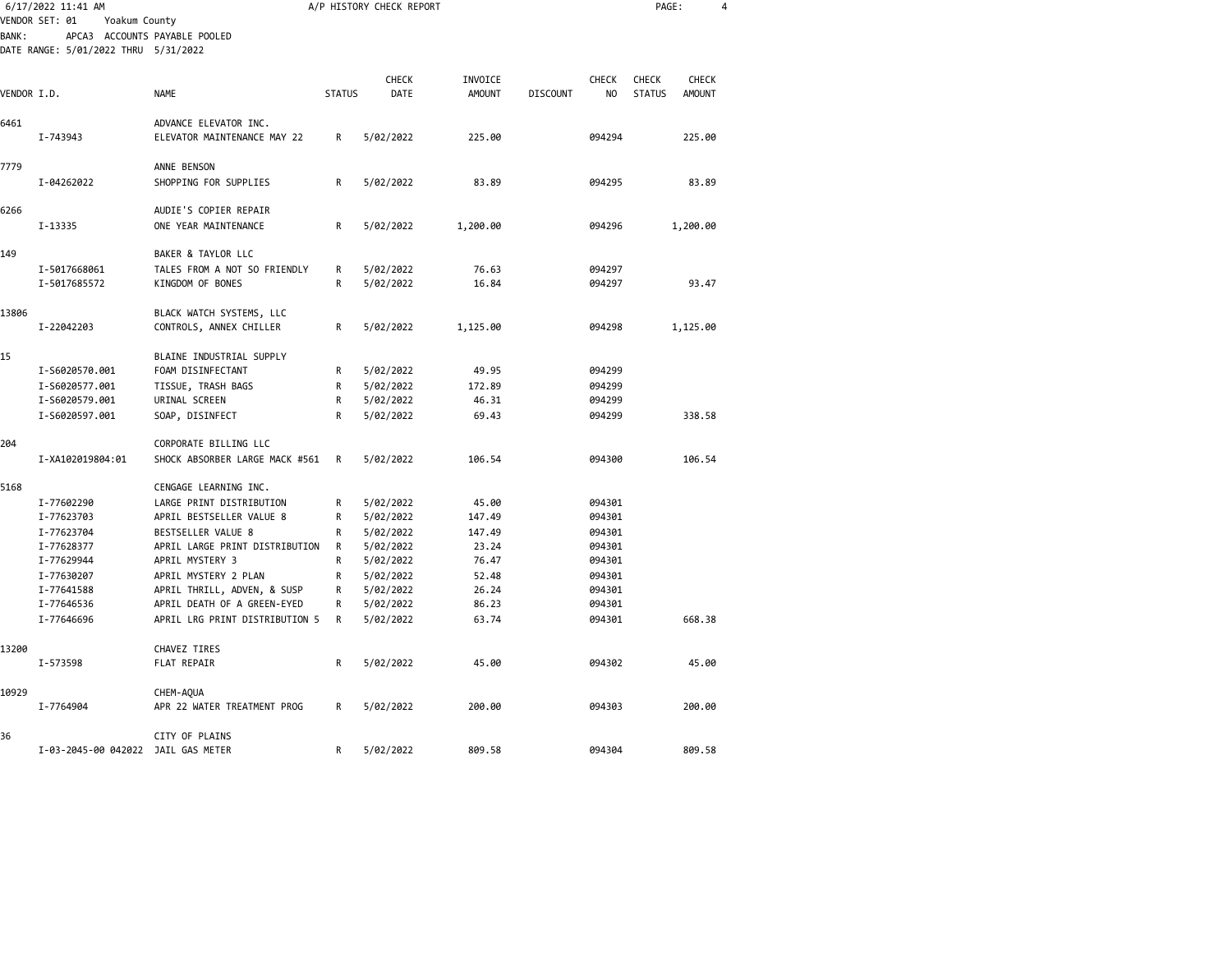|             | 6/17/2022 11:41 AM                   |                                |               | A/P HISTORY CHECK REPORT |               |                 |                | PAGE:         |               | 5 |
|-------------|--------------------------------------|--------------------------------|---------------|--------------------------|---------------|-----------------|----------------|---------------|---------------|---|
|             | VENDOR SET: 01<br>Yoakum County      |                                |               |                          |               |                 |                |               |               |   |
| BANK:       |                                      | APCA3 ACCOUNTS PAYABLE POOLED  |               |                          |               |                 |                |               |               |   |
|             | DATE RANGE: 5/01/2022 THRU 5/31/2022 |                                |               |                          |               |                 |                |               |               |   |
|             |                                      |                                |               | CHECK                    | INVOICE       |                 | <b>CHECK</b>   | CHECK         | <b>CHECK</b>  |   |
| VENDOR I.D. |                                      | <b>NAME</b>                    | <b>STATUS</b> | <b>DATE</b>              | <b>AMOUNT</b> | <b>DISCOUNT</b> | N <sub>O</sub> | <b>STATUS</b> | <b>AMOUNT</b> |   |
|             |                                      |                                |               |                          |               |                 |                |               |               |   |
| 10066       |                                      | CJ'S ELECTRIC                  |               |                          |               |                 |                |               |               |   |
|             | I-1202                               | RV POLE REPAIRS                | R             | 5/02/2022                | 764.00        |                 | 094305         |               |               |   |
|             | I-1203 2022                          | CH ANNEX A/C REPAIR            | $\mathsf{R}$  | 5/02/2022                | 811.00        |                 | 094305         |               |               |   |
|             | $I - 1204$                           | LIGHTS PARTY HOUSE PARK        | R             | 5/02/2022                | 885.00        |                 | 094305         |               | 2,460.00      |   |
| 615         |                                      | COMMERCIAL ICE MACHINE COMPANY |               |                          |               |                 |                |               |               |   |
|             | I-W117196-IN                         | DRAIN & EVAP LEAK REPAIRS      | R             | 5/02/2022                | 1,033.50      |                 | 094306         |               | 1,033.50      |   |
| 7647        |                                      | CONSTRUCTORS, INC.             |               |                          |               |                 |                |               |               |   |
|             | I-132404                             | CR 165-2 #6 ROCK               | R             | 5/02/2022                | 2,682.07      |                 | 094307         |               |               |   |
|             | I-132405                             | CR 165-2 #6 ROCK               | R             | 5/02/2022                | 1,525.83      |                 | 094307         |               |               |   |
|             | I-132406                             | CR 425-4 #15 ROCK              | R             | 5/02/2022                | 2,447.40      |                 | 094307         |               |               |   |
|             | I-132407                             | CR 425-4 #15 ROCK              | R             | 5/02/2022                | 2,049.78      |                 | 094307         |               |               |   |
|             | I-132408                             | CR 165-2 #6 ROCK               | $\mathsf{R}$  | 5/02/2022                | 351.23        |                 | 094307         |               |               |   |
|             | I-132409                             | CR 180-3 #11 ROCK              | R             | 5/02/2022                | 1,600.91      |                 | 094307         |               |               |   |
|             | I-132410                             | CR 180-3 #11 ROCK              | R             | 5/02/2022                | 1,598.81      |                 | 094307         |               |               |   |
|             | I-132436                             | CR 425-4 #15 ROCK              | R             | 5/02/2022                | 396.38        |                 | 094307         |               | 12,652.41     |   |
| 12804       |                                      | COSTCO WHOLESALE CORPORATION   |               |                          |               |                 |                |               |               |   |
|             | I-JUNE 2022 RENEWAL                  | 000111882577664                | R             | 5/02/2022                | 60.00         |                 | 094308         |               | 60.00         |   |
| 1736        |                                      | COUNTRY LIVING                 |               |                          |               |                 |                |               |               |   |
|             | I-APRIL 2022 PL                      | 1 YR SUBSCRIPTION              | R             | 5/02/2022                | 29.97         |                 | 094309         |               | 29.97         |   |
| 6232        |                                      | <b>CTSI</b>                    |               |                          |               |                 |                |               |               |   |
|             | I-208931                             | OFF-SITE SUPPORT/ON-SITE SUPP  | R             | 5/02/2022                | 1,103.28      |                 | 094310         |               | 1,103.28      |   |
| 9119        |                                      | DARLA WELCH                    |               |                          |               |                 |                |               |               |   |
|             | I-04172022                           | TREASURER'S CONFERENCE         | R             | 5/02/2022                | 1,227.66      |                 | 094311         |               | 1,227.66      |   |
| 9695        |                                      | DAVID BUNCH                    |               |                          |               |                 |                |               |               |   |
|             | I-119422                             | APR DC LIBRARY                 | R             | 5/02/2022                | 435.00        |                 | 094312         |               |               |   |
|             | I-119423                             | APR NEWMAN PARK                | R             | 5/02/2022                | 265.00        |                 | 094312         |               |               |   |
|             | I-119424                             | APR LITTLE LEAGUE PARK         | R             | 5/02/2022                | 290.00        |                 | 094312         |               |               |   |
|             | I-119425                             | WORKED ON SPRINKLER SYSTEM     | R             | 5/02/2022                | 225.00        |                 | 094312         |               | 1,215.00      |   |
| 213         |                                      | DEECO HOSE & BELTING INC       |               |                          |               |                 |                |               |               |   |
|             | I-4033979-000                        | HYDRAULIC HOSE - SIDEDUMP      | R             | 5/02/2022                | 53.57         |                 | 094313         |               |               |   |
|             | I-4034030-000                        | HOSE & FITTING FOR DIESEL TANK | R             | 5/02/2022                | 74.98         |                 | 094313         |               | 128.55        |   |
| 1570        |                                      | DEMCO INC                      |               |                          |               |                 |                |               |               |   |
|             | I-7113835                            | <b>BOOK COVERS</b>             | R             | 5/02/2022                | 342.63        |                 | 094314         |               |               |   |
|             | I-7114525                            | BOOK COVERS/CRAFT SUPPLIES     | R             | 5/02/2022                | 188.43        |                 | 094314         |               | 531.06        |   |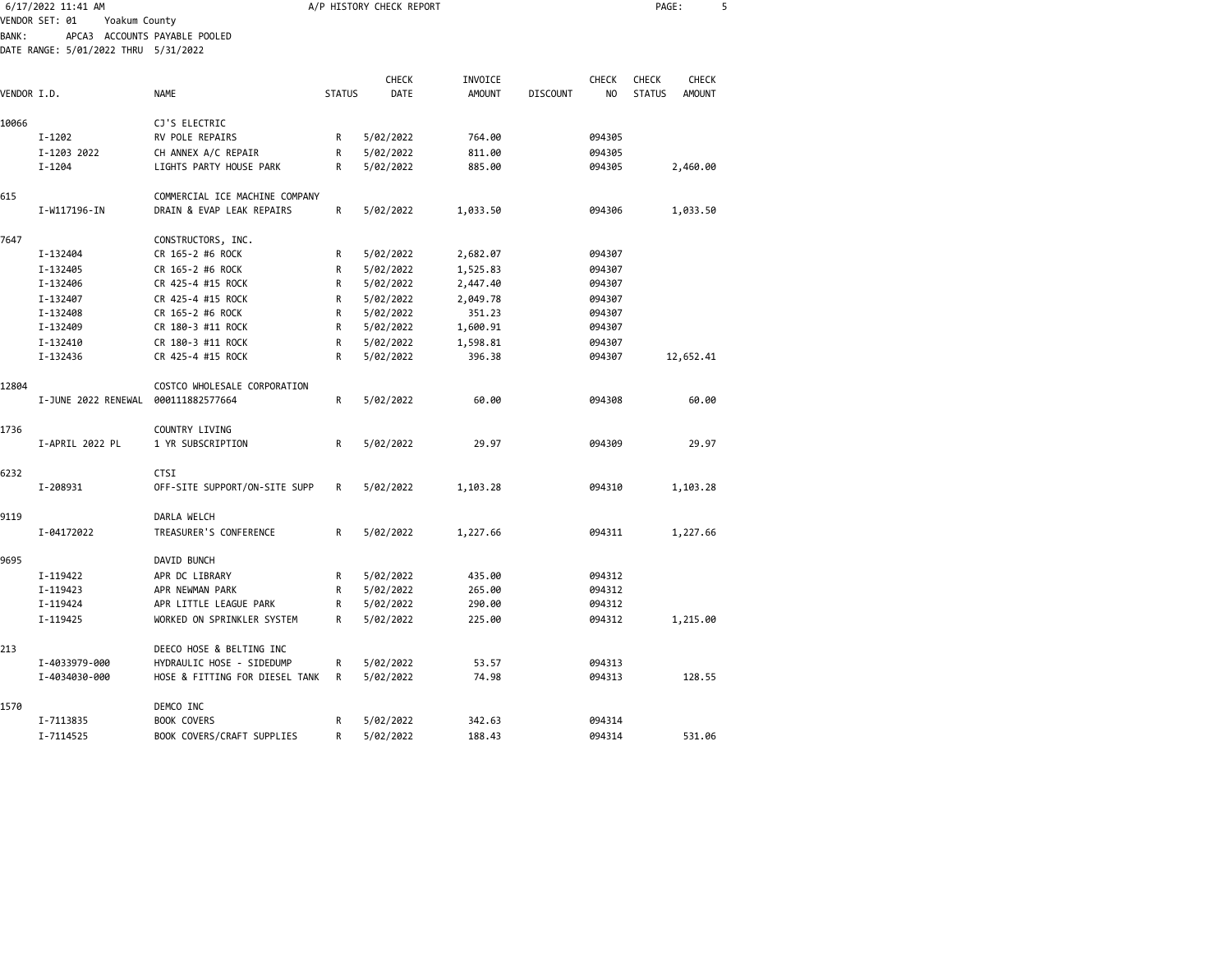|              | 6/17/2022 11:41 AM                                                    |                                |               | A/P HISTORY CHECK REPORT |               |                 |        | PAGE:         |          | 6 |
|--------------|-----------------------------------------------------------------------|--------------------------------|---------------|--------------------------|---------------|-----------------|--------|---------------|----------|---|
|              | VENDOR SET: 01<br>Yoakum County                                       |                                |               |                          |               |                 |        |               |          |   |
| <b>BANK:</b> | APCA3 ACCOUNTS PAYABLE POOLED<br>DATE RANGE: 5/01/2022 THRU 5/31/2022 |                                |               |                          |               |                 |        |               |          |   |
|              |                                                                       |                                |               |                          |               |                 |        |               |          |   |
|              |                                                                       |                                |               | CHECK                    | INVOICE       |                 | CHECK  | <b>CHECK</b>  | CHECK    |   |
| VENDOR I.D.  |                                                                       | NAME                           | <b>STATUS</b> | DATE                     | <b>AMOUNT</b> | <b>DISCOUNT</b> | NO.    | <b>STATUS</b> | AMOUNT   |   |
| 265          |                                                                       | DENVER CITY QUALITY AIR        |               |                          |               |                 |        |               |          |   |
|              | I-6904                                                                | LANDFILL A/C UNIT MAINTENANCE  | R             | 5/02/2022                | 402.75        |                 | 094315 |               | 402.75   |   |
| 9375         |                                                                       | DPC INDUSTRIES                 |               |                          |               |                 |        |               |          |   |
|              | I-757000687-22                                                        | SODIUM HYPOCHLORITE/HYDRO ACID | R             | 5/02/2022                | 2,643.84      |                 | 094316 |               | 2,643.84 |   |
| 11957        |                                                                       | <b>GARDEN &amp; GUN</b>        |               |                          |               |                 |        |               |          |   |
|              | I-APR 2022                                                            | SUBSCRIPTION                   | R             | 5/02/2022                | 19.98         |                 | 094317 |               | 19.98    |   |
| 751          |                                                                       | GOVERNMENT FORMS AND SUPPLIES  |               |                          |               |                 |        |               |          |   |
|              | I-0333590                                                             | VALUABLE PAPERS WALLETS        | R             | 5/02/2022                | 989.43        |                 | 094318 |               | 989.43   |   |
| 10721        |                                                                       | J & J FARM SUPPLY              |               |                          |               |                 |        |               |          |   |
|              | $C - 132565$                                                          | ANTIFREEZE RETURN              | R             | 5/02/2022                | 64.74CR       |                 | 094319 |               |          |   |
|              | I-132386                                                              | DEF 2/SAFETY VESTS             | R             | 5/02/2022                | 115.68        |                 | 094319 |               |          |   |
|              | I-132567                                                              | DRUM LINER, ANTIFREEZE         | R             | 5/02/2022                | 187.15        |                 | 094319 |               | 238.09   |   |
| 11665        |                                                                       | J & J FARM SUPPLY              |               |                          |               |                 |        |               |          |   |
|              | I-131565                                                              | GREASE FOR EQUIPMENT           | R             | 5/02/2022                | 14.72         |                 | 094320 |               |          |   |
|              | I-131569                                                              | <b>GREASE GUN</b>              | R             | 5/02/2022                | 30.58         |                 | 094320 |               |          |   |
|              | I-131656                                                              | WELDING ROD                    | R             | 5/02/2022                | 17.99         |                 | 094320 |               |          |   |
|              | I-131680                                                              | EXPANDED METAL & HARDWARE      | R             | 5/02/2022                | 120.94        |                 | 094320 |               |          |   |
|              | I-131713                                                              | FITTINGS                       | R             | 5/02/2022                | 16.15         |                 | 094320 |               |          |   |
|              | I-131717                                                              | HYDRAULIC OIL                  | $\mathsf{R}$  | 5/02/2022                | 97.98         |                 | 094320 |               |          |   |
|              | I-131813                                                              | DEF                            | R             | 5/02/2022                | 289.99        |                 | 094320 |               |          |   |
|              | I-131850                                                              | <b>FENDER WASHER</b>           | R             | 5/02/2022                | 3.15          |                 | 094320 |               |          |   |
|              | I-131935                                                              | PRIMARY WIRE, FUSE HOLDER      | R             | 5/02/2022                | 24.06         |                 | 094320 |               |          |   |
|              | I-131949                                                              | YOUTH CENTER KEYS              | R             | 5/02/2022                | 5.94          |                 | 094320 |               |          |   |
|              | I-132063                                                              | <b>BULBS</b>                   | R             | 5/02/2022                | 173.70        |                 | 094320 |               |          |   |
|              | I-132311                                                              | SOCKET ADAPTER SET OF 3        | $\mathsf R$   | 5/02/2022                | 18.46         |                 | 094320 |               |          |   |
|              | I-132341                                                              | LEC SUPPLIES                   | R             | 5/02/2022                | 23.22         |                 | 094320 |               |          |   |
|              | I-132383                                                              | WIRE CONNECTORS                | R             | 5/02/2022                | 10.00         |                 | 094320 |               |          |   |
|              | I-132598                                                              | ENGINE OIL                     | R             | 5/02/2022                | 59.94         |                 | 094320 |               |          |   |
|              | I-132622                                                              | TIRE GAUGE, VALVE CORE TOOL    | R             | 5/02/2022                | 12.38         |                 | 094320 |               |          |   |
|              | I-132650                                                              | NU-SHINE, TOWEL SHOP           | R             | 5/02/2022                | 24.48         |                 | 094320 |               |          |   |
|              | I-132687                                                              | TIMER INDOOR/OUTDOOR           | $\mathsf R$   | 5/02/2022                | 104.99        |                 | 094320 |               |          |   |
|              | I-132835                                                              | PVC CONDUIT                    | R             | 5/02/2022                | 30.78         |                 | 094320 |               |          |   |
|              | I-132853                                                              | LEC STATION GAS NOZZLE         | R             | 5/02/2022                | 99.99         |                 | 094320 |               |          |   |
|              | I-132889                                                              | JAIL SPRINKLER SUPPLIES        | R             | 5/02/2022                | 17.59         |                 | 094320 |               | 1,197.03 |   |
| 12444        |                                                                       | J & J FARM SUPPLY              |               |                          |               |                 |        |               |          |   |
|              | I-132286                                                              | PIPE WRENCH/ HYDRAULIC OIL     | R             | 5/02/2022                | 341.93        |                 | 094322 |               |          |   |
|              | I-132641                                                              | FITTINGS & SUPPLIES            | R             | 5/02/2022                | 82.92         |                 | 094322 |               |          |   |
|              | I-132845                                                              | PLIERS LOCKING                 | R             | 5/02/2022                | 70.64         |                 | 094322 |               | 495.49   |   |
|              |                                                                       |                                |               |                          |               |                 |        |               |          |   |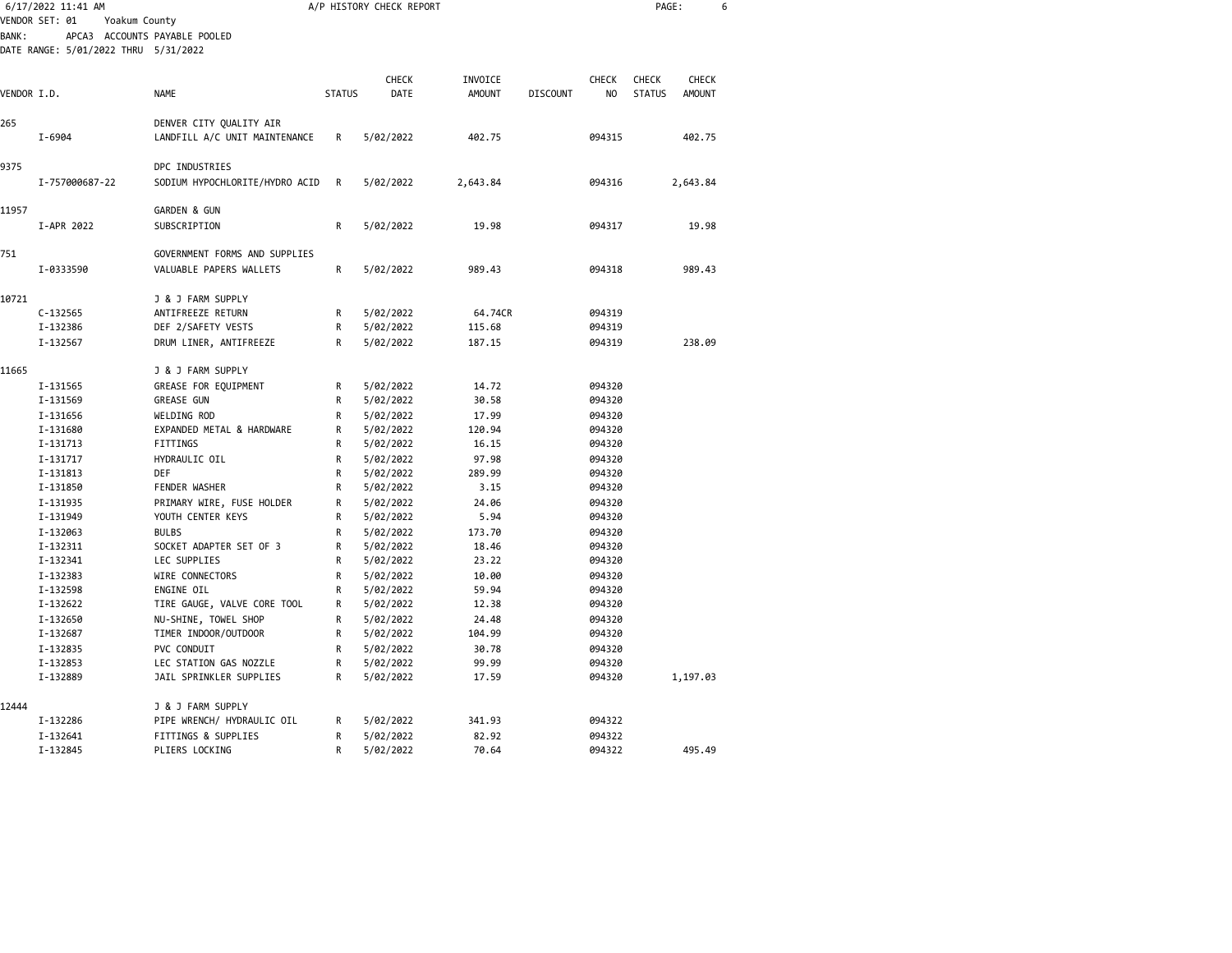|              | 6/17/2022 11:41 AM                   |                                        |               | A/P HISTORY CHECK REPORT |                |                 |              | PAGE:         |               | $\overline{7}$ |
|--------------|--------------------------------------|----------------------------------------|---------------|--------------------------|----------------|-----------------|--------------|---------------|---------------|----------------|
|              | VENDOR SET: 01<br>Yoakum County      |                                        |               |                          |                |                 |              |               |               |                |
| <b>BANK:</b> |                                      | APCA3 ACCOUNTS PAYABLE POOLED          |               |                          |                |                 |              |               |               |                |
|              | DATE RANGE: 5/01/2022 THRU 5/31/2022 |                                        |               |                          |                |                 |              |               |               |                |
|              |                                      |                                        |               |                          |                |                 |              |               |               |                |
|              |                                      |                                        |               | <b>CHECK</b>             | INVOICE        |                 | <b>CHECK</b> | <b>CHECK</b>  | <b>CHECK</b>  |                |
| VENDOR I.D.  |                                      | <b>NAME</b>                            | <b>STATUS</b> | DATE                     | <b>AMOUNT</b>  | <b>DISCOUNT</b> | NO           | <b>STATUS</b> | <b>AMOUNT</b> |                |
|              |                                      |                                        |               |                          |                |                 |              |               |               |                |
| 12754        | I-131666                             | J & J FARM SUPPLY                      |               | 5/02/2022                | 45.98          |                 | 094323       |               |               |                |
|              |                                      | TURF BUILDER, GRASS SEED<br>ANTIFREEZE | R             | 5/02/2022                |                |                 | 094323       |               |               |                |
|              | I-131739<br>I-132910                 | TRIAL SUPPLY, TARGET SPRAY PNT         | R<br>R        | 5/02/2022                | 66.45<br>10.58 |                 | 094323       |               |               |                |
|              |                                      |                                        |               |                          |                |                 | 094323       |               |               |                |
|              | I-132914<br>I-133167                 | SOLVENT WELD<br>TRIAL SUPPLY, MACHETE  | R<br>R        | 5/02/2022<br>5/02/2022   | 3.99<br>17.99  |                 | 094323       |               |               |                |
|              | I-133168                             | DEF <sub>2</sub>                       | R             | 5/02/2022                | 69.16          |                 | 094323       |               | 214.15        |                |
|              |                                      |                                        |               |                          |                |                 |              |               |               |                |
| 10514        |                                      | MARIA CORTEZ                           |               |                          |                |                 |              |               |               |                |
|              | I-APRIL 2022                         | DEPOSIT, INVOICES, TIME SHEETS         | R             | 5/02/2022                | 74.88          |                 | 094324       |               | 74.88         |                |
|              |                                      |                                        |               |                          |                |                 |              |               |               |                |
| 14069        |                                      | MICHAEL YBARRA                         |               |                          |                |                 |              |               |               |                |
|              | I-04132022                           | TRAINING & OBSERV - TERRY CNTY         | R             | 5/02/2022                | 46.80          |                 | 094325       |               |               |                |
|              | I-04182022                           | 93RD WEST TEXAS CONF                   | R             | 5/02/2022                | 1,527.65       |                 | 094325       |               | 1,574.45      |                |
|              |                                      |                                        |               |                          |                |                 |              |               |               |                |
| 1760         |                                      | MICROMARKETING LLC                     |               |                          |                |                 |              |               |               |                |
|              | I-884724                             | DIGITAL DETOX, LIVER CURE              | R             | 5/02/2022                | 66.50          |                 | 094326       |               |               |                |
|              | I-884919                             | LOST BOOK OF ELEANOR DARE              | R             | 5/02/2022                | 83.98          |                 | 094326       |               |               |                |
|              | I-885233                             | NOTHING TO LOSE CD                     | R             | 5/02/2022                | 39.99          |                 | 094326       |               |               |                |
|              | I-885578                             | UNTIL LEAVES FALL IN PARIS             | R             | 5/02/2022                | 14.87          |                 | 094326       |               |               |                |
|              | I-885617                             | ELEMENT OF LOVE                        | R             | 5/02/2022                | 14.87          |                 | 094326       |               |               |                |
|              | I-885676                             | <b>BELLE MORTE</b>                     | R             | 5/02/2022                | 17.66          |                 | 094326       |               |               |                |
|              | I-885971                             | PLAN YOUR ESTATE                       | R             | 5/02/2022                | 67.44          |                 | 094326       |               | 305.31        |                |
|              |                                      |                                        |               |                          |                |                 |              |               |               |                |
| 281          |                                      | ORKIN OF LUBBOCK                       |               |                          |                |                 |              |               |               |                |
|              | I-357267                             | APR DC LIBRARY PEST CONTROL            | R             | 5/02/2022                | 144.91         |                 | 094327       |               | 144.91        |                |
| 6913         |                                      |                                        |               |                          |                |                 |              |               |               |                |
|              |                                      | PARAMOUNT PRESS                        |               |                          |                |                 |              |               |               |                |
|              | $I - 8663$                           | LETTERHEAD AND ENVELOPES               | R             | 5/02/2022                | 145.00         |                 | 094328       |               | 145.00        |                |
| 1350         |                                      | PLAINS FIRE DEPARTMENT                 |               |                          |                |                 |              |               |               |                |
|              | I-04272022                           | NEW FIRE TRUCK                         | R             | 5/02/2022                | 99,909.49      |                 | 094329       |               | 99,909.49     |                |
|              |                                      |                                        |               |                          |                |                 |              |               |               |                |
| 11063        |                                      | QUADIENT FINANCE USA, INC              |               |                          |                |                 |              |               |               |                |
|              | I-04/06 PPLN01                       | POSTAGE                                | R             | 5/02/2022                | 1,000.00       |                 | 094330       |               | 1,000.00      |                |
|              |                                      |                                        |               |                          |                |                 |              |               |               |                |
| 461          |                                      | SAM'S CLUB DIRECT                      |               |                          |                |                 |              |               |               |                |
|              | I-009142                             | JURY WATER & SNACKS                    | R             | 5/02/2022                | 62.18          |                 | 094331       |               |               |                |
|              | I-03222022                           | PENS/FOOD/DETERGENT                    | R             | 5/02/2022                | 666.85         |                 | 094331       |               |               |                |
|              | I-04052022                           | <b>FOOD</b>                            | R             | 5/02/2022                | 979.70         |                 | 094331       |               |               |                |
|              | I-04072022                           | IBUPROFEN, ACETAMINOPHEN               | R             | 5/02/2022                | 24.20          |                 | 094331       |               |               |                |
|              | I-040722                             | F00D                                   | $\mathsf{R}$  | 5/02/2022                | 67.50          |                 | 094331       |               | 1,800.43      |                |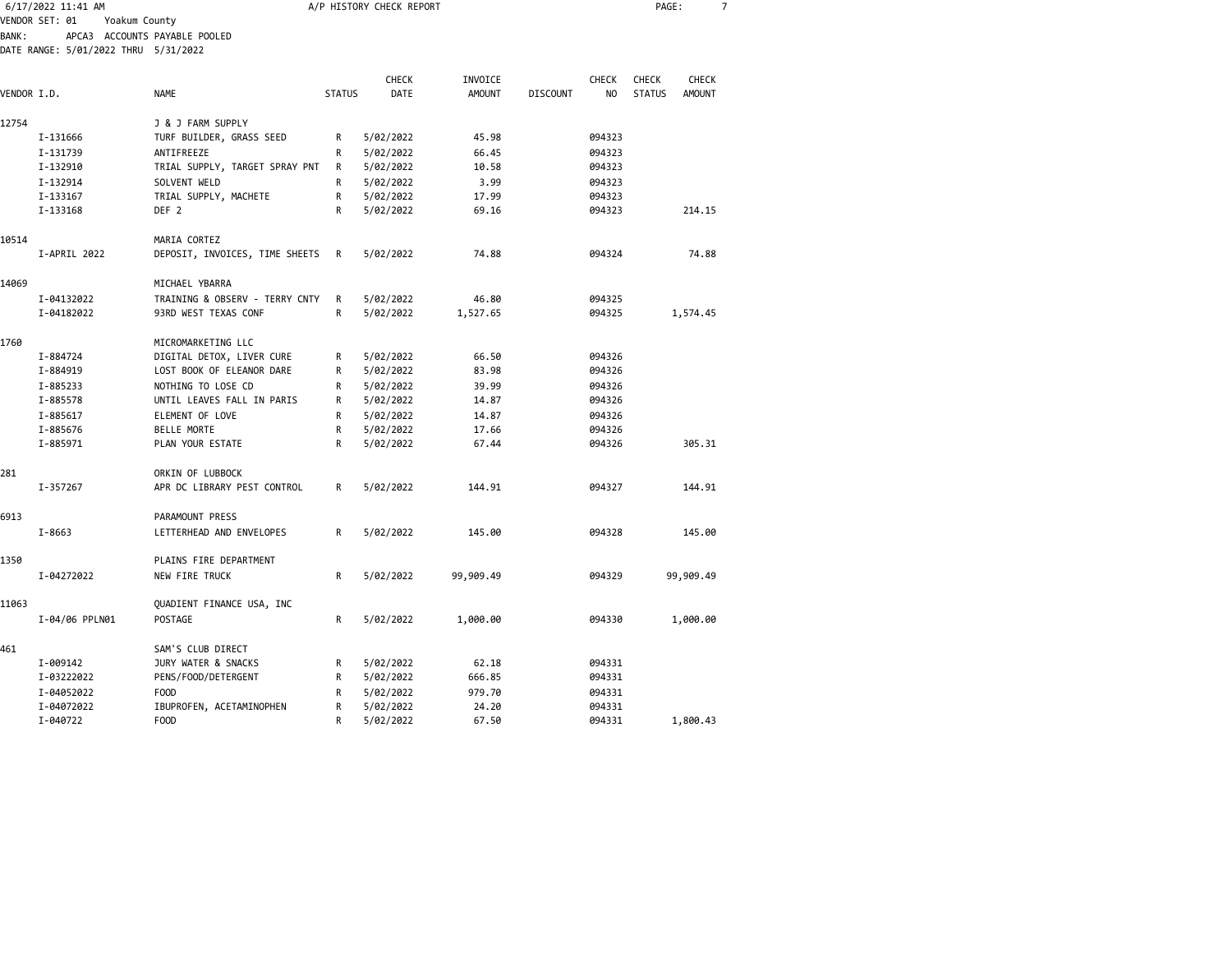|              | 6/17/2022 11:41 AM                   |                                                 |               | A/P HISTORY CHECK REPORT |               |                 |        | PAGE:         |               | 8 |
|--------------|--------------------------------------|-------------------------------------------------|---------------|--------------------------|---------------|-----------------|--------|---------------|---------------|---|
|              | VENDOR SET: 01                       | Yoakum County                                   |               |                          |               |                 |        |               |               |   |
| <b>BANK:</b> | DATE RANGE: 5/01/2022 THRU 5/31/2022 | APCA3 ACCOUNTS PAYABLE POOLED                   |               |                          |               |                 |        |               |               |   |
|              |                                      |                                                 |               |                          |               |                 |        |               |               |   |
|              |                                      |                                                 |               | CHECK                    | INVOICE       |                 | CHECK  | CHECK         | CHECK         |   |
| VENDOR I.D.  |                                      | <b>NAME</b>                                     | <b>STATUS</b> | DATE                     | <b>AMOUNT</b> | <b>DISCOUNT</b> | NO     | <b>STATUS</b> | <b>AMOUNT</b> |   |
|              |                                      |                                                 |               |                          |               |                 |        |               |               |   |
| 5293         |                                      | SEMINOLE BUTANE CO INC.                         |               |                          |               |                 |        |               |               |   |
|              | I-153379                             | CLEAR DIESEL                                    | R             | 5/02/2022                | 32,847.28     |                 | 094332 |               |               |   |
|              | I-153385                             | DYED DIESEL                                     | R             | 5/02/2022                | 30,415.65     |                 | 094332 |               |               |   |
|              | I-153387                             | CLEAR DIESEL                                    | R             | 5/02/2022                | 15,925.41     |                 | 094332 |               |               |   |
|              | I-153388                             | DYED DIESEL                                     | R             | 5/02/2022                | 15,226.42     |                 | 094332 |               |               |   |
|              | I-153394                             | GAS SOUTH STATION                               | R             | 5/02/2022                | 30,814.64     |                 | 094332 |               | 125,229.40    |   |
| 11527        |                                      | SHINNERY OAKS COMMUNITY                         |               |                          |               |                 |        |               |               |   |
|              | I-05022022                           | MAY 2022 FUNDING REQUEST                        | R             | 5/02/2022                | 50,000.00     |                 | 094333 |               | 50,000.00     |   |
|              |                                      |                                                 |               |                          |               |                 |        |               |               |   |
| 9401         |                                      | SOUTH PLAINS FORENSIC PATHOLOG                  |               |                          |               |                 |        |               |               |   |
|              | I-7635                               | LEVEL 2 AUTOPSY                                 | R             | 5/02/2022                | 3,000.00      |                 | 094334 |               | 3,000.00      |   |
|              |                                      |                                                 |               |                          |               |                 |        |               |               |   |
| 5230         |                                      | SOUTH PLAINS IMPLEMENT, LTD.                    |               |                          |               |                 |        |               |               |   |
|              | I-1195558                            | HY-GARD OIL - ROLLER                            | R             | 5/02/2022                | 438.56        |                 | 094335 |               |               |   |
|              | I-1195725                            | HY-GARD ROLLER OIL                              | R             | 5/02/2022                | 328.92        |                 | 094335 |               | 767.48        |   |
| 1697         |                                      |                                                 |               |                          |               |                 |        |               |               |   |
|              | I-334283                             | TASCOSA OFFICE MACHINES, INC.<br><b>BINDERS</b> | R             | 5/02/2022                | 29.76         |                 | 094336 |               |               |   |
|              | I-334284                             | <b>FOLDERS</b>                                  | R             | 5/02/2022                | 9.89          |                 | 094336 |               | 39.65         |   |
|              |                                      |                                                 |               |                          |               |                 |        |               |               |   |
| 6672         |                                      | TEXAS COMMISSION ON ENVIRONMEN                  |               |                          |               |                 |        |               |               |   |
|              | I-SWD0027523                         | PERMIT FY22 Q1                                  | R             | 5/02/2022                | 1,605.54      |                 | 094337 |               | 1,605.54      |   |
|              |                                      |                                                 |               |                          |               |                 |        |               |               |   |
| 5961         |                                      | TOMMY GUY BOX                                   |               |                          |               |                 |        |               |               |   |
|              | I-04182022                           | PER DIEM/MILEAGE/HOTEL                          | R             | 5/02/2022                | 1,532.56      |                 | 094338 |               | 1,532.56      |   |
| 206          |                                      |                                                 |               |                          |               |                 |        |               |               |   |
|              |                                      | TONI JONES                                      |               |                          |               |                 |        |               |               |   |
|              | I-04052022                           | CO MGMT & RISK CONF                             | R             | 5/02/2022                | 857.95        |                 | 094339 |               | 857.95        |   |
| 1768         |                                      | US FOODS, INC.                                  |               |                          |               |                 |        |               |               |   |
|              | I-3563217                            | <b>FOOD</b>                                     | R             | 5/02/2022                | 822.07        |                 | 094340 |               |               |   |
|              | I-3600713                            | GLOVES/COCOA/PAPER TOWELS                       | R             | 5/02/2022                | 645.20        |                 | 094340 |               |               |   |
|              | I-3624647                            | <b>SYRUP</b>                                    | R             | 5/02/2022                | 35.11         |                 | 094340 |               |               |   |
|              | I-3731559                            | F <sub>0</sub> 0D                               | R             | 5/02/2022                | 649.65        |                 | 094340 |               | 2,152.03      |   |
|              |                                      |                                                 |               |                          |               |                 |        |               |               |   |
| 5755         |                                      | WALMART - CAPITAL ONE                           |               |                          |               |                 |        |               |               |   |
|              | I-03242022                           | LAVENDER CLEANER/DVDS                           | R             | 5/02/2022                | 126.56        |                 | 094341 |               | 126.56        |   |
| 5225         |                                      | WARREN CAT                                      |               |                          |               |                 |        |               |               |   |
|              | C-W0020158123                        | SCRAPER REPAIR CREDIT                           | R             | 5/02/2022                | 7.45CR        |                 | 094342 |               |               |   |
|              | I-P1251601                           | CATERPILLAR 623K                                | R             | 5/02/2022                | 321,210.00    |                 | 094342 |               |               |   |
|              | I-W0020158518                        | <b>GRADER REPAIR</b>                            | $\mathsf{R}$  | 5/02/2022                | 562.79        |                 | 094342 |               | 321,765.34    |   |
|              |                                      |                                                 |               |                          |               |                 |        |               |               |   |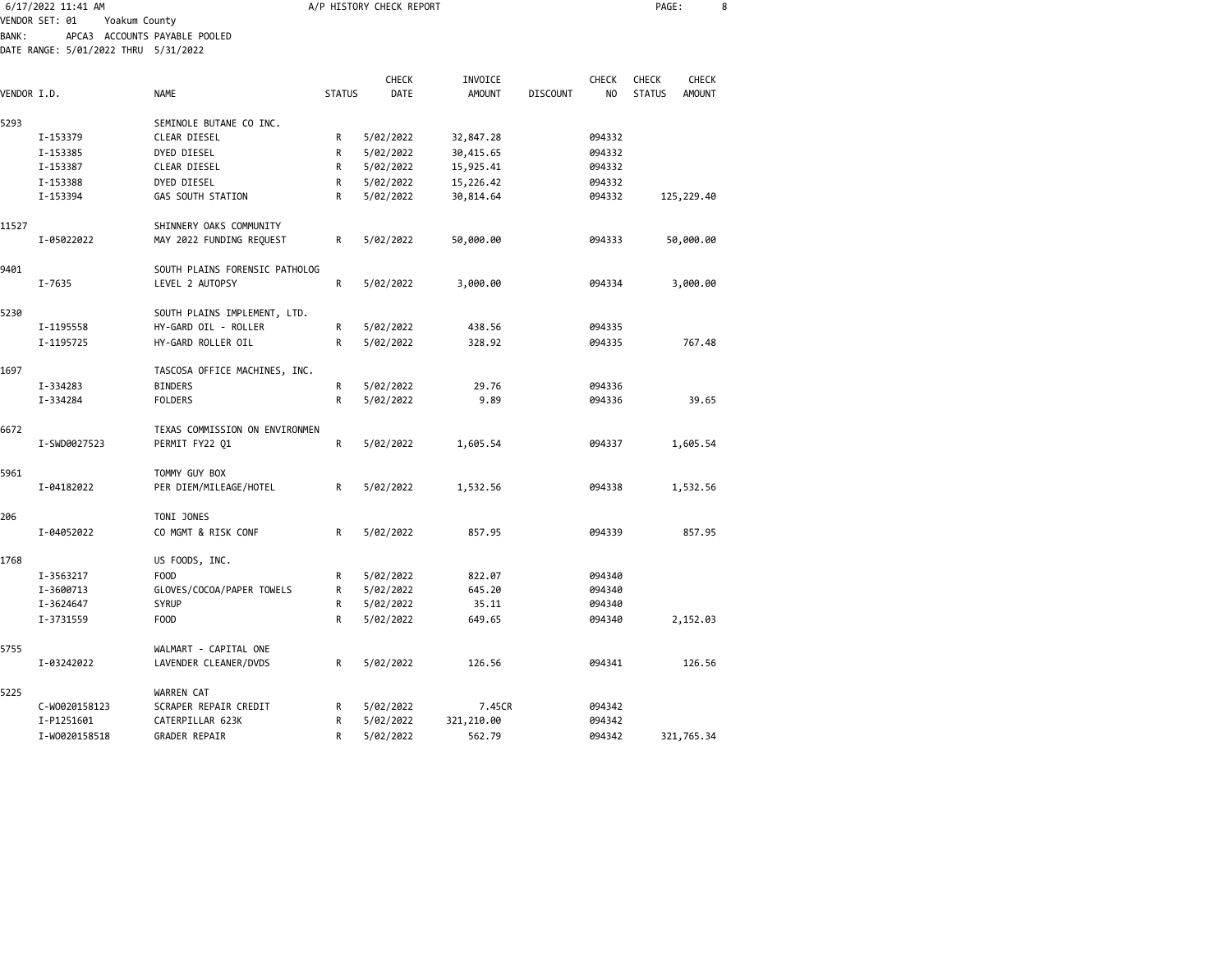|             | 6/17/2022 11:41 AM                   |                                                           |               | A/P HISTORY CHECK REPORT |                |                 |                  | PAGE:         |               | 9 |
|-------------|--------------------------------------|-----------------------------------------------------------|---------------|--------------------------|----------------|-----------------|------------------|---------------|---------------|---|
|             | VENDOR SET: 01<br>Yoakum County      |                                                           |               |                          |                |                 |                  |               |               |   |
| BANK:       |                                      | APCA3 ACCOUNTS PAYABLE POOLED                             |               |                          |                |                 |                  |               |               |   |
|             | DATE RANGE: 5/01/2022 THRU 5/31/2022 |                                                           |               |                          |                |                 |                  |               |               |   |
|             |                                      |                                                           |               |                          |                |                 |                  |               |               |   |
|             |                                      |                                                           |               | <b>CHECK</b>             | INVOICE        |                 | <b>CHECK</b>     | <b>CHECK</b>  | <b>CHECK</b>  |   |
| VENDOR I.D. |                                      | <b>NAME</b>                                               | <b>STATUS</b> | DATE                     | <b>AMOUNT</b>  | <b>DISCOUNT</b> | NO               | <b>STATUS</b> | <b>AMOUNT</b> |   |
| 7729        |                                      | WEST TEXAS CENTERS                                        |               |                          |                |                 |                  |               |               |   |
|             | I-WTC-042022                         | CAUSE #3558, 3582 J VALLES/CE                             | R             | 5/02/2022                | 1,000.00       |                 | 094343           |               | 1,000.00      |   |
|             |                                      |                                                           |               |                          |                |                 |                  |               |               |   |
| 5584        |                                      | KINETIC BUSINESS BY WINDSTREAM                            |               |                          |                |                 |                  |               |               |   |
|             | I-125103919.042122                   | 806-592-3601                                              | R             | 5/02/2022                | 102.88         |                 | 094344           |               | 102.88        |   |
|             |                                      |                                                           |               |                          |                |                 |                  |               |               |   |
| 5584        |                                      | KINETIC BUSINESS BY WINDSTREAM                            |               |                          |                |                 |                  |               |               |   |
|             | I-125104880.042122                   | 806-592-7008                                              | R             | 5/02/2022                | 94.33          |                 | 094345           |               | 94.33         |   |
|             |                                      |                                                           |               |                          |                |                 |                  |               |               |   |
| 5584        |                                      | KINETIC BUSINESS BY WINDSTREAM                            |               |                          |                |                 |                  |               |               |   |
|             | I-125105386.042122                   | 806-592-8000                                              | R             | 5/02/2022                | 290.25         |                 | 094346           |               | 290.25        |   |
|             |                                      |                                                           |               |                          |                |                 |                  |               |               |   |
| 5584        |                                      | KINETIC BUSINESS BY WINDSTREAM<br>806-637-8011 DIST JUDGE | R             | 5/02/2022                | 45.27          |                 | 094347           |               | 45.27         |   |
|             | I-126235201.042122                   |                                                           |               |                          |                |                 |                  |               |               |   |
| 14018       |                                      | <b>WORKQUEST</b>                                          |               |                          |                |                 |                  |               |               |   |
|             | I-PINV0196781                        | BLOOD ALCOHOL DRUG TEST KIT                               | R             | 5/02/2022                | 65.00          |                 | 094348           |               | 65.00         |   |
|             |                                      |                                                           |               |                          |                |                 |                  |               |               |   |
| 6644        |                                      | WTG FUELS INC                                             |               |                          |                |                 |                  |               |               |   |
|             | I-4458066                            | XTREME XL                                                 | R             | 5/02/2022                | 128.70         |                 | 094349           |               | 128.70        |   |
|             |                                      |                                                           |               |                          |                |                 |                  |               |               |   |
| 6493        |                                      | YC TAX A/C MOTOR VEHICLE ACCT                             |               |                          |                |                 |                  |               |               |   |
|             | I-1188139 22                         | 2016/MACK/DP                                              | R             | 5/02/2022                | 7.50           |                 | 094350           |               |               |   |
|             | I-1221694 22                         | 2008/CHEV/PK                                              | R             | 5/02/2022                | 7.50           |                 | 094350           |               |               |   |
|             | I-1355151 22                         | 2017/CHEV/PK                                              | R             | 5/02/2022                | 7.50           |                 | 094350           |               |               |   |
|             | I-1355167 22                         | 2017/CHEV/PK                                              | R             | 5/02/2022                | 7.50           |                 | 094350           |               |               |   |
|             | I-9081111 22                         | 2019/MACK/TR                                              | R             | 5/02/2022                | 7.50           |                 | 094350           |               |               |   |
|             | I-9081114 22                         | 2012/HEIL/TN                                              | R             | 5/02/2022                | 7.50           |                 | 094350           |               | 45.00         |   |
|             |                                      |                                                           |               |                          |                |                 |                  |               |               |   |
| 1348        | I-05022022                           | YOAKUM COUNTY SOIL & WATER CON<br>2022 DONATION           | R             |                          | 2,500.00       |                 |                  |               |               |   |
|             |                                      |                                                           |               | 5/02/2022                |                |                 | 094351           |               | 2,500.00      |   |
| 13902       |                                      | 8x8, INC.                                                 |               |                          |                |                 |                  |               |               |   |
|             | I-3399206                            | APR - MAY CH/JAIL                                         | R             | 5/09/2022                | 881.74         |                 | 094352           |               | 881.74        |   |
|             |                                      |                                                           |               |                          |                |                 |                  |               |               |   |
| 2543        |                                      | ALLIED COMPLIANCE SERVICES, IN                            |               |                          |                |                 |                  |               |               |   |
|             | I-LB303396                           | DOT RANDOM TEST                                           | R             | 5/09/2022                | 205.00         |                 | 094353           |               | 205.00        |   |
|             |                                      |                                                           |               |                          |                |                 |                  |               |               |   |
| 5725        |                                      | AQUAONE LLC                                               |               |                          |                |                 |                  |               |               |   |
|             | I-315175 22                          | APR JP #2                                                 | R             | 5/09/2022                | 3.00           |                 | 094354           |               |               |   |
|             | I-316661 22                          | MAY SO                                                    | R             | 5/09/2022                | 43.00          |                 | 094354           |               |               |   |
|             | I-316663                             | MAY LIBRARY                                               | R             | 5/09/2022                | 19.00          |                 | 094354           |               |               |   |
|             | I-316664                             | MAY ADULT PROBATION                                       | R             | 5/09/2022                | 12.00          |                 | 094354           |               |               |   |
|             | I-316666                             | MAY COURTHOUSE                                            | R             | 5/09/2022                | 71.00          |                 | 094354           |               |               |   |
|             | I-316667                             | MAY CDA OFFICE                                            | R             | 5/09/2022                | 35.99          |                 | 094354           |               |               |   |
|             | I-316668                             | MAY TAX OFFICE                                            | R             | 5/09/2022                | 9.00           |                 | 094354           |               |               |   |
|             | I-316669 22                          | MAY COUNTY CLERK                                          | R             | 5/09/2022                | 19.00          |                 | 094354           |               |               |   |
|             | I-316681<br>I-316684                 | MAY JUVENILE PROBATION<br>MAY DC TAX OFFICE               | R<br>R        | 5/09/2022<br>5/09/2022   | 27.00<br>36.00 |                 | 094354<br>094354 |               | 274.99        |   |
|             |                                      |                                                           |               |                          |                |                 |                  |               |               |   |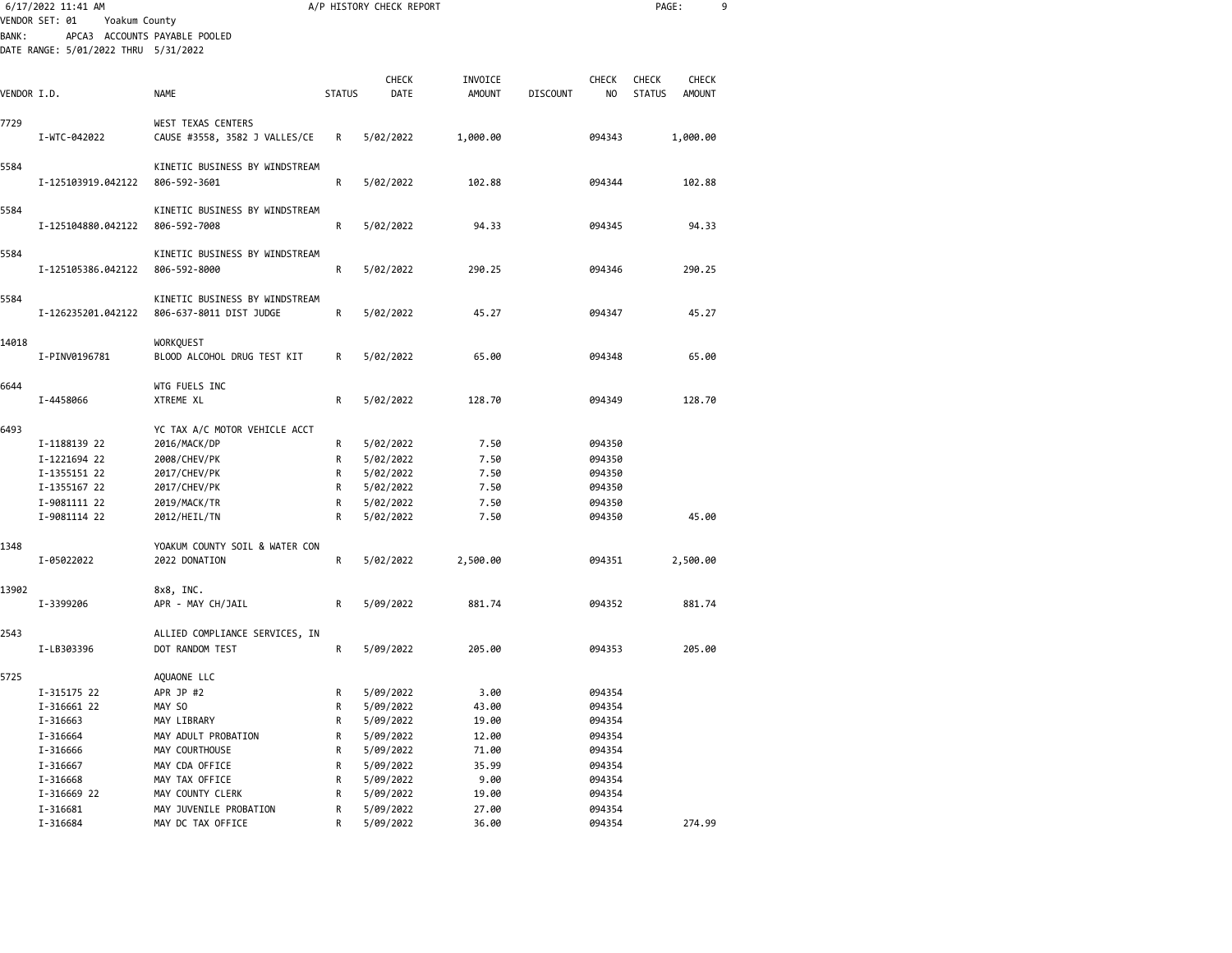|             | 6/17/2022 11:41 AM                                                           |                                |               | A/P HISTORY CHECK REPORT |                          |                 |                    | PAGE:                         | 10                            |  |
|-------------|------------------------------------------------------------------------------|--------------------------------|---------------|--------------------------|--------------------------|-----------------|--------------------|-------------------------------|-------------------------------|--|
|             | VENDOR SET: 01<br>Yoakum County                                              |                                |               |                          |                          |                 |                    |                               |                               |  |
| BANK :      | APCA3 ACCOUNTS PAYABLE POOLED<br>DATE RANGE: 5/01/2022 THRU 5/31/2022        |                                |               |                          |                          |                 |                    |                               |                               |  |
| VENDOR I.D. |                                                                              | <b>NAME</b>                    | <b>STATUS</b> | <b>CHECK</b><br>DATE     | INVOICE<br><b>AMOUNT</b> | <b>DISCOUNT</b> | <b>CHECK</b><br>NO | <b>CHECK</b><br><b>STATUS</b> | <b>CHECK</b><br><b>AMOUNT</b> |  |
| 14057       |                                                                              | ARNOLD OIL COMPANY OF AUSTIN,  |               |                          |                          |                 |                    |                               |                               |  |
|             | I-8762736                                                                    | GREASE & EQUIPMENT LUBRICANT   | R             | 5/09/2022                | 257.06                   |                 | 094355             |                               | 257.06                        |  |
| 149         |                                                                              | BAKER & TAYLOR LLC             |               |                          |                          |                 |                    |                               |                               |  |
|             | I-5017694009                                                                 | BOOK OF NIGHT                  | R             | 5/09/2022                | 79.38                    |                 | 094356             |                               | 79.38                         |  |
| 7           |                                                                              | <b>BAYER HARDWARE</b>          |               |                          |                          |                 |                    |                               |                               |  |
|             | I-123010                                                                     | NOZZLE, HOSE ENDS              | R             | 5/09/2022                | 8.45                     |                 | 094357             |                               |                               |  |
|             | I-123018                                                                     | HAND CLEANER                   | R             | 5/09/2022                | 201.00                   |                 | 094357             |                               |                               |  |
|             | I-123022                                                                     | ANT BAIT                       | R             | 5/09/2022                | 37.98                    |                 | 094357             |                               |                               |  |
|             | I-123023                                                                     | ROUNDUP, BIT, PATCH, SAND BLCK | R             | 5/09/2022                | 19.71                    |                 | 094357             |                               |                               |  |
|             | I-123030                                                                     | LIQD NAILS, SCREWS/TOILET SEAT | R             | 5/09/2022                | 43.10                    |                 | 094357             |                               | 310.24                        |  |
| 204         |                                                                              | CORPORATE BILLING LLC          |               |                          |                          |                 |                    |                               |                               |  |
|             | I-RA102003102:01                                                             | SERVICE CALL - BELLY DUMP      | R             | 5/09/2022                | 1,808.08                 |                 | 094358             |                               |                               |  |
|             | I-RA102003285:01                                                             | SERVICE CALL - MACK TRUCK      | R             | 5/09/2022                | 1,161.65                 |                 | 094358             |                               |                               |  |
|             | I-RA102003338:01                                                             | SERVICE CALL - MACK TRUCK      | R             | 5/09/2022                | 4,225.91                 |                 | 094358             |                               |                               |  |
|             | I-VA102000144                                                                | 2023 MACK P164T                | R             | 5/09/2022                | 126,785.73               |                 | 094358             |                               |                               |  |
|             | I-XA102019864:01                                                             | SHOCK ABSORBER                 | R             | 5/09/2022                | 143.52                   |                 | 094358             |                               |                               |  |
|             | I-XA102020152:01                                                             | LENS WATER TRUCK               | R             | 5/09/2022                | 13.11                    |                 | 094358             |                               | 134,138.00                    |  |
| 14059       |                                                                              | CASEY CARPET ONE               |               |                          |                          |                 |                    |                               |                               |  |
|             | I-CG205169                                                                   | FINAL PARTY HOUSE FLOORING     | R             | 5/09/2022                | 6,361.38                 |                 | 094359             |                               | 6,361.38                      |  |
| 1507        |                                                                              | CDA STATE SUPPLEMENT           |               |                          |                          |                 |                    |                               |                               |  |
|             | I-45425                                                                      | HOTEL - TRIAL 4/24 - 4/25      | R             | 5/09/2022                | 124.23                   |                 | 094360             |                               |                               |  |
|             | I-45936                                                                      | HOTEL - TRIAL 4/25 - 4/26      | R             | 5/09/2022                | 148.73                   |                 | 094360             |                               |                               |  |
|             | I-9903275913                                                                 | VERIZON MAR - APR REIMB        | R             | 5/09/2022                | 151.96                   |                 | 094360             |                               | 424.92                        |  |
| 5168        |                                                                              | CENGAGE LEARNING INC.          |               |                          |                          |                 |                    |                               |                               |  |
|             | I-77677545                                                                   | APRIL, THE REPLACEMENT WIFE    | R             | 5/09/2022                | 25.49                    |                 | 094361             |                               |                               |  |
|             | I-77678374                                                                   | APRIL, NO ONE WILL MISS HER    | R             | 5/09/2022                | 25.49                    |                 | 094361             |                               | 50.98                         |  |
| 36          |                                                                              | CITY OF PLAINS                 |               |                          |                          |                 |                    |                               |                               |  |
|             | I-01-0020-00.031522                                                          | SWIMMING POOL                  | R             | 5/09/2022                | 59.00                    |                 | 094362             |                               |                               |  |
|             | I-01-2610-00.031522 LITTLE LEAGUE                                            |                                | R             | 5/09/2022                | 52.44                    |                 | 094362             |                               |                               |  |
|             | I-01-2660-00.031522 SHOW BARN                                                |                                | R             | 5/09/2022                | 82.66                    |                 | 094362             |                               |                               |  |
|             | I-01-2830-00.031522                                                          | OLD CLINIC                     | R             | 5/09/2022                | 96.98                    |                 | 094362             |                               |                               |  |
|             | I-01-2860-00.031522 OLD CLINIC                                               |                                | R             | 5/09/2022                | 34.00                    |                 | 094362             |                               |                               |  |
|             |                                                                              |                                |               |                          |                          |                 | 094362             |                               |                               |  |
|             | I-01-3480-00.031522 PROBATION OFFICE<br>I-01-3710-01.031522 EXTENSION OFFICE |                                | R<br>R        | 5/09/2022                | 107.33<br>77.44          |                 | 094362             |                               |                               |  |
|             | I-01-3750-00.031522 YOUTH CENTER                                             |                                | R             | 5/09/2022<br>5/09/2022   | 89.94                    |                 | 094362             |                               |                               |  |
|             |                                                                              |                                |               |                          |                          |                 |                    |                               |                               |  |
|             | I-01-3760-00.031522 NEW COURTHOUSE                                           |                                | R             | 5/09/2022                | 404.67                   |                 | 094362             |                               |                               |  |
|             | I-01-3780-00.031522 COURTHOUSE                                               |                                | R             | 5/09/2022                | 302.36                   |                 | 094362             |                               |                               |  |
|             | I-02-1200-00.031522 PRECINCT #4                                              |                                | R             | 5/09/2022                | 318.69                   |                 | 094362             |                               |                               |  |
|             | I-02-1250-00.031522 PRECINCT #4                                              |                                | R             | 5/09/2022                | 34.00                    |                 | 094362             |                               |                               |  |
|             | I-02-1760-00.031522 COMMUNITY CENTER                                         |                                | R             | 5/09/2022                | 94.52                    |                 | 094362             |                               |                               |  |
|             | I-03-2045-00.031522 JAIL                                                     |                                | R             | 5/09/2022                | 214.15                   |                 | 094362             |                               |                               |  |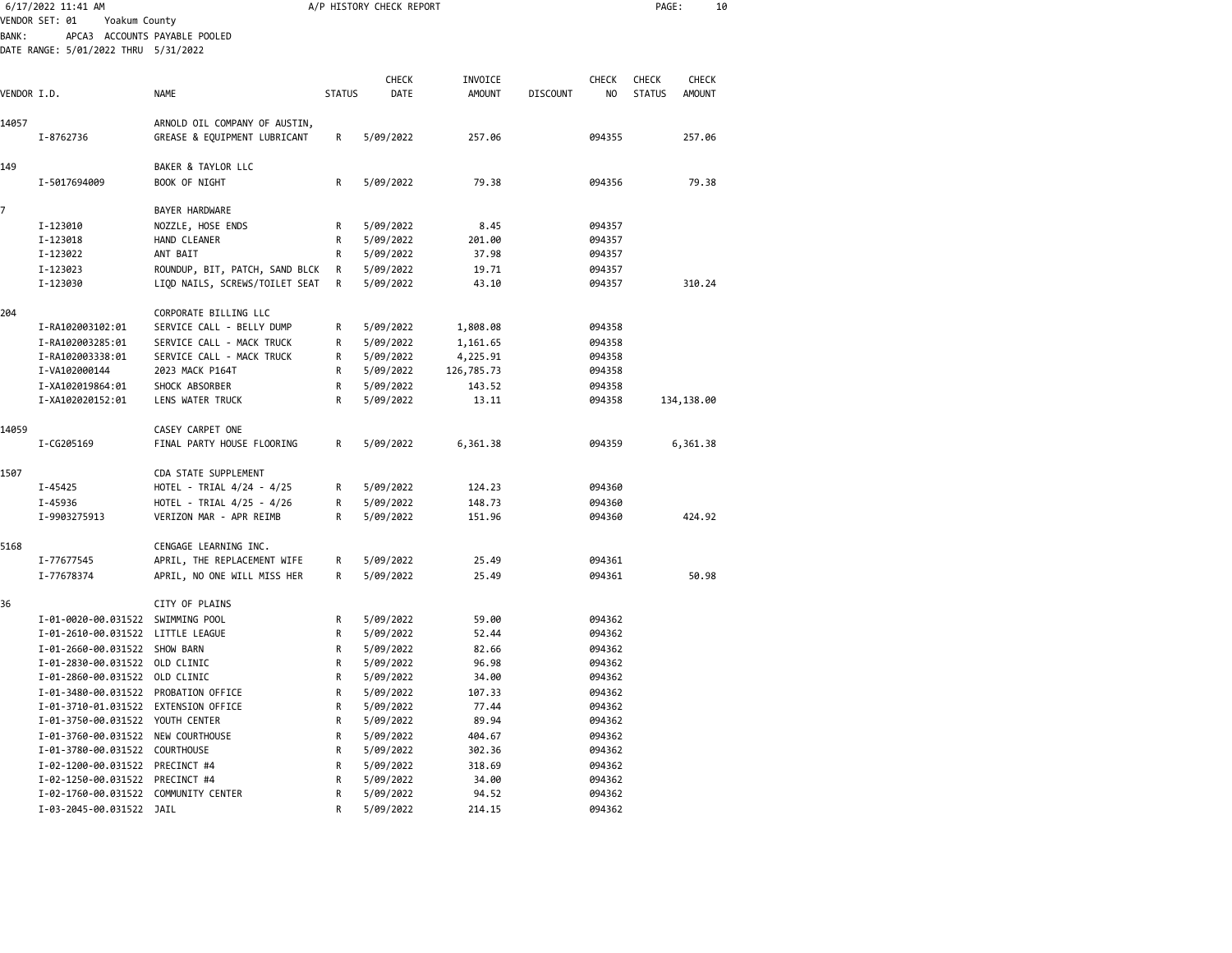|              | 6/17/2022 11:41 AM                   |                                |               | A/P HISTORY CHECK REPORT |               |                 |              | PAGE:         | 11            |  |
|--------------|--------------------------------------|--------------------------------|---------------|--------------------------|---------------|-----------------|--------------|---------------|---------------|--|
|              | VENDOR SET: 01<br>Yoakum County      |                                |               |                          |               |                 |              |               |               |  |
| <b>BANK:</b> |                                      | APCA3 ACCOUNTS PAYABLE POOLED  |               |                          |               |                 |              |               |               |  |
|              | DATE RANGE: 5/01/2022 THRU 5/31/2022 |                                |               |                          |               |                 |              |               |               |  |
|              |                                      |                                |               |                          |               |                 |              |               |               |  |
|              |                                      |                                |               | CHECK                    | INVOICE       |                 | <b>CHECK</b> | <b>CHECK</b>  | <b>CHECK</b>  |  |
| VENDOR I.D.  |                                      | <b>NAME</b>                    | <b>STATUS</b> | DATE                     | <b>AMOUNT</b> | <b>DISCOUNT</b> | NO.          | <b>STATUS</b> | <b>AMOUNT</b> |  |
|              |                                      |                                |               |                          |               |                 |              |               |               |  |
|              | I-03-2046-00.031522 JAIL             |                                | R             | 5/09/2022                | 480.30        |                 | 094362       |               |               |  |
|              | I-03-2170-00.031522 PRECINCT 3       |                                | R             | 5/09/2022                | 149.80        |                 | 094362       |               | 2,598.28      |  |
| 10066        |                                      |                                |               |                          |               |                 |              |               |               |  |
|              |                                      | CJ'S ELECTRIC                  |               |                          |               |                 |              |               |               |  |
|              | I-1205                               | ICE HOUSE - COMPRESSOR         | R             | 5/09/2022                | 1,295.00      |                 | 094363       |               | 1,295.00      |  |
| 11011        |                                      | CORRECTIONS SOFTWARE SOLUTIONS |               |                          |               |                 |              |               |               |  |
|              | I-51730                              | MAY 2022                       | R             | 5/09/2022                | 312.00        |                 | 094364       |               |               |  |
|              | I-51886                              | <b>JUNE 2022</b>               | R             | 5/09/2022                | 312.00        |                 | 094364       |               | 624.00        |  |
|              |                                      |                                |               |                          |               |                 |              |               |               |  |
| 6232         |                                      | CTSI                           |               |                          |               |                 |              |               |               |  |
|              | I-209092                             | AGREEMENT ESECURE              | R             | 5/09/2022                | 446.50        |                 | 094365       |               |               |  |
|              | I-209147                             | AGREEMENT AV                   | R             | 5/09/2022                | 358.62        |                 | 094365       |               |               |  |
|              | I-209190UCA                          | AGREEMENT 2UCADMIN             | R             | 5/09/2022                | 247.56        |                 | 094365       |               |               |  |
|              | I-209304                             | AGREEMENT BDR2016              | R             | 5/09/2022                | 1,091.66      |                 | 094365       |               |               |  |
|              | I-209325                             | AGREEMENT PROTECT2017          | R             | 5/09/2022                | 1,486.67      |                 | 094365       |               |               |  |
|              | I-209726                             | OFF-SITE SUPPORT               | R             | 5/09/2022                | 260.75        |                 | 094365       |               |               |  |
|              | I-209727                             | AFTER HOURS, OFF/ON SITE SUPPT | R             | 5/09/2022                | 2,895.44      |                 | 094365       |               | 6,787.20      |  |
|              |                                      |                                |               |                          |               |                 |              |               |               |  |
| 5996         |                                      | DARINDA D MCWHIRTER            |               |                          |               |                 |              |               |               |  |
|              | I-04292022                           | B LOPEZ, LOGMEIN SUBSCRIPTION  | R             | 5/09/2022                | 367.49        |                 | 094366       |               | 367.49        |  |
|              |                                      |                                |               |                          |               |                 |              |               |               |  |
| 39           |                                      | DC ACE HARDWARE                |               |                          |               |                 |              |               |               |  |
|              | I-234917                             | FLOAT FINE, DROPCLOTH, PNT MXR | R             | 5/09/2022                | 70.56         |                 | 094367       |               |               |  |
|              | I-234928                             | BULBS - PARK                   | R             | 5/09/2022                | 17.98         |                 | 094367       |               |               |  |
|              | I-234929                             | SHOP WORKLIGHT HALOGEN         | R             | 5/09/2022                | 54.99         |                 | 094367       |               |               |  |
|              | I-234948                             | KEY, HASP BASEBALL PARK        | R             | 5/09/2022                | 8.95          |                 | 094367       |               |               |  |
|              | I-235029                             | STEEL WOOL, FAUCET HANDLES     | R             | 5/09/2022                | 64.15         |                 | 094367       |               |               |  |
|              | I-235036                             | COURTHOUSE KEY                 | R             | 5/09/2022                | 1.98          |                 | 094367       |               |               |  |
|              | I-235044                             | PAINT BRUSH SURFACE PREP       | R             | 5/09/2022                | 66.56         |                 | 094367       |               |               |  |
|              | I-235061                             | ANNEX BLDG FILTER              | R             | 5/09/2022                | 9.98          |                 | 094367       |               |               |  |
|              | I-235103                             | SANDSPONGE PARTY HOUSE         | R             | 5/09/2022                | 7.99          |                 | 094367       |               |               |  |
|              | I-235137                             | GORILLA MOUNTING TAPE PARTY HS | R             | 5/09/2022                | 47.95         |                 | 094367       |               |               |  |
|              | I-235138                             | CAULK PARTY HOUSE REPAIR       | R             | 5/09/2022                | 7.18          |                 | 094367       |               |               |  |
|              | I-235141                             | PAINT BRUSH, PAINT             | R             | 5/09/2022                | 45.58         |                 | 094367       |               |               |  |
|              | I-235195                             | NOZZLE UNDRGRND, PICKUP TOOL   | R             | 5/09/2022                | 77.84         |                 | 094367       |               |               |  |
|              | I-235206                             | PAINT TRAY, ROLLER             | R             | 5/09/2022                | 31.12         |                 | 094367       |               |               |  |
|              | I-235207                             | CHAINSAW CHAIN & OIL           | R             | 5/09/2022                | 38.98         |                 | 094367       |               |               |  |
|              | I-235216                             | CHAINSAW CHAIN - SHOP          | R             | 5/09/2022                | 19.99         |                 | 094367       |               |               |  |
|              | I-235220                             | AIR PLUG, TAPE, BUCKET, CLOTH  | R             | 5/09/2022                | 41.93         |                 | 094367       |               |               |  |
|              | I-235271                             | P & F GLS 1 GAL                | R             | 5/09/2022                | 51.98         |                 | 094367       |               |               |  |
|              | I-235286                             | P & F GLS 1 GAL                | R             | 5/09/2022                | 51.98         |                 | 094367       |               |               |  |
|              | I-235287                             | MOOREHEAD PARK KEY             | R             | 5/09/2022                | 2.97          |                 | 094367       |               | 720.64        |  |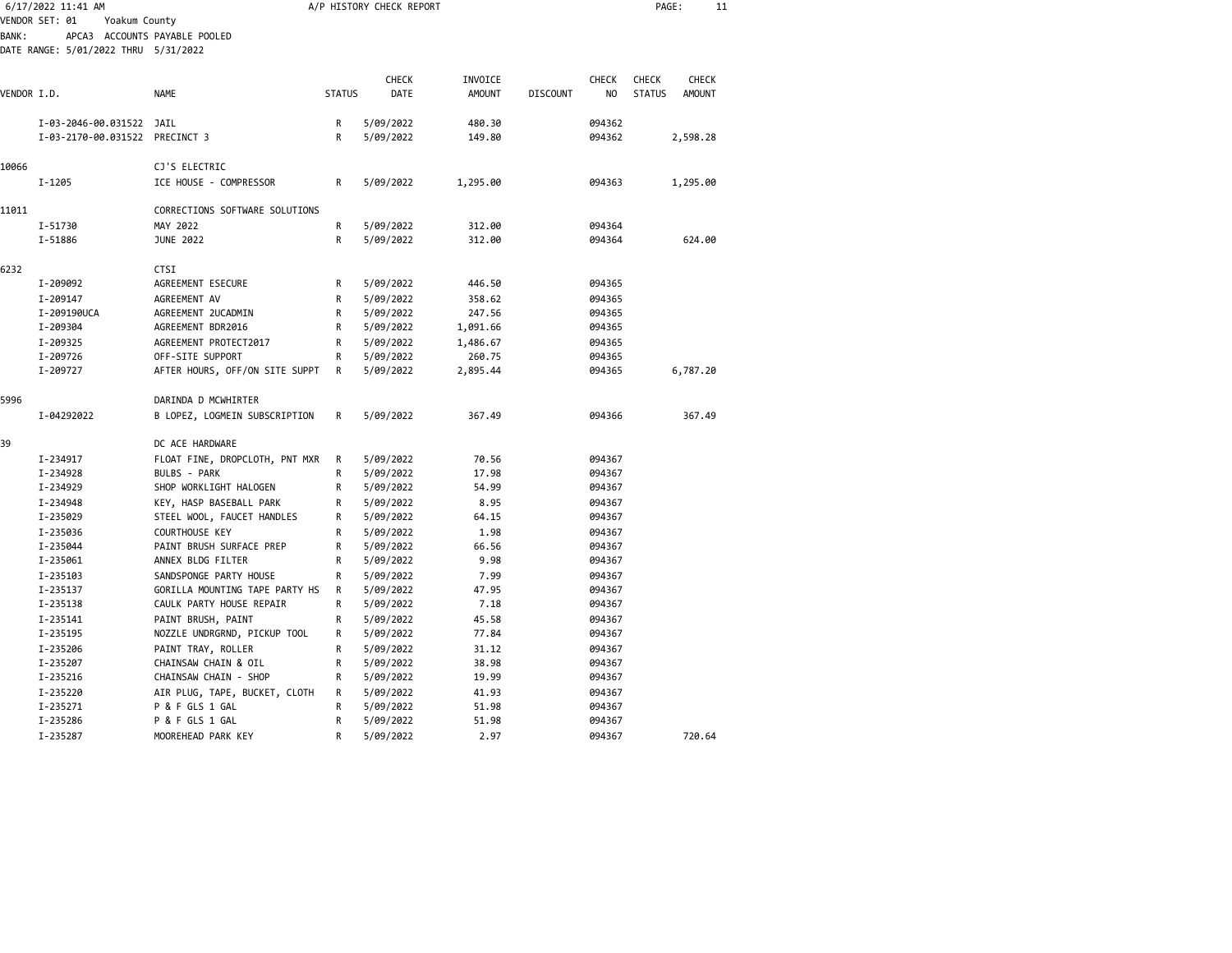| 6/17/2022 11:41 AM |                               | A/P HISTORY CHECK REPORT |  |  | PAGE: |  |
|--------------------|-------------------------------|--------------------------|--|--|-------|--|
| VENDOR SET: 01     | Yoakum County                 |                          |  |  |       |  |
| <b>BANK:</b>       | APCA3 ACCOUNTS PAYABLE POOLED |                          |  |  |       |  |

DATE RANGE: 5/01/2022 THRU 5/31/2022

| VENDOR I.D. |                    | <b>NAME</b>                    | <b>STATUS</b> | <b>CHECK</b><br>DATE | INVOICE<br><b>AMOUNT</b> | <b>DISCOUNT</b> | <b>CHECK</b><br>NO. | <b>CHECK</b><br><b>STATUS</b> | <b>CHECK</b><br><b>AMOUNT</b> |
|-------------|--------------------|--------------------------------|---------------|----------------------|--------------------------|-----------------|---------------------|-------------------------------|-------------------------------|
|             |                    |                                |               |                      |                          |                 |                     |                               |                               |
| 45          |                    | DC MOTOR PARTS                 |               |                      |                          |                 |                     |                               |                               |
|             | $C - 343252$       | FILTER FOR CHIP SPREADER       | R             | 5/09/2022            | 134.05CR                 |                 | 094369              |                               |                               |
|             | $C - 343706$       | FOR CHIP SPREADER CR           | R             | 5/09/2022            | 244,46CR                 |                 | 094369              |                               |                               |
|             | $C - 343831$       | <b>FILTER</b>                  | R             | 5/09/2022            | 171.64CR                 |                 | 094369              |                               |                               |
|             | I-342915           | PILOT PUNCH, LONG PUNCHES, BIT | R             | 5/09/2022            | 279.74                   |                 | 094369              |                               |                               |
|             | I-342935           | CHIP SPREADER FILTERS          | R             | 5/09/2022            | 379.52                   |                 | 094369              |                               |                               |
|             | I-343198           | BRAKES PARTS - JAME'S PK       | R             | 5/09/2022            | 197.75                   |                 | 094369              |                               |                               |
|             | I-343252           | FILTER FOR CHIP SPREADER       | R             | 5/09/2022            | 134.05                   |                 | 094369              |                               |                               |
|             | I-343252.CR        | FILTER FOR CHIP SPREADER       | R             | 5/09/2022            | 134.05                   |                 | 094369              |                               |                               |
|             | I-343253           | ANTIFREEZE                     | R             | 5/09/2022            | 30.58                    |                 | 094369              |                               |                               |
|             | I-343275           | PILOT PUNCH, MAG EXT SET       | R             | 5/09/2022            | 191.94                   |                 | 094369              |                               |                               |
|             | I-343276           | CRIMPING TOOL, HOSE PLIER      | R             | 5/09/2022            | 388.60                   |                 | 094369              |                               |                               |
|             | I-343323           | WRENCH SET                     | R             | 5/09/2022            | 200.38                   |                 | 094369              |                               |                               |
|             | I-343536           | PLIERS, RAIN-X                 | R             | 5/09/2022            | 146.67                   |                 | 094369              |                               |                               |
|             | I-343645           | OIL AND FILTER                 | R             | 5/09/2022            | 49.81                    |                 | 094369              |                               |                               |
|             | I-343706           | CHIP SPREADER SUPPLIES         | R             | 5/09/2022            | 244.46                   |                 | 094369              |                               |                               |
|             | I-343706.CR        | CHIP SPREADER SUPPLIES         | R             | 5/09/2022            | 244.46                   |                 | 094369              |                               |                               |
|             | I-343714           | RACHET SET, GROMMET, U-BOLT    | R             | 5/09/2022            | 184.25                   |                 | 094369              |                               |                               |
|             | I-343831           | FILTER FOR PHEUMATIC ROLLER    | R             | 5/09/2022            | 171.64                   |                 | 094369              |                               |                               |
|             | I-343831.CR        | FILTER                         | R             | 5/09/2022            | 171.64                   |                 | 094369              |                               |                               |
|             | I-343895           | COUPLER, IMPACT, CHISEL SET    | R             | 5/09/2022            | 215.77                   |                 | 094369              |                               |                               |
|             | I-344095           | OIL/GLOVES/TRUCK PARTS/SUPPLY  | R             | 5/09/2022            | 1,390.69                 |                 | 094369              |                               |                               |
|             | I-344096           | TOOLS/RIVETS/GLOVES/LIGHTS     | R             | 5/09/2022            | 1,031.79                 |                 | 094369              |                               | 5,237.64                      |
| 5204        |                    | DIERSCHKE TURF LLC             |               |                      |                          |                 |                     |                               |                               |
|             | I-04282022 CH      | WEED CONTROL, CH LAWN          | R             | 5/09/2022            | 675.00                   |                 | 094371              |                               |                               |
|             | I-04282022 LEC     | WEED CONTROL                   | R             | 5/09/2022            | 400.00                   |                 | 094371              |                               | 1,075.00                      |
| 8783        |                    | DIRECTV, LLC                   |               |                      |                          |                 |                     |                               |                               |
|             | I-008942863X220422 | APR 22 DC SHERIFF'S OFF        | R             | 5/09/2022            | 106.62                   |                 | 094372              |                               | 106.62                        |
| 3037        |                    | ELECTION SYSTEMS & SOFTWARE, I |               |                      |                          |                 |                     |                               |                               |
|             | I-CD2025611        | <b>BALLOTS</b>                 | R             | 5/09/2022            | 315.10                   |                 | 094373              |                               | 315.10                        |
| 12537       |                    | EXECUTIVE LEASING INC          |               |                      |                          |                 |                     |                               |                               |
|             | I-0021845-IN       | APR - MAY 22                   | R             | 5/09/2022            | 257.00                   |                 | 094374              |                               | 257.00                        |
| 13632       |                    | <b>GLASS TECH</b>              |               |                      |                          |                 |                     |                               |                               |
|             | I-5486             | RODEO ARENA & OLD CLINCI GLASS | R             | 5/09/2022            | 1,926.78                 |                 | 094375              |                               | 1,926.78                      |
| 219         |                    | GRAINGER                       |               |                      |                          |                 |                     |                               |                               |
|             | I-9286945481       | <b>FLUSH VALVE</b>             | R             | 5/09/2022            | 148.21                   |                 | 094376              |                               | 148.21                        |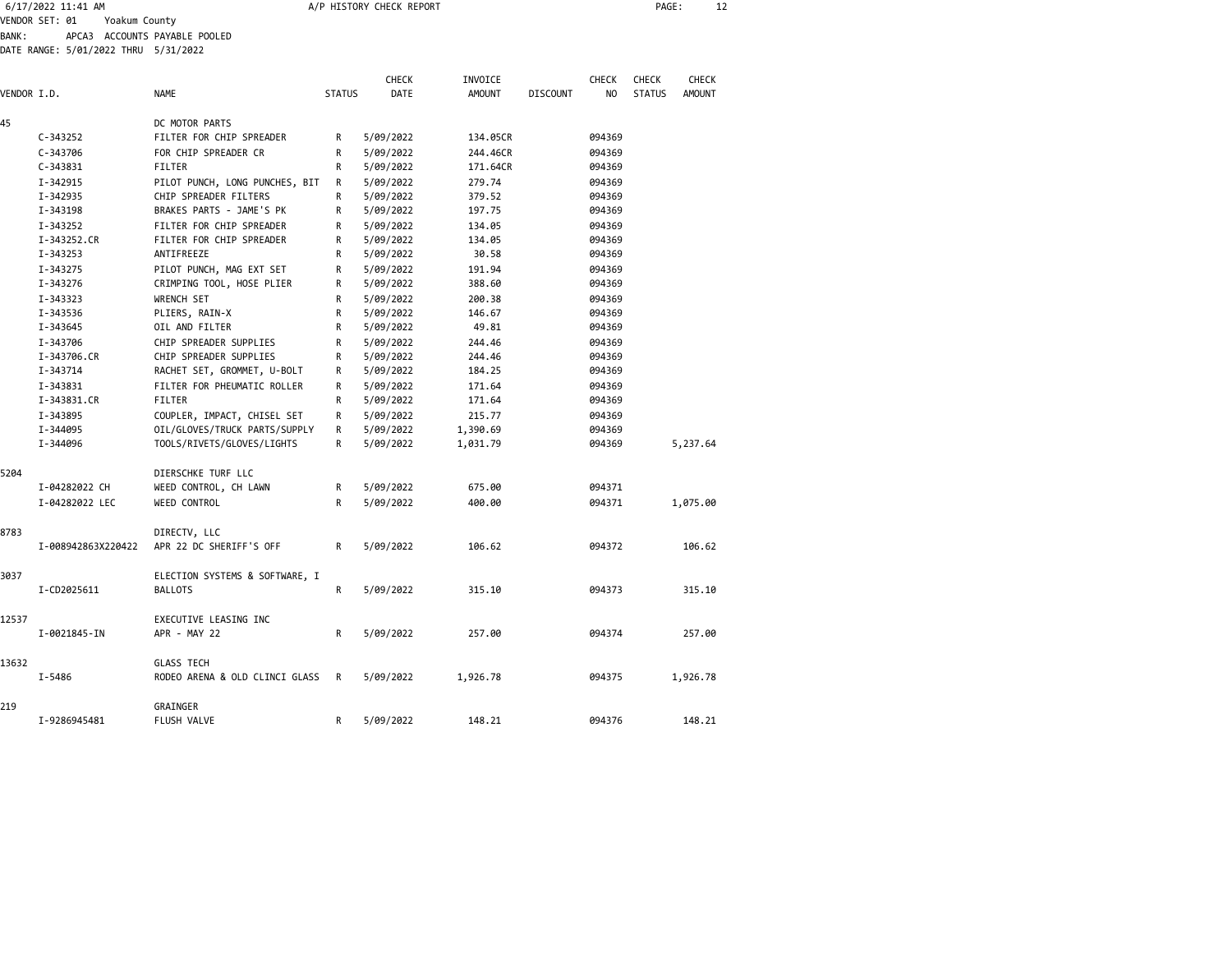| Yoakum County<br>APCA3 ACCOUNTS PAYABLE POOLED<br>DATE RANGE: 5/01/2022 THRU 5/31/2022<br><b>NAME</b><br>HIGGINBOTHAM BROTHERS<br>TUBING | <b>STATUS</b>             | <b>CHECK</b><br><b>DATE</b> | INVOICE<br><b>AMOUNT</b> | <b>DISCOUNT</b> | <b>CHECK</b><br><b>NO</b> | <b>CHECK</b>  | <b>CHECK</b> |  |
|------------------------------------------------------------------------------------------------------------------------------------------|---------------------------|-----------------------------|--------------------------|-----------------|---------------------------|---------------|--------------|--|
|                                                                                                                                          |                           |                             |                          |                 |                           |               |              |  |
|                                                                                                                                          |                           |                             |                          |                 |                           |               |              |  |
|                                                                                                                                          |                           |                             |                          |                 |                           |               |              |  |
|                                                                                                                                          |                           |                             |                          |                 |                           |               |              |  |
|                                                                                                                                          |                           |                             |                          |                 |                           |               |              |  |
|                                                                                                                                          |                           |                             |                          |                 |                           | <b>STATUS</b> | AMOUNT       |  |
|                                                                                                                                          |                           |                             |                          |                 |                           |               |              |  |
|                                                                                                                                          | R                         | 5/09/2022                   | 50.74                    |                 | 094377                    |               |              |  |
| PARTY HOUSE REPAIR SUPPLIES                                                                                                              | R                         | 5/09/2022                   | 34.97                    |                 | 094377                    |               |              |  |
| SHOWER HEAD                                                                                                                              | R                         | 5/09/2022                   | 39.96                    |                 | 094377                    |               |              |  |
| BROOM, LED BULB                                                                                                                          | R                         | 5/09/2022                   | 33.98                    |                 | 094377                    |               |              |  |
| SKIMMER LEAF PUSH & CLICK                                                                                                                | R                         | 5/09/2022                   | 33.98                    |                 | 094377                    |               |              |  |
| <b>BULBS</b>                                                                                                                             | R                         | 5/09/2022                   | 33.97                    |                 | 094377                    |               |              |  |
| PH REPAIR LIQ NAILS, THINNER                                                                                                             | R                         | 5/09/2022                   | 56.67                    |                 | 094377                    |               |              |  |
| <b>FURRING STRIP</b>                                                                                                                     | R                         | 5/09/2022                   | 5.99                     |                 | 094377                    |               |              |  |
| MASONRY DRILL BIT, SAW BLADE                                                                                                             | R                         | 5/09/2022                   | 36.44                    |                 | 094377                    |               |              |  |
| CHALK REEL, PLIER SET                                                                                                                    | R                         | 5/09/2022                   | 33.98                    |                 | 094377                    |               |              |  |
| WORKLIGHT, COUPLING HOSE                                                                                                                 | R                         | 5/09/2022                   | 42.18                    |                 | 094377                    |               |              |  |
| <b>OUIKRETE CONCRETE</b>                                                                                                                 | R                         | 5/09/2022                   | 14.97                    |                 | 094377                    |               |              |  |
| HARDWARE                                                                                                                                 | R                         | 5/09/2022                   | 15.74                    |                 | 094377                    |               |              |  |
| SAND POOL FILTERS                                                                                                                        | R                         | 5/09/2022                   | 7.59                     |                 | 094377                    |               |              |  |
| CONCRETE - STOP SIGNS                                                                                                                    | R                         | 5/09/2022                   | 29.94                    |                 | 094377                    |               |              |  |
| COUPLING, PIPE THREAD SEALANT                                                                                                            | R                         | 5/09/2022                   | 14.58                    |                 | 094377                    |               |              |  |
| PVC, PARTS                                                                                                                               | R                         | 5/09/2022                   | 8.08                     |                 | 094377                    |               |              |  |
| HITCHING RING, DISINFECTANT                                                                                                              | $\mathsf{R}$              | 5/09/2022                   | 99.89                    |                 | 094377                    |               | 593.65       |  |
|                                                                                                                                          |                           |                             |                          |                 |                           |               |              |  |
|                                                                                                                                          | HOME DEPOT CREDIT SERVICE |                             |                          |                 |                           |               |              |  |

| <b>D/93</b> | $I - 63223$  | HUME DEPUT CREDIT SERVICE<br>PARTY HOUSE REPAIR SUPPLIES | R            | 5/09/2022 | 35.77    | 094379 | 35.77    |
|-------------|--------------|----------------------------------------------------------|--------------|-----------|----------|--------|----------|
| 4184        | I-W5247400   | ICS JAIL SUPPLIES INC.<br>PANT, GEL, LOTION/OVEN MIT     | R            | 5/09/2022 | 1,195.22 | 094380 | 1,195.22 |
| 13911       |              | LEACO RURAL TELEPHONE COOPERAT                           |              |           |          |        |          |
|             | I-10368896   | APR 22 P4 INTERNET                                       | R            | 5/09/2022 | 232.47   | 094381 |          |
|             | I-10370641   | APR 22 CH & JAIL INTERNET                                | R            | 5/09/2022 | 1,756.50 | 094381 | 1,988.97 |
| 13707       |              | LINDA FOSTER                                             |              |           |          |        |          |
|             | $I-22.180$   | CAUSE NO. 3502, WILLIAMS                                 | R            | 5/09/2022 | 936.00   | 094382 | 936.00   |
| 76          |              | LOWE'S PAY-N-SAVE INC                                    |              |           |          |        |          |
|             | I-10004 2022 | MILK                                                     | R            | 5/09/2022 | 27.93    | 094383 |          |
|             | I-10029 2022 | MILK & BREAD                                             | R            | 5/09/2022 | 18.42    | 094383 |          |
|             | I-10030 0422 | <b>BREAD</b>                                             | R            | 5/09/2022 | 26.80    | 094383 |          |
|             | I-10035 2022 | HAND SOAP                                                | R            | 5/09/2022 | 3.38     | 094383 |          |
|             | I-10047 2022 | DETERGENT                                                | R            | 5/09/2022 | 10.99    | 094383 |          |
|             | I-10067 2022 | DETERGENT                                                | R            | 5/09/2022 | 10.99    | 094383 |          |
|             | I-10087 2022 | BREAD/DETERGENT                                          | $\mathsf{R}$ | 5/09/2022 | 20.89    | 094383 |          |
|             | I-10127 2022 | <b>CHEESE</b>                                            | R            | 5/09/2022 | 9.98     | 094383 |          |
|             | I-10128 2022 | DAWN DISH SOAP                                           | $\mathsf{R}$ | 5/09/2022 | 4.49     | 094383 |          |
|             | I-10229 2022 | MILK                                                     | R            | 5/09/2022 | 31.92    | 094383 |          |
|             | I-10258 2022 | DAWN DISH, ELECTASOL                                     | R            | 5/09/2022 | 21.56    | 094383 | 187.35   |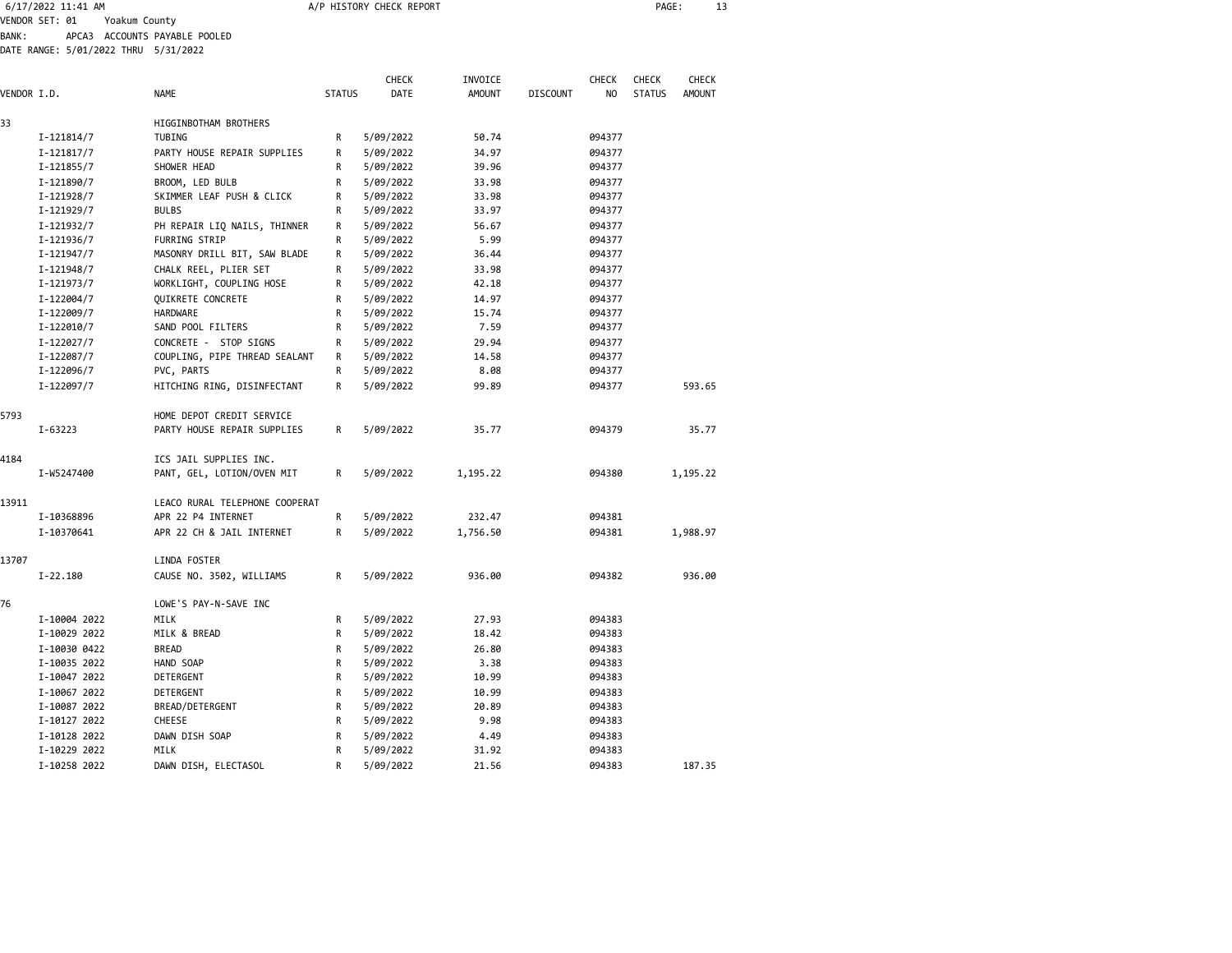| 6/17/2022 11:41 AM |                                      |                                |               | A/P HISTORY CHECK REPORT |               | PAGE:<br>14     |        |               |               |
|--------------------|--------------------------------------|--------------------------------|---------------|--------------------------|---------------|-----------------|--------|---------------|---------------|
|                    | VENDOR SET: 01<br>Yoakum County      |                                |               |                          |               |                 |        |               |               |
| <b>BANK:</b>       |                                      | APCA3 ACCOUNTS PAYABLE POOLED  |               |                          |               |                 |        |               |               |
|                    | DATE RANGE: 5/01/2022 THRU 5/31/2022 |                                |               |                          |               |                 |        |               |               |
|                    |                                      |                                |               | CHECK                    | INVOICE       |                 | CHECK  | <b>CHECK</b>  | CHECK         |
| VENDOR I.D.        |                                      | NAME                           | <b>STATUS</b> | DATE                     | <b>AMOUNT</b> | <b>DISCOUNT</b> | NO     | <b>STATUS</b> | <b>AMOUNT</b> |
|                    |                                      |                                |               |                          |               |                 |        |               |               |
| 239                |                                      | LUBBOCK GRADER BLADE, INC.     |               |                          |               |                 |        |               |               |
|                    | I-75740                              | ROAD SIGNS                     | R             | 5/09/2022                | 86.00         |                 | 094384 |               |               |
|                    | I-75741                              | DELINEATOR POSTS               | R             | 5/09/2022                | 99.00         |                 | 094384 |               |               |
|                    | I-75898                              | ROAD SIGNS                     | R             | 5/09/2022                | 480.00        |                 | 094384 |               |               |
|                    | I-75899                              | YC PARK SIGNS                  | R             | 5/09/2022                | 392.00        |                 | 094384 |               |               |
|                    | I-75900                              | TRIPOD SIGN STAND              | R             | 5/09/2022                | 99.50         |                 | 094384 |               |               |
|                    | I-75946                              | <b>CULVERT</b>                 | R             | 5/09/2022                | 2,002.50      |                 | 094384 |               |               |
|                    | I-75947                              | ROAD SIGNS                     | R             | 5/09/2022                | 617.00        |                 | 094384 |               | 3,776.00      |
| 10514              |                                      | MARIA CORTEZ                   |               |                          |               |                 |        |               |               |
|                    | I-04292022                           | SAMS REIMBURSEMENT             | R             | 5/09/2022                | 223.12        |                 | 094385 |               | 223.12        |
| 1760               |                                      | MICROMARKETING LLC             |               |                          |               |                 |        |               |               |
|                    | I-886234                             | BITCOIN FOR DUMMIES            | $\mathsf R$   | 5/09/2022                | 21.38         |                 | 094386 |               | 21.38         |
| 88                 |                                      | MUSTANG COUNTRY INC.           |               |                          |               |                 |        |               |               |
|                    | I-200126                             | EQUINOX OIL CHANGE             | R             | 5/09/2022                | 91.51         |                 | 094387 |               | 91.51         |
|                    |                                      |                                |               |                          |               |                 |        |               |               |
| 12577              |                                      | NEW "NEW" SERVICES             |               |                          |               |                 |        |               |               |
|                    | I-3025 2022                          | APR PRECINCT #1                | R             | 5/09/2022                | 350.00        |                 | 094388 |               |               |
|                    | I-3026 2022                          | APR PRECINCT #2                | R             | 5/09/2022                | 95.00         |                 | 094388 |               |               |
|                    | I-4014 2022                          | APR - MAY DC ANNEX             | R             | 5/09/2022                | 837.50        |                 | 094388 |               |               |
|                    | I-5014 2022                          | APR - MAY DC SENIOR CITIZENS   | R             | 5/09/2022                | 1,000.00      |                 | 094388 |               |               |
|                    | I-6014 2022                          | DC SO                          | $\mathsf{R}$  | 5/09/2022                | 407.50        |                 | 094388 |               |               |
|                    | I-8014 2022                          | APR - MAY DC COMM BLDG         | R             | 5/09/2022                | 1,050.00      |                 | 094388 |               |               |
|                    | I-8056 2022                          | APR - MAY DC LIBRARY           | R             | 5/09/2022                | 500.00        |                 | 094388 |               | 4,240.00      |
| 8912               |                                      | NUTRIEN AG SOLUTIONS           |               |                          |               |                 |        |               |               |
|                    | I-47865403                           | FERTILIZER                     | R             | 5/09/2022                | 200.07        |                 | 094389 |               | 200.07        |
| 3592               |                                      | OFFICE DEPOT - ODP BUSINESS SO |               |                          |               |                 |        |               |               |
|                    | I-238058719001                       | SCENTED OIL WARMER/TOILET PPR  | R             | 5/09/2022                | 45.18         |                 | 094390 |               |               |
|                    | I-238103132001                       | SCENTED OIL REFILL             | R             | 5/09/2022                | 55.79         |                 | 094390 |               |               |
|                    | I-239323820001                       | REPORT BINDERS                 | R             | 5/09/2022                | 66.78         |                 | 094390 |               |               |
|                    | I-239338961001                       | PAPER                          | $\mathsf{R}$  | 5/09/2022                | 105.12        |                 | 094390 |               | 272.87        |
| 6633               |                                      | ONQUE TECHNOLOGIES INC.        |               |                          |               |                 |        |               |               |
|                    | I-370256                             | COBRA 12 MONTH SUBSC RENEWAL   | R             | 5/09/2022                | 439.00        |                 | 094391 |               | 439.00        |
| 6913               |                                      | PARAMOUNT PRESS                |               |                          |               |                 |        |               |               |
|                    | $I - 8667$                           | BUSINESS CARDS - YBARRA        | R             | 5/09/2022                | 85.00         |                 | 094392 |               | 85.00         |
| 1527               |                                      | THE PENWORTHY COMPANY          |               |                          |               |                 |        |               |               |
|                    | I-0581274-IN                         | CHILDREN'S BOOKS               | R             | 5/09/2022                | 230.10        |                 | 094393 |               | 230.10        |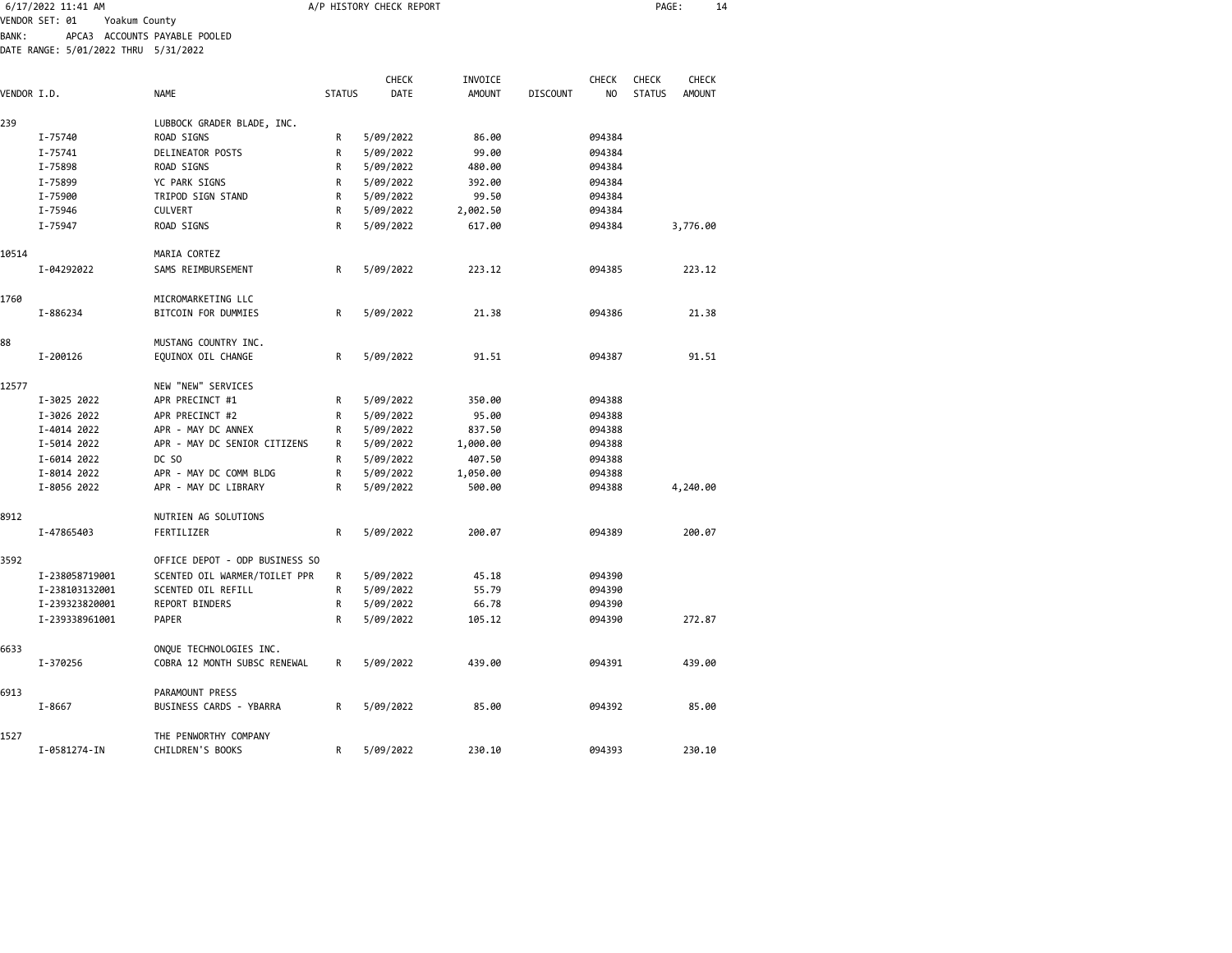| 6/17/2022 11:41 AM              | A/P HISTORY CHECK REPORT | <b>PAGE</b> |  |
|---------------------------------|--------------------------|-------------|--|
| Voakum County<br>VENDOR CET. A1 |                          |             |  |

VENDOR SET: 01 Yoakum County BANK: APCA3 ACCOUNTS PAYABLE POOLED

DATE RANGE: 5/01/2022 THRU 5/31/2022

| VENDOR I.D. |                        | <b>NAME</b>                    | <b>STATUS</b> | <b>CHECK</b><br><b>DATE</b> | INVOICE<br><b>AMOUNT</b> | <b>DISCOUNT</b> | <b>CHECK</b><br>N <sub>O</sub> | <b>CHECK</b><br><b>STATUS</b> | <b>CHECK</b><br><b>AMOUNT</b> |
|-------------|------------------------|--------------------------------|---------------|-----------------------------|--------------------------|-----------------|--------------------------------|-------------------------------|-------------------------------|
| 51          |                        | QUALITY TRUCK TIRES II, INC.   |               |                             |                          |                 |                                |                               |                               |
|             | $I - 1 - 83279$        | TRUCK FLAT 21 CHARGER          | R             | 5/09/2022                   | 20.00                    |                 | 094394                         |                               |                               |
|             | $I - 1 - 83778$        | SERVICE CALL, TIRE INSTALLX3   | R             | 5/09/2022                   | 435.00                   |                 | 094394                         |                               |                               |
|             | $I - 1 - 83865$        | TRAILER INSPECTION             | R             | 5/09/2022                   | 7.00                     |                 | 094394                         |                               |                               |
|             | I-1-83946              | TIRE INSTALL                   | R             | 5/09/2022                   | 116.00                   |                 | 094394                         |                               |                               |
|             | I-1-84005              | TRUCK TIRE INSTALLATION        | R             | 5/09/2022                   | 947.08                   |                 | 094394                         |                               |                               |
|             | I-1-84033              | TRUCK TIRE INSTALLATION & SPRS | R             | 5/09/2022                   | 3,224.44                 |                 | 094394                         |                               |                               |
|             | $I - 1 - 84192$        | TRUCK FLAT                     | R             | 5/09/2022                   | 70.00                    |                 | 094394                         |                               |                               |
|             | $I - 1 - 84233$        | FLAT REPAIR 19 CHEV TAHOE      | R             | 5/09/2022                   | 20.00                    |                 | 094394                         |                               |                               |
|             | I-1-84360              | OIL CHANGE, FILTER CHANGE      | R             | 5/09/2022                   | 136.95                   |                 | 094394                         |                               |                               |
|             | $I - 1 - 84483$        | TRAILER FLAT REPAIR            | R             | 5/09/2022                   | 70.00                    |                 | 094394                         |                               |                               |
|             | $I - 1 - 84551$        | BRAKE JOB 19 CHEV TAHOE        | R             | 5/09/2022                   | 349.98                   |                 | 094394                         |                               |                               |
|             | $I - 1 - 84703$        | TRAILER INSPECTION             | R             | 5/09/2022                   | 7.00                     |                 | 094394                         |                               |                               |
|             | I-1-84705              | MACK INSPECTION                | R             | 5/09/2022                   | 7.00                     |                 | 094394                         |                               |                               |
|             | I-1-84711              | 08 CHEVROLET INSPECTION        | R             | 5/09/2022                   | 7.00                     |                 | 094394                         |                               |                               |
|             | $I - 1 - 84715$        | 17 CHEVROLET INSPECTION        | R             | 5/09/2022                   | 7.00                     |                 | 094394                         |                               |                               |
|             | $I - 1 - 84716$        | 19 MACK INSPECTION             | R             | 5/09/2022                   | 7.00                     |                 | 094394                         |                               |                               |
|             | I-1-84789              | TRUCK FLAT 20 CHEV SILVERADO   | R             | 5/09/2022                   | 20.00                    |                 | 094394                         |                               |                               |
|             |                        | TRUCK FLAT 18 DURANGO          |               | 5/09/2022                   | 20.00                    |                 | 094394                         |                               |                               |
|             | I-1-84831<br>I-1-84856 | TRUCK FLAT                     | R<br>R        | 5/09/2022                   | 35.00                    |                 | 094394                         |                               |                               |
|             |                        |                                |               |                             |                          |                 |                                |                               |                               |
|             | $I - 1 - 84897$        | TRAILER TRUCK FLAT             | R             | 5/09/2022                   | 35.00                    |                 | 094394                         |                               |                               |
|             | I-1-84932              | FLAT 18 CHEV TAHOE             | R             | 5/09/2022                   | 20.00                    |                 | 094394                         |                               |                               |
|             | I-1-GS84177            | TIRE INSTALL/ALIGNMENT PARK PK | R             | 5/09/2022                   | 790.19                   |                 | 094394                         |                               |                               |
|             | I-1-GS84829            | TIRE INSTALLATION              | R             | 5/09/2022                   | 169.81                   |                 | 094394                         |                               | 6,521.45                      |
| 3284        |                        | RAY MARION                     |               |                             |                          |                 |                                |                               |                               |
|             | I-05052022             | LUBBOCK - EQUIP PURCHASE       | R             | 5/09/2022                   | 95.94                    |                 | 094396                         |                               | 95.94                         |
| 3172        |                        | SIERRA SPRINGS                 |               |                             |                          |                 |                                |                               |                               |
|             | I-12597469 042822      | APR WATER/APR COOLER RENTAL    | R             | 5/09/2022                   | 93.34                    |                 | 094397                         |                               | 93.34                         |
| 13385       |                        | SIERRA STEPHENS                |               |                             |                          |                 |                                |                               |                               |
|             | I-05032022             | BROWNWOOD BOARD MEETINGS       | R             | 5/09/2022                   | 273.79                   |                 | 094398                         |                               | 273.79                        |
| 12089       |                        | SIMPLOT GROWER SOLUTIONS       |               |                             |                          |                 |                                |                               |                               |
|             | I-125001539            | ENVY SIX MAX                   | R             | 5/09/2022                   | 930.00                   |                 | 094399                         |                               | 930.00                        |
| 9401        |                        | SOUTH PLAINS FORENSIC PATHOLOG |               |                             |                          |                 |                                |                               |                               |
|             | I-7659                 | LEVEL 1 AUTOPSY - LARRY HARDY  | R             | 5/09/2022                   | 2,450.00                 |                 | 094400                         |                               | 2,450.00                      |
| 5230        |                        | SOUTH PLAINS IMPLEMENT, LTD.   |               |                             |                          |                 |                                |                               |                               |
|             | I-1190251              | COUPLER - SIDE DUMP TRUCK      | R             | 5/09/2022                   | 131.42                   |                 | 094401                         |                               | 131.42                        |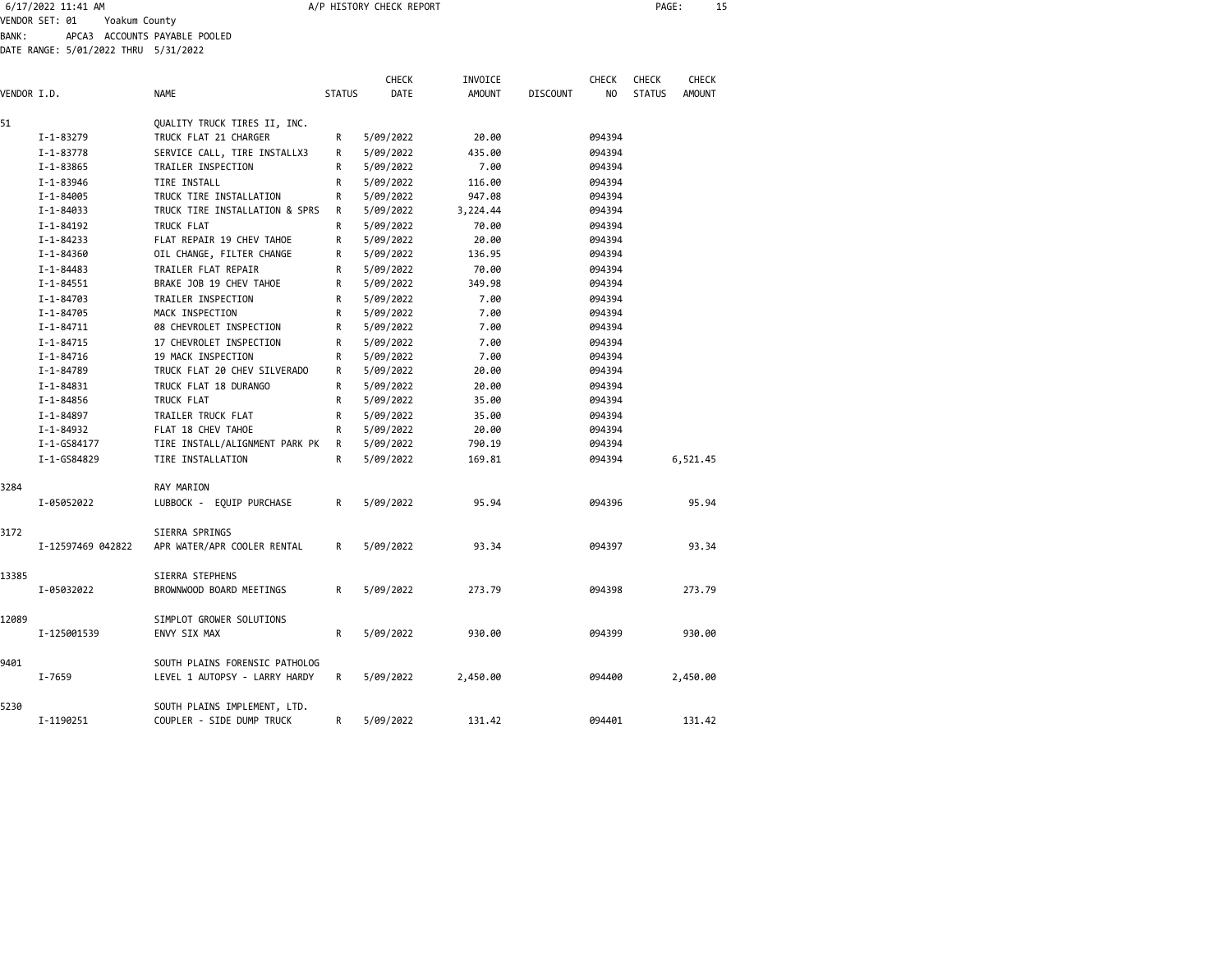|              | 6/17/2022 11:41 AM                   |                                |               | A/P HISTORY CHECK REPORT |               |                 |        | PAGE:         |               | 16 |
|--------------|--------------------------------------|--------------------------------|---------------|--------------------------|---------------|-----------------|--------|---------------|---------------|----|
|              | VENDOR SET: 01<br>Yoakum County      |                                |               |                          |               |                 |        |               |               |    |
| <b>BANK:</b> |                                      | APCA3 ACCOUNTS PAYABLE POOLED  |               |                          |               |                 |        |               |               |    |
|              | DATE RANGE: 5/01/2022 THRU 5/31/2022 |                                |               |                          |               |                 |        |               |               |    |
|              |                                      |                                |               |                          |               |                 |        |               |               |    |
|              |                                      |                                |               | <b>CHECK</b>             | INVOICE       |                 | CHECK  | <b>CHECK</b>  | <b>CHECK</b>  |    |
| VENDOR I.D.  |                                      | <b>NAME</b>                    | <b>STATUS</b> | DATE                     | <b>AMOUNT</b> | <b>DISCOUNT</b> | NO     | <b>STATUS</b> | <b>AMOUNT</b> |    |
| 8129         |                                      | SOUTHWEST ARCHITECTS, INC      |               |                          |               |                 |        |               |               |    |
|              | I-05032022                           | JAIL SEWER PROJECT             | R             | 5/09/2022                | 2,162.50      |                 | 094402 |               | 2,162.50      |    |
|              |                                      |                                |               |                          |               |                 |        |               |               |    |
| 1697         |                                      | TASCOSA OFFICE MACHINES, INC.  |               |                          |               |                 |        |               |               |    |
|              | I-334806                             | PAPER                          | R             | 5/09/2022                | 199.98        |                 | 094403 |               |               |    |
|              | I-335507                             | <b>BINDERS</b>                 | R             | 5/09/2022                | 18.95         |                 | 094403 |               |               |    |
|              | I-336767                             | CONTRACT #1588-01              | R             | 5/09/2022                | 176.64        |                 | 094403 |               | 395.57        |    |
| 11710        |                                      | TEXAS TRUCK & EQUIPMENT        |               |                          |               |                 |        |               |               |    |
|              | I-72043                              | INLINE VALVE WATER TRUCK       | R             | 5/09/2022                | 140.01        |                 | 094404 |               | 140.01        |    |
|              |                                      |                                |               |                          |               |                 |        |               |               |    |
| 2633         |                                      | THOMSON REUTERS- WEST          |               |                          |               |                 |        |               |               |    |
|              | I-846285520                          | APR 22 ONLINE SUBSCRIPTION     | R             | 5/09/2022                | 457.26        |                 | 094405 |               | 457.26        |    |
| 13401        |                                      | TRIDDER INDUSTRIAL, LLC        |               |                          |               |                 |        |               |               |    |
|              | $I - 25147$                          | REPLACED BULBS ON RUNWAY       | R             | 5/09/2022                | 162.00        |                 | 094406 |               |               |    |
|              | I-25668                              | CHECK ON SUBS TO WELLS         | R             | 5/09/2022                | 132.00        |                 | 094406 |               | 294.00        |    |
|              |                                      |                                |               |                          |               |                 |        |               |               |    |
| 1768         | I-3895930                            | US FOODS, INC.<br><b>FOOD</b>  | R             |                          |               |                 | 094407 |               |               |    |
|              |                                      |                                |               | 5/09/2022                | 1,413.49      |                 |        |               | 1,413.49      |    |
| 5225         |                                      | WARREN CAT                     |               |                          |               |                 |        |               |               |    |
|              | I-PS031186097                        | CLIP, FILTER, ELEMENT          | R             | 5/09/2022                | 493.09        |                 | 094408 |               | 493.09        |    |
|              |                                      |                                |               |                          |               |                 |        |               |               |    |
| 167          |                                      | WATER PROCESSING               |               |                          | 104.00        |                 |        |               |               |    |
|              | I-66888203                           | MAY RENT RO/COOLER             | R             | 5/09/2022                |               |                 | 094409 |               |               |    |
|              | I-66888246                           | MAY JAIL RENT RO/COOLER        | R             | 5/09/2022                | 65.00         |                 | 094409 |               |               |    |
|              | I-66888269                           | MAY RENT RO/SO YC PARK         | R             | 5/09/2022                | 69.45         |                 | 094409 |               | 238.45        |    |
| 1636         |                                      | WATERMASTER IRRIGATION SUPPLY  |               |                          |               |                 |        |               |               |    |
|              | I-PSI-006328                         | SPRINKLER HEAD W/CHECK ROTOR   | R             | 5/09/2022                | 294.50        |                 | 094410 |               | 294.50        |    |
|              |                                      |                                |               |                          |               |                 |        |               |               |    |
| 13661        |                                      | WEST TEXAS FIRE EXTINGUISHER I |               |                          |               |                 |        |               |               |    |
|              | I-256317                             | DETERGENTS - DISHES/CLOTHING   | R             | 5/09/2022                | 794.48        |                 | 094411 |               | 794.48        |    |
| 37           |                                      | WILLIS AUTO & TIRES            |               |                          |               |                 |        |               |               |    |
|              | I-63529                              | WIPER BLADES                   | R             | 5/09/2022                | 43.98         |                 | 094412 |               |               |    |
|              | I-63575                              | FLAT REPAIR                    | R             | 5/09/2022                | 22.50         |                 | 094412 |               |               |    |
|              | I-63576                              | ANTIFREEZE                     | R             | 5/09/2022                | 148.93        |                 | 094412 |               |               |    |
|              | I-63579                              | FILTERS                        | R             | 5/09/2022                | 50.98         |                 | 094412 |               |               |    |
|              | I-63582                              | MOBIL 1                        | R             | 5/09/2022                | 93.98         |                 | 094412 |               |               |    |
|              | I-63586                              | FILTERS - FOLKLIFT             | R             | 5/09/2022                | 69.48         |                 | 094412 |               |               |    |
|              | I-63589                              | INSPECTION                     | R             | 5/09/2022                | 7.00          |                 | 094412 |               |               |    |
|              | I-63599                              | BATTERY BULL DOZER             | R             | 5/09/2022                | 249.95        |                 | 094412 |               |               |    |
|              | I-63610                              | FLAT REPAIR, INSPECTION        | R             | 5/09/2022                | 29.50         |                 | 094412 |               |               |    |
|              | I-63617                              | FLAT REPAIR                    | R             | 5/09/2022                | 22.50         |                 | 094412 |               |               |    |
|              | I-63628                              | AIR FILTER                     | R             | 5/09/2022                | 109.09        |                 | 094412 |               |               |    |
|              | I-63632                              | OIL FILTER                     | R             | 5/09/2022                | 9.99          |                 | 094412 |               |               |    |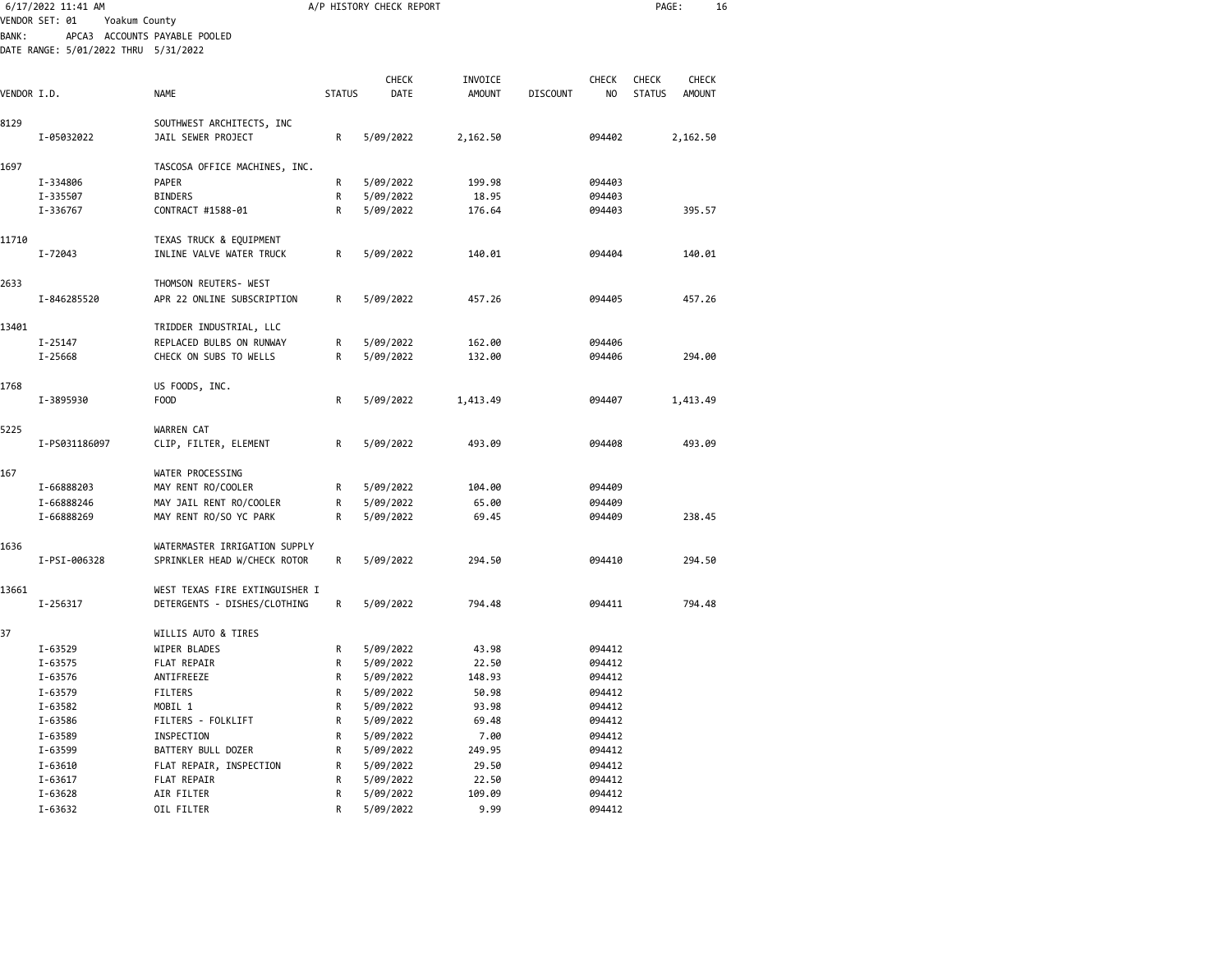|             | 6/17/2022 11:41 AM                   |                                                  | A/P HISTORY CHECK REPORT |               |                          |                 |                         |                               | 17<br>PAGE:            |  |  |
|-------------|--------------------------------------|--------------------------------------------------|--------------------------|---------------|--------------------------|-----------------|-------------------------|-------------------------------|------------------------|--|--|
|             | VENDOR SET: 01<br>Yoakum County      |                                                  |                          |               |                          |                 |                         |                               |                        |  |  |
| BANK:       | DATE RANGE: 5/01/2022 THRU 5/31/2022 | APCA3 ACCOUNTS PAYABLE POOLED                    |                          |               |                          |                 |                         |                               |                        |  |  |
| VENDOR I.D. |                                      | <b>NAME</b>                                      | <b>STATUS</b>            | CHECK<br>DATE | INVOICE<br><b>AMOUNT</b> | <b>DISCOUNT</b> | CHECK<br>N <sub>O</sub> | <b>CHECK</b><br><b>STATUS</b> | CHECK<br><b>AMOUNT</b> |  |  |
|             |                                      |                                                  |                          |               |                          |                 |                         |                               |                        |  |  |
|             | I-63647                              | <b>FLAT REPAIR</b>                               | R                        | 5/09/2022     | 22.50                    |                 | 094412                  |                               |                        |  |  |
|             | I-63668                              | SUBURBAN BATTERY                                 | R                        | 5/09/2022     | 174.95                   |                 | 094412                  |                               |                        |  |  |
|             | I-63676                              | INSPECTION                                       | R<br>R                   | 5/09/2022     | 7.00                     |                 | 094412                  |                               |                        |  |  |
|             | I-63682                              | FUEL FILTERS                                     |                          | 5/09/2022     | 56.98                    |                 | 094412                  |                               | 1,119.31               |  |  |
| 5254        |                                      | KINETIC BUSINESS BY WINDSTREAM                   |                          |               |                          |                 |                         |                               |                        |  |  |
|             | I-041879565.042722                   | 806-456-2001 DPS                                 | R                        | 5/09/2022     | 159.12                   |                 | 094413                  |                               | 159.12                 |  |  |
|             |                                      |                                                  |                          |               |                          |                 |                         |                               |                        |  |  |
| 5584        |                                      | KINETIC BUSINESS BY WINDSTREAM                   |                          |               |                          |                 |                         |                               |                        |  |  |
|             | I-041697446.042522                   | 162-015-8850                                     | R                        | 5/09/2022     | 1,306.41                 |                 | 094414                  |                               | 1,306.41               |  |  |
|             |                                      |                                                  |                          |               |                          |                 |                         |                               |                        |  |  |
| 5584        |                                      | KINETIC BUSINESS BY WINDSTREAM                   |                          |               |                          |                 |                         |                               |                        |  |  |
|             | I-125105402.042722                   | 806-592-8027                                     | R                        | 5/09/2022     | 61.47                    |                 | 094415                  |                               | 61.47                  |  |  |
| 482         |                                      | YC GENERAL FUND                                  |                          |               |                          |                 |                         |                               |                        |  |  |
|             |                                      | I-APR-22 NORTH STAT PREPAID FUEL EXPENSE         | R                        | 5/09/2022     | 8,991.85                 |                 | 094416                  |                               |                        |  |  |
|             |                                      | I-APR-22 SOUTH STAT PREPAID FUEL EXPENSE         | R                        | 5/09/2022     | 7,953.66                 |                 | 094416                  |                               | 16,945.51              |  |  |
|             |                                      |                                                  |                          |               |                          |                 |                         |                               |                        |  |  |
| 6493        |                                      | YC TAX A/C MOTOR VEHICLE ACCT                    |                          |               |                          |                 |                         |                               |                        |  |  |
|             | I-CSC5220 22                         | 2006/CHEV/PK                                     | R                        | 5/09/2022     | 7.50                     |                 | 094418                  |                               | 7.50                   |  |  |
|             |                                      |                                                  |                          |               |                          |                 |                         |                               |                        |  |  |
| 5725        |                                      | AQUAONE LLC                                      |                          |               |                          |                 |                         |                               |                        |  |  |
|             | I-316964                             | APR - MAY DC SO                                  | R                        | 5/16/2022     | 27.00                    |                 | 094419                  |                               | 27.00                  |  |  |
| 149         |                                      |                                                  |                          |               |                          |                 |                         |                               |                        |  |  |
|             | I-5017713371                         | BAKER & TAYLOR LLC<br>BOOKS, FINDING ME A MEMOIR | R                        | 5/16/2022     | 250.38                   |                 | 094420                  |                               |                        |  |  |
|             | I-5017719230                         | STANGERS WE KNOW                                 | R                        | 5/16/2022     | 27.31                    |                 | 094420                  |                               | 277.69                 |  |  |
|             |                                      |                                                  |                          |               |                          |                 |                         |                               |                        |  |  |
| 9783        |                                      | BANMAN IRRIGATION & SUPPLIES                     |                          |               |                          |                 |                         |                               |                        |  |  |
|             | I-52191                              | COUPLING, ADAPTER, SEALANT                       | R                        | 5/16/2022     | 91.36                    |                 | 094421                  |                               |                        |  |  |
|             | I-52275                              | TUBE CUTTER, HACKSAW                             | R                        | 5/16/2022     | 101.79                   |                 | 094421                  |                               | 193.15                 |  |  |
|             |                                      |                                                  |                          |               |                          |                 |                         |                               |                        |  |  |
| 10332       |                                      | <b>BETTY MONGER</b>                              |                          |               |                          |                 |                         |                               |                        |  |  |
|             | $I - 525$                            | PLAINS POOL LIFEGUARD TRAINING                   | R                        | 5/16/2022     | 1,180.00                 |                 | 094422                  |                               | 1,180.00               |  |  |
|             |                                      |                                                  |                          |               |                          |                 |                         |                               |                        |  |  |
| 1124        |                                      | BIG COUNTRY SUPPLY<br>DPS BUMPER GUARDS          | R                        |               | 831.30                   |                 | 094423                  |                               | 831.30                 |  |  |
|             | I-D411315                            |                                                  |                          | 5/16/2022     |                          |                 |                         |                               |                        |  |  |
| 204         |                                      | CORPORATE BILLING LLC                            |                          |               |                          |                 |                         |                               |                        |  |  |
|             | I-XA102020462:01                     | MUD FLAP                                         | R                        | 5/16/2022     | 66.56                    |                 | 094424                  |                               |                        |  |  |
|             | I-XA102020466:01                     | VALVE                                            | R                        | 5/16/2022     | 93.85                    |                 | 094424                  |                               | 160.41                 |  |  |
|             |                                      |                                                  |                          |               |                          |                 |                         |                               |                        |  |  |
| 36          |                                      | CITY OF PLAINS                                   |                          |               |                          |                 |                         |                               |                        |  |  |

I-05092022 APRIL 2022 EMS ON-CALL R 5/16/2022 7,476.68 094425 7,476.68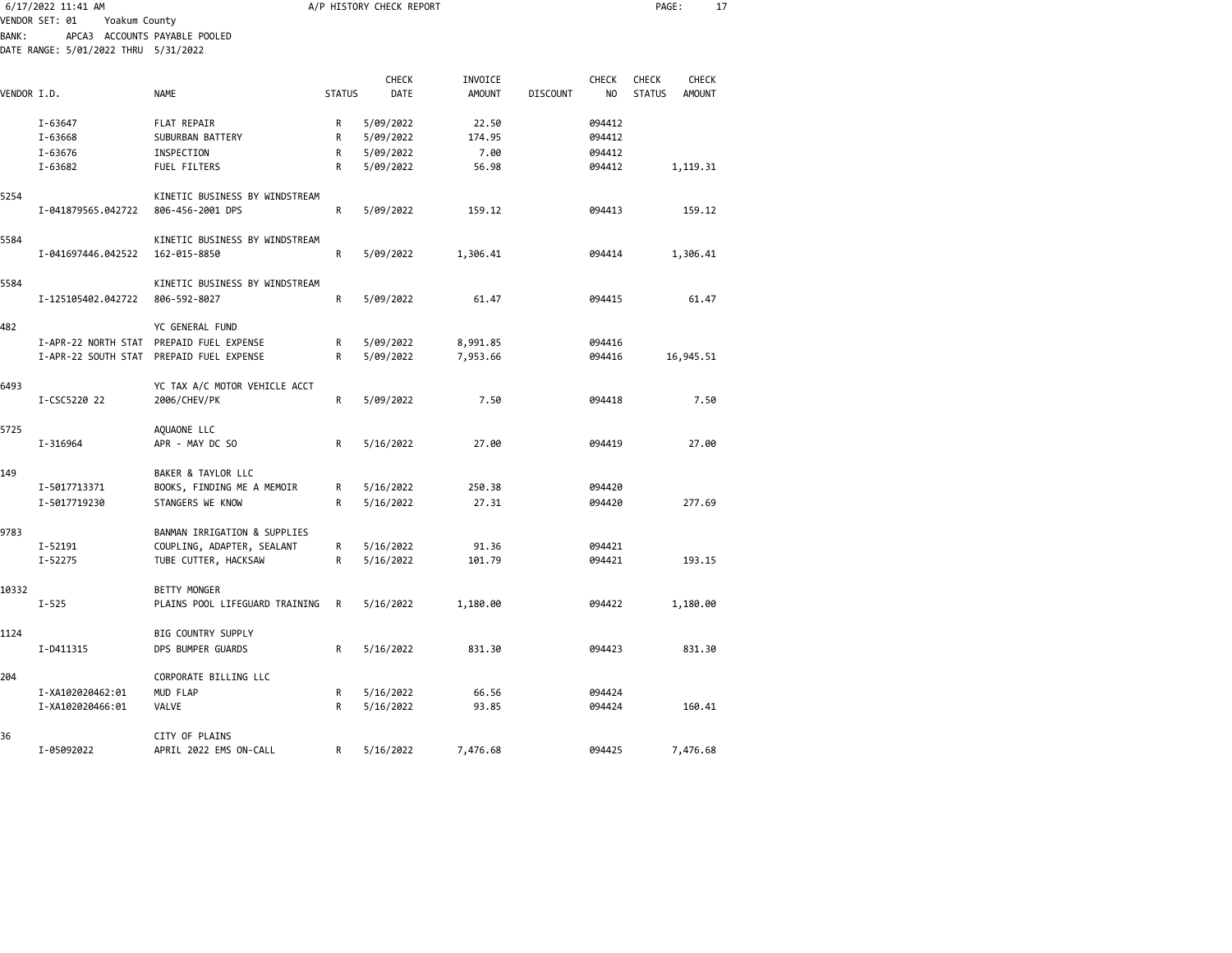|              | 6/17/2022 11:41 AM                   |                                | A/P HISTORY CHECK REPORT |              |               |                 |                |               | PAGE:<br>18   |  |
|--------------|--------------------------------------|--------------------------------|--------------------------|--------------|---------------|-----------------|----------------|---------------|---------------|--|
|              | VENDOR SET: 01<br>Yoakum County      |                                |                          |              |               |                 |                |               |               |  |
| <b>BANK:</b> |                                      | APCA3 ACCOUNTS PAYABLE POOLED  |                          |              |               |                 |                |               |               |  |
|              | DATE RANGE: 5/01/2022 THRU 5/31/2022 |                                |                          |              |               |                 |                |               |               |  |
|              |                                      |                                |                          |              |               |                 |                |               |               |  |
|              |                                      |                                |                          | <b>CHECK</b> | INVOICE       |                 | CHECK          | CHECK         | CHECK         |  |
| VENDOR I.D.  |                                      | <b>NAME</b>                    | <b>STATUS</b>            | DATE         | <b>AMOUNT</b> | <b>DISCOUNT</b> | N <sub>0</sub> | <b>STATUS</b> | <b>AMOUNT</b> |  |
| 13583        |                                      | COLLABORATIVE SUMMER LIBRARY P |                          |              |               |                 |                |               |               |  |
|              | I-22747                              | BROWSING BAG, LANYARD, SHARK   | R                        | 5/16/2022    | 264.40        |                 | 094426         |               |               |  |
|              | I-23125                              | VINYL BANNER, SIGN, NEWPAPERS  | R                        | 5/16/2022    | 38.38         |                 | 094426         |               | 302.78        |  |
|              |                                      |                                |                          |              |               |                 |                |               |               |  |
| 7647         |                                      | CONSTRUCTORS, INC.             |                          |              |               |                 |                |               |               |  |
|              | I-132530                             | CR 180-3 #11 ROCK              | R                        | 5/16/2022    | 395.50        |                 | 094427         |               |               |  |
|              | I-132531                             | CR 425-4/CR 180-3              | R                        | 5/16/2022    | 2,069.03      |                 | 094427         |               |               |  |
|              | I-132532                             | CR 180-3/CR 425-4              | R                        | 5/16/2022    | 2,977.47      |                 | 094427         |               |               |  |
|              | I-132533                             | CR 180-3 #11 ROCK              | R                        | 5/16/2022    | 2,832.21      |                 | 094427         |               |               |  |
|              | I-132534                             | CR 180-3 #11 ROCK              | R                        | 5/16/2022    | 2,465.94      |                 | 094427         |               |               |  |
|              | I-132535                             | CR 180-3 #11 ROCK              | R                        | 5/16/2022    | 774.03        |                 | 094427         |               |               |  |
|              | I-132536                             | CR 425-4 #15 ROCK              | R                        | 5/16/2022    | 1,622.27      |                 | 094427         |               |               |  |
|              | I-132568                             | CR 180-3 #11 ROCK              | R                        | 5/16/2022    | 2,757.48      |                 | 094427         |               |               |  |
|              | I-132569                             | CR 180-3 #11 ROCK              | R                        | 5/16/2022    | 4,592.20      |                 | 094427         |               |               |  |
|              | I-132570                             | CR 425-4 #15 ROCK              | R                        | 5/16/2022    | 827.06        |                 | 094427         |               |               |  |
|              | I-132571                             | CR 425-4 #15 ROCK              | R                        | 5/16/2022    | 1,675.11      |                 | 094427         |               |               |  |
|              | I-132572                             | CR 180-3 #11 ROCK              | R                        | 5/16/2022    | 1,627.16      |                 | 094427         |               |               |  |
|              | I-132573                             | CR 180-3 #11 ROCK              | R                        | 5/16/2022    | 1,203.31      |                 | 094427         |               |               |  |
|              | I-132574                             | CR 425-4 #15 ROCK              | R                        | 5/16/2022    | 404.78        |                 | 094427         |               |               |  |
|              | I-132575                             | CR 425-4 #15 ROCK              | R                        | 5/16/2022    | 399.00        |                 | 094427         |               |               |  |
|              | I-132603                             | CR 180-3 #11 ROCK              | R                        | 5/16/2022    | 5,132.61      |                 | 094427         |               |               |  |
|              | I-132604                             | CR 180-3 #11 ROCK              | R                        | 5/16/2022    | 5,275.94      |                 | 094427         |               |               |  |
|              | I-132605                             | CR 180-3 #11 ROCK              | R                        | 5/16/2022    | 252.53        |                 | 094427         |               |               |  |
|              | I-132606                             | CR 425-4 #15 ROCK              | R                        | 5/16/2022    | 431.38        |                 | 094427         |               |               |  |
|              | I-132607                             | CR 425-4 #15 ROCK              | R                        | 5/16/2022    | 390.25        |                 | 094427         |               |               |  |
|              | I-132608                             | CR 425-4 #15 ROCK              | R                        | 5/16/2022    | 398.13        |                 | 094427         |               | 38,503.39     |  |
|              |                                      |                                |                          |              |               |                 |                |               |               |  |
| 5996         |                                      | DARINDA D MCWHIRTER            |                          |              |               |                 |                |               |               |  |
|              | I-05032022                           | COUNTY AUDITORS INSTITUTE      | R                        | 5/16/2022    | 1,286.61      |                 | 094429         |               | 1,286.61      |  |
|              |                                      |                                |                          |              |               |                 |                |               |               |  |
| 4544         |                                      | DAVID HUERTA                   |                          |              |               |                 |                |               |               |  |
|              | I-05102020                           | REIMB, GEBOS TRK PARTS, PIPE   | R                        | 5/16/2022    | 15.41         |                 | 094430         |               | 15.41         |  |
|              |                                      |                                |                          |              |               |                 |                |               |               |  |
| 1570         |                                      | DEMCO INC                      |                          |              |               |                 |                |               |               |  |
|              | I-7121347                            | BIOSTONES CARPET, REFLEX RUG   | R                        | 5/16/2022    | 2,306.58      |                 | 094431         |               | 2,306.58      |  |
|              |                                      |                                |                          |              |               |                 |                |               |               |  |
| 48           |                                      | DENVER CITY PRESS              |                          |              |               |                 |                |               |               |  |
|              | I-47653                              | LEGALS-NOTICE FOR BIDS-AUCTION | R                        | 5/16/2022    | 149.60        |                 | 094432         |               | 149.60        |  |
|              |                                      |                                |                          |              |               |                 |                |               |               |  |
| 8783         |                                      | DIRECTV, LLC                   |                          |              |               |                 |                |               |               |  |
|              | C-002286846X220430                   | APR 22 SENIOR CENTER           | R                        | 5/16/2022    | 6.25CR        |                 | 094433         |               |               |  |
|              | I-063644774X220506                   | MAY JAIL                       | R                        | 5/16/2022    | 241.99        |                 | 094433         |               | 235.74        |  |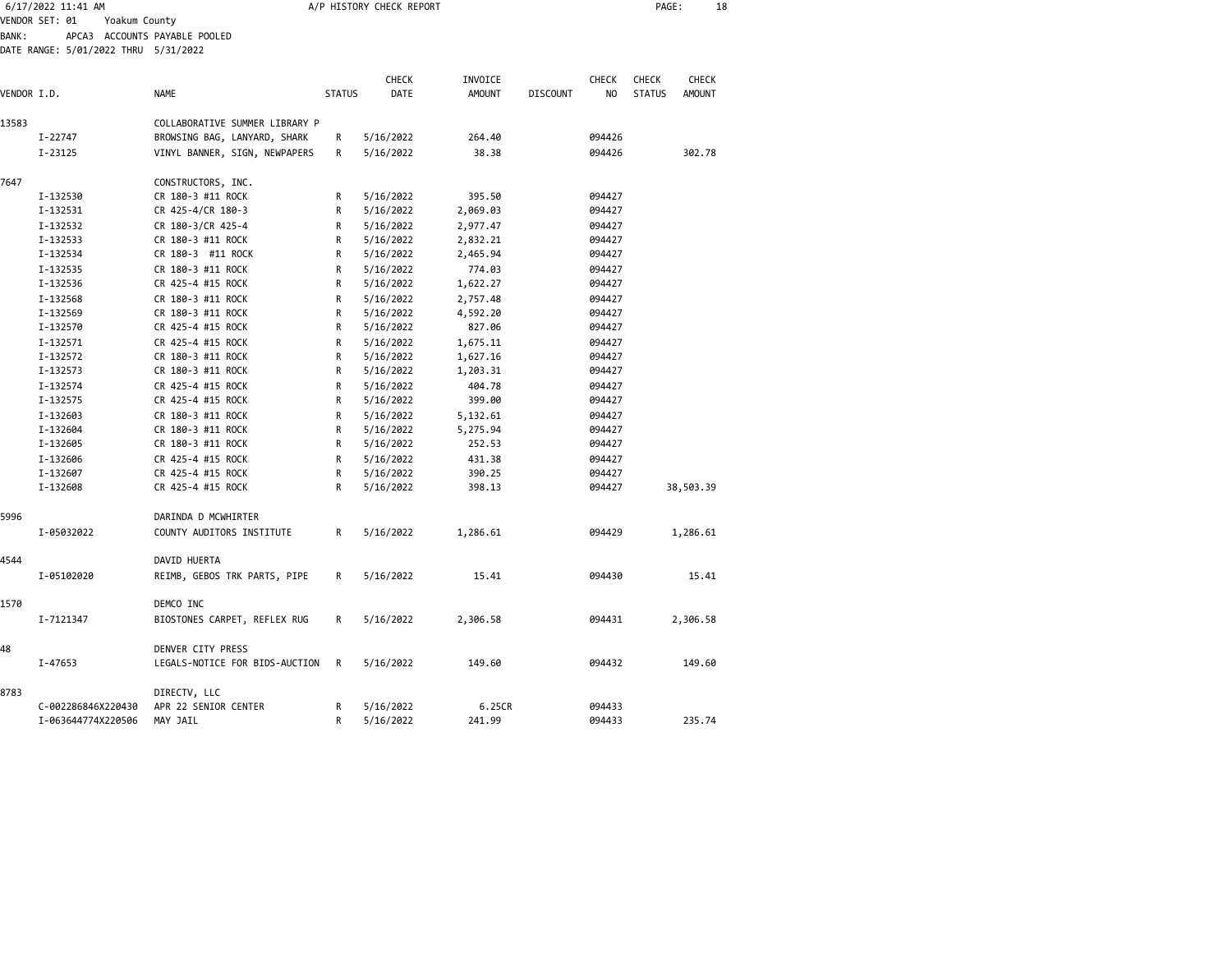|              | 6/17/2022 11:41 AM                   |                                |               | A/P HISTORY CHECK REPORT |               |                 |                | PAGE:         |               | 19 |
|--------------|--------------------------------------|--------------------------------|---------------|--------------------------|---------------|-----------------|----------------|---------------|---------------|----|
|              | VENDOR SET: 01<br>Yoakum County      |                                |               |                          |               |                 |                |               |               |    |
| <b>BANK:</b> |                                      | APCA3 ACCOUNTS PAYABLE POOLED  |               |                          |               |                 |                |               |               |    |
|              | DATE RANGE: 5/01/2022 THRU 5/31/2022 |                                |               |                          |               |                 |                |               |               |    |
|              |                                      |                                |               | CHECK                    | INVOICE       |                 | <b>CHECK</b>   | <b>CHECK</b>  | CHECK         |    |
| VENDOR I.D.  |                                      | <b>NAME</b>                    | <b>STATUS</b> | DATE                     | <b>AMOUNT</b> | <b>DISCOUNT</b> | N <sub>O</sub> | <b>STATUS</b> | <b>AMOUNT</b> |    |
| 9375         |                                      | DPC INDUSTRIES                 |               |                          |               |                 |                |               |               |    |
|              | I-DE75000967-22                      | GOLF COURSE, CHLORINE          | R             | 5/16/2022                | 40.00         |                 | 094434         |               | 40.00         |    |
| 5184         |                                      | EBSCO INDUSTRIES, INC.         |               |                          |               |                 |                |               |               |    |
|              | I-7569507                            | MAGAZINES - AMERICAN HISTORY   | R             | 5/16/2022                | 1,200.95      |                 | 094435         |               | 1,200.95      |    |
| 506          |                                      | GENERAL WELDING SUPPLY INC     |               |                          |               |                 |                |               |               |    |
|              | I-138442                             | 1 YR CYLINDER LEASE RENEWAL    | R             | 5/16/2022                | 140.00        |                 | 094436         |               | 140.00        |    |
| 751          |                                      | GOVERNMENT FORMS AND SUPPLIES  |               |                          |               |                 |                |               |               |    |
|              | I-0333691                            | CIVIL & CRIMINAL DOCKET SHEETS | R             | 5/16/2022                | 2,040.42      |                 | 094437         |               | 2,040.42      |    |
| 13289        |                                      | HOCKLEY COUNTY CLERK           |               |                          |               |                 |                |               |               |    |
|              | I-05032022                           | PROBATE ACADEMY REIMB CAR RENT | R             | 5/16/2022                | 132.20        |                 | 094438         |               | 132.20        |    |
| 4184         |                                      | ICS JAIL SUPPLIES INC.         |               |                          |               |                 |                |               |               |    |
|              | I-W5267700                           | TOWEL, FLAT SHEETS, MATT COVER | R             | 5/16/2022                | 292.21        |                 | 094439         |               | 292.21        |    |
| 12904        |                                      | KAYLA L. MCKENNON              |               |                          |               |                 |                |               |               |    |
|              | $I-1122$                             | TRANSCRIPT, CAUSE #3502        | R             | 5/16/2022                | 150.00        |                 | 094440         |               | 150.00        |    |
| 12152        |                                      | KELLY G. MOORE                 |               |                          |               |                 |                |               |               |    |
|              | I-04182022                           | MILEAGE, SUPPLEMENT/SALARY     | R             | 5/16/2022                | 429.39        |                 | 094441         |               |               |    |
|              | I-04252022                           | MILEAGE                        | R             | 5/16/2022                | 152.10        |                 | 094441         |               | 581.49        |    |
| 113          |                                      | KIZER INSURANCE AGENCY         |               |                          |               |                 |                |               |               |    |
|              | $I - 1310$                           | SURETY BOND, JONATHAN MOORE    | R             | 5/16/2022                | 71.00         |                 | 094442         |               | 71.00         |    |
| 821          |                                      | LEGAL DIRECTORIES PUBLISHING C |               |                          |               |                 |                |               |               |    |
|              | I-0366002                            | 2022 TX LG DIRECTORY-SHIP FEE  | R             | 5/16/2022                | 7.00          |                 | 094443         |               | 7.00          |    |
| 13365        |                                      | MARIO RIOS CASTRO              |               |                          |               |                 |                |               |               |    |
|              | I-05052022                           | LUBBOCK - WATER SAMPLE         | R             | 5/16/2022                | 95.94         |                 | 094444         |               |               |    |
|              | I-05122022                           | REIMB, HOBBS-HIGGIN-COPPER PRT | R             | 5/16/2022                | 88.59         |                 | 094444         |               | 184.53        |    |
| 14069        |                                      | MICHAEL YBARRA                 |               |                          |               |                 |                |               |               |    |
|              | I-05032022                           | PROBATE ACADEMY                | R             | 5/16/2022                | 1,500.45      |                 | 094445         |               | 1,500.45      |    |
| 1760         |                                      | MICROMARKETING LLC             |               |                          |               |                 |                |               |               |    |
|              | I-886843                             | HIGH STAKES CD                 | R             | 5/16/2022                | 39.99         |                 | 094446         |               |               |    |
|              | I-886979                             | KINGDOM OF BONES CD            | R             | 5/16/2022                | 84.98         |                 | 094446         |               |               |    |
|              | I-887218                             | KILLING THE KILLERS CD         | R             | 5/16/2022                | 136.77        |                 | 094446         |               |               |    |
|              | I-887561                             | <b>OUTLANDER</b>               | R             | 5/16/2022                | 16.69         |                 | 094446         |               |               |    |
|              | I-887627                             | MAYO CLINIC: DIABETES          | R             | 5/16/2022                | 23.24         |                 | 094446         |               | 301.67        |    |
|              |                                      |                                |               |                          |               |                 |                |               |               |    |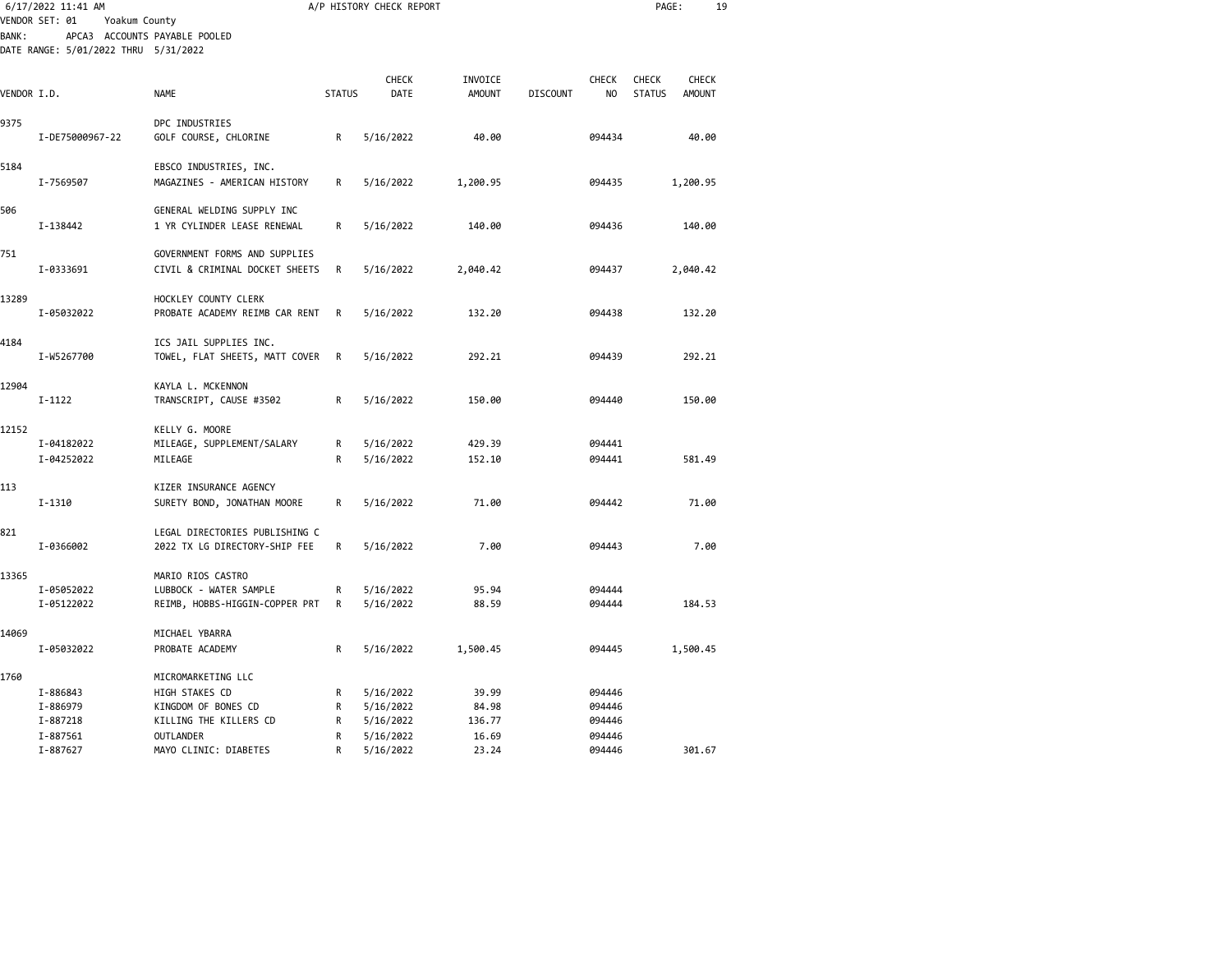|             | 6/17/2022 11:41 AM                   |                                                            |                  | A/P HISTORY CHECK REPORT |                          |                 |                                | PAGE:                  |                        | 20 |
|-------------|--------------------------------------|------------------------------------------------------------|------------------|--------------------------|--------------------------|-----------------|--------------------------------|------------------------|------------------------|----|
|             | VENDOR SET: 01<br>Yoakum County      |                                                            |                  |                          |                          |                 |                                |                        |                        |    |
| BANK:       |                                      | APCA3 ACCOUNTS PAYABLE POOLED                              |                  |                          |                          |                 |                                |                        |                        |    |
|             | DATE RANGE: 5/01/2022 THRU 5/31/2022 |                                                            |                  |                          |                          |                 |                                |                        |                        |    |
|             |                                      |                                                            |                  |                          |                          |                 |                                |                        |                        |    |
| VENDOR I.D. |                                      | <b>NAME</b>                                                | <b>STATUS</b>    | CHECK<br>DATE            | INVOICE<br><b>AMOUNT</b> | <b>DISCOUNT</b> | <b>CHECK</b><br>N <sub>O</sub> | CHECK<br><b>STATUS</b> | CHECK<br><b>AMOUNT</b> |    |
|             |                                      |                                                            |                  |                          |                          |                 |                                |                        |                        |    |
| 281         |                                      | ORKIN OF LUBBOCK                                           |                  |                          |                          |                 |                                |                        |                        |    |
|             | I-361007                             | MAY DC TAX OFFICE                                          | R                | 5/16/2022                | 60.50                    |                 | 094447                         |                        | 60.50                  |    |
|             |                                      |                                                            |                  |                          |                          |                 |                                |                        |                        |    |
| 1527        |                                      | THE PENWORTHY COMPANY                                      |                  |                          |                          |                 |                                |                        |                        |    |
|             | I-0581407-IN                         | CHILDREN'S BOOKS, BEDTIME                                  | R                | 5/16/2022                | 155.81                   |                 | 094448                         |                        | 155.81                 |    |
|             |                                      |                                                            |                  |                          |                          |                 |                                |                        |                        |    |
| 9401        |                                      | SOUTH PLAINS FORENSIC PATHOLOG                             |                  |                          |                          |                 |                                |                        |                        |    |
|             | I-7360                               | LEVEL 1 AUTOPSY - RICKY HOGUIN                             | $\mathsf{R}$     | 5/16/2022                | 2,450.00                 |                 | 094449                         |                        | 2,450.00               |    |
| 91          |                                      | STAR PRINTING & OFFICE SUPPLY                              |                  |                          |                          |                 |                                |                        |                        |    |
|             | I-1065                               | CONFERENCE ROOM - DOOR SIGN                                | $\mathsf R$      | 5/16/2022                | 44.99                    |                 | 094450                         |                        |                        |    |
|             | $I - 1067$                           | OOFFICE SUPPLIES                                           | R                | 5/16/2022                | 107.99                   |                 | 094450                         |                        | 152.98                 |    |
|             |                                      |                                                            |                  |                          |                          |                 |                                |                        |                        |    |
| 11189       |                                      | SUMMER LOVELACE                                            |                  |                          |                          |                 |                                |                        |                        |    |
|             | I-05032022                           | PROBATE ACADEMY GALVESTON                                  | $\mathsf{R}$     | 5/16/2022                | 1,062.71                 |                 | 094451                         |                        | 1,062.71               |    |
|             |                                      |                                                            |                  |                          |                          |                 |                                |                        |                        |    |
| 4831        | I-326290                             | TAC - REGISTRATION & DUES<br>D WELCH - 2022 INVEST ACADEMY | R                | 5/16/2022                | 225.00                   |                 | 094452                         |                        |                        |    |
|             | I-327240                             | A SAXON - 2022 TACA PTEC 9                                 | R                | 5/16/2022                | 130.00                   |                 | 094452                         |                        |                        |    |
|             | I-327241                             | A SAXON - 2022 TACA PTEC 8                                 | R                | 5/16/2022                | 130.00                   |                 | 094452                         |                        | 485.00                 |    |
|             |                                      |                                                            |                  |                          |                          |                 |                                |                        |                        |    |
| 4830        |                                      | TAC - RISK MANAGEMENT POOL                                 |                  |                          |                          |                 |                                |                        |                        |    |
|             | I-NRCN-36420-PC                      | 2022 INSURANCE INVOICE                                     | R                | 5/16/2022                | 177,010.01               |                 | 094453                         |                        | 177,010.01             |    |
|             |                                      |                                                            |                  |                          |                          |                 |                                |                        |                        |    |
| 1697        |                                      | TASCOSA OFFICE MACHINES, INC.                              |                  |                          |                          |                 |                                |                        |                        |    |
|             | I-335083                             | CUSTOMSTAMP, DESK NAME PLATE                               | R                | 5/16/2022                | 32.50                    |                 | 094454                         |                        |                        |    |
|             | I-336744<br>I-339186                 | BINDERS, PROTECTORS<br>CONTRACT #3530-02                   | R<br>R           | 5/16/2022<br>5/16/2022   | 38.76<br>106.48          |                 | 094454<br>094454               |                        |                        |    |
|             | I-339189                             | CONTRACT #CN4227-01                                        | R                | 5/16/2022                | 6.80                     |                 | 094454                         |                        | 184.54                 |    |
|             |                                      |                                                            |                  |                          |                          |                 |                                |                        |                        |    |
| 9115        |                                      | TEXAS DEPT OF PUBLIC SAFETY                                |                  |                          |                          |                 |                                |                        |                        |    |
|             | I-CRS-202203-235241 RECORDS CHECK    |                                                            | R                | 5/16/2022                | 3.00                     |                 | 094455                         |                        | 3.00                   |    |
|             |                                      |                                                            |                  |                          |                          |                 |                                |                        |                        |    |
| 6081        |                                      | TEXAS DEPT OF STATE HEALTH SER                             |                  |                          |                          |                 |                                |                        |                        |    |
|             | I-2016270                            | REMOTE BIRTH ACCESS APR 22                                 | R                | 5/16/2022                | 42.09                    |                 | 094456                         |                        | 42.09                  |    |
| 13012       |                                      | THOMAS HOECKER AUTOMOTIVE                                  |                  |                          |                          |                 |                                |                        |                        |    |
|             | $I - 3531$                           | STATE INSPECTIONS SO                                       | R                | 5/16/2022                | 14.00                    |                 | 094457                         |                        | 14.00                  |    |
|             |                                      |                                                            |                  |                          |                          |                 |                                |                        |                        |    |
| 472         |                                      | THRIFTWAY FOODS                                            |                  |                          |                          |                 |                                |                        |                        |    |
|             | I-7146 2022                          | <b>BREAD</b>                                               | $\mathsf R$      | 5/16/2022                | 88.46                    |                 | 094458                         |                        |                        |    |
|             | I-7600 2022                          | <b>BREAD</b>                                               | R                | 5/16/2022                | 19.37                    |                 | 094458                         |                        |                        |    |
|             | I-8443 2022                          | FOOD/DISH SOAP                                             | $\mathsf R$      | 5/16/2022                | 91.86                    |                 | 094458                         |                        |                        |    |
|             | I-8600 2022                          | BREAD/DETERGENT                                            | $\mathsf R$      | 5/16/2022                | 34.89                    |                 | 094458                         |                        |                        |    |
|             | I-8648 2022<br>I-8950 2022           | MILK & BREAD/DETERGENT                                     | R<br>$\mathsf R$ | 5/16/2022                | 155.62<br>29.34          |                 | 094458<br>094458               |                        |                        |    |
|             | I-9604 2022                          | TISSUE, FRAGRANCE<br>MILK, BREAD, LETTUCE                  | R                | 5/16/2022<br>5/16/2022   | 74.11                    |                 | 094458                         |                        | 493.65                 |    |
|             |                                      |                                                            |                  |                          |                          |                 |                                |                        |                        |    |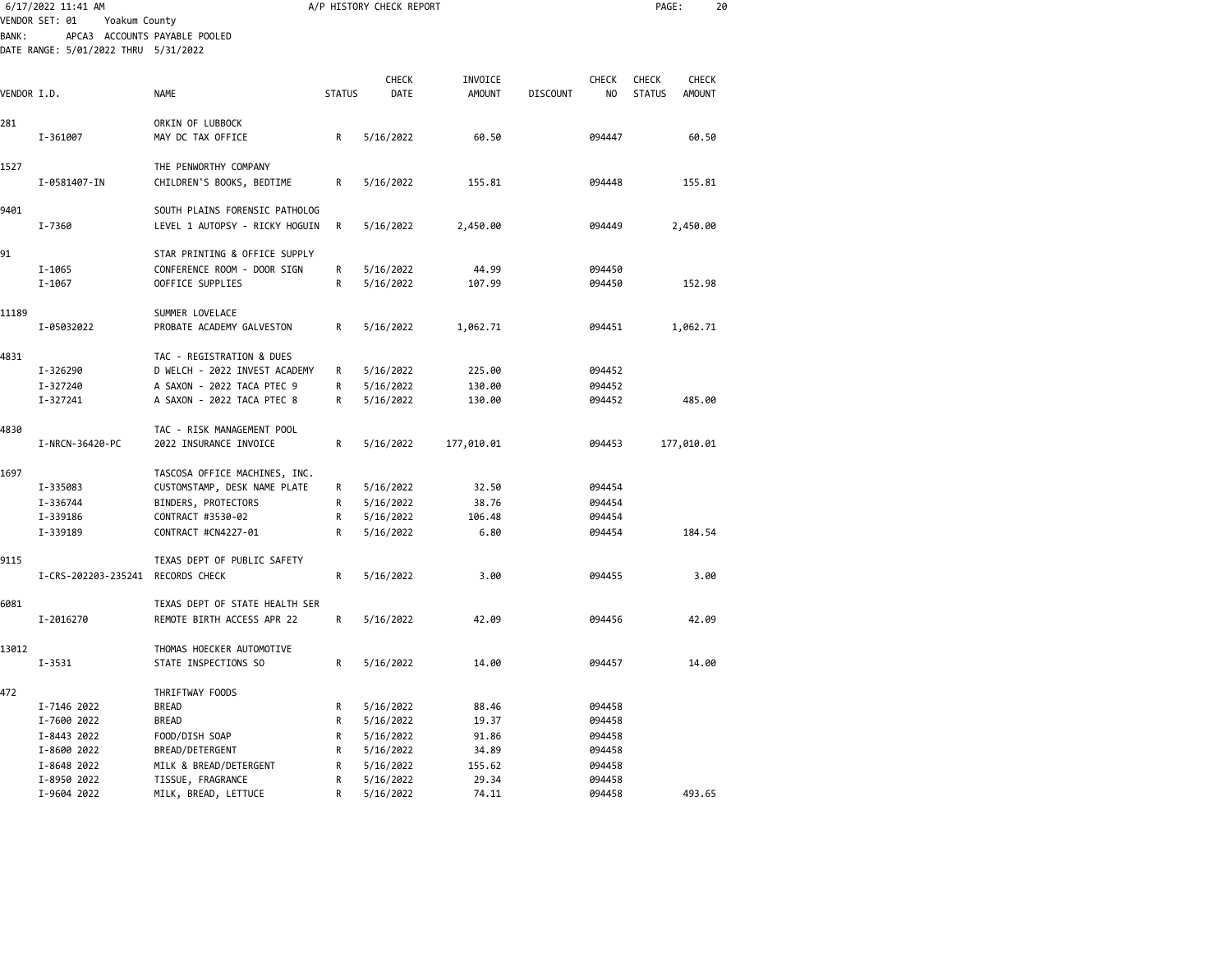|              | 6/17/2022 11:41 AM<br>VENDOR SET: 01<br>Yoakum County                 |                                                           |               | A/P HISTORY CHECK REPORT |                          | PAGE:<br>21     |                    |                               |                               |  |
|--------------|-----------------------------------------------------------------------|-----------------------------------------------------------|---------------|--------------------------|--------------------------|-----------------|--------------------|-------------------------------|-------------------------------|--|
| <b>BANK:</b> | APCA3 ACCOUNTS PAYABLE POOLED<br>DATE RANGE: 5/01/2022 THRU 5/31/2022 |                                                           |               |                          |                          |                 |                    |                               |                               |  |
| VENDOR I.D.  |                                                                       | <b>NAME</b>                                               | <b>STATUS</b> | CHECK<br>DATE            | INVOICE<br><b>AMOUNT</b> | <b>DISCOUNT</b> | <b>CHECK</b><br>NO | <b>CHECK</b><br><b>STATUS</b> | <b>CHECK</b><br><b>AMOUNT</b> |  |
|              |                                                                       |                                                           |               |                          |                          |                 |                    |                               |                               |  |
| 11705        | I-772455-202204-1                                                     | TRANSUNION RISK AND ALTERNATIV<br>APRIL 22                | R             | 5/16/2022                | 75.00                    |                 | 094459             |                               | 75.00                         |  |
| 1768         |                                                                       | US FOODS, INC.                                            |               |                          |                          |                 |                    |                               |                               |  |
|              | I-4065365<br>I-5946463                                                | FOOD/HAIRNET, FILM<br>MAR DISHMACHINE LEASE               | R<br>R        | 5/16/2022<br>5/16/2022   | 1,518.41<br>93.03        |                 | 094460<br>094460   |                               | 1,611.44                      |  |
| 8014         | I-2610141                                                             | VITAL RECORDS CONTROL<br>APR 2022 SHREDDING               | R             | 5/16/2022                | 84.33                    |                 | 094461             |                               | 84.33                         |  |
| 5225         | I-PS031188746                                                         | WARREN CAT<br>LATCH                                       | R             | 5/16/2022                | 126.40                   |                 | 094462             |                               | 126.40                        |  |
|              |                                                                       |                                                           |               |                          |                          |                 |                    |                               |                               |  |
| 1511         | I-FEB-MAY 2022                                                        | WARREN NEW<br>AIRPORT LEASE REVISIONS                     | R             | 5/16/2022                | 3,856.36                 |                 | 094463             |                               | 3,856.36                      |  |
| 6915         |                                                                       | WEST TEXAS CENTERS FOR MHMR                               |               |                          |                          |                 |                    |                               |                               |  |
|              | I-46094 042222                                                        | A. M. E&M MOD MDM                                         | R             | 5/16/2022                | 102.00                   |                 | 094464             |                               |                               |  |
|              | I-46928 041222                                                        | J. R. E&M MOD MDM                                         | R             | 5/16/2022                | 102.00                   |                 | 094464             |                               |                               |  |
|              | I-47243 042222                                                        | A. C. INTERVIEW W MED                                     | R             | 5/16/2022                | 240.00                   |                 | 094464             |                               | 444.00                        |  |
| 13661        |                                                                       | WEST TEXAS FIRE EXTINGUISHER I                            |               |                          |                          |                 |                    |                               |                               |  |
|              | I-256496                                                              | TOILET TISSUE                                             | R             | 5/16/2022                | 223.84                   |                 | 094465             |                               |                               |  |
|              | I-256901                                                              | SPARTAN RESTROOM CLEANER                                  | R             | 5/16/2022                | 147.96                   |                 | 094465             |                               | 371.80                        |  |
| 5254         |                                                                       | KINETIC BUSINESS BY WINDSTREAM                            |               |                          |                          |                 |                    |                               |                               |  |
|              | I-040213607.050422                                                    | 806-456-2263 AG OFF                                       | R             | 5/16/2022                | 161.98                   |                 | 094466             |                               | 161.98                        |  |
| 5254         | I-040213608.050422                                                    | KINETIC BUSINESS BY WINDSTREAM<br>806-456-2273 AG OFF     | R             | 5/16/2022                | 37.88                    |                 | 094467             |                               | 37.88                         |  |
| 5254         | I-040213820.050422                                                    | KINETIC BUSINESS BY WINDSTREAM<br>806-456-4371 PRECINCT 3 | R             | 5/16/2022                | 123.87                   |                 | 094468             |                               | 123.87                        |  |
| 5254         | I-040213974.050422                                                    | KINETIC BUSINESS BY WINDSTREAM<br>806-456-5800 BASEMENT   | $\mathsf{R}$  | 5/16/2022                | 49.83                    |                 | 094469             |                               | 49.83                         |  |
| 5254         | I-040213996.050422                                                    | KINETIC BUSINESS BY WINDSTREAM<br>806-456-5981 JP LINE    | R             | 5/16/2022                | 92.11                    |                 | 094470             |                               | 92.11                         |  |
| 5254         | I-040214014.050422                                                    | KINETIC BUSINESS BY WINDSTREAM<br>806-456-6175 JUDGE FAX  | R             | 5/16/2022                | 54.25                    |                 | 094471             |                               | 54.25                         |  |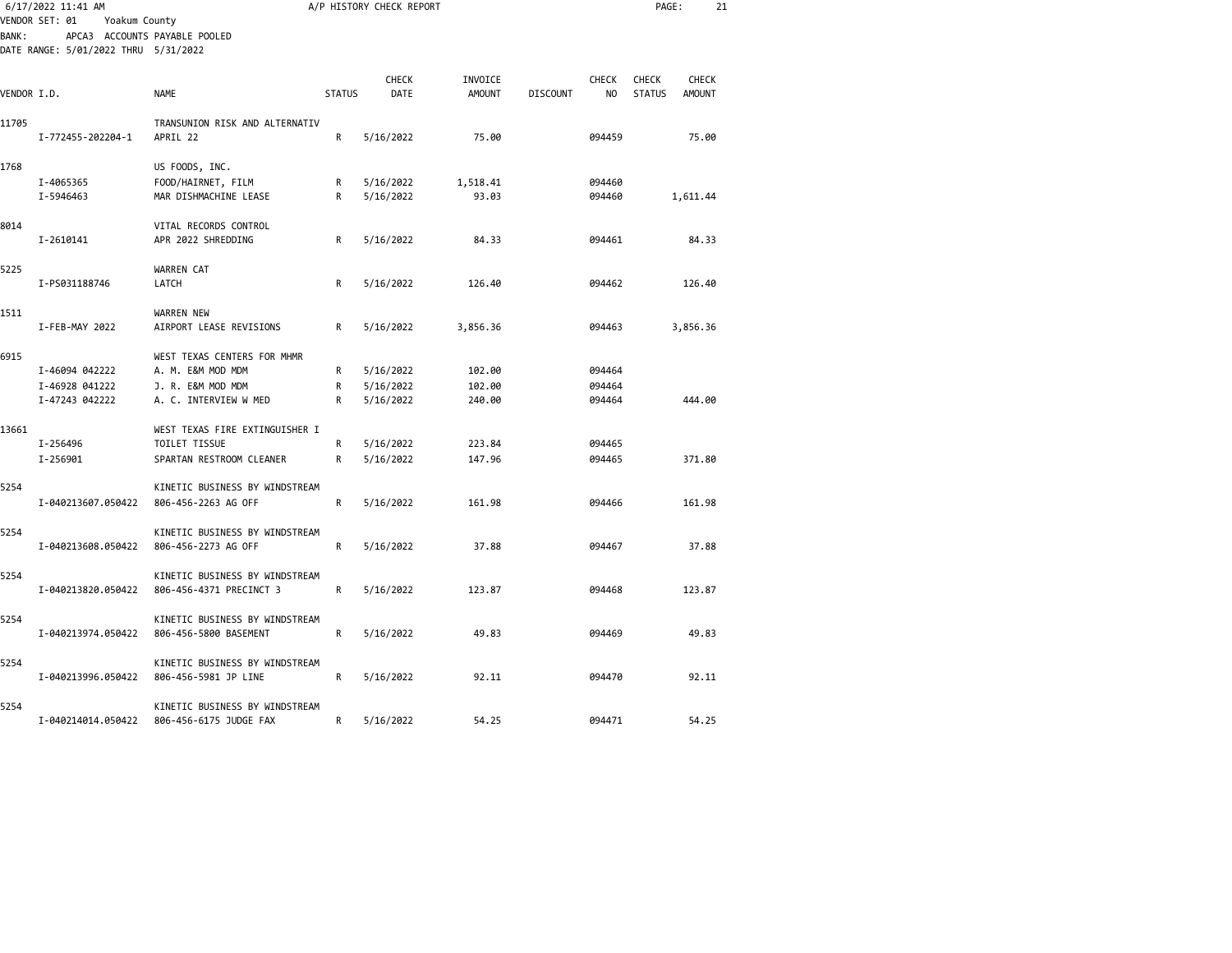|             | 6/17/2022 11:41 AM                                               |                                                                                                          |               | A/P HISTORY CHECK REPORT            |                           |                 |                            | PAGE:                         |                 | 22 |
|-------------|------------------------------------------------------------------|----------------------------------------------------------------------------------------------------------|---------------|-------------------------------------|---------------------------|-----------------|----------------------------|-------------------------------|-----------------|----|
| BANK:       | VENDOR SET: 01<br>Yoakum County<br>APCA3 ACCOUNTS PAYABLE POOLED |                                                                                                          |               |                                     |                           |                 |                            |                               |                 |    |
|             | DATE RANGE: 5/01/2022 THRU 5/31/2022                             |                                                                                                          |               |                                     |                           |                 |                            |                               |                 |    |
| VENDOR I.D. |                                                                  | NAME                                                                                                     | <b>STATUS</b> | <b>CHECK</b><br>DATE                | INVOICE<br><b>AMOUNT</b>  | <b>DISCOUNT</b> | <b>CHECK</b><br>NO         | <b>CHECK</b><br><b>STATUS</b> | CHECK<br>AMOUNT |    |
| 5254        | I-040214021.050422                                               | KINETIC BUSINESS BY WINDSTREAM<br>806-456-6241 SOFTWARE                                                  | R             | 5/16/2022                           | 49.83                     |                 | 094472                     |                               | 49.83           |    |
| 5254        | I-040214052.050422                                               | KINETIC BUSINESS BY WINDSTREAM<br>806-456-6525 PRECINCT 4                                                | R             | 5/16/2022                           | 68.53                     |                 | 094473                     |                               | 68.53           |    |
| 5254        |                                                                  | KINETIC BUSINESS BY WINDSTREAM<br>I-040214166.05042022 806-456-7118 PLAINS TAX OFFICE                    | R             | 5/16/2022                           | 40.06                     |                 | 094474                     |                               | 40.06           |    |
| 5254        | I-040214413.050422                                               | KINETIC BUSINESS BY WINDSTREAM<br>806-456-8725 PLAINS LIBRARY                                            | R             | 5/16/2022                           | 113.39                    |                 | 094475                     |                               | 113.39          |    |
| 5254        | I-040229577.050422                                               | KINETIC BUSINESS BY WINDSTREAM<br>806-456-2024                                                           | R             | 5/16/2022                           | 121.45                    |                 | 094476                     |                               | 121.45          |    |
| 5254        | I-040258051.050422                                               | KINETIC BUSINESS BY WINDSTREAM<br>806-456-2441 CDA FAX                                                   | R             | 5/16/2022                           | 52.45                     |                 | 094477                     |                               | 52.45           |    |
| 5254        | I-040705146.050422                                               | KINETIC BUSINESS BY WINDSTREAM<br>806-456-8063 SOFTWARE                                                  | R             | 5/16/2022                           | 49.20                     |                 | 094478                     |                               | 49.20           |    |
| 5254        | I-041346027.050422                                               | KINETIC BUSINESS BY WINDSTREAM<br>806-456-3955 PLAINS POOL                                               | R             | 5/16/2022                           | 52.83                     |                 | 094479                     |                               | 52.83           |    |
| 5584        | I-125102532.050422                                               | KINETIC BUSINESS BY WINDSTREAM<br>806-592-2331 DC TAX A/C                                                | R             | 5/16/2022                           | 279.92                    |                 | 094480                     |                               | 279.92          |    |
| 5584        | I-125103315.051022                                               | KINETIC BUSINESS BY WINDSTREAM<br>806-592-3166 YC PARK                                                   | R             | 5/16/2022                           | 79.83                     |                 | 094481                     |                               | 79.83           |    |
| 5584        | I-126738807.050422                                               | KINETIC BUSINESS BY WINDSTREAM<br>806-592-4777 COMMUNITY BLDG                                            | R             | 5/16/2022                           | 273.60                    |                 | 094482                     |                               | 273.60          |    |
| 6644        | I-4464576<br>I-4464579<br>I-4465546                              | WTG FUELS INC<br>PROPANE, GOLF COURSE RR# 14<br>PROPANE, GOLF COURSE RR# 8<br>PCT #3 - FORKLIFT, PROPANE | R<br>R<br>R   | 5/16/2022<br>5/16/2022<br>5/16/2022 | 250.00<br>250.00<br>28.00 |                 | 094483<br>094483<br>094483 |                               | 528.00          |    |
| 89          | I-0965556041                                                     | <b>XCEL ENERGY</b><br>304534460                                                                          | R             | 5/16/2022                           | 619.58                    |                 | 094484                     |                               | 619.58          |    |
| 6493        | I-1221690 22<br>I-1355157 22                                     | YC TAX A/C MOTOR VEHICLE ACCT<br>2005/CHEV/PK<br>2018/CHEV/UT                                            | R<br>R        | 5/16/2022<br>5/16/2022              | 7.50<br>7.50              |                 | 094485<br>094485           |                               | 15.00           |    |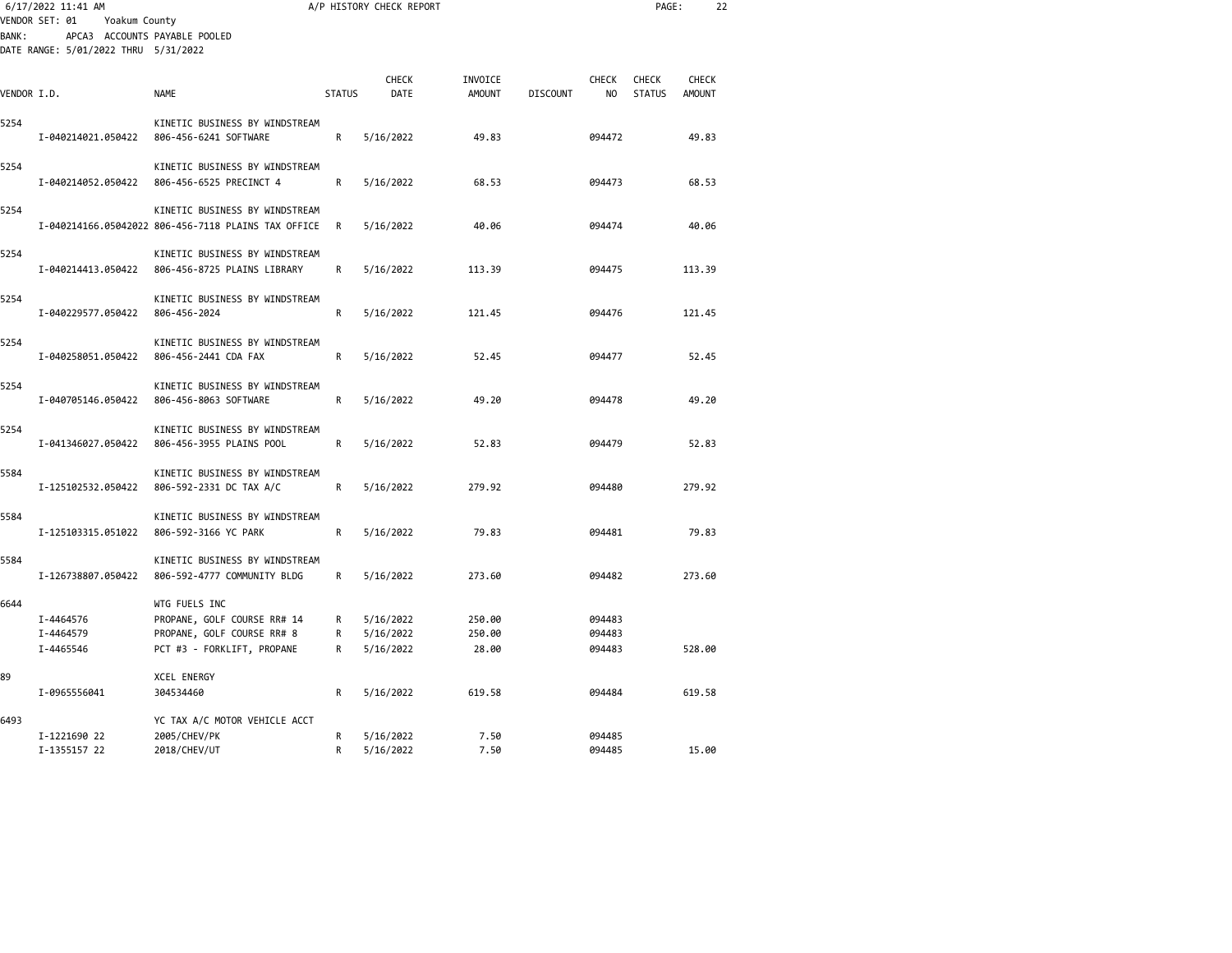| 6/17/2022 11:41 AM<br>VENDOR SET: 01<br>Yoakum County |                                      | A/P HISTORY CHECK REPORT                          | PAGE:         | 23                   |                          |                 |                                |                                                                |  |
|-------------------------------------------------------|--------------------------------------|---------------------------------------------------|---------------|----------------------|--------------------------|-----------------|--------------------------------|----------------------------------------------------------------|--|
| BANK:                                                 | DATE RANGE: 5/01/2022 THRU 5/31/2022 | APCA3 ACCOUNTS PAYABLE POOLED                     |               |                      |                          |                 |                                |                                                                |  |
| VENDOR I.D.                                           |                                      | <b>NAME</b>                                       | <b>STATUS</b> | <b>CHECK</b><br>DATE | INVOICE<br><b>AMOUNT</b> | <b>DISCOUNT</b> | <b>CHECK</b><br>N <sub>O</sub> | <b>CHECK</b><br><b>CHECK</b><br><b>STATUS</b><br><b>AMOUNT</b> |  |
|                                                       |                                      |                                                   |               |                      |                          |                 |                                |                                                                |  |
| 4082                                                  | I-05102022                           | YCH - YOAKUM COUNTY HOSPITAL<br>MAY - 22 TRANSFER | R             | 5/16/2022            | 51,238.55                |                 | 094486                         | 51,238.55                                                      |  |
| 482                                                   |                                      | YC GENERAL FUND                                   |               |                      |                          |                 |                                |                                                                |  |
|                                                       | I-202205162107                       | APRIL INTEREST                                    | R             | 5/20/2022            | 43.28                    |                 | 094487                         | 43.28                                                          |  |
| 2543                                                  |                                      | ALLIED COMPLIANCE SERVICES, IN                    |               |                      |                          |                 |                                |                                                                |  |
|                                                       | I-LB53019                            | DOT TEST - SIGALA/DEARING/CORT                    | R             | 5/23/2022            | 340.00                   |                 | 094488                         | 340.00                                                         |  |
| 12718                                                 |                                      | SYNCB/AMAZON                                      |               |                      |                          |                 |                                |                                                                |  |
|                                                       | C-535869344548                       | SKETCH BOOK RETURN                                | R             | 5/23/2022            | 19.99CR                  |                 | 094489                         |                                                                |  |
|                                                       | I-436369598589                       | POPCORN KIT - SR                                  | R             | 5/23/2022            | 56.40                    |                 | 094489                         |                                                                |  |
|                                                       | I-438733697883                       | CRAFT SUPPLIES - SR                               | R             | 5/23/2022            | 197.21                   |                 | 094489                         |                                                                |  |
|                                                       | I-453776376365                       | MOBILE ROLLER CART                                | R             | 5/23/2022            | 71.98                    |                 | 094489                         |                                                                |  |
|                                                       | I-455379396538                       | PATTERN PAPER PACK                                | R             | 5/23/2022            | 15.99                    |                 | 094489                         |                                                                |  |
|                                                       | I-455474835577                       | TOILET PAPER/CLEANERS                             | R             | 5/23/2022            | 469.72                   |                 | 094489                         |                                                                |  |
|                                                       | I-455633337967                       | <b>POPCORN</b>                                    | R             | 5/23/2022            | 43.99                    |                 | 094489                         |                                                                |  |
|                                                       | I-465547567593                       | TOUCH SCREEN LAPTOP                               | R             | 5/23/2022            | 429.99                   |                 | 094489                         |                                                                |  |
|                                                       | I-467686687895                       | SR - CRAFT SUPPLIES                               | R             | 5/23/2022            | 174.27                   |                 | 094489                         |                                                                |  |
|                                                       | I-468556785674                       | STICKERS                                          | R             | 5/23/2022            | 7.99                     |                 | 094489                         |                                                                |  |
|                                                       | I-469635869557                       | <b>COFFEE FILTERS</b>                             | R             | 5/23/2022            | 7.95                     |                 | 094489                         |                                                                |  |
|                                                       | I-476995743476                       | BABY CHANGING STATION                             | R             | 5/23/2022            | 219.00                   |                 | 094489                         |                                                                |  |
|                                                       | I-484464736395                       | ZIPPER FOOD BAGS                                  | R             | 5/23/2022            | 17.26                    |                 | 094489                         |                                                                |  |
|                                                       | I-496495454357                       | JUMBO COLORED WOOD                                | R             | 5/23/2022            | 50.13                    |                 | 094489                         |                                                                |  |
|                                                       | I-497467894994                       | GOLDFISH CRACKERS                                 | R             | 5/23/2022            | 24.48                    |                 | 094489                         |                                                                |  |
|                                                       | I-543574699366                       | WATER DISPENSER                                   | R             | 5/23/2022            | 199.99                   |                 | 094489                         |                                                                |  |
|                                                       | I-596476359888                       | DC TAX OFFICE - CLEANING SUPPL                    | R             | 5/23/2022            | 66.98                    |                 | 094489                         |                                                                |  |
|                                                       | I-643989678788                       | DC TAX OFF. CLEANING SUPPLIES                     | R             | 5/23/2022            | 24.95                    |                 | 094489                         |                                                                |  |
|                                                       | I-768894478378                       | <b>BOOKS</b>                                      | R             | 5/23/2022            | 110.01                   |                 | 094489                         |                                                                |  |
|                                                       | I-793395488435                       | BREAKROOM - SUGAR                                 | R             | 5/23/2022            | 17.14                    |                 | 094489                         |                                                                |  |
|                                                       | I-877677746948                       | PRINTER TONER                                     | R             | 5/23/2022            | 577.40                   |                 | 094489                         |                                                                |  |
|                                                       | I-886985749974                       | GIFT WRAP                                         | R             | 5/23/2022            | 6.99                     |                 | 094489                         |                                                                |  |
|                                                       | I-957377964578                       | SR GAMES/PRIZES                                   | R             | 5/23/2022            | 62.71                    |                 | 094489                         |                                                                |  |
|                                                       | I-958943574833                       | ZIPPER FOOD STORAGE                               | R             | 5/23/2022            | 16.99                    |                 | 094489                         |                                                                |  |
|                                                       | I-976874775399                       | SR - DECALS/DECOR                                 | R             | 5/23/2022            | 168.91                   |                 | 094489                         |                                                                |  |
|                                                       | I-984496784746                       | DC TAX OFF. - ODOBAN                              | R             | 5/23/2022            | 26.49                    |                 | 094489                         |                                                                |  |
|                                                       | I-995954885848                       | 30 - CONFERENCE CHAIRS                            | R             | 5/23/2022            | 1,674.00                 |                 | 094489                         | 4,718.93                                                       |  |
| 12875                                                 |                                      | ASHLEE ESTY                                       |               |                      |                          |                 |                                |                                                                |  |
|                                                       | I-05072022                           | DC JP2 & TAX OFFICE CASH COUNT                    | R             | 5/23/2022            | 18.72                    |                 | 094491                         | 18.72                                                          |  |
| 581                                                   |                                      | BEE EQUIPMENT SALES, LTD                          |               |                      |                          |                 |                                |                                                                |  |
|                                                       | I-10054245                           | <b>EXPANSION TANK</b>                             | R             | 5/23/2022            | 541.37                   |                 | 094492                         | 541.37                                                         |  |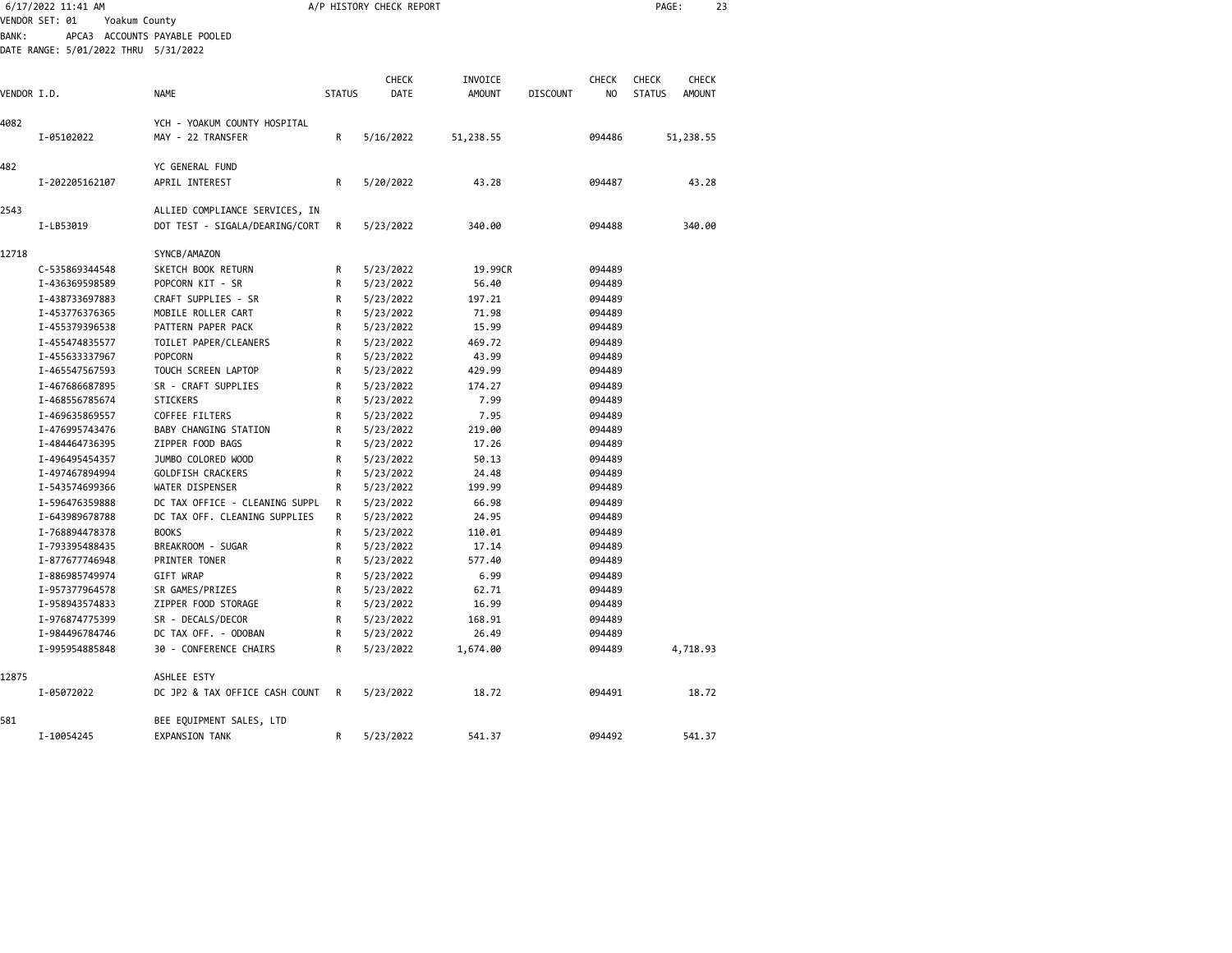|             | 6/17/2022 11:41 AM                   |                               |               | A/P HISTORY CHECK REPORT |               |                 |              | PAGE:         |               | 24 |
|-------------|--------------------------------------|-------------------------------|---------------|--------------------------|---------------|-----------------|--------------|---------------|---------------|----|
|             | VENDOR SET: 01<br>Yoakum County      |                               |               |                          |               |                 |              |               |               |    |
| BANK:       |                                      | APCA3 ACCOUNTS PAYABLE POOLED |               |                          |               |                 |              |               |               |    |
|             | DATE RANGE: 5/01/2022 THRU 5/31/2022 |                               |               |                          |               |                 |              |               |               |    |
|             |                                      |                               |               |                          |               |                 |              |               |               |    |
|             |                                      |                               |               | <b>CHECK</b>             | INVOICE       |                 | <b>CHECK</b> | <b>CHECK</b>  | <b>CHECK</b>  |    |
| VENDOR I.D. |                                      | <b>NAME</b>                   | <b>STATUS</b> | DATE                     | <b>AMOUNT</b> | <b>DISCOUNT</b> | NO           | <b>STATUS</b> | <b>AMOUNT</b> |    |
|             |                                      |                               |               |                          |               |                 |              |               |               |    |
| 204         |                                      | CORPORATE BILLING LLC         |               |                          |               |                 |              |               |               |    |
|             | I-XA102020304:01                     | DEF FUEL TREAT                | R             | 5/23/2022                | 458.00        |                 | 094493       |               | 458.00        |    |
|             |                                      |                               |               |                          |               |                 |              |               |               |    |
| 84          |                                      | CANO PARTS & SERVICES         |               |                          |               |                 |              |               |               |    |
|             | I-582391                             | SANDPAPER, TAPE, PAPER        | R             | 5/23/2022                | 33.34         |                 | 094494       |               |               |    |
|             | I-582399                             | FILTER                        | R             | 5/23/2022                | 15.99         |                 | 094494       |               |               |    |
|             | I-582421                             | BLUE DEF/LEVEL & SOLDER KIT   | R             | 5/23/2022                | 239.92        |                 | 094494       |               | 289.25        |    |
|             |                                      |                               |               |                          |               |                 |              |               |               |    |
| 5168        |                                      | CENGAGE LEARNING INC.         |               |                          | 69.75         |                 |              |               |               |    |
|             | I-77736397                           | MAY LG PRINT - 22 SECONDS PB  | R             | 5/23/2022                |               |                 | 094495       |               |               |    |
|             | I-77736512                           | MAY LG PRINT - THE MATCH      | R             | 5/23/2022                | 69.75         |                 | 094495       |               | 139.50        |    |
| 7732        |                                      | CENTER POINT LARGE PRINT      |               |                          |               |                 |              |               |               |    |
|             | I-1928201                            | CHRISTIAN SERIES - SEA GLASS  | R             | 5/23/2022                | 91.08         |                 | 094496       |               |               |    |
|             | I-1928227                            | CHRISTIAN SERIES - SEA GLASS  | R             | 5/23/2022                | 91.08         |                 | 094496       |               | 182.16        |    |
|             |                                      |                               |               |                          |               |                 |              |               |               |    |
| 6277        |                                      | CINTAS CORPORATION NO.2       |               |                          |               |                 |              |               |               |    |
|             | I-5108321596                         | 1ST AID SUPPLIES              | R             | 5/23/2022                | 95.73         |                 | 094497       |               | 95.73         |    |
|             |                                      |                               |               |                          |               |                 |              |               |               |    |
| 7647        |                                      | CONSTRUCTORS, INC.            |               |                          |               |                 |              |               |               |    |
|             | I-132640                             | CR 180-3 #11 ROCK             | R             | 5/23/2022                | 3,191.86      |                 | 094498       |               |               |    |
|             | I-132686                             | CR 425-4 #15 ROCK             | R             | 5/23/2022                | 418.95        |                 | 094498       |               | 3,610.81      |    |
|             |                                      |                               |               |                          |               |                 |              |               |               |    |
| 6232        |                                      | <b>CTSI</b>                   |               |                          |               |                 |              |               |               |    |
|             | I-209966                             | OFF-SITE SUPPORT              | R             | 5/23/2022                | 1,116.73      |                 | 094499       |               | 1,116.73      |    |
|             |                                      |                               |               |                          |               |                 |              |               |               |    |
| 13828       |                                      | DAVE TEDFORD                  |               |                          |               |                 |              |               |               |    |
|             | I-MAY 2022                           | EMERGENCY SERVICES MANAGEMENT | R             | 5/23/2022                | 750.00        |                 | 094500       |               | 750.00        |    |
| 10972       |                                      | DC PHARMACY                   |               |                          |               |                 |              |               |               |    |
|             | C-458415                             | CHARGING ERROR                | R             | 5/23/2022                | 530.27CR      |                 | 094501       |               |               |    |
|             | I-457116                             | RIOS                          | R             | 5/23/2022                | 25.00         |                 | 094501       |               |               |    |
|             | I-457235                             | PESINA, CORNISH               | R             | 5/23/2022                | 214.46        |                 | 094501       |               |               |    |
|             | I-457329                             | MORALEZ, DURSETT              | R             | 5/23/2022                | 116.82        |                 | 094501       |               |               |    |
|             | I-457444                             | GARZA                         | R             | 5/23/2022                | 39.07         |                 | 094501       |               |               |    |
|             | I-457447                             | <b>LAWSON</b>                 | R             | 5/23/2022                | 49.05         |                 | 094501       |               |               |    |
|             | I-457458                             | GUILLEN                       | R             | 5/23/2022                | 90.82         |                 | 094501       |               |               |    |
|             | I-457803                             | RIOS                          | R             | 5/23/2022                | 69.89         |                 | 094501       |               |               |    |
|             | I-458275                             | SANCHEZ                       | R             | 5/23/2022                | 28.10         |                 | 094501       |               |               |    |
|             | I-458415                             | CORNISH/GUILLEN/GARZA/SANCHEZ | R             | 5/23/2022                | 936.17        |                 | 094501       |               |               |    |
|             | I-458556                             | GARZA                         | R             | 5/23/2022                | 69.99         |                 | 094501       |               |               |    |
|             | I-458917                             | MORALEZ/CISNEROS              | R             | 5/23/2022                | 173.19        |                 | 094501       |               |               |    |
|             | I-459102                             | MULTIPLE INMATES              | R             | 5/23/2022                | 412.40        |                 | 094501       |               |               |    |
|             | I-459225                             | GONZALES                      | R             | 5/23/2022                | 71.40         |                 | 094501       |               |               |    |
|             | I-459325                             | NAVARRO                       | R             | 5/23/2022                | 25.84         |                 | 094501       |               |               |    |
|             | I-459437                             | CORRAL/MORALEZ/MATA           | R             | 5/23/2022                | 134.17        |                 | 094501       |               |               |    |
|             | I-459624                             | LAWSON/SANCHEZ                | R             | 5/23/2022                | 113.27        |                 | 094501       |               |               |    |
|             | I-459781                             | SALAZAR/CISNEROS/REYES        | R             | 5/23/2022                | 228.78        |                 | 094501       |               |               |    |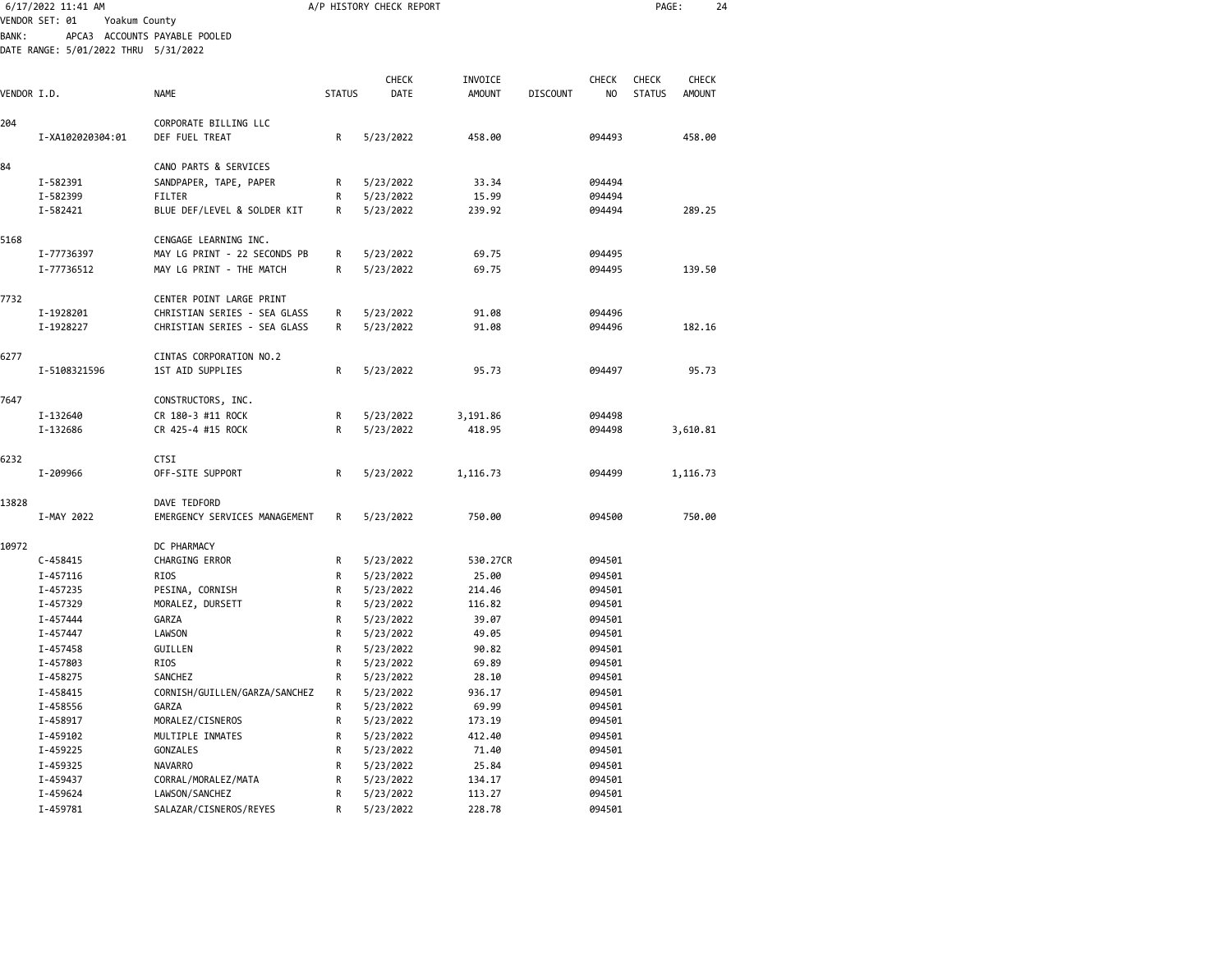|              | 6/17/2022 11:41 AM                   |                                                             |               | A/P HISTORY CHECK REPORT |                |                 |                  | PAGE:         | 25            |  |
|--------------|--------------------------------------|-------------------------------------------------------------|---------------|--------------------------|----------------|-----------------|------------------|---------------|---------------|--|
|              | VENDOR SET: 01<br>Yoakum County      |                                                             |               |                          |                |                 |                  |               |               |  |
| <b>BANK:</b> |                                      | APCA3 ACCOUNTS PAYABLE POOLED                               |               |                          |                |                 |                  |               |               |  |
|              | DATE RANGE: 5/01/2022 THRU 5/31/2022 |                                                             |               |                          |                |                 |                  |               |               |  |
|              |                                      |                                                             |               | <b>CHECK</b>             | INVOICE        |                 | <b>CHECK</b>     | <b>CHECK</b>  | <b>CHECK</b>  |  |
| VENDOR I.D.  |                                      | <b>NAME</b>                                                 | <b>STATUS</b> | <b>DATE</b>              | <b>AMOUNT</b>  | <b>DISCOUNT</b> | N <sub>O</sub>   | <b>STATUS</b> | <b>AMOUNT</b> |  |
|              |                                      |                                                             |               |                          |                |                 |                  |               |               |  |
|              | I-459902                             | <b>CUELLAR</b>                                              | R             | 5/23/2022                | 50.18          |                 | 094501           |               |               |  |
|              | I-460127                             | <b>PONCE</b>                                                | R             | 5/23/2022                | 35.14          |                 | 094501           |               |               |  |
|              | I-460215                             | CONDE                                                       | R             | 5/23/2022                | 31.92          |                 | 094501           |               | 2,385.39      |  |
|              |                                      |                                                             |               |                          |                |                 |                  |               |               |  |
| 48           |                                      | DENVER CITY PRESS                                           |               |                          |                |                 |                  |               | 327.20        |  |
|              | I-47665                              | LEGAL NOTICE - ESTRAY, IMPOUND                              | R             | 5/23/2022                | 327.20         |                 | 094503           |               |               |  |
| 265          |                                      | DENVER CITY QUALITY AIR                                     |               |                          |                |                 |                  |               |               |  |
|              | $I - 6913$                           | A/C MEN'S CELL REPAIR                                       | R             | 5/23/2022                | 115.00         |                 | 094504           |               |               |  |
|              | I-6940                               | A/C REPAIRS                                                 | R             | 5/23/2022                | 115.00         |                 | 094504           |               |               |  |
|              | $I - 6954$                           | GOLF COURSE PRO SHOP AC REPAIR                              | R             | 5/23/2022                | 179.00         |                 | 094504           |               | 409.00        |  |
|              |                                      |                                                             |               |                          |                |                 |                  |               |               |  |
| 8002         |                                      | DR. WRIGHT'S VISION SOURCE                                  |               |                          |                |                 |                  |               |               |  |
|              | I-172085096<br>I-183037242           | BUCKINGAM - FITTING, BOTH EYES<br>L COOPER - OPHTH. SERVICE | R<br>R        | 5/23/2022<br>5/23/2022   | 50.00<br>74.00 |                 | 094505<br>094505 |               | 124.00        |  |
|              |                                      |                                                             |               |                          |                |                 |                  |               |               |  |
| 11734        |                                      | ELIJAH B. MCLEOD                                            |               |                          |                |                 |                  |               |               |  |
|              | I-10278 12171                        | JUAN TORRES AUG 19 - MAY 22                                 | V             | 5/23/2022                | 355.00         |                 | 094506           |               |               |  |
|              |                                      | I-11691 11692 11693 MICHAEL MCCUNE APR 16 - MAY 22          | v             | 5/23/2022                | 550.00         |                 | 094506           |               |               |  |
|              | $I - 12169$                          | L PONCE - JUN 21 - MAY 22                                   | $\mathsf{V}$  | 5/23/2022                | 350.00         |                 | 094506           |               | 1,255.00      |  |
|              |                                      |                                                             |               |                          |                |                 |                  |               |               |  |
| 11734        |                                      | ELIJAH B. MCLEOD<br>VOIDED                                  | $\mathsf{V}$  |                          |                |                 |                  |               |               |  |
|              | M-CHECK                              | ELIJAH B. MCLEOD                                            |               | 5/23/2022                |                |                 | 094506           |               | 1,255.00CR    |  |
| 7519         |                                      | <b>FERMIN LUNA</b>                                          |               |                          |                |                 |                  |               |               |  |
|              | I-3027752155                         | REFUND FILTERS FOR DISTRIBUTOR                              | R             | 5/23/2022                | 607.70         |                 | 094507           |               | 607.70        |  |
|              |                                      |                                                             |               |                          |                |                 |                  |               |               |  |
| 12904        |                                      | KAYLA L. MCKENNON                                           |               |                          |                |                 |                  |               |               |  |
|              | $I-1123$                             | TRANSCRIPT CAUSE NO. 3470                                   | R             | 5/23/2022                | 150.00         |                 | 094508           |               |               |  |
|              | $I - 1124$                           | TRANSCRIPT, CAUSE # 3556                                    | R             | 5/23/2022                | 150.00         |                 | 094508           |               | 300.00        |  |
| 5242         |                                      | LEA COUNTY ELECTRIC COOPERATIV                              |               |                          |                |                 |                  |               |               |  |
|              | I-45506001.033122                    | 55141 LIGHTS                                                | R             | 5/23/2022                | 232.32         |                 | 094509           |               |               |  |
|              | I-45506002.033122                    | 72696 WINDSOCK                                              | R             | 5/23/2022                | 61.53          |                 | 094509           |               |               |  |
|              | I-90702001.033122                    | 52768 OFFICE                                                | R             | 5/23/2022                | 93.74          |                 | 094509           |               |               |  |
|              | I-90702002.040122                    | LIGHTING                                                    | R             | 5/23/2022                | 8.07           |                 | 094509           |               |               |  |
|              | I-95087001.040122                    | STREET LIGHTS                                               | R             | 5/23/2022                | 178.43         |                 | 094509           |               | 574.09        |  |
|              |                                      |                                                             |               |                          |                |                 |                  |               |               |  |
| 14083        |                                      | LIFE CHECK SYSTEMS, LLC                                     |               |                          |                |                 |                  |               |               |  |
|              | $I - 1479$                           | MONTHLEY SERVICE FEE                                        | R             | 5/23/2022                | 250.00         |                 | 094510           |               | 250.00        |  |
| 11884        |                                      | LUBBOCK COUNTY SHERIFF'S DEPAR                              |               |                          |                |                 |                  |               |               |  |
|              | I-202204                             | APR INMATE HOUSING                                          | R             | 5/23/2022                | 4,500.00       |                 | 094511           |               | 4,500.00      |  |
|              |                                      |                                                             |               |                          |                |                 |                  |               |               |  |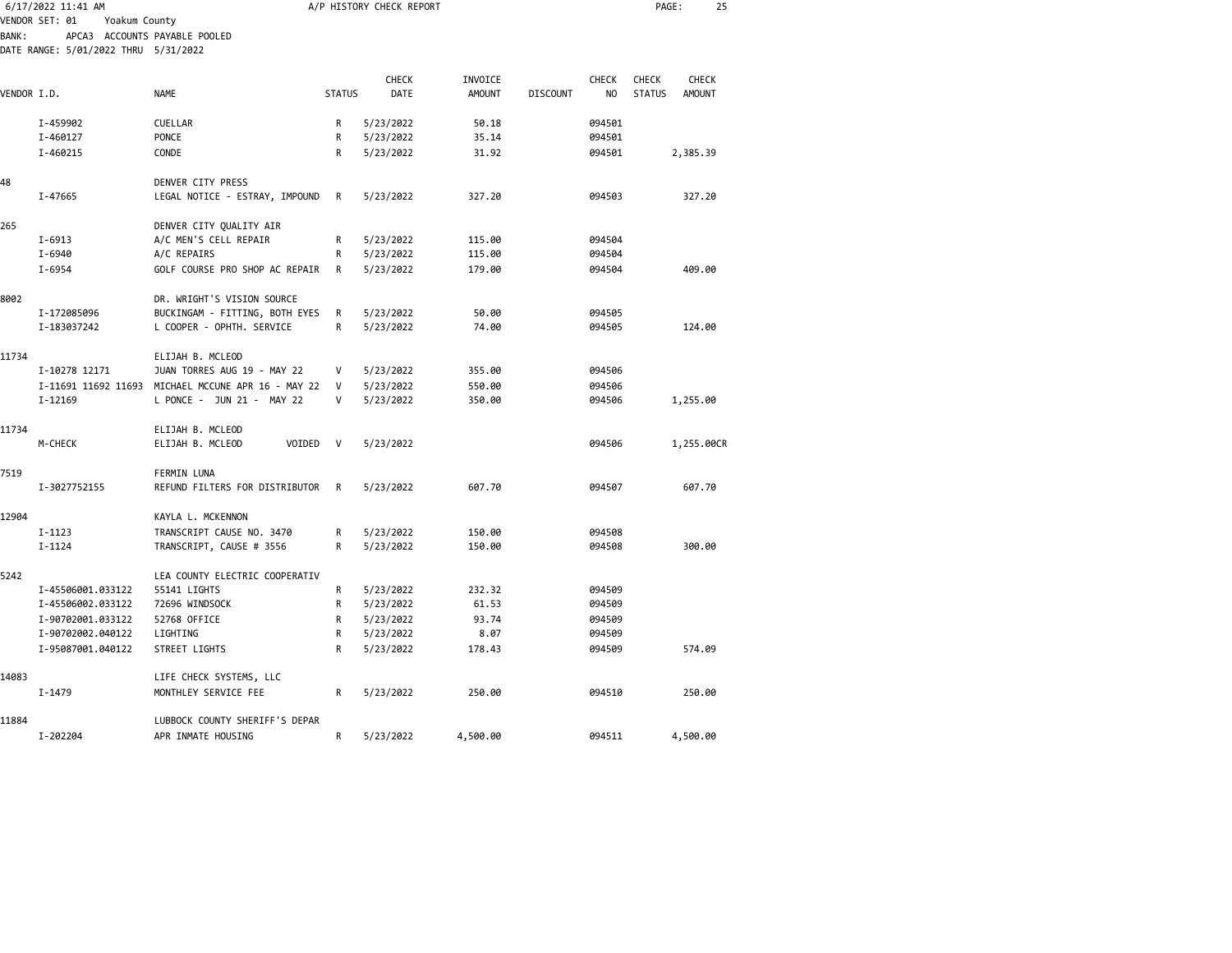|              | 6/17/2022 11:41 AM<br>VENDOR SET: 01<br>Yoakum County |                                | A/P HISTORY CHECK REPORT |              |               |                 |                |               | PAGE:<br>26   |  |
|--------------|-------------------------------------------------------|--------------------------------|--------------------------|--------------|---------------|-----------------|----------------|---------------|---------------|--|
| <b>BANK:</b> | DATE RANGE: 5/01/2022 THRU 5/31/2022                  | APCA3 ACCOUNTS PAYABLE POOLED  |                          |              |               |                 |                |               |               |  |
|              |                                                       |                                |                          | <b>CHECK</b> | INVOICE       |                 | <b>CHECK</b>   | <b>CHECK</b>  | <b>CHECK</b>  |  |
| VENDOR I.D.  |                                                       | <b>NAME</b>                    | <b>STATUS</b>            | <b>DATE</b>  | <b>AMOUNT</b> | <b>DISCOUNT</b> | N <sub>O</sub> | <b>STATUS</b> | <b>AMOUNT</b> |  |
| 239          |                                                       | LUBBOCK GRADER BLADE, INC.     |                          |              |               |                 |                |               |               |  |
|              | I-76125                                               | ROAD SIGNS - STOP AHEAD        | R                        | 5/23/2022    | 721.00        |                 | 094512         |               |               |  |
|              | I-76126                                               | SIGN - STOP AHEAD CR 180-3     | R                        | 5/23/2022    | 130.00        |                 | 094512         |               | 851.00        |  |
| 14069        |                                                       | MICHAEL YBARRA                 |                          |              |               |                 |                |               |               |  |
|              | I-05182022                                            | JUDICIAL ROUND TABLE           | R                        | 5/23/2022    | 148.24        |                 | 094513         |               | 148.24        |  |
| 5599         |                                                       | MIDAMERICA BOOKS               |                          |              |               |                 |                |               |               |  |
|              | I-551749                                              | BOOKS - H. HECKELBECK          | R                        | 5/23/2022    | 119.70        |                 | 094514         |               | 119.70        |  |
| 14086        |                                                       | MODERN MARKETING, INC          |                          |              |               |                 |                |               |               |  |
|              | I-MMI145913                                           | TATT00S                        | R                        | 5/23/2022    | 67.45         |                 | 094515         |               | 67.45         |  |
| 88           |                                                       | MUSTANG COUNTRY INC.           |                          |              |               |                 |                |               |               |  |
|              | $C - 200126$                                          | REFUND STATE TAX               | R                        | 5/23/2022    | 4.60CR        |                 | 094516         |               |               |  |
|              | I-115229                                              | INSPECTION GPR7359             | R                        | 5/23/2022    | 7.00          |                 | 094516         |               |               |  |
|              | I-200019                                              | OIL CHANGE - GASS              | R                        | 5/23/2022    | 89.86         |                 | 094516         |               |               |  |
|              | I-200052                                              | OIL CHANGE - CHARGER           | R                        | 5/23/2022    | 27.50         |                 | 094516         |               |               |  |
|              | I-200061                                              | OIL CHANGE - TAHOE             | R                        | 5/23/2022    | 156.13        |                 | 094516         |               |               |  |
|              | I-200105                                              | TAHOE REPAIR                   | R                        | 5/23/2022    | 878.33        |                 | 094516         |               | 1,154.22      |  |
| 12577        |                                                       | NEW "NEW" SERVICES             |                          |              |               |                 |                |               |               |  |
|              | I-4015 2022                                           | MAY DC ANNEX                   | R                        | 5/23/2022    | 837.50        |                 | 094517         |               |               |  |
|              | I-5015 2022                                           | MAY SENIOR CITIZENS            | R                        | 5/23/2022    | 1,100.00      |                 | 094517         |               |               |  |
|              | I-6015 2022                                           | MAY DC SO                      | R                        | 5/23/2022    | 407.50        |                 | 094517         |               |               |  |
|              | I-8015 2022                                           | MAY DC COMMUNITY BUILDING      | R                        | 5/23/2022    | 1,050.00      |                 | 094517         |               |               |  |
|              | I-8057 2022                                           | MAY DC LIBRARY                 | R                        | 5/23/2022    | 500.00        |                 | 094517         |               | 3,895.00      |  |
| 3592         |                                                       | OFFICE DEPOT - ODP BUSINESS SO |                          |              |               |                 |                |               |               |  |
|              | I-244052294001                                        | PAPER                          | $\mathsf R$              | 5/23/2022    | 111.96        |                 | 094518         |               | 111.96        |  |
| 6913         |                                                       | PARAMOUNT PRESS                |                          |              |               |                 |                |               |               |  |
|              | I-8685                                                | JURY CHECKS                    | R                        | 5/23/2022    | 325.00        |                 | 094519         |               | 325.00        |  |
| 10215        |                                                       | PRODUCTION DOWNHOLE SVC, INC.  |                          |              |               |                 |                |               |               |  |
|              | I-40461                                               | SERVICE ON WATER TRAILER       | R                        | 5/23/2022    | 427.30        |                 | 094520         |               | 427.30        |  |
| 3284         |                                                       | RAY MARION                     |                          |              |               |                 |                |               |               |  |
|              | I-05192022                                            | PICK UP PACKER PART, LUBBOCK   | R                        | 5/23/2022    | 95.94         |                 | 094521         |               | 95.94         |  |
| 375          |                                                       | RECREONICS INC                 |                          |              |               |                 |                |               |               |  |
|              | I-0882210-IN                                          | LIFEGUARD UMBRELLAS            | R                        | 5/23/2022    | 300.71        |                 | 094522         |               | 300.71        |  |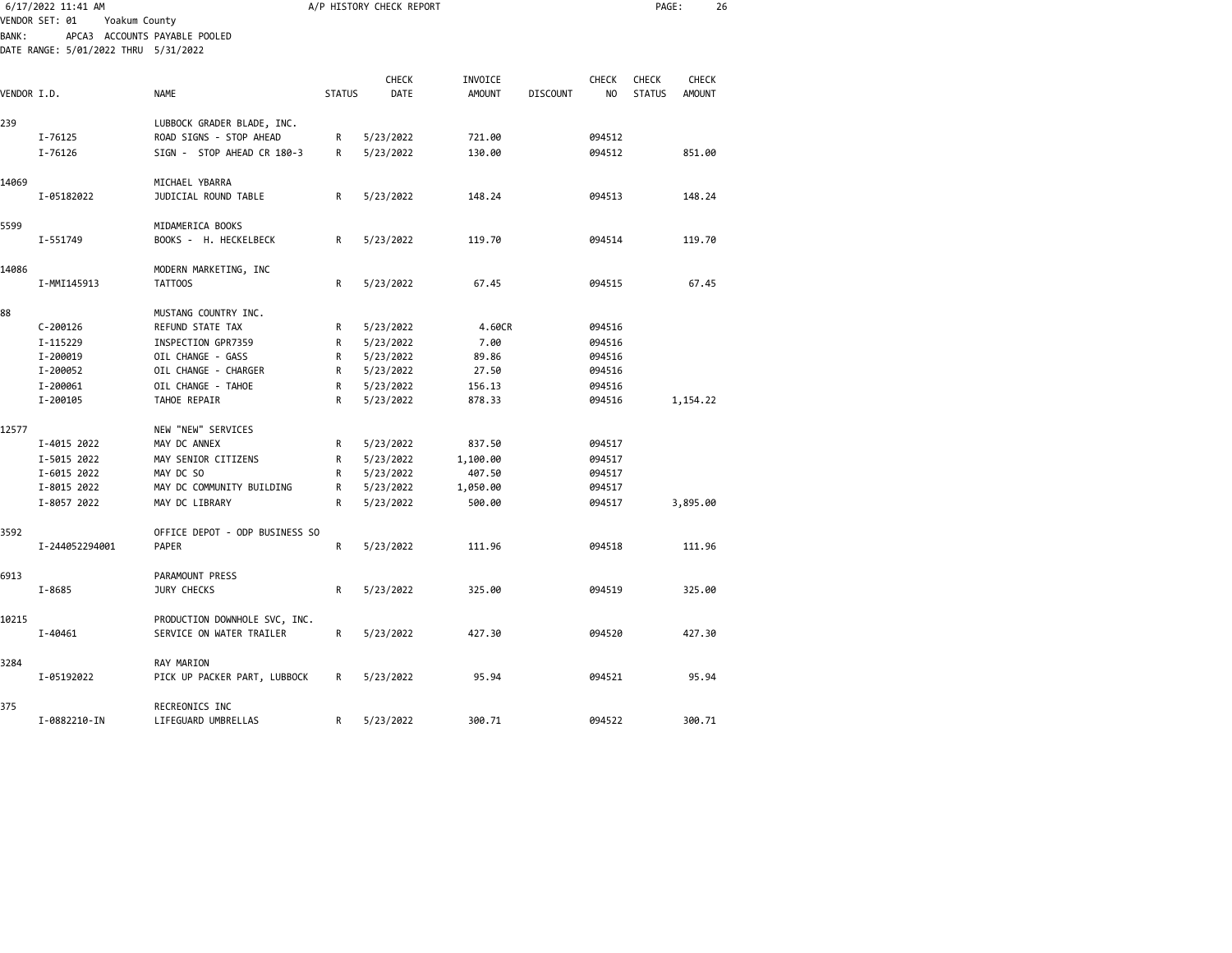|             | 6/17/2022 11:41 AM                    |                                |               | A/P HISTORY CHECK REPORT | PAGE:<br>27              |                 |              |                               |                               |  |
|-------------|---------------------------------------|--------------------------------|---------------|--------------------------|--------------------------|-----------------|--------------|-------------------------------|-------------------------------|--|
|             | VENDOR SET: 01<br>Yoakum County       |                                |               |                          |                          |                 |              |                               |                               |  |
| BANK :      |                                       | APCA3 ACCOUNTS PAYABLE POOLED  |               |                          |                          |                 |              |                               |                               |  |
|             | DATE RANGE: 5/01/2022 THRU 5/31/2022  |                                |               |                          |                          |                 |              |                               |                               |  |
|             |                                       |                                |               |                          |                          |                 |              |                               |                               |  |
|             |                                       | <b>NAME</b>                    | <b>STATUS</b> | <b>CHECK</b><br>DATE     | INVOICE<br><b>AMOUNT</b> | <b>DISCOUNT</b> | <b>CHECK</b> | <b>CHECK</b><br><b>STATUS</b> | <b>CHECK</b><br><b>AMOUNT</b> |  |
| VENDOR I.D. |                                       |                                |               |                          |                          |                 | NO           |                               |                               |  |
| 13961       |                                       | RESOUND NETWORKS LLC           |               |                          |                          |                 |              |                               |                               |  |
|             | I-411962                              | MAY 2022 DC SO                 | R             | 5/23/2022                | 159.15                   |                 | 094523       |                               | 159.15                        |  |
|             |                                       |                                |               |                          |                          |                 |              |                               |                               |  |
| 11916       |                                       | RISE BROADBAND                 |               |                          |                          |                 |              |                               |                               |  |
|             | I-06/01/22-06/30/22 MAY 2022 JUV PROB |                                | R             | 5/23/2022                | 24.93                    |                 | 094524       |                               | 24.93                         |  |
|             |                                       |                                |               |                          |                          |                 |              |                               |                               |  |
| 4972        |                                       | SOUTH PLAINS COMMMUNICATIONS   |               |                          |                          |                 |              |                               |                               |  |
|             | I-0122636-IN                          | UPFITTING EXPLORERS            | R             | 5/23/2022                | 2,976.50                 |                 | 094525       |                               |                               |  |
|             | I-0122637-IN                          | UPFITTING EXPLORERS            | $\mathsf R$   | 5/23/2022                | 2,636.50                 |                 | 094525       |                               | 5,613.00                      |  |
|             |                                       |                                |               |                          |                          |                 |              |                               |                               |  |
| 13192       |                                       | STAPLES BUSINESS CREDIT        |               |                          |                          |                 |              |                               |                               |  |
|             | I-7354819899-0-1                      | BLACK INK CARTRIDGE            | R             | 5/23/2022                | 64.29                    |                 | 094526       |                               | 64.29                         |  |
|             |                                       |                                |               |                          |                          |                 |              |                               |                               |  |
| 4831        |                                       | TAC - REGISTRATION & DUES      |               |                          |                          |                 |              |                               |                               |  |
|             | I-326881                              | YBARRA - 2022 PROBATE ACADEMY  | R             | 5/23/2022                | 125.00                   |                 | 094527       |                               | 125.00                        |  |
|             |                                       |                                |               |                          |                          |                 |              |                               |                               |  |
| 1697        |                                       | TASCOSA OFFICE MACHINES, INC.  |               |                          |                          |                 |              |                               |                               |  |
|             | I-337687                              | PAPER                          | R             | 5/23/2022                | 42.00                    |                 | 094528       |                               |                               |  |
|             | I-337689                              | <b>PAPER</b>                   | R             | 5/23/2022                | 35.98                    |                 | 094528       |                               |                               |  |
|             | I-339024                              | CONTRACT #1729-01              | R             | 5/23/2022                | 111.69                   |                 | 094528       |                               |                               |  |
|             | I-339032                              | CONTRACT # CN2821-01           | R             | 5/23/2022                | 9.51                     |                 | 094528       |                               |                               |  |
|             | I-339033                              | CONTRACT # CN2828-01           | R             | 5/23/2022                | 161.30                   |                 | 094528       |                               |                               |  |
|             | I-339648                              | CONTRACT #CN2263-01            | R             | 5/23/2022                | 49.08                    |                 | 094528       |                               |                               |  |
|             | I-339963                              | CONTRACT #2550-01              | R             | 5/23/2022                | 63.76                    |                 | 094528       |                               |                               |  |
|             | I-339968                              | CONTRACT #CN2612-01            | R             | 5/23/2022                | 146.58                   |                 | 094528       |                               |                               |  |
|             | I-340814                              | CONTRACT #CN4549-01            | R             | 5/23/2022                | 13.31                    |                 | 094528       |                               | 633.21                        |  |
|             |                                       |                                |               |                          |                          |                 |              |                               |                               |  |
| 12782       |                                       | TEXAS HOMELAND SECURITY & SOUN |               |                          |                          |                 |              |                               |                               |  |
|             | I-WO-5320                             | WEST ENTY MAGLOCK, REPAIR      | R             | 5/23/2022                | 240.00                   |                 | 094529       |                               | 240.00                        |  |
| 4624        |                                       | TIM ADDISON                    |               |                          |                          |                 |              |                               |                               |  |
|             | I-04182022                            | WEST TEXAS JUDGES CONFERENCE   | R             | 5/23/2022                | 1,532.56                 |                 | 094530       |                               | 1,532.56                      |  |
|             |                                       |                                |               |                          |                          |                 |              |                               |                               |  |
| 7715        |                                       | TYLER TECHNOLOGIES INC.        |               |                          |                          |                 |              |                               |                               |  |
|             | I-025-379938                          | MAINTENANCE/FEES/SUPPORT       | R             | 5/23/2022                | 6,569.39                 |                 | 094531       |                               | 6,569.39                      |  |
|             |                                       |                                |               |                          |                          |                 |              |                               |                               |  |
| 10746       |                                       | TYLER TECHNOLOGY (EAGLE)       |               |                          |                          |                 |              |                               |                               |  |
|             | I-025-377964                          | EAGLE ANNUAL SUBSCRIPTION FEE  | R             | 5/23/2022                | 22,606.00                |                 | 094532       |                               | 22,606.00                     |  |
|             |                                       |                                |               |                          |                          |                 |              |                               |                               |  |
| 223         |                                       | UNITED MACHINE & TOOL          |               |                          |                          |                 |              |                               |                               |  |
|             | I-104551                              | WATER TRUCK LIGHTS REPAIR      | R             | 5/23/2022                | 529.42                   |                 | 094533       |                               | 529.42                        |  |
|             |                                       |                                |               |                          |                          |                 |              |                               |                               |  |
| 1768        |                                       | US FOODS, INC.                 |               |                          |                          |                 |              |                               |                               |  |
|             | I-4229985                             | <b>FOOD</b>                    | R             | 5/23/2022                | 573.63                   |                 | 094534       |                               | 573.63                        |  |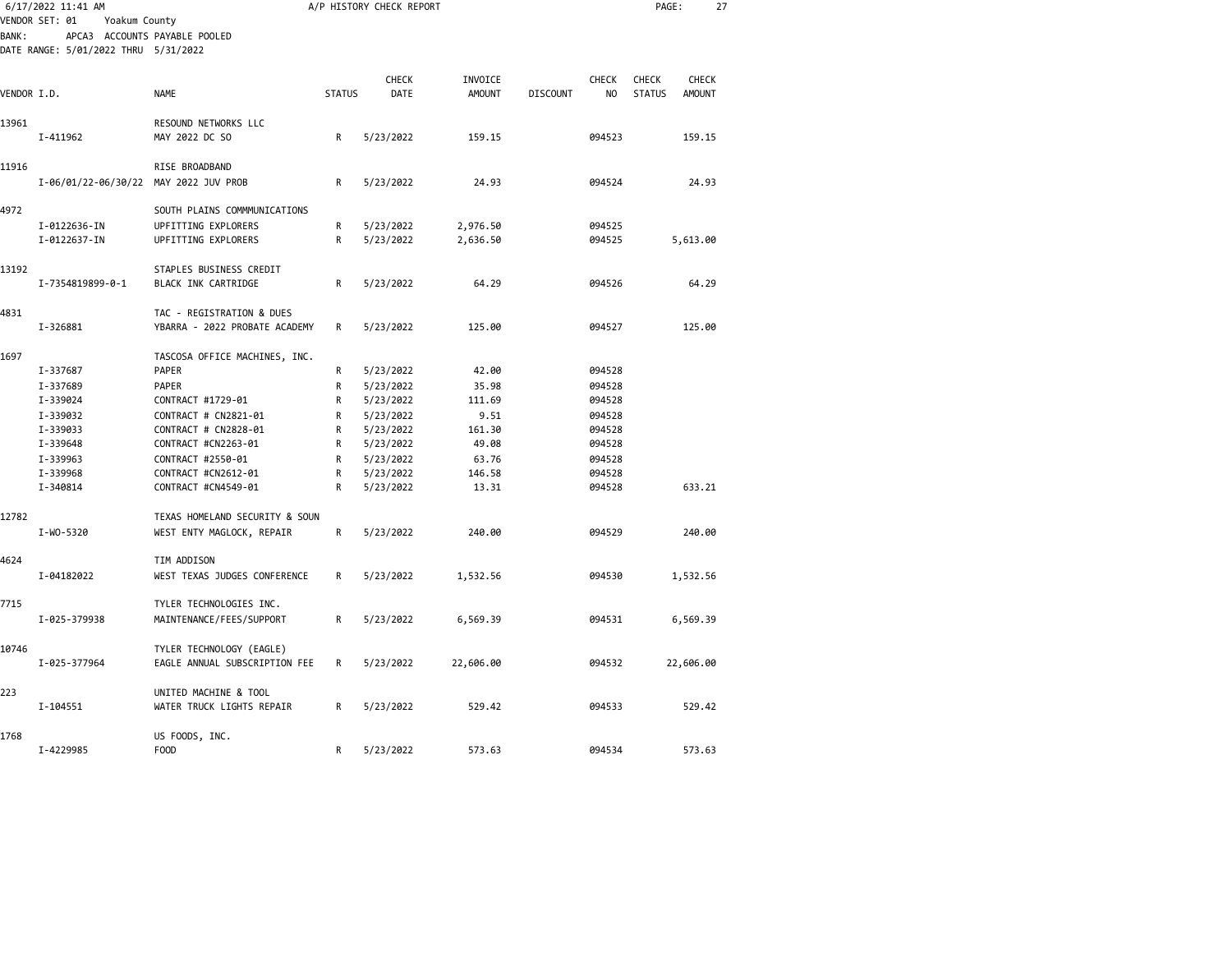|              | 6/17/2022 11:41 AM                   |                                |               | A/P HISTORY CHECK REPORT |               |                 |              | PAGE:         | 28            |  |
|--------------|--------------------------------------|--------------------------------|---------------|--------------------------|---------------|-----------------|--------------|---------------|---------------|--|
|              | VENDOR SET: 01<br>Yoakum County      |                                |               |                          |               |                 |              |               |               |  |
| <b>BANK:</b> |                                      | APCA3 ACCOUNTS PAYABLE POOLED  |               |                          |               |                 |              |               |               |  |
|              | DATE RANGE: 5/01/2022 THRU 5/31/2022 |                                |               |                          |               |                 |              |               |               |  |
|              |                                      |                                |               |                          |               |                 |              |               |               |  |
|              |                                      |                                |               | <b>CHECK</b>             | INVOICE       |                 | <b>CHECK</b> | <b>CHECK</b>  | CHECK         |  |
| VENDOR I.D.  |                                      | <b>NAME</b>                    | <b>STATUS</b> | DATE                     | <b>AMOUNT</b> | <b>DISCOUNT</b> | NO           | <b>STATUS</b> | <b>AMOUNT</b> |  |
| 4275         |                                      | VERIZON                        |               |                          |               |                 |              |               |               |  |
|              | I-9905606717                         | APR - MAY SO                   | R             | 5/23/2022                | 75.98         |                 | 094535       |               | 75.98         |  |
|              |                                      |                                |               |                          |               |                 |              |               |               |  |
| 5225         |                                      | WARREN CAT                     |               |                          |               |                 |              |               |               |  |
|              | C-CS020048377                        | <b>FILTER RETURN</b>           | R             | 5/23/2022                | 7.34CR        |                 | 094536       |               |               |  |
|              | I-PS020421507                        | <b>FILTERS</b>                 | R             | 5/23/2022                | 209.52        |                 | 094536       |               |               |  |
|              | I-PS031190246                        | FILTERS                        | R             | 5/23/2022                | 111.47        |                 | 094536       |               |               |  |
|              | I-PS031190247                        | FILTER                         | R             | 5/23/2022                | 7.34          |                 | 094536       |               | 320.99        |  |
| 167          |                                      | WATER PROCESSING               |               |                          |               |                 |              |               |               |  |
|              | I-66768995                           | 39 BAGS OF SALT                | R             | 5/23/2022                | 247.65        |                 | 094537       |               | 247.65        |  |
|              |                                      |                                |               |                          |               |                 |              |               |               |  |
| 4209         |                                      | WEST TEXAS FILTERS INC         |               |                          |               |                 |              |               |               |  |
|              | I-237386                             | PRECINCT 4 BUILDINGS           | R             | 5/23/2022                | 49.59         |                 | 094538       |               |               |  |
|              | I-237387                             | JAIL                           | R             | 5/23/2022                | 64.34         |                 | 094538       |               |               |  |
|              | I-237388                             | DC LIBRARY FILTERS             | R             | 5/23/2022                | 20.85         |                 | 094538       |               |               |  |
|              | I-237389                             | CH BASEMENT WEST               | R             | 5/23/2022                | 67.90         |                 | 094538       |               |               |  |
|              | I-237390                             | CH BASEMENT EAST               | R             | 5/23/2022                | 36.15         |                 | 094538       |               |               |  |
|              | I-237391                             | CH COMM COURT                  | R             | 5/23/2022                | 44.10         |                 | 094538       |               |               |  |
|              | I-237392                             | PLAINS BUILDING FILTERS        | R             | 5/23/2022                | 27.85         |                 | 094538       |               | 310.78        |  |
| 5254         |                                      | KINETIC BUSINESS BY WINDSTREAM |               |                          |               |                 |              |               |               |  |
|              | I-041993562.051022                   | 806-456-2000 ELEVATOR          | R             | 5/23/2022                | 96.95         |                 | 094539       |               | 96.95         |  |
|              |                                      |                                |               |                          |               |                 |              |               |               |  |
| 5584         |                                      | KINETIC BUSINESS BY WINDSTREAM |               |                          |               |                 |              |               |               |  |
|              | I-125102953.051022                   | 806-592-2754                   | R             | 5/23/2022                | 283.68        |                 | 094540       |               | 283.68        |  |
|              |                                      |                                |               |                          |               |                 |              |               |               |  |
| 5584         |                                      | KINETIC BUSINESS BY WINDSTREAM |               |                          |               |                 |              |               |               |  |
|              | I-125103608.051622                   | 806-562-3287                   | R             | 5/23/2022                | 249.14        |                 | 094541       |               | 249.14        |  |
| 5584         |                                      | KINETIC BUSINESS BY WINDSTREAM |               |                          |               |                 |              |               |               |  |
|              | I-125104176.051022                   | 806-592-3963                   | R             | 5/23/2022                | 248.48        |                 | 094542       |               | 248.48        |  |
|              |                                      |                                |               |                          |               |                 |              |               |               |  |
| 89           |                                      | XCEL ENERGY                    |               |                          |               |                 |              |               |               |  |
|              | I-0965699923                         | 300610372                      | R             | 5/23/2022                | 355.72        |                 | 094543       |               |               |  |
|              | I-0965701214                         | 300334875                      | R             | 5/23/2022                | 93.54         |                 | 094543       |               |               |  |
|              | I-0965701968                         | 300414575                      | R             | 5/23/2022                | 444.34        |                 | 094543       |               |               |  |
|              | I-0965702585                         | 300611886                      | R             | 5/23/2022                | 53.38         |                 | 094543       |               |               |  |
|              | I-0965702904                         | 300604375                      | R             | 5/23/2022                | 142.02        |                 | 094543       |               |               |  |
|              | I-0965703202                         | 300572280                      | R             | 5/23/2022                | 174.45        |                 | 094543       |               |               |  |
|              | I-0965703382                         | 304145168                      | R             | 5/23/2022                | 22.84         |                 | 094543       |               |               |  |
|              | I-0966013854                         | 304240136                      | R             | 5/23/2022                | 17.80         |                 | 094543       |               |               |  |
|              | I-0966016385                         | 300321139                      | R             | 5/23/2022                | 427.11        |                 | 094543       |               |               |  |
|              | I-0966022844                         | 300347627                      | R             | 5/23/2022                | 90.24         |                 | 094543       |               |               |  |
|              | I-0966023726                         | 300318409                      | R             | 5/23/2022                | 80.12         |                 | 094543       |               |               |  |
|              | I-0966026840                         | 300366665                      | R             | 5/23/2022                | 61.06         |                 | 094543       |               |               |  |
|              | I-0966027222                         | 300270665                      | R             | 5/23/2022                | 190.29        |                 | 094543       |               |               |  |
|              | I-0966027482                         | 300558413                      | R             | 5/23/2022                | 446.87        |                 | 094543       |               |               |  |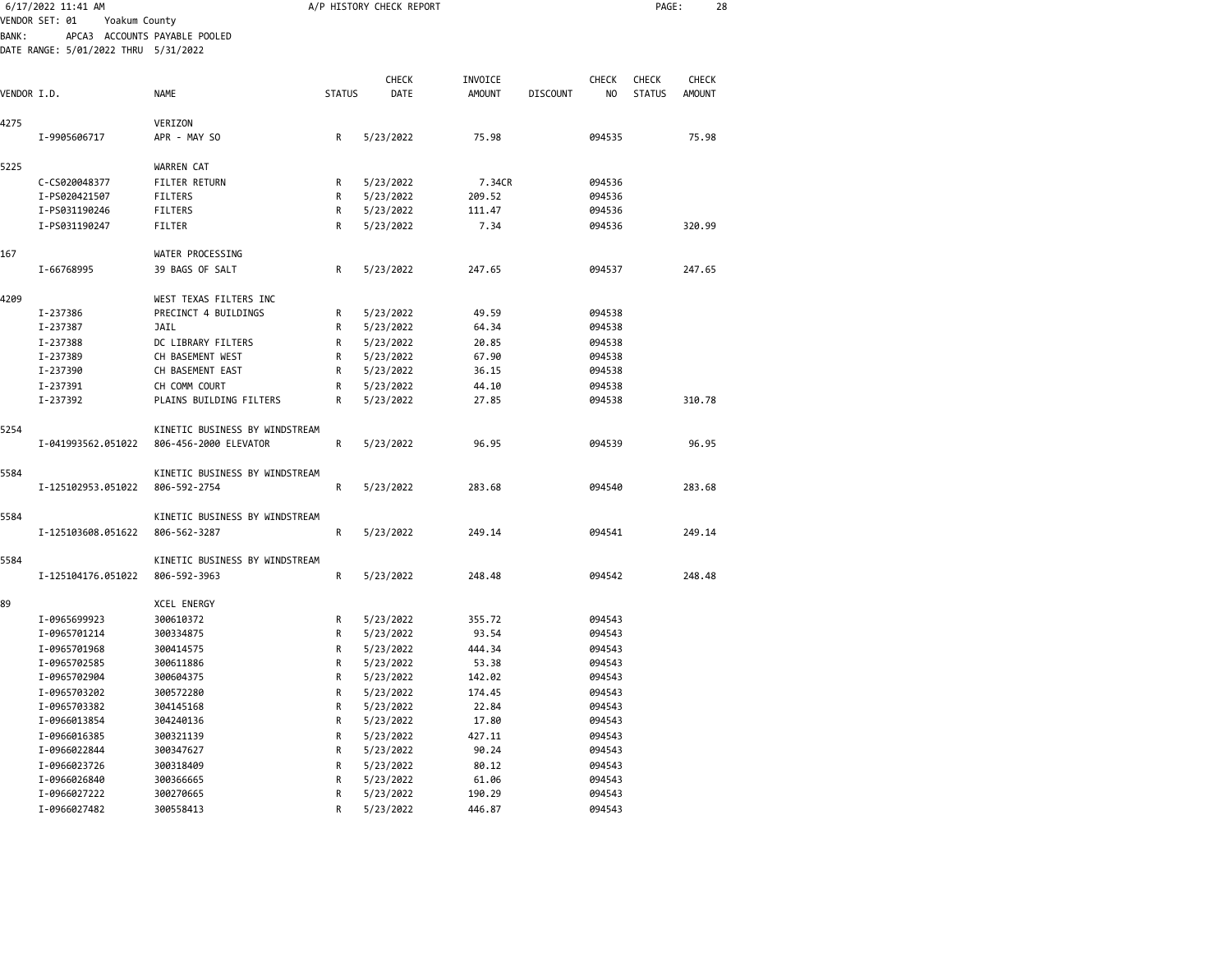| 6/17/2022 11:41 AM              | A/P HISTORY CHECK REPORT | PAGE: | າດ |
|---------------------------------|--------------------------|-------|----|
| VENDOR CET. 01<br>Voolum County |                          |       |    |

VENDOR SET: 01 Yoakum County BANK: APCA3 ACCOUNTS PAYABLE POOLED

DATE RANGE: 5/01/2022 THRU 5/31/2022

|             |              | <b>NAME</b>                    | <b>STATUS</b> | CHECK<br>DATE | INVOICE<br><b>AMOUNT</b> |                 | <b>CHECK</b><br>N <sub>O</sub> | <b>CHECK</b><br><b>STATUS</b> | CHECK<br><b>AMOUNT</b> |
|-------------|--------------|--------------------------------|---------------|---------------|--------------------------|-----------------|--------------------------------|-------------------------------|------------------------|
| VENDOR I.D. |              |                                |               |               |                          | <b>DISCOUNT</b> |                                |                               |                        |
|             | I-0966027706 | 300270051                      | R             | 5/23/2022     | 426.55                   |                 | 094543                         |                               |                        |
|             | I-0966028132 | 300607095                      | R             | 5/23/2022     | 540.90                   |                 | 094543                         |                               |                        |
|             | I-0966028210 | 300223141                      | R             | 5/23/2022     | 832.39                   |                 | 094543                         |                               |                        |
|             | I-0966028347 | 300511020                      | R             | 5/23/2022     | 384.39                   |                 | 094543                         |                               |                        |
|             | I-0966028967 | 300271014                      | R             | 5/23/2022     | 446.42                   |                 | 094543                         |                               |                        |
|             | I-0966029025 | 300396341                      | R             | 5/23/2022     | 277.73                   |                 | 094543                         |                               |                        |
|             | I-0966029299 | 300510662                      | R             | 5/23/2022     | 216.11                   |                 | 094543                         |                               |                        |
|             | I-0966029337 | 300587248                      | R             | 5/23/2022     | 1,423.05                 |                 | 094543                         |                               |                        |
|             | I-0966029348 | 300443853                      | R             | 5/23/2022     | 2,027.32                 |                 | 094543                         |                               |                        |
|             | I-0966029379 | 300510049                      | R             | 5/23/2022     | 70.68                    |                 | 094543                         |                               |                        |
|             | I-0966029813 | 300366071                      | R             | 5/23/2022     | 207.65                   |                 | 094543                         |                               |                        |
|             | I-0966661636 | 300379679                      | R             | 5/23/2022     | 198.62                   |                 | 094543                         |                               |                        |
|             | I-0966663034 | 300275868                      | R             | 5/23/2022     | 478.65                   |                 | 094543                         |                               |                        |
|             | I-0966663552 | 305014584                      | R             | 5/23/2022     | 90.41                    |                 | 094543                         |                               |                        |
|             | I-0966664590 | 300281647                      | R             | 5/23/2022     | 629.05                   |                 | 094543                         |                               |                        |
|             | I-0966665396 | 304650745                      | R             | 5/23/2022     | 591.43                   |                 | 094543                         |                               |                        |
|             | I-965701196  | 11725                          | R             | 5/23/2022     | 24.84                    |                 | 094543                         |                               |                        |
|             | I-965703191  | 44525                          | R             | 5/23/2022     | 15.27                    |                 | 094543                         |                               |                        |
|             | I-966027697  | 27335                          | R             | 5/23/2022     | 30.56                    |                 | 094543                         |                               |                        |
|             | I-966027702  | 31361                          | R             | 5/23/2022     | 79.83                    |                 | 094543                         |                               |                        |
|             | I-966661627  | 28331                          | R             | 5/23/2022     | 30.57                    |                 | 094543                         |                               |                        |
|             | I-966662964  | 19396                          | R             | 5/23/2022     | 54.47                    |                 | 094543                         |                               |                        |
|             | I-966662972  | 19397                          | R             | 5/23/2022     | 45.82                    |                 | 094543                         |                               |                        |
|             | I-966662979  | 40254                          | R             | 5/23/2022     | 15.27                    |                 | 094543                         |                               |                        |
|             | I-966663030  | 226442                         | R             | 5/23/2022     | 15.95                    |                 | 094543                         |                               |                        |
|             | I-966664573  | 226440/226441                  | R             | 5/23/2022     | 167.49                   |                 | 094543                         |                               | 11,921.20              |
| 6493        |              | YC TAX A/C MOTOR VEHICLE ACCT  |               |               |                          |                 |                                |                               |                        |
|             | I-1087302 22 | 2010/CHEV/PK                   | R             | 5/23/2022     | 7.50                     |                 | 094546                         |                               |                        |
|             | I-1221668 22 | 2001/FORD/FB                   | R             | 5/23/2022     | 7.50                     |                 | 094546                         |                               |                        |
|             | I-1355165 22 | 2020/PTRB/BL                   | R             | 5/23/2022     | 7.50                     |                 | 094546                         |                               |                        |
|             | I-GPR7359 22 | 2016/CHEV/PK                   | R             | 5/23/2022     | 7.50                     |                 | 094546                         |                               |                        |
|             | I-KVH2669 22 | 2019/RAM/PK                    | R             | 5/23/2022     | 7.50                     |                 | 094546                         |                               | 37.50                  |
| 6461        |              | ADVANCE ELEVATOR INC.          |               |               |                          |                 |                                |                               |                        |
|             | I-744046     | MAINTENANCE ELEVATOR JUNE 2022 | R             | 5/31/2022     | 225.00                   |                 | 094547                         |                               | 225.00                 |
| 7779        |              | ANNE BENSON                    |               |               |                          |                 |                                |                               |                        |
|             | I-05242022   | SHOPPING FOR SUPPLIES          | R             | 5/31/2022     | 83.89                    |                 | 094548                         |                               | 83.89                  |
| 149         |              | BAKER & TAYLOR LLC             |               |               |                          |                 |                                |                               |                        |
|             | I-5017739530 | <b>CRIMSON SUMMER</b>          | R             | 5/31/2022     | 37.36                    |                 | 094549                         |                               | 37.36                  |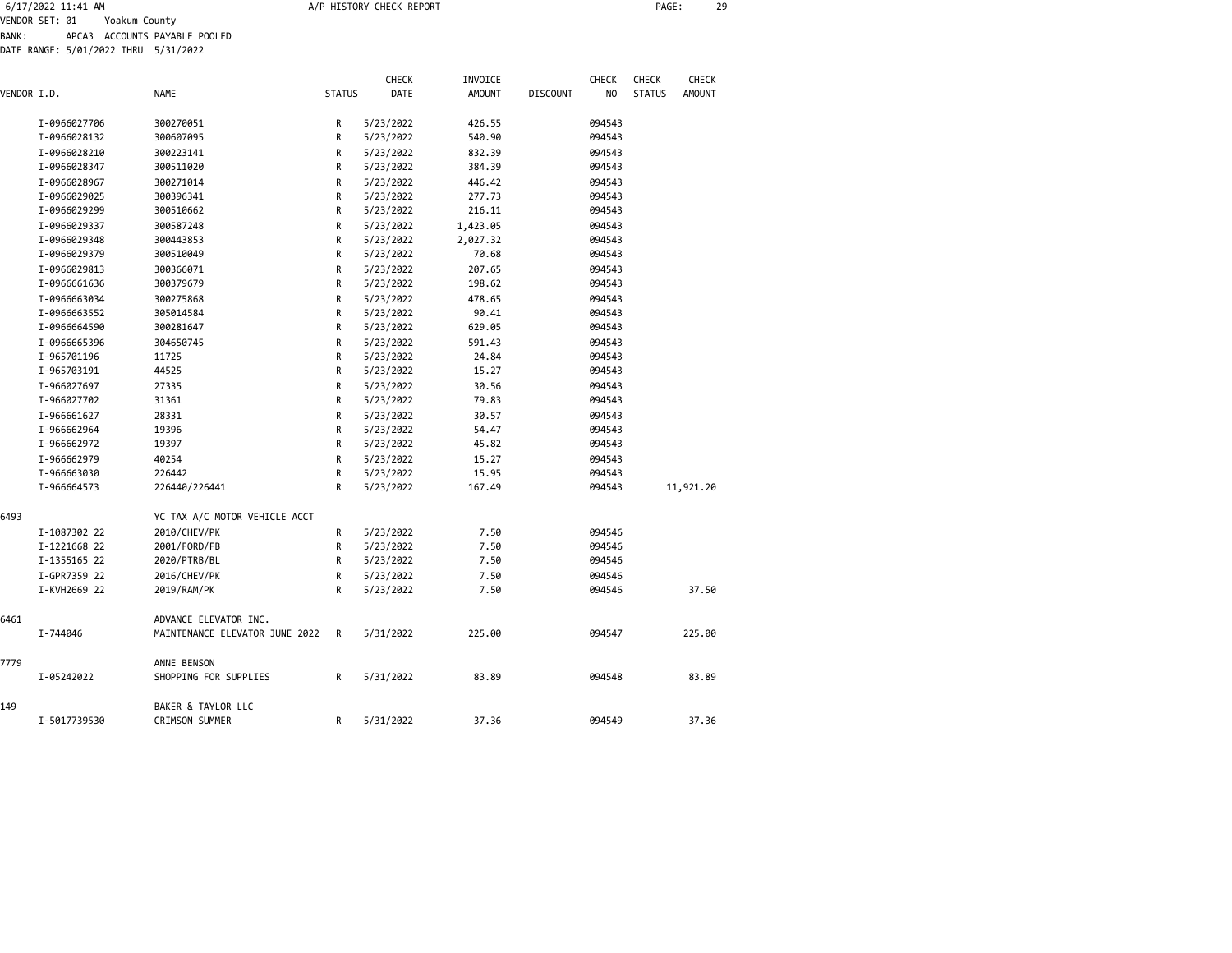|                |                                                     |                                                                                                                                                                                                                                                                                                                                                                                                                                                                                                                                           |                                                                       |                        |                                                |                |                     | 30            |
|----------------|-----------------------------------------------------|-------------------------------------------------------------------------------------------------------------------------------------------------------------------------------------------------------------------------------------------------------------------------------------------------------------------------------------------------------------------------------------------------------------------------------------------------------------------------------------------------------------------------------------------|-----------------------------------------------------------------------|------------------------|------------------------------------------------|----------------|---------------------|---------------|
|                |                                                     |                                                                                                                                                                                                                                                                                                                                                                                                                                                                                                                                           |                                                                       |                        |                                                |                |                     |               |
|                |                                                     |                                                                                                                                                                                                                                                                                                                                                                                                                                                                                                                                           |                                                                       |                        |                                                |                |                     |               |
|                |                                                     |                                                                                                                                                                                                                                                                                                                                                                                                                                                                                                                                           |                                                                       |                        |                                                |                |                     |               |
|                |                                                     |                                                                                                                                                                                                                                                                                                                                                                                                                                                                                                                                           | CHECK                                                                 | INVOICE                |                                                | <b>CHECK</b>   | <b>CHECK</b>        | CHECK         |
|                | <b>NAME</b>                                         | <b>STATUS</b>                                                                                                                                                                                                                                                                                                                                                                                                                                                                                                                             | <b>DATE</b>                                                           | <b>AMOUNT</b>          | <b>DISCOUNT</b>                                | N <sub>O</sub> | <b>STATUS</b>       | <b>AMOUNT</b> |
|                |                                                     |                                                                                                                                                                                                                                                                                                                                                                                                                                                                                                                                           |                                                                       |                        |                                                |                |                     |               |
| I-10880        | EXPLORER UPFITTED                                   | R                                                                                                                                                                                                                                                                                                                                                                                                                                                                                                                                         | 5/31/2022                                                             | 135.00                 |                                                | 094550         |                     | 135.00        |
|                | <b>BETTY MONGER</b>                                 |                                                                                                                                                                                                                                                                                                                                                                                                                                                                                                                                           |                                                                       |                        |                                                |                |                     |               |
| I-302 2022     | 2 LIFEGUARD TRAINING                                | R                                                                                                                                                                                                                                                                                                                                                                                                                                                                                                                                         | 5/31/2022                                                             | 350.00                 |                                                | 094551         |                     | 350.00        |
|                | CENGAGE LEARNING INC.                               |                                                                                                                                                                                                                                                                                                                                                                                                                                                                                                                                           |                                                                       |                        |                                                |                |                     |               |
| I-77778663     | MAY LARGE PRINT - BREATH AWAY                       | R                                                                                                                                                                                                                                                                                                                                                                                                                                                                                                                                         | 5/31/2022                                                             | 87.71                  |                                                | 094552         |                     | 87.71         |
|                | CITY OF DENVER CITY                                 |                                                                                                                                                                                                                                                                                                                                                                                                                                                                                                                                           |                                                                       |                        |                                                |                |                     |               |
|                |                                                     | R                                                                                                                                                                                                                                                                                                                                                                                                                                                                                                                                         | 5/31/2022                                                             | 160.48                 |                                                | 094553         |                     |               |
|                |                                                     | R                                                                                                                                                                                                                                                                                                                                                                                                                                                                                                                                         | 5/31/2022                                                             | 64.40                  |                                                | 094553         |                     |               |
|                |                                                     | R                                                                                                                                                                                                                                                                                                                                                                                                                                                                                                                                         | 5/31/2022                                                             | 305.76                 |                                                | 094553         |                     |               |
|                |                                                     | R                                                                                                                                                                                                                                                                                                                                                                                                                                                                                                                                         | 5/31/2022                                                             | 73.70                  |                                                | 094553         |                     |               |
|                |                                                     | R                                                                                                                                                                                                                                                                                                                                                                                                                                                                                                                                         | 5/31/2022                                                             | 127.01                 |                                                | 094553         |                     |               |
|                |                                                     | R                                                                                                                                                                                                                                                                                                                                                                                                                                                                                                                                         | 5/31/2022                                                             | 71.20                  |                                                | 094553         |                     |               |
|                |                                                     | R                                                                                                                                                                                                                                                                                                                                                                                                                                                                                                                                         | 5/31/2022                                                             | 31.30                  |                                                | 094553         |                     |               |
|                |                                                     | R                                                                                                                                                                                                                                                                                                                                                                                                                                                                                                                                         | 5/31/2022                                                             | 18.50                  |                                                | 094553         |                     |               |
|                |                                                     | R                                                                                                                                                                                                                                                                                                                                                                                                                                                                                                                                         | 5/31/2022                                                             | 126.80                 |                                                | 094553         |                     |               |
|                |                                                     | R                                                                                                                                                                                                                                                                                                                                                                                                                                                                                                                                         | 5/31/2022                                                             | 144.87                 |                                                | 094553         |                     |               |
|                |                                                     |                                                                                                                                                                                                                                                                                                                                                                                                                                                                                                                                           |                                                                       |                        |                                                |                |                     |               |
|                |                                                     | R                                                                                                                                                                                                                                                                                                                                                                                                                                                                                                                                         | 5/31/2022                                                             | 407.50                 |                                                | 094553         |                     | 1,633.49      |
|                | CONSTRUCTORS, INC.                                  |                                                                                                                                                                                                                                                                                                                                                                                                                                                                                                                                           |                                                                       |                        |                                                |                |                     |               |
| I-132707       | CR 180-3 #11 ROCK                                   | R                                                                                                                                                                                                                                                                                                                                                                                                                                                                                                                                         | 5/31/2022                                                             | 1,069.96               |                                                | 094554         |                     |               |
| I-132708       | CR 180-3 #11 ROCK                                   | R                                                                                                                                                                                                                                                                                                                                                                                                                                                                                                                                         | 5/31/2022                                                             | 1,656.56               |                                                | 094554         |                     | 2,726.52      |
|                | <b>CTSI</b>                                         |                                                                                                                                                                                                                                                                                                                                                                                                                                                                                                                                           |                                                                       |                        |                                                |                |                     |               |
| I-210037       | TAX OFFICE LAPTOP                                   | R                                                                                                                                                                                                                                                                                                                                                                                                                                                                                                                                         |                                                                       |                        |                                                | 094555         |                     |               |
| I-210093       | OFF-SITE SUPPORT                                    | R                                                                                                                                                                                                                                                                                                                                                                                                                                                                                                                                         | 5/31/2022                                                             | 318.00                 |                                                | 094555         |                     | 4,098.31      |
|                | DEFENDER SUPPLY                                     |                                                                                                                                                                                                                                                                                                                                                                                                                                                                                                                                           |                                                                       |                        |                                                |                |                     |               |
| I-33170        | EXPLORER UPFIT                                      | R                                                                                                                                                                                                                                                                                                                                                                                                                                                                                                                                         | 5/31/2022                                                             | 324.00                 |                                                | 094556         |                     | 324.00        |
|                | DPC INDUSTRIES                                      |                                                                                                                                                                                                                                                                                                                                                                                                                                                                                                                                           |                                                                       |                        |                                                |                |                     |               |
| I-757000878-22 | SODIUM HYPOCHLORITE 2 GALLONS                       | R                                                                                                                                                                                                                                                                                                                                                                                                                                                                                                                                         | 5/31/2022                                                             | 468.93                 |                                                | 094557         |                     | 468.93        |
|                |                                                     |                                                                                                                                                                                                                                                                                                                                                                                                                                                                                                                                           |                                                                       |                        |                                                |                |                     |               |
| I-9402701097   | CR 415-1 # 19 CRS-2P                                | R                                                                                                                                                                                                                                                                                                                                                                                                                                                                                                                                         | 5/31/2022                                                             | 14,837.78              |                                                | 094558         |                     |               |
| I-9402701098   | CR 415-1 #19 CRS-2P                                 | R                                                                                                                                                                                                                                                                                                                                                                                                                                                                                                                                         | 5/31/2022                                                             | 14,538.03              |                                                | 094558         |                     |               |
| I-9402701922   | CR 415-1 #19 CRS-2P                                 | R                                                                                                                                                                                                                                                                                                                                                                                                                                                                                                                                         | 5/31/2022                                                             | 14,532.03              |                                                | 094558         |                     |               |
| I-9402701923   | CR 415-1 #19 CRS-2P                                 | R                                                                                                                                                                                                                                                                                                                                                                                                                                                                                                                                         | 5/31/2022                                                             | 15,029.64              |                                                | 094558         |                     |               |
| I-9402701924   | CR 415-1 #19 CRS-2P                                 | R                                                                                                                                                                                                                                                                                                                                                                                                                                                                                                                                         | 5/31/2022                                                             |                        |                                                | 094558         |                     | 71,965.89     |
|                | 6/17/2022 11:41 AM<br>VENDOR SET: 01<br>VENDOR I.D. | Yoakum County<br>APCA3 ACCOUNTS PAYABLE POOLED<br>DATE RANGE: 5/01/2022 THRU 5/31/2022<br>I-02-011609-000.0422 PCT- 2 BARN<br>I-03-003407-002.0422 SPHD<br>I-05-001706-000.0422 LIBRARY<br>I-05-009501-002.0422 TAX OFFICE<br>I-06-003305-013.0422 ANNEX<br>I-07-003601-000.0422 SHERIFF'S OFFICE<br>I-08-005125-000.0422 MOORHEAD PARK<br>I-08-005700-000.0422 PORTABLE OFFICE<br>I-08-005803-001.0422 COMMUNITY BUILDING<br>I-11-009086-000.0422 SENIOR CITIZEN<br>I-13-019064-000.0422 NEWMAN PARK<br>I-14-012050-000.0422 COUNTY PARK | BARBARA'S CUSTOM WINDOW TINTIN<br>R<br>ERGON ASPHALT AND EMULSIONS, I | 5/31/2022<br>5/31/2022 | A/P HISTORY CHECK REPORT<br>101.97<br>3,780.31 |                | 094553<br>13,028.41 | PAGE:         |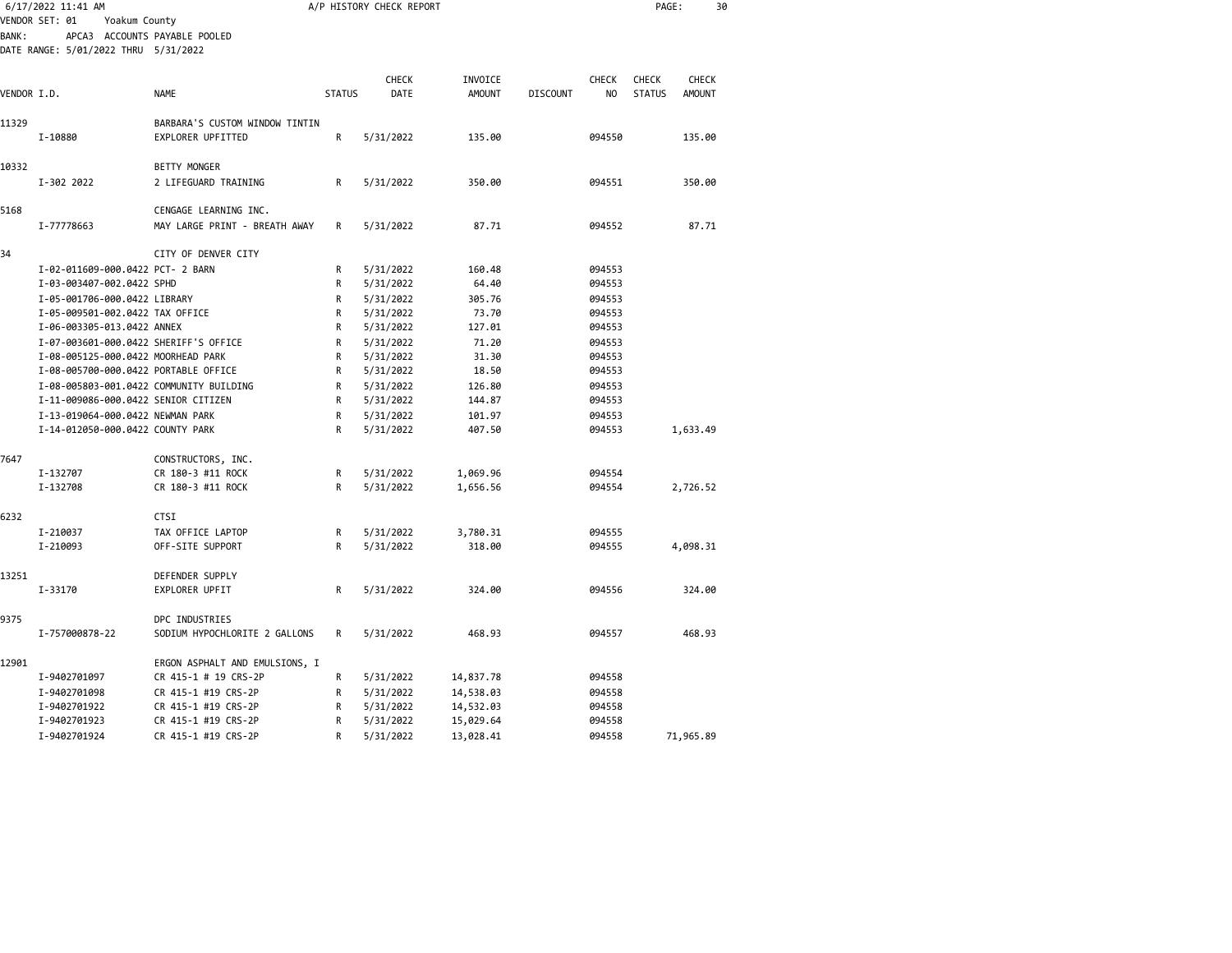|             | 6/17/2022 11:41 AM                                                      |                                |               | A/P HISTORY CHECK REPORT |               |                 |        | PAGE:         |               | 31 |
|-------------|-------------------------------------------------------------------------|--------------------------------|---------------|--------------------------|---------------|-----------------|--------|---------------|---------------|----|
| BANK :      | VENDOR SET: 01<br>Yoakum County<br>DATE RANGE: 5/01/2022 THRU 5/31/2022 | APCA3 ACCOUNTS PAYABLE POOLED  |               |                          |               |                 |        |               |               |    |
|             |                                                                         |                                |               | <b>CHECK</b>             | INVOICE       |                 | CHECK  | <b>CHECK</b>  | CHECK         |    |
| VENDOR I.D. |                                                                         | <b>NAME</b>                    | <b>STATUS</b> | DATE                     | <b>AMOUNT</b> | <b>DISCOUNT</b> | NO     | <b>STATUS</b> | <b>AMOUNT</b> |    |
| 13458       |                                                                         | HILTON COLLEGE STATION         |               |                          |               |                 |        |               |               |    |
|             | I-3253557290                                                            | SIERRA STEPHENS                | R             | 5/31/2022                | 496.91        |                 | 094559 |               | 496.91        |    |
| 4184        |                                                                         | ICS JAIL SUPPLIES INC.         |               |                          |               |                 |        |               |               |    |
|             | I-W5247401                                                              | LAUNDRY BAGS                   | R             | 5/31/2022                | 113.36        |                 | 094560 |               | 113.36        |    |
| 5242        |                                                                         | LEA COUNTY ELECTRIC COOPERATIV |               |                          |               |                 |        |               |               |    |
|             | I-41526001.033122                                                       | 40080 COUNTY BARN              | R             | 5/31/2022                | 124.18        |                 | 094561 |               |               |    |
|             | I-41526002.033122                                                       | 66177 CEMETERY                 | R             | 5/31/2022                | 54.65         |                 | 094561 |               |               |    |
|             | I-41526004.033122                                                       | 69143 COMMUNITY CENTER         | R             | 5/31/2022                | 54.55         |                 | 094561 |               |               |    |
|             |                                                                         |                                |               |                          |               |                 |        |               |               |    |
|             | I-41526005.033122                                                       | 72513 COUNTY LIBRARY           | R             | 5/31/2022                | 248.06        |                 | 094561 |               |               |    |
|             | I-41526006.033122                                                       | 64093 POOL                     | R             | 5/31/2022                | 35.70         |                 | 094561 |               |               |    |
|             | I-41526007.033122                                                       | 73564 WELL                     | R             | 5/31/2022                | 485.18        |                 | 094561 |               |               |    |
|             | I-41526008.033122                                                       | 44431 EXTENSION OFFICE         | R             | 5/31/2022                | 161.97        |                 | 094561 |               |               |    |
|             | I-41526009.033122                                                       | 55126 SHOP                     | R             | 5/31/2022                | 27.29         |                 | 094561 |               |               |    |
|             | I-41526011.040122                                                       | LIGHTING                       | R             | 5/31/2022                | 7.91          |                 | 094561 |               |               |    |
|             | I-41526013.040122                                                       | LIGHTING                       | R             | 5/31/2022                | 14.95         |                 | 094561 |               |               |    |
|             | I-41526014.040122                                                       | LIGHTING                       | R             | 5/31/2022                | 14.95         |                 | 094561 |               |               |    |
|             | I-41526015.040122                                                       | LIGHTING                       | R             | 5/31/2022                | 14.95         |                 | 094561 |               |               |    |
|             | I-41526016.040122                                                       | LIGHTING                       | R             | 5/31/2022                | 14.95         |                 | 094561 |               |               |    |
|             | I-41526018.040122                                                       | LIGHTING                       | R             | 5/31/2022                | 29.59         |                 | 094561 |               |               |    |
|             | I-41526019.033122                                                       | 54016 SHOWBARN                 | R             | 5/31/2022                | 44.29         |                 | 094561 |               |               |    |
|             | I-41526020.033122                                                       | 44525 YOUTH CENTER             | R             | 5/31/2022                | 88.85         |                 | 094561 |               |               |    |
|             | I-41526021.033122                                                       | 44523 PCT 4 BARN               | R             | 5/31/2022                | 187.98        |                 | 094561 |               |               |    |
|             | I-41526023.033122                                                       | 54018 N RODEO                  | R             | 5/31/2022                | 20.40         |                 | 094561 |               |               |    |
|             | I-41526024.033122                                                       | 54012 SNACK BAR                | R             | 5/31/2022                | 27.04         |                 | 094561 |               |               |    |
|             | I-41526025.033122                                                       | 54013 S RODEO                  | R             |                          |               |                 | 094561 |               |               |    |
|             |                                                                         |                                | R             | 5/31/2022                | 20.40         |                 | 094561 |               |               |    |
|             | I-41526026.033122                                                       | 64575 BASEBALL FIELD           |               | 5/31/2022                | 166.66        |                 |        |               |               |    |
|             | I-41526027.033122                                                       | 54017 PIG BARN                 | R             | 5/31/2022                | 21.29         |                 | 094561 |               |               |    |
|             | I-41526028.033122                                                       | 54014 RODEO LIGHTS             | R             | 5/31/2022                | 21.63         |                 | 094561 |               |               |    |
|             | I-41526029.033122                                                       | 54011 RODEO LIGHTS             | R             | 5/31/2022                | 20.40         |                 | 094561 |               |               |    |
|             | I-41526030.033122                                                       | 53205 TOWER                    | R             | 5/31/2022                | 68.84         |                 | 094561 |               |               |    |
|             | I-41526031.033122                                                       | 53241 COM                      | R             | 5/31/2022                | 20.00         |                 | 094561 |               |               |    |
|             | I-41526036.033122                                                       | 63593 COURT 1                  | R             | 5/31/2022                | 729.78        |                 | 094561 |               |               |    |
|             | I-41526037.033122                                                       | 63562 COURT 2                  | R             | 5/31/2022                | 874.49        |                 | 094561 |               |               |    |
|             | I-41526038.033122                                                       | 54765 ROUNDUP                  | R             | 5/31/2022                | 20.40         |                 | 094561 |               |               |    |
|             | I-41526039.033122                                                       | 54015 SHOWBARN 2               | R             | 5/31/2022                | 69.52         |                 | 094561 |               |               |    |
|             | I-41526040.040122                                                       | LIGHTING                       | R             | 5/31/2022                | 21.52         |                 | 094561 |               |               |    |
|             | I-41526042.040122                                                       | LIGHTING                       | R             | 5/31/2022                | 42.30         |                 | 094561 |               |               |    |
|             | I-41526043.040122                                                       | LIGHTING                       | R             | 5/31/2022                | 21.52         |                 | 094561 |               |               |    |
|             | I-41526044.040122                                                       | LIGHTING                       | R             | 5/31/2022                | 63.82         |                 | 094561 |               |               |    |
|             | I-41526045.040122                                                       | LIGHTING                       | R             | 5/31/2022                | 21.52         |                 | 094561 |               |               |    |
|             | I-41526046.040122                                                       | LIGHTING                       | R             | 5/31/2022                | 9.39          |                 | 094561 |               |               |    |
|             | I-41526047.040122                                                       |                                | R             | 5/31/2022                | 9.39          |                 | 094561 |               |               |    |
|             |                                                                         | LIGHTING                       |               |                          |               |                 |        |               |               |    |
|             | I-41526048.040122                                                       | LIGHTING                       | R             | 5/31/2022                | 9.39          |                 | 094561 |               |               |    |
|             | I-41526049.040122                                                       | LIGHTING                       | R             | 5/31/2022                | 9.39          |                 | 094561 |               |               |    |
|             | I-41526050.040122                                                       | LIGHTING                       | R             | 5/31/2022                | 9.39          |                 | 094561 |               |               |    |
|             | I-41526051.033122                                                       | 50071 JAIL                     | R             | 5/31/2022                | 2,310.23      |                 | 094561 |               |               |    |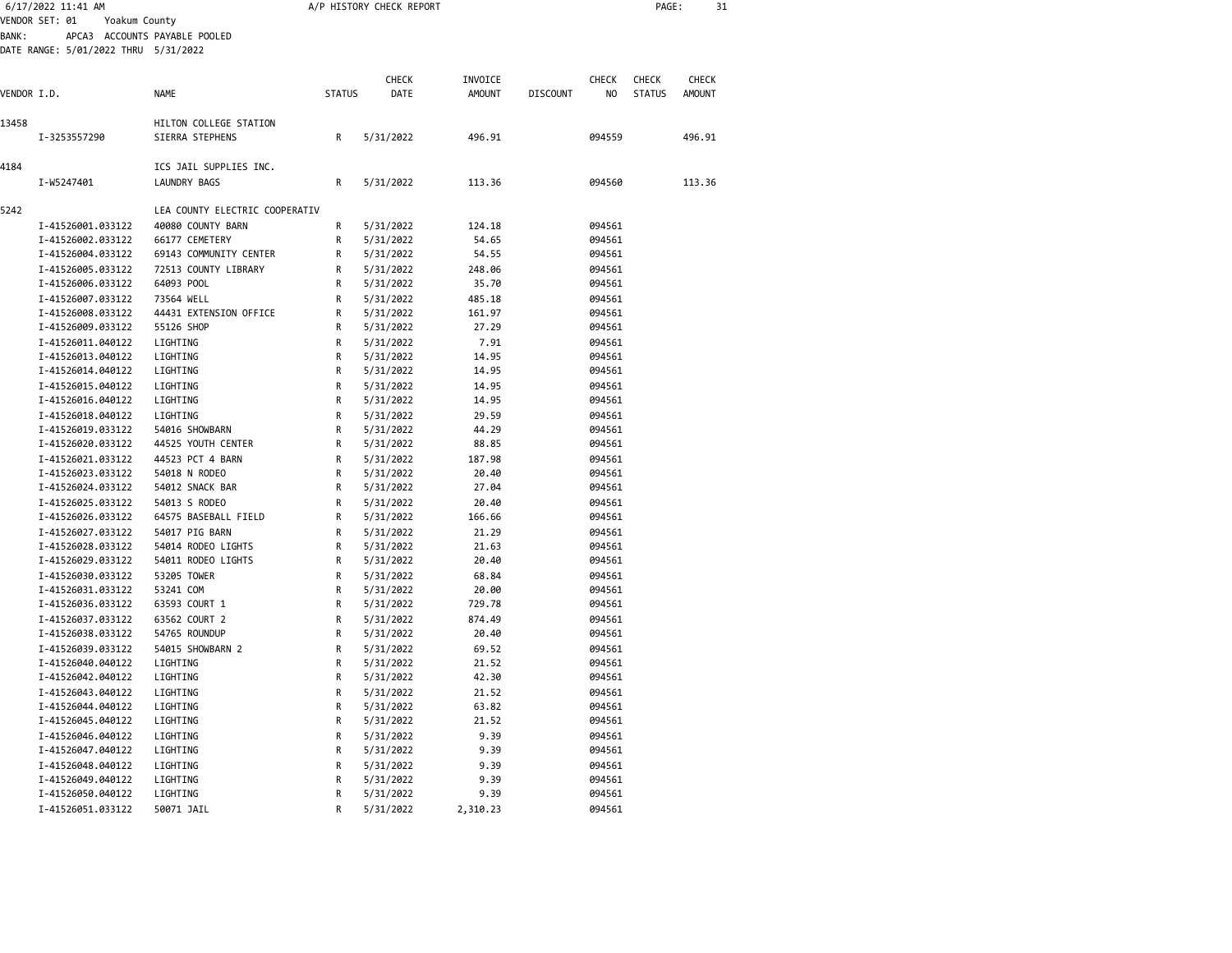|              | 6/17/2022 11:41 AM                   |                                                    |               | A/P HISTORY CHECK REPORT |               | 32<br>PAGE:     |              |               |               |  |
|--------------|--------------------------------------|----------------------------------------------------|---------------|--------------------------|---------------|-----------------|--------------|---------------|---------------|--|
|              | VENDOR SET: 01<br>Yoakum County      |                                                    |               |                          |               |                 |              |               |               |  |
| <b>BANK:</b> |                                      | APCA3 ACCOUNTS PAYABLE POOLED                      |               |                          |               |                 |              |               |               |  |
|              | DATE RANGE: 5/01/2022 THRU 5/31/2022 |                                                    |               |                          |               |                 |              |               |               |  |
|              |                                      |                                                    |               |                          |               |                 |              |               |               |  |
|              |                                      |                                                    |               | CHECK                    | INVOICE       |                 | <b>CHECK</b> | <b>CHECK</b>  | CHECK         |  |
| VENDOR I.D.  |                                      | <b>NAME</b>                                        | <b>STATUS</b> | <b>DATE</b>              | <b>AMOUNT</b> | <b>DISCOUNT</b> | NO           | <b>STATUS</b> | <b>AMOUNT</b> |  |
|              | I-41526052.033122                    | 43005 POOL                                         | R             | 5/31/2022                | 658.44        |                 | 094561       |               |               |  |
|              | I-41526053.033122                    | 69722 PARK                                         | R             | 5/31/2022                | 92.55         |                 | 094561       |               |               |  |
|              | I-41526054.033122                    | 66858 JAIL SHOP                                    | R             | 5/31/2022                | 24.87         |                 | 094561       |               |               |  |
|              | I-41526056.033122                    | 58357 CLINIC                                       | R             | 5/31/2022                | 45.03         |                 | 094561       |               |               |  |
|              | I-41526057.033122                    | 53995 CLINIC 2                                     | R             | 5/31/2022                | 20.40         |                 | 094561       |               |               |  |
|              | I-41526058.040122                    | LIGHTING                                           | R             | 5/31/2022                | 42.30         |                 | 094561       |               | 7,102.30      |  |
|              |                                      |                                                    |               |                          |               |                 |              |               |               |  |
| 10514        |                                      | MARIA CORTEZ                                       |               |                          |               |                 |              |               |               |  |
|              | I-05242022                           | SUMMER READING MCDs GIFT CARDS                     | R             | 5/31/2022                | 240.00        |                 | 094565       |               | 240.00        |  |
|              |                                      |                                                    |               |                          |               |                 |              |               |               |  |
| 1760         |                                      | MICROMARKETING LLC                                 |               |                          |               |                 |              |               |               |  |
|              | I-888108                             | BOOK WOMAN'S DAUGHTER CD                           | R             | 5/31/2022                | 102.74        |                 | 094566       |               |               |  |
|              | I-888722                             | BLESS YOUR HEART                                   | R             | 5/31/2022                | 27.99         |                 | 094566       |               |               |  |
|              | I-888803                             | EVERY CLOAK ROLLED IN BLOOD                        | R             | 5/31/2022                | 39.79         |                 | 094566       |               | 170.52        |  |
|              |                                      |                                                    |               |                          |               |                 |              |               |               |  |
| 5599         |                                      | MIDAMERICA BOOKS                                   |               |                          |               |                 |              |               |               |  |
|              | I-552609                             | ENCYLOPEDIAS FOR KIDS                              | R             | 5/31/2022                | 86.85         |                 | 094567       |               | 86.85         |  |
|              |                                      |                                                    |               |                          |               |                 |              |               |               |  |
| 6913         |                                      | <b>PARAMOUNT PRESS</b>                             |               |                          |               |                 |              |               |               |  |
|              | I-8694                               | LETTERHEAD - LIBRARY                               | R             | 5/31/2022                | 95.00         |                 | 094568       |               | 95.00         |  |
|              |                                      |                                                    |               |                          |               |                 |              |               |               |  |
| 3284         |                                      | RAY MARION                                         |               |                          |               |                 |              |               |               |  |
|              | I-05262022                           | MEALS FOR PAVING CR 415-1 #19                      | R             | 5/31/2022                | 155.70        |                 | 094569       |               | 155.70        |  |
|              |                                      |                                                    |               |                          |               |                 |              |               |               |  |
| 9355         | I-007561                             | RENT ALL RENTAL & SALES<br>RENT RENEWAL 3 CYLINDER | R             | 5/31/2022                | 237.00        |                 | 094570       |               | 237.00        |  |
|              |                                      |                                                    |               |                          |               |                 |              |               |               |  |
| 288          |                                      | RUSTY'S WEIGH, INC                                 |               |                          |               |                 |              |               |               |  |
|              | I-220520-1002                        | 500 TICKETS                                        | R             | 5/31/2022                | 1,007.22      |                 | 094571       |               | 1,007.22      |  |
|              |                                      |                                                    |               |                          |               |                 |              |               |               |  |
| 461          |                                      | SAM'S CLUB DIRECT                                  |               |                          |               |                 |              |               |               |  |
|              | I-001761                             | CLEANING SUPS/COFFEE/TOWELS                        | R             | 5/31/2022                | 348.92        |                 | 094572       |               |               |  |
|              | I-003636 22                          | <b>BATTERIES</b>                                   | R             | 5/31/2022                | 238.84        |                 | 094572       |               |               |  |
|              | I-04212022                           | FOOD, COFFEE                                       | R             | 5/31/2022                | 1,443.25      |                 | 094572       |               |               |  |
|              | I-05062022                           | FOOD/KNIFE/ANTACIDS                                | R             | 5/31/2022                | 1,092.56      |                 | 094572       |               | 3,123.57      |  |
|              |                                      |                                                    |               |                          |               |                 |              |               |               |  |
| 11527        |                                      | SHINNERY OAKS COMMUNITY                            |               |                          |               |                 |              |               |               |  |
|              | I-05312022                           | PROFESSIONAL LIABILITY RENEWAL                     | R             | 5/31/2022                | 28,645.57     |                 | 094573       |               |               |  |
|              | I-053122                             | TEXAS QIPP IGT                                     | R             | 5/31/2022                | 222, 235.68   |                 | 094573       |               | 250,881.25    |  |
|              |                                      |                                                    |               |                          |               |                 |              |               |               |  |
| 13385        |                                      | SIERRA STEPHENS                                    |               |                          |               |                 |              |               |               |  |
|              | I-06062022                           | STATE 4-H ROUND UP PER DIEM                        | R             | 5/31/2022                | 220.00        |                 | 094574       |               | 220.00        |  |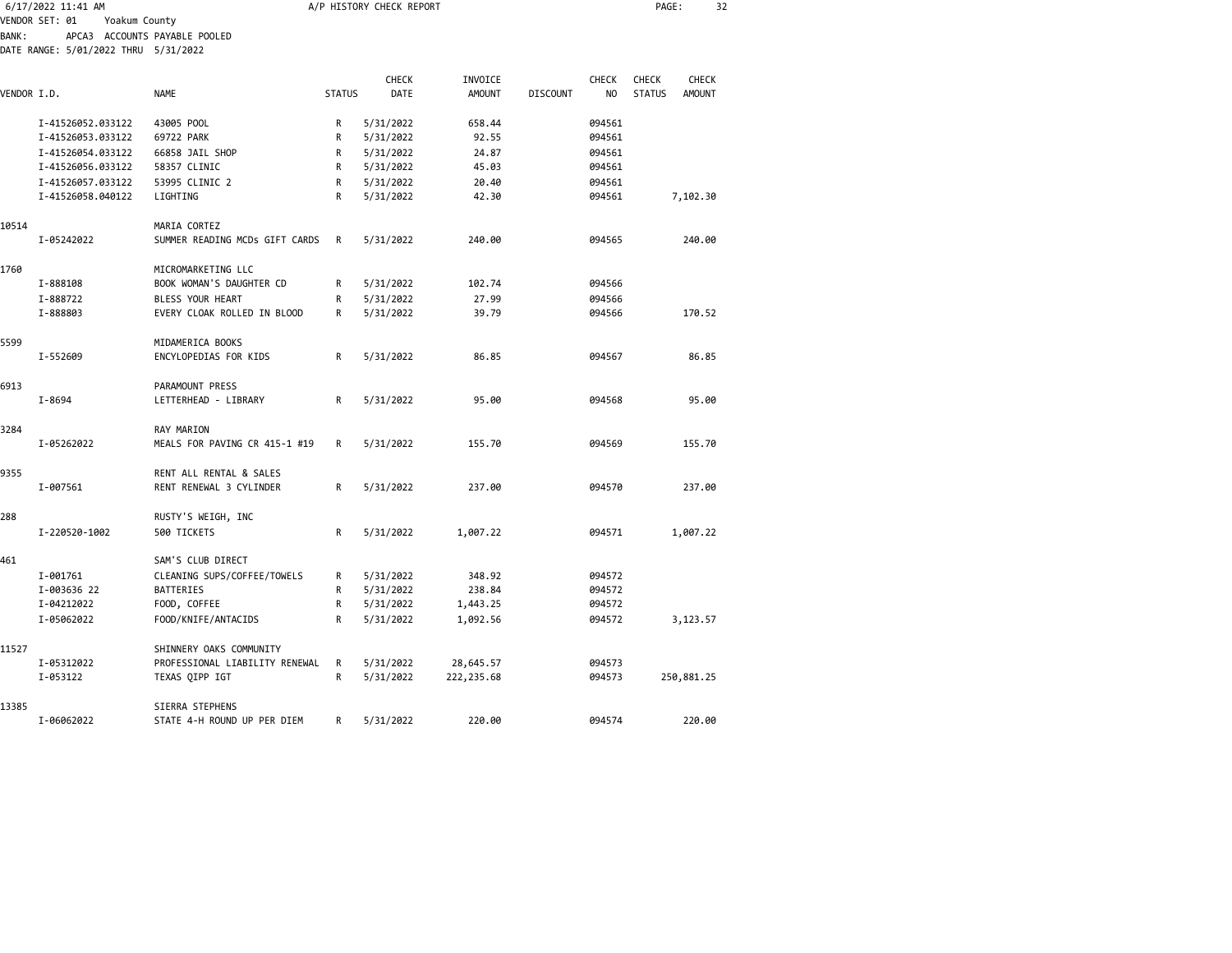| 6/17/2022 11:41 AM<br>VENDOR SET: 01<br>Yoakum County |                                      |                                 |               | A/P HISTORY CHECK REPORT |               |                 | PAGE:        | 33            |               |  |
|-------------------------------------------------------|--------------------------------------|---------------------------------|---------------|--------------------------|---------------|-----------------|--------------|---------------|---------------|--|
| <b>BANK:</b>                                          |                                      | APCA3 ACCOUNTS PAYABLE POOLED   |               |                          |               |                 |              |               |               |  |
|                                                       | DATE RANGE: 5/01/2022 THRU 5/31/2022 |                                 |               |                          |               |                 |              |               |               |  |
|                                                       |                                      |                                 |               | CHECK                    | INVOICE       |                 | <b>CHECK</b> | <b>CHECK</b>  | <b>CHECK</b>  |  |
| VENDOR I.D.                                           |                                      | <b>NAME</b>                     | <b>STATUS</b> | DATE                     | <b>AMOUNT</b> | <b>DISCOUNT</b> | NO           | <b>STATUS</b> | <b>AMOUNT</b> |  |
| 4789                                                  |                                      | SIGNS ON THE GO, INC.           |               |                          |               |                 |              |               |               |  |
|                                                       | I-142075                             | EXPLORER LETTERING              | R             | 5/31/2022                | 200.00        |                 | 094575       |               |               |  |
|                                                       | I-142076                             | STAR REPLACEMENT                | R             | 5/31/2022                | 89.94         |                 | 094575       |               | 289.94        |  |
| 4972                                                  |                                      | SOUTH PLAINS COMMMUNICATIONS    |               |                          |               |                 |              |               |               |  |
|                                                       | I-0122815-IN                         | EXPLORER UP FITTING             | R             | 5/31/2022                | 510.00        |                 | 094576       |               |               |  |
|                                                       | I-0122825-IN                         | EXPLORER UP FITTING             | R             | 5/31/2022                | 170.00        |                 | 094576       |               | 680.00        |  |
| 5230                                                  |                                      | SOUTH PLAINS IMPLEMENT, LTD.    |               |                          |               |                 |              |               |               |  |
|                                                       | I-1209041                            | HY-GARD 5 GAL BUCKET HYDR OIL   | R             | 5/31/2022                | 477.68        |                 | 094577       |               | 477.68        |  |
| 14089                                                 |                                      | SPARROW DANCE COMPANY           |               |                          |               |                 |              |               |               |  |
|                                                       | I-3876                               | DC LIBRARY 1 HR DANCE           | R             | 5/31/2022                | 100.00        |                 | 094578       |               | 100.00        |  |
| 14089                                                 |                                      | SPARROW DANCE COMPANY           |               |                          |               |                 |              |               |               |  |
|                                                       | I-3877                               | PLAINS LIBRARY 1 HR DEMO        | R             | 5/31/2022                | 100.00        |                 | 094579       |               | 100.00        |  |
| 1697                                                  |                                      | TASCOSA OFFICE MACHINES, INC.   |               |                          |               |                 |              |               |               |  |
|                                                       | I-340469                             | <b>PAPER</b>                    | V             | 5/31/2022                | 58.49         |                 | 094580       |               | 58.49         |  |
| 1697                                                  |                                      | TASCOSA OFFICE MACHINES, INC.   |               |                          |               |                 |              |               |               |  |
|                                                       | M-CHECK                              | TASCOSA OFFICE MACHINES, VOIDED | V             | 5/31/2022                |               |                 | 094580       |               | 58.49CR       |  |
| 3473                                                  |                                      | TERRY COUNTY SHERIFF'S DEPARTM  |               |                          |               |                 |              |               |               |  |
|                                                       | I-APRIL 2022                         | HERALDO MARTINEZ                | R             | 5/31/2022                | 385.00        |                 | 094581       |               | 385.00        |  |
| 11710                                                 |                                      | TEXAS TRUCK & EQUIPMENT         |               |                          |               |                 |              |               |               |  |
|                                                       | I-72322                              | INLINE VALVE FOR WATER TRUCK    | R             | 5/31/2022                | 140.01        |                 | 094582       |               | 140.01        |  |
| 13012                                                 |                                      | THOMAS HOECKER AUTOMOTIVE       |               |                          |               |                 |              |               |               |  |
|                                                       | I-3579                               | INSPECTION                      | R             | 5/31/2022                | 7.00          |                 | 094583       |               | 7.00          |  |
| 5861                                                  |                                      | TOM'S TREE PLACE                |               |                          |               |                 |              |               |               |  |
|                                                       | I-272878                             | CEMETERY TREES - TREATMENT      | R             | 5/31/2022                | 64.50         |                 | 094584       |               | 64.50         |  |
| 11549                                                 |                                      | ULINE, INC                      |               |                          |               |                 |              |               |               |  |
|                                                       | I-149007071                          | 15 FOLDING TABLES- PARTY HOUSE  | R             | 5/31/2022                | 2,974.72      |                 | 094585       |               | 2,974.72      |  |
| 4275                                                  |                                      | VERIZON                         |               |                          |               |                 |              |               |               |  |
|                                                       | I-9906212763                         | APR - MAY SO                    | R             | 5/31/2022                | 341.85        |                 | 094586       |               | 341.85        |  |
| 9868                                                  |                                      | VJ RENTALS                      |               |                          |               |                 |              |               |               |  |
|                                                       | I-ICE0622-120                        | JUNE 2022 ICE MACHINE LEASE     | R             | 5/31/2022                | 160.00        |                 | 094587       |               | 160.00        |  |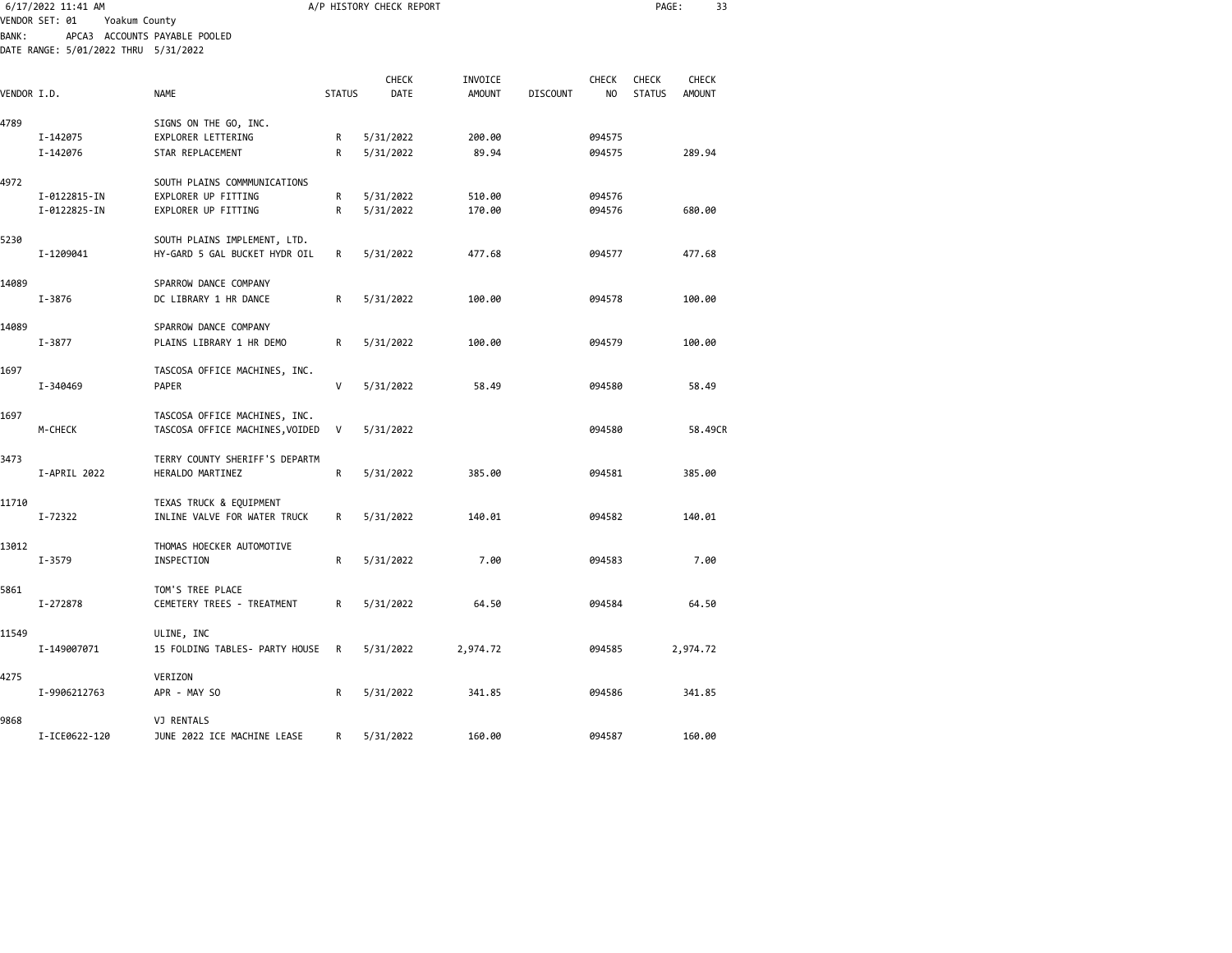| 6/17/2022 11:41 AM |                                      |                                                           | A/P HISTORY CHECK REPORT | PAGE:                  | 34            |                 |                |               |               |
|--------------------|--------------------------------------|-----------------------------------------------------------|--------------------------|------------------------|---------------|-----------------|----------------|---------------|---------------|
|                    | VENDOR SET: 01<br>Yoakum County      |                                                           |                          |                        |               |                 |                |               |               |
| <b>BANK:</b>       | DATE RANGE: 5/01/2022 THRU 5/31/2022 | APCA3 ACCOUNTS PAYABLE POOLED                             |                          |                        |               |                 |                |               |               |
|                    |                                      |                                                           |                          |                        |               |                 |                |               |               |
|                    |                                      |                                                           |                          | CHECK                  | INVOICE       |                 | CHECK          | <b>CHECK</b>  | CHECK         |
| VENDOR I.D.        |                                      | <b>NAME</b>                                               | <b>STATUS</b>            | <b>DATE</b>            | <b>AMOUNT</b> | <b>DISCOUNT</b> | N <sub>0</sub> | <b>STATUS</b> | <b>AMOUNT</b> |
| 10399              |                                      | WALMART - CAPITAL ONE                                     |                          |                        |               |                 |                |               |               |
|                    | I-05172022                           | 5W20 VEHICLE OIL                                          | R                        | 5/31/2022              | 150.18        |                 | 094588         |               | 150.18        |
| 5755               |                                      | WALMART - CAPITAL ONE                                     |                          |                        |               |                 |                |               |               |
|                    | I-04262022                           | WALMART SUPPLIES, DVDS, CANDY                             | R                        | 5/31/2022              | 209.49        |                 | 094589         |               |               |
|                    | I-04292022                           | SUMMER READING PRIZES                                     | R                        | 5/31/2022              | 143.46        |                 | 094589         |               | 352.95        |
| 5225               |                                      | WARREN CAT                                                |                          |                        |               |                 |                |               |               |
|                    | C-CS020048353                        | <b>BOLTS RETURN</b>                                       | R                        | 5/31/2022              | 15.00CR       |                 | 094590         |               |               |
|                    | C-CS020048414                        | YELLOW PAINT RETURN                                       | R                        | 5/31/2022              | 50.83CR       |                 | 094590         |               |               |
|                    | C-CS020048441                        | REFUND HANDLING CHARGE                                    | R                        | 5/31/2022              | 2.64CR        |                 | 094590         |               |               |
|                    | I-PS020421579                        | CAT PARTS LOADER                                          | R                        | 5/31/2022              | 50.83         |                 | 094590         |               |               |
|                    | I-PS031191357                        | HANDLE, GASKET, NOZZLE, CLAMP                             | R                        | 5/31/2022              | 286.07        |                 | 094590         |               |               |
|                    | I-PS031192312                        | ELEMENTS & FILTERS                                        | R                        | 5/31/2022              | 362.62        |                 | 094590         |               |               |
|                    | I-PS031193072                        | LAMP                                                      | R                        | 5/31/2022              | 369.96        |                 | 094590         |               |               |
|                    | I-W0020159624                        | DOZER REPAIR                                              | R                        | 5/31/2022              | 8,566.47      |                 | 094590         |               | 9,567.48      |
| 1636               |                                      | WATERMASTER IRRIGATION SUPPLY                             |                          |                        |               |                 |                |               |               |
|                    | I-PSI-007697                         | STATION BATTERY CONTROLLER                                | R                        | 5/31/2022              | 95.00         |                 | 094591         |               | 95.00         |
| 2523               |                                      | WEST TEXAS CONSULTANTS, INC.                              |                          |                        |               |                 |                |               |               |
|                    | I-20669                              | SEWER EXTENSION SERV MAY 22                               | R                        | 5/31/2022              | 2,982.90      |                 | 094592         |               | 2,982.90      |
|                    |                                      |                                                           |                          |                        |               |                 |                |               |               |
| 13661              | I-257420                             | WEST TEXAS FIRE EXTINGUISHER I                            |                          |                        | 568.01        |                 | 094593         |               |               |
|                    | I-257462                             | GLOVES, CLEANER, CUPS, T-PAPER<br>TRASH BAGS              | R<br>R                   | 5/31/2022<br>5/31/2022 | 59.26         |                 | 094593         |               |               |
|                    | I-257658                             | ROLL TOWEL                                                | R                        | 5/31/2022              | 157.70        |                 | 094593         |               | 784.97        |
|                    |                                      |                                                           |                          |                        |               |                 |                |               |               |
| 9829               |                                      | WESTERN DETENTION                                         |                          |                        |               |                 |                |               |               |
|                    | I-20221351                           | LOCK SUPPLIES                                             | R                        | 5/31/2022              | 315.20        |                 | 094594         |               | 315.20        |
| 5584               |                                      | KINETIC BUSINESS BY WINDSTREAM                            |                          |                        |               |                 |                |               |               |
|                    | I-125103919.052322                   | 806-592-3601 PCT 1                                        | R                        | 5/31/2022              | 101.38        |                 | 094595         |               | 101.38        |
| 5584               |                                      | KINETIC BUSINESS BY WINDSTREAM                            |                          |                        |               |                 |                |               |               |
|                    | I-125105386.052322                   | 806-592-8000 SR CENTER                                    | R                        | 5/31/2022              | 290.37        |                 | 094596         |               | 290.37        |
|                    |                                      |                                                           |                          |                        |               |                 |                |               |               |
| 5584               | I-126235201.052322                   | KINETIC BUSINESS BY WINDSTREAM<br>806-637-8011 DIST JUDGE | R                        | 5/31/2022              | 45.27         |                 | 094597         |               | 45.27         |
|                    |                                      |                                                           |                          |                        |               |                 |                |               |               |
| 2504               |                                      | <b>WOODY LINDSEY</b>                                      |                          |                        |               |                 |                |               |               |
|                    | I-05202022                           | COVE BASE FOR PARTY HOUSE                                 | R                        | 5/31/2022              | 95.94         |                 | 094598         |               |               |
|                    | I-10821257                           | REIMB. PARTY HOUSE MOLDING SUP                            | R                        | 5/31/2022              | 473.06        |                 | 094598         |               | 569.00        |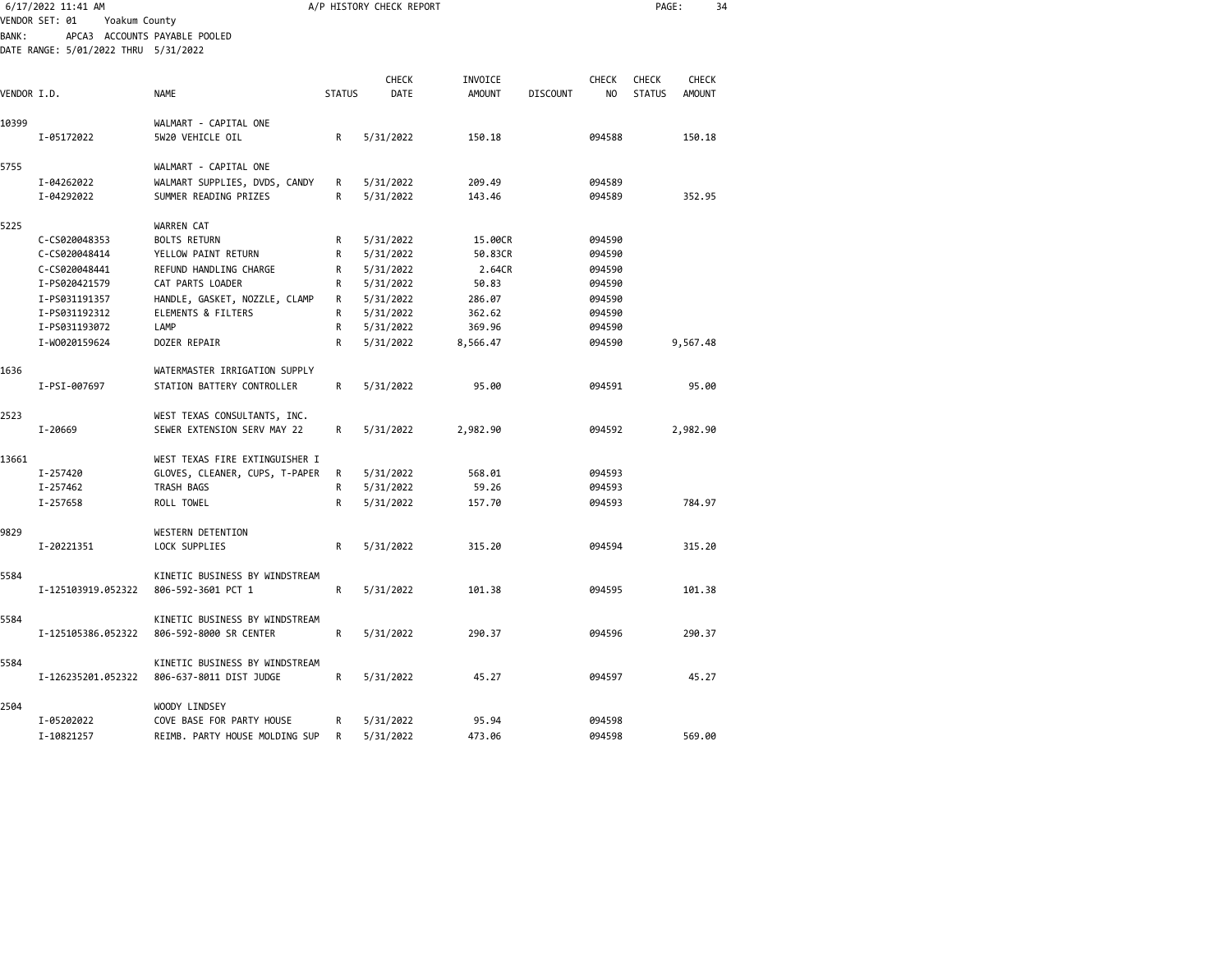| 6/17/2022 11:41 AM |                                      |                               |               | A/P HISTORY CHECK REPORT |               |                 |                | PAGE:         | 35            |  |
|--------------------|--------------------------------------|-------------------------------|---------------|--------------------------|---------------|-----------------|----------------|---------------|---------------|--|
|                    | VENDOR SET: 01<br>Yoakum County      |                               |               |                          |               |                 |                |               |               |  |
| <b>BANK:</b>       |                                      | APCA3 ACCOUNTS PAYABLE POOLED |               |                          |               |                 |                |               |               |  |
|                    | DATE RANGE: 5/01/2022 THRU 5/31/2022 |                               |               |                          |               |                 |                |               |               |  |
|                    |                                      |                               |               |                          |               |                 |                |               |               |  |
|                    |                                      |                               |               | <b>CHECK</b>             | INVOICE       |                 | <b>CHECK</b>   | <b>CHECK</b>  | <b>CHECK</b>  |  |
| VENDOR I.D.        |                                      | <b>NAME</b>                   | <b>STATUS</b> | DATE                     | <b>AMOUNT</b> | <b>DISCOUNT</b> | N <sub>O</sub> | <b>STATUS</b> | <b>AMOUNT</b> |  |
| 6644               |                                      | WTG FUELS INC                 |               |                          |               |                 |                |               |               |  |
|                    | C-8635636                            | DUPLICATE PAYMENT             | R             | 5/31/2022                | 940,00CR      |                 | 094599         |               |               |  |
|                    | I-4469289                            | PROPANE PARTY HOUSE           | R             | 5/31/2022                | 945.00        |                 | 094599         |               |               |  |
|                    | I-4469753                            | YC GOLF COURSE PRO SHOP       | R             | 5/31/2022                | 675.00        |                 | 094599         |               |               |  |
|                    | I-4469755                            | PROPANE MAINTENANCE SHOP      | R             | 5/31/2022                | 985.50        |                 | 094599         |               | 1,665.50      |  |
| 6493               |                                      | YC TAX A/C MOTOR VEHICLE ACCT |               |                          |               |                 |                |               |               |  |
|                    | I-1100798 22                         | 2015/MACK/DP                  | R             | 5/31/2022                | 7.50          |                 | 094600         |               |               |  |
|                    | I-1355164 22                         | 2019/CHEV/PK                  | R             | 5/31/2022                | 7.50          |                 | 094600         |               |               |  |
|                    | I-9081097 22                         | 2016/CTS/DP                   | R             | 5/31/2022                | 7.50          |                 | 094600         |               |               |  |
|                    | I-9081103 22                         | 2015/CONS/DP                  | R             | 5/31/2022                | 7.50          |                 | 094600         |               |               |  |
|                    | I-9081110 22                         | 2019/MACK/TR                  | R             | 5/31/2022                | 7.50          |                 | 094600         |               | 37.50         |  |
| 459                |                                      | YCH - YOAKUM COUNTY HOSPITAL  |               |                          |               |                 |                |               |               |  |
|                    | I-01/26/2022                         | ESTY, QUINTON                 | R             | 5/31/2022                | 45.00         |                 | 094601         |               |               |  |
|                    | I-03/02/2022                         | GALLEGOS, DORA                | R             | 5/31/2022                | 45.00         |                 | 094601         |               |               |  |
|                    | I-2/17/2022                          | MORALES, ALEJANDRO            | R             | 5/31/2022                | 24.75         |                 | 094601         |               |               |  |
|                    | I-3/04/2022                          | HIGDON, ROCHELLE              | R             | 5/31/2022                | 24.75         |                 | 094601         |               |               |  |
|                    | I-5/04/2022                          | <b>CERVANTESM REGINA</b>      | R             | 5/31/2022                | 24.75         |                 | 094601         |               |               |  |
|                    | I-5/16/2022                          | HIGDON, ROCHELLE              | R             | 5/31/2022                | 45.00         |                 | 094601         |               | 209.25        |  |
|                    |                                      |                               |               |                          |               |                 |                |               |               |  |

| $* * TOTALS **$                      | N <sub>0</sub> |            | INVOICE AMOUNT | <b>DISCOUNTS</b> | CHECK AMOUNT |
|--------------------------------------|----------------|------------|----------------|------------------|--------------|
| <b>REGULAR CHECKS:</b>               | 292            |            | 1,617,959.56   | 0.00             | 1,616,646.07 |
| HAND CHECKS:                         | 0              |            | 0.00           | 0.00             | 0.00         |
| DRAFTS:                              | 0              |            | 0.00           | 0.00             | 0.00         |
| EFT:                                 | 0              |            | 0.00           | 0.00             | 0.00         |
| NON CHECKS:                          | 0              |            | 0.00           | 0.00             | 0.00         |
| VOID CHECKS:                         | 2 VOID DEBITS  | 0.00       |                |                  |              |
|                                      | VOID CREDITS   | 1,313.49CR | 1,313.49CR     | 0.00             |              |
| TOTAL ERRORS:<br>ø                   |                |            |                |                  |              |
|                                      | N <sub>O</sub> |            | INVOICE AMOUNT | <b>DISCOUNTS</b> | CHECK AMOUNT |
| VENDOR SET: 01<br>BANK: APCA3TOTALS: | 294            |            | 1,616,646.07   | 0.00             | 1,616,646.07 |
| TOTALS:<br>BANK: APCA3               | 294            |            | 1,616,646.07   | 0.00             | 1,616,646.07 |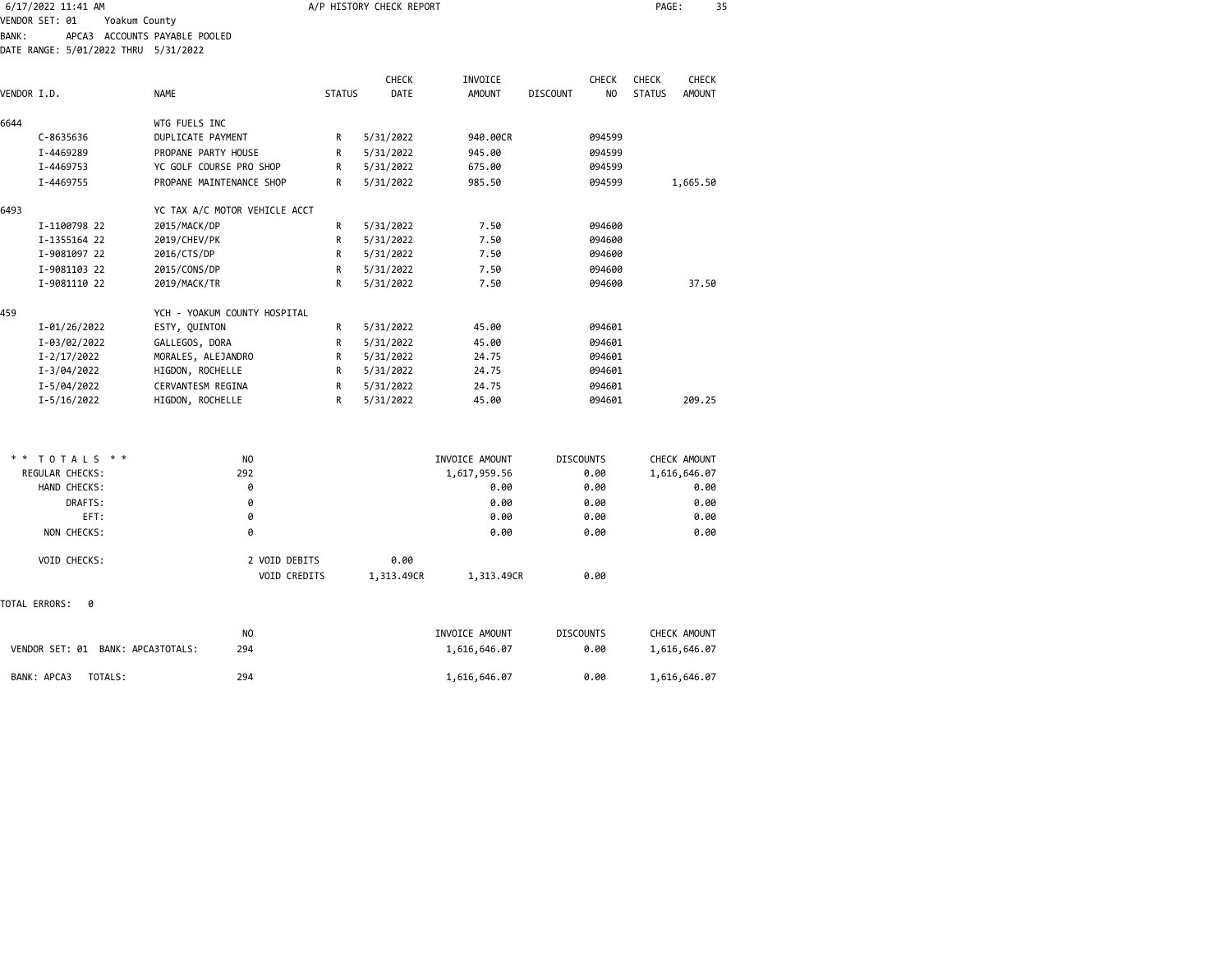| 6/17/2022 11:41 AM                   |                      |               | A/P HISTORY CHECK REPORT |                |                                   | PAGE:                   | 36 |
|--------------------------------------|----------------------|---------------|--------------------------|----------------|-----------------------------------|-------------------------|----|
| VENDOR SET: 01<br>Yoakum County      |                      |               |                          |                |                                   |                         |    |
| PSB CCP 3<br><b>BANK:</b><br>CCP3    |                      |               |                          |                |                                   |                         |    |
| DATE RANGE: 5/01/2022 THRU 5/31/2022 |                      |               |                          |                |                                   |                         |    |
|                                      |                      |               |                          |                |                                   |                         |    |
|                                      |                      |               | CHECK                    | INVOICE        | CHECK                             | CHECK<br>CHECK          |    |
| VENDOR I.D.                          | <b>NAME</b>          | <b>STATUS</b> | DATE                     | <b>AMOUNT</b>  | <b>DISCOUNT</b><br>N <sub>O</sub> | <b>STATUS</b><br>AMOUNT |    |
| 1420                                 | CSCD                 |               |                          |                |                                   |                         |    |
| I-2022 APR INT CCP                   | APR INTEREST CCP     | R             | 5/09/2022                | 4.38           | 001008                            | 4.38                    |    |
| 381                                  | PAYROLL ACCOUNT      |               |                          |                |                                   |                         |    |
| I-1009                               | 05/25/22 MP2 PAYROLL | R             | 5/20/2022                | 5,119.57       | 001009                            | 5,119.57                |    |
|                                      |                      |               |                          |                |                                   |                         |    |
| TOTALS * *<br>* *                    | NO                   |               |                          | INVOICE AMOUNT | <b>DISCOUNTS</b>                  | CHECK AMOUNT            |    |
| REGULAR CHECKS:                      | 2                    |               |                          | 5,123.95       | 0.00                              | 5,123.95                |    |
| HAND CHECKS:                         | 0                    |               |                          | 0.00           | 0.00                              | 0.00                    |    |
| DRAFTS:                              | 0                    |               |                          | 0.00           | 0.00                              | 0.00                    |    |
| EFT:                                 | 0                    |               |                          | 0.00           | 0.00                              | 0.00                    |    |
| NON CHECKS:                          | 0                    |               |                          | 0.00           | 0.00                              | 0.00                    |    |
| VOID CHECKS:                         | 0 VOID DEBITS        |               | 0.00                     |                |                                   |                         |    |
|                                      | VOID CREDITS         |               | 0.00                     | 0.00           | 0.00                              |                         |    |
| TOTAL ERRORS:<br>0                   |                      |               |                          |                |                                   |                         |    |
|                                      | NO                   |               |                          | INVOICE AMOUNT | <b>DISCOUNTS</b>                  | CHECK AMOUNT            |    |
| VENDOR SET: 01 BANK: CCP3 TOTALS:    | $\overline{2}$       |               |                          | 5,123.95       | 0.00                              | 5,123.95                |    |
| BANK: CCP3<br>TOTALS:                | $\overline{2}$       |               |                          | 5,123.95       | 0.00                              | 5,123.95                |    |
|                                      |                      |               |                          |                |                                   |                         |    |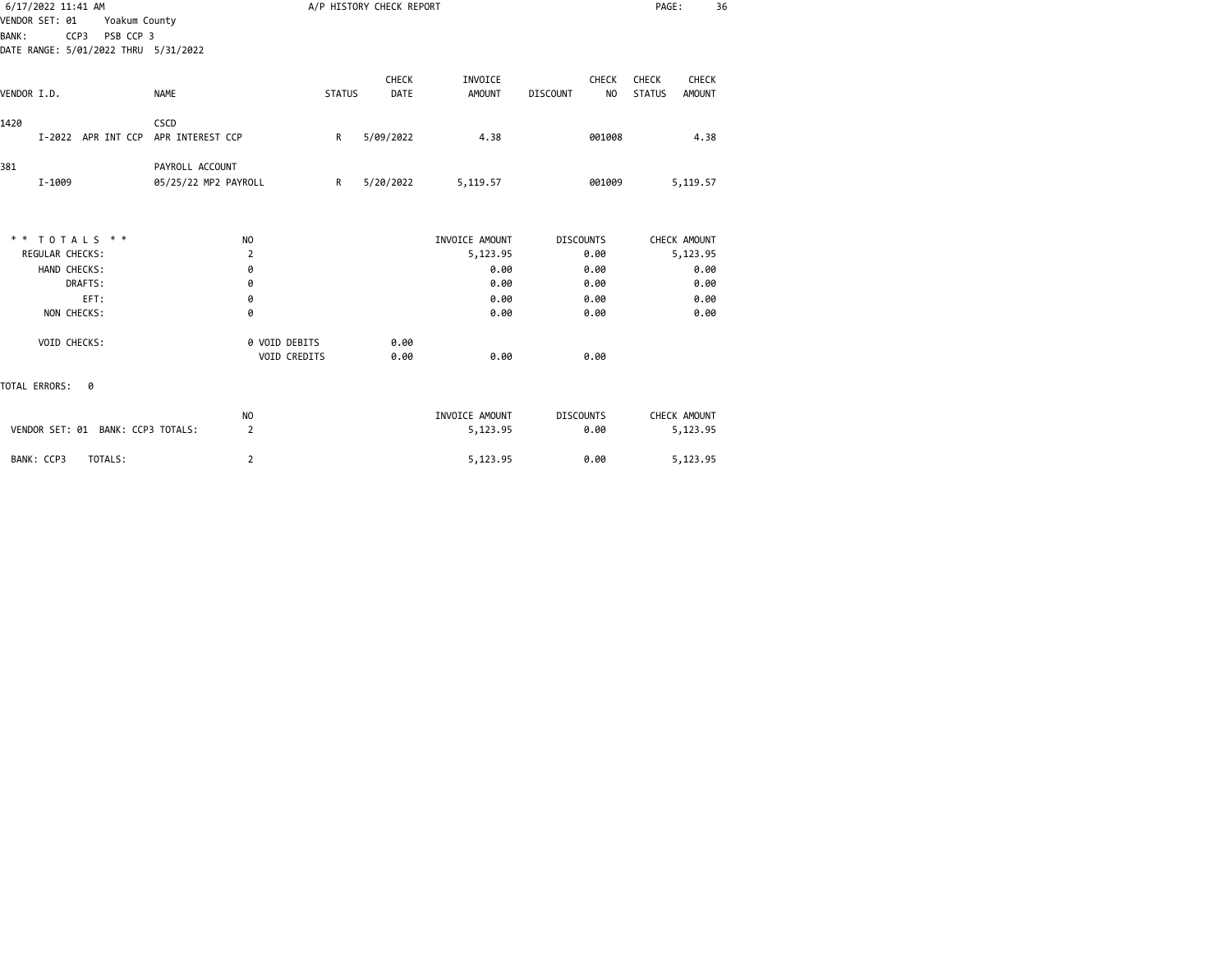| 6/17/2022 11:41 AM                    |                     |               | A/P HISTORY CHECK REPORT |                |                                   | PAGE:                   | 37 |
|---------------------------------------|---------------------|---------------|--------------------------|----------------|-----------------------------------|-------------------------|----|
| VENDOR SET: 01<br>Yoakum County       |                     |               |                          |                |                                   |                         |    |
| CCRM3 CC RECORDS MGMT<br><b>BANK:</b> |                     |               |                          |                |                                   |                         |    |
| DATE RANGE: 5/01/2022 THRU 5/31/2022  |                     |               |                          |                |                                   |                         |    |
|                                       |                     |               | <b>CHECK</b>             | INVOICE        | <b>CHECK</b>                      | <b>CHECK</b><br>CHECK   |    |
| VENDOR I.D.                           | <b>NAME</b>         | <b>STATUS</b> | <b>DATE</b>              | <b>AMOUNT</b>  | N <sub>O</sub><br><b>DISCOUNT</b> | <b>STATUS</b><br>AMOUNT |    |
|                                       |                     |               |                          |                |                                   |                         |    |
| 4912                                  | YC CLEARING ACCOUNT |               |                          |                |                                   |                         |    |
| I-10209                               | 5/2/22 AP TRANSFER  | Н.            | 5/02/2022                | 989.43         | 010209                            | 989.43                  |    |
|                                       |                     |               |                          |                |                                   |                         |    |
| 4912                                  | YC CLEARING ACCOUNT |               |                          |                |                                   |                         |    |
| I-202205232124                        | <b>APTRSFS</b>      | H             | 5/23/2022                | 22,606.00      | 010232                            | 22,606.00               |    |
|                                       |                     |               |                          |                |                                   |                         |    |
| ** TOTALS **                          | <b>NO</b>           |               |                          | INVOICE AMOUNT | <b>DISCOUNTS</b>                  | CHECK AMOUNT            |    |
| <b>REGULAR CHECKS:</b>                | 0                   |               |                          | 0.00           | 0.00                              | 0.00                    |    |
| HAND CHECKS:                          | $\overline{2}$      |               |                          | 23,595.43      | 0.00                              | 23,595.43               |    |
| DRAFTS:                               | 0                   |               |                          | 0.00           | 0.00                              | 0.00                    |    |
| EFT:                                  | 0                   |               |                          | 0.00           | 0.00                              | 0.00                    |    |
| NON CHECKS:                           | 0                   |               |                          | 0.00           | 0.00                              | 0.00                    |    |
| VOID CHECKS:                          | 0 VOID DEBITS       |               | 0.00                     |                |                                   |                         |    |
|                                       | <b>VOID CREDITS</b> |               | 0.00                     | 0.00           | 0.00                              |                         |    |
| TOTAL ERRORS:<br>0                    |                     |               |                          |                |                                   |                         |    |
|                                       | NO                  |               |                          | INVOICE AMOUNT | <b>DISCOUNTS</b>                  | CHECK AMOUNT            |    |
| VENDOR SET: 01 BANK: CCRM3TOTALS:     | $\overline{2}$      |               |                          | 23,595.43      | 0.00                              | 23,595.43               |    |
| TOTALS:<br>BANK: CCRM3                | $\overline{2}$      |               |                          | 23,595.43      | 0.00                              | 23,595.43               |    |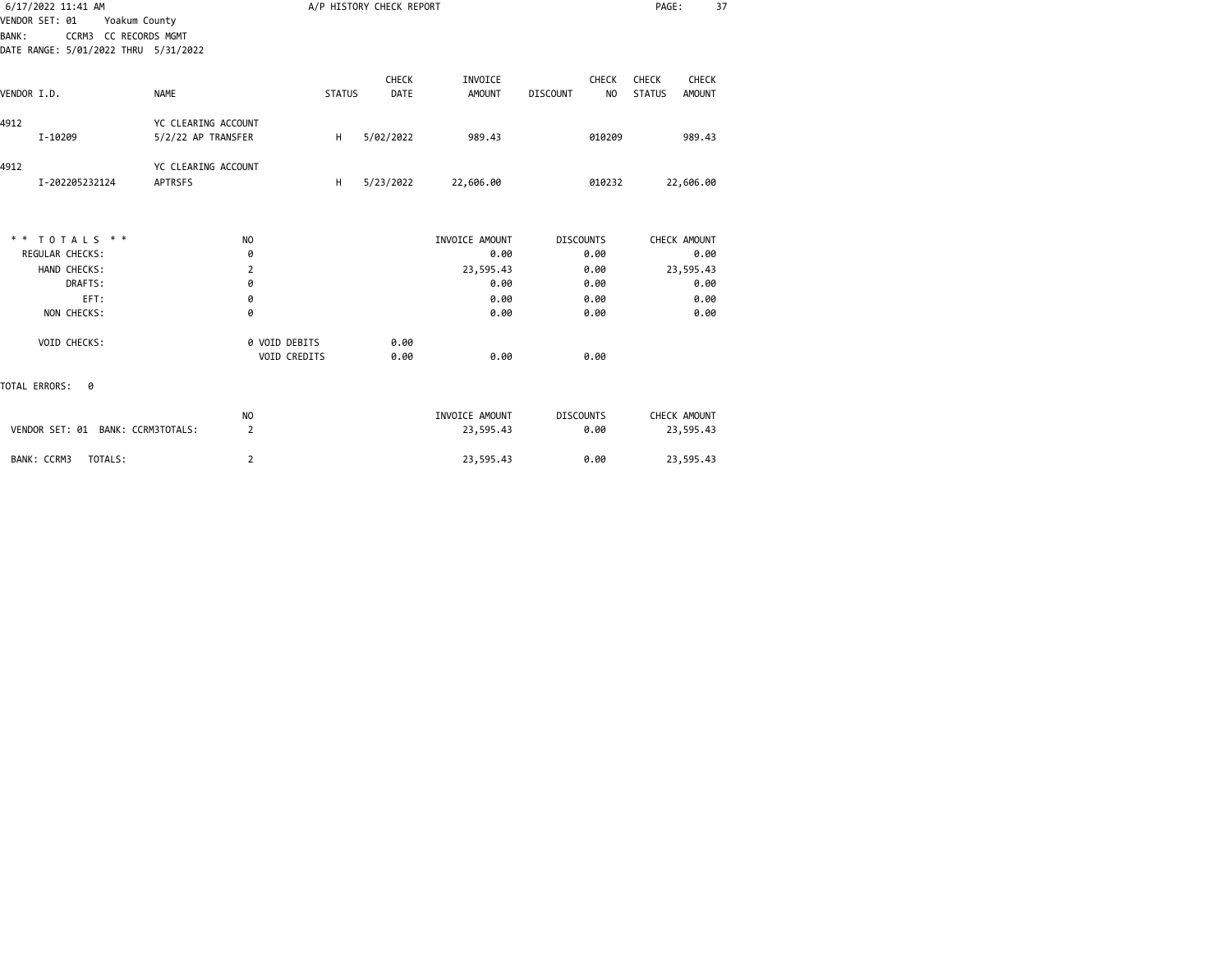|                |             | 6/17/2022 11:41 AM |               |                                        |               | A/P HISTORY CHECK REPORT |                |                 |                  | PAGE:         |               | 38 |
|----------------|-------------|--------------------|---------------|----------------------------------------|---------------|--------------------------|----------------|-----------------|------------------|---------------|---------------|----|
| VENDOR SET: 01 |             |                    | Yoakum County |                                        |               |                          |                |                 |                  |               |               |    |
| <b>BANK:</b>   |             | CJPF3 CJPF         |               | DATE RANGE: 5/01/2022 THRU 5/31/2022   |               |                          |                |                 |                  |               |               |    |
|                |             |                    |               |                                        |               |                          |                |                 |                  |               |               |    |
|                |             |                    |               |                                        |               | <b>CHECK</b>             | INVOICE        |                 | <b>CHECK</b>     | <b>CHECK</b>  | <b>CHECK</b>  |    |
| VENDOR I.D.    |             |                    |               | <b>NAME</b>                            | <b>STATUS</b> | DATE                     | <b>AMOUNT</b>  | <b>DISCOUNT</b> | NO               | <b>STATUS</b> | <b>AMOUNT</b> |    |
| 9292           |             |                    |               | 7TH COURT OF APPEALS - CLERK           |               |                          |                |                 |                  |               |               |    |
|                |             | I-2022 1ST QTR     |               | 1ST QTR 7TH CRT                        | R             | 5/02/2022                | 80.00          |                 | 003331           |               | 80.00         |    |
| 5843           |             |                    |               | OMNIBASE SERVICES OF TEXAS             |               |                          |                |                 |                  |               |               |    |
|                |             | I-1ST QTR 2022     |               | OMNIBASE/FTA 1ST QTR                   | R             | 5/02/2022                | 50.00          |                 | 003332           |               | 50.00         |    |
| 3251           |             |                    |               | PERDUE BRANDON FIELDER COLLINS         |               |                          |                |                 |                  |               |               |    |
|                | I-1ST QTR   |                    |               | PERDUE BRANDON FIELDER                 | R             | 5/02/2022                | 936.47         |                 | 003333           |               | 936.47        |    |
| 482            |             |                    |               | YC GENERAL FUND                        |               |                          |                |                 |                  |               |               |    |
|                | I-1ST QTR   |                    |               | 2022 1ST QTR                           | R             | 5/02/2022                | 1,877.72       |                 | 003334           |               | 1,877.72      |    |
| 482            |             |                    |               | YC GENERAL FUND                        |               |                          |                |                 |                  |               |               |    |
|                |             | I-202205162106     |               | MAY INTEREST                           | R             | 5/20/2022                | 13.09          |                 | 003335           |               | 13.09         |    |
|                |             |                    |               |                                        |               |                          |                |                 |                  |               |               |    |
|                |             | ** TOTALS **       |               | NO                                     |               |                          | INVOICE AMOUNT |                 | <b>DISCOUNTS</b> |               | CHECK AMOUNT  |    |
|                |             | REGULAR CHECKS:    |               | 5                                      |               |                          | 2,957.28       |                 | 0.00             |               | 2,957.28      |    |
|                |             | HAND CHECKS:       |               | 0                                      |               |                          | 0.00           |                 | 0.00             |               | 0.00          |    |
|                |             | DRAFTS:            |               | 0                                      |               |                          | 0.00           |                 | 0.00             |               | 0.00          |    |
|                |             | EFT:               |               | 0                                      |               |                          | 0.00           |                 | 0.00             |               | 0.00          |    |
|                |             | NON CHECKS:        |               | 0                                      |               |                          | 0.00           |                 | 0.00             |               | 0.00          |    |
|                |             | VOID CHECKS:       |               | 0 VOID DEBITS                          |               | 0.00                     |                |                 |                  |               |               |    |
|                |             |                    |               | VOID CREDITS                           |               | 0.00                     | 0.00           |                 | 0.00             |               |               |    |
| TOTAL ERRORS:  |             | 0                  |               |                                        |               |                          |                |                 |                  |               |               |    |
|                |             |                    |               | NO                                     |               |                          | INVOICE AMOUNT |                 | <b>DISCOUNTS</b> |               | CHECK AMOUNT  |    |
|                |             |                    |               | VENDOR SET: 01 BANK: CJPF3TOTALS:<br>5 |               |                          | 2,957.28       |                 | 0.00             |               | 2,957.28      |    |
|                | BANK: CJPF3 |                    | TOTALS:       | 5                                      |               |                          | 2,957.28       |                 | 0.00             |               | 2,957.28      |    |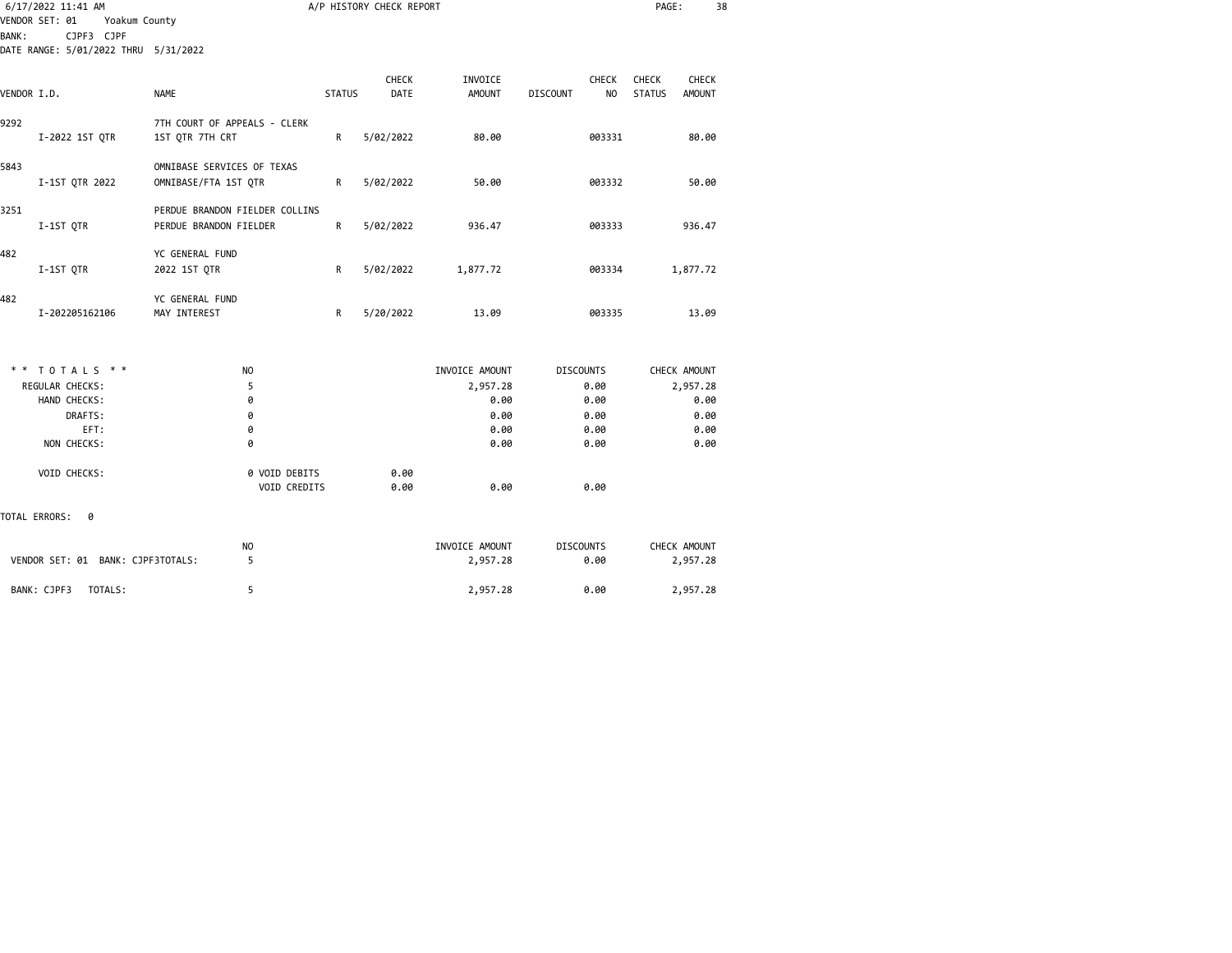|              | 6/17/2022 11:41 AM                                  |                                                                                     |               | A/P HISTORY CHECK REPORT |                          |                 |                                | PAGE:                         |                        | 39 |
|--------------|-----------------------------------------------------|-------------------------------------------------------------------------------------|---------------|--------------------------|--------------------------|-----------------|--------------------------------|-------------------------------|------------------------|----|
| <b>BANK:</b> | VENDOR SET: 01<br>Yoakum County<br>CRTC3 PSB CRTC 3 |                                                                                     |               |                          |                          |                 |                                |                               |                        |    |
|              | DATE RANGE: 5/01/2022 THRU 5/31/2022                |                                                                                     |               |                          |                          |                 |                                |                               |                        |    |
| VENDOR I.D.  |                                                     | <b>NAME</b>                                                                         | <b>STATUS</b> | CHECK<br>DATE            | INVOICE<br><b>AMOUNT</b> | <b>DISCOUNT</b> | <b>CHECK</b><br>N <sub>O</sub> | <b>CHECK</b><br><b>STATUS</b> | CHECK<br><b>AMOUNT</b> |    |
| 381          | I-14958                                             | PAYROLL ACCOUNT<br>05/02/22 CRTC PT 2 TRANSFERS                                     | R             | 5/02/2022                | 2,081.90                 |                 | 014958                         |                               | 2,081.90               |    |
| 606          | $I-3/12/22-4/12/22$                                 | ATMOS ENERGY/ENERGAS<br>ACCT# 3009018661                                            | R             | 5/02/2022                | 798.50                   |                 | 014959                         |                               | 798.50                 |    |
| 4370         | I-41322 CRTC                                        | CAPITAL ONE - WALMART<br><b>FRAMES</b>                                              | R             | 5/02/2022                | 76.90                    |                 | 014960                         |                               | 76.90                  |    |
| 5780         | I-057MHX4025777                                     | MICHAEL S HORD, MD<br>BRIAN HARRIS 4/13/22                                          | R             | 5/02/2022                | 100.00                   |                 | 014961                         |                               | 100.00                 |    |
| 386          | I-MAR-APR 22 CRTC                                   | UNITED SUPERMARKETS<br><b>GROCERIES</b>                                             | R             | 5/02/2022                | 187.51                   |                 | 014962                         |                               | 187.51                 |    |
| 681          | I-L049727                                           | WAGNER SUPPLY COMPANY<br>CLEANING SUPPLIES                                          | R             | 5/02/2022                | 353.10                   |                 | 014963                         |                               | 353.10                 |    |
| 8226         | I-126918923.42122                                   | WINDSTREAM<br>806-637-0315                                                          | R             | 5/02/2022                | 561.74                   |                 | 014964                         |                               | 561.74                 |    |
| 1420         | I-2022 APR INT CRTC APR INTEREST CRTC               | CSCD                                                                                | R             | 5/09/2022                | 107.40                   |                 | 014965                         |                               | 107.40                 |    |
| 381          | I-14966                                             | PAYROLL ACCOUNT<br>05/16/22 CRTC PT2 TRANSFER                                       | R             | 5/16/2022                | 2,310.82                 |                 | 014966                         |                               | 2,310.82               |    |
| 13328        | I-1333130947                                        | BIG PLATE RESTAURANT SUPPLY<br>PERCOLATOR 100 CUP                                   | R             | 5/16/2022                | 159.99                   |                 | 014967                         |                               | 159.99                 |    |
| 11254        | I-84057945108<br>I-84057945162                      | BIMBO BAKERIES USA<br>SANDWICH SUPPLIES<br>SANDWICH LOPEZ                           | R<br>R        | 5/16/2022<br>5/16/2022   | 82.32<br>98.60           |                 | 014968<br>014968               |                               | 180.92                 |    |
| 329          | I-409464XX001CB<br>I-409759XX001CB                  | BROWNFIELD REGIONAL MEDICAL CE<br>GERARDO GODINEZ 4/22/22<br>LEONARDO PEREZ 4/30/22 | R<br>R        | 5/16/2022<br>5/16/2022   | 300.00<br>300.00         |                 | 014969<br>014969               |                               | 600.00                 |    |
| 5173         | I-057CHX4031562                                     | CHRISTOPHER G HISEL MD<br>ANTHONY MARTINEZ 4/19/22                                  | R             | 5/16/2022                | 170.00                   |                 | 014970                         |                               |                        |    |
| 2944         | I-057CHX4031615                                     | CHRISTIAN VILLELA 04/19/22<br>ECOLAB INC.                                           | R             | 5/16/2022                | 100.00                   |                 | 014970                         |                               | 270.00                 |    |
|              | I-6268928253                                        | RENTAL FEE 4/26/22-5/25/22                                                          | R             | 5/16/2022                | 99.17                    |                 | 014971                         |                               | 99.17                  |    |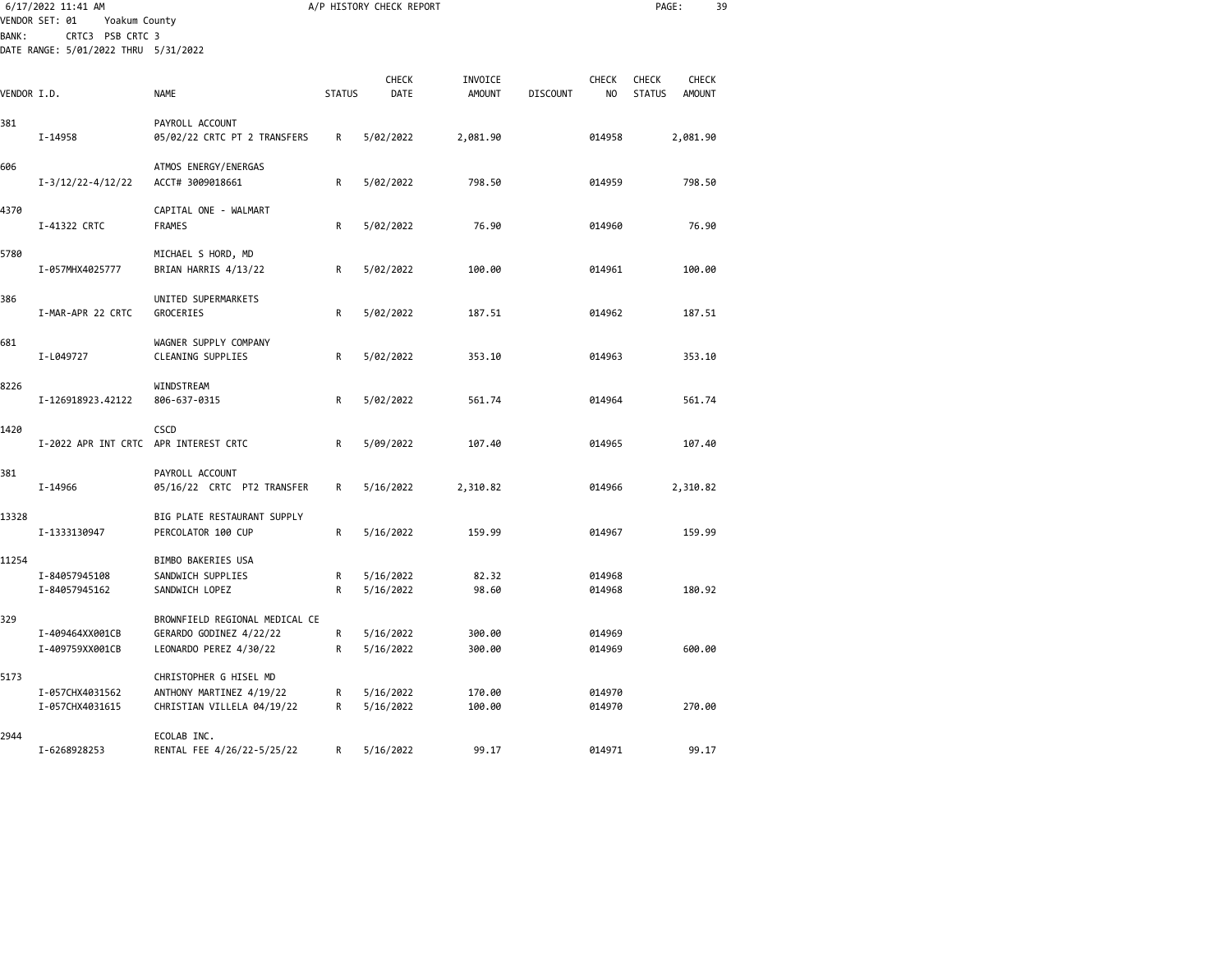|              | 6/17/2022 11:41 AM                   |                                |               | A/P HISTORY CHECK REPORT |                          | PAGE:           | 40             |                               |                        |  |
|--------------|--------------------------------------|--------------------------------|---------------|--------------------------|--------------------------|-----------------|----------------|-------------------------------|------------------------|--|
|              | VENDOR SET: 01<br>Yoakum County      |                                |               |                          |                          |                 |                |                               |                        |  |
| <b>BANK:</b> | CRTC3 PSB CRTC 3                     |                                |               |                          |                          |                 |                |                               |                        |  |
|              | DATE RANGE: 5/01/2022 THRU 5/31/2022 |                                |               |                          |                          |                 |                |                               |                        |  |
|              |                                      |                                |               |                          |                          |                 | CHECK          |                               |                        |  |
| VENDOR I.D.  |                                      | <b>NAME</b>                    | <b>STATUS</b> | CHECK<br>DATE            | INVOICE<br><b>AMOUNT</b> | <b>DISCOUNT</b> | N <sub>O</sub> | <b>CHECK</b><br><b>STATUS</b> | CHECK<br><b>AMOUNT</b> |  |
|              |                                      |                                |               |                          |                          |                 |                |                               |                        |  |
| 9437         |                                      | GAFFORD PEST CONTROL           |               |                          |                          |                 |                |                               |                        |  |
|              | I-200318                             | COMMERCIAL PEST CONTROL        | R             | 5/16/2022                | 225.00                   |                 | 014972         |                               | 225.00                 |  |
| 215          |                                      | GEBO CREDIT CORPORATION        |               |                          |                          |                 |                |                               |                        |  |
|              | $I - 26023/6$                        | MAT TRAILER 4'x6'              | R             | 5/16/2022                | 129.98                   |                 | 014973         |                               |                        |  |
|              | $I - 26123/6$                        | MEN JEANS, BOOTS               | R             | 5/16/2022                | 185.96                   |                 | 014973         |                               |                        |  |
|              | $I - 26124/6$                        | JEANS, BOOTS                   | R             | 5/16/2022                | 188.97                   |                 | 014973         |                               |                        |  |
|              | $I - 26125/6$                        | <b>JEANS</b>                   | R             | 5/16/2022                | 38.97                    |                 | 014973         |                               |                        |  |
|              | $I - 26126/6$                        | WALLET, SHIRTS                 | R             | 5/16/2022                | 68.99                    |                 | 014973         |                               | 612.87                 |  |
| 12738        |                                      | HIGGINBOTHAM-BARTLETT CO. BUIL |               |                          |                          |                 |                |                               |                        |  |
|              | $I - 30161/N$                        | NAILS                          | R             | 5/16/2022                | 3.99                     |                 | 014974         |                               |                        |  |
|              | $I - 30311/N$                        | PADLOCK                        | R             | 5/16/2022                | 7.59                     |                 | 014974         |                               |                        |  |
|              | I-30332/N                            | 6PK CVR, SEALANT               | R             | 5/16/2022                | 59.92                    |                 | 014974         |                               |                        |  |
|              | I-30347/N                            | <b>TOTE</b>                    | R             | 5/16/2022                | 174.93                   |                 | 014974         |                               |                        |  |
|              | I-30434/N                            | SHOWERHEAD                     | R             | 5/16/2022                | 29.99                    |                 | 014974         |                               |                        |  |
|              | I-30524/N                            | 3-FUNCTION HAND HELP, GORILLA  | R             | 5/16/2022                | 21.98                    |                 | 014974         |                               |                        |  |
|              | I-30581/N                            | SQUEEGEE                       | R             | 5/16/2022                | 29.99                    |                 | 014974         |                               |                        |  |
|              | I-30690/N                            | SPRINKLER SPIKE, NOZZLE SPRAY  | R             | 5/16/2022                | 18.58                    |                 | 014974         |                               | 346.97                 |  |
| 5304         |                                      | HOME DEPOT CREDIT SERVICE      |               |                          |                          |                 |                |                               |                        |  |
|              | C-6322585                            | <b>BEHR PAINT</b>              | R             | 5/16/2022                | 95.94CR                  |                 | 014975         |                               |                        |  |
|              | I-7023215                            | WALL PANEL, LNPROJECTS, PAINT  | R             | 5/16/2022                | 230.44                   |                 | 014975         |                               |                        |  |
|              | I-7625368                            | <b>BEHR PAINT</b>              | R             | 5/16/2022                | 95.94                    |                 | 014975         |                               | 230.44                 |  |
| 13218        |                                      | LEAF                           |               |                          |                          |                 |                |                               |                        |  |
|              | I-13177626                           | COPIER RENTAL                  | R             | 5/16/2022                | 191.93                   |                 | 014976         |                               | 191.93                 |  |
| 13427        |                                      | PAUL'S WATER WELL SERVICE      |               |                          |                          |                 |                |                               |                        |  |
|              | I-732148                             | MOTOR, CLAMP, PUMP & LABOR     | R             | 5/16/2022                | 1,950.00                 |                 | 014977         |                               | 1,950.00               |  |
| 10088        |                                      | POTATO SPECIALITY              |               |                          |                          |                 |                |                               |                        |  |
|              | I-C31417                             | POTATO SPECIALITY              | R             | 5/16/2022                | 726.16                   |                 | 014978         |                               | 726.16                 |  |
| 9340         |                                      | SAM'S CLUB                     |               |                          |                          |                 |                |                               |                        |  |
|              | I-042622 CRTC                        | SAM'S CLUB                     | R             | 5/16/2022                | 2.24                     |                 | 014979         |                               | 2.24                   |  |
| 4830         |                                      | TAC - RISK MANAGEMENT POOL     |               |                          |                          |                 |                |                               |                        |  |
|              | I-36296                              | JUL22 - JUL23 INSURANCE        | R             | 5/16/2022                | 7,048.00                 |                 | 014980         |                               | 7,048.00               |  |
| 8226         |                                      | WINDSTREAM                     |               |                          |                          |                 |                |                               |                        |  |
|              | I-74759198                           | WINDSTREAM                     | R             | 5/16/2022                | 670.40                   |                 | 014981         |                               | 670.40                 |  |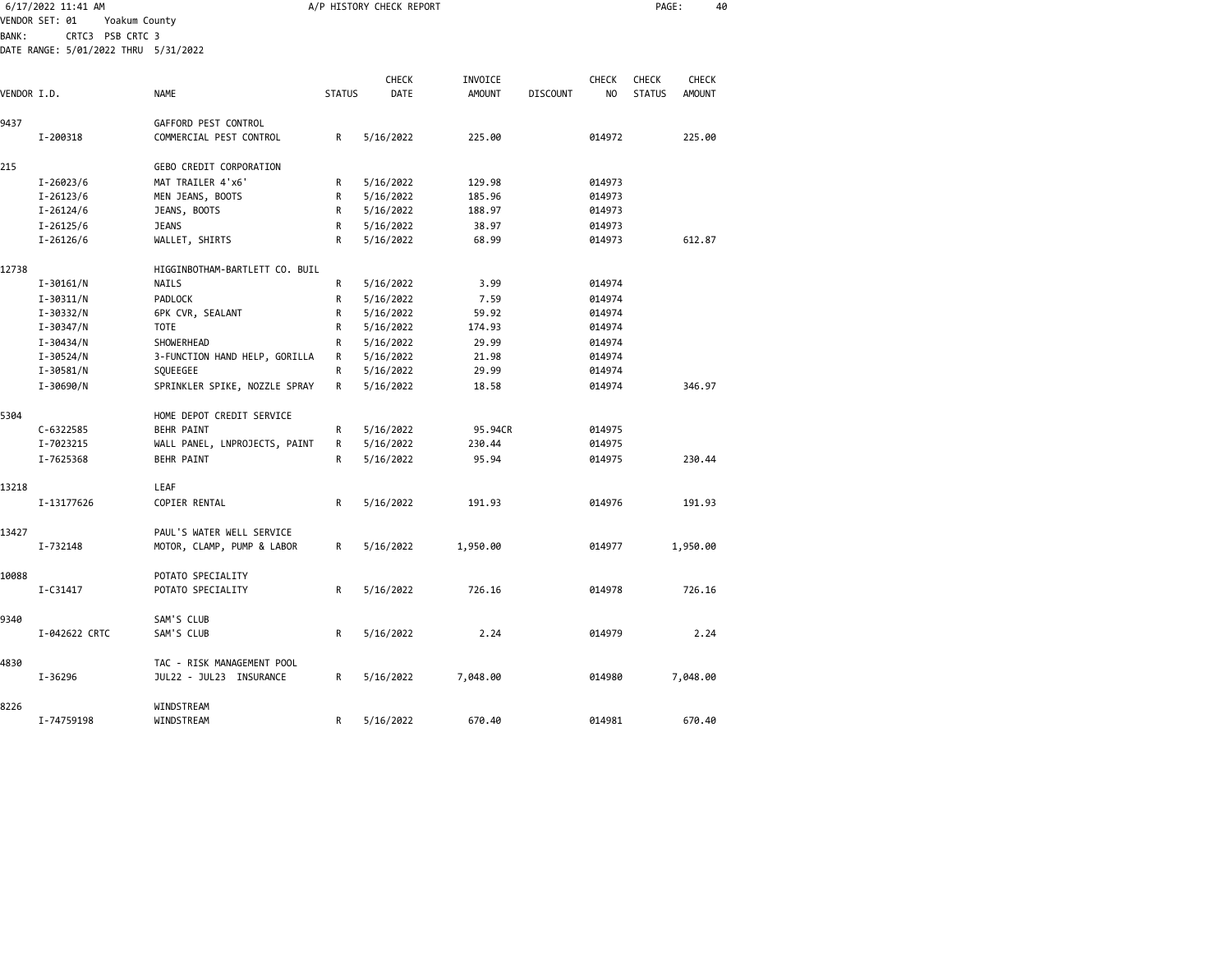|             | 6/17/2022 11:41 AM<br>VENDOR SET: 01<br>Yoakum County |                              |               | A/P HISTORY CHECK REPORT |               |                 |                | PAGE:         | 41            |  |
|-------------|-------------------------------------------------------|------------------------------|---------------|--------------------------|---------------|-----------------|----------------|---------------|---------------|--|
| BANK:       | CRTC3 PSB CRTC 3                                      |                              |               |                          |               |                 |                |               |               |  |
|             | DATE RANGE: 5/01/2022 THRU 5/31/2022                  |                              |               |                          |               |                 |                |               |               |  |
|             |                                                       |                              |               | CHECK                    | INVOICE       |                 | <b>CHECK</b>   | CHECK         | CHECK         |  |
| VENDOR I.D. |                                                       | <b>NAME</b>                  | <b>STATUS</b> | DATE                     | <b>AMOUNT</b> | <b>DISCOUNT</b> | N <sub>O</sub> | <b>STATUS</b> | <b>AMOUNT</b> |  |
| 9002        |                                                       | WTG FUELS INC                |               |                          |               |                 |                |               |               |  |
|             | I-2022 APR CRTC                                       | WTG FUELS INC                | R             | 5/16/2022                | 920.60        |                 | 014982         |               | 920.60        |  |
| 381         |                                                       | PAYROLL ACCOUNT              |               |                          |               |                 |                |               |               |  |
|             | I-14983                                               | 05/25/22 MP2 PAYROLL         | R             | 5/20/2022                | 66,504.99     |                 | 014983         |               | 66,504.99     |  |
| 12718       |                                                       | SYNCB/AMAZON                 |               |                          |               |                 |                |               |               |  |
|             | C-753799834374                                        | SHOE INSERTS REFUND          | R             | 5/23/2022                | 27.23CR       |                 | 014984         |               |               |  |
|             | I-458663679748                                        | CLEAN UP PACK, 1ST AID KID   | R             | 5/23/2022                | 231.60        |                 | 014984         |               |               |  |
|             | I-465334884739                                        | HOME WORKOUTS                | R             | 5/23/2022                | 27.23         |                 | 014984         |               |               |  |
|             | I-465947667658                                        | LAUNDREY DETERGENT           | R             | 5/23/2022                | 218.90        |                 | 014984         |               |               |  |
|             | I-494756767895                                        | <b>BATTERIES</b>             | R             | 5/23/2022                | 20.99         |                 | 014984         |               |               |  |
|             | I-797994944466                                        | SYNCB/AMAZON                 | R             | 5/23/2022                | 391.36        |                 | 014984         |               |               |  |
|             | I-988556759949                                        | GOJO CLEANER                 | R             | 5/23/2022                | 41.95         |                 | 014984         |               | 904.80        |  |
| 606         |                                                       | ATMOS ENERGY/ENERGAS         |               |                          |               |                 |                |               |               |  |
|             | $I - 4/13/22 - 5/12/22$                               | ACCT# 3009018661             | R             | 5/23/2022                | 493.68        |                 | 014985         |               | 493.68        |  |
| 1813        |                                                       | CARD SERVICE CENTER          |               |                          |               |                 |                |               |               |  |
|             | I-2022 APR CRTC                                       | CARD SERVICE CENTER          | R             | 5/23/2022                | 2,905.85      |                 | 014986         |               | 2,905.85      |  |
| 5173        |                                                       | CHRISTOPHER G HISEL MD       |               |                          |               |                 |                |               |               |  |
|             | I-057KFX4042724                                       | RICHARD MCDANIEL 4/29/22     | R             | 5/23/2022                | 100.00        |                 | 014987         |               | 100.00        |  |
| 387         |                                                       | NARCOTICS ANONYMOUS WORLD    |               |                          |               |                 |                |               |               |  |
|             | I-NAW-081225                                          | NARCOTICS ANONYMOUS WORLD    | R             | 5/23/2022                | 550.64        |                 | 014988         |               | 550.64        |  |
| 10088       |                                                       | POTATO SPECIALITY            |               |                          |               |                 |                |               |               |  |
|             | I-C32461                                              | POTATO SPECIALITY            | R             | 5/23/2022                | 414.73        |                 | 014989         |               |               |  |
|             | I-C33459                                              | POTATO SPECIALITY            | R             | 5/23/2022                | 396.85        |                 | 014989         |               | 811.58        |  |
| 11442       |                                                       | SYSCO WEST TEXAS             |               |                          |               |                 |                |               |               |  |
|             | I-278321807                                           | SYSCO WEST TEXAS             | R             | 5/23/2022                | 265.93        |                 | 014990         |               | 265.93        |  |
| 4275        |                                                       | VERIZON                      |               |                          |               |                 |                |               |               |  |
|             | I-9905870991                                          | APR 07 - MAY 06              | R             | 5/23/2022                | 48.17         |                 | 014991         |               | 48.17         |  |
| 681         |                                                       | WAGNER SUPPLY COMPANY        |               |                          |               |                 |                |               |               |  |
|             | I-L050393                                             | SANITIZER, BOWL CLEANER      | R             | 5/23/2022                | 422.48        |                 | 014992         |               | 422.48        |  |
| 381         |                                                       | PAYROLL ACCOUNT              |               |                          |               |                 |                |               |               |  |
|             | I-14993                                               | 05/31/22 PT PAYROLL TRANSFER | R             | 5/26/2022                | 2,121.12      |                 | 014993         |               | 2,121.12      |  |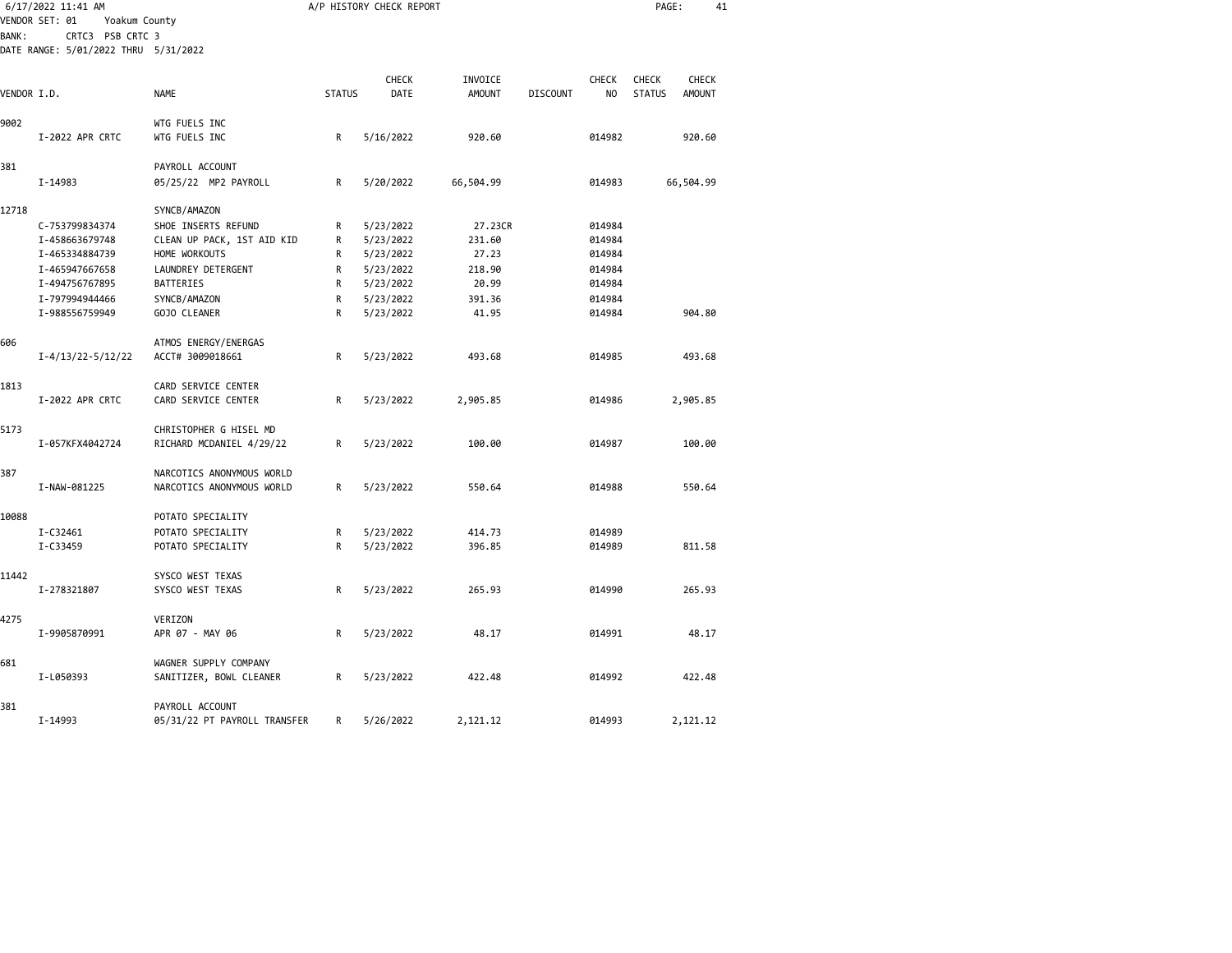| 6/17/2022 11:41 AM                                           |                                        |               | A/P HISTORY CHECK REPORT |                          |                  |                    | PAGE:                         | 42                     |  |
|--------------------------------------------------------------|----------------------------------------|---------------|--------------------------|--------------------------|------------------|--------------------|-------------------------------|------------------------|--|
| VENDOR SET: 01<br>Yoakum County<br>CRTC3 PSB CRTC 3<br>BANK: |                                        |               |                          |                          |                  |                    |                               |                        |  |
| DATE RANGE: 5/01/2022 THRU 5/31/2022                         |                                        |               |                          |                          |                  |                    |                               |                        |  |
| VENDOR I.D.                                                  | <b>NAME</b>                            | <b>STATUS</b> | <b>CHECK</b><br>DATE     | INVOICE<br><b>AMOUNT</b> | <b>DISCOUNT</b>  | <b>CHECK</b><br>NO | <b>CHECK</b><br><b>STATUS</b> | <b>CHECK</b><br>AMOUNT |  |
|                                                              |                                        |               |                          |                          |                  |                    |                               |                        |  |
| 11254                                                        | BIMBO BAKERIES USA                     |               |                          |                          |                  |                    |                               |                        |  |
| I-84057945211                                                | SANDWICH SUPPLIES                      | R             | 5/31/2022                | 92.20                    |                  | 014994             |                               |                        |  |
| I-84057945263                                                | SANDWICH SUPPLIES                      | R             | 5/31/2022                | 197.24                   |                  | 014994             |                               | 289.44                 |  |
| 312                                                          | CITY OF BROWNFIELD                     |               |                          |                          |                  |                    |                               |                        |  |
|                                                              | I-03/30/22-04/29/22 CITY OF BROWNFIELD | R             | 5/31/2022                | 2,531.01                 |                  | 014995             |                               | 2,531.01               |  |
| 6397                                                         | MCI                                    |               |                          |                          |                  |                    |                               |                        |  |
| I-051122 CRTC                                                | ACCT# 08682822705                      | R             | 5/31/2022                | 13.69                    |                  | 014996             |                               | 13.69                  |  |
| 10088                                                        | POTATO SPECIALITY                      |               |                          |                          |                  |                    |                               |                        |  |
| I-C34528                                                     | FRUIT, VEG, CHEESE, EGGS               | R             | 5/31/2022                | 713.50                   |                  | 014997             |                               | 713.50                 |  |
| 10609                                                        | SHAVER FOODS, LLC                      |               |                          |                          |                  |                    |                               |                        |  |
| I-0314503                                                    | SHAVER FOODS, LLC                      | R             | 5/31/2022                | 5,368.90                 |                  | 014998             |                               | 5,368.90               |  |
| 386                                                          | UNITED SUPERMARKETS                    |               |                          |                          |                  |                    |                               |                        |  |
| I-2022 APR CRTC                                              | <b>RX</b>                              | R             | 5/31/2022                | 217.07                   |                  | 014999             |                               | 217.07                 |  |
| 386                                                          | UNITED SUPERMARKETS                    |               |                          |                          |                  |                    |                               |                        |  |
| I-MAY 22 CRTC                                                | UNITED SUPERMARKETS                    | R             | 5/31/2022                | 71.03                    |                  | 015000             |                               | 71.03                  |  |
| 681                                                          | WAGNER SUPPLY COMPANY                  |               |                          |                          |                  |                    |                               |                        |  |
| I-L050445                                                    | TOWEL ROLL                             | R             | 5/31/2022                | 398.51                   |                  | 015001             |                               | 398.51                 |  |
|                                                              |                                        |               |                          |                          |                  |                    |                               |                        |  |
|                                                              |                                        |               |                          |                          |                  |                    |                               |                        |  |
| TOTALS **                                                    | NO                                     |               |                          | INVOICE AMOUNT           | <b>DISCOUNTS</b> |                    |                               | CHECK AMOUNT           |  |
| REGULAR CHECKS:                                              | 44                                     |               |                          | 105,544.95               |                  | 0.00               |                               | 105,544.95             |  |
| HAND CHECKS:                                                 | 0                                      |               |                          | 0.00                     |                  | 0.00               |                               | 0.00                   |  |
| DRAFTS:                                                      | 0                                      |               |                          | 0.00                     |                  | 0.00               |                               | 0.00                   |  |
| EFT:                                                         | 0                                      |               |                          | 0.00                     |                  | 0.00               |                               | 0.00                   |  |
| NON CHECKS:                                                  | 0                                      |               |                          | 0.00                     |                  | 0.00               |                               | 0.00                   |  |
| VOID CHECKS:                                                 | 0 VOID DEBITS                          |               | 0.00                     |                          |                  |                    |                               |                        |  |
|                                                              | VOID CREDITS                           |               | 0.00                     | 0.00                     |                  | 0.00               |                               |                        |  |
| TOTAL ERRORS:<br>0                                           |                                        |               |                          |                          |                  |                    |                               |                        |  |
|                                                              | NO                                     |               |                          | INVOICE AMOUNT           | <b>DISCOUNTS</b> |                    |                               | CHECK AMOUNT           |  |
| VENDOR SET: 01 BANK: CRTC3TOTALS:                            | 44                                     |               |                          | 105,544.95               |                  | 0.00               |                               | 105,544.95             |  |
| BANK: CRTC3<br>TOTALS:                                       | 44                                     |               |                          | 105,544.95               |                  | 0.00               |                               | 105,544.95             |  |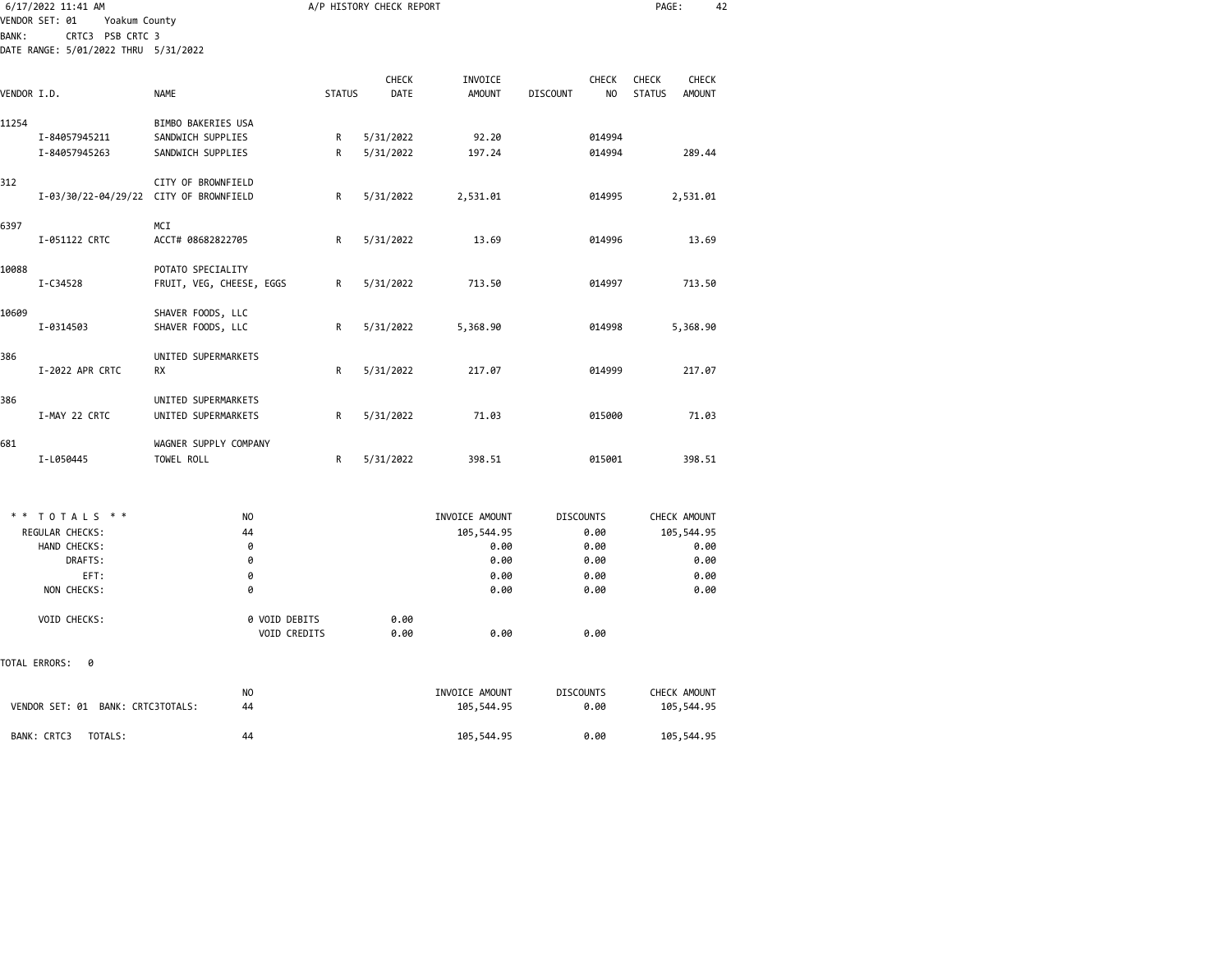|             | 6/17/2022 11:41 AM<br>VENDOR SET: 01<br>Yoakum County    |                                                                 |               | A/P HISTORY CHECK REPORT |                          |                 |                                | PAGE:                  | 43                     |  |
|-------------|----------------------------------------------------------|-----------------------------------------------------------------|---------------|--------------------------|--------------------------|-----------------|--------------------------------|------------------------|------------------------|--|
| BANK :      | CSCD3 PSB CSCD 3<br>DATE RANGE: 5/01/2022 THRU 5/31/2022 |                                                                 |               |                          |                          |                 |                                |                        |                        |  |
| VENDOR I.D. |                                                          | <b>NAME</b>                                                     | <b>STATUS</b> | <b>CHECK</b><br>DATE     | INVOICE<br><b>AMOUNT</b> | <b>DISCOUNT</b> | <b>CHECK</b><br>N <sub>O</sub> | CHECK<br><b>STATUS</b> | CHECK<br><b>AMOUNT</b> |  |
| 381         | I-7195                                                   | PAYROLL ACCOUNT<br>05/02/22 CSCD PT2 TRANSFER                   | R             | 5/02/2022                | 81.37                    |                 | 007195                         |                        | 81.37                  |  |
| 3385        | I-237055577001                                           | OFFICE DEPOT (CSCD)<br>CALCULATOR/ INK CARTRIDGE                | R             | 5/02/2022                | 301.48                   |                 | 007196                         |                        | 301.48                 |  |
| 13664       | I-N9374296                                               | QUADIENT LEASING USA, INC<br>LEASE# N18102749                   | R             | 5/02/2022                | 131.97                   |                 | 007197                         |                        | 131.97                 |  |
| 363         | $I - 7198.1$                                             | YC HOSPITALIZATION INSURANCE<br>CSCD MAY AMWINS INS ADJ         | R             | 5/05/2022                | 1,417.78                 |                 | 007198                         |                        | 1,417.78               |  |
| 363         | $I - 7199.1$                                             | YC HOSPITALIZATION INSURANCE<br>CSCD MAY DEARBORN INS ADJ       | R             | 5/05/2022                | 6.12                     |                 | 007199                         |                        | 6.12                   |  |
| 640         | I-05032022                                               | CCP<br>INTERFUND TRANSFER                                       | R             | 5/09/2022                | 5,000.00                 |                 | 007200                         |                        | 5,000.00               |  |
| 5902        | I-74483657.1<br>I-75731601                               | DE LAGE LANDEN FINANCIAL<br>12/06/21<br>MAR-APR                 | R<br>R        | 5/09/2022<br>5/09/2022   | 63.24<br>83.75           |                 | 007201<br>007201               |                        | 146.99                 |  |
| 11730       | I-642193                                                 | HILLIARD OFFICE SOLUTIONS<br>COPIES                             | R             | 5/09/2022                | 43.23                    |                 | 007202                         |                        | 43.23                  |  |
| 9032        | I-2022 APR                                               | THOMAS GARCIA<br>APR BIPP CLASSES                               | R             | 5/09/2022                | 128.70                   |                 | 007203                         |                        | 128.70                 |  |
| 12205       | I-05032055                                               | WEST TEXAS AREA CHIEF'S ASSOCI<br>REGISTRATION AREA CHIEFS CONF | R             | 5/09/2022                | 300.00                   |                 | 007204                         |                        | 300.00                 |  |
| 381         | I-7205                                                   | PAYROLL ACCOUNT<br>05/16/22 CSCD TRANSFER PT2                   | R             | 5/16/2022                | 162.72                   |                 | 007205                         |                        | 162.72                 |  |
| 5902        | I-76350797                                               | DE LAGE LANDEN FINANCIAL<br>MAY- JUN                            | R             | 5/16/2022                | 85.46                    |                 | 007206                         |                        | 85.46                  |  |
| 11152       | $I - 281$                                                | JEREMY TIPTON<br>MAY 2022                                       | R             | 5/16/2022                | 125.00                   |                 | 007207                         |                        | 125.00                 |  |
| 4523        | I-00757620224                                            | REDWOOD TOXICOLOGY LABORATORY,<br><b>LABWORK</b>                | R             | 5/16/2022                | 36.38                    |                 | 007208                         |                        | 36.38                  |  |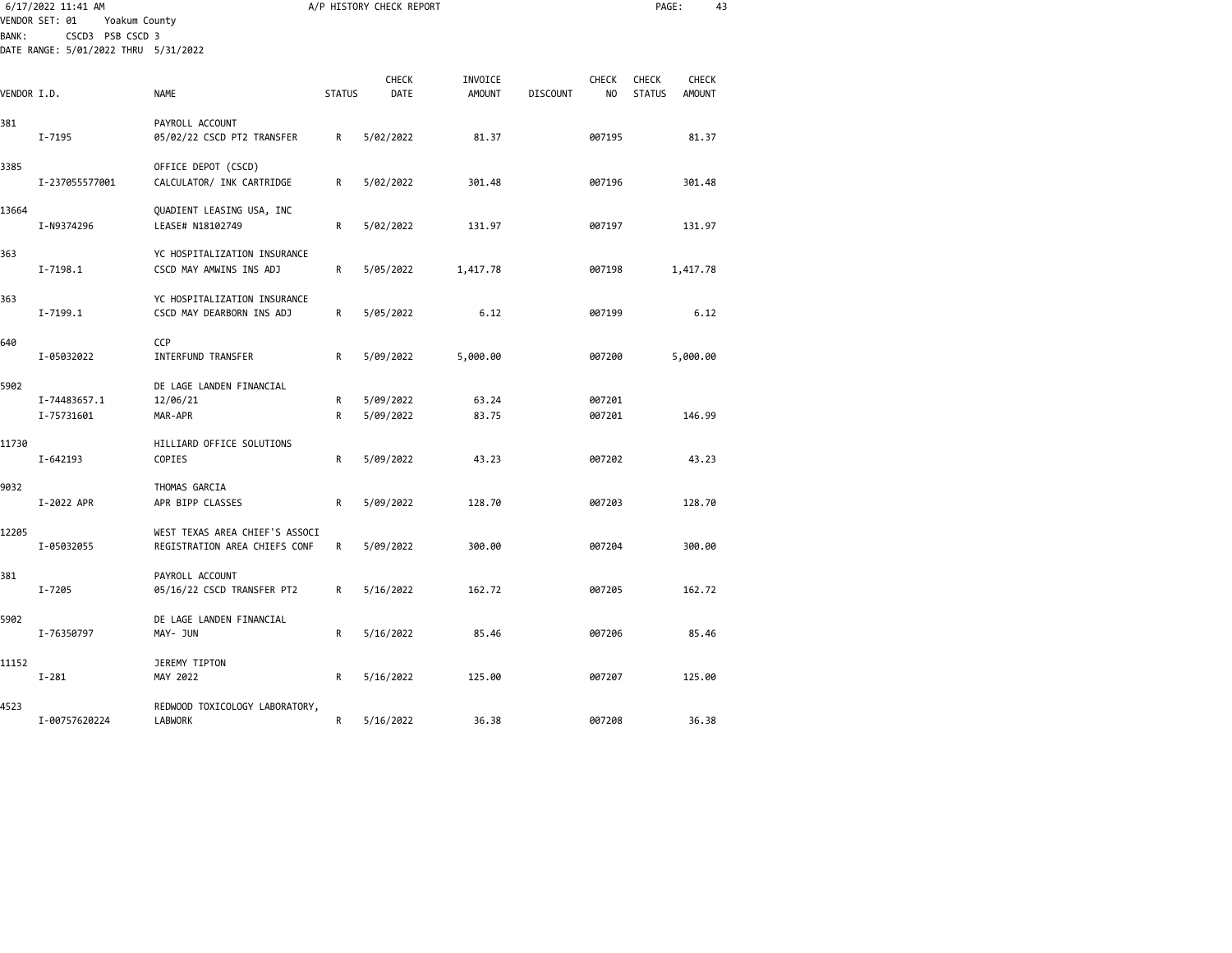|              | 6/17/2022 11:41 AM<br>VENDOR SET: 01<br>Yoakum County |                                                                |               | A/P HISTORY CHECK REPORT |                   |                          | PAGE:                          | 44 |
|--------------|-------------------------------------------------------|----------------------------------------------------------------|---------------|--------------------------|-------------------|--------------------------|--------------------------------|----|
| <b>BANK:</b> | CSCD3 PSB CSCD 3                                      |                                                                |               |                          |                   |                          |                                |    |
|              | DATE RANGE: 5/01/2022 THRU 5/31/2022                  |                                                                |               |                          |                   |                          |                                |    |
|              |                                                       |                                                                |               |                          |                   |                          |                                |    |
|              |                                                       |                                                                |               | <b>CHECK</b>             | INVOICE           | <b>CHECK</b>             | <b>CHECK</b><br><b>CHECK</b>   |    |
| VENDOR I.D.  |                                                       | <b>NAME</b>                                                    | <b>STATUS</b> | DATE                     | <b>AMOUNT</b>     | <b>DISCOUNT</b><br>NO    | <b>STATUS</b><br><b>AMOUNT</b> |    |
| 9002         |                                                       | WTG FUELS INC                                                  |               |                          |                   |                          |                                |    |
|              | I-2022 APR CSCD                                       | WTG FUELS INC                                                  | R             | 5/16/2022                | 172.02            | 007209                   | 172.02                         |    |
|              |                                                       |                                                                |               |                          |                   |                          |                                |    |
| 8226         |                                                       | WINDSTREAM                                                     |               |                          |                   |                          |                                |    |
|              | I-040213678.050422                                    | 806-456-2955 CORRE DEPT                                        | R             | 5/16/2022                | 113.19            | 007210                   | 113.19                         |    |
| 8226         |                                                       | WINDSTREAM                                                     |               |                          |                   |                          |                                |    |
|              | I-040213857.050422                                    | 806-456-2481 CSCD                                              | R             | 5/16/2022                | 62.74             | 007211                   | 62.74                          |    |
|              |                                                       |                                                                |               |                          |                   |                          |                                |    |
| 381          |                                                       | PAYROLL ACCOUNT                                                |               |                          |                   |                          |                                |    |
|              | $I - 7212.1$                                          | 05/25/22 MP2 PAYROLL                                           | R             | 5/20/2022                | 18,301.68         | 007212                   | 18,301.68                      |    |
| 1813         |                                                       | CARD SERVICE CENTER                                            |               |                          |                   |                          |                                |    |
|              | I-2022 MAY CSCD                                       | <b>FUEL</b>                                                    | R             | 5/23/2022                | 43.08             | 007213                   | 43.08                          |    |
|              |                                                       |                                                                |               |                          |                   |                          |                                |    |
| 4275         |                                                       | VERIZON                                                        |               |                          |                   |                          |                                |    |
|              | I-9901216424                                          | VERIZON                                                        | R             | 5/23/2022                | 143.98            | 007214                   |                                |    |
|              | I-9905870999                                          | APR - MAY CSCD                                                 | R             | 5/23/2022                | 71.91             | 007214                   | 215.89                         |    |
| 381          |                                                       | PAYROLL ACCOUNT                                                |               |                          |                   |                          |                                |    |
|              | $I - 7215.1$                                          | 05/31/2022 PT2 TRANSFER                                        | R             | 5/26/2022                | 172.90            | 007215                   | 172.90                         |    |
|              |                                                       |                                                                |               |                          |                   |                          |                                |    |
| 640          |                                                       | CCP                                                            |               |                          |                   |                          |                                |    |
|              | I-50522 CCP                                           | INDEPENDENT AUDIT 1 TIME FUNDI                                 | R             | 5/26/2022                | 16,000.00         | 007216                   | 16,000.00                      |    |
| 1209         |                                                       | <b>CRTC</b>                                                    |               |                          |                   |                          |                                |    |
|              | I-50522 CRTC                                          | FINGE BENIFITS 1 TIME FUNDING                                  | R             | 5/26/2022                | 9,121.00          | 007217                   | 9,121.00                       |    |
|              |                                                       |                                                                |               |                          |                   |                          |                                |    |
| 13664        |                                                       | QUADIENT LEASING USA, INC                                      |               |                          |                   |                          |                                |    |
|              | I-N9101440                                            | LEA#N18102683 19AUG21-18NOV21                                  | R             | 5/31/2022                | 131.97            | 007218                   |                                |    |
|              | I-N9230761<br>I-N9374297                              | LEA#N18102683 19NOV21-18FEB22<br>LEA#N18102683 19FEB22-18MAY22 | R<br>R        | 5/31/2022<br>5/31/2022   | 131.97<br>131.97  | 007218<br>007218         | 395.91                         |    |
|              |                                                       |                                                                |               |                          |                   |                          |                                |    |
|              |                                                       |                                                                |               |                          |                   |                          |                                |    |
| * *          | TOTALS * *                                            |                                                                |               |                          |                   |                          |                                |    |
|              | REGULAR CHECKS:                                       | NO<br>24                                                       |               |                          | INVOICE AMOUNT    | <b>DISCOUNTS</b><br>0.00 | CHECK AMOUNT<br>52,565.61      |    |
|              | HAND CHECKS:                                          | 0                                                              |               |                          | 52,565.61<br>0.00 | 0.00                     | 0.00                           |    |
|              | DRAFTS:                                               | 0                                                              |               |                          | 0.00              | 0.00                     | 0.00                           |    |
|              | EFT:                                                  | 0                                                              |               |                          | 0.00              | 0.00                     | 0.00                           |    |
|              | NON CHECKS:                                           | 0                                                              |               |                          | 0.00              | 0.00                     | 0.00                           |    |
|              |                                                       |                                                                |               |                          |                   |                          |                                |    |
|              | VOID CHECKS:                                          | 0 VOID DEBITS                                                  |               | 0.00                     |                   |                          |                                |    |
|              |                                                       | VOID CREDITS                                                   |               | 0.00                     | 0.00              | 0.00                     |                                |    |
|              | TOTAL ERRORS:<br>0                                    |                                                                |               |                          |                   |                          |                                |    |
|              |                                                       |                                                                |               |                          |                   |                          |                                |    |
|              |                                                       | NO                                                             |               |                          | INVOICE AMOUNT    | <b>DISCOUNTS</b>         | CHECK AMOUNT                   |    |
|              | VENDOR SET: 01 BANK: CSCD3TOTALS:                     | 24                                                             |               |                          | 52,565.61         | 0.00                     | 52,565.61                      |    |
|              |                                                       |                                                                |               |                          |                   |                          |                                |    |
|              | BANK: CSCD3<br>TOTALS:                                | 24                                                             |               |                          | 52,565.61         | 0.00                     | 52,565.61                      |    |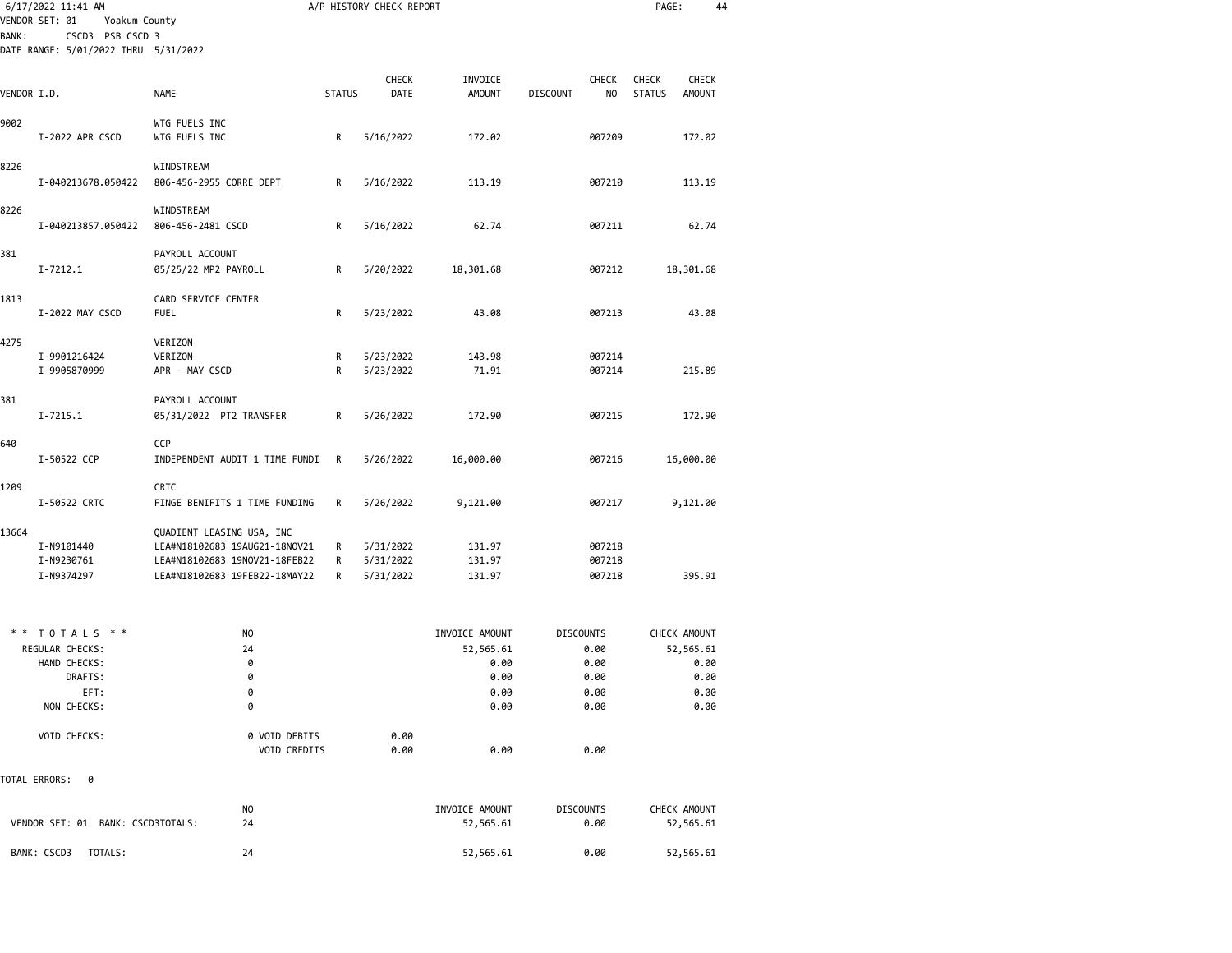| 6/17/2022 11:41 AM                        |                        |               | A/P HISTORY CHECK REPORT |                |                                   | PAGE:<br>45                    |  |
|-------------------------------------------|------------------------|---------------|--------------------------|----------------|-----------------------------------|--------------------------------|--|
| VENDOR SET: 01<br>Yoakum County           |                        |               |                          |                |                                   |                                |  |
| HOSPITAL D/S FUND<br><b>BANK:</b><br>D/S3 |                        |               |                          |                |                                   |                                |  |
| DATE RANGE: 5/01/2022 THRU 5/31/2022      |                        |               |                          |                |                                   |                                |  |
|                                           |                        |               | <b>CHECK</b>             | INVOICE        | CHECK                             | CHECK<br>CHECK                 |  |
| <b>NAME</b><br>VENDOR I.D.                |                        | <b>STATUS</b> | DATE                     | <b>AMOUNT</b>  | <b>DISCOUNT</b><br>N <sub>O</sub> | <b>STATUS</b><br><b>AMOUNT</b> |  |
| 1107                                      | JOHNSON CONTROLS, INC. |               |                          |                |                                   |                                |  |
| $I - 2391$<br><b>DSPRO</b>                |                        | H             | 5/09/2022                | 4,605.00       | 002391                            | 4,605.00                       |  |
|                                           |                        |               |                          |                |                                   |                                |  |
| ** TOTALS **                              | NO                     |               |                          | INVOICE AMOUNT | <b>DISCOUNTS</b>                  | CHECK AMOUNT                   |  |
| <b>REGULAR CHECKS:</b>                    | 0                      |               |                          | 0.00           | 0.00                              | 0.00                           |  |
| HAND CHECKS:                              | 1                      |               |                          | 4,605.00       | 0.00                              | 4,605.00                       |  |
| DRAFTS:                                   | 0                      |               |                          | 0.00           | 0.00                              | 0.00                           |  |
| EFT:                                      | 0                      |               |                          | 0.00           | 0.00                              | 0.00                           |  |
| NON CHECKS:                               | 0                      |               |                          | 0.00           | 0.00                              | 0.00                           |  |
| VOID CHECKS:                              | 0 VOID DEBITS          |               | 0.00                     |                |                                   |                                |  |
|                                           | VOID CREDITS           |               | 0.00                     | 0.00           | 0.00                              |                                |  |
| TOTAL ERRORS:<br>0                        |                        |               |                          |                |                                   |                                |  |
|                                           | <b>NO</b>              |               |                          | INVOICE AMOUNT | <b>DISCOUNTS</b>                  | CHECK AMOUNT                   |  |
| VENDOR SET: 01 BANK: D/S3 TOTALS:         | 1                      |               |                          | 4,605.00       | 0.00                              | 4,605.00                       |  |
| BANK: D/S3<br>TOTALS:                     | 1                      |               |                          | 4,605.00       | 0.00                              | 4,605.00                       |  |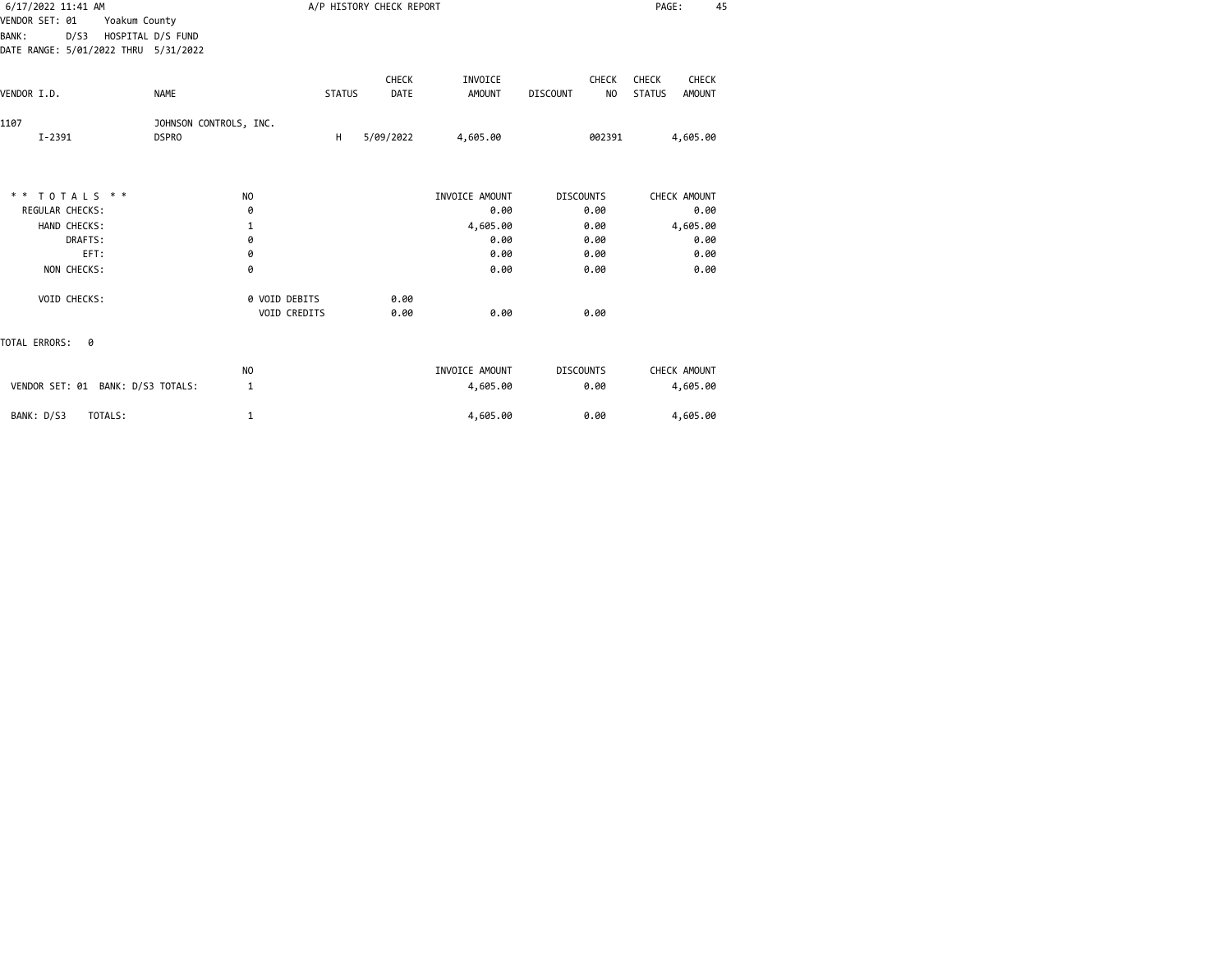|             | 6/17/2022 11:41 AM<br>VENDOR SET: 01<br>Yoakum County<br>DC/3<br>DIALYSIS CENTER<br><b>BANK:</b> |                                                   |               | A/P HISTORY CHECK REPORT |                          |                 |             | PAGE:                         | 46                     |
|-------------|--------------------------------------------------------------------------------------------------|---------------------------------------------------|---------------|--------------------------|--------------------------|-----------------|-------------|-------------------------------|------------------------|
|             | DATE RANGE: 5/01/2022 THRU 5/31/2022                                                             |                                                   |               |                          |                          |                 |             |                               |                        |
| VENDOR I.D. |                                                                                                  | <b>NAME</b>                                       | <b>STATUS</b> | CHECK<br>DATE            | INVOICE<br><b>AMOUNT</b> | <b>DISCOUNT</b> | CHECK<br>NO | <b>CHECK</b><br><b>STATUS</b> | CHECK<br><b>AMOUNT</b> |
| 381         | I-12406                                                                                          | PAYROLL ACCOUNT<br>05/05/22 DIALYSIS PAY TRANSFER | H             | 5/05/2022                | 21,475.32                |                 | 012406      | 21,475.32                     |                        |
| 381         | $I-12423.2$                                                                                      | PAYROLL ACCOUNT<br>05/19/22 HOSPITAL PAYROLL      | н             | 5/19/2022                | 22,139.01                |                 | 012423      | 22,139.01                     |                        |
| 13597       | I-12424                                                                                          | ARAMARK UNIFORM SERVICES (AUS)<br><b>DSWT</b>     | н             | 5/02/2022                | 249.89                   |                 | 012424      |                               | 249.89                 |
| 10726       | I-12425                                                                                          | B BRAUN MEDICAL, INC.<br><b>DSWT</b>              | н             | 5/02/2022                | 1,665.00                 |                 | 012425      | 1,665.00                      |                        |
| 6167        | I-12426                                                                                          | HENRY SCHEIN INC<br><b>DSWT</b>                   | H             | 5/02/2022                | 916.17                   |                 | 012426      |                               | 916.17                 |
| 6680        | I-12427                                                                                          | MARY ANN MARNELL<br><b>DSWT</b>                   | н             | 5/02/2022                | 602.95                   |                 | 012427      |                               | 602.95                 |
| 5725        | $I - 12434$                                                                                      | AQUAONE LLC<br><b>DSWT</b>                        | H             | 5/09/2022                | 56.00                    |                 | 012434      |                               | 56.00                  |
| 13597       | $I - 12435$                                                                                      | ARAMARK UNIFORM SERVICES (AUS)<br><b>DSWT</b>     | н             | 5/09/2022                | 249.89                   |                 | 012435      |                               | 249.89                 |
| 10726       | I-12436                                                                                          | B BRAUN MEDICAL, INC.<br><b>DSWT</b>              | н             | 5/09/2022                | 3,328.00                 |                 | 012436      | 3,328.00                      |                        |
| 510         | $I - 12437$                                                                                      | BEN E KEITH COMPANY<br><b>DSW</b>                 | H             | 5/09/2022                | 177.30                   |                 | 012437      |                               | 177.30                 |
| 34          | $I - 12438$                                                                                      | CITY OF DENVER CITY<br><b>DSW</b>                 | H             | 5/09/2022                | 712.24                   |                 | 012438      |                               | 712.24                 |
| 6167        | I-12439                                                                                          | HENRY SCHEIN INC<br><b>DSWT</b>                   | н             | 5/09/2022                | 1,158.00                 |                 | 012439      | 1,158.00                      |                        |
| 13741       | I-12440                                                                                          | CATY HOLIEDY, LMSW<br><b>DSWT</b>                 | н             | 5/09/2022                | 1,665.04                 |                 | 012440      | 1,665.04                      |                        |
| 6680        | I-12441                                                                                          | MARY ANN MARNELL<br><b>DSWT</b>                   | н             | 5/09/2022                | 538.55                   |                 | 012441      |                               | 538.55                 |
| 12657       | I-12442                                                                                          | MEDSHARPS WEST LLC<br><b>DSWT</b>                 | н             | 5/09/2022                | 776.00                   |                 | 012442      |                               | 776.00                 |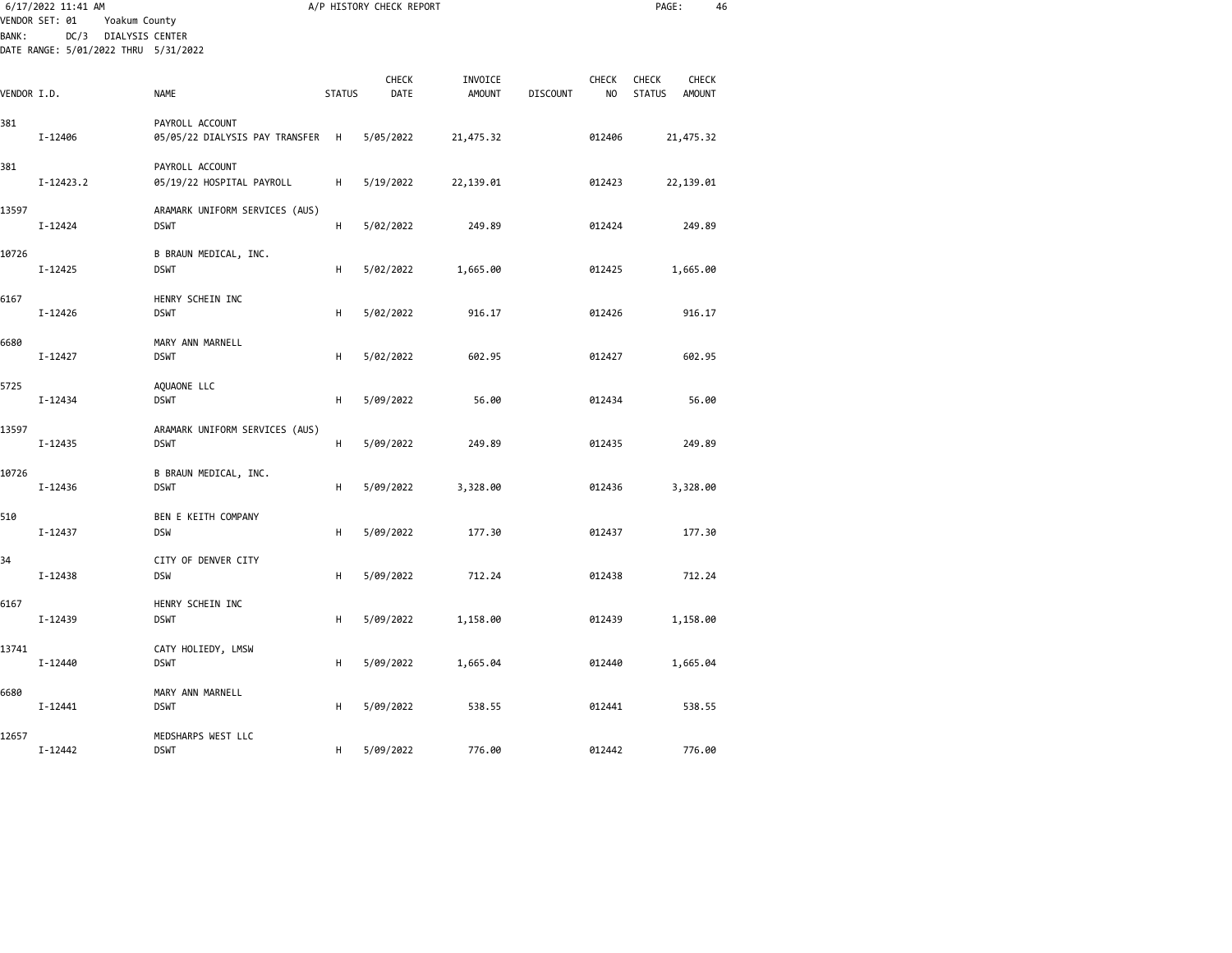| <b>BANK:</b> | 6/17/2022 11:41 AM<br>VENDOR SET: 01<br>Yoakum County<br>DC/3 DIALYSIS CENTER<br>DATE RANGE: 5/01/2022 THRU 5/31/2022 |                                               |               | A/P HISTORY CHECK REPORT |                          |                 |                    | PAGE:                  | 47                     |  |
|--------------|-----------------------------------------------------------------------------------------------------------------------|-----------------------------------------------|---------------|--------------------------|--------------------------|-----------------|--------------------|------------------------|------------------------|--|
|              |                                                                                                                       |                                               |               |                          |                          |                 |                    |                        |                        |  |
| VENDOR I.D.  |                                                                                                                       | <b>NAME</b>                                   | <b>STATUS</b> | CHECK<br>DATE            | INVOICE<br><b>AMOUNT</b> | <b>DISCOUNT</b> | <b>CHECK</b><br>NO | CHECK<br><b>STATUS</b> | CHECK<br><b>AMOUNT</b> |  |
| 10061        | I-12443                                                                                                               | WELLS FARGO CORPORATE CARD<br><b>DSWT</b>     | н             | 5/09/2022                | 225.00                   |                 | 012443             |                        | 225.00                 |  |
| 5584         | $I - 12444.0$                                                                                                         | KINETIC BUSINESS BY WINDSTREAM<br><b>DSWT</b> | н             | 5/09/2022                | 310.38                   |                 | 012444             |                        | 310.38                 |  |
| 5725         | I-12445                                                                                                               | AQUAONE LLC<br><b>DSWT</b>                    | H             | 5/23/2022                | 41.00                    |                 | 012445             |                        | 41.00                  |  |
| 13597        | I-12446                                                                                                               | ARAMARK UNIFORM SERVICES (AUS)<br><b>DSWT</b> | н             | 5/23/2022                | 249.89                   |                 | 012446             |                        | 249.89                 |  |
| 10284        | I-12447                                                                                                               | ASCEND CLINICAL, LLC<br><b>DSWT</b>           | H             | 5/23/2022                | 1,880.00                 |                 | 012447             |                        | 1,880.00               |  |
| 12443        | I-12448                                                                                                               | CARDINAL HEALTH 108, LLC<br><b>DSWT</b>       | н             | 5/23/2022                | 6,408.16                 |                 | 012448             |                        | 6,408.16               |  |
| 4580         | $I - 12449$                                                                                                           | EMPIRE PAPER CO<br><b>DSWT</b>                | H             | 5/23/2022                | 121.43                   |                 | 012449             |                        | 121.43                 |  |
| 6680         | I-12450                                                                                                               | MARY ANN MARNELL<br><b>DSWT</b>               | н             | 5/23/2022                | 602.95                   |                 | 012450             |                        | 602.95                 |  |
| 6173         | I-12451                                                                                                               | MESA LABORATORIES INC<br><b>DSWT</b>          | н             | 5/23/2022                | 64.42                    |                 | 012451             |                        | 64.42                  |  |
| 1697         | I-12452                                                                                                               | TASCOSA OFFICE MACHINES, INC.<br><b>DSWT</b>  | H             | 5/23/2022                | 91.28                    |                 | 012452             |                        | 91.28                  |  |
| 13597        | $I - 12457$                                                                                                           | ARAMARK UNIFORM SERVICES (AUS)<br><b>DSWT</b> | H             | 5/16/2022                | 249.89                   |                 | 012457             |                        | 249.89                 |  |
| 10726        | I-12458                                                                                                               | B BRAUN MEDICAL, INC.<br><b>DSWT</b>          | н             | 5/16/2022                | 2,615.00                 |                 | 012458             |                        | 2,615.00               |  |
| 510          | I-12459                                                                                                               | BEN E KEITH COMPANY<br><b>DSWT</b>            | н             | 5/16/2022                | 149.94                   |                 | 012459             |                        | 149.94                 |  |
| 12443        | I-12460                                                                                                               | CARDINAL HEALTH 108, LLC<br><b>DSWT</b>       | н             | 5/16/2022                | 6,175.79                 |                 | 012460             |                        | 6,175.79               |  |
| 7469         | $I - 12461$                                                                                                           | EVOQUA WATER TECHNOLOGIES LLC<br><b>DSW</b>   | н             | 5/16/2022                | 990.28                   |                 | 012461             |                        | 990.28                 |  |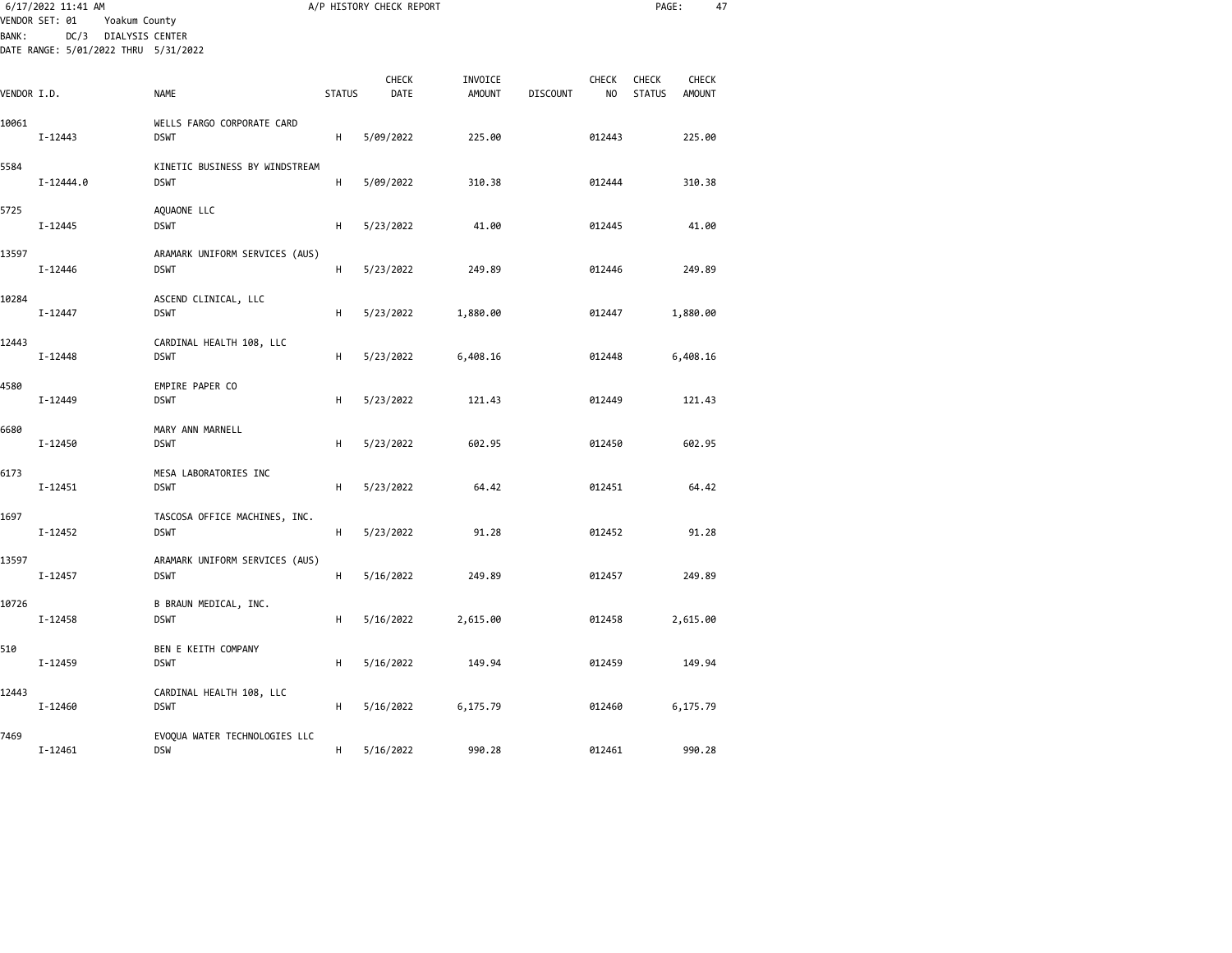|              | 6/17/2022 11:41 AM                                                                                 |                                               |               | A/P HISTORY CHECK REPORT |                          |                                                   | PAGE:                                                   | 48   |
|--------------|----------------------------------------------------------------------------------------------------|-----------------------------------------------|---------------|--------------------------|--------------------------|---------------------------------------------------|---------------------------------------------------------|------|
| <b>BANK:</b> | VENDOR SET: 01<br>Yoakum County<br>DC/3<br>DIALYSIS CENTER<br>DATE RANGE: 5/01/2022 THRU 5/31/2022 |                                               |               |                          |                          |                                                   |                                                         |      |
| VENDOR I.D.  |                                                                                                    | <b>NAME</b>                                   | <b>STATUS</b> | CHECK<br>DATE            | INVOICE<br><b>AMOUNT</b> | <b>CHECK</b><br><b>DISCOUNT</b><br>N <sub>O</sub> | <b>CHECK</b><br><b>CHECK</b><br><b>STATUS</b><br>AMOUNT |      |
| 6167         | I-12462                                                                                            | HENRY SCHEIN INC<br><b>DSWT</b>               | H             | 5/16/2022                | 600.03                   | 012462                                            | 600.03                                                  |      |
| 6680         | I-12463                                                                                            | MARY ANN MARNELL<br><b>DSWT</b>               | H             | 5/16/2022                | 538.55                   | 012463                                            | 538.55                                                  |      |
| 12781        | I-12464                                                                                            | NATIONAL BILLING ASSOCIATES<br><b>DSWT</b>    | н             | 5/16/2022                | 909.89                   | 012464                                            | 909.89                                                  |      |
| 13597        | I-12465                                                                                            | ARAMARK UNIFORM SERVICES (AUS)<br><b>DSWT</b> | H             | 5/31/2022                | 244.32                   | 012465                                            | 244.32                                                  |      |
| 6167         | I-12466                                                                                            | HENRY SCHEIN INC<br><b>DSWT</b>               | H             | 5/31/2022                | 1,257.50                 | 012466                                            | 1,257.50                                                |      |
| 13571        | I-12467                                                                                            | LUBBOCK NEPHROLOGY ASSOCIATES,<br><b>DSWT</b> | н             | 5/31/2022                | 5,098.00                 | 012467                                            | 5,098.00                                                |      |
| 6680         | I-12468                                                                                            | MARY ANN MARNELL<br><b>DSWT</b>               | н             | 5/31/2022                | 602.95                   | 012468                                            | 602.95                                                  |      |
| 7904         | I-12469                                                                                            | QUILL CORPORATION<br><b>DSWT</b>              | н             | 5/31/2022                | 254.50                   | 012469                                            | 254.50                                                  |      |
|              | ** TOTALS **                                                                                       | NO.                                           |               |                          | INVOICE AMOUNT           | <b>DISCOUNTS</b>                                  | CHECK AMOUNT                                            |      |
|              | REGULAR CHECKS:<br>HAND CHECKS:                                                                    | 0<br>38                                       |               |                          | 0.00<br>85,390.51        | 0.00<br>0.00                                      | 85,390.51                                               | 0.00 |
|              | DRAFTS:                                                                                            | 0                                             |               |                          | 0.00                     | 0.00                                              |                                                         | 0.00 |
|              | EFT:                                                                                               | 0                                             |               |                          | 0.00                     | 0.00                                              |                                                         | 0.00 |
|              | NON CHECKS:                                                                                        | 0                                             |               |                          | 0.00                     | 0.00                                              |                                                         | 0.00 |
|              | VOID CHECKS:                                                                                       | 0 VOID DEBITS                                 |               | 0.00                     |                          |                                                   |                                                         |      |

TOTAL ERRORS: 0

| VENDOR SET: 01 BANK: DC/3 TOTALS: | NO | INVOICE AMOUNT | <b>DISCOUNTS</b> | CHECK AMOUNT |
|-----------------------------------|----|----------------|------------------|--------------|
|                                   | 38 | 85,390.51      | 0.00             | 85,390.51    |
| BANK: DC/3<br>TOTALS:             | 38 | 85,390.51      | 0.00             | 85,390.51    |

VOID CREDITS 0.00 0.00 0.00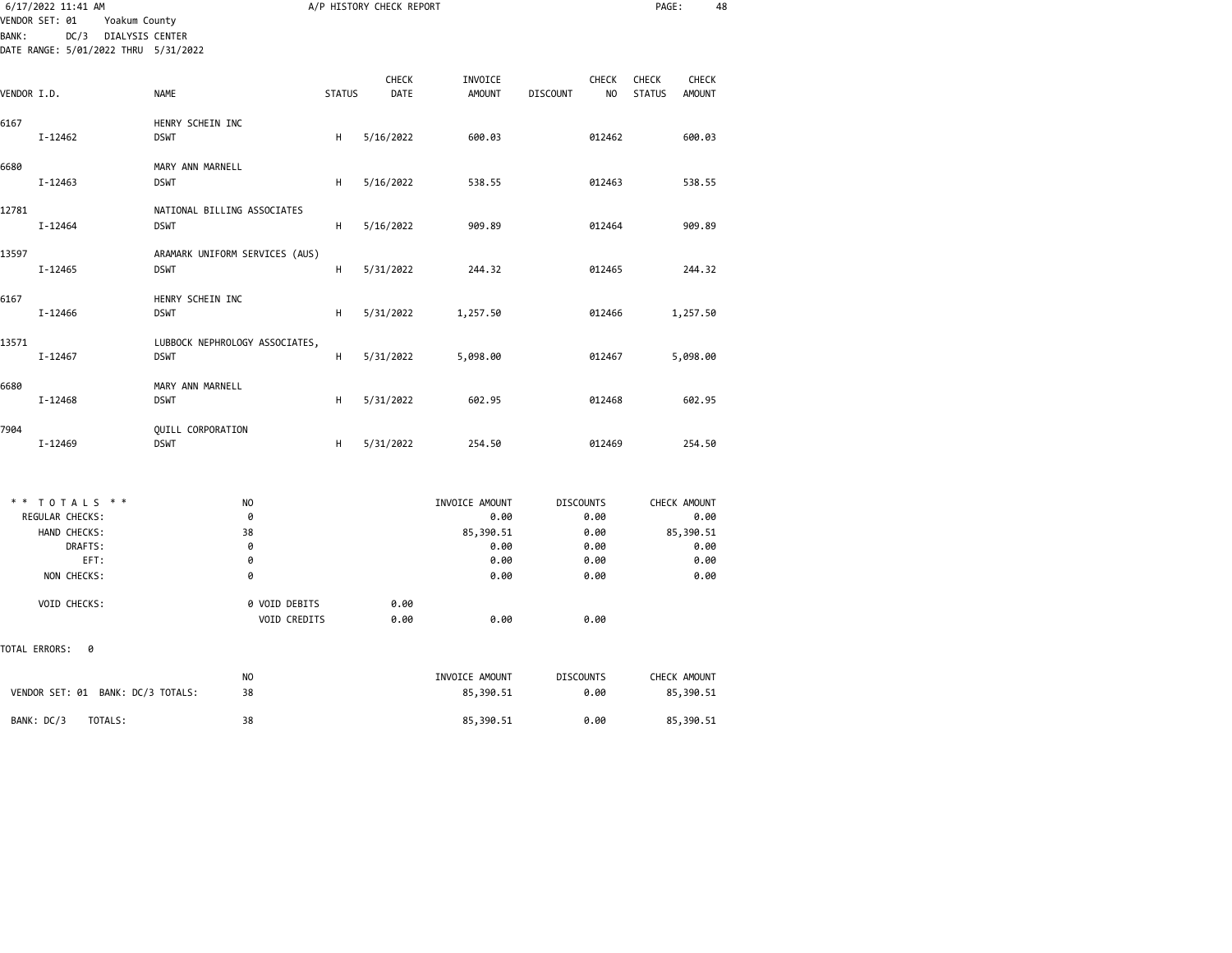| <b>BANK:</b> | 6/17/2022 11:41 AM<br>VENDOR SET: 01<br>Yoakum County<br>YC FEE ACCOUNT<br>FEE3<br>DATE RANGE: 5/01/2022 THRU 5/31/2022 |                                                                 |               | A/P HISTORY CHECK REPORT |                          |                 |                    | PAGE:                         | 49                            |  |
|--------------|-------------------------------------------------------------------------------------------------------------------------|-----------------------------------------------------------------|---------------|--------------------------|--------------------------|-----------------|--------------------|-------------------------------|-------------------------------|--|
| VENDOR I.D.  |                                                                                                                         | <b>NAME</b>                                                     | <b>STATUS</b> | <b>CHECK</b><br>DATE     | INVOICE<br><b>AMOUNT</b> | <b>DISCOUNT</b> | <b>CHECK</b><br>NO | <b>CHECK</b><br><b>STATUS</b> | <b>CHECK</b><br><b>AMOUNT</b> |  |
| 6080         | I-CS 9913                                                                                                               | LUBBOCK COUNTY LCDR<br>YCETAL VS KAY SWANN DC OCS               | V             | 5/03/2022                | 60.00                    |                 | 007784             |                               | 60.00                         |  |
| 6080         | M-CHECK                                                                                                                 | LUBBOCK COUNTY LCDR<br>LUBBOCK COUNTY LCDR<br>VOIDED            | V             | 5/03/2022                |                          |                 | 007784             |                               | 60.00CR                       |  |
| 3251         | I-9913                                                                                                                  | PERDUE BRANDON FIELDER COLLINS<br>DC YCETAL VS K SWANN          | R             | 5/03/2022                | 367.00                   |                 | 007785             |                               | 367.00                        |  |
| 3251         | I-CS10254                                                                                                               | PERDUE BRANDON FIELDER COLLINS<br>YC VS JHERNANDEZ CS 10254 DC  | R             | 5/03/2022                | 367.00                   |                 | 007786             |                               | 367.00                        |  |
| 14076        | I-202205032072                                                                                                          | STARCARE SPECIALTY HEALTH SYST<br><b>OVERPMT</b>                | R             | 5/03/2022                | 7.00                     |                 | 007787             |                               | 7.00                          |  |
| 7749         | I-CS 9913                                                                                                               | LUBBOCK COUNTY SHERIFF'S DEPAR<br>YCETAL VS KA SWANN DC         | R             | 5/03/2022                | 60.00                    |                 | 007788             |                               | 60.00                         |  |
| 3251         | I-7789                                                                                                                  | PERDUE BRANDON FIELDER COLLINS<br>dc cs 10024 YCETAL-BROWN RSHR | R             | 5/10/2022                | 124.58                   |                 | 007789             |                               | 124.58                        |  |
| 14081        | I-CS3499                                                                                                                | KAYN MAURICE STEPHENS<br>CS 3499 TX VS K M STEPHENS/OVE         | R             | 5/10/2022                | 171.00                   |                 | 007790             |                               | 171.00                        |  |
| 3022         | I-APRIL FEES                                                                                                            | YC SPECIAL FUNDS<br>APRIL SP FEES                               | R             | 5/11/2022                | 1,698.21                 |                 | 007791             |                               | 1,698.21                      |  |
| 482          | I-2022 APRIL                                                                                                            | YC GENERAL FUND<br>APRIL OFFICE FEES                            | R             | 5/11/2022                | 31,739.69                |                 | 007792             |                               | 31,739.69                     |  |
| 582          | I-2022 AGENCY                                                                                                           | CRIMINAL JUSTICE PLANNING FUND<br>APRIL STATE/CJPF              | R             | 5/11/2022                | 10,729.76                |                 | 007793             |                               | 10,729.76                     |  |
| 5834         | I-2022 AGENCY                                                                                                           | YC COUNTY CLERK RECORDS ARCHIV<br>APRIL CCRA                    | R             | 5/11/2022                | 2,093.00                 |                 | 007794             |                               | 2,093.00                      |  |
| 599          | I-2022 AGNCY                                                                                                            | JURY FUND<br>APRIL JURY                                         | $\mathsf{R}$  | 5/11/2022                | 9.53                     |                 | 007795             |                               | 9.53                          |  |
| 6025         | I-2022 AGNCY                                                                                                            | YC COUNTY CLERK RECORDS MANAGE<br>APRIL CCRM                    | R             | 5/11/2022                | 2,095.00                 |                 | 007796             |                               | 2,095.00                      |  |
| 6053         | I-2022 AGNCY                                                                                                            | DISTRICT CLERK RECORDS MANAGEM<br>APRIL DCRM                    | R             | 5/11/2022                | 30.93                    |                 | 007797             |                               | 30.93                         |  |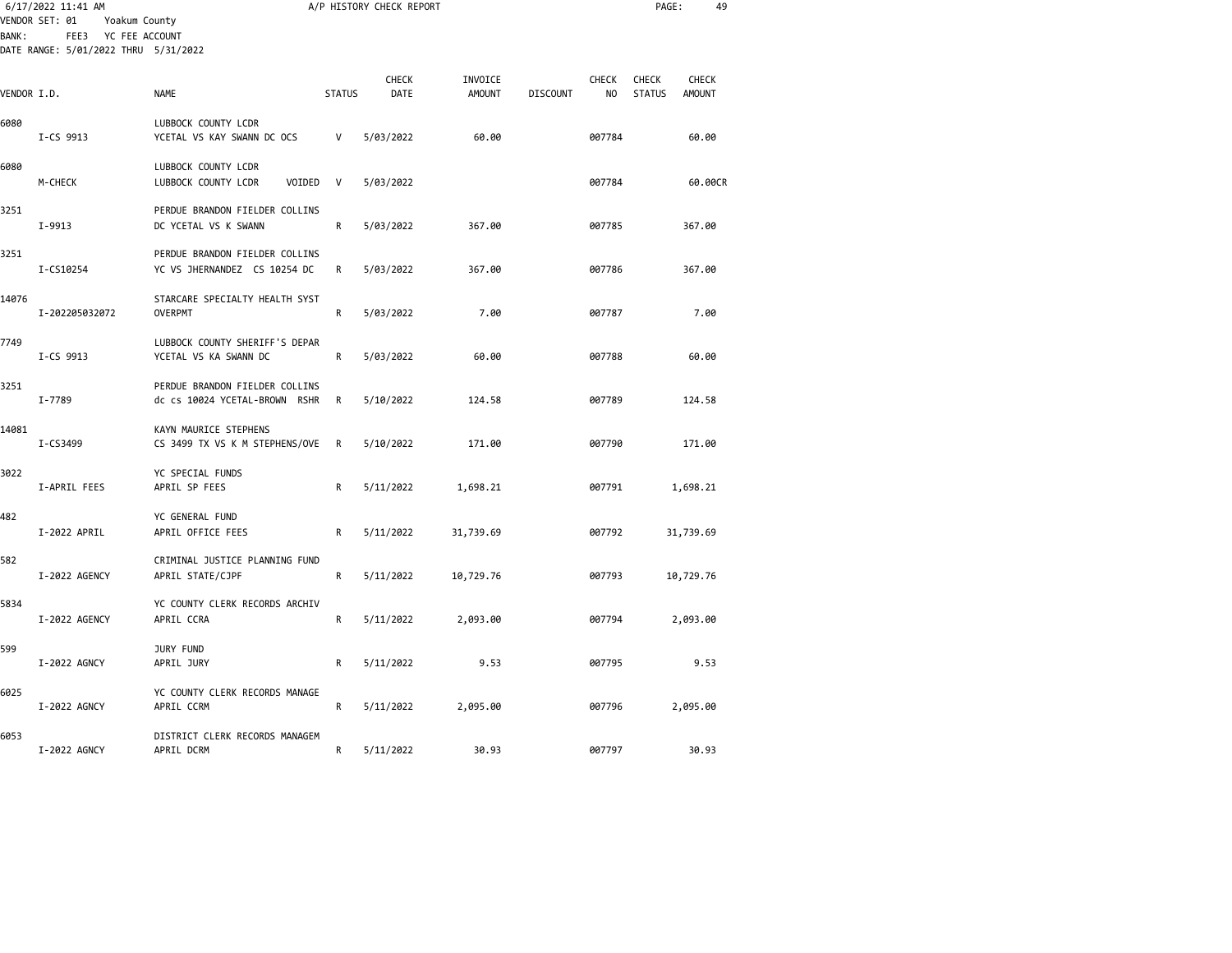|              | 6/17/2022 11:41 AM                   |                |                                |               | A/P HISTORY CHECK REPORT |                          |                                | PAGE:                  | 50                            |
|--------------|--------------------------------------|----------------|--------------------------------|---------------|--------------------------|--------------------------|--------------------------------|------------------------|-------------------------------|
|              | VENDOR SET: 01                       | Yoakum County  |                                |               |                          |                          |                                |                        |                               |
| <b>BANK:</b> | FEE3                                 | YC FEE ACCOUNT |                                |               |                          |                          |                                |                        |                               |
|              | DATE RANGE: 5/01/2022 THRU 5/31/2022 |                |                                |               |                          |                          |                                |                        |                               |
| VENDOR I.D.  |                                      |                | <b>NAME</b>                    | <b>STATUS</b> | CHECK<br>DATE            | INVOICE<br><b>AMOUNT</b> | CHECK<br>NO<br><b>DISCOUNT</b> | CHECK<br><b>STATUS</b> | <b>CHECK</b><br><b>AMOUNT</b> |
| 9553         |                                      |                | DISTRICT CLERK RECORDS ARCHIVE |               |                          |                          |                                |                        |                               |
|              | I-2022 AGNCY 215                     |                | APRIL DCRA                     | R             | 5/11/2022                | 10.01                    | 007798                         |                        | 10.01                         |
| 582          |                                      |                | CRIMINAL JUSTICE PLANNING FUND |               |                          |                          |                                |                        |                               |
|              | I-APRIL SO                           |                | APRIL SO CJPF                  | R             | 5/17/2022                | 120.00                   | 007799                         |                        | 120.00                        |
| 482          |                                      |                | YC GENERAL FUND                |               |                          |                          |                                |                        |                               |
|              | I-APRIL SO                           |                | APRIL SO OFFICE FEES           | R             | 5/17/2022                | 90.00                    | 007800                         |                        | 90.00                         |
| 482          |                                      |                | YC GENERAL FUND                |               |                          |                          |                                |                        |                               |
|              | I-202205162108                       |                | APRIL INTREST                  | R             | 5/20/2022                | 34.05                    | 007801                         |                        | 34.05                         |
|              |                                      |                |                                |               |                          |                          |                                |                        |                               |
|              | $* * TOTALS **$                      |                | N <sub>O</sub>                 |               |                          | INVOICE AMOUNT           | <b>DISCOUNTS</b>               | CHECK AMOUNT           |                               |
|              | <b>REGULAR CHECKS:</b>               |                | 17                             |               |                          | 49,806.76                | 0.00                           | 49,746.76              |                               |
|              | HAND CHECKS:                         |                | 0                              |               |                          | 0.00                     | 0.00                           |                        | 0.00                          |
|              | DRAFTS:                              |                | 0                              |               |                          | 0.00                     | 0.00                           |                        | 0.00                          |
|              | EFT:                                 |                | 0                              |               |                          | 0.00                     | 0.00                           |                        | 0.00                          |
|              | NON CHECKS:                          |                | 0                              |               |                          | 0.00                     | 0.00                           |                        | 0.00                          |

VOID CREDITS 60.00CR 60.00CR 60.00CR 0.00

NO 1NVOICE AMOUNT DISCOUNTS CHECK AMOUNT<br>18 49,746.76 6.00 49,746.76

VOID CHECKS: 1 VOID DEBITS 0.00

VENDOR SET: 01 BANK: FEE3 TOTALS: 18 49,746.76 0.00

BANK: FEE3 TOTALS: 18 49,746.76 0.00 49,746.76

TOTAL ERRORS: 0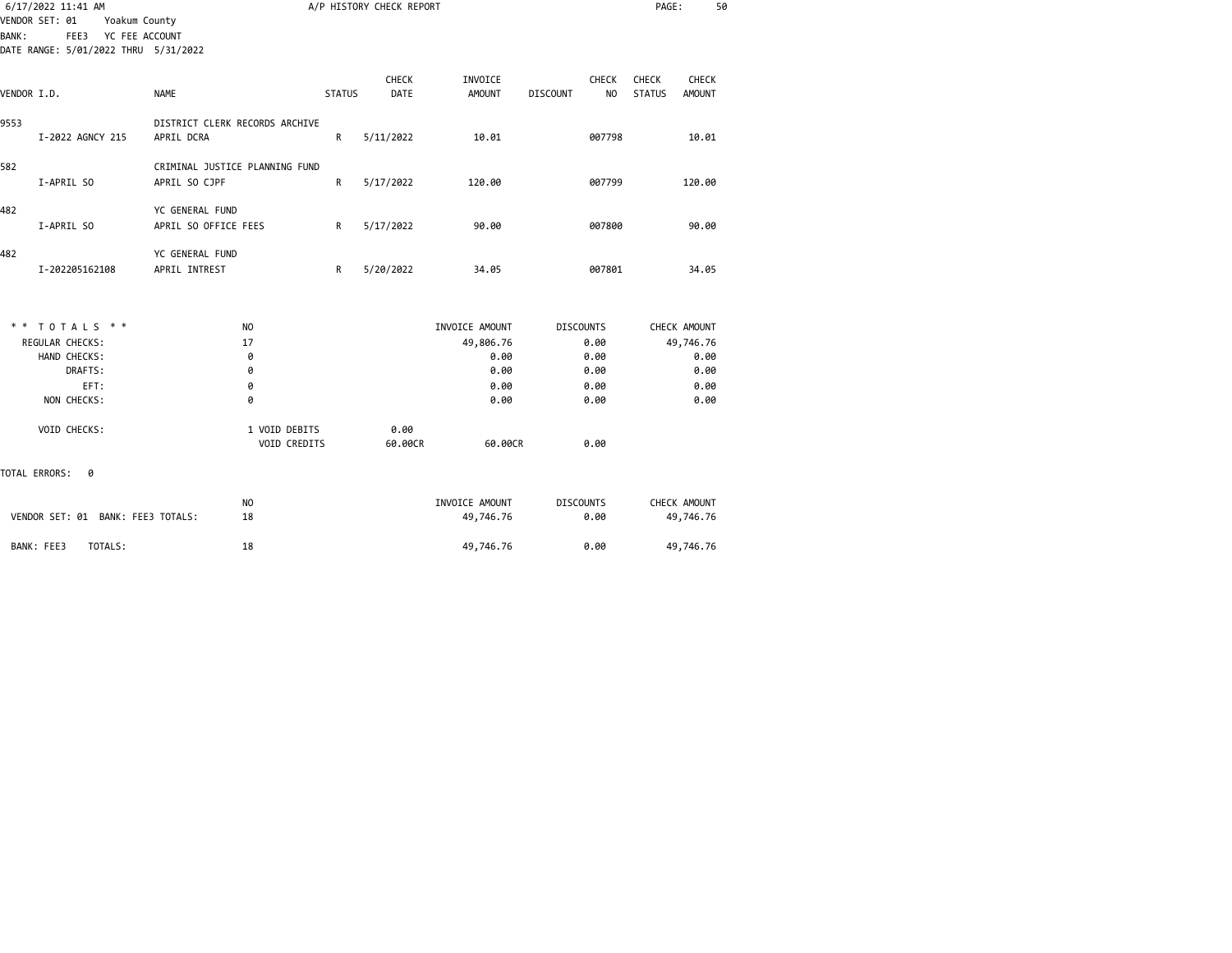| 6/17/2022 11:41 AM<br>VENDOR SET: 01<br>Yoakum County        |                                             |               | A/P HISTORY CHECK REPORT |                          |                                | PAGE:<br>51                               |
|--------------------------------------------------------------|---------------------------------------------|---------------|--------------------------|--------------------------|--------------------------------|-------------------------------------------|
| <b>BANK:</b><br>FML3<br>DATE RANGE: 5/01/2022 THRU 5/31/2022 | FARM-MARKET LATERAL ROAD                    |               |                          |                          |                                |                                           |
| <b>NAME</b><br>VENDOR I.D.                                   |                                             | <b>STATUS</b> | CHECK<br>DATE            | INVOICE<br><b>AMOUNT</b> | CHECK<br><b>DISCOUNT</b><br>NO | CHECK<br>CHECK<br><b>STATUS</b><br>AMOUNT |
| 483<br>I-10173                                               | YC PREC 1,2,3,4,5<br>APRIL AD VALOREM TAXES | H             | 5/11/2022                | 17,003.97                | 010173                         | 17,003.97                                 |
|                                                              |                                             |               |                          |                          |                                |                                           |
| ** TOTALS **                                                 | <b>NO</b>                                   |               |                          | INVOICE AMOUNT           | <b>DISCOUNTS</b>               | CHECK AMOUNT                              |
| REGULAR CHECKS:                                              | 0                                           |               |                          | 0.00                     | 0.00                           | 0.00                                      |
| HAND CHECKS:<br>DRAFTS:                                      | $\mathbf 1$<br>0                            |               |                          | 17,003.97<br>0.00        | 0.00<br>0.00                   | 17,003.97<br>0.00                         |
| EFT:                                                         | 0                                           |               |                          | 0.00                     | 0.00                           | 0.00                                      |
| NON CHECKS:                                                  | 0                                           |               |                          | 0.00                     | 0.00                           | 0.00                                      |
| VOID CHECKS:                                                 | 0 VOID DEBITS<br>VOID CREDITS               |               | 0.00<br>0.00             | 0.00                     | 0.00                           |                                           |
| TOTAL ERRORS:<br>- 0                                         |                                             |               |                          |                          |                                |                                           |
|                                                              | NO                                          |               |                          | INVOICE AMOUNT           | <b>DISCOUNTS</b>               | CHECK AMOUNT                              |
| VENDOR SET: 01 BANK: FML3 TOTALS:                            | 1                                           |               |                          | 17,003.97                | 0.00                           | 17,003.97                                 |
| BANK: FML3<br>TOTALS:                                        | 1                                           |               |                          | 17,003.97                | 0.00                           | 17,003.97                                 |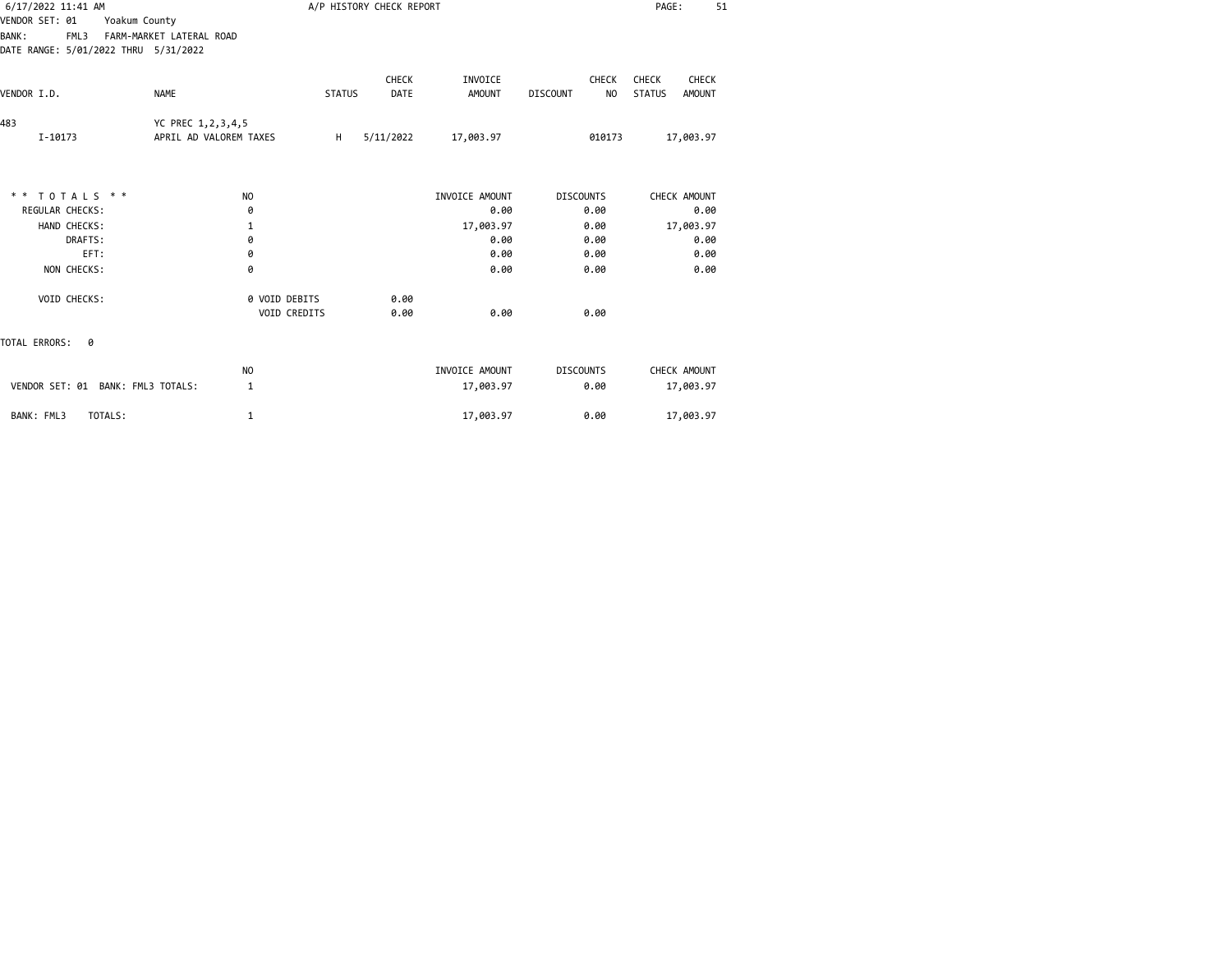|             | 6/17/2022 11:41 AM<br>VENDOR SET: 01<br>Yoakum County               |                                                               |               | A/P HISTORY CHECK REPORT |                          |                 |                                | PAGE:                                                   | 52 |
|-------------|---------------------------------------------------------------------|---------------------------------------------------------------|---------------|--------------------------|--------------------------|-----------------|--------------------------------|---------------------------------------------------------|----|
| BANK :      | GEN3<br><b>GENERAL FUND</b><br>DATE RANGE: 5/01/2022 THRU 5/31/2022 |                                                               |               |                          |                          |                 |                                |                                                         |    |
| VENDOR I.D. |                                                                     | <b>NAME</b>                                                   | <b>STATUS</b> | <b>CHECK</b><br>DATE     | INVOICE<br><b>AMOUNT</b> | <b>DISCOUNT</b> | <b>CHECK</b><br>N <sub>0</sub> | CHECK<br><b>CHECK</b><br><b>STATUS</b><br><b>AMOUNT</b> |    |
| 381         | I-9185                                                              | PAYROLL ACCOUNT<br>05/02/22 PT GEN PAY TRANSFER               | R             | 5/02/2022                | 16,705.73                |                 | 009185                         | 16,705.73                                               |    |
| 4912        | I-9186                                                              | YC CLEARING ACCOUNT<br>5/2/22 AP TRANSFER                     | R             | 5/02/2022                | 211,094.97               |                 | 009186                         | 211,094.97                                              |    |
| 363         | I-9187                                                              | YC HOSPITALIZATION INSURANCE<br>GEN MAY AMWINS INS ADJ        | R             | 5/05/2022                | 48,845.87                |                 | 009187                         | 48,845.87                                               |    |
| 363         | I-9188                                                              | YC HOSPITALIZATION INSURANCE<br>GEN MAY BCBS INS ADJ          | R             | 5/05/2022                | 14,210.46                |                 | 009188                         | 14,210.46                                               |    |
| 363         | I-9189                                                              | YC HOSPITALIZATION INSURANCE<br>GEN MAY DEARBORN INS ADJ      | R             | 5/05/2022                | 202.86                   |                 | 009189                         | 202.86                                                  |    |
| 14080       | I-9190                                                              | JIM SCOTT/SPANISH CONGREGATION<br>J SCOTT/DCCBLDG             | R             | 5/09/2022                | 350.00                   |                 | 009190                         | 350.00                                                  |    |
| 4912        | I-202205092087                                                      | YC CLEARING ACCOUNT<br>MAY AP TRANSFERS                       | R             | 5/09/2022                | 46,556.52                |                 | 009191                         | 46,556.52                                               |    |
| 6988        | I-9192                                                              | JUAN AGUINAGA<br>J AGUINAGA PCOMMBLDG                         | R             | 5/10/2022                | 150.00                   |                 | 009192                         | 150.00                                                  |    |
| 14037       | I-202205122100                                                      | OLGA GARCIA<br>O GARCIA DCCBLDG 5481                          | R             | 5/12/2022                | 150.00                   |                 | 009193                         | 150.00                                                  |    |
| 483         | I-CTIF YC-0021                                                      | YC PREC 1,2,3,4,5<br>CTIF YC-0221                             | R             | 5/13/2022                | 134,619.99               |                 | 009194                         | 134,619.99                                              |    |
| 6763        | I-0332356                                                           | CDCAT REGION II COUNTY & DIST<br>REFUND GVRNMT FORMS/SUPPLIES | R             | 5/13/2022                | 235.05                   |                 | 009195                         | 235.05                                                  |    |
| 381         | I-9196                                                              | PAYROLL ACCOUNT<br>05/16/22 PT PAY GENERAL TRANS              | V             | 5/16/2022                | 21,788.56                |                 | 009196                         | 21,788.56                                               |    |
| 381         | M-CHECK                                                             | PAYROLL ACCOUNT<br>VOIDED<br>PAYROLL ACCOUNT                  | V             | 5/16/2022                |                          |                 | 009196                         | 21,788.56CR                                             |    |
| 4912        | I-202205162101                                                      | YC CLEARING ACCOUNT<br>MAY AP TRANSFERS                       | R             | 5/16/2022                | 222,540.52               |                 | 009197                         | 222,540.52                                              |    |
| 381         | $I-9198.1$                                                          | PAYROLL ACCOUNT<br>05/18/22 PT PAY CORRECT TRANS              | R             | 5/18/2022                | 21,769.96                |                 | 009198                         | 21,769.96                                               |    |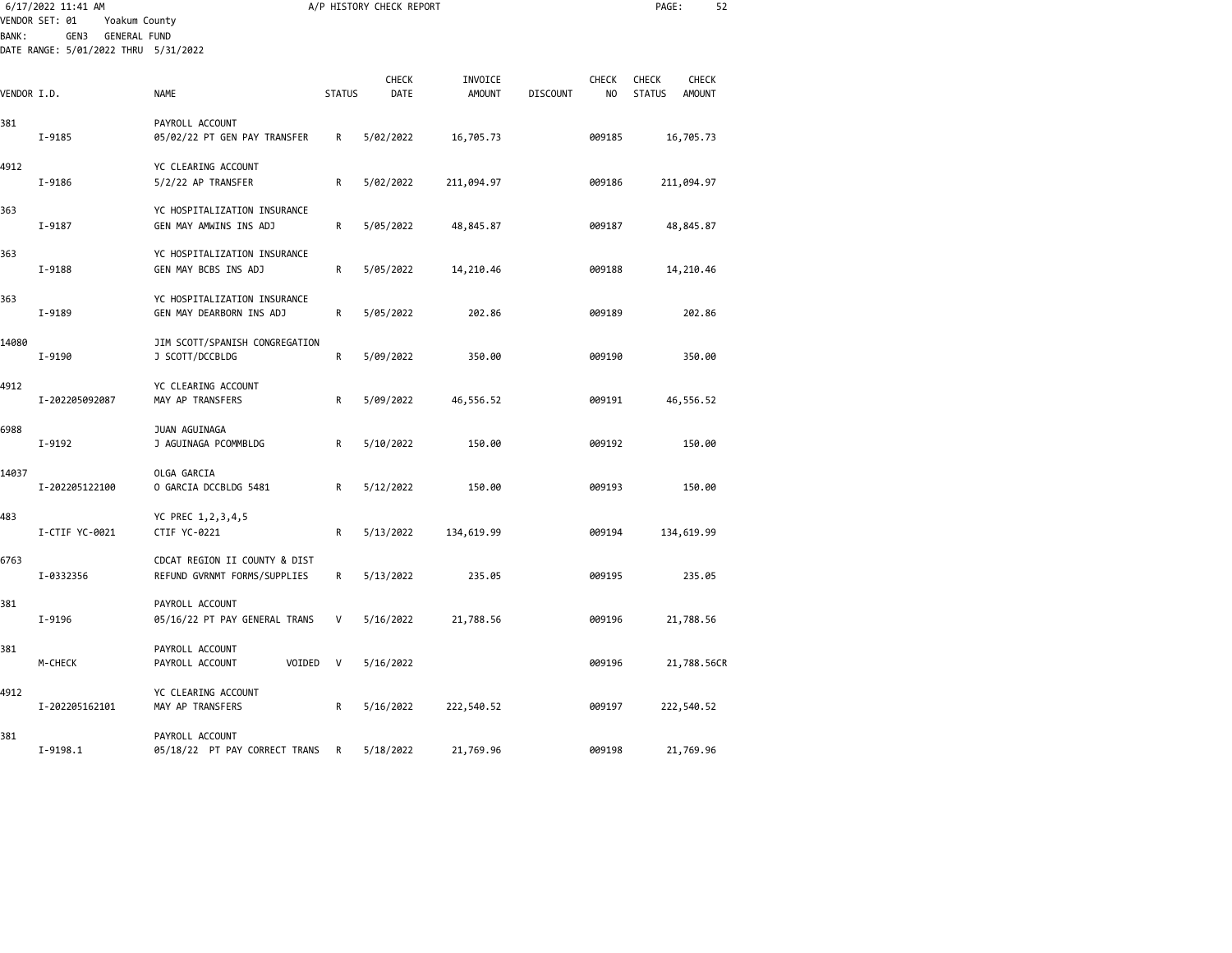| 6/17/2022 11:41 AM                                                                                                     |                                                    |               | A/P HISTORY CHECK REPORT |                                                                |                                  |                      | PAGE:                         | 53                                                           |
|------------------------------------------------------------------------------------------------------------------------|----------------------------------------------------|---------------|--------------------------|----------------------------------------------------------------|----------------------------------|----------------------|-------------------------------|--------------------------------------------------------------|
| VENDOR SET: 01<br>Yoakum County<br><b>BANK:</b><br>GEN3<br><b>GENERAL FUND</b><br>DATE RANGE: 5/01/2022 THRU 5/31/2022 |                                                    |               |                          |                                                                |                                  |                      |                               |                                                              |
| VENDOR I.D.                                                                                                            | NAME                                               | <b>STATUS</b> | <b>CHECK</b><br>DATE     | INVOICE<br><b>AMOUNT</b>                                       | <b>DISCOUNT</b>                  | <b>CHECK</b><br>NO   | <b>CHECK</b><br><b>STATUS</b> | <b>CHECK</b><br><b>AMOUNT</b>                                |
| 13837<br>I-#5484                                                                                                       | CINDY SIGALA<br>C SIGALA DCCOMBLDG                 | R             | 5/18/2022                | 150.00                                                         |                                  | 009199               |                               | 150.00                                                       |
| 483<br>I-2022 R BATES AUC                                                                                              | YC PREC 1,2,3,4,5<br>2022 R BATES AUCTION PROCEEDS | R             | 5/23/2022                | 120,071.59                                                     |                                  | 009200               |                               | 120,071.59                                                   |
| 381<br>I-9201.1                                                                                                        | PAYROLL ACCOUNT<br>05/25/22 MONTHLY PAYROLL        | R             | 5/25/2022                | 511,590.32                                                     |                                  | 009201               |                               | 511,590.32                                                   |
| 4912<br>I-9202.1                                                                                                       | YC CLEARING ACCOUNT<br>APTRSFS                     | R             | 5/23/2022                | 48,768.23                                                      |                                  | 009202               |                               | 48,768.23                                                    |
| 1994<br>I-52522                                                                                                        | PLAINS AIRPORT<br>TRSF 2022 AIRPORT LEASE REVENU   | R             | 5/25/2022                | 700.00                                                         |                                  | 009203               |                               | 700.00                                                       |
| 12560<br>I-9204                                                                                                        | VIRIDIANA MANQUERO<br>V MANQUERO PCOMMBLDG         | R             | 5/27/2022                | 150.00                                                         |                                  | 009204               |                               | 150.00                                                       |
| 381<br>I-9205                                                                                                          | PAYROLL ACCOUNT<br>05/31/22 PT PAYROLL TRANSFERS   | R             | 5/27/2022                | 27, 189. 15                                                    |                                  | 009205               |                               | 27,189.15                                                    |
| 9149<br>I-202205312126                                                                                                 | RODNEY GARLAND<br>R GARLAND BARN                   | R             | 5/31/2022                | 100.00                                                         |                                  | 009206               |                               | 100.00                                                       |
| 9854<br>I-202205312125                                                                                                 | ROMELIA TERANGO<br>R TARANGO CLUBROOM              | R             | 5/31/2022                | 25.00                                                          |                                  | 009207               |                               | 25.00                                                        |
| 4912<br>I-202205312127                                                                                                 | YC CLEARING ACCOUNT<br>MAY AP TRANSFERS            | R             | 5/31/2022                | 277,663.92                                                     |                                  | 009208               |                               | 277,663.92                                                   |
| TOTALS * *<br>REGULAR CHECKS:<br>HAND CHECKS:<br>DRAFTS:<br>EFT:<br>NON CHECKS:                                        | NO.<br>23<br>0<br>0<br>0<br>0                      |               |                          | INVOICE AMOUNT<br>1,725,628.70<br>0.00<br>0.00<br>0.00<br>0.00 | <b>DISCOUNTS</b><br>0.00<br>0.00 | 0.00<br>0.00<br>0.00 |                               | CHECK AMOUNT<br>1,703,840.14<br>0.00<br>0.00<br>0.00<br>0.00 |
| VOID CHECKS:                                                                                                           | 1 VOID DEBITS<br>VOID CREDITS                      |               | 0.00<br>21,788.56CR      | 21,788.56CR                                                    |                                  | 0.00                 |                               |                                                              |
| TOTAL ERRORS:<br>0                                                                                                     |                                                    |               |                          |                                                                |                                  |                      |                               |                                                              |
| VENDOR SET: 01 BANK: GEN3 TOTALS:                                                                                      | NO<br>24                                           |               |                          | INVOICE AMOUNT<br>1,703,840.14                                 | <b>DISCOUNTS</b>                 | 0.00                 |                               | CHECK AMOUNT<br>1,703,840.14                                 |
| BANK: GEN3<br>TOTALS:                                                                                                  | 24                                                 |               |                          | 1,703,840.14                                                   |                                  | 0.00                 |                               | 1,703,840.14                                                 |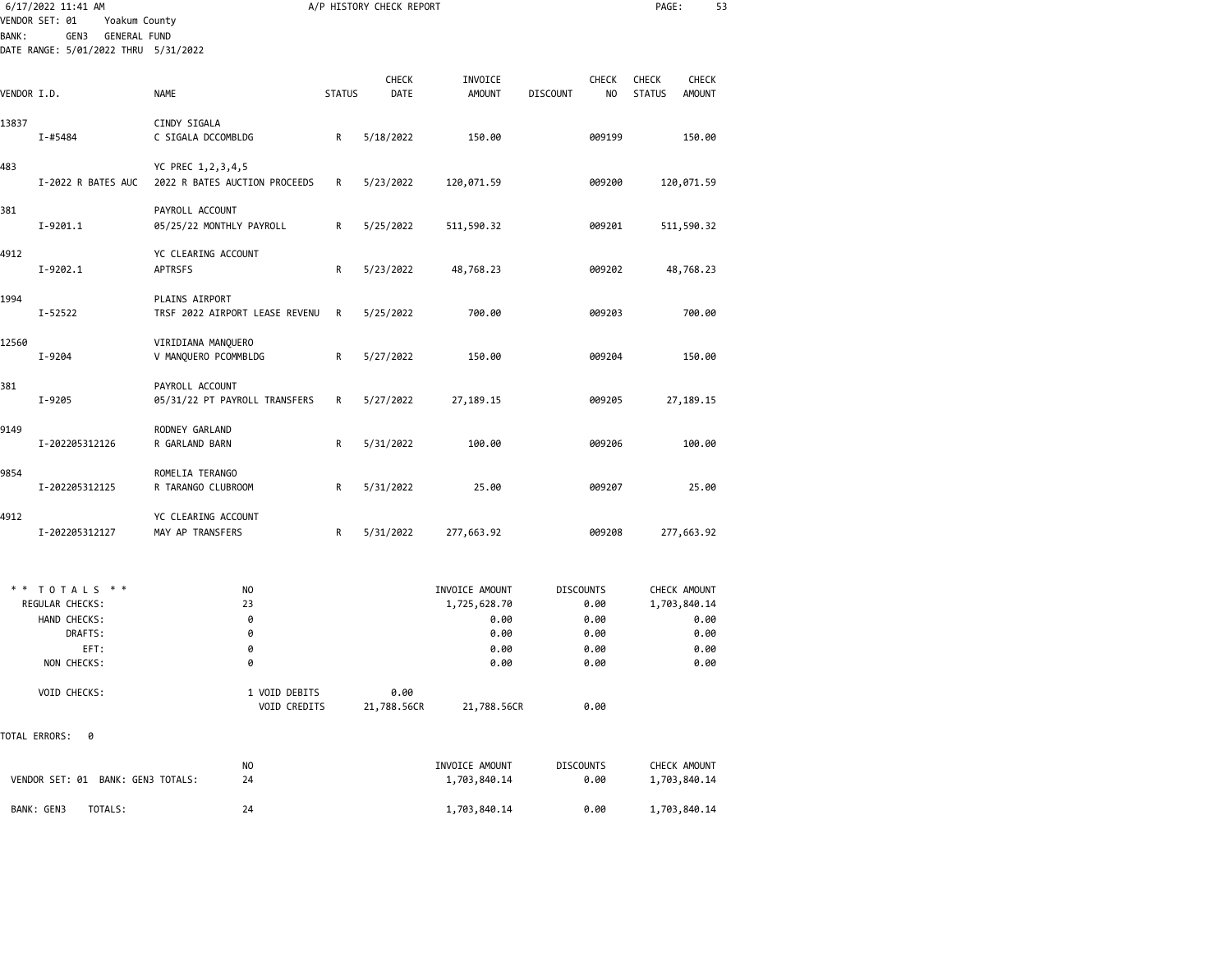|             | 6/17/2022 11:41 AM<br>VENDOR SET: 01<br>Yoakum County |                                                                  |               | A/P HISTORY CHECK REPORT |                          |                                       | PAGE:                                                          | 54 |
|-------------|-------------------------------------------------------|------------------------------------------------------------------|---------------|--------------------------|--------------------------|---------------------------------------|----------------------------------------------------------------|----|
| BANK:       | HI3<br>DATE RANGE: 5/01/2022 THRU 5/31/2022           | HOSPITALIZATION INSURANCE                                        |               |                          |                          |                                       |                                                                |    |
| VENDOR I.D. |                                                       | <b>NAME</b>                                                      | <b>STATUS</b> | CHECK<br>DATE            | INVOICE<br><b>AMOUNT</b> | <b>CHECK</b><br>NO<br><b>DISCOUNT</b> | <b>CHECK</b><br><b>CHECK</b><br><b>STATUS</b><br><b>AMOUNT</b> |    |
| 13373       | $I - 5316$                                            | AMWINS GROUP BENEFITS, INC (TA<br>INV ID 73084449 MAY PREMIUM    | R             | 5/05/2022                | 79,525.38                | 005316                                | 79,525.38                                                      |    |
| 11197       | I-202205052074                                        | APRIL WARD<br>HIF MAY BCBS INS ADJ                               | R             | 5/05/2022                | 420.00                   | 005317                                | 420.00                                                         |    |
| 13719       | I-202205052073                                        | <b>KATY FANN</b><br>HIF MAY BCBS INS ADJ                         | R             | 5/05/2022                | 10.00                    | 005318                                | 10.00                                                          |    |
| 5223        | I-202205052075                                        | TAC - HEALTH EMPLOYEE BENEFITS<br>INV #29928202205 MAY PREMIUM   | R             | 5/05/2022                | 524, 274.44              | 005319                                | 524, 274.44                                                    |    |
| 106         | I-202205052077                                        | YC PRECINCT #3<br>HIF MAY TRANSAMERICA INS ADJ                   | R             | 5/05/2022                | 5.04                     | 005320                                | 5.04                                                           |    |
| 13604       | I-202205052079                                        | ROBIN HOLLON<br>HIF MAY TRANSAMERICA INS ADJ                     | R             | 5/05/2022                | 8.04                     | 005321                                | 8.04                                                           |    |
| 4314        | I-202205052078                                        | WTMC - WEST TEXAS MEDICAL CENT<br>HIF MAY TRANSAMERICA INS ADJ   | R             | 5/05/2022                | 78.69                    | 005322                                | 78.69                                                          |    |
| 482         | I-202205052076                                        | YC GENERAL FUND<br>HIF MAY TRANSAMERICA INS ADJ                  | R             | 5/05/2022                | 9.27                     | 005323                                | 9.27                                                           |    |
| 5623        | I-202205052080                                        | TRANSAMERICA EMPLOYEE BENEFITS<br>BILL ID 2504596240 MAY PREMIUM | R             | 5/05/2022                | 10,828.03                | 005324                                | 10,828.03                                                      |    |
| 11197       | I-202205052083                                        | APRIL WARD<br>HIF MAY METLIFE INS ADJ                            | R             | 5/05/2022                | 91.18                    | 005325                                | 91.18                                                          |    |
| 1164        | I-202205052082                                        | YC PRECINCT #2<br>HIF MAY METLIFE INS ADJ                        | R             | 5/05/2022                | 131.83                   | 005326                                | 131.83                                                         |    |
| 12805       | I-202205052085                                        | METLIFE<br>INV 71822120 MAY PREMIUM                              | R             | 5/05/2022                | 19,252.71                | 005327                                | 19,252.71                                                      |    |
| 13817       | I-202205052084                                        | PERLA VELAZQUEZ<br>HIF MAY METLIFE INS ADJ                       | R             | 5/05/2022                | 7.03                     | 005328                                | 7.03                                                           |    |
| 1686        | I-202205052081                                        | YC PRECINCT #4<br>HIF MAY METLIFE INS ADJ                        | R             | 5/05/2022                | 87.74                    | 005329                                | 87.74                                                          |    |
| 5239        | I-5330                                                | DEARBORN LIFE INSURANCE COMPAN<br>MAY PREMIUM                    | R             | 5/05/2022                | 9,098.96                 | 005330                                | 9,098.96                                                       |    |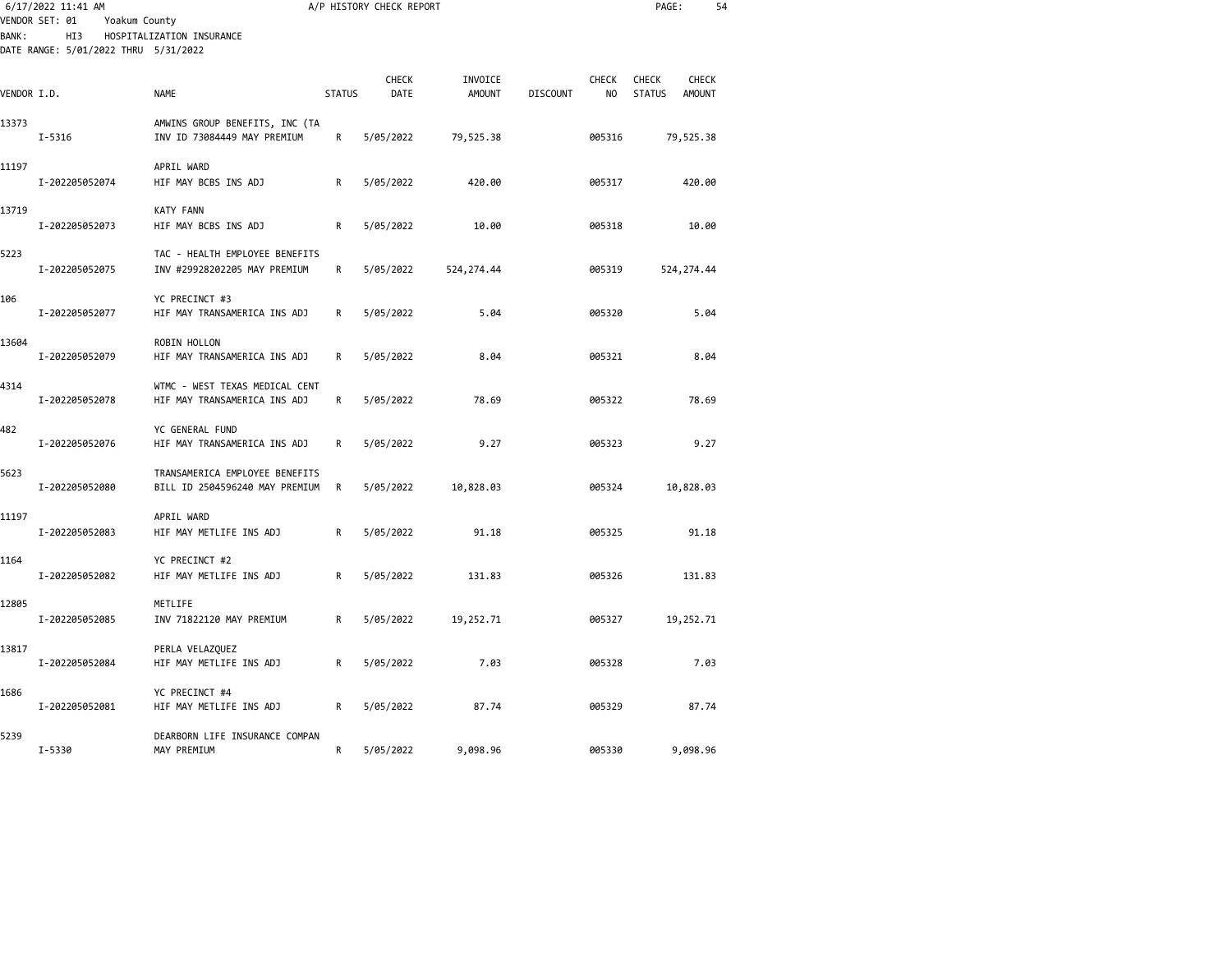| 6/17/2022 11:41 AM                                                                             |                                   |                               |               | A/P HISTORY CHECK REPORT |                          |                                                   | PAGE:<br>55                                             |
|------------------------------------------------------------------------------------------------|-----------------------------------|-------------------------------|---------------|--------------------------|--------------------------|---------------------------------------------------|---------------------------------------------------------|
| VENDOR SET: 01<br>Yoakum County<br><b>BANK:</b><br>HI3<br>DATE RANGE: 5/01/2022 THRU 5/31/2022 | HOSPITALIZATION INSURANCE         |                               |               |                          |                          |                                                   |                                                         |
| VENDOR I.D.                                                                                    | <b>NAME</b>                       |                               | <b>STATUS</b> | <b>CHECK</b><br>DATE     | INVOICE<br><b>AMOUNT</b> | <b>CHECK</b><br>N <sub>O</sub><br><b>DISCOUNT</b> | CHECK<br><b>CHECK</b><br><b>STATUS</b><br><b>AMOUNT</b> |
| 482<br>I-202205162120                                                                          | YC GENERAL FUND<br>APRIL INTRREST |                               | R             | 5/20/2022                | 159.61                   | 005331                                            | 159.61                                                  |
| $* * TOTALS **$                                                                                |                                   | N <sub>O</sub>                |               |                          | INVOICE AMOUNT           | <b>DISCOUNTS</b>                                  | CHECK AMOUNT                                            |
| <b>REGULAR CHECKS:</b>                                                                         |                                   | 16                            |               |                          | 643,987.95               | 0.00                                              | 643,987.95                                              |
| HAND CHECKS:                                                                                   |                                   | 0                             |               |                          | 0.00                     | 0.00                                              | 0.00                                                    |
| DRAFTS:<br>EFT:                                                                                |                                   | 0<br>0                        |               |                          | 0.00<br>0.00             | 0.00<br>0.00                                      | 0.00<br>0.00                                            |
| NON CHECKS:                                                                                    |                                   | 0                             |               |                          | 0.00                     | 0.00                                              | 0.00                                                    |
| VOID CHECKS:                                                                                   |                                   | 0 VOID DEBITS<br>VOID CREDITS |               | 0.00<br>0.00             | 0.00                     | 0.00                                              |                                                         |
| TOTAL ERRORS:<br>0                                                                             |                                   |                               |               |                          |                          |                                                   |                                                         |
|                                                                                                |                                   | NO.                           |               |                          | INVOICE AMOUNT           | <b>DISCOUNTS</b>                                  | CHECK AMOUNT                                            |
| VENDOR SET: 01 BANK: HI3 TOTALS:                                                               |                                   | 16                            |               |                          | 643,987.95               | 0.00                                              | 643,987.95                                              |
| TOTALS:<br>BANK: HI3                                                                           |                                   | 16                            |               |                          | 643,987.95               | 0.00                                              | 643,987.95                                              |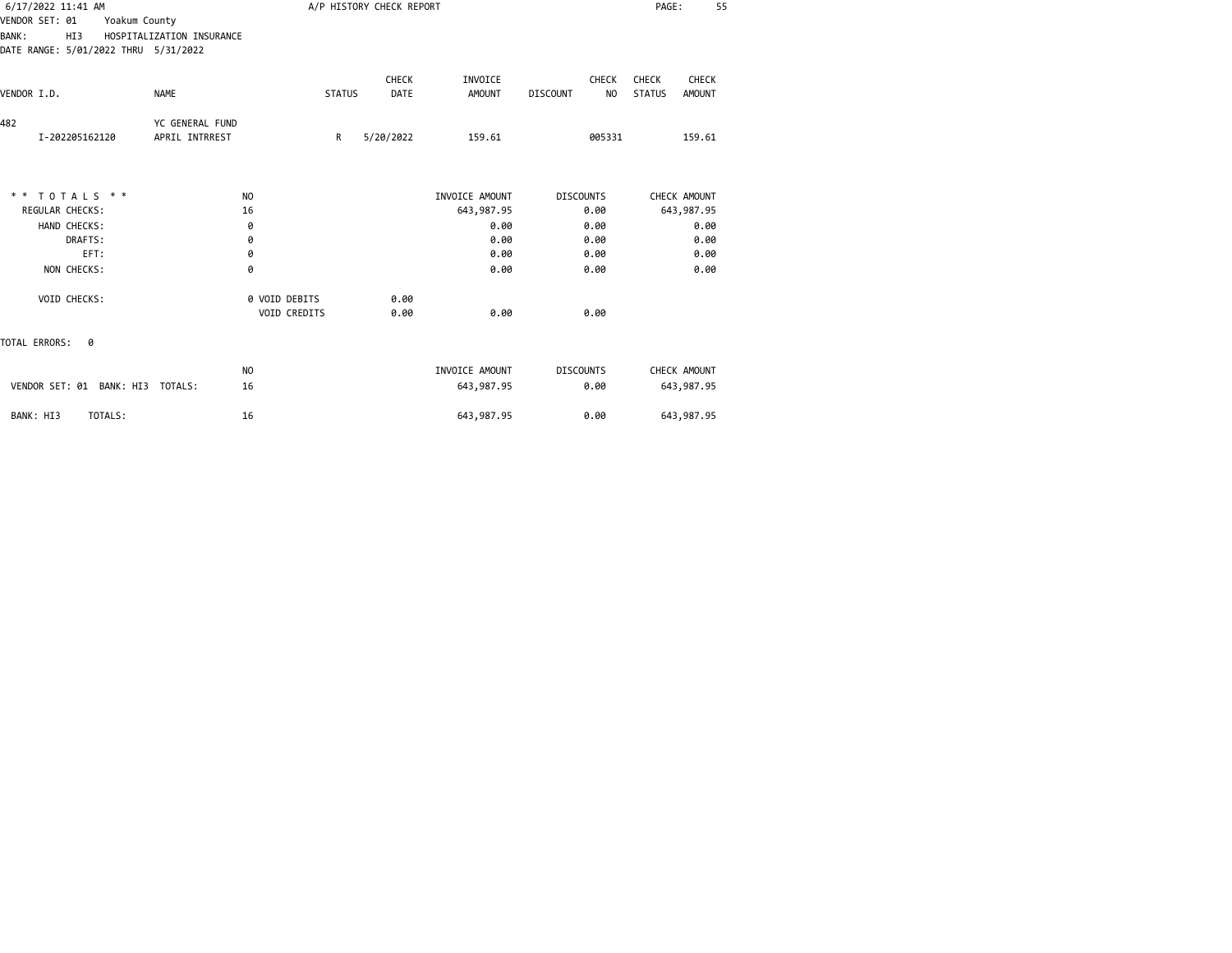|              | 6/17/2022 11:41 AM<br>VENDOR SET: 01<br>Yoakum County        |                                                 |               | A/P HISTORY CHECK REPORT |                          |                 |                    | PAGE:                                            | 56 |
|--------------|--------------------------------------------------------------|-------------------------------------------------|---------------|--------------------------|--------------------------|-----------------|--------------------|--------------------------------------------------|----|
| <b>BANK:</b> | HMH/3 YC HOME HEALTH<br>DATE RANGE: 5/01/2022 THRU 5/31/2022 |                                                 |               |                          |                          |                 |                    |                                                  |    |
| VENDOR I.D.  |                                                              | <b>NAME</b>                                     | <b>STATUS</b> | <b>CHECK</b><br>DATE     | INVOICE<br><b>AMOUNT</b> | <b>DISCOUNT</b> | <b>CHECK</b><br>NO | CHECK<br>CHECK<br><b>STATUS</b><br><b>AMOUNT</b> |    |
| 381          | I-12717                                                      | PAYROLL ACCOUNT<br>05/05/22 HH PAYROLL TRANSFER | H             | 5/05/2022                | 17,753.03                |                 | 012717             | 17,753.03                                        |    |
| 381          | I-12718                                                      | PAYROLL ACCOUNT<br>05/19/22 HOSPITAL PAYROLL    | H             | 5/19/2022                | 16,817.10                |                 | 012718             | 16,817.10                                        |    |
| 1697         | I-12758                                                      | TASCOSA OFFICE MACHINES, INC.<br>HMH            | H             | 5/02/2022                | 35.32                    |                 | 012758             | 35.32                                            |    |
| 5584         | I-12759                                                      | KINETIC BUSINESS BY WINDSTREAM<br>HMH           | H             | 5/02/2022                | 68.09                    |                 | 012759             | 68.09                                            |    |
| 11111        | I-12766                                                      | ABILITY NETWORK INC.<br><b>HMH</b>              | н             | 5/09/2022                | 292.96                   |                 | 012766             | 292.96                                           |    |
| 6705         | I-12767                                                      | CYNTHIA ESCALANTE<br><b>HMH</b>                 | H             | 5/09/2022                | 62.07                    |                 | 012767             | 62.07                                            |    |
| 11767        | I-12768                                                      | HEALTHCARE FIRST<br><b>HMH</b>                  | н             | 5/09/2022                | 1,580.00                 |                 | 012768             | 1,580.00                                         |    |
| 11137        | I-12769                                                      | KIMBERLY LOPEZ<br>HMH                           | н             | 5/09/2022                | 537.62                   |                 | 012769             | 537.62                                           |    |
| 7938         | I-12770.0                                                    | MEDLINE INDUSTRIES<br>HMH                       | н             | 5/09/2022                | 47.91                    |                 | 012770             | 47.91                                            |    |
| 8496         | $I - 12771$                                                  | TERESA PARADA<br>HMH                            | н             | 5/09/2022                | 5.85                     |                 | 012771             | 5.85                                             |    |
| 9624         | $I - 12772$                                                  | MIRNA RODRIGUEZ<br><b>HMH</b>                   | H             | 5/09/2022                | 198.84                   |                 | 012772             | 198.84                                           |    |
| 5584         | $I - 12773$                                                  | KINETIC BUSINESS BY WINDSTREAM<br>HMH           | н             | 5/09/2022                | 15.43                    |                 | 012773             | 15.43                                            |    |
| 5725         | I-12774                                                      | AQUAONE LLC<br>HMH                              | н             | 5/16/2022                | 44.00                    |                 | 012774             | 44.00                                            |    |
| 11767        | I-12775                                                      | HEALTHCARE FIRST<br>HMH                         | н             | 5/16/2022                | 950.00                   |                 | 012775             | 950.00                                           |    |
| 12934        | I-12776                                                      | JEANETTE MARTINEZ<br><b>HMH</b>                 | H             | 5/16/2022                | 477.83                   |                 | 012776             | 477.83                                           |    |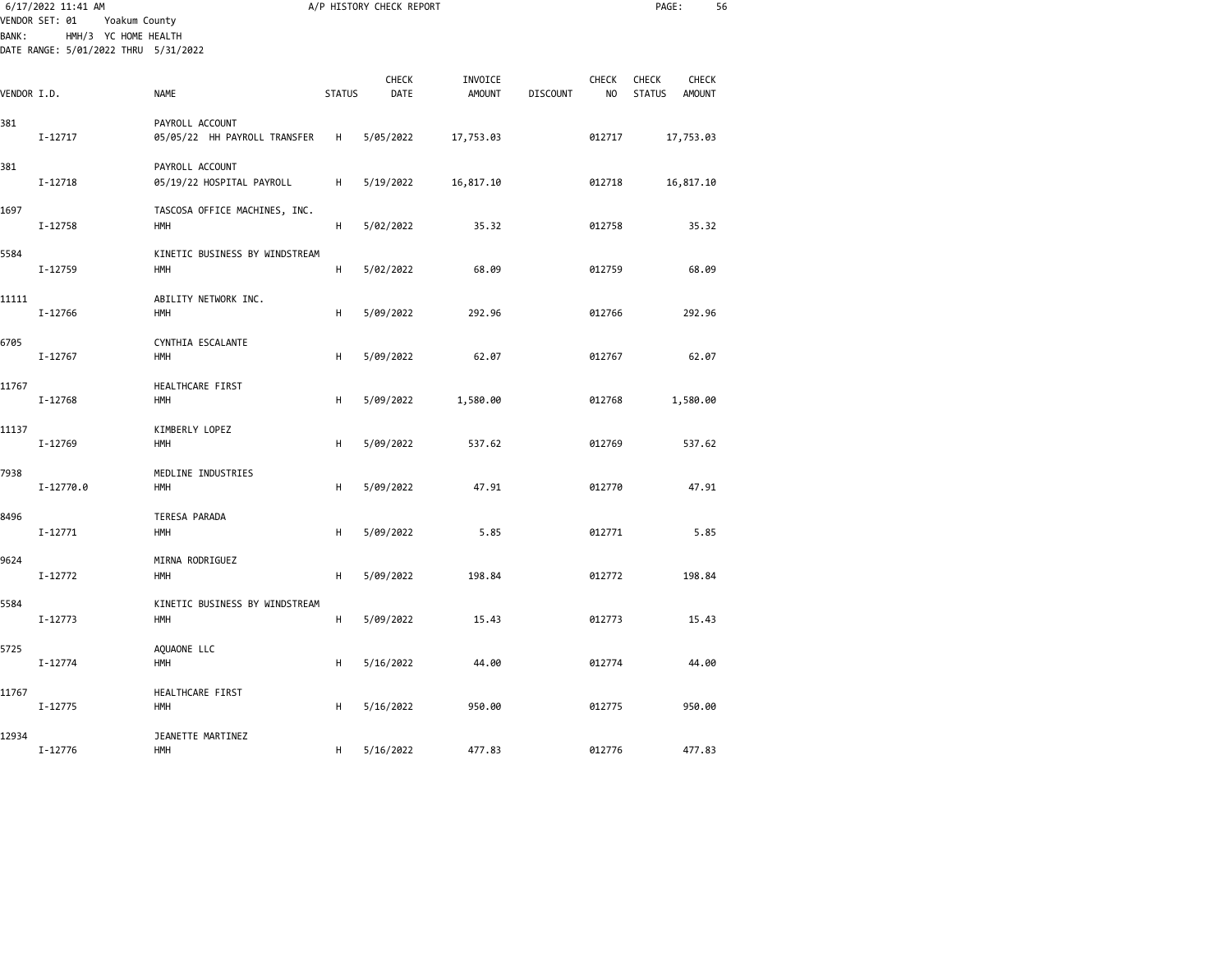| VENDOR SET: 01 | 6/17/2022 11:41 AM<br>Yoakum County                          |                                              |               | A/P HISTORY CHECK REPORT |                             | PAGE:<br>57                            |                                                                |  |  |  |
|----------------|--------------------------------------------------------------|----------------------------------------------|---------------|--------------------------|-----------------------------|----------------------------------------|----------------------------------------------------------------|--|--|--|
| <b>BANK:</b>   | HMH/3 YC HOME HEALTH<br>DATE RANGE: 5/01/2022 THRU 5/31/2022 |                                              |               |                          |                             |                                        |                                                                |  |  |  |
| VENDOR I.D.    |                                                              | <b>NAME</b>                                  | <b>STATUS</b> | <b>CHECK</b><br>DATE     | INVOICE<br><b>AMOUNT</b>    | <b>CHECK</b><br><b>DISCOUNT</b><br>NO. | <b>CHECK</b><br><b>CHECK</b><br><b>STATUS</b><br><b>AMOUNT</b> |  |  |  |
| 7938           | I-12777                                                      | MEDLINE INDUSTRIES<br><b>HMH</b>             | н             | 5/16/2022                | 545.88                      | 012777                                 | 545.88                                                         |  |  |  |
| 14034          | I-12778                                                      | SPEECH SPOT THERAPY LLC<br>HMH               | H             | 5/16/2022                | 299.75                      | 012778                                 | 299.75                                                         |  |  |  |
| 1697           | I-12779                                                      | TASCOSA OFFICE MACHINES, INC.<br>HMH         | н             | 5/16/2022                | 65.98                       | 012779                                 | 65.98                                                          |  |  |  |
| 12833          | I-12780                                                      | VIVIAL<br><b>HMH</b>                         | н             | 5/16/2022                | 188.20                      | 012780                                 | 188.20                                                         |  |  |  |
| 11767          | I-12781                                                      | HEALTHCARE FIRST<br>HMH                      | H             | 5/23/2022                | 500.00                      | 012781                                 | 500.00                                                         |  |  |  |
| 7938           |                                                              | MEDLINE INDUSTRIES                           |               |                          |                             |                                        |                                                                |  |  |  |
| 12934          | I-12782                                                      | MEDLINE INDUSTRIES<br>JEANETTE MARTINEZ      | н             | 5/23/2022                | 161.85                      | 012782                                 | 161.85                                                         |  |  |  |
| 9624           | I-12783                                                      | <b>HMH</b><br>MIRNA RODRIGUEZ                | н             | 5/31/2022                | 265.94                      | 012783                                 | 265.94                                                         |  |  |  |
| 14034          | I-12784                                                      | <b>HMH</b><br>SPEECH SPOT THERAPY LLC        | н             | 5/31/2022                | 193.11                      | 012784                                 | 193.11                                                         |  |  |  |
|                | I-12785                                                      | <b>HMH</b>                                   | н             | 5/31/2022                | 227.60                      | 012785                                 | 227.60                                                         |  |  |  |
| 1697           | I-12786.0                                                    | TASCOSA OFFICE MACHINES, INC.<br><b>HMH</b>  | H             | 5/31/2022                | 32.01                       | 012786                                 | 32.01                                                          |  |  |  |
| 5584           | I-12787                                                      | KINETIC BUSINESS BY WINDSTREAM<br><b>HMH</b> | н             | 5/31/2022                | 85.46                       | 012787                                 | 85.46                                                          |  |  |  |
|                | ** TOTALS **<br>REGULAR CHECKS:                              | NO.<br>0                                     |               |                          | INVOICE AMOUNT<br>0.00      | <b>DISCOUNTS</b><br>0.00               | CHECK AMOUNT<br>0.00                                           |  |  |  |
|                | HAND CHECKS:<br>DRAFTS:<br>EFT:                              | 26<br>0<br>0                                 |               |                          | 41,451.83<br>0.00<br>0.00   | 0.00<br>0.00<br>0.00                   | 41,451.83<br>0.00<br>0.00                                      |  |  |  |
|                | NON CHECKS:<br>VOID CHECKS:                                  | 0<br>0 VOID DEBITS<br>VOID CREDITS           |               | 0.00                     | 0.00                        | 0.00                                   | 0.00                                                           |  |  |  |
| TOTAL ERRORS:  | 0                                                            |                                              |               | 0.00                     | 0.00                        | 0.00                                   |                                                                |  |  |  |
|                | VENDOR SET: 01 BANK: HMH/3TOTALS:                            | N <sub>O</sub><br>26                         |               |                          | INVOICE AMOUNT<br>41,451.83 | <b>DISCOUNTS</b><br>0.00               | CHECK AMOUNT<br>41,451.83                                      |  |  |  |

BANK: HMH/3 TOTALS: 26 41,451.83 0.00 41,451.83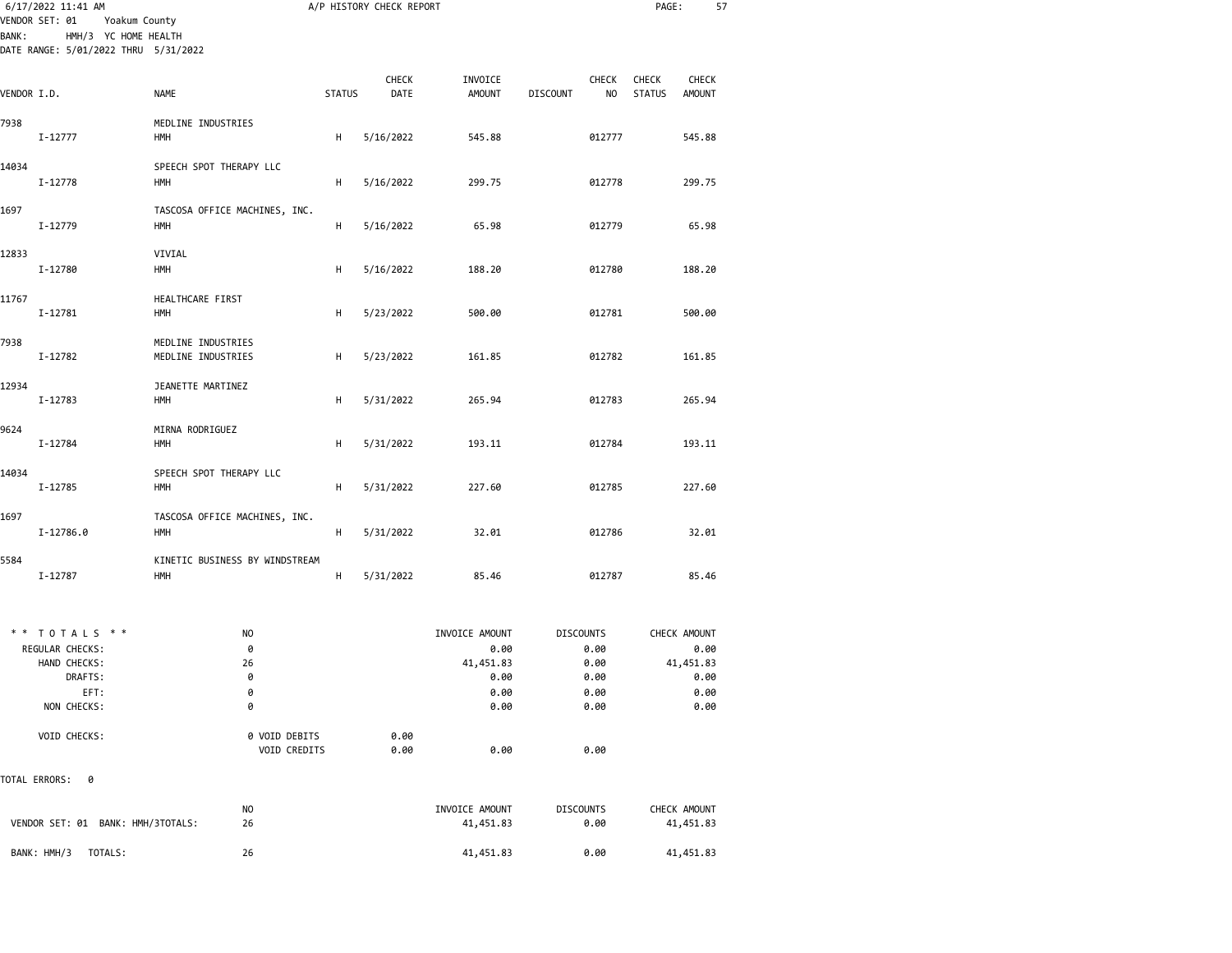|             | 6/17/2022 11:41 AM<br>VENDOR SET: 01<br>Yoakum County    |                                                         |               | A/P HISTORY CHECK REPORT |                          |                 |                    | PAGE:                                          | 58    |
|-------------|----------------------------------------------------------|---------------------------------------------------------|---------------|--------------------------|--------------------------|-----------------|--------------------|------------------------------------------------|-------|
| BANK :      | HOS3<br>HOSPITAL<br>DATE RANGE: 5/01/2022 THRU 5/31/2022 |                                                         |               |                          |                          |                 |                    |                                                |       |
| VENDOR I.D. |                                                          | <b>NAME</b>                                             | <b>STATUS</b> | CHECK<br>DATE            | INVOICE<br><b>AMOUNT</b> | <b>DISCOUNT</b> | <b>CHECK</b><br>NO | <b>CHECK</b><br><b>STATUS</b><br><b>AMOUNT</b> | CHECK |
| 381         | I-71764                                                  | PAYROLL ACCOUNT<br>05/05/22 HOSPITAL PAY TRANSFER       | H             | 5/05/2022                | 567,459.70               |                 | 071764             | 567,459.70                                     |       |
| 381         | I-72669                                                  | PAYROLL ACCOUNT<br>05/19/22 HOSPITAL PAYROLL            | H             | 5/19/2022                | 546, 214.11              |                 | 072669             | 546, 214.11                                    |       |
| 13902       | I-72823                                                  | 8x8, INC.<br><b>HOS</b>                                 | H             | 5/02/2022                | 150.85                   |                 | 072823             | 150.85                                         |       |
| 11111       | I-72824                                                  | ABILITY NETWORK INC.<br><b>HOS</b>                      | н             | 5/02/2022                | 1,550.05                 |                 | 072824             | 1,550.05                                       |       |
| 10410       | I-72825                                                  | ADVANCED BUSINESS SOLUTIONS<br><b>HOS</b>               | н             | 5/02/2022                | 805.00                   |                 | 072825             | 805.00                                         |       |
| 13098       | I-72826                                                  | ALLSCRIPTS HEALTHCARE, LLC<br><b>HOS</b>                | н             | 5/02/2022                | 49,008.23                |                 | 072826             | 49,008.23                                      |       |
| 13886       | I-72827                                                  | <b>STEVEN ANNA</b><br><b>HOS</b>                        | н             | 5/02/2022                | 1,200.00                 |                 | 072827             | 1,200.00                                       |       |
| 11966       | I-72828                                                  | APPLIED MEDICAL<br><b>HOS</b>                           | н             | 5/02/2022                | 1,158.00                 |                 | 072828             | 1,158.00                                       |       |
| 13597       | I-72829                                                  | ARAMARK UNIFORM SERVICES (AUS)<br>HOS/PLAINS CLINIC/PLC | н             | 5/02/2022                | 3,065.22                 |                 | 072829             | 3,065.22                                       |       |
| 13555       | I-72830                                                  | BECTON, DICKINSON AND COMPANY<br><b>HOS</b>             | H             | 5/02/2022                | 3,793.54                 |                 | 072830             | 3,793.54                                       |       |
| 510         | I-72831                                                  | BEN E KEITH COMPANY<br><b>HOS</b>                       | н             | 5/02/2022                | 1,867.31                 |                 | 072831             | 1,867.31                                       |       |
| 13467       | I-72832                                                  | BIOMERIEUX<br><b>HOS</b>                                | н             | 5/02/2022                | 9,330.00                 |                 | 072832             | 9,330.00                                       |       |
| 14074       | I-72833                                                  | COURTNEY BOOZER<br><b>HOS</b>                           | н             | 5/02/2022                | 1,659.35                 |                 | 072833             | 1,659.35                                       |       |
| 84          | I-72834                                                  | CANO PARTS & SERVICES<br>HOS                            | н             | 5/02/2022                | 133.72                   |                 | 072834             | 133.72                                         |       |
| 3906        | I-72835                                                  | CDW GOVERNMENT INC<br><b>HOS</b>                        | н             | 5/02/2022                | 2,980.06                 |                 | 072835             | 2,980.06                                       |       |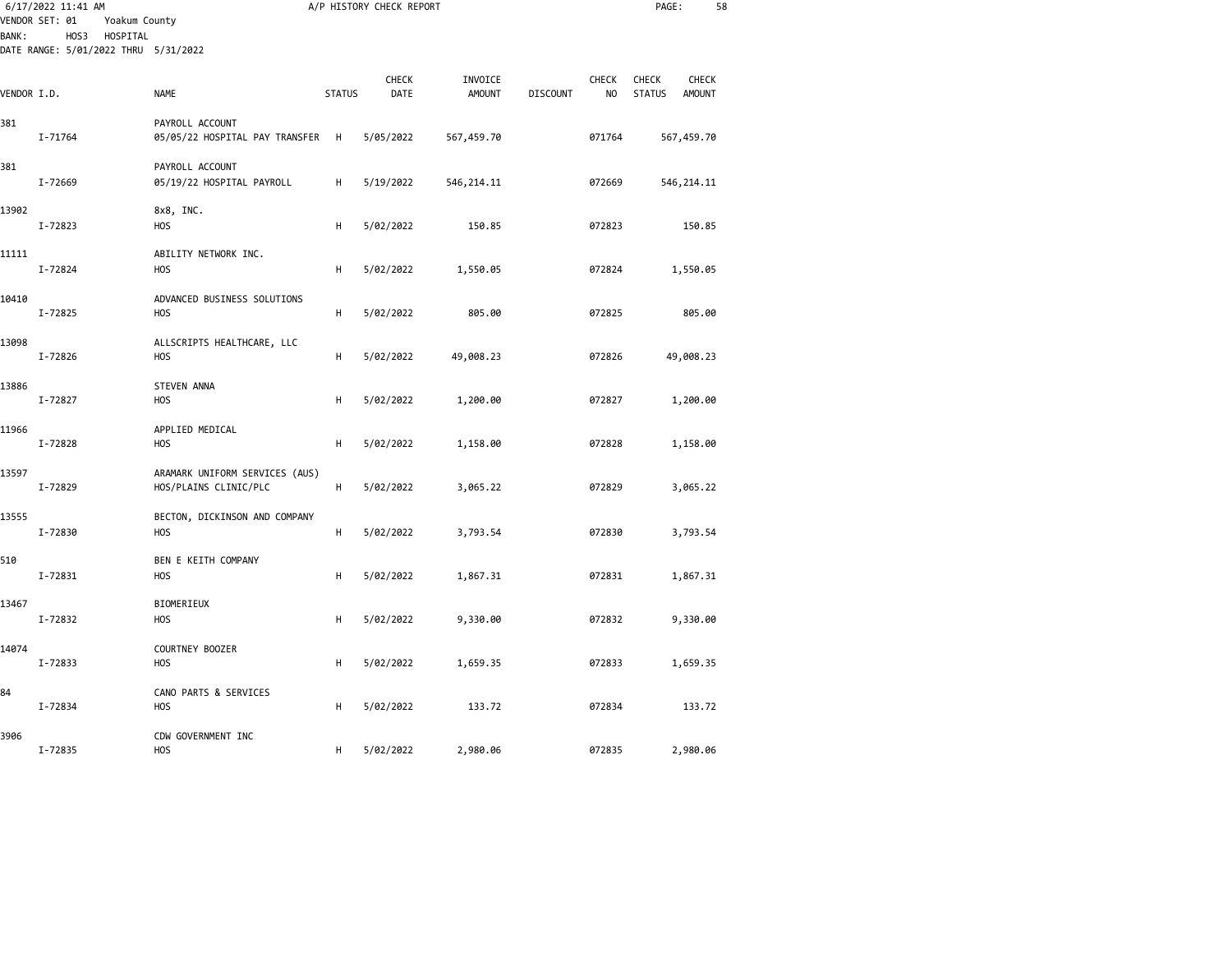| <b>BANK:</b> | 6/17/2022 11:41 AM<br>VENDOR SET: 01<br>Yoakum County<br>HOS3<br>HOSPITAL |                                                 |               | A/P HISTORY CHECK REPORT |                          |                 |                                | PAGE:                  | 59                            |  |
|--------------|---------------------------------------------------------------------------|-------------------------------------------------|---------------|--------------------------|--------------------------|-----------------|--------------------------------|------------------------|-------------------------------|--|
|              | DATE RANGE: 5/01/2022 THRU 5/31/2022                                      |                                                 |               |                          |                          |                 |                                |                        |                               |  |
| VENDOR I.D.  |                                                                           | <b>NAME</b>                                     | <b>STATUS</b> | CHECK<br>DATE            | INVOICE<br><b>AMOUNT</b> | <b>DISCOUNT</b> | <b>CHECK</b><br>N <sub>O</sub> | CHECK<br><b>STATUS</b> | <b>CHECK</b><br><b>AMOUNT</b> |  |
| 34           | I-72836                                                                   | CITY OF DENVER CITY<br>HOS/WTMC                 | н             | 5/02/2022                | 3,104.13                 |                 | 072836                         |                        | 3,104.13                      |  |
| 8364         | I-72837                                                                   | COVIDIEN SALES, LLC<br><b>HOS</b>               | н             | 5/02/2022                | 150.00                   |                 | 072837                         |                        | 150.00                        |  |
| 13441        | I-72838                                                                   | DANIEL DECENA-SIMENTAL<br>H <sub>O</sub> S      | H             | 5/02/2022                | 200.00                   |                 | 072838                         |                        | 200.00                        |  |
| 39           | I-72839                                                                   | DC ACE HARDWARE<br><b>HOS</b>                   | н             | 5/02/2022                | 11.14                    |                 | 072839                         |                        | 11.14                         |  |
| 5204         | I-72840                                                                   | DIERSCHKE TURF LLC<br><b>HOS</b>                | н             | 5/02/2022                | 675.00                   |                 | 072840                         |                        | 675.00                        |  |
| 8783         | I-72841                                                                   | DIRECTV, LLC<br><b>HOS</b>                      | н             | 5/02/2022                | 291.27                   |                 | 072841                         |                        | 291.27                        |  |
| 8032         | I-72842                                                                   | ELECTRACOM SUPPLY INC.<br><b>HOS</b>            | н             | 5/02/2022                | 330.49                   |                 | 072842                         |                        | 330.49                        |  |
| 12093        | I-72843                                                                   | FISHER & PAYKEL HEALTHCARE, IN<br><b>HOS</b>    | н             | 5/02/2022                | 1,192.96                 |                 | 072843                         |                        | 1,192.96                      |  |
| 7547         | I-72844                                                                   | GE PRECISION HEALTHCARE LLC<br>H <sub>O</sub> S | н             | 5/02/2022                | 755.95                   |                 | 072844                         |                        | 755.95                        |  |
| 13102        | I-72845                                                                   | GENOVA DIAGNOSTICS<br><b>HOS</b>                | H             | 5/02/2022                | 640.00                   |                 | 072845                         |                        | 640.00                        |  |
| 9161         | I-72846                                                                   | HEALTH CARE LOGISTICS, INC<br>H <sub>O</sub> S  | H             | 5/02/2022                | 129.27                   |                 | 072846                         |                        | 129.27                        |  |
| 14075        | I-72847                                                                   | HEALTHSTREAM INC<br><b>HOS</b>                  | н             | 5/02/2022                | 1,650.94                 |                 | 072847                         |                        | 1,650.94                      |  |
| 33           | I-72848                                                                   | HIGGINBOTHAM BROTHERS<br><b>HOS</b>             | н             | 5/02/2022                | 74.96                    |                 | 072848                         |                        | 74.96                         |  |
| 9374         | I-72849                                                                   | IHM<br>WTMC/PLAINS CLINIC                       | н             | 5/02/2022                | 7,388.01                 |                 | 072849                         |                        | 7,388.01                      |  |
| 4918         | I-72850                                                                   | J J KELLER & ASSOC INC<br><b>WTMC</b>           | н             | 5/02/2022                | 306.81                   |                 | 072850                         |                        | 306.81                        |  |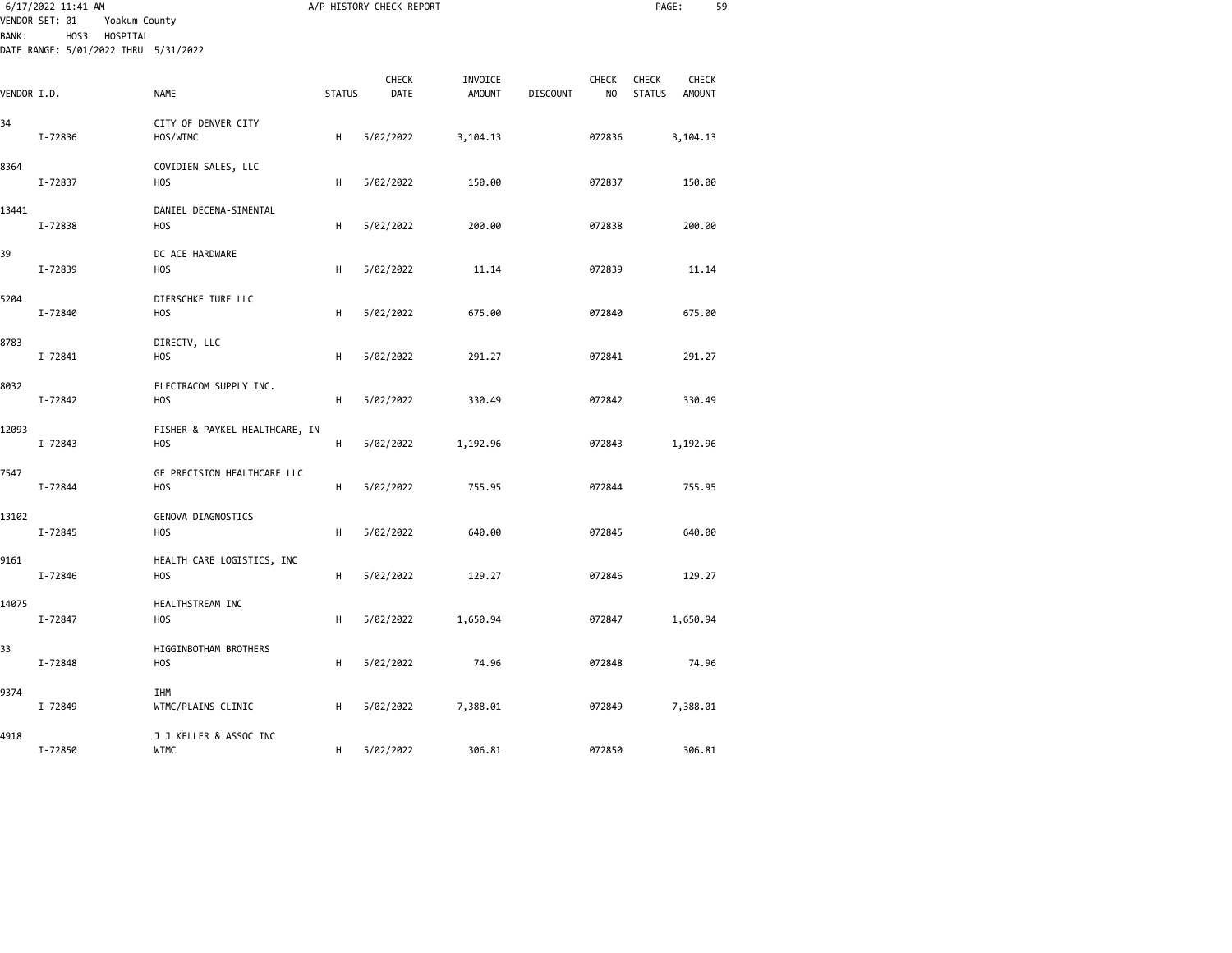|              | 6/17/2022 11:41 AM<br>VENDOR SET: 01<br>Yoakum County    |                                                     |               | A/P HISTORY CHECK REPORT |                          |                 |             | PAGE:                                                   | 60 |
|--------------|----------------------------------------------------------|-----------------------------------------------------|---------------|--------------------------|--------------------------|-----------------|-------------|---------------------------------------------------------|----|
| <b>BANK:</b> | HOS3<br>HOSPITAL<br>DATE RANGE: 5/01/2022 THRU 5/31/2022 |                                                     |               |                          |                          |                 |             |                                                         |    |
| VENDOR I.D.  |                                                          | NAME                                                | <b>STATUS</b> | CHECK<br>DATE            | INVOICE<br><b>AMOUNT</b> | <b>DISCOUNT</b> | CHECK<br>NO | CHECK<br><b>CHECK</b><br><b>STATUS</b><br><b>AMOUNT</b> |    |
| 13944        | I-72851                                                  | JACKSON PHYSICIAN SEARCH<br><b>HOS</b>              | н             | 5/02/2022                | 3,300.00                 |                 | 072851      | 3,300.00                                                |    |
| 1107         | I-72852                                                  | JOHNSON CONTROLS, INC.<br><b>HOS</b>                | н             | 5/02/2022                | 1,499.40                 |                 | 072852      | 1,499.40                                                |    |
| 274          | I-72853                                                  | JOHNSTONE SUPPLY<br><b>HOS</b>                      | н             | 5/02/2022                | 120.14                   |                 | 072853      | 120.14                                                  |    |
| 6571         | I-72854                                                  | KCI USA<br><b>HOS</b>                               | н             | 5/02/2022                | 867.15                   |                 | 072854      | 867.15                                                  |    |
| 2169         | I-72855                                                  | LABCORP<br><b>HOS</b>                               | н             | 5/02/2022                | 105.00                   |                 | 072855      | 105.00                                                  |    |
| 13899        | I-72856                                                  | LAWRENCE RECRUITINGS SPECIALIS<br><b>HOS</b>        | H             | 5/02/2022                | 7,312.50                 |                 | 072856      | 7,312.50                                                |    |
| 5769         | I-72857                                                  | LUKER PHARMACY MANAGEMENT<br>HOS/WTMC/PLAINS CLINIC | H             | 5/02/2022                | 37,888.82                |                 | 072857      | 37,888.82                                               |    |
| 12986        | I-72858                                                  | MAYFIELD PAPER COMPANY, INC<br><b>HOS</b>           | н             | 5/02/2022                | 512.15                   |                 | 072858      | 512.15                                                  |    |
| 6021         | I-72859                                                  | MCKESSON MEDICAL SURGICAL<br>H <sub>O</sub> S       | н             | 5/02/2022                | 2,397.34                 |                 | 072859      | 2,397.34                                                |    |
| 7938         | I-72860                                                  | MEDLINE INDUSTRIES<br>HOS/WTMC/PLAINS CLINIC        | H             | 5/02/2022                | 3,164.03                 |                 | 072860      | 3,164.03                                                |    |
| 13222        | I-72861                                                  | MEDTECH 2U - MEDICAL TECHNOLOG<br><b>HOS</b>        | н             | 5/02/2022                | 1,800.00                 |                 | 072861      | 1,800.00                                                |    |
| 2454         | I-72862                                                  | NATIONAL BUSINESS FURNITURE, L<br><b>WTMC</b>       | н             | 5/02/2022                | 1,322.02                 |                 | 072862      | 1,322.02                                                |    |
| 8328         | I-72863                                                  | NATUS MEDICAL<br><b>HOS</b>                         | Н             | 5/02/2022                | 2,685.00                 |                 | 072863      | 2,685.00                                                |    |
| 14010        | I-72864                                                  | NIHON KOHDEN AMERICA INC<br><b>HOS</b>              | н             | 5/02/2022                | 818.81                   |                 | 072864      | 818.81                                                  |    |
| 10651        | I-72865                                                  | OFFICEWISE FURNITURE & SUPPLY<br>PLAINS CLINIC      | H             | 5/02/2022                | 218.13                   |                 | 072865      | 218.13                                                  |    |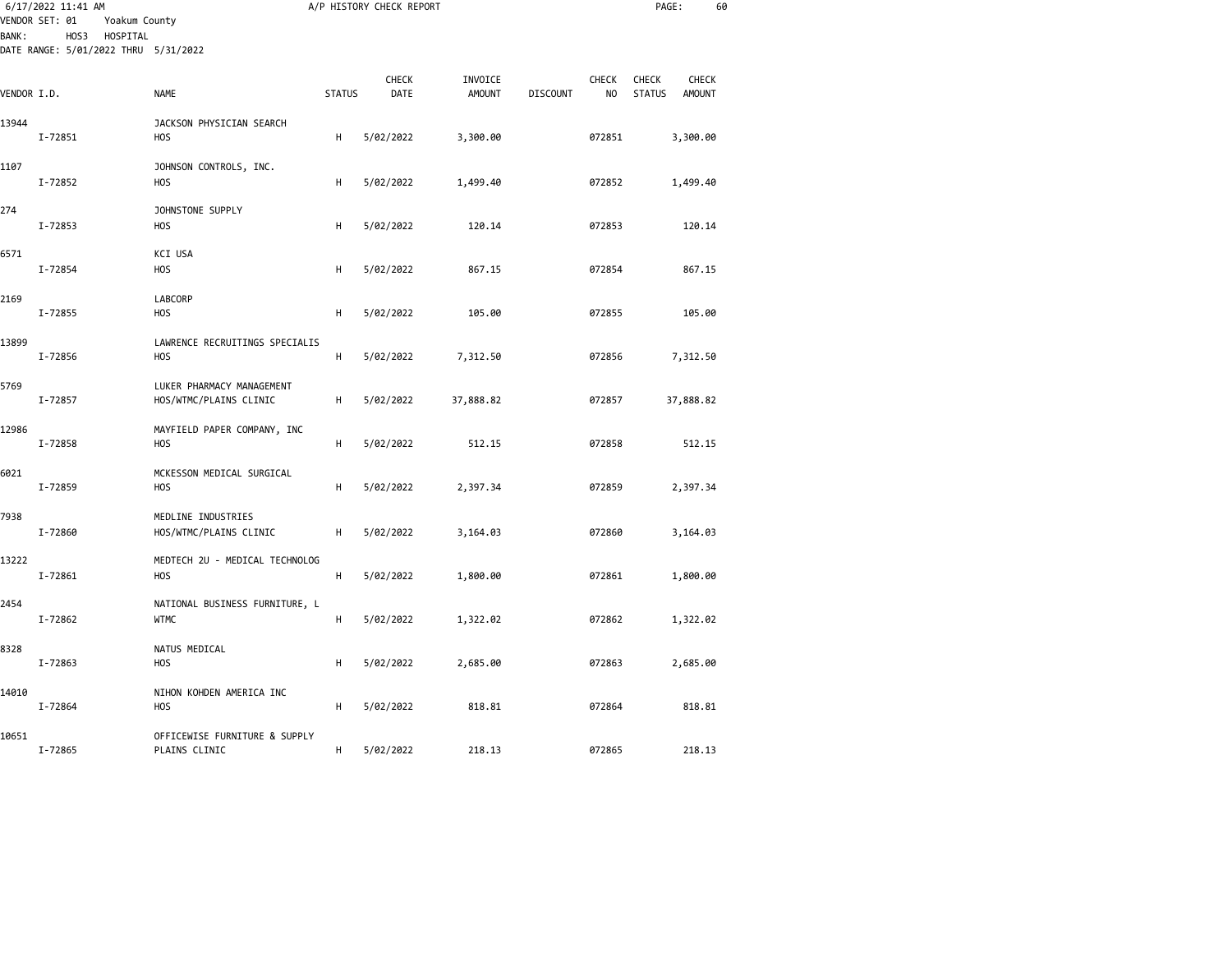| <b>BANK:</b> | 6/17/2022 11:41 AM<br>VENDOR SET: 01<br>Yoakum County<br>HOS3<br>HOSPITAL<br>DATE RANGE: 5/01/2022 THRU 5/31/2022 |                                                         |               | A/P HISTORY CHECK REPORT |               |                 |              | PAGE:         | 61            |  |
|--------------|-------------------------------------------------------------------------------------------------------------------|---------------------------------------------------------|---------------|--------------------------|---------------|-----------------|--------------|---------------|---------------|--|
|              |                                                                                                                   |                                                         |               | CHECK                    | INVOICE       |                 | <b>CHECK</b> | <b>CHECK</b>  | <b>CHECK</b>  |  |
| VENDOR I.D.  |                                                                                                                   | NAME                                                    | <b>STATUS</b> | DATE                     | <b>AMOUNT</b> | <b>DISCOUNT</b> | NO           | <b>STATUS</b> | <b>AMOUNT</b> |  |
| 6983         | I-72866                                                                                                           | OLYMPUS AMERICA INC<br>H <sub>O</sub> S                 | Н             | 5/02/2022                | 2,214.60      |                 | 072866       |               | 2,214.60      |  |
| 6372         | I-72867                                                                                                           | ORTHO-CLINICAL DIAGNOSTICS<br>H <sub>0</sub> S          | Н             | 5/02/2022                | 572.32        |                 | 072867       |               | 572.32        |  |
| 7667         | I-72868                                                                                                           | OWENS & MINOR<br>H <sub>O</sub> S                       | н             | 5/02/2022                | 3,329.80      |                 | 072868       |               | 3,329.80      |  |
| 14035        | I-72869                                                                                                           | PINAY REGISTERED NURSE LLC<br><b>HOS</b>                | н             | 5/02/2022                | 8,450.80      |                 | 072869       |               | 8,450.80      |  |
| 13795        | I-72870                                                                                                           | PRIME TIME HEALTHCARE<br>H <sub>O</sub> S               | H             | 5/02/2022                | 7,260.00      |                 | 072870       |               | 7,260.00      |  |
| 13664        | I-72871                                                                                                           | QUADIENT LEASING USA, INC<br>HOS/PLAINS CLINIC          | н             | 5/02/2022                | 872.37        |                 | 072871       |               | 872.37        |  |
| 10716        | I-72872                                                                                                           | QUADIENT FINANCE USA<br><b>WTMC</b>                     | н             | 5/02/2022                | 178.54        |                 | 072872       |               | 178.54        |  |
| 11076        | I-72873                                                                                                           | ANGELICA RODRIGUEZ<br><b>HOS</b>                        | Н             | 5/02/2022                | 600.00        |                 | 072873       |               | 600.00        |  |
| 4982         | I-72874                                                                                                           | SCARBOROUGH SPECIALTIES<br><b>HOS</b>                   | н             | 5/02/2022                | 691.00        |                 | 072874       |               | 691.00        |  |
| 13865        | I-72875                                                                                                           | SCOUT NURSE STAFFING, LLC<br>H <sub>O</sub> S           | н             | 5/02/2022                | 1,848.75      |                 | 072875       |               | 1,848.75      |  |
| 2212         | I-72876                                                                                                           | SIEMENS HEALTHCARE DIAGNOSTICS<br><b>HOS</b>            | н             | 5/02/2022                | 7,139.43      |                 | 072876       |               | 7,139.43      |  |
| 6420         | I-72877                                                                                                           | STRYKER ENDOSCOPY<br>H <sub>O</sub> S                   | H             | 5/02/2022                | 364.45        |                 | 072877       |               | 364.45        |  |
| 1697         | I-72878                                                                                                           | TASCOSA OFFICE MACHINES, INC.<br>HOS/WTMC/PLAINS CLINIC | н             | 5/02/2022                | 2,435.26      |                 | 072878       |               | 2,435.26      |  |
| 12782        | I-72879                                                                                                           | TEXAS HOMELAND SECURITY & SOUN<br>H <sub>0</sub> S      | Н             | 5/02/2022                | 30.00         |                 | 072879       |               | 30.00         |  |
| 13790        | I-72880                                                                                                           | TEXAS SELECT STAFFING LLC<br><b>HOS</b>                 | н             | 5/02/2022                | 15,599.00     |                 | 072880       |               | 15,599.00     |  |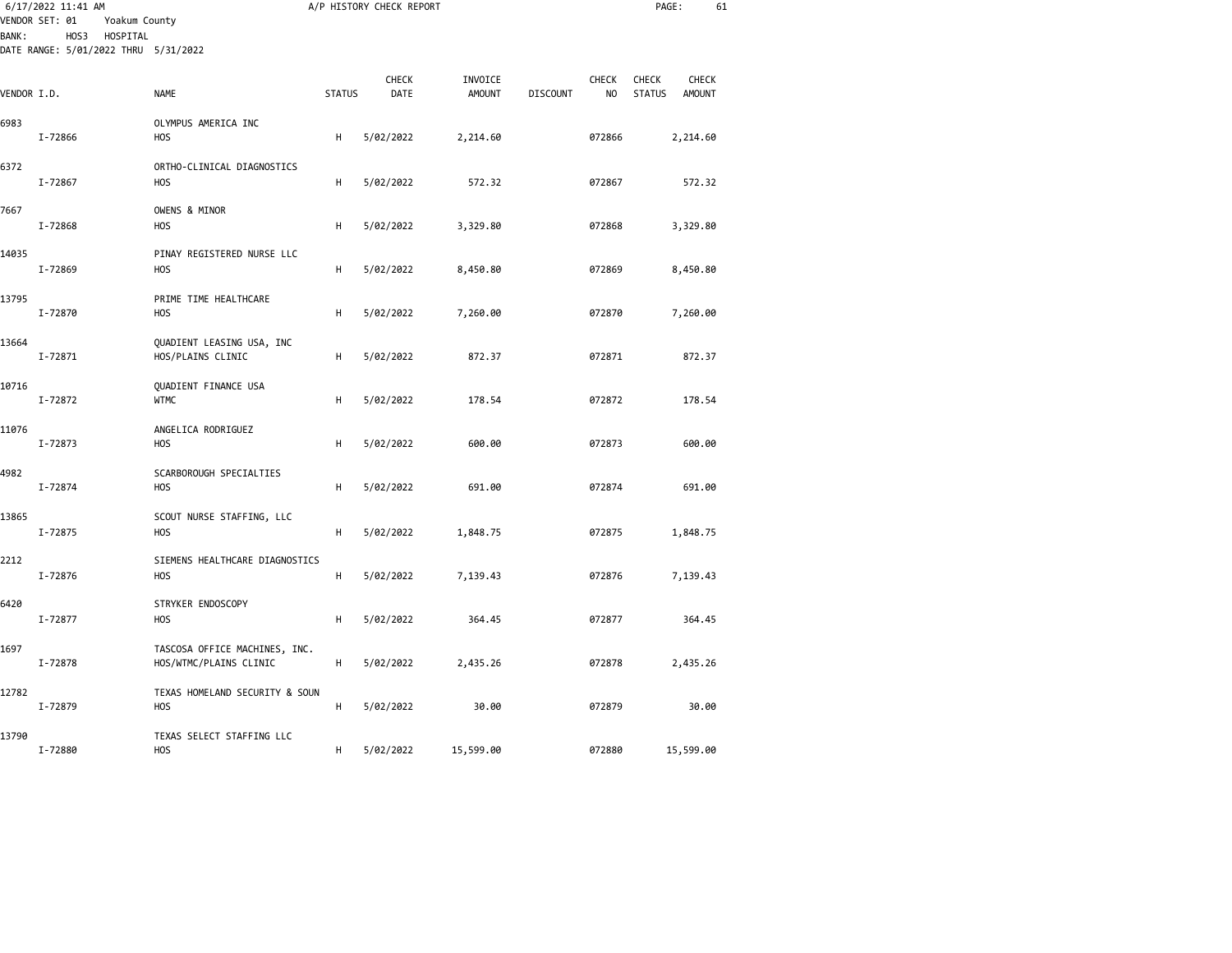|              | 6/17/2022 11:41 AM<br>VENDOR SET: 01<br>Yoakum County    |                                              |               | A/P HISTORY CHECK REPORT |                          |                 |                     | PAGE:                                                   | 62 |
|--------------|----------------------------------------------------------|----------------------------------------------|---------------|--------------------------|--------------------------|-----------------|---------------------|---------------------------------------------------------|----|
| <b>BANK:</b> | HOSPITAL<br>HOS3<br>DATE RANGE: 5/01/2022 THRU 5/31/2022 |                                              |               |                          |                          |                 |                     |                                                         |    |
| VENDOR I.D.  |                                                          | NAME                                         | <b>STATUS</b> | CHECK<br>DATE            | INVOICE<br><b>AMOUNT</b> | <b>DISCOUNT</b> | <b>CHECK</b><br>NO. | CHECK<br><b>CHECK</b><br><b>STATUS</b><br><b>AMOUNT</b> |    |
| 472          | I-72881                                                  | THRIFTWAY FOODS<br><b>HOS</b>                | H             | 5/02/2022                | 55.67                    |                 | 072881              | 55.67                                                   |    |
| 5052         | I-72882                                                  | TRI-ANIM HEALTH SERVICES<br><b>HOS</b>       | н             | 5/02/2022                | 433.21                   |                 | 072882              | 433.21                                                  |    |
| 2875         | I-72883                                                  | STERIS CORPORATION<br><b>HOS</b>             | H             | 5/02/2022                | 223.12                   |                 | 072883              | 223.12                                                  |    |
| 13827        | I-72884                                                  | DOMINGO VALADEZ<br><b>HOS</b>                | H             | 5/02/2022                | 390.00                   |                 | 072884              | 390.00                                                  |    |
| 131          | I-72885                                                  | VEXUS FIBER<br><b>HOS</b>                    | H             | 5/02/2022                | 716.18                   |                 | 072885              | 716.18                                                  |    |
| 681          | I-72886                                                  | WAGNER SUPPLY COMPANY<br><b>HOS</b>          | н             | 5/02/2022                | 2,005.71                 |                 | 072886              | 2,005.71                                                |    |
| 167          | I-72887                                                  | WATER PROCESSING<br><b>HOS</b>               | н             | 5/02/2022                | 175.00                   |                 | 072887              | 175.00                                                  |    |
| 11685        | I-72888                                                  | WERFEN USA LLC<br><b>HOS</b>                 | H             | 5/02/2022                | 379.90                   |                 | 072888              | 379.90                                                  |    |
| 14021        | I-72889                                                  | WESTEX STAFFING LLC<br>HOS/WTMC              | H             | 5/02/2022                | 21,254.92                |                 | 072889              | 21,254.92                                               |    |
| 5584         | I-72890                                                  | KINETIC BUSINESS BY WINDSTREAM<br>HOS/WTMC   | H             | 5/02/2022                | 266.28                   |                 | 072890              | 266.28                                                  |    |
| 13812        | I-72897                                                  | 33 NORTH STRATEGIES LLC<br><b>HOS</b>        | н             | 5/09/2022                | 1,500.00                 |                 | 072897              | 1,500.00                                                |    |
| 13902        | I-72898                                                  | 8x8, INC.<br>HOS                             | H             | 5/09/2022                | 3,186.07                 |                 | 072898              | 3,186.07                                                |    |
| 13620        | I-72899                                                  | ACTION PRINTING<br><b>HOS</b>                | H             | 5/09/2022                | 284.61                   |                 | 072899              | 284.61                                                  |    |
| 5725         | I-72900                                                  | AQUAONE LLC<br><b>HOS</b>                    | H             | 5/09/2022                | 327.47                   |                 | 072900              | 327.47                                                  |    |
| 13597        | I-72901                                                  | ARAMARK UNIFORM SERVICES (AUS)<br><b>HOS</b> | H             | 5/09/2022                | 3,237.68                 |                 | 072901              | 3,237.68                                                |    |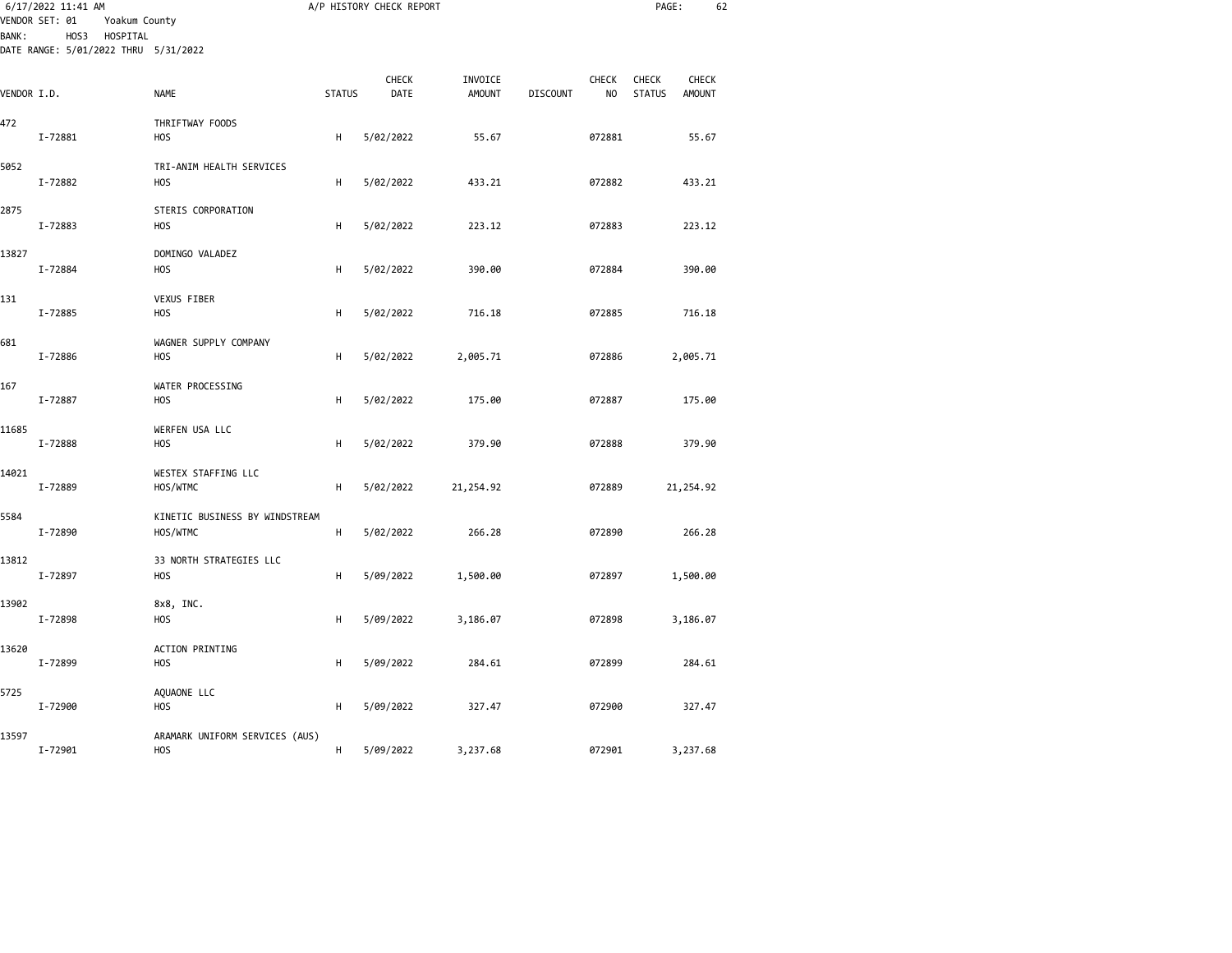| <b>BANK:</b> | 6/17/2022 11:41 AM<br>VENDOR SET: 01<br>Yoakum County<br>HOSPITAL<br>HOS3 |                                              |               | A/P HISTORY CHECK REPORT |                          |                 |             | PAGE:                         | 63                     |  |
|--------------|---------------------------------------------------------------------------|----------------------------------------------|---------------|--------------------------|--------------------------|-----------------|-------------|-------------------------------|------------------------|--|
|              | DATE RANGE: 5/01/2022 THRU 5/31/2022                                      |                                              |               |                          |                          |                 |             |                               |                        |  |
| VENDOR I.D.  |                                                                           | NAME                                         | <b>STATUS</b> | CHECK<br>DATE            | INVOICE<br><b>AMOUNT</b> | <b>DISCOUNT</b> | CHECK<br>NO | <b>CHECK</b><br><b>STATUS</b> | CHECK<br><b>AMOUNT</b> |  |
| 510          | I-72902                                                                   | BEN E KEITH COMPANY<br>H <sub>O</sub> S      | н             | 5/09/2022                | 2,919.00                 |                 | 072902      |                               | 2,919.00               |  |
| 14074        | I-72903                                                                   | COURTNEY BOOZER<br>H <sub>O</sub> S          | н             | 5/09/2022                | 291.50                   |                 | 072903      |                               | 291.50                 |  |
| 3906         | I-72904                                                                   | CDW GOVERNMENT INC<br>H <sub>O</sub> S       | н             | 5/09/2022                | 1,577.72                 |                 | 072904      |                               | 1,577.72               |  |
| 6395         | I-72905                                                                   | COCA-COLA<br><b>HOS</b>                      | н             | 5/09/2022                | 329.80                   |                 | 072905      |                               | 329.80                 |  |
| 1005         | I-72906                                                                   | CHRISTOPHER COTTON MD<br>H <sub>O</sub> S    | н             | 5/09/2022                | 6,527.65                 |                 | 072906      |                               | 6,527.65               |  |
| 11316        | I-72907                                                                   | CRAIG W. CRAWFORD<br><b>HOS</b>              | н             | 5/09/2022                | 5,500.00                 |                 | 072907      |                               | 5,500.00               |  |
| 6232         | I-72908                                                                   | <b>CTSI</b><br><b>HOS</b>                    | н             | 5/09/2022                | 9,537.75                 |                 | 072908      |                               | 9,537.75               |  |
| 14065        | I-72909                                                                   | CYRANO SYSTEMS LLC<br><b>HOS</b>             | н             | 5/09/2022                | 2,150.00                 |                 | 072909      |                               | 2,150.00               |  |
| 13441        | I-72910                                                                   | DANIEL DECENA-SIMENTAL<br>H <sub>O</sub> S   | н             | 5/09/2022                | 200.00                   |                 | 072910      |                               | 200.00                 |  |
| 8032         | I-72911                                                                   | ELECTRACOM SUPPLY INC.<br><b>HOS</b>         | н             | 5/09/2022                | 37.85                    |                 | 072911      |                               | 37.85                  |  |
| 7392         | I-72912                                                                   | <b>EMDS</b><br>H <sub>O</sub> S              | н             | 5/09/2022                | 42.34                    |                 | 072912      |                               | 42.34                  |  |
| 4580         | I-72913                                                                   | EMPIRE PAPER CO<br><b>HOS</b>                | н             | 5/09/2022                | 563.87                   |                 | 072913      |                               | 563.87                 |  |
| 10864        | I-72914                                                                   | EMR SUPPORT GROUP, LLC<br><b>HOS</b>         | н             | 5/09/2022                | 13,125.00                |                 | 072914      |                               | 13,125.00              |  |
| 6824         | I-72915                                                                   | FEDEX<br>H <sub>O</sub> S                    | н             | 5/09/2022                | 64.07                    |                 | 072915      |                               | 64.07                  |  |
| 10915        | I-72916                                                                   | FIRETROL PROTECTION SYSTEMS, I<br><b>HOS</b> | H             | 5/09/2022                | 2,042.00                 |                 | 072916      |                               | 2,042.00               |  |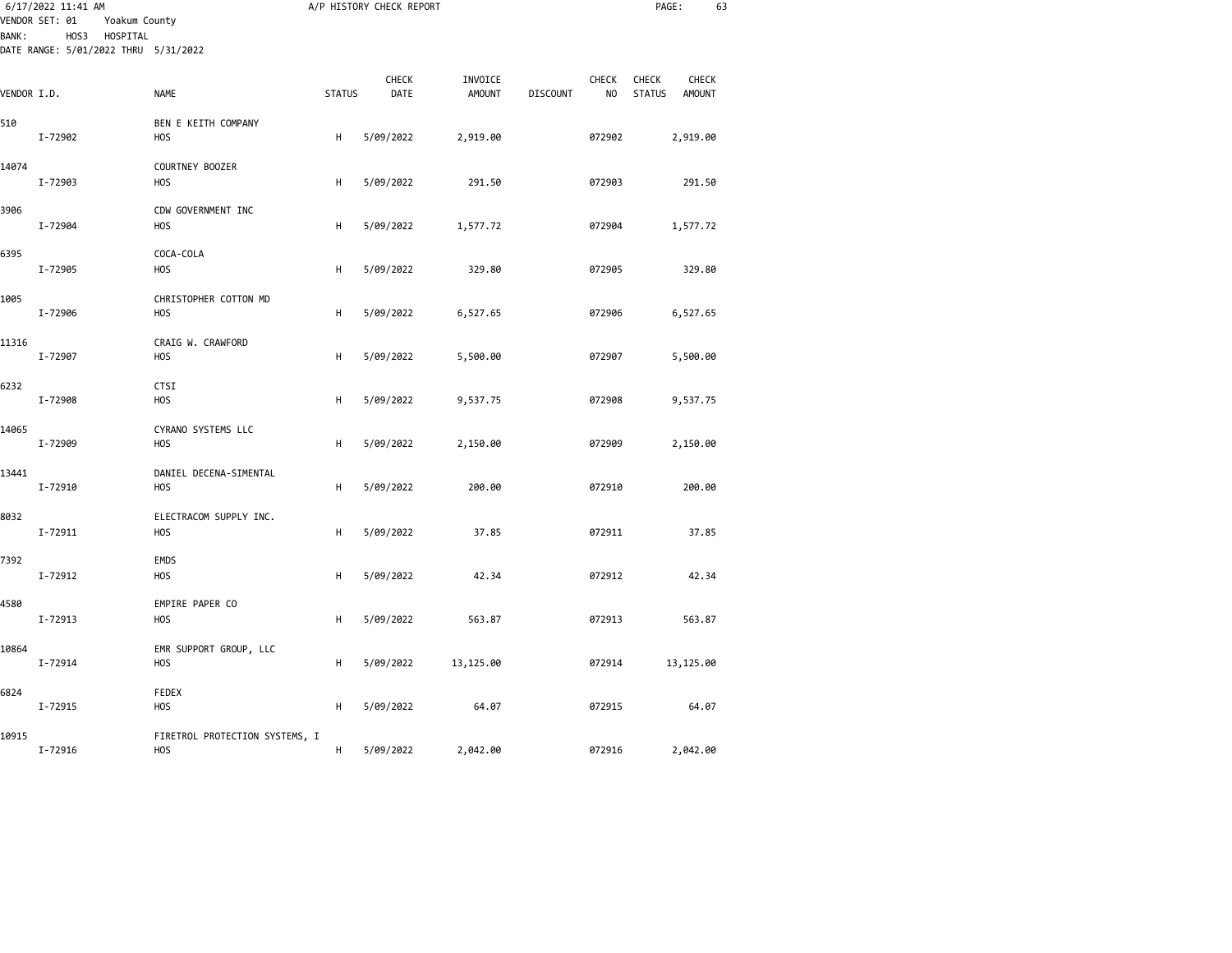|              | 6/17/2022 11:41 AM<br>VENDOR SET: 01<br>Yoakum County    |                                                    |               | A/P HISTORY CHECK REPORT |                          |                 |                                | PAGE:                  | 64                     |  |
|--------------|----------------------------------------------------------|----------------------------------------------------|---------------|--------------------------|--------------------------|-----------------|--------------------------------|------------------------|------------------------|--|
| <b>BANK:</b> | HOS3<br>HOSPITAL<br>DATE RANGE: 5/01/2022 THRU 5/31/2022 |                                                    |               |                          |                          |                 |                                |                        |                        |  |
| VENDOR I.D.  |                                                          | <b>NAME</b>                                        | <b>STATUS</b> | CHECK<br>DATE            | INVOICE<br><b>AMOUNT</b> | <b>DISCOUNT</b> | <b>CHECK</b><br>N <sub>O</sub> | CHECK<br><b>STATUS</b> | CHECK<br><b>AMOUNT</b> |  |
| 6573         | I-72917                                                  | SCOTT FRANKFATHER<br>HOS                           | Н             | 5/09/2022                | 8,527.65                 |                 | 072917                         |                        | 8,527.65               |  |
| 14079        | I-72918                                                  | ANNA GONZALES<br>H <sub>O</sub> S                  | Н             | 5/09/2022                | 18.43                    |                 | 072918                         |                        | 18.43                  |  |
| 33           | I-72919.0                                                | HIGGINBOTHAM BROTHERS<br>H <sub>O</sub> S          | Н             | 5/09/2022                | 597.89                   |                 | 072919                         |                        | 597.89                 |  |
| 5793         | I-72920                                                  | HOME DEPOT CREDIT SERVICE<br><b>HOS</b>            | н             | 5/09/2022                | 1,492.98                 |                 | 072920                         |                        | 1,492.98               |  |
| 10718        | I-72921                                                  | IN THE SWIM<br>H <sub>O</sub> S                    | Н             | 5/09/2022                | 169.93                   |                 | 072921                         |                        | 169.93                 |  |
| 10348        | I-72922                                                  | JNL STEEL COMPONENTS, INC<br><b>HOS</b>            | Н             | 5/09/2022                | 216.55                   |                 | 072922                         |                        | 216.55                 |  |
| 274          | I-72923                                                  | JOHNSTONE SUPPLY<br>H <sub>O</sub> S               | Н             | 5/09/2022                | 1,067.58                 |                 | 072923                         |                        | 1,067.58               |  |
| 4002         | I-72924                                                  | KIKZ/KSEM<br><b>HOS</b>                            | H             | 5/09/2022                | 250.00                   |                 | 072924                         |                        | 250.00                 |  |
| 13899        | I-72925                                                  | LAWRENCE RECRUITINGS SPECIALIS<br>H <sub>O</sub> S | H             | 5/09/2022                | 28,875.00                |                 | 072925                         |                        | 28,875.00              |  |
| 10673        | I-72926                                                  | LEA COUNTY ELECTRIC<br>H <sub>O</sub> S            | н             | 5/09/2022                | 418.48                   |                 | 072926                         |                        | 418.48                 |  |
| 5228         | I-72927                                                  | LEA COUNTY SEPTIC TANK SERVICE<br>H <sub>O</sub> S | H             | 5/09/2022                | 550.00                   |                 | 072927                         |                        | 550.00                 |  |
| 11910        | I-72928                                                  | NUTRITION SERVICES FOR RURAL C<br><b>HOS</b>       | H             | 5/09/2022                | 475.00                   |                 | 072928                         |                        | 475.00                 |  |
| 11651        | I-72929                                                  | MARK HORNSBY ANETHESIA SERVICE<br><b>HOS</b>       | H             | 5/09/2022                | 56,766.60                |                 | 072929                         |                        | 56,766.60              |  |
| 509          | I-72930                                                  | MATHESON TRI-GAS<br>HOS3                           | Н             | 5/09/2022                | 1,628.47                 |                 | 072930                         |                        | 1,628.47               |  |
| 13471        | I-72931                                                  | COLLIN MCLARTY<br><b>HOS</b>                       | н             | 5/09/2022                | 93.47                    |                 | 072931                         |                        | 93.47                  |  |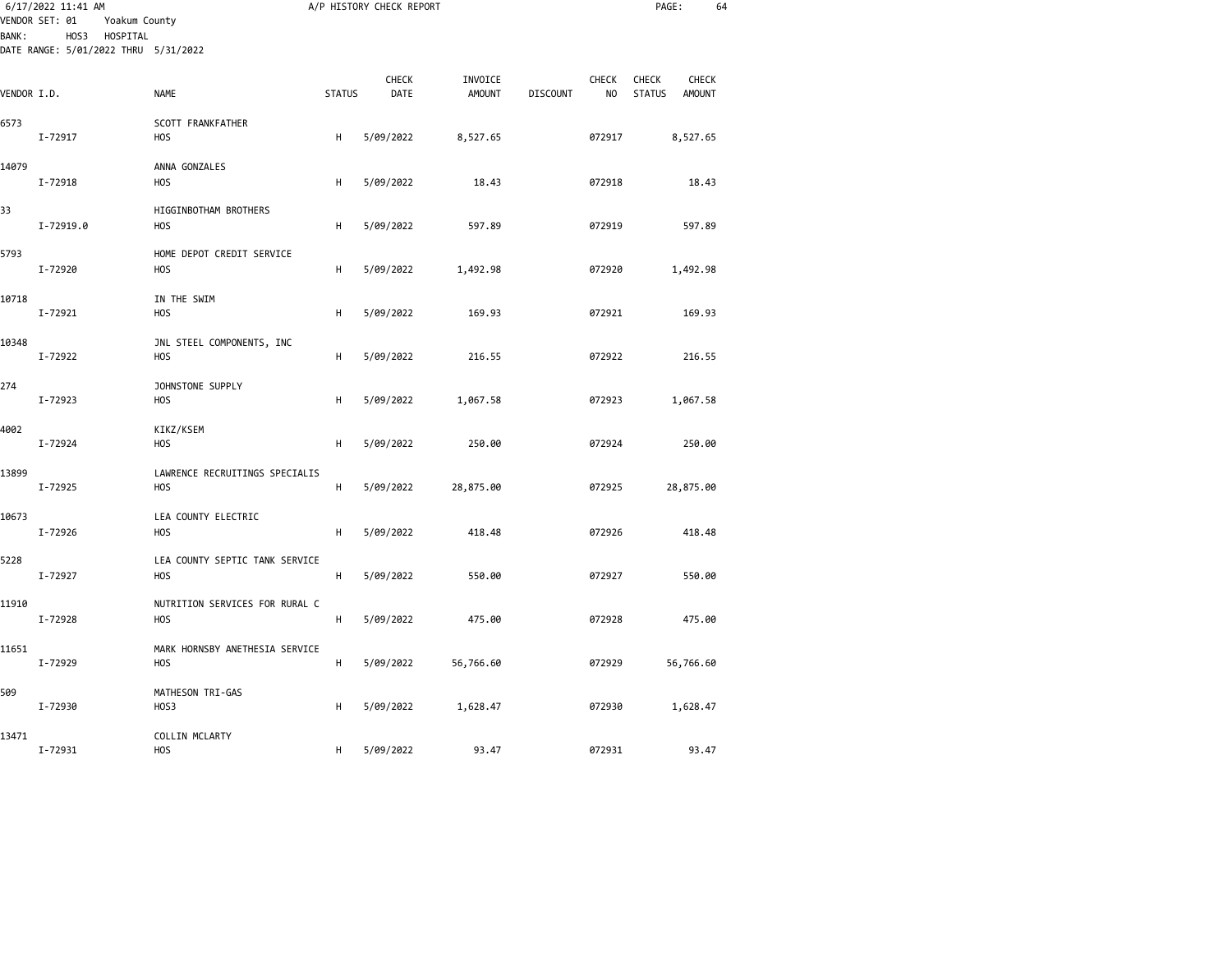|              | 6/17/2022 11:41 AM<br>VENDOR SET: 01<br>Yoakum County    |                                                |               | A/P HISTORY CHECK REPORT |                          |                 |                                | PAGE:                         | 65              |  |
|--------------|----------------------------------------------------------|------------------------------------------------|---------------|--------------------------|--------------------------|-----------------|--------------------------------|-------------------------------|-----------------|--|
| <b>BANK:</b> | HOS3<br>HOSPITAL<br>DATE RANGE: 5/01/2022 THRU 5/31/2022 |                                                |               |                          |                          |                 |                                |                               |                 |  |
| VENDOR I.D.  |                                                          | <b>NAME</b>                                    | <b>STATUS</b> | CHECK<br>DATE            | INVOICE<br><b>AMOUNT</b> | <b>DISCOUNT</b> | <b>CHECK</b><br>N <sub>O</sub> | <b>CHECK</b><br><b>STATUS</b> | CHECK<br>AMOUNT |  |
| 7938         | I-72932                                                  | MEDLINE INDUSTRIES<br><b>HOS</b>               | н             | 5/09/2022                | 35,561.20                |                 | 072932                         |                               | 35,561.20       |  |
| 12657        | I-72933                                                  | MEDSHARPS WEST LLC<br>H <sub>0</sub> S         | н             | 5/09/2022                | 1,970.00                 |                 | 072933                         |                               | 1,970.00        |  |
| 7845         | I-72934                                                  | <b>ESTHER MORALES</b><br><b>HOS</b>            | н             | 5/09/2022                | 18.43                    |                 | 072934                         |                               | 18.43           |  |
| 12527        | I-72935                                                  | NANOSONICS, INC.<br>H <sub>0</sub> S           | н             | 5/09/2022                | 672.00                   |                 | 072935                         |                               | 672.00          |  |
| 14010        | I-72936                                                  | NIHON KOHDEN AMERICA INC<br>H <sub>0</sub> S   | н             | 5/09/2022                | 724.97                   |                 | 072936                         |                               | 724.97          |  |
| 13977        | I-72937                                                  | NOVA BIOMEDICAL<br><b>JPS</b>                  | H             | 5/09/2022                | 178.72                   |                 | 072937                         |                               | 178.72          |  |
| 11630        | I-72938                                                  | NUANCE COMMUNICATIONS, INC<br>H <sub>0</sub> S | н             | 5/09/2022                | 143.00                   |                 | 072938                         |                               | 143.00          |  |
| 11092        | I-72939                                                  | LYNDA ODOM<br>H <sub>O</sub> S                 | н             | 5/09/2022                | 4,000.00                 |                 | 072939                         |                               | 4,000.00        |  |
| 10651        | I-72940                                                  | OFFICEWISE FURNITURE & SUPPLY<br><b>HOS</b>    | н             | 5/09/2022                | 194.18                   |                 | 072940                         |                               | 194.18          |  |
| 6983         | I-72941                                                  | OLYMPUS AMERICA INC<br>H <sub>0</sub> S        | H             | 5/09/2022                | 708.86                   |                 | 072941                         |                               | 708.86          |  |
| 11807        | I-72942                                                  | OPTUM360<br>H <sub>0</sub> S                   | н             | 5/09/2022                | 2,346.46                 |                 | 072942                         |                               | 2,346.46        |  |
| 6372         | I-72943                                                  | ORTHO-CLINICAL DIAGNOSTICS<br><b>HOS</b>       | н             | 5/09/2022                | 164.08                   |                 | 072943                         |                               | 164.08          |  |
| 7667         | I-72944                                                  | OWENS & MINOR<br><b>HOS</b>                    | Н             | 5/09/2022                | 1,085.93                 |                 | 072944                         |                               | 1,085.93        |  |
| 8400         | I-72945                                                  | ADAM PEARSON<br>H <sub>0</sub> S               | н             | 5/09/2022                | 456.30                   |                 | 072945                         |                               | 456.30          |  |
| 10881        | I-72946                                                  | PERFORMANCE HEALTH<br><b>HOS</b>               | н             | 5/09/2022                | 126.70                   |                 | 072946                         |                               | 126.70          |  |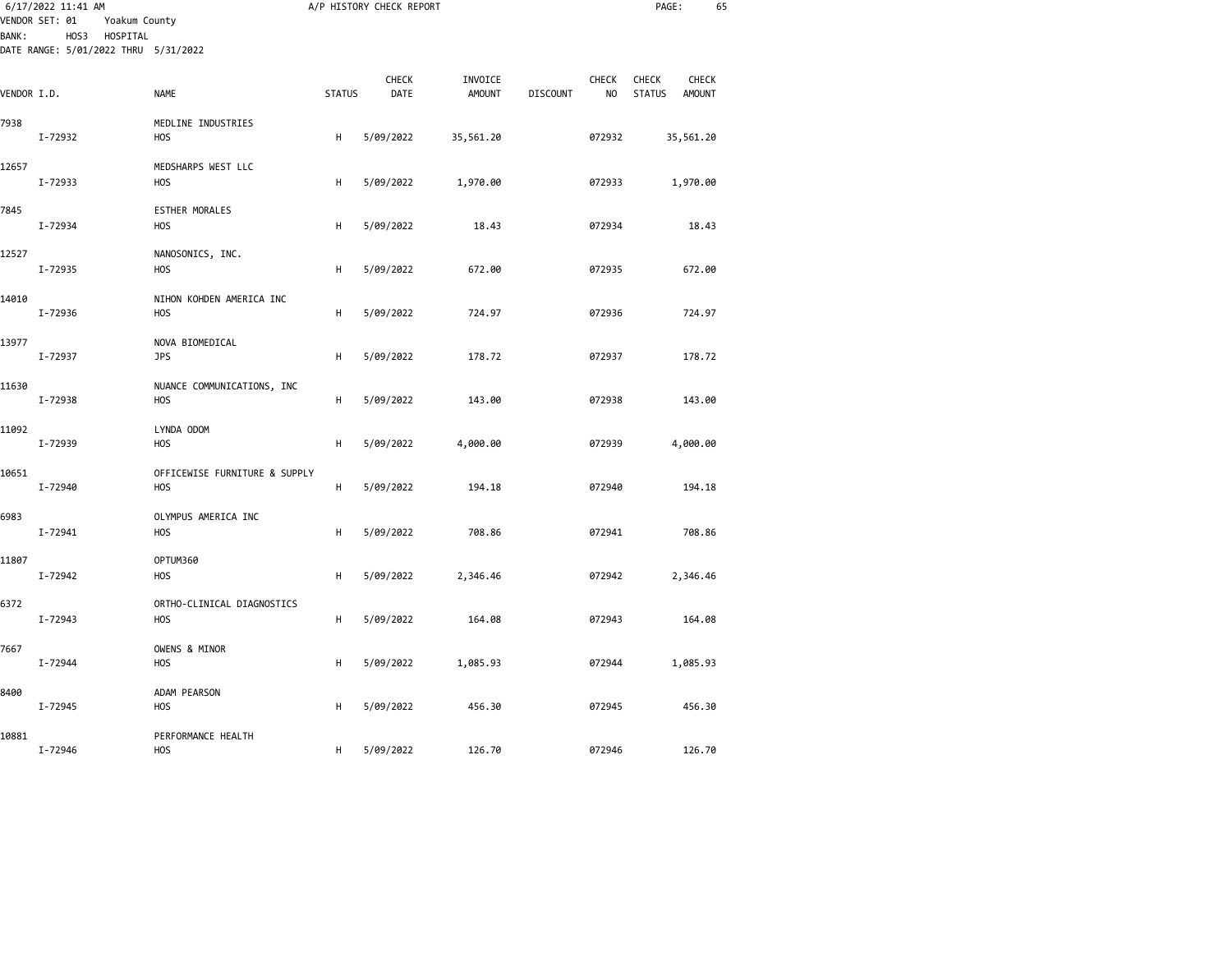| BANK :      | 6/17/2022 11:41 AM<br>VENDOR SET: 01<br>Yoakum County<br>HOS3<br>HOSPITAL |                                                     |               | A/P HISTORY CHECK REPORT |                          |                 |                         | PAGE:                         | 66                            |  |
|-------------|---------------------------------------------------------------------------|-----------------------------------------------------|---------------|--------------------------|--------------------------|-----------------|-------------------------|-------------------------------|-------------------------------|--|
| VENDOR I.D. | DATE RANGE: 5/01/2022 THRU 5/31/2022                                      | <b>NAME</b>                                         | <b>STATUS</b> | CHECK<br>DATE            | INVOICE<br><b>AMOUNT</b> | <b>DISCOUNT</b> | CHECK<br>N <sub>O</sub> | <b>CHECK</b><br><b>STATUS</b> | <b>CHECK</b><br><b>AMOUNT</b> |  |
| 14035       | I-72947                                                                   | PINAY REGISTERED NURSE LLC<br><b>HOS</b>            | H             | 5/09/2022                | 7,849.69                 |                 | 072947                  |                               | 7,849.69                      |  |
| 13795       | I-72948                                                                   | PRIME TIME HEALTHCARE<br><b>HOS</b>                 | Н             | 5/09/2022                | 5,280.00                 |                 | 072948                  |                               | 5,280.00                      |  |
| 14053       | I-72949                                                                   | PRISTA CORPORATION<br><b>HOS</b>                    | H             | 5/09/2022                | 1,722.00                 |                 | 072949                  |                               | 1,722.00                      |  |
| 10716       | I-72950                                                                   | QUADIENT FINANCE USA<br>H <sub>O</sub> S            | H             | 5/09/2022                | 447.39                   |                 | 072950                  |                               | 447.39                        |  |
| 12687       | I-72951                                                                   | RX WASTE SYSTEMS LLC<br>H <sub>O</sub> S            | Н             | 5/09/2022                | 720.00                   |                 | 072951                  |                               | 720.00                        |  |
| 13865       | I-72952                                                                   | SCOUT NURSE STAFFING, LLC<br>HS <sub>0</sub>        | Н             | 5/09/2022                | 9,350.00                 |                 | 072952                  |                               | 9,350.00                      |  |
| 1409        | I-72953                                                                   | SEMINOLE SENTINEL<br><b>HOS</b>                     | H             | 5/09/2022                | 840.00                   |                 | 072953                  |                               | 840.00                        |  |
| 2212        | I-72954                                                                   | SIEMENS HEALTHCARE DIAGNOSTICS<br><b>HOS</b>        | H             | 5/09/2022                | 4,028.80                 |                 | 072954                  |                               | 4,028.80                      |  |
| 14077       | I-72955                                                                   | SOLARE MEDICAL<br><b>HOS</b>                        | H             | 5/09/2022                | 3,975.40                 |                 | 072955                  |                               | 3,975.40                      |  |
| 13192       | I-72956                                                                   | STAPLES BUSINESS CREDIT<br>H <sub>O</sub> S         | H             | 5/09/2022                | 101.83                   |                 | 072956                  |                               | 101.83                        |  |
| 1697        | I-72957                                                                   | TASCOSA OFFICE MACHINES, INC.<br><b>HOS</b>         | Н             | 5/09/2022                | 2,229.61                 |                 | 072957                  |                               | 2,229.61                      |  |
| 13790       | I-72958                                                                   | TEXAS SELECT STAFFING LLC<br><b>HOS</b>             | Н             | 5/09/2022                | 15,728.00                |                 | 072958                  |                               | 15,728.00                     |  |
| 472         | I-72959                                                                   | THRIFTWAY FOODS<br><b>HOS</b>                       | H             | 5/09/2022                | 334.62                   |                 | 072959                  |                               | 334.62                        |  |
| 12579       | I-72960                                                                   | USF HEALTHCARE CONSULTING<br><b>HOS</b><br>VITALANT | н             | 5/09/2022                | 769.14                   |                 | 072960                  |                               | 769.14                        |  |
| 13409       | I-72961                                                                   | <b>HOS</b>                                          | н             | 5/09/2022                | 1,377.30                 |                 | 072961                  |                               | 1,377.30                      |  |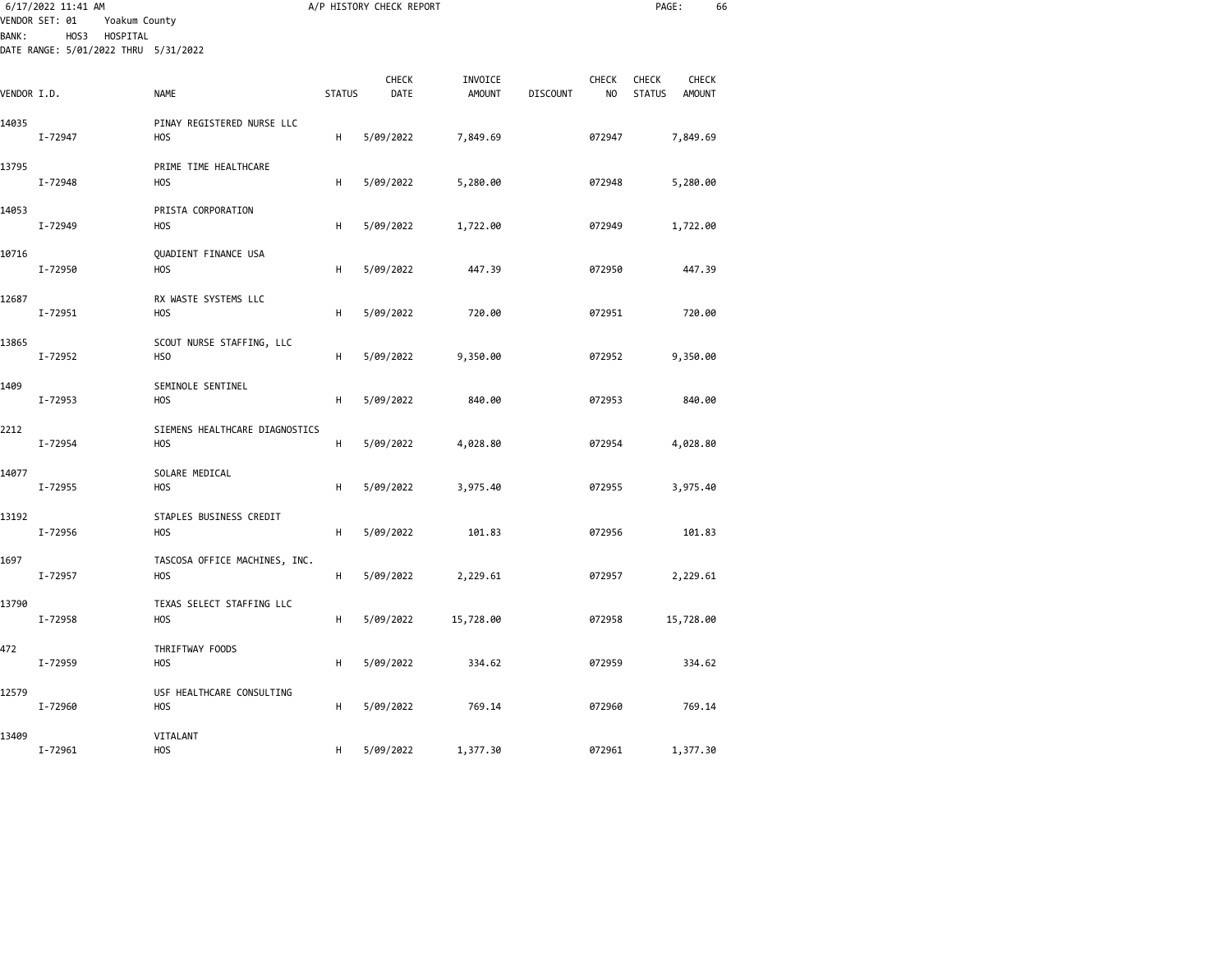| <b>BANK:</b> | 6/17/2022 11:41 AM<br>VENDOR SET: 01<br>Yoakum County<br>HOS3<br>HOSPITAL<br>DATE RANGE: 5/01/2022 THRU 5/31/2022 |                                                              |               | A/P HISTORY CHECK REPORT |               |                 |              | PAGE:         | 67            |  |
|--------------|-------------------------------------------------------------------------------------------------------------------|--------------------------------------------------------------|---------------|--------------------------|---------------|-----------------|--------------|---------------|---------------|--|
|              |                                                                                                                   |                                                              |               | <b>CHECK</b>             | INVOICE       |                 | <b>CHECK</b> | <b>CHECK</b>  | <b>CHECK</b>  |  |
| VENDOR I.D.  |                                                                                                                   | NAME                                                         | <b>STATUS</b> | DATE                     | <b>AMOUNT</b> | <b>DISCOUNT</b> | NO           | <b>STATUS</b> | <b>AMOUNT</b> |  |
| 12833        | I-72962                                                                                                           | VIVIAL<br>H <sub>O</sub> S                                   | Н             | 5/09/2022                | 43.90         |                 | 072962       |               | 43.90         |  |
| 681          | I-72963                                                                                                           | WAGNER SUPPLY COMPANY<br>H <sub>O</sub> S                    | Н             | 5/09/2022                | 480.83        |                 | 072963       |               | 480.83        |  |
| 167          |                                                                                                                   | WATER PROCESSING                                             |               |                          |               |                 |              |               |               |  |
|              | I-72964                                                                                                           | H <sub>O</sub> S                                             | н             | 5/09/2022                | 425.00        |                 | 072964       |               | 425.00        |  |
| 10061        | I-72965                                                                                                           | WELLS FARGO CORPORATE CARD<br><b>HOS</b>                     | н             | 5/09/2022                | 6,824.19      |                 | 072965       |               | 6,824.19      |  |
| 14021        | I-72966                                                                                                           | WESTEX STAFFING LLC<br><b>HOS</b>                            | H             | 5/09/2022                | 16,249.66     |                 | 072966       |               | 16,249.66     |  |
| 11605        | I-72967                                                                                                           | CRYSTAL ZURITA<br><b>HOS</b>                                 | н             | 5/09/2022                | 51.60         |                 | 072967       |               | 51.60         |  |
| 363          | I-72968                                                                                                           | YC HOSPITALIZATION INSURANCE<br>HOS MAY AMWINS INS ADJ       | н             | 5/06/2022                | 29,261.73     |                 | 072968       |               | 29,261.73     |  |
| 363          | I-72969                                                                                                           | YC HOSPITALIZATION INSURANCE<br>WTMC MAY DEARBORN INS ADJ    | н             | 5/06/2022                | 23.58         |                 | 072969       |               | 23.58         |  |
| 363          | I-72970                                                                                                           | YC HOSPITALIZATION INSURANCE<br>HOS MAY TRANSAMERICA INS ADJ | н             | 5/06/2022                | 91.47         |                 | 072970       |               | 91.47         |  |
| 363          | I-72971                                                                                                           | YC HOSPITALIZATION INSURANCE<br>HOS MAY BDBC INS ADJ         | н             | 5/06/2022                | 23,228.14     |                 | 072971       |               | 23,228.14     |  |
| 363          | I-72972                                                                                                           | YC HOSPITALIZATION INSURANCE<br>HOS MAY DEARBORN INS AJD     | н             | 5/06/2022                | 223.98        |                 | 072972       |               | 223.98        |  |
| 8075         | I-72973                                                                                                           | NORMA ALVIDREZ<br><b>HOS</b>                                 | н             | 5/16/2022                | 423.83        |                 | 072973       |               | 423.83        |  |
| 13886        | I-72974                                                                                                           | <b>STEVEN ANNA</b><br><b>HOS</b>                             | н             | 5/16/2022                | 1,200.00      |                 | 072974       |               | 1,200.00      |  |
| 5725         | I-72975                                                                                                           | AQUAONE LLC<br><b>HOS</b>                                    | н             | 5/16/2022                | 98.00         |                 | 072975       |               | 98.00         |  |
| 13597        | I-72976                                                                                                           | ARAMARK UNIFORM SERVICES (AUS)<br><b>HOS</b>                 | H             | 5/16/2022                | 3,374.99      |                 | 072976       |               | 3,374.99      |  |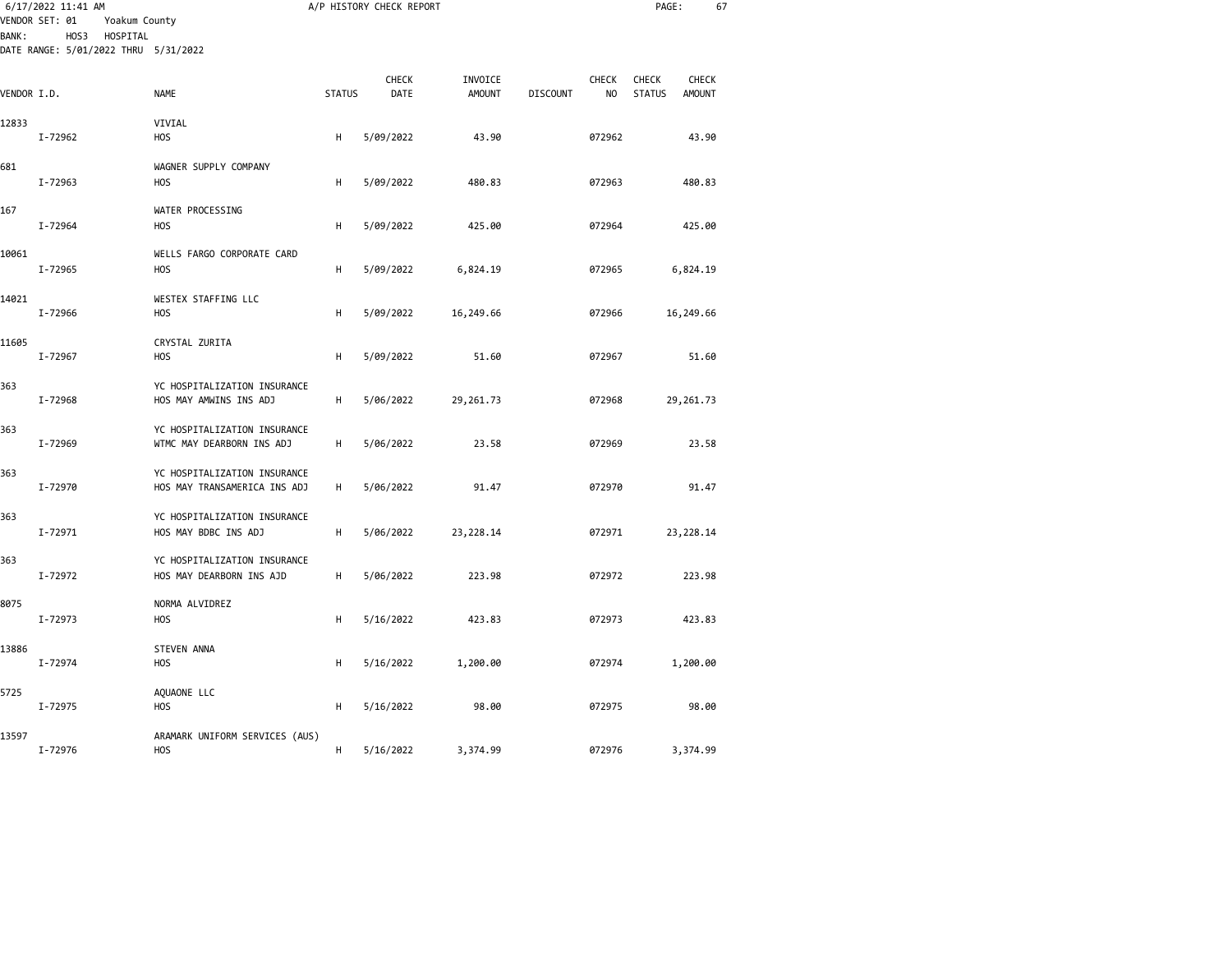|              | 6/17/2022 11:41 AM<br>VENDOR SET: 01<br>Yoakum County    |                               |               | A/P HISTORY CHECK REPORT |                          |                 |             | PAGE:                  | 68                     |  |
|--------------|----------------------------------------------------------|-------------------------------|---------------|--------------------------|--------------------------|-----------------|-------------|------------------------|------------------------|--|
| <b>BANK:</b> | HOS3<br>HOSPITAL<br>DATE RANGE: 5/01/2022 THRU 5/31/2022 |                               |               |                          |                          |                 |             |                        |                        |  |
| VENDOR I.D.  |                                                          | <b>NAME</b>                   | <b>STATUS</b> | CHECK<br>DATE            | INVOICE<br><b>AMOUNT</b> | <b>DISCOUNT</b> | CHECK<br>NO | CHECK<br><b>STATUS</b> | CHECK<br><b>AMOUNT</b> |  |
| 11007        |                                                          | JOSE AYALA                    |               |                          |                          |                 |             |                        |                        |  |
|              | I-72977                                                  | HOS                           | н             | 5/16/2022                | 208.84                   |                 | 072977      |                        | 208.84                 |  |
| 13555        |                                                          | BECTON, DICKINSON AND COMPANY |               |                          |                          |                 |             |                        |                        |  |
|              | I-72978                                                  | HOS                           | H             | 5/16/2022                | 1,615.08                 |                 | 072978      |                        | 1,615.08               |  |
| 4920         |                                                          | NANCY BERNAL                  |               |                          |                          |                 |             |                        |                        |  |
|              | I-72979                                                  | <b>HOS</b>                    | H             | 5/16/2022                | 25.00                    |                 | 072979      |                        | 25.00                  |  |
| 15           |                                                          | BLAINE INDUSTRIAL SUPPLY      |               |                          |                          |                 |             |                        |                        |  |
|              | I-72980                                                  | <b>HOS</b>                    | н             | 5/16/2022                | 89.90                    |                 | 072980      |                        | 89.90                  |  |
| 14074        |                                                          | COURTNEY BOOZER               |               |                          |                          |                 |             |                        |                        |  |
|              | I-72981                                                  | <b>HOS</b>                    | н             | 5/16/2022                | 1,756.15                 |                 | 072981      |                        | 1,756.15               |  |
| 14082        |                                                          | MARICEL CALUNSAG              |               |                          |                          |                 |             |                        |                        |  |
|              | I-72982                                                  | <b>HOS</b>                    | н             | 5/16/2022                | 1,420.00                 |                 | 072982      |                        | 1,420.00               |  |
| 36           |                                                          | CITY OF PLAINS                |               |                          |                          |                 |             |                        |                        |  |
|              | I-72983                                                  | <b>HOS</b>                    | H             | 5/16/2022                | 146.36                   |                 | 072983      |                        | 146.36                 |  |
| 2328         |                                                          | CIVCO MEDICAL SOLUTIONS       |               |                          |                          |                 |             |                        |                        |  |
|              | I-72984                                                  | <b>HOS</b>                    | н             | 5/16/2022                | 370.00                   |                 | 072984      |                        | 370.00                 |  |
| 10840        |                                                          | CLAIM MD                      |               |                          |                          |                 |             |                        |                        |  |
|              | I-72985                                                  | H <sub>O</sub> S              | н             | 5/16/2022                | 329.40                   |                 | 072985      |                        | 329.40                 |  |
| 11530        |                                                          | COVENANT MEDICAL GROUP        |               |                          |                          |                 |             |                        |                        |  |
|              | I-72986                                                  | <b>HOS</b>                    | н             | 5/16/2022                | 131,963.62               |                 | 072986      |                        | 131,963.62             |  |
| 8364         |                                                          | COVIDIEN SALES, LLC           |               |                          |                          |                 |             |                        |                        |  |
|              | I-72987                                                  | <b>HOS</b>                    | H             | 5/16/2022                | 3,624.00                 |                 | 072987      |                        | 3,624.00               |  |
| 5692         |                                                          | C R BARD INC                  |               |                          |                          |                 |             |                        |                        |  |
|              | I-72988                                                  | <b>HOS</b>                    | н             | 5/16/2022                | 783.39                   |                 | 072988      |                        | 783.39                 |  |
| 6232         |                                                          | CTSI                          |               |                          |                          |                 |             |                        |                        |  |
|              | I-72989                                                  | <b>HOS</b>                    | н             | 5/16/2022                | 9,700.01                 |                 | 072989      |                        | 9,700.01               |  |
| 6613         |                                                          | CARMELA DAVIS                 |               |                          |                          |                 |             |                        |                        |  |
|              | I-72990                                                  | <b>HOS</b>                    | н             | 5/16/2022                | 90.68                    |                 | 072990      |                        | 90.68                  |  |
| 13441        |                                                          | DANIEL DECENA-SIMENTAL        |               |                          |                          |                 |             |                        |                        |  |
|              | I-72991                                                  | HOS                           | н             | 5/16/2022                | 200.00                   |                 | 072991      |                        | 200.00                 |  |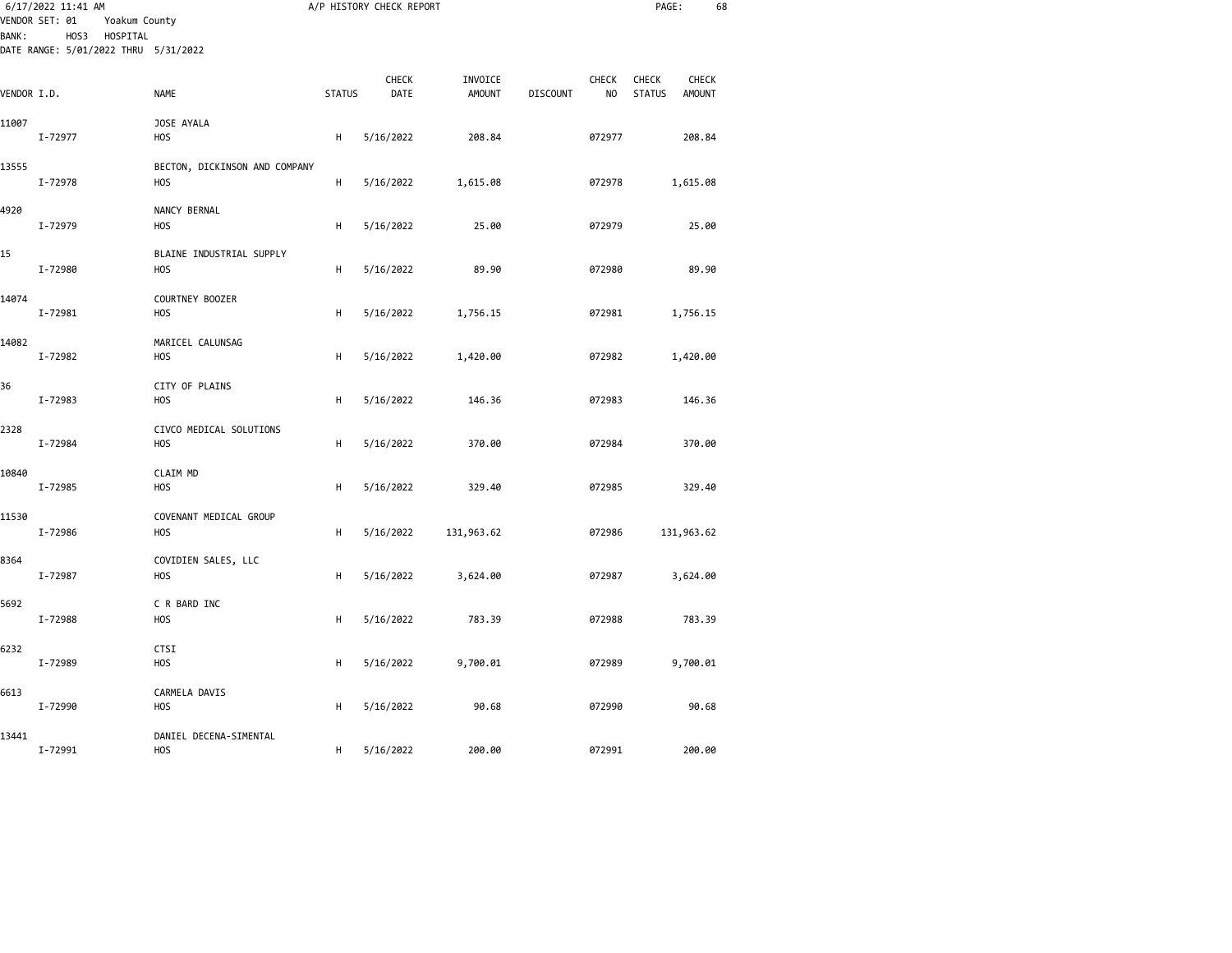|              | 6/17/2022 11:41 AM<br>VENDOR SET: 01<br>Yoakum County |                                              |               | A/P HISTORY CHECK REPORT |                          |                 |             | PAGE:                                            | 69 |
|--------------|-------------------------------------------------------|----------------------------------------------|---------------|--------------------------|--------------------------|-----------------|-------------|--------------------------------------------------|----|
| <b>BANK:</b> | HOS3 HOSPITAL<br>DATE RANGE: 5/01/2022 THRU 5/31/2022 |                                              |               |                          |                          |                 |             |                                                  |    |
| VENDOR I.D.  |                                                       | NAME                                         | <b>STATUS</b> | <b>CHECK</b><br>DATE     | INVOICE<br><b>AMOUNT</b> | <b>DISCOUNT</b> | CHECK<br>NO | CHECK<br>CHECK<br><b>STATUS</b><br><b>AMOUNT</b> |    |
| 39           | I-72992                                               | DC ACE HARDWARE<br><b>HOS</b>                | н             | 5/16/2022                | 132.06                   |                 | 072992      | 132.06                                           |    |
| 7085         | I-72993                                               | EMERGENCY STAFFING SOLUTIONS I<br><b>HOS</b> | н             | 5/16/2022                | 28,860.00                |                 | 072993      | 28,860.00                                        |    |
| 3396         | I-72994                                               | FISHER HEALTHCARE<br><b>HOS</b>              | н             | 5/16/2022                | 406.42                   |                 | 072994      | 406.42                                           |    |
| 13522        | I-72995                                               | BECCA FLOYD<br><b>HOS</b>                    | н             | 5/16/2022                | 25.00                    |                 | 072995      | 25.00                                            |    |
| 7547         | I-72996                                               | GE PRECISION HEALTHCARE LLC<br><b>HOS</b>    | H             | 5/16/2022                | 9,401.25                 |                 | 072996      | 9,401.25                                         |    |
| 12743        | I-72997                                               | GLASS OPS LLC.<br><b>HOS</b>                 | н             | 5/16/2022                | 6,998.35                 |                 | 072997      | 6,998.35                                         |    |
| 48           | I-72998                                               | DENVER CITY PRESS<br>HOS                     | н             | 5/16/2022                | 660.80                   |                 | 072998      | 660.80                                           |    |
| 219          | I-72999                                               | GRAINGER<br>HOS                              | н             | 5/16/2022                | 1,060.44                 |                 | 072999      | 1,060.44                                         |    |
| 9161         | I-73000                                               | HEALTH CARE LOGISTICS, INC<br>HOS            | н             | 5/16/2022                | 44.21                    |                 | 073000      | 44.21                                            |    |
| 33           | I-73001                                               | HIGGINBOTHAM BROTHERS<br>H <sub>O</sub> S    | н             | 5/16/2022                | 565.55                   |                 | 073001      | 565.55                                           |    |
| 10718        | I-73002                                               | IN THE SWIM<br>H <sub>O</sub> S              | н             | 5/16/2022                | 284.99                   |                 | 073002      | 284.99                                           |    |
| 4497         | I-73003                                               | CHARLES JIVIDEN<br><b>HOS</b>                | н             | 5/16/2022                | 282.55                   |                 | 073003      | 282.55                                           |    |
| 13899        | I-73004                                               | LAWRENCE RECRUITINGS SPECIALIS<br><b>HOS</b> | H             | 5/16/2022                | 9,375.00                 |                 | 073004      | 9,375.00                                         |    |
| 11689        | I-73005                                               | LUBBOCK HEART HOSPITAL<br><b>HOS</b>         | н             | 5/16/2022                | 1,721.83                 |                 | 073005      | 1,721.83                                         |    |
| 5769         | I-73006                                               | LUKER PHARMACY MANAGEMENT<br><b>HOS</b>      | н             | 5/16/2022                | 29,690.43                |                 | 073006      | 29,690.43                                        |    |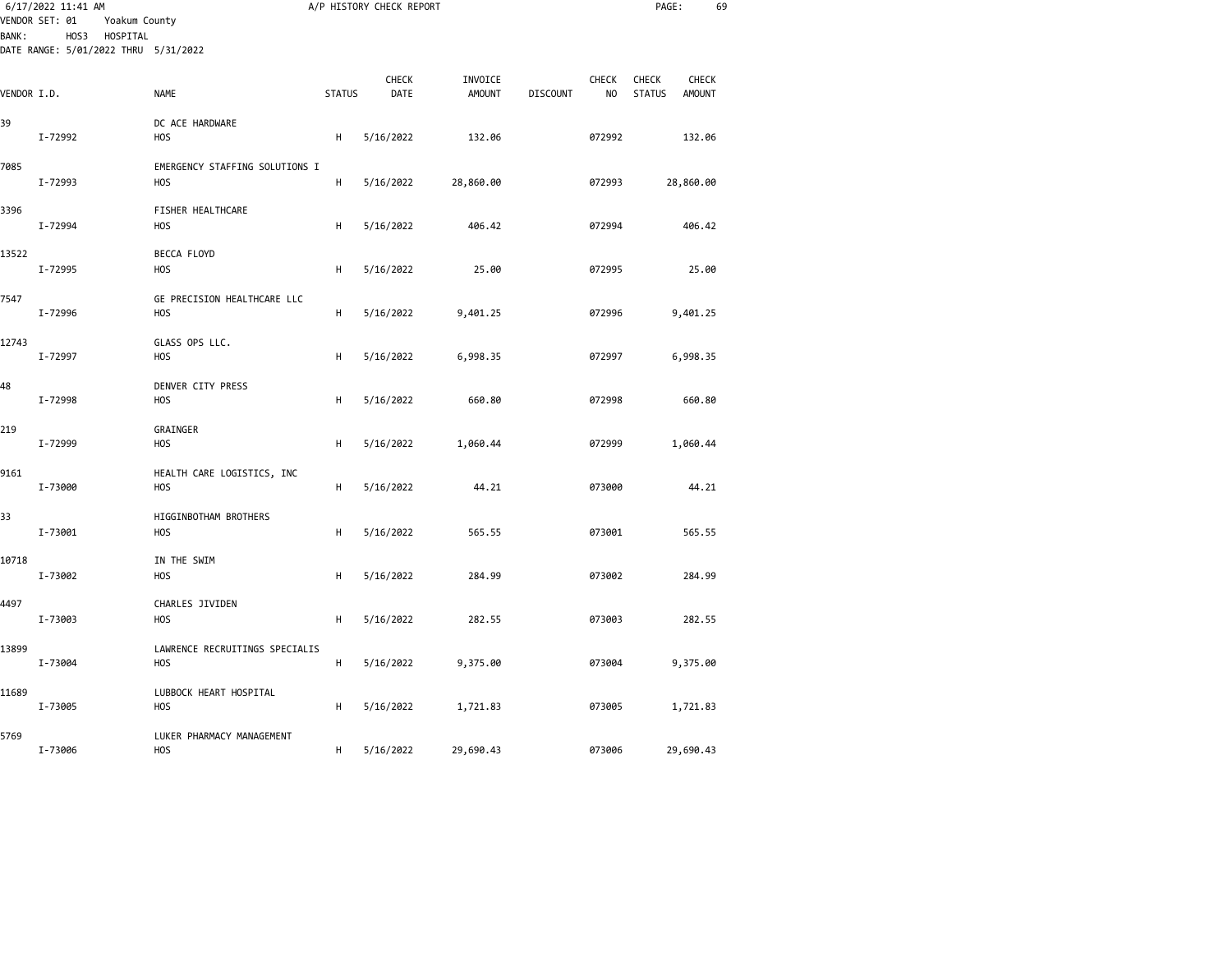|              | 6/17/2022 11:41 AM<br>VENDOR SET: 01<br>Yoakum County |                                                    |               | A/P HISTORY CHECK REPORT |                          |                 |                    | PAGE:                                                          | 70 |
|--------------|-------------------------------------------------------|----------------------------------------------------|---------------|--------------------------|--------------------------|-----------------|--------------------|----------------------------------------------------------------|----|
| <b>BANK:</b> | HOS3 HOSPITAL<br>DATE RANGE: 5/01/2022 THRU 5/31/2022 |                                                    |               |                          |                          |                 |                    |                                                                |    |
| VENDOR I.D.  |                                                       | <b>NAME</b>                                        | <b>STATUS</b> | <b>CHECK</b><br>DATE     | INVOICE<br><b>AMOUNT</b> | <b>DISCOUNT</b> | <b>CHECK</b><br>NO | <b>CHECK</b><br><b>CHECK</b><br><b>STATUS</b><br><b>AMOUNT</b> |    |
| 12986        | I-73007                                               | MAYFIELD PAPER COMPANY, INC<br>HOS                 | н             | 5/16/2022                | 414.19                   |                 | 073007             | 414.19                                                         |    |
| 11641        | I-73008                                               | MCKESSON DRUG COMPANY<br>H <sub>O</sub> S          | н             | 5/16/2022                | 19,736.17                |                 | 073008             | 19,736.17                                                      |    |
| 6021         | I-73009                                               | MCKESSON MEDICAL SURGICAL<br><b>HOS</b>            | н             | 5/16/2022                | 938.31                   |                 | 073009             | 938.31                                                         |    |
| 13587        | I-73010                                               | MCRT SERVICES, LLC<br><b>HOS</b>                   | н             | 5/16/2022                | 53,000.00                |                 | 073010             | 53,000.00                                                      |    |
| 7938         | I-73011                                               | MEDLINE INDUSTRIES<br><b>HOS</b>                   | н             | 5/16/2022                | 6,578.89                 |                 | 073011             | 6,578.89                                                       |    |
| 13222        | I-73012                                               | MEDTECH 2U - MEDICAL TECHNOLOG<br><b>HOS</b>       | н             | 5/16/2022                | 1,800.00                 |                 | 073012             | 1,800.00                                                       |    |
| 6756         | I-73013                                               | TODD MOORE<br><b>HOS</b>                           | н             | 5/16/2022                | 94.19                    |                 | 073013             | 94.19                                                          |    |
| 13170        | I-73014                                               | NEXTRUST, INC<br><b>HOS</b>                        | н             | 5/16/2022                | 1,452.36                 |                 | 073014             | 1,452.36                                                       |    |
| 11630        | I-73015                                               | NUANCE COMMUNICATIONS, INC<br><b>HOS</b>           | н             | 5/16/2022                | 715.00                   |                 | 073015             | 715.00                                                         |    |
| 10903        | I-73016                                               | NUVODIA<br><b>HOS</b>                              | н             | 5/16/2022                | 1,950.00                 |                 | 073016             | 1,950.00                                                       |    |
| 1128         | I-73017                                               | OVERHEAD DOOR COMPANY OF LUBBO<br>H <sub>O</sub> S | н             | 5/16/2022                | 204.50                   |                 | 073017             | 204.50                                                         |    |
| 7667         | I-73018                                               | OWENS & MINOR<br><b>HOS</b>                        | н             | 5/16/2022                | 3,998.25                 |                 | 073018             | 3,998.25                                                       |    |
| 6913         | I-73019                                               | PARAMOUNT PRESS<br>HOS                             | н             | 5/16/2022                | 448.00                   |                 | 073019             | 448.00                                                         |    |
| 14035        | I-73020                                               | PINAY REGISTERED NURSE LLC<br><b>HOS</b>           | н             | 5/16/2022                | 9,375.80                 |                 | 073020             | 9,375.80                                                       |    |
| 13795        | I-73021                                               | PRIME TIME HEALTHCARE<br><b>HOS</b>                | н             | 5/16/2022                | 5,280.00                 |                 | 073021             | 5,280.00                                                       |    |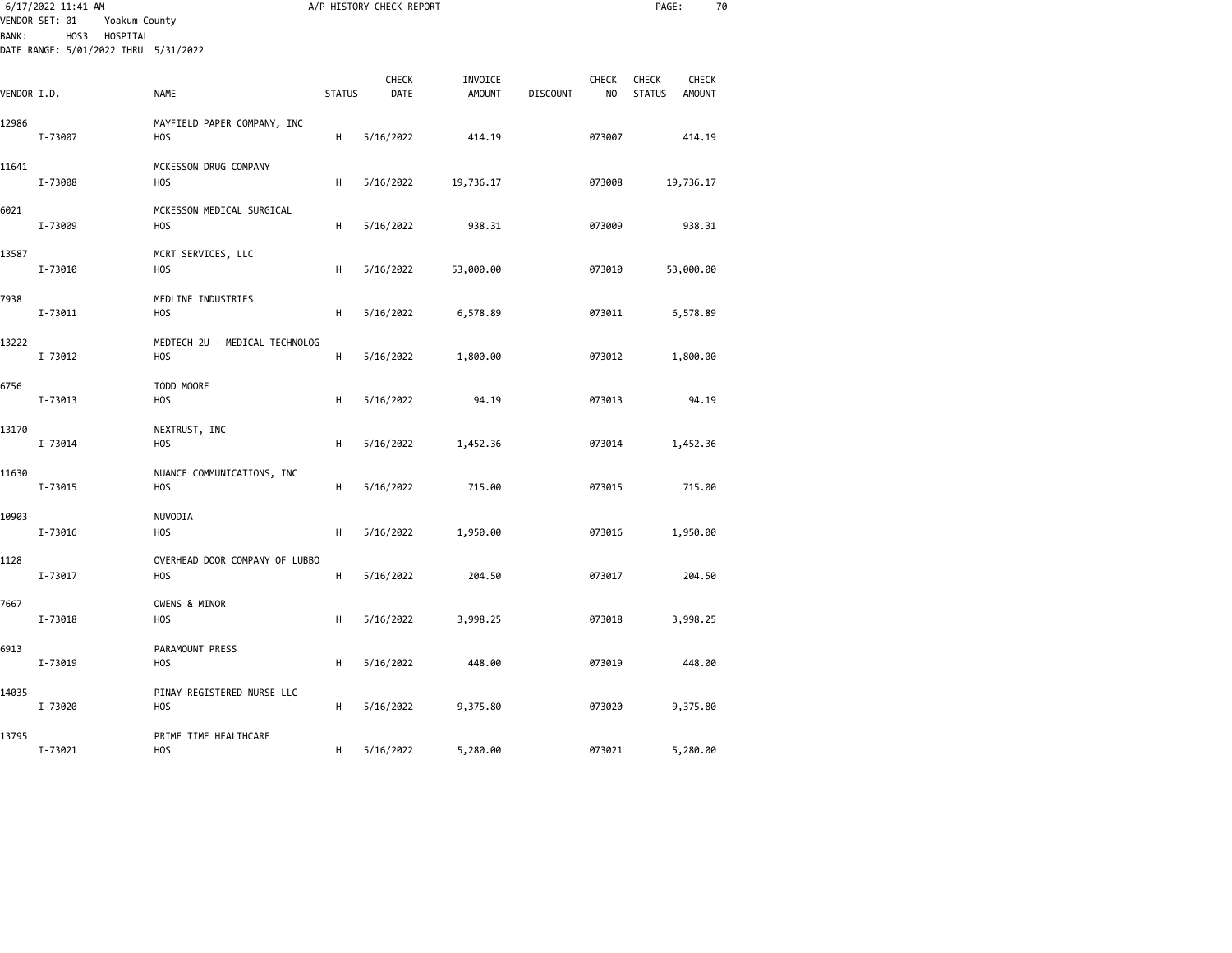| <b>BANK:</b> | 6/17/2022 11:41 AM<br>VENDOR SET: 01<br>Yoakum County<br>HOS3<br>HOSPITAL<br>DATE RANGE: 5/01/2022 THRU 5/31/2022 |                                             |               | A/P HISTORY CHECK REPORT |                          |                 |                    | PAGE:                         | 71                     |  |
|--------------|-------------------------------------------------------------------------------------------------------------------|---------------------------------------------|---------------|--------------------------|--------------------------|-----------------|--------------------|-------------------------------|------------------------|--|
| VENDOR I.D.  |                                                                                                                   | <b>NAME</b>                                 | <b>STATUS</b> | CHECK<br>DATE            | INVOICE<br><b>AMOUNT</b> | <b>DISCOUNT</b> | <b>CHECK</b><br>NO | <b>CHECK</b><br><b>STATUS</b> | CHECK<br><b>AMOUNT</b> |  |
| 10716        | I-73022                                                                                                           | QUADIENT FINANCE USA<br><b>HOS</b>          | H             | 5/16/2022                | 41.38                    |                 | 073022             |                               | 41.38                  |  |
| 51           | I-73023                                                                                                           | QUALITY TRUCK TIRES II, INC.<br><b>HOS</b>  | H             | 5/16/2022                | 7.00                     |                 | 073023             |                               | 7.00                   |  |
| 10874        | I-73024                                                                                                           | RMP SERVICES LLC<br><b>HOS</b>              | н             | 5/16/2022                | 1,544.24                 |                 | 073024             |                               | 1,544.24               |  |
| 11076        | I-73025                                                                                                           | ANGELICA RODRIGUEZ<br><b>HOS</b>            | H             | 5/16/2022                | 210.00                   |                 | 073025             |                               | 210.00                 |  |
| 12960        | I-73026                                                                                                           | SAGE PRODUCTS, LLC<br><b>HOS</b>            | H             | 5/16/2022                | 364.31                   |                 | 073026             |                               | 364.31                 |  |
| 11898        | I-73027                                                                                                           | WILLIAM SCOTT<br><b>HOS</b>                 | H             | 5/16/2022                | 91.08                    |                 | 073027             |                               | 91.08                  |  |
| 2212         | I-73028                                                                                                           | SIEMENS HEALTHCARE DIAGNOSTICS<br>HOS       | н             | 5/16/2022                | 1,872.82                 |                 | 073028             |                               | 1,872.82               |  |
| 12773        | I-73029                                                                                                           | STERLING TALENT SOLUTIONS<br><b>HOS</b>     | н             | 5/16/2022                | 579.56                   |                 | 073029             |                               | 579.56                 |  |
| 1697         | I-73030                                                                                                           | TASCOSA OFFICE MACHINES, INC.<br><b>HOS</b> | H             | 5/16/2022                | 1,804.07                 |                 | 073030             |                               | 1,804.07               |  |
| 13558        | I-73031                                                                                                           | BRENDA TAYLOR<br><b>HOS</b>                 | н             | 5/16/2022                | 128.64                   |                 | 073031             |                               | 128.64                 |  |
| 4830         | I-73032                                                                                                           | TAC - RISK MANAGEMENT POOL<br><b>HOS</b>    | н             | 5/16/2022                | 91,146.99                |                 | 073032             |                               | 91,146.99              |  |
| 11690        | I-73033                                                                                                           | TEXAS PHYSICICANS GROUP<br><b>HOS</b>       | н             | 5/16/2022                | 475.13                   |                 | 073033             |                               | 475.13                 |  |
| 13790        | I-73034                                                                                                           | TEXAS SELECT STAFFING LLC<br><b>HOS</b>     | н             | 5/16/2022                | 15,713.00                |                 | 073034             |                               | 15,713.00              |  |
| 472          | I-73035                                                                                                           | THRIFTWAY FOODS<br>HOS                      | н             | 5/16/2022                | 113.27                   |                 | 073035             |                               | 113.27                 |  |
| 7896         | I-73036                                                                                                           | T-SYSTEM<br><b>HOS</b>                      | н             | 5/16/2022                | 1,336.76                 |                 | 073036             |                               | 1,336.76               |  |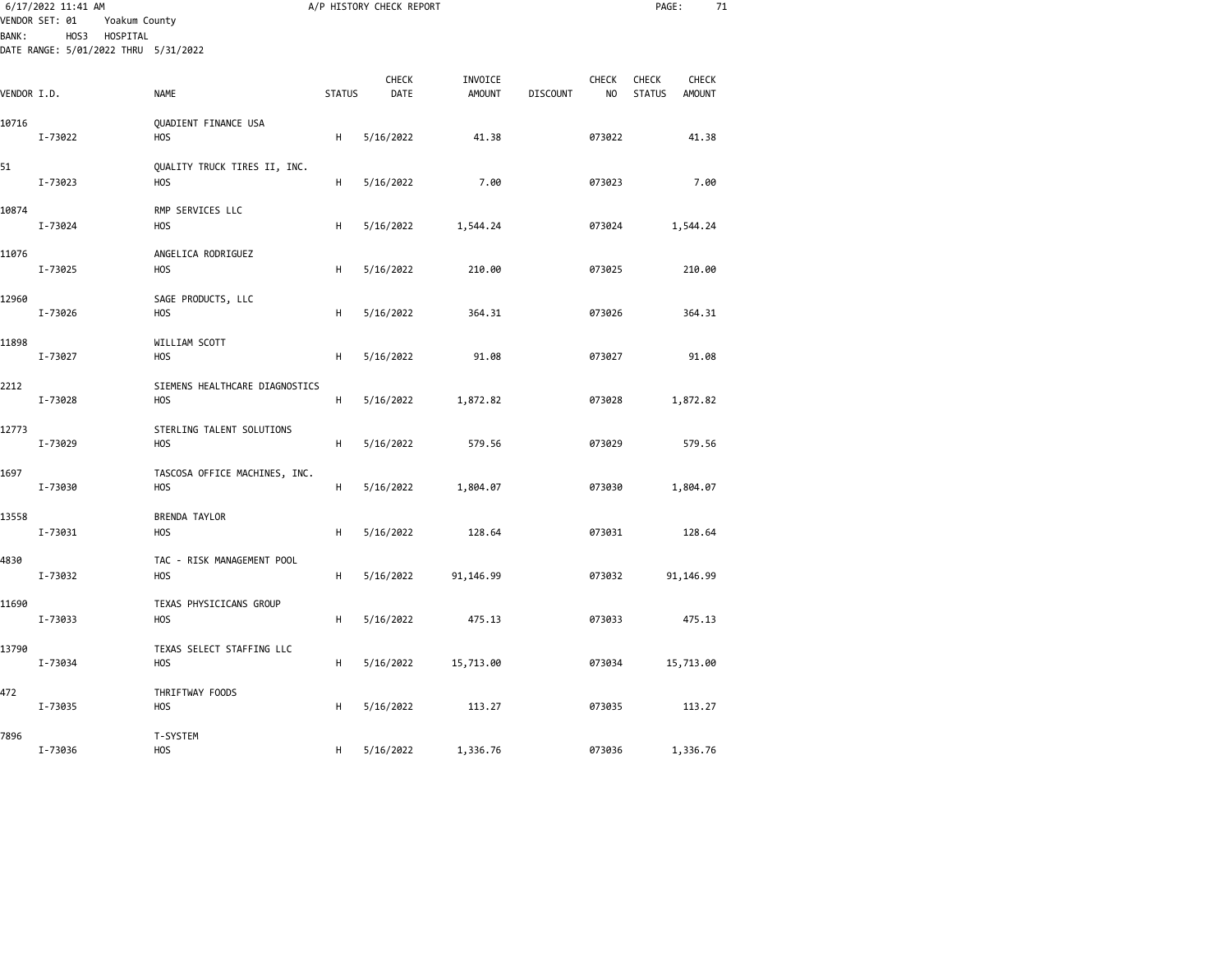| 6/17/2022 11:41 AM<br>VENDOR SET: 01<br>Yoakum County |                                                          |                                                  | A/P HISTORY CHECK REPORT |               |                          |                 | PAGE:                   |                               |                        | 72 |
|-------------------------------------------------------|----------------------------------------------------------|--------------------------------------------------|--------------------------|---------------|--------------------------|-----------------|-------------------------|-------------------------------|------------------------|----|
| <b>BANK:</b>                                          | HOS3<br>HOSPITAL<br>DATE RANGE: 5/01/2022 THRU 5/31/2022 |                                                  |                          |               |                          |                 |                         |                               |                        |    |
| VENDOR I.D.                                           |                                                          | <b>NAME</b>                                      | <b>STATUS</b>            | CHECK<br>DATE | INVOICE<br><b>AMOUNT</b> | <b>DISCOUNT</b> | CHECK<br>N <sub>O</sub> | <b>CHECK</b><br><b>STATUS</b> | <b>CHECK</b><br>AMOUNT |    |
| 13615                                                 | I-73037                                                  | UPDOX, LLC<br><b>HOS</b>                         | H                        | 5/16/2022     | 1,320.00                 |                 | 073037                  |                               | 1,320.00               |    |
|                                                       |                                                          |                                                  |                          |               |                          |                 |                         |                               |                        |    |
| 131                                                   | I-73038                                                  | VEXUS FIBER<br>H <sub>O</sub> S                  | Н                        | 5/16/2022     | 107.41                   |                 | 073038                  |                               | 107.41                 |    |
| 12833                                                 |                                                          | VIVIAL                                           |                          |               |                          |                 |                         |                               |                        |    |
|                                                       | I-73039                                                  | <b>HOS</b>                                       | Н                        | 5/16/2022     | 145.90                   |                 | 073039                  |                               | 145.90                 |    |
| 167                                                   | I-73040                                                  | WATER PROCESSING<br>H <sub>O</sub> S             | Н                        | 5/16/2022     | 744.80                   |                 | 073040                  |                               | 744.80                 |    |
| 11685                                                 | I-73041                                                  | WERFEN USA LLC<br><b>HOS</b>                     | H                        | 5/16/2022     | 1,069.20                 |                 | 073041                  |                               | 1,069.20               |    |
| 14021                                                 | I-73042                                                  | WESTEX STAFFING LLC<br>H <sub>O</sub> S          | Н                        | 5/16/2022     | 16,850.00                |                 | 073042                  |                               | 16,850.00              |    |
| 5584                                                  | I-73043                                                  | KINETIC BUSINESS BY WINDSTREAM<br><b>HOS</b>     | H                        | 5/16/2022     | 3,806.75                 |                 | 073043                  |                               | 3,806.75               |    |
| 525                                                   | I-73044                                                  | YCH - YOAKUM COUNTY HOSPITAL<br><b>HOS</b>       | H                        | 5/16/2022     | 80.50                    |                 | 073044                  |                               | 80.50                  |    |
| 524                                                   | I-73045                                                  | YCH - YOAKUM COUNTY HOSPITAL<br>H <sub>O</sub> S | Н                        | 5/16/2022     | 8,124.66                 |                 | 073045                  |                               | 8,124.66               |    |
| 4758                                                  | I-73123                                                  | 4 IMPRINT<br>H <sub>O</sub> S                    | H                        | 5/23/2022     | 1,335.00                 |                 | 073123                  |                               | 1,335.00               |    |
| 13204                                                 | I-73124                                                  | A & J CRANE<br><b>HOS</b>                        | Н                        | 5/23/2022     | 540.00                   |                 | 073124                  |                               | 540.00                 |    |
| 2742                                                  | I-73125                                                  | AIRGAS USA, LLC<br>H <sub>O</sub> S              | Н                        | 5/23/2022     | 977.85                   |                 | 073125                  |                               | 977.85                 |    |
| 3440                                                  | I-73126                                                  | AMERIPATH - LUBBOCK<br><b>HOS</b>                | Н                        | 5/23/2022     | 125.00                   |                 | 073126                  |                               | 125.00                 |    |
| 11966                                                 | I-73127                                                  | APPLIED MEDICAL<br><b>HOS</b>                    | Н                        | 5/23/2022     | 579.00                   |                 | 073127                  |                               | 579.00                 |    |
| 5725                                                  | I-73128                                                  | AQUAONE LLC<br>HOS/WTMC                          | н                        | 5/23/2022     | 366.96                   |                 | 073128                  |                               | 366.96                 |    |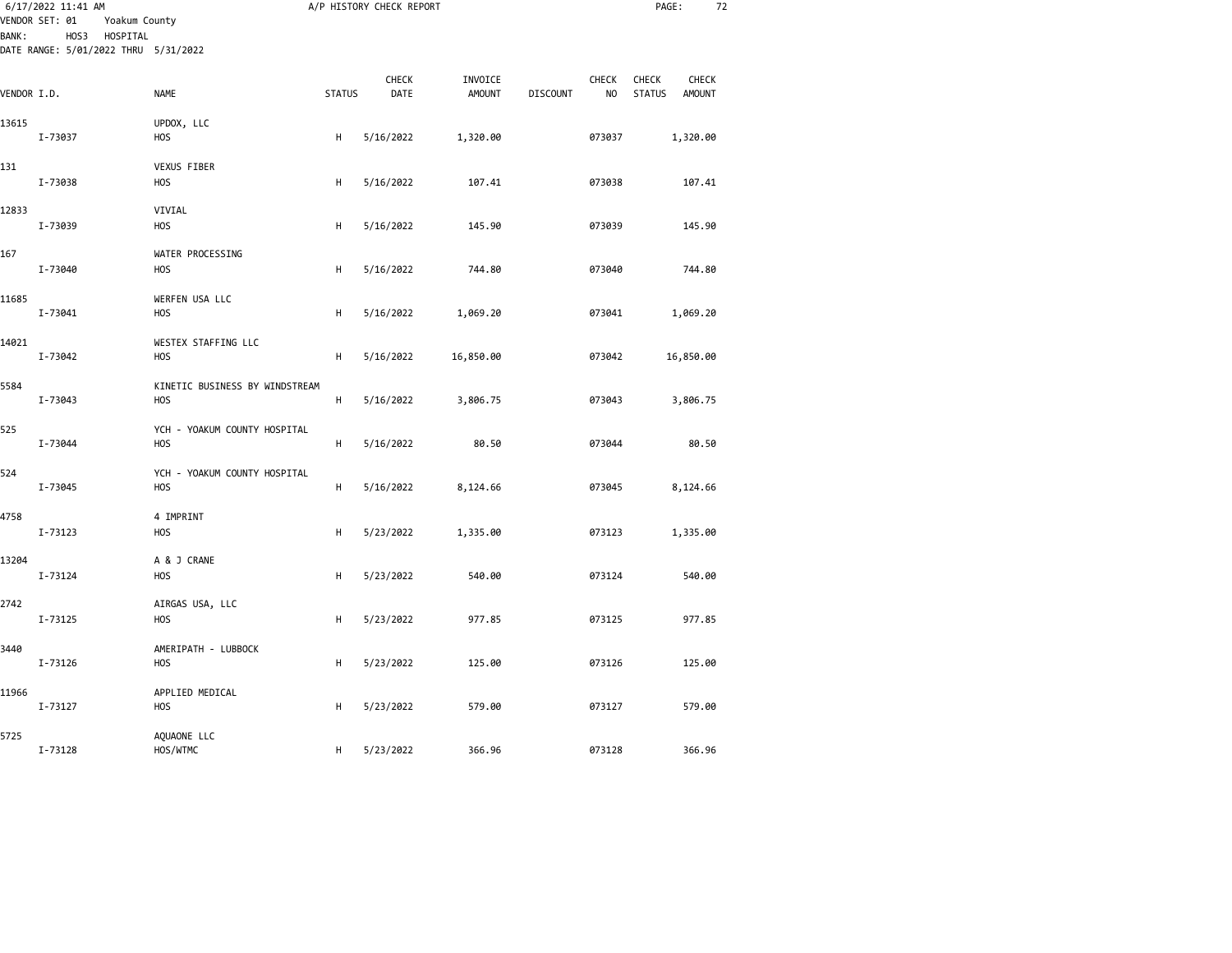|              | 6/17/2022 11:41 AM<br>VENDOR SET: 01<br>Yoakum County    |                                                         |               | A/P HISTORY CHECK REPORT |                          |                 |                    | PAGE:                         | 73                            |
|--------------|----------------------------------------------------------|---------------------------------------------------------|---------------|--------------------------|--------------------------|-----------------|--------------------|-------------------------------|-------------------------------|
| <b>BANK:</b> | HOS3<br>HOSPITAL<br>DATE RANGE: 5/01/2022 THRU 5/31/2022 |                                                         |               |                          |                          |                 |                    |                               |                               |
| VENDOR I.D.  |                                                          | <b>NAME</b>                                             | <b>STATUS</b> | <b>CHECK</b><br>DATE     | INVOICE<br><b>AMOUNT</b> | <b>DISCOUNT</b> | <b>CHECK</b><br>NO | <b>CHECK</b><br><b>STATUS</b> | <b>CHECK</b><br><b>AMOUNT</b> |
| 13597        | I-73129                                                  | ARAMARK UNIFORM SERVICES (AUS)<br>HOS/PLAINS CLINIC/PLC | н             | 5/23/2022                | 3,114.64                 |                 | 073129             |                               | 3,114.64                      |
| 321          | I-73130                                                  | AUTO-CHLOR SYSTEMS<br><b>HOS</b>                        | н             | 5/23/2022                | 54.76                    |                 | 073130             |                               | 54.76                         |
| 568          | I-73131                                                  | BAXTER HEALTHCARE CORP<br><b>HOS</b>                    | н             | 5/23/2022                | 291.12                   |                 | 073131             |                               | 291.12                        |
| 13555        | I-73132                                                  | BECTON, DICKINSON AND COMPANY<br>H <sub>O</sub> S       | н             | 5/23/2022                | 1,882.17                 |                 | 073132             |                               | 1,882.17                      |
| 510          | I-73133                                                  | BEN E KEITH COMPANY<br>HOS                              | н             | 5/23/2022                | 2,086.20                 |                 | 073133             |                               | 2,086.20                      |
| 14074        | I-73134                                                  | COURTNEY BOOZER<br>H <sub>O</sub> S                     | н             | 5/23/2022                | 1,776.50                 |                 | 073134             |                               | 1,776.50                      |
| 5858         | I-73135                                                  | BOUND TREE MEDICAL<br>HOS                               | н             | 5/23/2022                | 80.88                    |                 | 073135             |                               | 80.88                         |
| 14082        | I-73136                                                  | MARICEL CALUNSAG<br><b>HOS</b>                          | н             | 5/23/2022                | 669.00                   |                 | 073136             |                               | 669.00                        |
| 84           | I-73137                                                  | CANO PARTS & SERVICES<br>H <sub>O</sub> S               | н             | 5/23/2022                | 23.38                    |                 | 073137             |                               | 23.38                         |
| 11093        | I-73138                                                  | CHANGE HEALTHCARE<br><b>HOS</b>                         | н             | 5/23/2022                | 4,878.11                 |                 | 073138             |                               | 4,878.11                      |
| 13920        | I-73139                                                  | CHANGE HEALTHCARE<br>H <sub>O</sub> S                   | Н             | 5/23/2022                | 5,399.39                 |                 | 073139             |                               | 5,399.39                      |
| 8364         | I-73140                                                  | COVIDIEN SALES, LLC<br><b>HOS</b>                       | н             | 5/23/2022                | 333.32                   |                 | 073140             |                               | 333.32                        |
| 11316        | I-73141                                                  | CRAIG W. CRAWFORD<br>H <sub>O</sub> S                   | н             | 5/23/2022                | 5,500.00                 |                 | 073141             |                               | 5,500.00                      |
| 13725        | I-73142                                                  | CSI:LUBBOCK<br><b>HOS</b>                               | Н             | 5/23/2022                | 705.00                   |                 | 073142             |                               | 705.00                        |
| 6232         | I-73143                                                  | CTSI<br><b>HOS</b>                                      | н             | 5/23/2022                | 8,136.85                 |                 | 073143             |                               | 8,136.85                      |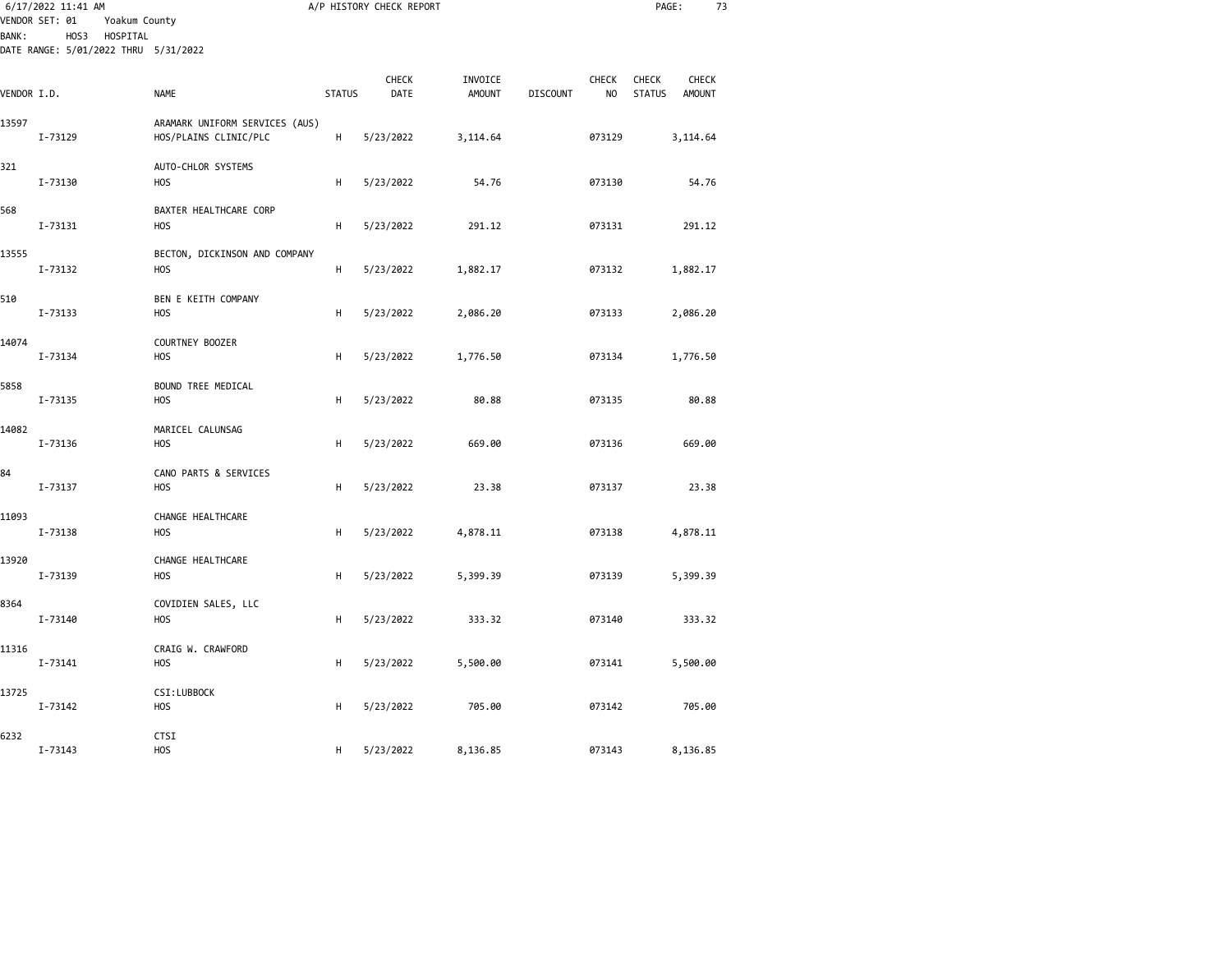| 6/17/2022 11:41 AM<br>VENDOR SET: 01<br>Yoakum County<br>HOSPITAL<br>HOS3<br><b>BANK:</b><br>DATE RANGE: 5/01/2022 THRU 5/31/2022 |         |                                                    |               | A/P HISTORY CHECK REPORT |                          |                 |                    | PAGE:                         | 74                            |  |
|-----------------------------------------------------------------------------------------------------------------------------------|---------|----------------------------------------------------|---------------|--------------------------|--------------------------|-----------------|--------------------|-------------------------------|-------------------------------|--|
|                                                                                                                                   |         |                                                    |               |                          |                          |                 |                    |                               |                               |  |
| VENDOR I.D.                                                                                                                       |         | NAME                                               | <b>STATUS</b> | CHECK<br>DATE            | INVOICE<br><b>AMOUNT</b> | <b>DISCOUNT</b> | <b>CHECK</b><br>NO | <b>CHECK</b><br><b>STATUS</b> | <b>CHECK</b><br><b>AMOUNT</b> |  |
| 11346                                                                                                                             | I-73144 | DT INTERPRETING<br>H <sub>O</sub> S                | Н             | 5/23/2022                | 50.00                    |                 | 073144             |                               | 50.00                         |  |
| 13441                                                                                                                             | I-73145 | DANIEL DECENA-SIMENTAL<br><b>HOS</b>               | Н             | 5/23/2022                | 200.00                   |                 | 073145             |                               | 200.00                        |  |
| 6055                                                                                                                              | I-73146 | DIALYSIS SERVICES OF WEST TEXA<br>H <sub>O</sub> S | Н             | 5/23/2022                | 1,261.52                 |                 | 073146             |                               | 1,261.52                      |  |
| 8783                                                                                                                              | I-73147 | DIRECTV, LLC<br><b>PLC</b>                         | H             | 5/23/2022                | 242.25                   |                 | 073147             |                               | 242.25                        |  |
| 9529                                                                                                                              | I-73148 | DSHS CENTRAL LAB<br>H <sub>O</sub> S               | H             | 5/23/2022                | 3,177.50                 |                 | 073148             |                               | 3,177.50                      |  |
| 2407                                                                                                                              | I-73149 | EMD MILLIPORE CORPORATION<br><b>HOS</b>            | H             | 5/23/2022                | 1,655.00                 |                 | 073149             |                               | 1,655.00                      |  |
| 7085                                                                                                                              | I-73150 | EMERGENCY STAFFING SOLUTIONS I<br>H <sub>O</sub> S | H             | 5/23/2022                | 33,480.00                |                 | 073150             |                               | 33,480.00                     |  |
| 4580                                                                                                                              | I-73151 | EMPIRE PAPER CO<br>H <sub>O</sub> S                | Н             | 5/23/2022                | 370.06                   |                 | 073151             |                               | 370.06                        |  |
| 6824                                                                                                                              | I-73152 | FEDEX<br><b>HOS</b>                                | H             | 5/23/2022                | 311.77                   |                 | 073152             |                               | 311.77                        |  |
| 13306                                                                                                                             | I-73153 | FIRST CHOICE BIOMEDICAL<br>H <sub>O</sub> S        | Н             | 5/23/2022                | 2,226.30                 |                 | 073153             |                               | 2,226.30                      |  |
| 48                                                                                                                                | I-73154 | DENVER CITY PRESS<br>PLAINS CLINIC                 | Н             | 5/23/2022                | 60.00                    |                 | 073154             |                               | 60.00                         |  |
| 4970                                                                                                                              | I-73155 | RHONDA GRIFFITHS<br>H <sub>O</sub> S               | H             | 5/23/2022                | 18.43                    |                 | 073155             |                               | 18.43                         |  |
| 13229                                                                                                                             | I-73156 | HANDY RENTAL<br><b>HOS</b>                         | Н             | 5/23/2022                | 1,840.50                 |                 | 073156             |                               | 1,840.50                      |  |
| 7709                                                                                                                              | I-73157 | HEALTHCARE CODING & CONSULTING<br>H <sub>O</sub> S | H             | 5/23/2022                | 6,865.60                 |                 | 073157             |                               | 6,865.60                      |  |
| 33                                                                                                                                | I-73158 | HIGGINBOTHAM BROTHERS<br><b>HOS</b>                | н             | 5/23/2022                | 46.55                    |                 | 073158             |                               | 46.55                         |  |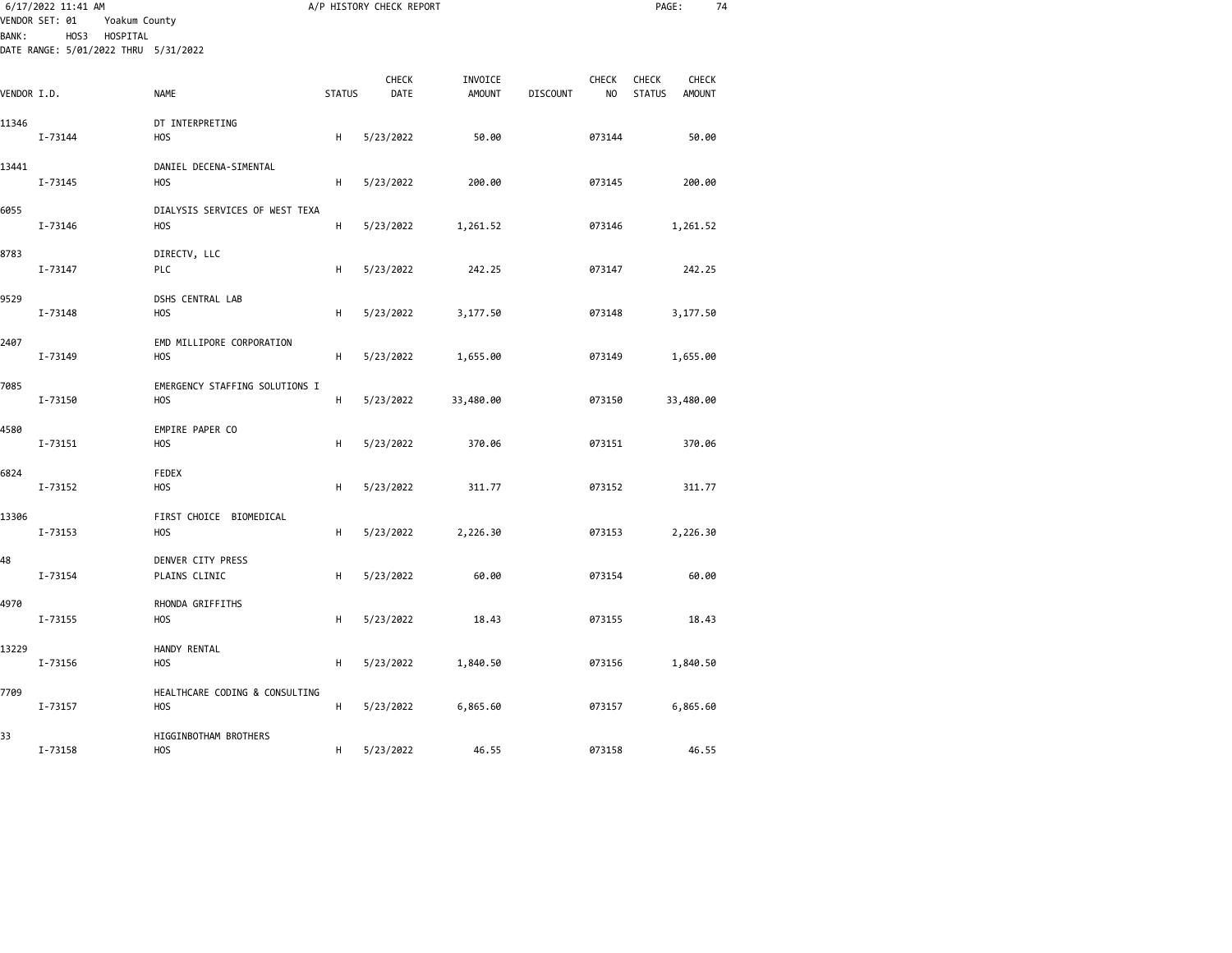| 6/17/2022 11:41 AM<br>VENDOR SET: 01<br>Yoakum County<br>HOS3<br>HOSPITAL<br><b>BANK:</b> |                                      |                                              |               | A/P HISTORY CHECK REPORT |                          |                 |             | PAGE:                  | 75                     |  |
|-------------------------------------------------------------------------------------------|--------------------------------------|----------------------------------------------|---------------|--------------------------|--------------------------|-----------------|-------------|------------------------|------------------------|--|
|                                                                                           | DATE RANGE: 5/01/2022 THRU 5/31/2022 |                                              |               |                          |                          |                 |             |                        |                        |  |
| VENDOR I.D.                                                                               |                                      | <b>NAME</b>                                  | <b>STATUS</b> | CHECK<br>DATE            | INVOICE<br><b>AMOUNT</b> | <b>DISCOUNT</b> | CHECK<br>NO | CHECK<br><b>STATUS</b> | CHECK<br><b>AMOUNT</b> |  |
| 1555                                                                                      | I-73159                              | HILL-ROM<br>HOS                              | н             | 5/23/2022                | 223.76                   |                 | 073159      |                        | 223.76                 |  |
| 9374                                                                                      | I-73160                              | IHM<br>WTMC/PLAINS CLINIC                    | н             | 5/23/2022                | 13,994.31                |                 | 073160      |                        | 13,994.31              |  |
| 12827                                                                                     | I-73161                              | ISOLVED HCM<br><b>HOS</b>                    | H             | 5/23/2022                | 685.50                   |                 | 073161      |                        | 685.50                 |  |
| 9027                                                                                      | I-73162                              | J & J HEALTHCARE SYSTEM, INC.<br><b>HOS</b>  | н             | 5/23/2022                | 4,406.07                 |                 | 073162      |                        | 4,406.07               |  |
| 274                                                                                       | I-73163                              | JOHNSTONE SUPPLY<br>HOS                      | H             | 5/23/2022                | 495.92                   |                 | 073163      |                        | 495.92                 |  |
| 2169                                                                                      | I-73164                              | LABCORP<br><b>HOS</b>                        | н             | 5/23/2022                | 12,382.38                |                 | 073164      |                        | 12,382.38              |  |
| 13899                                                                                     | I-73165                              | LAWRENCE RECRUITINGS SPECIALIS<br><b>HOS</b> | н             | 5/23/2022                | 15,093.75                |                 | 073165      |                        | 15,093.75              |  |
| 979                                                                                       | I-73166                              | LUBBOCK TELECOM, INC<br><b>HOS</b>           | н             | 5/23/2022                | 95.00                    |                 | 073166      |                        | 95.00                  |  |
| 12986                                                                                     | I-73167                              | MAYFIELD PAPER COMPANY, INC<br><b>WTMC</b>   | н             | 5/23/2022                | 229.35                   |                 | 073167      |                        | 229.35                 |  |
| 7938                                                                                      | I-73168                              | MEDLINE INDUSTRIES<br>HOS/WTMC/PLAINS CLINIC | н             | 5/23/2022                | 12,830.64                |                 | 073168      |                        | 12,830.64              |  |
| 13222                                                                                     | I-73169                              | MEDTECH 2U - MEDICAL TECHNOLOG<br><b>HOS</b> | н             | 5/23/2022                | 1,200.00                 |                 | 073169      |                        | 1,200.00               |  |
| 2454                                                                                      | I-73170                              | NATIONAL BUSINESS FURNITURE, L<br><b>HOS</b> | н             | 5/23/2022                | 1,032.20                 |                 | 073170      |                        | 1,032.20               |  |
| 6983                                                                                      | I-73171                              | OLYMPUS AMERICA INC<br>HOS                   | н             | 5/23/2022                | 4,848.04                 |                 | 073171      |                        | 4,848.04               |  |
| 281                                                                                       | I-73172                              | ORKIN OF LUBBOCK<br>HOS/PLAINS CLINIC        | н             | 5/23/2022                | 235.36                   |                 | 073172      |                        | 235.36                 |  |
| 6372                                                                                      | I-73173                              | ORTHO-CLINICAL DIAGNOSTICS<br>HOS            | н             | 5/23/2022                | 515.61                   |                 | 073173      |                        | 515.61                 |  |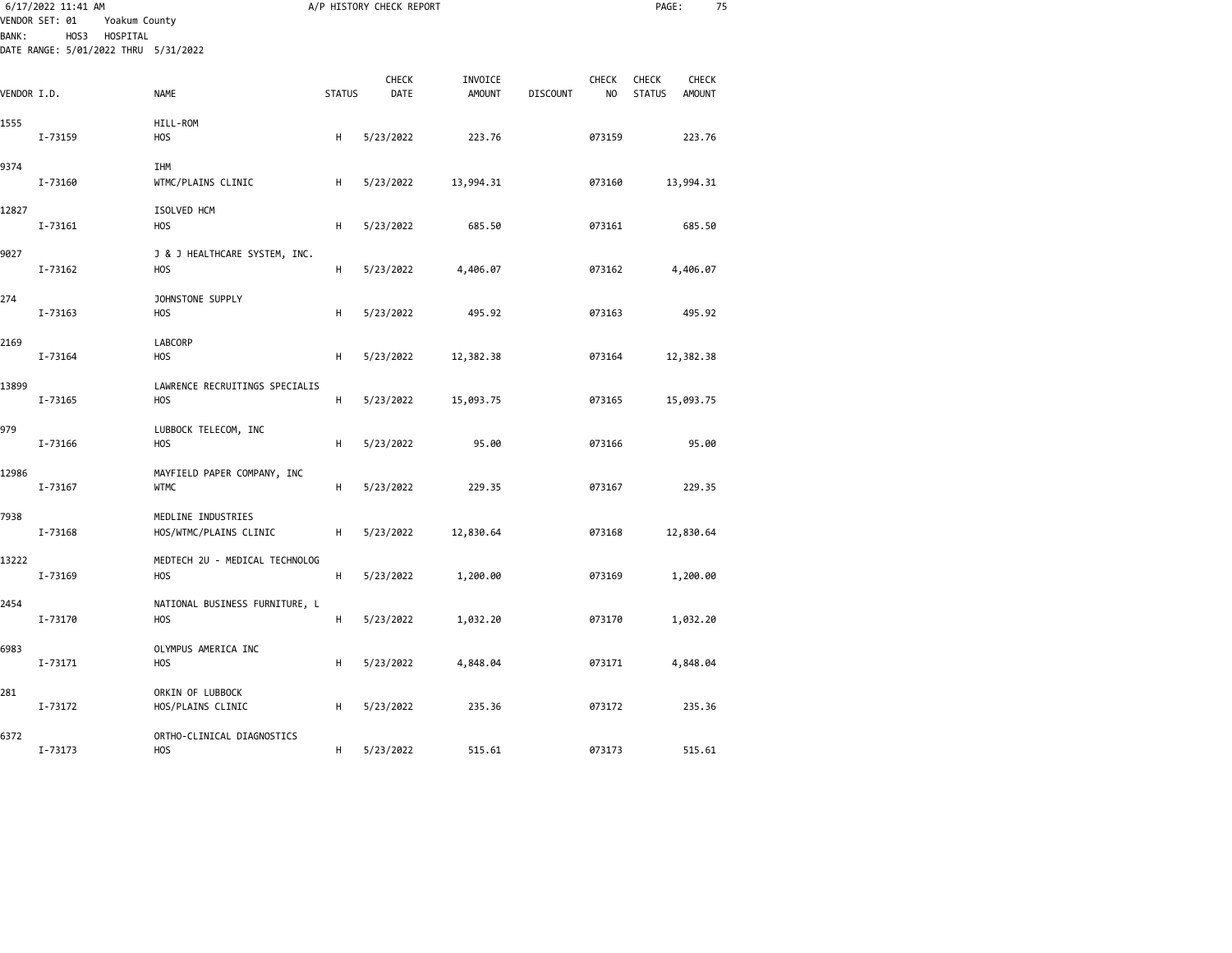| 6/17/2022 11:41 AM<br>VENDOR SET: 01<br>Yoakum County<br>HOS3<br>HOSPITAL<br><b>BANK:</b><br>DATE RANGE: 5/01/2022 THRU 5/31/2022 |         |                                               |               | A/P HISTORY CHECK REPORT |                          |                 |                                | PAGE:                  | 76                     |  |
|-----------------------------------------------------------------------------------------------------------------------------------|---------|-----------------------------------------------|---------------|--------------------------|--------------------------|-----------------|--------------------------------|------------------------|------------------------|--|
|                                                                                                                                   |         |                                               |               |                          |                          |                 |                                |                        |                        |  |
| VENDOR I.D.                                                                                                                       |         | <b>NAME</b>                                   | <b>STATUS</b> | CHECK<br>DATE            | INVOICE<br><b>AMOUNT</b> | <b>DISCOUNT</b> | <b>CHECK</b><br>N <sub>O</sub> | CHECK<br><b>STATUS</b> | CHECK<br><b>AMOUNT</b> |  |
| 7667                                                                                                                              | I-73174 | OWENS & MINOR<br>HOS                          | Н             | 5/23/2022                | 144.73                   |                 | 073174                         |                        | 144.73                 |  |
| 14035                                                                                                                             | I-73175 | PINAY REGISTERED NURSE LLC<br><b>HOS</b>      | Н             | 5/23/2022                | 8,528.50                 |                 | 073175                         |                        | 8,528.50               |  |
| 13795                                                                                                                             | I-73176 | PRIME TIME HEALTHCARE<br>H <sub>O</sub> S     | Н             | 5/23/2022                | 5,280.00                 |                 | 073176                         |                        | 5,280.00               |  |
| 11076                                                                                                                             | I-73177 | ANGELICA RODRIGUEZ<br>H <sub>O</sub> S        | Н             | 5/23/2022                | 420.00                   |                 | 073177                         |                        | 420.00                 |  |
| 9353                                                                                                                              | I-73178 | ROJAS UPHOLSTERY<br>H <sub>O</sub> S          | Н             | 5/23/2022                | 438.00                   |                 | 073178                         |                        | 438.00                 |  |
| 13545                                                                                                                             | I-73179 | SHARED MEDICAL SERVICES INC.<br><b>HOS</b>    | Н             | 5/23/2022                | 5,255.25                 |                 | 073179                         |                        | 5,255.25               |  |
| 13864                                                                                                                             | I-73180 | SHIFTKEY, LLC<br>H <sub>O</sub> S             | н             | 5/23/2022                | 3,820.44                 |                 | 073180                         |                        | 3,820.44               |  |
| 2212                                                                                                                              | I-73181 | SIEMENS HEALTHCARE DIAGNOSTICS<br><b>HOS</b>  | H             | 5/23/2022                | 1,692.77                 |                 | 073181                         |                        | 1,692.77               |  |
| 14034                                                                                                                             | I-73182 | SPEECH SPOT THERAPY LLC<br>H <sub>O</sub> S   | Н             | 5/23/2022                | 2,723.48                 |                 | 073182                         |                        | 2,723.48               |  |
| 2875                                                                                                                              | I-73183 | STERIS CORPORATION<br>H <sub>O</sub> S        | н             | 5/23/2022                | 762.57                   |                 | 073183                         |                        | 762.57                 |  |
| 14085                                                                                                                             | I-73184 | TAC MED INC<br>H <sub>O</sub> S               | H             | 5/23/2022                | 714.90                   |                 | 073184                         |                        | 714.90                 |  |
| 1697                                                                                                                              | I-73185 | TASCOSA OFFICE MACHINES, INC.<br>HOS/WTMC     | H             | 5/23/2022                | 1,653.10                 |                 | 073185                         |                        | 1,653.10               |  |
| 13866                                                                                                                             | I-73186 | TD INDUSTRIES<br><b>HOS</b>                   | Н             | 5/23/2022                | 1,101.25                 |                 | 073186                         |                        | 1,101.25               |  |
| 13790                                                                                                                             | I-73187 | TEXAS SELECT STAFFING LLC<br>H <sub>O</sub> S | н             | 5/23/2022                | 15,599.75                |                 | 073187                         |                        | 15,599.75              |  |
| 472                                                                                                                               | I-73188 | THRIFTWAY FOODS<br><b>HOS</b>                 | н             | 5/23/2022                | 367.65                   |                 | 073188                         |                        | 367.65                 |  |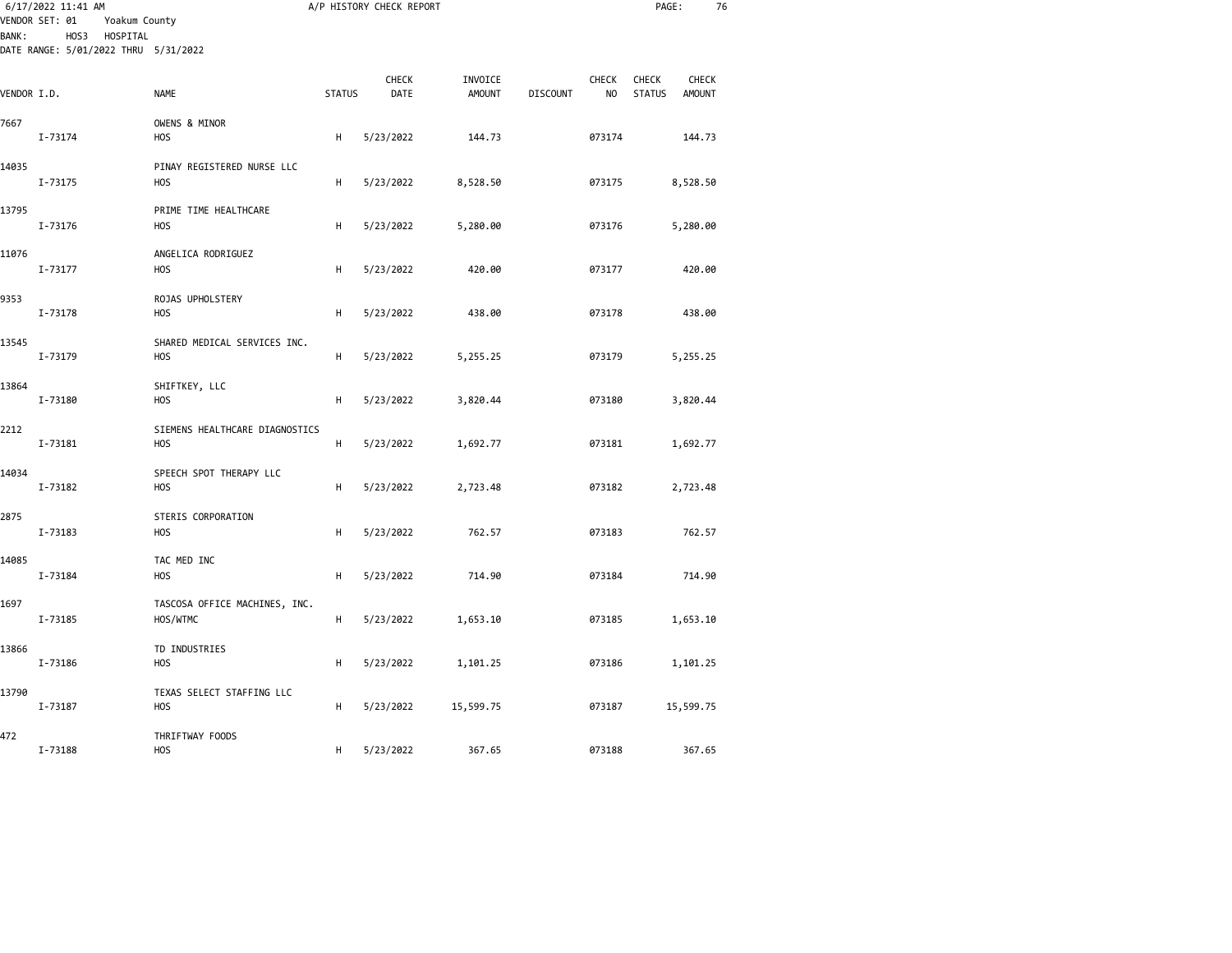|              | 6/17/2022 11:41 AM<br>VENDOR SET: 01<br>Yoakum County<br>HOS3<br>HOSPITAL |                                                    |               | A/P HISTORY CHECK REPORT |                          |                 |                         | PAGE:                         | 77                            |  |
|--------------|---------------------------------------------------------------------------|----------------------------------------------------|---------------|--------------------------|--------------------------|-----------------|-------------------------|-------------------------------|-------------------------------|--|
| <b>BANK:</b> | DATE RANGE: 5/01/2022 THRU 5/31/2022                                      |                                                    |               |                          |                          |                 |                         |                               |                               |  |
| VENDOR I.D.  |                                                                           | <b>NAME</b>                                        | <b>STATUS</b> | CHECK<br>DATE            | INVOICE<br><b>AMOUNT</b> | <b>DISCOUNT</b> | CHECK<br>N <sub>O</sub> | <b>CHECK</b><br><b>STATUS</b> | <b>CHECK</b><br><b>AMOUNT</b> |  |
| 8485         | I-73189                                                                   | TIPPS SERVICE<br><b>HOS</b>                        | H             | 5/23/2022                | 74.68                    |                 | 073189                  |                               | 74.68                         |  |
| 13827        |                                                                           | DOMINGO VALADEZ                                    |               |                          |                          |                 |                         |                               |                               |  |
|              | I-73190                                                                   | <b>HOS</b>                                         | Н             | 5/23/2022                | 270.00                   |                 | 073190                  |                               | 270.00                        |  |
| 8014         | I-73191                                                                   | VITAL RECORDS CONTROL<br>H <sub>O</sub> S          | Н             | 5/23/2022                | 364.69                   |                 | 073191                  |                               | 364.69                        |  |
| 13409        |                                                                           | VITALANT                                           |               |                          |                          |                 |                         |                               |                               |  |
| 681          | I-73192                                                                   | <b>HOS</b><br>WAGNER SUPPLY COMPANY                | Н             | 5/23/2022                | 1,376.84                 |                 | 073192                  |                               | 1,376.84                      |  |
|              | I-73193                                                                   | H <sub>O</sub> S                                   | H             | 5/23/2022                | 340.48                   |                 | 073193                  |                               | 340.48                        |  |
| 11447        | I-73194                                                                   | WALLER, LANSDEN, DORTCH & DAVI<br>H <sub>O</sub> S | H             | 5/23/2022                | 255.00                   |                 | 073194                  |                               | 255.00                        |  |
| 14021        | I-73195                                                                   | WESTEX STAFFING LLC<br>HOS/WTMC                    | Н             | 5/23/2022                | 12,762.63                |                 | 073195                  |                               | 12,762.63                     |  |
| 5584         | I-73196                                                                   | KINETIC BUSINESS BY WINDSTREAM<br><b>HOS</b>       | H             | 5/23/2022                | 9.97                     |                 | 073196                  |                               | 9.97                          |  |
| 9002         | I-73197                                                                   | WTG FUELS INC<br>H <sub>O</sub> S                  | Н             | 5/23/2022                | 472.96                   |                 | 073197                  |                               | 472.96                        |  |
| 89           | I-73198                                                                   | <b>XCEL ENERGY</b><br>HOS/WTMC                     | H             | 5/23/2022                | 9,766.73                 |                 | 073198                  |                               | 9,766.73                      |  |
| 13701        | I-73199                                                                   | KATELYNN YOUNG<br><b>HOS</b>                       | Н             | 5/23/2022                | 41.30                    |                 | 073199                  |                               | 41.30                         |  |
| 11111        | I-73234                                                                   | ABILITY NETWORK INC.<br><b>HOS</b>                 | Н             | 5/31/2022                | 1,550.05                 |                 | 073234                  |                               | 1,550.05                      |  |
| 10410        | I-73235                                                                   | ADVANCED BUSINESS SOLUTIONS<br><b>HOS</b>          | H             | 5/31/2022                | 142.50                   |                 | 073235                  |                               | 142.50                        |  |
| 13886        | I-73236                                                                   | <b>STEVEN ANNA</b><br>H <sub>O</sub> S             | Н             | 5/31/2022                | 1,200.00                 |                 | 073236                  |                               | 1,200.00                      |  |
| 11966        | I-73237                                                                   | APPLIED MEDICAL<br>H <sub>O</sub> S                | н             | 5/31/2022                | 882.00                   |                 | 073237                  |                               | 882.00                        |  |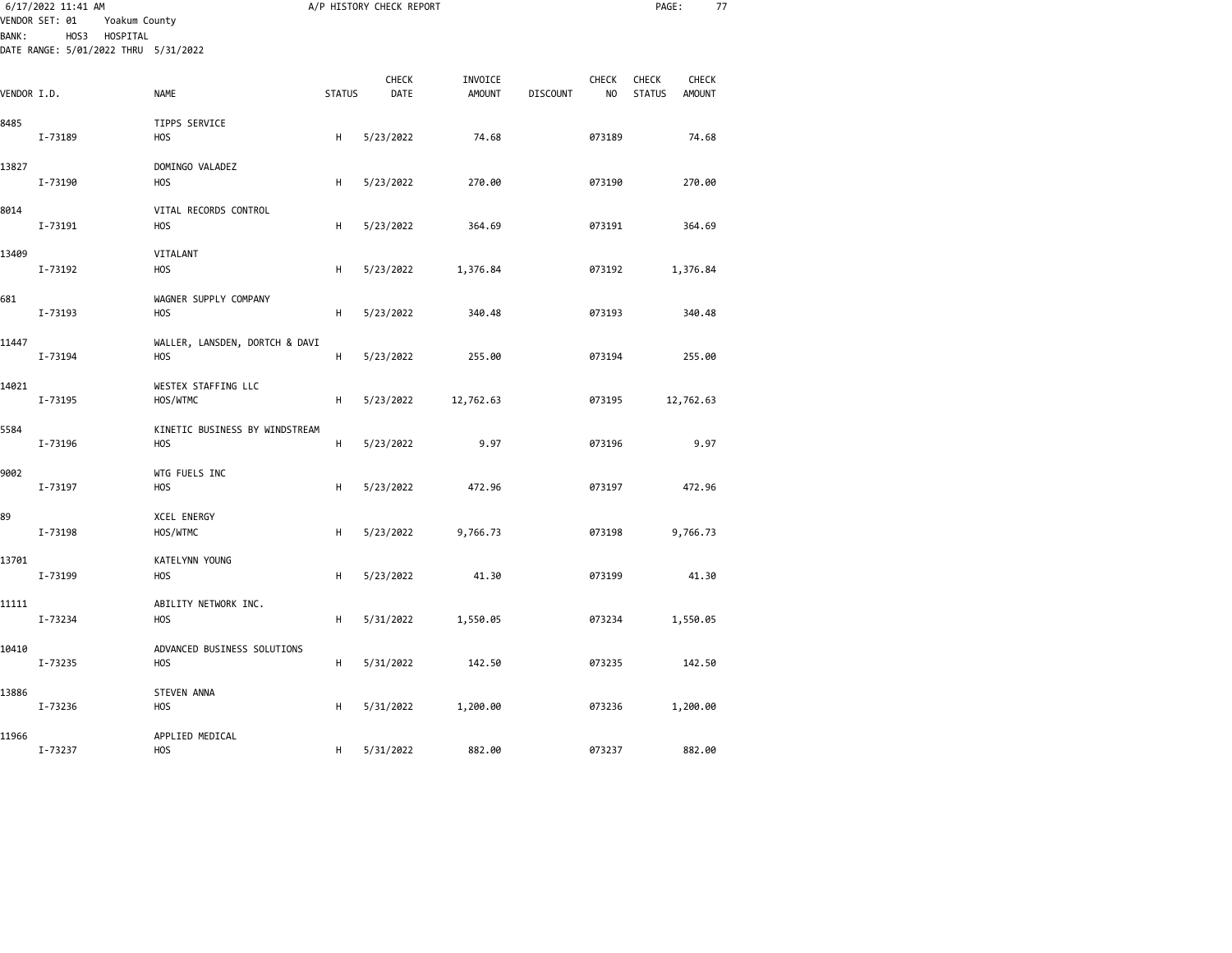| <b>BANK:</b> | 6/17/2022 11:41 AM<br>VENDOR SET: 01<br>Yoakum County<br>HOS3<br>HOSPITAL<br>DATE RANGE: 5/01/2022 THRU 5/31/2022 |                                              |               | A/P HISTORY CHECK REPORT |                          |                 |                     | PAGE:                                            | 78 |
|--------------|-------------------------------------------------------------------------------------------------------------------|----------------------------------------------|---------------|--------------------------|--------------------------|-----------------|---------------------|--------------------------------------------------|----|
| VENDOR I.D.  |                                                                                                                   | <b>NAME</b>                                  | <b>STATUS</b> | CHECK<br>DATE            | INVOICE<br><b>AMOUNT</b> | <b>DISCOUNT</b> | <b>CHECK</b><br>NO. | CHECK<br>CHECK<br><b>STATUS</b><br><b>AMOUNT</b> |    |
| 13597        | I-73238                                                                                                           | ARAMARK UNIFORM SERVICES (AUS)<br>HOS        | H             | 5/31/2022                | 3,075.48                 |                 | 073238              | 3,075.48                                         |    |
| 13555        | I-73239                                                                                                           | BECTON, DICKINSON AND COMPANY<br><b>HOS</b>  | H             | 5/31/2022                | 903.37                   |                 | 073239              | 903.37                                           |    |
| 510          | I-73240                                                                                                           | BEN E KEITH COMPANY<br><b>HOS</b>            | н             | 5/31/2022                | 1,580.42                 |                 | 073240              | 1,580.42                                         |    |
| 14074        | I-73241                                                                                                           | COURTNEY BOOZER<br><b>HOS</b>                | н             | 5/31/2022                | 1,084.60                 |                 | 073241              | 1,084.60                                         |    |
| 5858         | I-73242                                                                                                           | BOUND TREE MEDICAL<br>HOS                    | н             | 5/31/2022                | 548.82                   |                 | 073242              | 548.82                                           |    |
| 14082        | I-73243                                                                                                           | MARICEL CALUNSAG<br><b>HOS</b>               | н             | 5/31/2022                | 388.50                   |                 | 073243              | 388.50                                           |    |
| 13126        | I-73244                                                                                                           | CANON MEDICAL SYSTEMS USA, INC<br><b>HOS</b> | н             | 5/31/2022                | 1,033.13                 |                 | 073244              | 1,033.13                                         |    |
| 34           | I-73245                                                                                                           | CITY OF DENVER CITY<br><b>HOS</b>            | н             | 5/31/2022                | 3,305.20                 |                 | 073245              | 3,305.20                                         |    |
| 6395         | I-73246                                                                                                           | COCA-COLA<br><b>HOS</b>                      | H             | 5/31/2022                | 471.54                   |                 | 073246              | 471.54                                           |    |
| 13196        | I-73247                                                                                                           | CONTRACTSAFE LLC<br><b>HOS</b>               | н             | 5/31/2022                | 4,491.00                 |                 | 073247              | 4,491.00                                         |    |
| 8364         | I-73248                                                                                                           | COVIDIEN SALES, LLC<br><b>HOS</b>            | н             | 5/31/2022                | 150.00                   |                 | 073248              | 150.00                                           |    |
| 5692         | I-73249                                                                                                           | C R BARD INC<br><b>HOS</b>                   | н             | 5/31/2022                | 2,988.09                 |                 | 073249              | 2,988.09                                         |    |
| 13441        | I-73250                                                                                                           | DANIEL DECENA-SIMENTAL<br><b>HOS</b>         | H             | 5/31/2022                | 150.00                   |                 | 073250              | 150.00                                           |    |
| 39           | I-73251                                                                                                           | DC ACE HARDWARE<br><b>HOS</b>                | н             | 5/31/2022                | 43.97                    |                 | 073251              | 43.97                                            |    |
| 8783         | I-73252                                                                                                           | DIRECTV, LLC<br><b>HOS</b>                   | н             | 5/31/2022                | 430.33                   |                 | 073252              | 430.33                                           |    |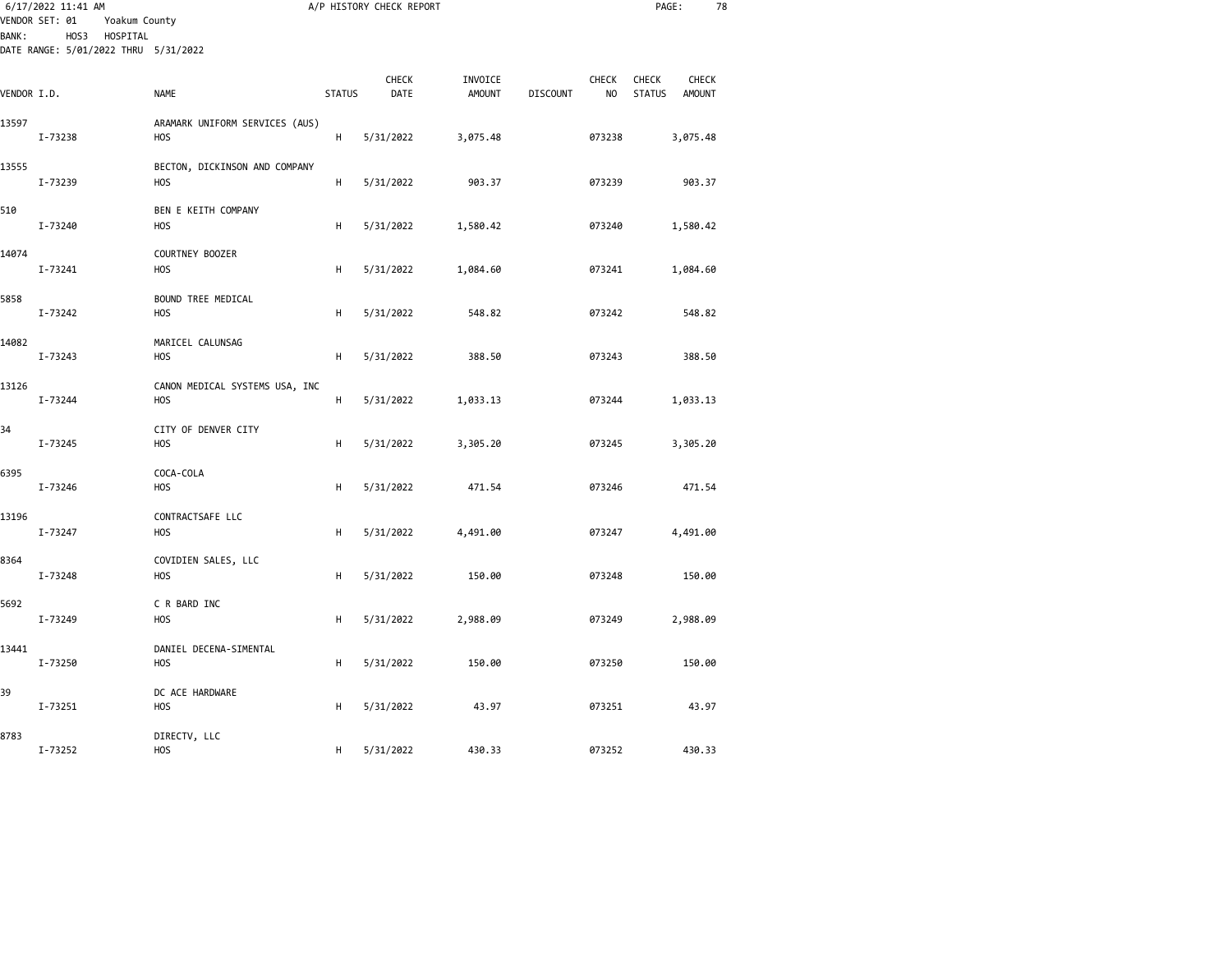| <b>BANK:</b> | 6/17/2022 11:41 AM<br>VENDOR SET: 01<br>Yoakum County<br>HOS3 HOSPITAL |                                               |               | A/P HISTORY CHECK REPORT |                          |                 |             | PAGE:                                     | 79 |
|--------------|------------------------------------------------------------------------|-----------------------------------------------|---------------|--------------------------|--------------------------|-----------------|-------------|-------------------------------------------|----|
|              | DATE RANGE: 5/01/2022 THRU 5/31/2022                                   |                                               |               |                          |                          |                 |             |                                           |    |
| VENDOR I.D.  |                                                                        | <b>NAME</b>                                   | <b>STATUS</b> | CHECK<br>DATE            | INVOICE<br><b>AMOUNT</b> | <b>DISCOUNT</b> | CHECK<br>NO | CHECK<br>CHECK<br><b>STATUS</b><br>AMOUNT |    |
| 8032         | I-73253                                                                | ELECTRACOM SUPPLY INC.<br><b>HOS</b>          | н             | 5/31/2022                | 1,082.67                 |                 | 073253      | 1,082.67                                  |    |
| 10864        | I-73254                                                                | EMR SUPPORT GROUP, LLC<br>H <sub>O</sub> S    | н             | 5/31/2022                | 8,500.00                 |                 | 073254      | 8,500.00                                  |    |
| 3396         | I-73255                                                                | FISHER HEALTHCARE<br>H <sub>O</sub> S         | н             | 5/31/2022                | 1,215.74                 |                 | 073255      | 1,215.74                                  |    |
| 13613        | I-73256                                                                | JESSICA GOMEZ<br><b>HOS</b>                   | н             | 5/31/2022                | 98.28                    |                 | 073256      | 98.28                                     |    |
| 7270         | I-73257                                                                | JENNIFER GOULD<br>hos                         | н             | 5/31/2022                | 69.55                    |                 | 073257      | 69.55                                     |    |
| 33           | I-73259                                                                | HIGGINBOTHAM BROTHERS<br><b>HOS</b>           | н             | 5/31/2022                | 120.03                   |                 | 073259      | 120.03                                    |    |
| 4270         | I-73260                                                                | HOLOGIC INC<br><b>HOS</b>                     | н             | 5/31/2022                | 327.17                   |                 | 073260      | 327.17                                    |    |
| 13944        | I-73261                                                                | JACKSON PHYSICIAN SEARCH<br><b>HOS</b>        | н             | 5/31/2022                | 18,300.00                |                 | 073261      | 18,300.00                                 |    |
| 274          | I-73262                                                                | JOHNSTONE SUPPLY<br>HOS3                      | н             | 5/31/2022                | 625.00                   |                 | 073262      | 625.00                                    |    |
| 14088        | I-73263                                                                | JULIA MARIE JONES<br><b>HOS</b>               | н             | 5/31/2022                | 660.00                   |                 | 073263      | 660.00                                    |    |
| 13899        | I-73264                                                                | LAWRENCE RECRUITINGS SPECIALIS<br><b>HOS</b>  | н             | 5/31/2022                | 7,500.00                 |                 | 073264      | 7,500.00                                  |    |
| 5769         | I-73265                                                                | LUKER PHARMACY MANAGEMENT<br>H <sub>O</sub> S | н             | 5/31/2022                | 40,558.25                |                 | 073265      | 40,558.25                                 |    |
| 509          | I-73266                                                                | MATHESON TRI-GAS<br><b>HOS</b>                | H             | 5/31/2022                | 18,100.22                |                 | 073266      | 18,100.22                                 |    |
| 12986        | I-73267                                                                | MAYFIELD PAPER COMPANY, INC<br><b>HOS</b>     | н             | 5/31/2022                | 330.04                   |                 | 073267      | 330.04                                    |    |
| 6021         | I-73268                                                                | MCKESSON MEDICAL SURGICAL<br>H <sub>O</sub> S | н             | 5/31/2022                | 1,686.95                 |                 | 073268      | 1,686.95                                  |    |
|              |                                                                        |                                               |               |                          |                          |                 |             |                                           |    |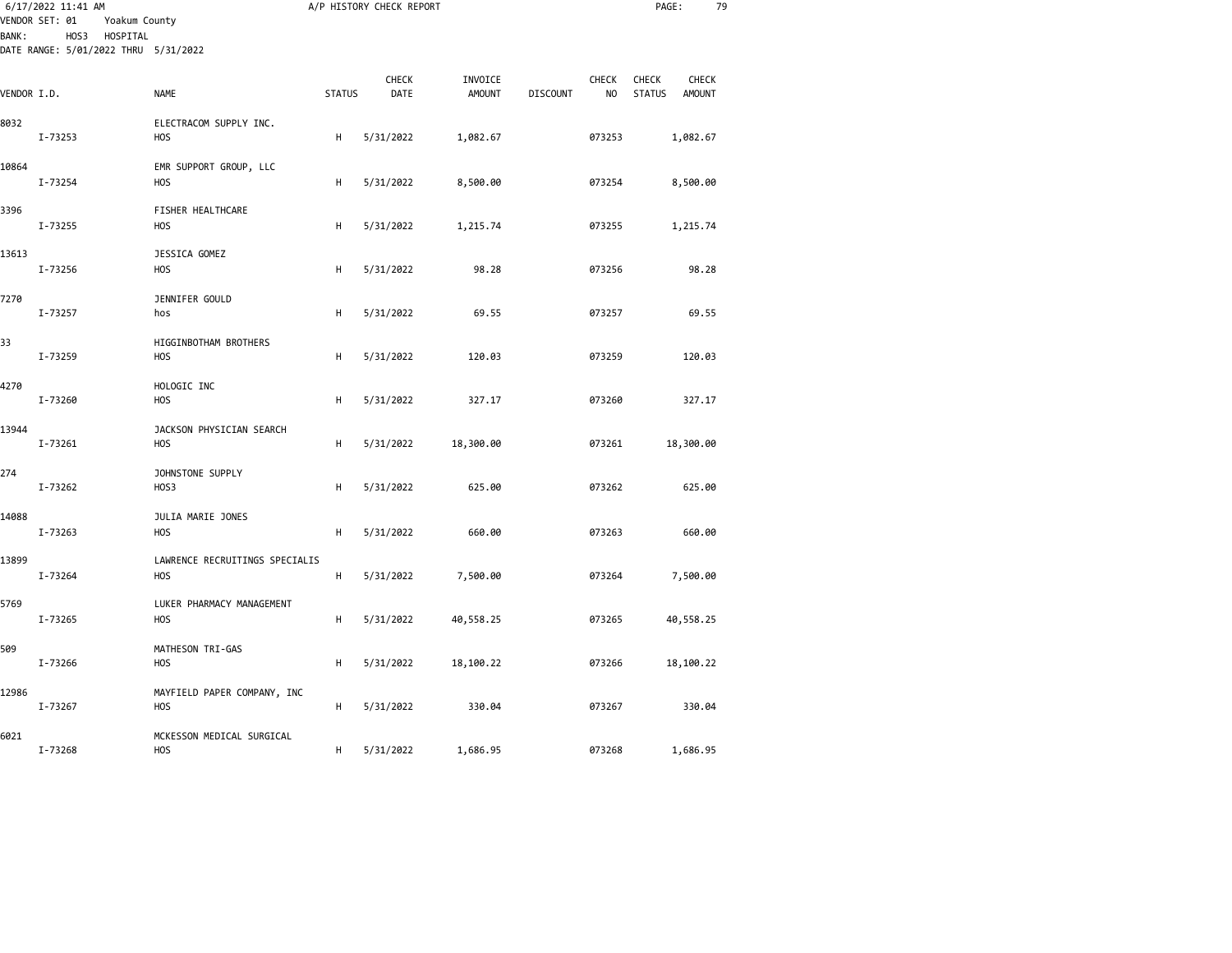|              | 6/17/2022 11:41 AM<br>VENDOR SET: 01<br>Yoakum County |                                                    |               | A/P HISTORY CHECK REPORT |                          |                                 |                                     | PAGE:                  | 80 |
|--------------|-------------------------------------------------------|----------------------------------------------------|---------------|--------------------------|--------------------------|---------------------------------|-------------------------------------|------------------------|----|
| <b>BANK:</b> | HOS3 HOSPITAL<br>DATE RANGE: 5/01/2022 THRU 5/31/2022 |                                                    |               |                          |                          |                                 |                                     |                        |    |
| VENDOR I.D.  |                                                       | <b>NAME</b>                                        | <b>STATUS</b> | <b>CHECK</b><br>DATE     | INVOICE<br><b>AMOUNT</b> | <b>CHECK</b><br><b>DISCOUNT</b> | <b>CHECK</b><br>NO<br><b>STATUS</b> | <b>CHECK</b><br>AMOUNT |    |
| 7938         | I-73269                                               | MEDLINE INDUSTRIES<br><b>HOS</b>                   | н             | 5/31/2022                | 5,664.04                 | 073269                          |                                     | 5,664.04               |    |
| 12657        | I-73270                                               | MEDSHARPS WEST LLC<br>H <sub>O</sub> S             | н             | 5/31/2022                | 1,684.00                 | 073270                          |                                     | 1,684.00               |    |
| 13222        | I-73271                                               | MEDTECH 2U - MEDICAL TECHNOLOG<br>H <sub>O</sub> S | н             | 5/31/2022                | 1,800.00                 | 073271                          |                                     | 1,800.00               |    |
| 88           | I-73272                                               | MUSTANG COUNTRY INC.<br>H <sub>O</sub> S           | н             | 5/31/2022                | 724.80                   | 073272                          |                                     | 724.80                 |    |
| 12527        | I-73273                                               | NANOSONICS, INC.<br><b>HOS</b>                     | н             | 5/31/2022                | 200.00                   | 073273                          |                                     | 200.00                 |    |
| 14010        | I-73274                                               | NIHON KOHDEN AMERICA INC<br>H <sub>O</sub> S       | н             | 5/31/2022                | 2,198.86                 | 073274                          |                                     | 2,198.86               |    |
| 6983         | I-73275                                               | OLYMPUS AMERICA INC<br><b>HOS</b>                  | н             | 5/31/2022                | 318.38                   | 073275                          |                                     | 318.38                 |    |
| 281          | I-73276                                               | ORKIN OF LUBBOCK<br>H <sub>O</sub> S               | н             | 5/31/2022                | 344.28                   | 073276                          |                                     | 344.28                 |    |
| 6372         | I-73277                                               | ORTHO-CLINICAL DIAGNOSTICS<br><b>HOS</b>           | н             | 5/31/2022                | 853.19                   | 073277                          |                                     | 853.19                 |    |
| 7667         | I-73278                                               | OWENS & MINOR<br>H <sub>O</sub> S                  | н             | 5/31/2022                | 4,192.92                 | 073278                          |                                     | 4,192.92               |    |
| 14035        | I-73279                                               | PINAY REGISTERED NURSE LLC<br>H <sub>O</sub> S     | н             | 5/31/2022                | 7,316.75                 | 073279                          |                                     | 7,316.75               |    |
| 13795        | I-73280                                               | PRIME TIME HEALTHCARE<br>H <sub>O</sub> S          | н             | 5/31/2022                | 5,280.00                 | 073280                          |                                     | 5,280.00               |    |
| 6467         | I-73281                                               | CARMEN RAMOZ<br><b>HOS</b>                         | н             | 5/31/2022                | 18.43                    | 073281                          |                                     | 18.43                  |    |
| 11076        | I-73282                                               | ANGELICA RODRIGUEZ<br>H <sub>O</sub> S             | н             | 5/31/2022                | 360.00                   | 073282                          |                                     | 360.00                 |    |
| 13865        | I-73283                                               | SCOUT NURSE STAFFING, LLC<br><b>HOS</b>            | н             | 5/31/2022                | 8,138.75                 | 073283                          |                                     | 8,138.75               |    |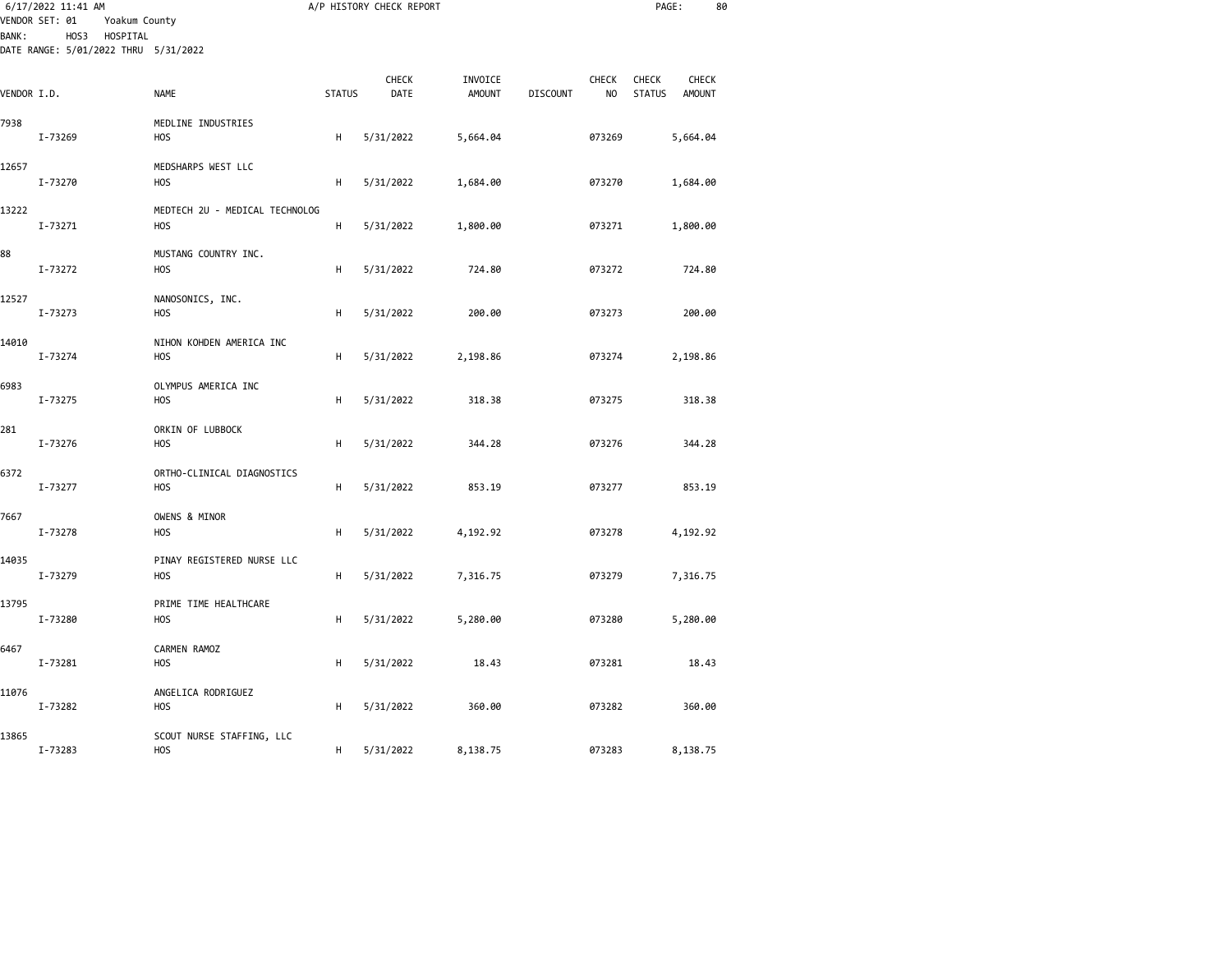|              | 6/17/2022 11:41 AM                                                                          |                                              |               | A/P HISTORY CHECK REPORT |                          |                 |                                | PAGE:                         |                               | 81 |
|--------------|---------------------------------------------------------------------------------------------|----------------------------------------------|---------------|--------------------------|--------------------------|-----------------|--------------------------------|-------------------------------|-------------------------------|----|
| <b>BANK:</b> | VENDOR SET: 01<br>Yoakum County<br>HOS3<br>HOSPITAL<br>DATE RANGE: 5/01/2022 THRU 5/31/2022 |                                              |               |                          |                          |                 |                                |                               |                               |    |
| VENDOR I.D.  |                                                                                             | <b>NAME</b>                                  | <b>STATUS</b> | CHECK<br>DATE            | INVOICE<br><b>AMOUNT</b> | <b>DISCOUNT</b> | <b>CHECK</b><br>N <sub>O</sub> | <b>CHECK</b><br><b>STATUS</b> | <b>CHECK</b><br><b>AMOUNT</b> |    |
| 2212         | I-73284                                                                                     | SIEMENS HEALTHCARE DIAGNOSTICS<br><b>HOS</b> | н             | 5/31/2022                | 5,878.89                 |                 | 073284                         |                               | 5,878.89                      |    |
| 14091        | I-73285                                                                                     | SKYRITE<br><b>HOS</b>                        | Н             | 5/31/2022                | 315.30                   |                 | 073285                         |                               | 315.30                        |    |
| 2875         | I-73286                                                                                     | STERIS CORPORATION<br><b>HOS</b>             | Н             | 5/31/2022                | 45.38                    |                 | 073286                         |                               | 45.38                         |    |
| 1697         | I-73287                                                                                     | TASCOSA OFFICE MACHINES, INC.<br>hos         | H             | 5/31/2022                | 3,345.82                 |                 | 073287                         |                               | 3,345.82                      |    |
| 11615        | I-73288                                                                                     | THE SHOP<br><b>HOS</b>                       | Н             | 5/31/2022                | 335.45                   |                 | 073288                         |                               | 335.45                        |    |
| 472          | I-73289                                                                                     | THRIFTWAY FOODS<br>H <sub>O</sub> S          | Н             | 5/31/2022                | 278.46                   |                 | 073289                         |                               | 278.46                        |    |
| 14090        | I-73290                                                                                     | TITAN TECH INC<br>H <sub>O</sub> S           | Н             | 5/31/2022                | 200.00                   |                 | 073290                         |                               | 200.00                        |    |
| 131          | I-73291                                                                                     | VEXUS FIBER<br><b>HOS</b>                    | Н             | 5/31/2022                | 169.46                   |                 | 073291                         |                               | 169.46                        |    |
| 11685        | I-73292                                                                                     | WERFEN USA LLC<br><b>HOS</b>                 | Н             | 5/31/2022                | 1,260.00                 |                 | 073292                         |                               | 1,260.00                      |    |
| 14021        | I-73293                                                                                     | WESTEX STAFFING LLC<br><b>HOS</b>            | Н             | 5/31/2022                | 13,804.20                |                 | 073293                         |                               | 13,804.20                     |    |
| 5584         | I-73294                                                                                     | KINETIC BUSINESS BY WINDSTREAM<br><b>HOS</b> | Н             | 5/31/2022                | 197.70                   |                 | 073294                         |                               | 197.70                        |    |
| 9092         | I-73295                                                                                     | XODUS MEDICAL<br><b>HOS</b>                  | Н             | 5/31/2022                | 385.38                   |                 | 073295                         |                               | 385.38                        |    |
| 219          | I-73258                                                                                     | GRAINGER<br><b>HOS</b>                       | н             | 5/31/2022                | 1,046.58                 |                 | 732580                         |                               | 1,046.58                      |    |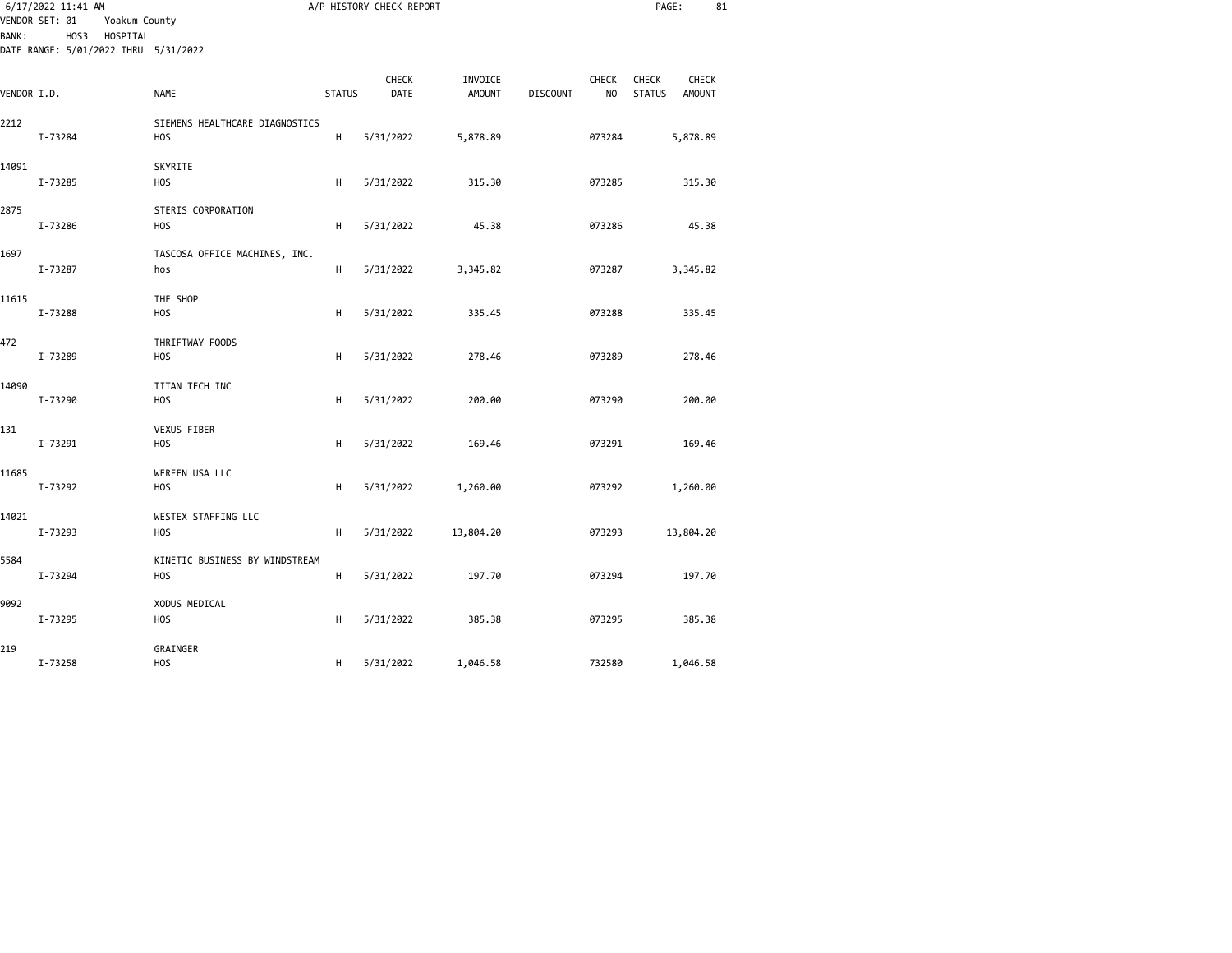| 6/17/2022 11:41 AM<br>VENDOR SET: 01<br>Yoakum County<br>HOS3<br>HOSPITAL<br><b>BANK:</b><br>DATE RANGE: 5/01/2022 THRU 5/31/2022 |                                    | A/P HISTORY CHECK REPORT |                                | PAGE:<br>82                           |                                                  |  |
|-----------------------------------------------------------------------------------------------------------------------------------|------------------------------------|--------------------------|--------------------------------|---------------------------------------|--------------------------------------------------|--|
| VENDOR I.D.<br><b>NAME</b>                                                                                                        | <b>STATUS</b>                      | <b>CHECK</b><br>DATE     | INVOICE<br><b>AMOUNT</b>       | <b>CHECK</b><br><b>DISCOUNT</b><br>NO | CHECK<br>CHECK<br><b>STATUS</b><br><b>AMOUNT</b> |  |
| ** TOTALS **<br><b>REGULAR CHECKS:</b>                                                                                            | N <sub>O</sub><br>0                |                          | INVOICE AMOUNT<br>0.00         | <b>DISCOUNTS</b><br>0.00              | CHECK AMOUNT<br>0.00                             |  |
| HAND CHECKS:<br>DRAFTS:<br>EFT:                                                                                                   | 358<br>0<br>0                      |                          | 2,607,081.32<br>0.00<br>0.00   | 0.00<br>0.00<br>0.00                  | 2,607,081.32<br>0.00<br>0.00                     |  |
| NON CHECKS:<br>VOID CHECKS:                                                                                                       | 0<br>0 VOID DEBITS<br>VOID CREDITS | 0.00<br>0.00             | 0.00<br>0.00                   | 0.00<br>0.00                          | 0.00                                             |  |
| TOTAL ERRORS:<br>0                                                                                                                |                                    |                          |                                |                                       |                                                  |  |
| VENDOR SET: 01 BANK: HOS3 TOTALS:                                                                                                 | N <sub>O</sub><br>358              |                          | INVOICE AMOUNT<br>2,607,081.32 | <b>DISCOUNTS</b><br>0.00              | CHECK AMOUNT<br>2,607,081.32                     |  |
| BANK: HOS3<br>TOTALS:                                                                                                             | 358                                |                          | 2,607,081.32                   | 0.00                                  | 2,607,081.32                                     |  |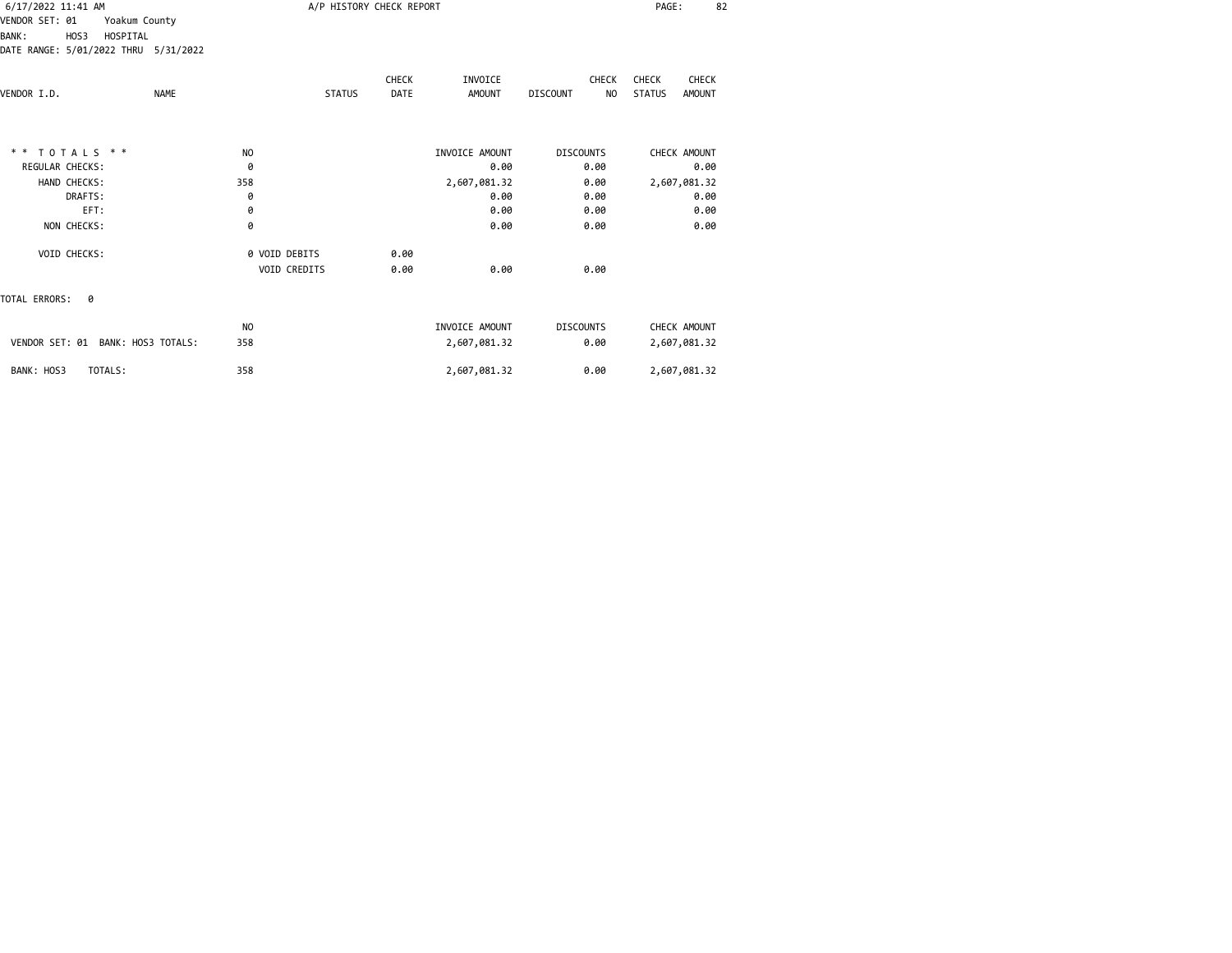| 6/17/2022 11:41 AM                                                                              |                                                    |               | A/P HISTORY CHECK REPORT |                          |                                       | PAGE:                                                   | 83 |
|-------------------------------------------------------------------------------------------------|----------------------------------------------------|---------------|--------------------------|--------------------------|---------------------------------------|---------------------------------------------------------|----|
| VENDOR SET: 01<br>Yoakum County<br>JPS3<br><b>BANK:</b><br>DATE RANGE: 5/01/2022 THRU 5/31/2022 | JUVENILE PROBATION STATE                           |               |                          |                          |                                       |                                                         |    |
| VENDOR I.D.                                                                                     | <b>NAME</b>                                        | <b>STATUS</b> | CHECK<br><b>DATE</b>     | INVOICE<br><b>AMOUNT</b> | <b>CHECK</b><br><b>DISCOUNT</b><br>NO | <b>CHECK</b><br><b>CHECK</b><br><b>STATUS</b><br>AMOUNT |    |
| 579<br>I-202205202123                                                                           | <b>JUVENILE PROBATION TRUST</b><br>APRIL TRANSFERS | н             | 5/23/2022                | 19.83                    | 010163                                | 19.83                                                   |    |
| 482<br>I-10165                                                                                  | YC GENERAL FUND<br>JPS MAY SALARY SUPPLEMENT       | H             | 5/24/2022                | 2,051.11                 | 010165                                | 2,051.11                                                |    |
| TOTALS * *<br>* *                                                                               | N <sub>O</sub>                                     |               |                          | INVOICE AMOUNT           | <b>DISCOUNTS</b>                      | CHECK AMOUNT                                            |    |
| REGULAR CHECKS:                                                                                 | 0                                                  |               |                          | 0.00                     | 0.00                                  | 0.00                                                    |    |
| HAND CHECKS:                                                                                    | $\overline{2}$                                     |               |                          | 2,070.94                 | 0.00                                  | 2,070.94                                                |    |
| DRAFTS:                                                                                         | 0                                                  |               |                          | 0.00                     | 0.00                                  | 0.00                                                    |    |
| EFT:<br>NON CHECKS:                                                                             | 0<br>0                                             |               |                          | 0.00<br>0.00             | 0.00<br>0.00                          | 0.00<br>0.00                                            |    |
| VOID CHECKS:                                                                                    | 0 VOID DEBITS<br>VOID CREDITS                      |               | 0.00<br>0.00             | 0.00                     | 0.00                                  |                                                         |    |
| TOTAL ERRORS:<br>0                                                                              |                                                    |               |                          |                          |                                       |                                                         |    |
|                                                                                                 | N <sub>O</sub>                                     |               |                          | INVOICE AMOUNT           | <b>DISCOUNTS</b>                      | CHECK AMOUNT                                            |    |
| VENDOR SET: 01 BANK: JPS3 TOTALS:                                                               | $\overline{2}$                                     |               |                          | 2,070.94                 | 0.00                                  | 2,070.94                                                |    |
| BANK: JPS3<br>TOTALS:                                                                           | $\overline{2}$                                     |               |                          | 2,070.94                 | 0.00                                  | 2,070.94                                                |    |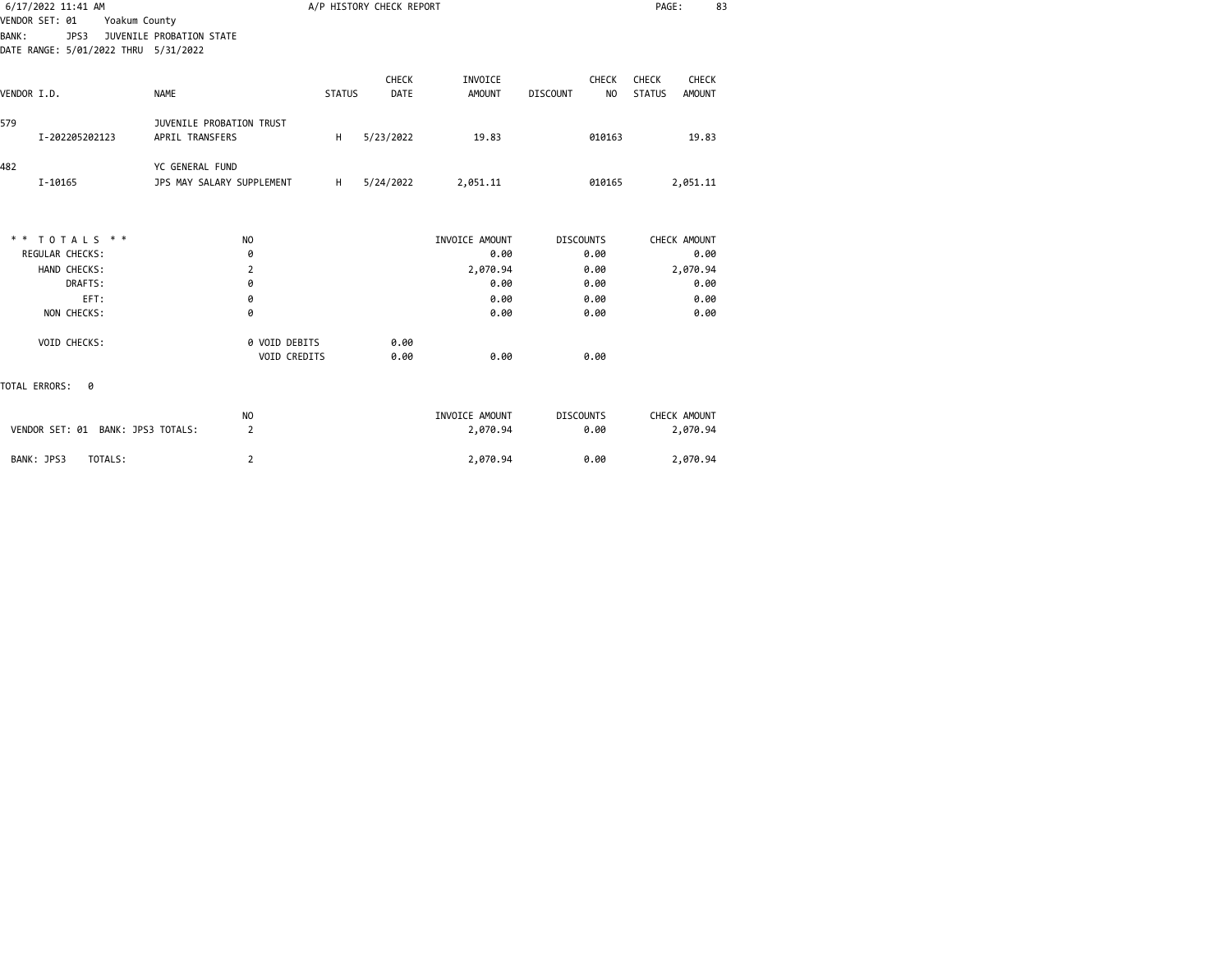| <b>BANK:</b> | 6/17/2022 11:41 AM<br>VENDOR SET: 01<br>Yoakum County<br>JURY3 JURY FUND<br>DATE RANGE: 5/01/2022 THRU 5/31/2022 |                                             |               | A/P HISTORY CHECK REPORT |               |                 |                | PAGE:         | 84            |  |
|--------------|------------------------------------------------------------------------------------------------------------------|---------------------------------------------|---------------|--------------------------|---------------|-----------------|----------------|---------------|---------------|--|
|              |                                                                                                                  |                                             |               | CHECK                    | INVOICE       |                 | <b>CHECK</b>   | <b>CHECK</b>  | <b>CHECK</b>  |  |
| VENDOR I.D.  |                                                                                                                  | <b>NAME</b>                                 | <b>STATUS</b> | DATE                     | <b>AMOUNT</b> | <b>DISCOUNT</b> | N <sub>O</sub> | <b>STATUS</b> | <b>AMOUNT</b> |  |
| 4912         | I-10349                                                                                                          | YC CLEARING ACCOUNT<br>5/2/22 AP TRANSFER   | R             | 5/02/2022                | 62.18         |                 | 010349         |               | 62.18         |  |
| 1            | I-202205162109                                                                                                   | CINDY FLORES TORRES<br>MISCELLA             | н             | 5/16/2022                | 40.00         |                 | 010350         |               | 40.00         |  |
| 1            | I-202205162110                                                                                                   | KIMBERLEE COEN WILLIS<br>MISCEL             | н             | 5/16/2022                | 40.00         |                 | 010351         |               | 40.00         |  |
| 1            | I-202205162111                                                                                                   | IDA CRIDER JONES<br>MISCELLANEO             | н             | 5/16/2022                | 40.00         |                 | 010352         |               | 40.00         |  |
| 1            | I-202205162112                                                                                                   | LARRY EUGENE DAVENPORT<br>MISCE             | H             | 5/16/2022                | 40.00         |                 | 010353         |               | 40.00         |  |
| 1            | I-202205162113                                                                                                   | MAURO CURTIS ARTEAGA<br>MISCELL             | H             | 5/16/2022                | 40.00         |                 | 010354         |               | 40.00         |  |
| 1            | I-202205162114                                                                                                   | WANDA LEONA DURHAM<br>MISCELLAN             | н             | 5/16/2022                | 40.00         |                 | 010355         |               | 40.00         |  |
| 1            | I-202205162115                                                                                                   | REBECCA MASSEY WINN<br>MISCELLA             | H             | 5/16/2022                | 40.00         |                 | 010356         |               | 40.00         |  |
| 1            | I-202205162116                                                                                                   | PERRY RAY HAM<br>MISCELLANEOUS              | H             | 5/16/2022                | 40.00         |                 | 010357         |               | 40.00         |  |
| 1            | I-202205162117                                                                                                   | LIONEL GREGORIO GONZALEZ<br>MIS             | н             | 5/16/2022                | 40.00         |                 | 010358         |               | 40.00         |  |
| 1            | I-202205162118                                                                                                   | CHRISTOPHER GARZA<br>MISCELLANE             | H             | 5/16/2022                | 40.00         |                 | 010359         |               | 40.00         |  |
| 1            | I-202205162119                                                                                                   | FRANCISCO JAVIER VILLEGAS<br>ΜI             | H             | 5/16/2022                | 40.00         |                 | 010360         |               | 40.00         |  |
| 483          | I-JURY ACH>PRCTS                                                                                                 | YC PREC 1,2,3,4,5<br>JURY>PRCTS GROSS AXLE  | R             | 5/20/2022                | 21, 143.59    |                 | 010361         |               | 21, 143.59    |  |
| 381          | I-10362                                                                                                          | PAYROLL ACCOUNT<br>05/25/22 MONTHLY PAYROLL | R             | 5/25/2022                | 9,257.46      |                 | 010362         |               | 9,257.46      |  |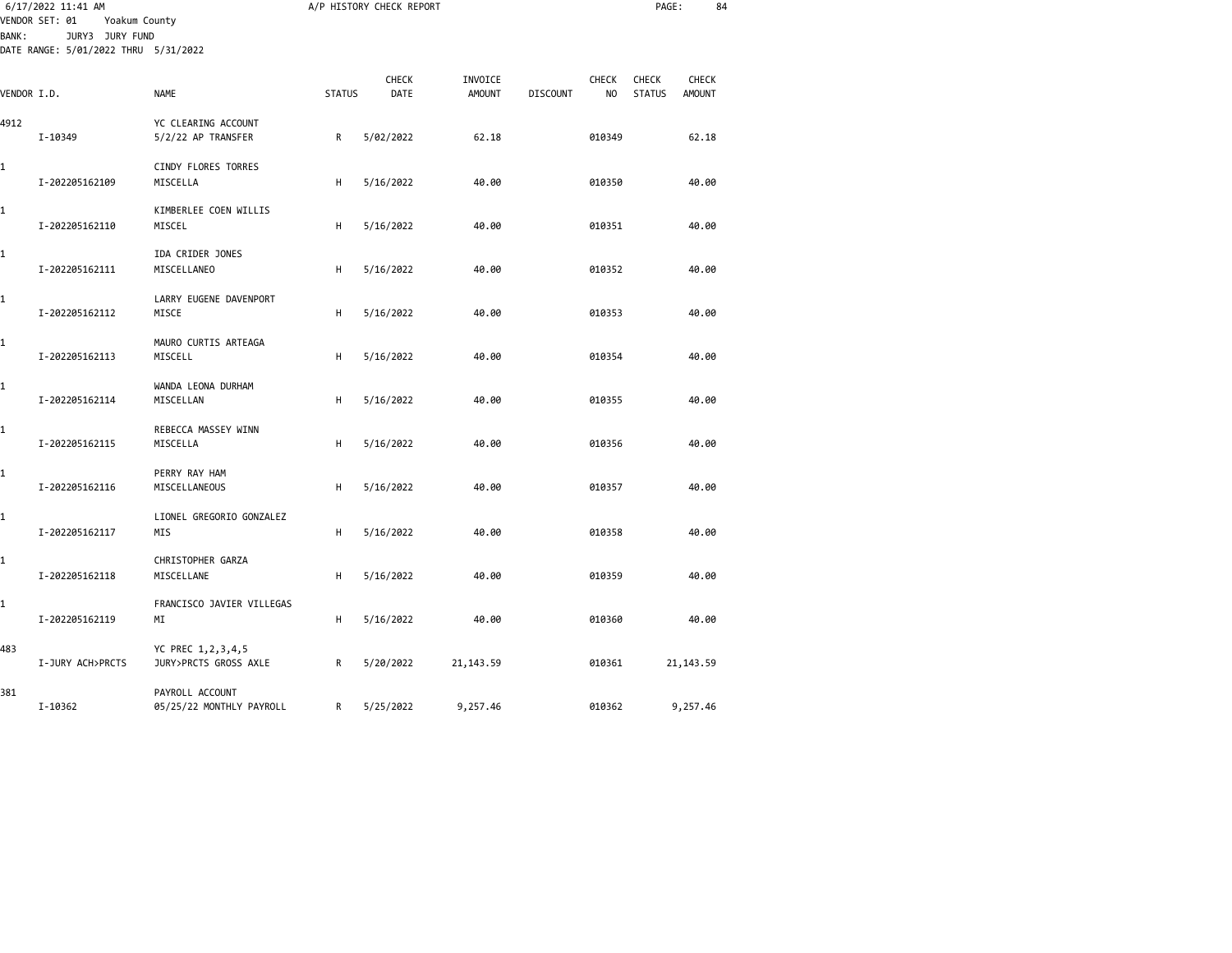| 6/17/2022 11:41 AM |                                      |               |               | A/P HISTORY CHECK REPORT |                |                            | PAGE:<br>85             |  |
|--------------------|--------------------------------------|---------------|---------------|--------------------------|----------------|----------------------------|-------------------------|--|
| VENDOR SET: 01     | Yoakum County                        |               |               |                          |                |                            |                         |  |
| <b>BANK:</b>       | JURY3 JURY FUND                      |               |               |                          |                |                            |                         |  |
|                    | DATE RANGE: 5/01/2022 THRU 5/31/2022 |               |               |                          |                |                            |                         |  |
|                    |                                      |               |               | CHECK                    | INVOICE        | <b>CHECK</b>               | CHECK<br>CHECK          |  |
| VENDOR I.D.        | <b>NAME</b>                          |               | <b>STATUS</b> | DATE                     | <b>AMOUNT</b>  | DISCOUNT<br>N <sub>O</sub> | <b>STATUS</b><br>AMOUNT |  |
|                    |                                      |               |               |                          |                |                            |                         |  |
|                    | $* * TOTALS **$                      | NO            |               |                          | INVOICE AMOUNT | <b>DISCOUNTS</b>           | CHECK AMOUNT            |  |
| REGULAR CHECKS:    |                                      | 3             |               |                          | 30,463.23      | 0.00                       | 30,463.23               |  |
|                    | HAND CHECKS:                         | 11            |               |                          | 440.00         | 0.00                       | 440.00                  |  |
|                    | DRAFTS:                              | 0             |               |                          | 0.00           | 0.00                       | 0.00                    |  |
|                    | EFT:                                 | 0             |               |                          | 0.00           | 0.00                       | 0.00                    |  |
|                    | NON CHECKS:                          | 0             |               |                          | 0.00           | 0.00                       | 0.00                    |  |
|                    | VOID CHECKS:                         | 0 VOID DEBITS |               | 0.00                     |                |                            |                         |  |
|                    |                                      | VOID CREDITS  |               | 0.00                     | 0.00           | 0.00                       |                         |  |
| TOTAL ERRORS: 0    |                                      |               |               |                          |                |                            |                         |  |
|                    |                                      | NO            |               |                          | INVOICE AMOUNT | <b>DISCOUNTS</b>           | CHECK AMOUNT            |  |
|                    | VENDOR SET: 01 BANK: JURY3TOTALS:    | 14            |               |                          | 30,903.23      | 0.00                       | 30,903.23               |  |
| BANK: JURY3        | TOTALS:                              | 14            |               |                          | 30,903.23      | 0.00                       | 30,903.23               |  |
|                    |                                      |               |               |                          |                |                            |                         |  |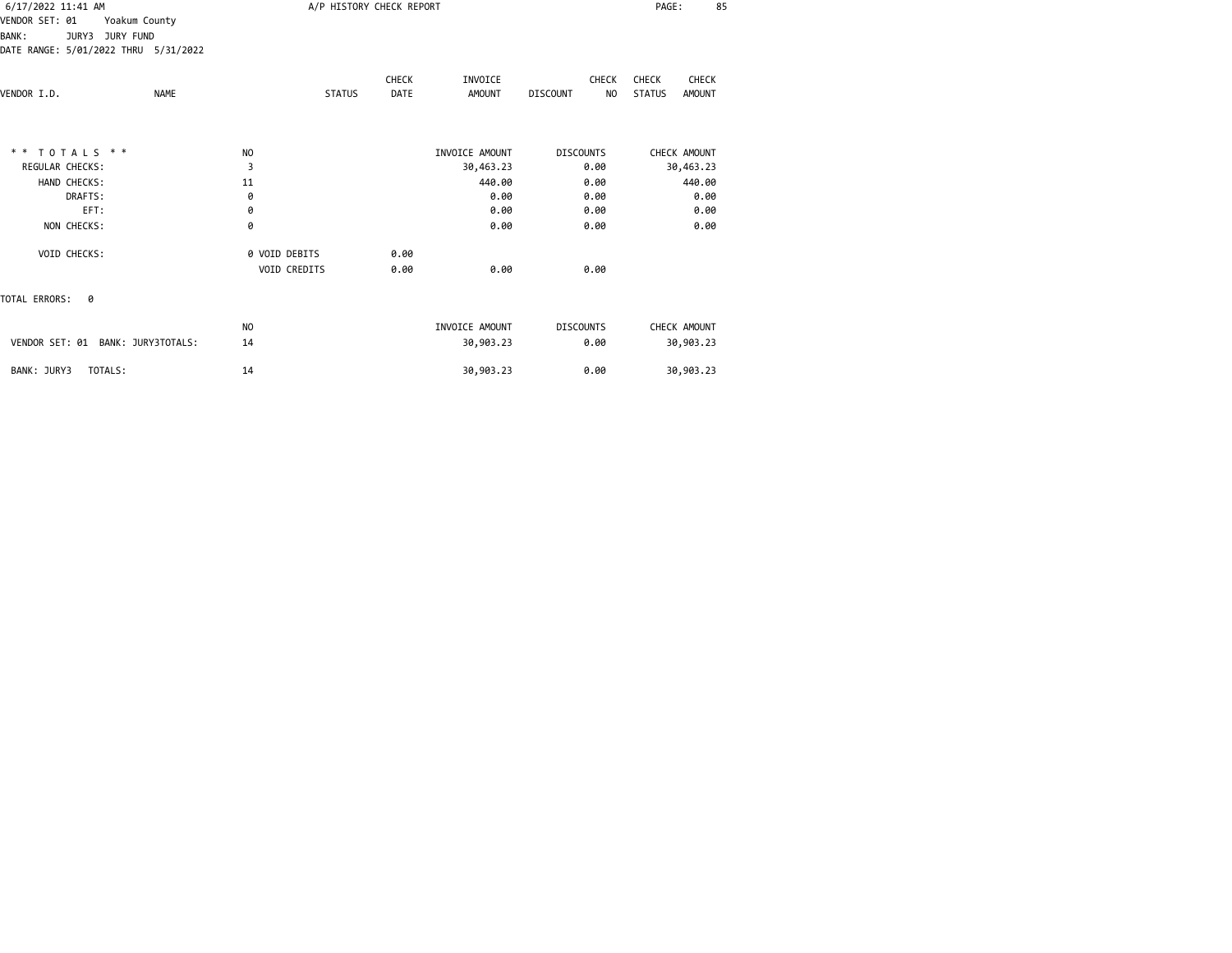| 6/17/2022 11:41 AM                                                                          |                                                               |               | A/P HISTORY CHECK REPORT |                                                               |                                                          | PAGE:                                                          | 86                           |
|---------------------------------------------------------------------------------------------|---------------------------------------------------------------|---------------|--------------------------|---------------------------------------------------------------|----------------------------------------------------------|----------------------------------------------------------------|------------------------------|
| VENDOR SET: 01<br>LAND3 YC LANDFILL<br><b>BANK:</b><br>DATE RANGE: 5/01/2022 THRU 5/31/2022 | Yoakum County                                                 |               |                          |                                                               |                                                          |                                                                |                              |
| VENDOR I.D.                                                                                 | <b>NAME</b>                                                   | <b>STATUS</b> | <b>CHECK</b><br>DATE     | INVOICE<br><b>AMOUNT</b>                                      | <b>CHECK</b><br><b>DISCOUNT</b><br>NO                    | <b>CHECK</b><br><b>CHECK</b><br><b>STATUS</b><br><b>AMOUNT</b> |                              |
| 381<br>I-10118                                                                              | PAYROLL ACCOUNT<br>05/02/22 PT LAND TRANSER                   | R             | 5/02/2022                | 385.27                                                        | 010118                                                   | 385.27                                                         |                              |
| 4912<br>I-10119.1                                                                           | YC CLEARING ACCOUNT<br>5/2/22 AP TRANSFER                     | R             | 5/02/2022                | 323,706.33                                                    | 010119                                                   | 323,706.33                                                     |                              |
| 363<br>I-10120                                                                              | YC HOSPITALIZATION INSURANCE<br>LANDFILL MAY DEARBORN INS ADJ | R             | 5/05/2022                | 0.28                                                          | 010120                                                   |                                                                | 0.28                         |
| 4912<br>I-202205092092                                                                      | YC CLEARING ACCOUNT<br>MAY AP TRANSFERS                       | R             | 5/09/2022                | 2,947.99                                                      | 010121                                                   | 2,947.99                                                       |                              |
| 381<br>I-10122                                                                              | PAYROLL ACCOUNT<br>05/16/22 PT PAYROLL LAND TRANS             | R             | 5/16/2022                | 330.23                                                        | 010122                                                   | 330.23                                                         |                              |
| 4912<br>I-202205162104                                                                      | YC CLEARING ACCOUNT<br>MAY AP TRANSFERS                       | R             | 5/16/2022                | 4,570.45                                                      | 010123                                                   | 4,570.45                                                       |                              |
| 381<br>I-10124                                                                              | PAYROLL ACCOUNT<br>05/25/22 MONTHLY PAYROLL                   | R             | 5/25/2022                | 21,492.74                                                     | 010124                                                   | 21,492.74                                                      |                              |
| 4912<br>I-10125                                                                             | YC CLEARING ACCOUNT<br>APTRSFS                                | R             | 5/23/2022                | 330.16                                                        | 010125                                                   | 330.16                                                         |                              |
| 381<br>I-10126                                                                              | PAYROLL ACCOUNT<br>05/31/22 PT PAYROLL TRANSFERS              | R             | 5/27/2022                | 371.51                                                        | 010126                                                   | 371.51                                                         |                              |
| 4912<br>I-202205312131                                                                      | YC CLEARING ACCOUNT<br>MAY AP TRANSFERS                       | R             | 5/31/2022                | 1,244.22                                                      | 010127                                                   | 1,244.22                                                       |                              |
| TOTALS * *<br>* *<br>REGULAR CHECKS:<br>HAND CHECKS:<br>DRAFTS:<br>EFT:<br>NON CHECKS:      | NO.<br>10<br>0<br>0<br>0<br>0                                 |               |                          | INVOICE AMOUNT<br>355, 379.18<br>0.00<br>0.00<br>0.00<br>0.00 | <b>DISCOUNTS</b><br>0.00<br>0.00<br>0.00<br>0.00<br>0.00 | CHECK AMOUNT<br>355, 379.18                                    | 0.00<br>0.00<br>0.00<br>0.00 |
| VOID CHECKS:                                                                                | 0 VOID DEBITS<br>VOID CREDITS                                 |               | 0.00<br>0.00             | 0.00                                                          | 0.00                                                     |                                                                |                              |
| TOTAL ERRORS:<br>0                                                                          |                                                               |               |                          |                                                               |                                                          |                                                                |                              |
| VENDOR SET: 01 BANK: LAND3TOTALS:                                                           | NO.<br>10                                                     |               |                          | INVOICE AMOUNT<br>355, 379.18                                 | <b>DISCOUNTS</b><br>0.00                                 | CHECK AMOUNT<br>355, 379.18                                    |                              |
| BANK: LAND3<br>TOTALS:                                                                      | 10                                                            |               |                          | 355, 379.18                                                   | 0.00                                                     | 355, 379.18                                                    |                              |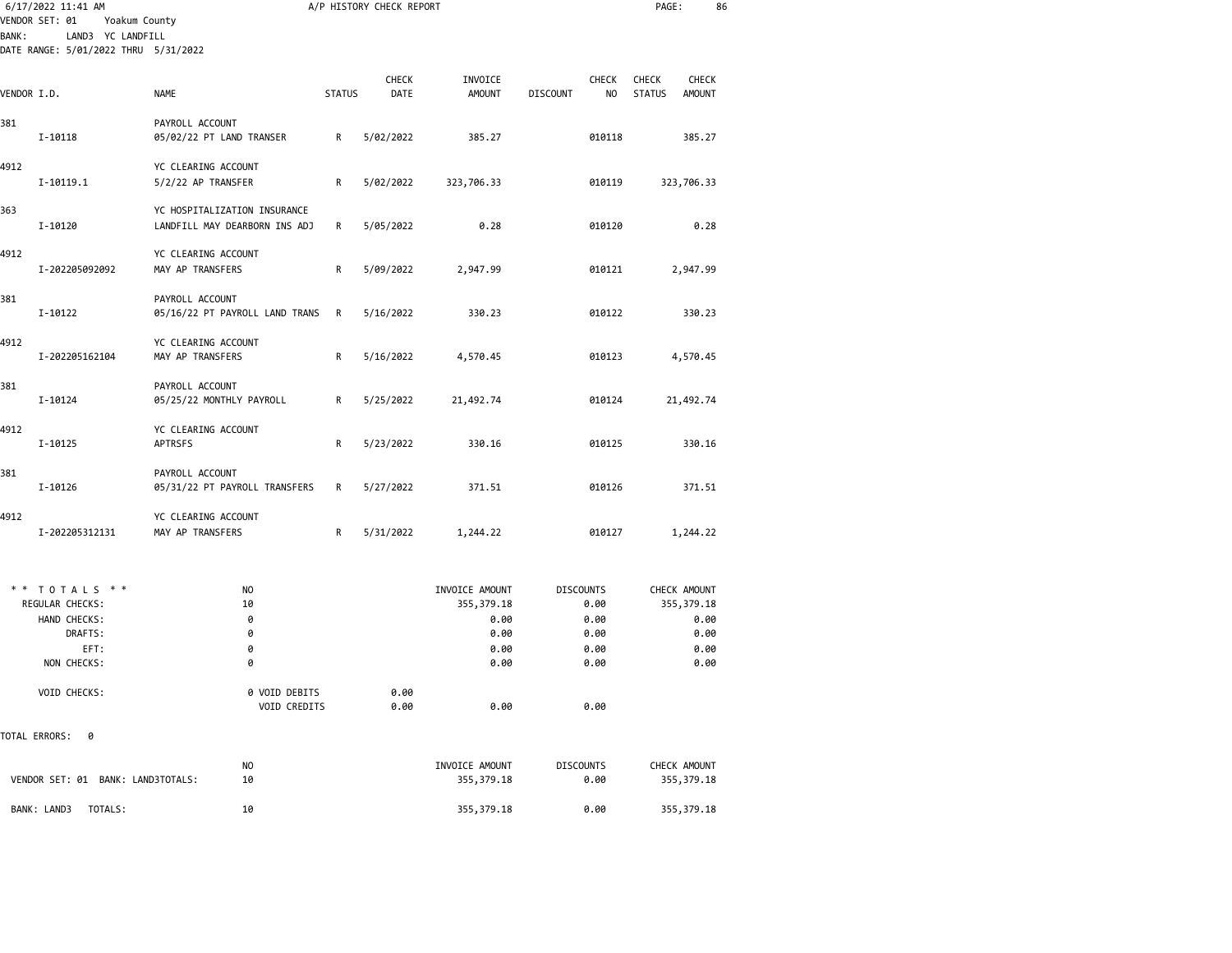|              | 6/17/2022 11:41 AM                   |                     |               | A/P HISTORY CHECK REPORT |                |                                   | PAGE:                          | 87 |
|--------------|--------------------------------------|---------------------|---------------|--------------------------|----------------|-----------------------------------|--------------------------------|----|
|              | VENDOR SET: 01<br>Yoakum County      |                     |               |                          |                |                                   |                                |    |
| <b>BANK:</b> | LIB3                                 | LIBRARY GRANT FUND  |               |                          |                |                                   |                                |    |
|              | DATE RANGE: 5/01/2022 THRU 5/31/2022 |                     |               |                          |                |                                   |                                |    |
|              |                                      |                     |               | <b>CHECK</b>             | INVOICE        | <b>CHECK</b>                      | <b>CHECK</b><br><b>CHECK</b>   |    |
| VENDOR I.D.  |                                      | <b>NAME</b>         | <b>STATUS</b> | <b>DATE</b>              | <b>AMOUNT</b>  | <b>DISCOUNT</b><br>N <sub>O</sub> | <b>STATUS</b><br><b>AMOUNT</b> |    |
| 4912         |                                      | YC CLEARING ACCOUNT |               |                          |                |                                   |                                |    |
|              | I-202205162105                       | MAY AP TRANSFERS    | н             | 5/16/2022                | 2,570.98       | 009270                            | 2,570.98                       |    |
| 4912         |                                      | YC CLEARING ACCOUNT |               |                          |                |                                   |                                |    |
|              | $I - 9271$                           | <b>APTRASFS</b>     | H             | 5/23/2022                | 2,175.97       | 009271                            | 2,175.97                       |    |
|              |                                      |                     |               |                          |                |                                   |                                |    |
|              | ** TOTALS **                         | NO.                 |               |                          | INVOICE AMOUNT | <b>DISCOUNTS</b>                  | CHECK AMOUNT                   |    |
|              | <b>REGULAR CHECKS:</b>               | 0                   |               |                          | 0.00           | 0.00                              | 0.00                           |    |
|              | HAND CHECKS:                         | 2                   |               |                          | 4,746.95       | 0.00                              | 4,746.95                       |    |
|              | DRAFTS:                              | 0                   |               |                          | 0.00           | 0.00                              | 0.00                           |    |
|              | EFT:                                 | 0                   |               |                          | 0.00           | 0.00                              | 0.00                           |    |
|              | NON CHECKS:                          | 0                   |               |                          | 0.00           | 0.00                              | 0.00                           |    |
|              | VOID CHECKS:                         | 0 VOID DEBITS       |               | 0.00                     |                |                                   |                                |    |
|              |                                      | VOID CREDITS        |               | 0.00                     | 0.00           | 0.00                              |                                |    |
|              | TOTAL ERRORS:<br>0                   |                     |               |                          |                |                                   |                                |    |
|              |                                      | NO.                 |               |                          | INVOICE AMOUNT | <b>DISCOUNTS</b>                  | CHECK AMOUNT                   |    |
|              | VENDOR SET: 01 BANK: LIB3 TOTALS:    | $\overline{2}$      |               |                          | 4,746.95       | 0.00                              | 4,746.95                       |    |
|              | TOTALS:<br>BANK: LIB3                | 2                   |               |                          | 4,746.95       | 0.00                              | 4,746.95                       |    |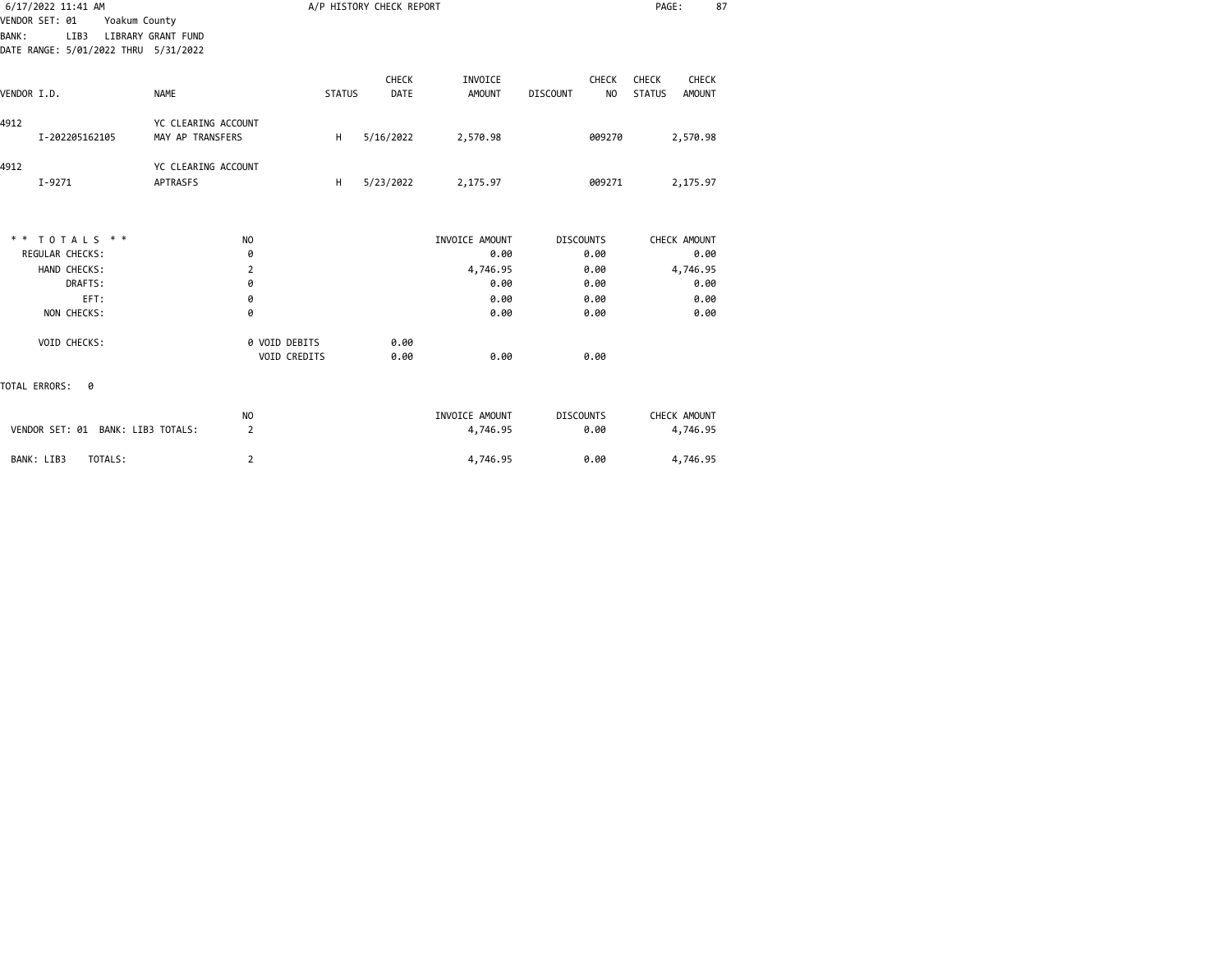| 6/17/2022 11:41 AM                   |                                 |               | A/P HISTORY CHECK REPORT |                |                                   | PAGE:<br>88                    |
|--------------------------------------|---------------------------------|---------------|--------------------------|----------------|-----------------------------------|--------------------------------|
| VENDOR SET: 01<br>Yoakum County      |                                 |               |                          |                |                                   |                                |
| <b>BANK:</b>                         | NHDS3 NURSING HOME DEBT SERVICE |               |                          |                |                                   |                                |
| DATE RANGE: 5/01/2022 THRU 5/31/2022 |                                 |               |                          |                |                                   |                                |
|                                      |                                 |               | <b>CHECK</b>             | INVOICE        | <b>CHECK</b>                      | CHECK<br>CHECK                 |
| VENDOR I.D.                          | <b>NAME</b>                     | <b>STATUS</b> | DATE                     | <b>AMOUNT</b>  | N <sub>O</sub><br><b>DISCOUNT</b> | <b>STATUS</b><br><b>AMOUNT</b> |
| 482                                  | YC GENERAL FUND                 |               |                          |                |                                   |                                |
| I-10096                              | APRIL AD VALOREM TAXES          | H             | 5/11/2022                | 3,345.39       | 010096                            | 3,345.39                       |
|                                      |                                 |               |                          |                |                                   |                                |
| ** TOTALS **                         | N <sub>O</sub>                  |               |                          | INVOICE AMOUNT | <b>DISCOUNTS</b>                  | CHECK AMOUNT                   |
| <b>REGULAR CHECKS:</b>               | 0                               |               |                          | 0.00           | 0.00                              | 0.00                           |
| HAND CHECKS:                         | 1                               |               |                          | 3,345.39       | 0.00                              | 3,345.39                       |
| DRAFTS:                              | 0                               |               |                          | 0.00           | 0.00                              | 0.00                           |
| EFT:                                 | 0                               |               |                          | 0.00           | 0.00                              | 0.00                           |
| NON CHECKS:                          | 0                               |               |                          | 0.00           | 0.00                              | 0.00                           |
| VOID CHECKS:                         | 0 VOID DEBITS                   |               | 0.00                     |                |                                   |                                |
|                                      | VOID CREDITS                    |               | 0.00                     | 0.00           | 0.00                              |                                |
| TOTAL ERRORS:<br>ø                   |                                 |               |                          |                |                                   |                                |
|                                      | NO.                             |               |                          | INVOICE AMOUNT | <b>DISCOUNTS</b>                  | CHECK AMOUNT                   |
| VENDOR SET: 01 BANK: NHDS3TOTALS:    | 1                               |               |                          | 3,345.39       | 0.00                              | 3,345.39                       |
| BANK: NHDS3<br>TOTALS:               | 1                               |               |                          | 3,345.39       | 0.00                              | 3,345.39                       |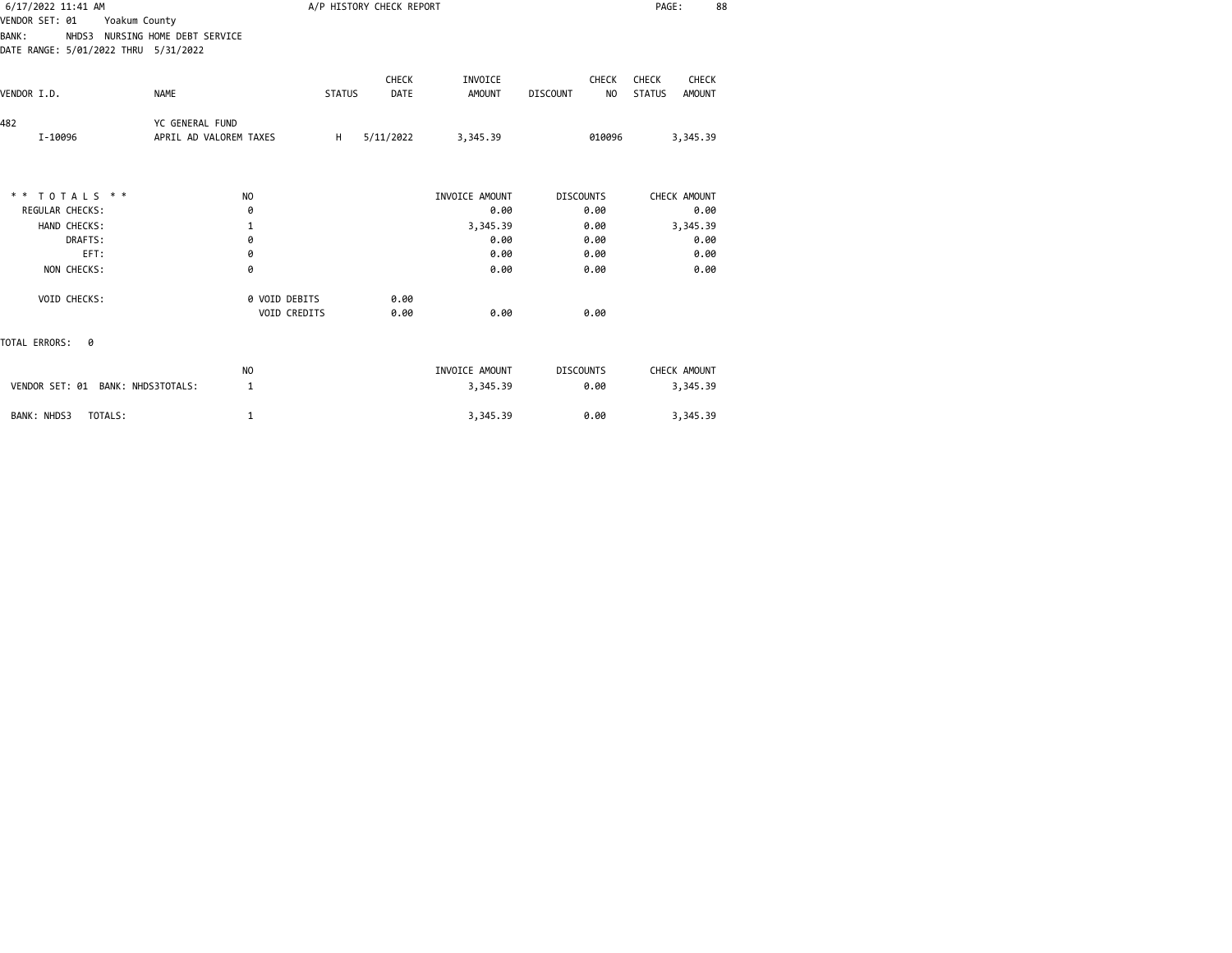| 6/17/2022 11:41 AM |                                                                                                                                                                                                |                                                                                                                       | A/P HISTORY CHECK REPORT      |                          |                                              | PAGE:                         | 89                     |
|--------------------|------------------------------------------------------------------------------------------------------------------------------------------------------------------------------------------------|-----------------------------------------------------------------------------------------------------------------------|-------------------------------|--------------------------|----------------------------------------------|-------------------------------|------------------------|
| PA3                |                                                                                                                                                                                                |                                                                                                                       |                               |                          |                                              |                               |                        |
|                    | <b>NAME</b>                                                                                                                                                                                    |                                                                                                                       | <b>CHECK</b><br><b>DATE</b>   | INVOICE<br><b>AMOUNT</b> | <b>CHECK</b><br><b>DISCOUNT</b><br><b>NO</b> | <b>CHECK</b><br><b>STATUS</b> | CHECK<br><b>AMOUNT</b> |
|                    | YC CLEARING ACCOUNT<br>MAY AP TRANSFERS                                                                                                                                                        | H                                                                                                                     | 5/09/2022                     | 162.00                   | 010249                                       |                               | 162.00                 |
|                    | YC CLEARING ACCOUNT<br><b>APTRASFS</b>                                                                                                                                                         | H                                                                                                                     | 5/23/2022                     | 293.85                   | 010250                                       |                               | 293.85                 |
|                    | YC CLEARING ACCOUNT<br>MAY AP TRANSFERS                                                                                                                                                        | H                                                                                                                     | 5/31/2022                     | 27.29                    | 010251                                       |                               | 27.29                  |
|                    | N <sub>O</sub>                                                                                                                                                                                 |                                                                                                                       |                               | INVOICE AMOUNT           | <b>DISCOUNTS</b>                             |                               | CHECK AMOUNT           |
|                    | 0                                                                                                                                                                                              |                                                                                                                       |                               | 0.00                     | 0.00                                         |                               | 0.00                   |
|                    | 3                                                                                                                                                                                              |                                                                                                                       |                               | 483.14                   | 0.00                                         |                               | 483.14                 |
| DRAFTS:            | 0                                                                                                                                                                                              |                                                                                                                       |                               | 0.00                     | 0.00                                         |                               | 0.00                   |
|                    | 0                                                                                                                                                                                              |                                                                                                                       |                               |                          |                                              |                               | 0.00                   |
|                    |                                                                                                                                                                                                |                                                                                                                       |                               |                          |                                              |                               | 0.00                   |
|                    |                                                                                                                                                                                                |                                                                                                                       | 0.00<br>0.00                  | 0.00                     | 0.00                                         |                               |                        |
| 0                  |                                                                                                                                                                                                |                                                                                                                       |                               |                          |                                              |                               |                        |
|                    | N <sub>O</sub>                                                                                                                                                                                 |                                                                                                                       |                               | INVOICE AMOUNT           | <b>DISCOUNTS</b>                             |                               | CHECK AMOUNT<br>483.14 |
|                    | VENDOR SET: 01<br>VENDOR I.D.<br>I-202205092091<br>I-10250<br>I-202205312130<br>** TOTALS **<br><b>REGULAR CHECKS:</b><br>HAND CHECKS:<br>EFT:<br>NON CHECKS:<br>VOID CHECKS:<br>TOTAL ERRORS: | Yoakum County<br>PLAINS AIRPORT<br>DATE RANGE: 5/01/2022 THRU 5/31/2022<br>0<br>VENDOR SET: 01 BANK: PA3 TOTALS:<br>3 | 0 VOID DEBITS<br>VOID CREDITS | <b>STATUS</b>            | 0.00<br>0.00<br>483.14                       | 0.00<br>0.00<br>0.00          |                        |

BANK: PA3 TOTALS: 3 483.14 0.00 483.14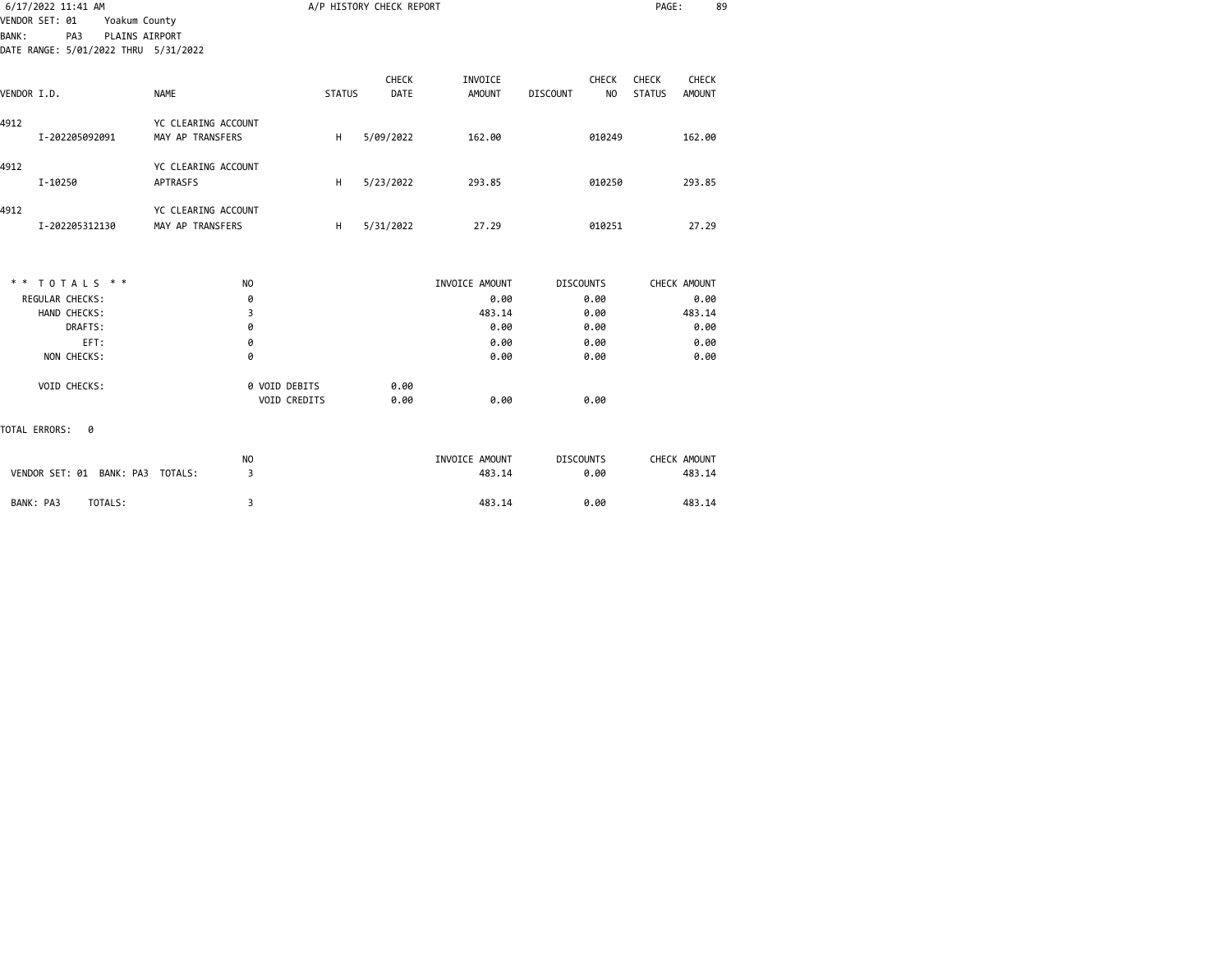| 6/17/2022 11:41 AM |                                              |                                |               | A/P HISTORY CHECK REPORT |               |                 |                | PAGE:         | 90            |  |
|--------------------|----------------------------------------------|--------------------------------|---------------|--------------------------|---------------|-----------------|----------------|---------------|---------------|--|
|                    | VENDOR SET: 01<br>Yoakum County              |                                |               |                          |               |                 |                |               |               |  |
| <b>BANK:</b>       | PCA3<br>DATE RANGE: 5/01/2022 THRU 5/31/2022 | PAYROLL CLEARING               |               |                          |               |                 |                |               |               |  |
|                    |                                              |                                |               |                          |               |                 |                |               |               |  |
|                    |                                              |                                |               | <b>CHECK</b>             | INVOICE       |                 | CHECK          | <b>CHECK</b>  | <b>CHECK</b>  |  |
| VENDOR I.D.        |                                              | <b>NAME</b>                    | <b>STATUS</b> | DATE                     | <b>AMOUNT</b> | <b>DISCOUNT</b> | N <sub>O</sub> | <b>STATUS</b> | <b>AMOUNT</b> |  |
|                    |                                              |                                |               |                          |               |                 |                |               |               |  |
| 11379              |                                              | PLAINS STATE BANK              |               |                          |               |                 |                |               |               |  |
|                    | I-T1 05/31/22 PT                             | WHT DEDUCTIONS                 | D             | 5/31/2022                | 736.79        |                 | 000000         |               |               |  |
|                    | I-T1 05/31/22 PT2                            | WHT DEDUCTIONS                 | D             | 5/31/2022                | 50.92         |                 | 000000         |               | 787.71        |  |
| 11380              |                                              | PLAINS STATE BANK              |               |                          |               |                 |                |               |               |  |
|                    | I-T3 05/31/22 PT                             | FICA DEDUCTIONS                | D             | 5/31/2022                | 3,216.26      |                 | 000000         |               |               |  |
|                    | I-T3 05/31/22 PT2                            | FICA DEDUCTIONS                | D             | 5/31/2022                | 237.74        |                 | 000000         |               |               |  |
|                    | I-T4 05/31/22 PT                             | MEDICARE DEDUCTIONS            | D             | 5/31/2022                | 752.20        |                 | 000000         |               |               |  |
|                    | I-T4 05/31/22 PT2                            | MEDICARE DEDUCTIONS            | D             | 5/31/2022                | 55.60         |                 | 000000         |               | 4,261.80      |  |
| 358                |                                              | TCDRS - TEXAS COUNTY & DISTRIC |               |                          |               |                 |                |               |               |  |
|                    | I-RET04/04/22 PT                             | RETIREMENT                     | D             | 5/15/2022                | 1,519.34      |                 | 001140         |               |               |  |
|                    | I-RET04/04/22 PT2                            | RETIREMENT                     | D             | 5/15/2022                | 363.38        |                 | 001140         |               |               |  |
|                    | I-RET04/18/22 COR                            | RETIREMENT                     | D             | 5/15/2022                | 58.32         |                 | 001140         |               |               |  |
|                    | I-RET04/18/22 HOS                            | RETIREMENT                     | D             | 5/15/2022                | 1,967.07      |                 | 001140         |               |               |  |
|                    | I-RET04/18/22 PT                             | RETIREMENT                     | D             | 5/15/2022                | 1,827.63      |                 | 001140         |               |               |  |
|                    | I-RET04/18/22 PT2                            | RETIREMENT                     | D             | 5/15/2022                | 370.03        |                 | 001140         |               |               |  |
|                    | I-RET04/21/22 HOS                            | RETIREMENT                     | D             | 5/15/2022                | 74,625.74     |                 | 001140         |               |               |  |
|                    | I-RET04/25/22 MPR                            | RETIREMENT                     | D             | 5/15/2022                | 85,039.40     |                 | 001140         |               |               |  |
|                    | I-RET04/25/22MP2                             | RETIREMENT                     | D             | 5/15/2022                | 14,236.52     |                 | 001140         |               |               |  |
|                    | I-RET4/7/22 HOS                              | RETIREMENT                     | D             | 5/15/2022                | 76,239.05     |                 | 001140         |               | 256,246.48    |  |
| 11379              |                                              | PLAINS STATE BANK              |               |                          |               |                 |                |               |               |  |
|                    | I-T1 05/02/22 PT2                            | WHT DEDUCTIONS                 | D             | 5/02/2022                | 47.01         |                 | 001141         |               | 47.01         |  |
| 11380              |                                              | PLAINS STATE BANK              |               |                          |               |                 |                |               |               |  |
|                    | I-T3 05/02/22 PT2                            | FICA DEDUCTIONS                | D             | 5/02/2022                | 224.20        |                 | 001142         |               |               |  |
|                    | I-T4 05/02/22 PT2                            | MEDICARE DEDUCTIONS            | D             | 5/02/2022                | 52.42         |                 | 001142         |               | 276.62        |  |
| 11379              |                                              | PLAINS STATE BANK              |               |                          |               |                 |                |               |               |  |
|                    | I-T1 05/02/22 PT                             | WHT DEDUCTIONS                 | D             | 5/02/2022                | 659.96        |                 | 001143         |               | 659.96        |  |
| 11380              |                                              | PLAINS STATE BANK              |               |                          |               |                 |                |               |               |  |
|                    | I-T3 05/02/22 PT                             | FICA DEDUCTIONS                | D             | 5/02/2022                | 2,012.56      |                 | 001144         |               |               |  |
|                    | I-T4 05/02/22 PT                             | MEDICARE DEDUCTIONS            | D             | 5/02/2022                | 470.68        |                 | 001144         |               | 2,483.24      |  |
| 11379              |                                              | PLAINS STATE BANK              |               |                          |               |                 |                |               |               |  |
|                    | I-T1 05/05/22 HOS                            | WHT DEDUCTIONS                 | D             | 5/05/2022                | 38,085.71     |                 | 001145         |               | 38,085.71     |  |
| 11380              |                                              | PLAINS STATE BANK              |               |                          |               |                 |                |               |               |  |
|                    | I-T3 05/05/22 HOS                            | <b>FICA DEDUCTIONS</b>         | D             | 5/05/2022                | 46,069.56     |                 | 001146         |               |               |  |
|                    | I-T4 05/05/22 HOS                            | MEDICARE DEDUCTIONS            | D             | 5/05/2022                | 10,774.34     |                 | 001146         |               | 56,843.90     |  |
|                    |                                              |                                |               |                          |               |                 |                |               |               |  |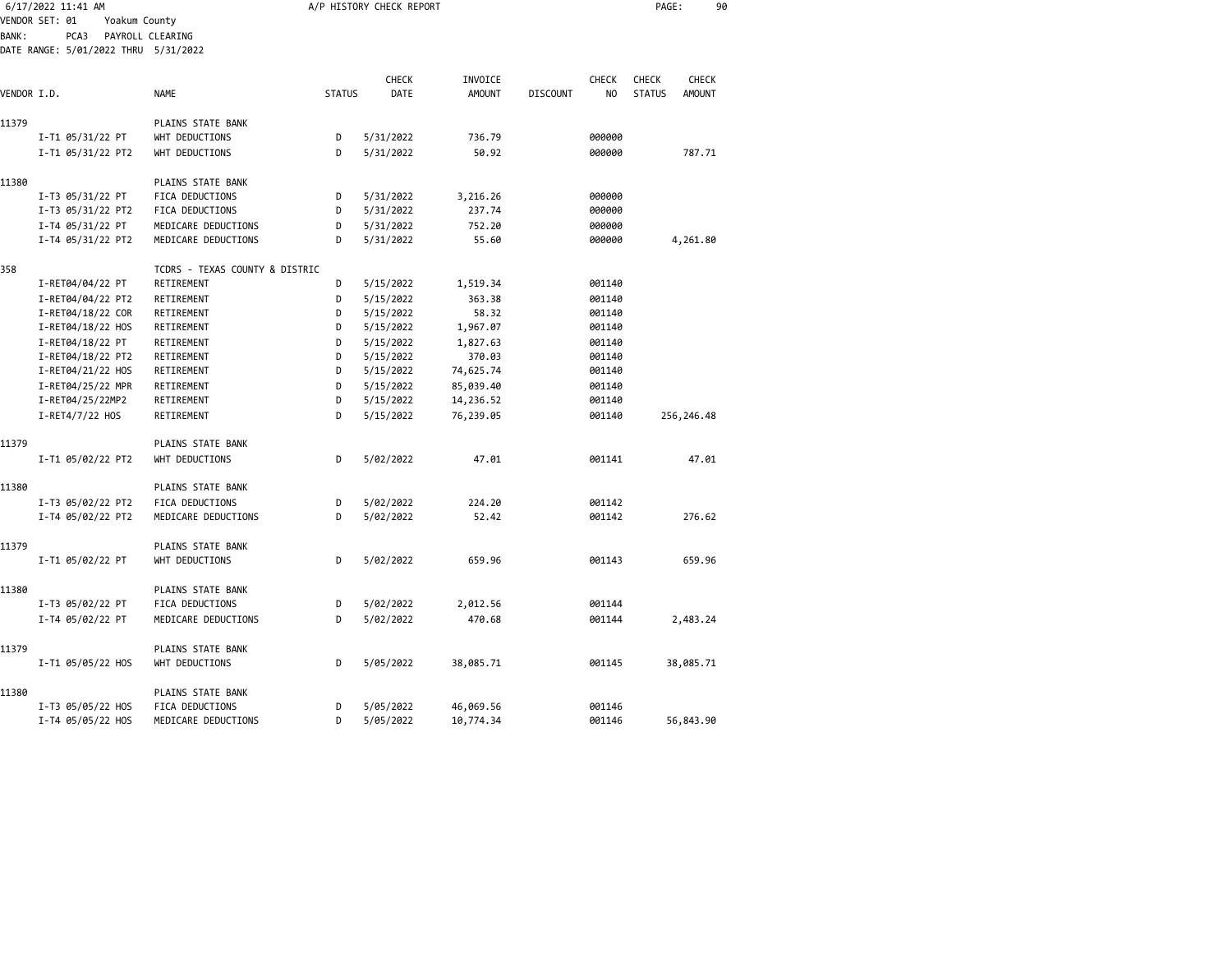|              | 6/17/2022 11:41 AM                   |                                             |               | A/P HISTORY CHECK REPORT |               |                 |              | PAGE:         |               | 91 |
|--------------|--------------------------------------|---------------------------------------------|---------------|--------------------------|---------------|-----------------|--------------|---------------|---------------|----|
|              | VENDOR SET: 01<br>Yoakum County      |                                             |               |                          |               |                 |              |               |               |    |
| <b>BANK:</b> | PCA3                                 | PAYROLL CLEARING                            |               |                          |               |                 |              |               |               |    |
|              | DATE RANGE: 5/01/2022 THRU 5/31/2022 |                                             |               |                          |               |                 |              |               |               |    |
|              |                                      |                                             |               | <b>CHECK</b>             | INVOICE       |                 | <b>CHECK</b> | <b>CHECK</b>  | <b>CHECK</b>  |    |
| VENDOR I.D.  |                                      | <b>NAME</b>                                 | <b>STATUS</b> | DATE                     | <b>AMOUNT</b> | <b>DISCOUNT</b> | NO           | <b>STATUS</b> | <b>AMOUNT</b> |    |
|              |                                      |                                             |               |                          |               |                 |              |               |               |    |
| 11379        |                                      | PLAINS STATE BANK                           |               |                          |               |                 |              |               |               |    |
|              | I-T1 05/16/22 PT2                    | WHT DEDUCTIONS                              | D             | 5/16/2022                | 85.47         |                 | 001147       |               | 85.47         |    |
| 11380        |                                      | PLAINS STATE BANK                           |               |                          |               |                 |              |               |               |    |
|              | I-T3 05/16/22 PT2                    | FICA DEDUCTIONS                             | D             | 5/16/2022                | 259.52        |                 | 001148       |               |               |    |
|              | I-T4 05/16/22 PT2                    | MEDICARE DEDUCTIONS                         | D             | 5/16/2022                | 60.68         |                 | 001148       |               | 320.20        |    |
|              |                                      |                                             |               |                          |               |                 |              |               |               |    |
| 11379        |                                      | PLAINS STATE BANK                           |               |                          |               |                 |              |               |               |    |
|              | I-T1 05/16/22 PT                     | WHT DEDUCTIONS                              | D             | 5/16/2022                | 308.19        |                 | 001149       |               | 308.19        |    |
|              |                                      |                                             |               |                          |               |                 |              |               |               |    |
| 11380        | I-T3 05/16/22 PT                     | PLAINS STATE BANK<br>FICA DEDUCTIONS        | D             | 5/16/2022                | 3,287.68      |                 | 001150       |               |               |    |
|              | I-T4 05/16/22 PT                     | MEDICARE DEDUCTIONS                         | D             | 5/16/2022                | 768.92        |                 | 001150       |               | 4,056.60      |    |
|              |                                      |                                             |               |                          |               |                 |              |               |               |    |
| 11379        |                                      | PLAINS STATE BANK                           |               |                          |               |                 |              |               |               |    |
|              | I-T1 05/19/22 HOS                    | WHT DEDUCTIONS                              | D             | 5/19/2022                | 36,619.89     |                 | 001151       |               | 36,619.89     |    |
|              |                                      |                                             |               |                          |               |                 |              |               |               |    |
| 11380        |                                      | PLAINS STATE BANK                           |               |                          |               |                 |              |               |               |    |
|              | I-T3 05/19/22 HOS                    | FICA DEDUCTIONS                             | D             | 5/19/2022                | 44,651.54     |                 | 001152       |               |               |    |
|              | I-T4 05/19/22 HOS                    | MEDICARE DEDUCTIONS                         | D             | 5/19/2022                | 10,442.78     |                 | 001152       |               | 55,094.32     |    |
| 11379        |                                      | PLAINS STATE BANK                           |               |                          |               |                 |              |               |               |    |
|              | I-T1 05/25/22 FT2                    | WHT DEDUCTIONS                              | D             | 5/25/2022                | 5,002.62      |                 | 001153       |               | 5,002.62      |    |
|              |                                      |                                             |               |                          |               |                 |              |               |               |    |
| 11380        |                                      | PLAINS STATE BANK                           |               |                          |               |                 |              |               |               |    |
|              | I-T3 05/25/22 FT2                    | FICA DEDUCTIONS                             | D             | 5/25/2022                | 8,869.86      |                 | 001154       |               |               |    |
|              | I-T4 05/25/22 FT2                    | MEDICARE DEDUCTIONS                         | D             | 5/25/2022                | 2,074.36      |                 | 001154       |               | 10,944.22     |    |
|              |                                      |                                             |               |                          |               |                 |              |               |               |    |
| 6422         | I-ERS05/25/22 FT2                    | CASHIER (TDCJ)<br>ERS PRE-TAX INSURANCE DED | D             | 5/25/2022                | 4,004.42      |                 | 001155       |               |               |    |
|              | I-ERT05/25/22 FT2                    | ERS/TAXABLE PAYROLL DEDUC                   | D             | 5/25/2022                | 124.38        |                 | 001155       |               | 4,128.80      |    |
|              |                                      |                                             |               |                          |               |                 |              |               |               |    |
| 10148        |                                      | OFFICE OF THE ATTORNEY GENERAL              |               |                          |               |                 |              |               |               |    |
|              | I-CS805/25/22 MP                     | RICHARD GARCIA OAG #0012550568              | D             | 5/25/2022                | 400.00        |                 | 001156       |               | 400.00        |    |
|              |                                      |                                             |               |                          |               |                 |              |               |               |    |
| 11379        |                                      | PLAINS STATE BANK                           |               |                          |               |                 |              |               |               |    |
|              | I-T1 05/25/22 MP                     | WHT DEDUCTIONS                              | D             | 5/25/2022                | 29,960.76     |                 | 001157       |               | 29,960.76     |    |
| 11380        |                                      | PLAINS STATE BANK                           |               |                          |               |                 |              |               |               |    |
|              | I-T3 05/25/22 MP                     | FICA DEDUCTIONS                             | D             | 5/25/2022                | 52,291.94     |                 | 001158       |               |               |    |
|              | I-T4 05/25/22 MP                     | MEDICARE DEDUCTIONS                         | D             | 5/25/2022                | 12,229.54     |                 | 001158       |               | 64,521.48     |    |
|              |                                      |                                             |               |                          |               |                 |              |               |               |    |
| 833          |                                      | OFFICE OF THE ATTORNEY GENERAL              |               |                          |               |                 |              |               |               |    |
|              | I-CS505/25/22 MP                     | 0AG#0011935557/F.RODRIGUEZ                  | D             | 5/25/2022                | 350.00        |                 | 001159       |               | 350.00        |    |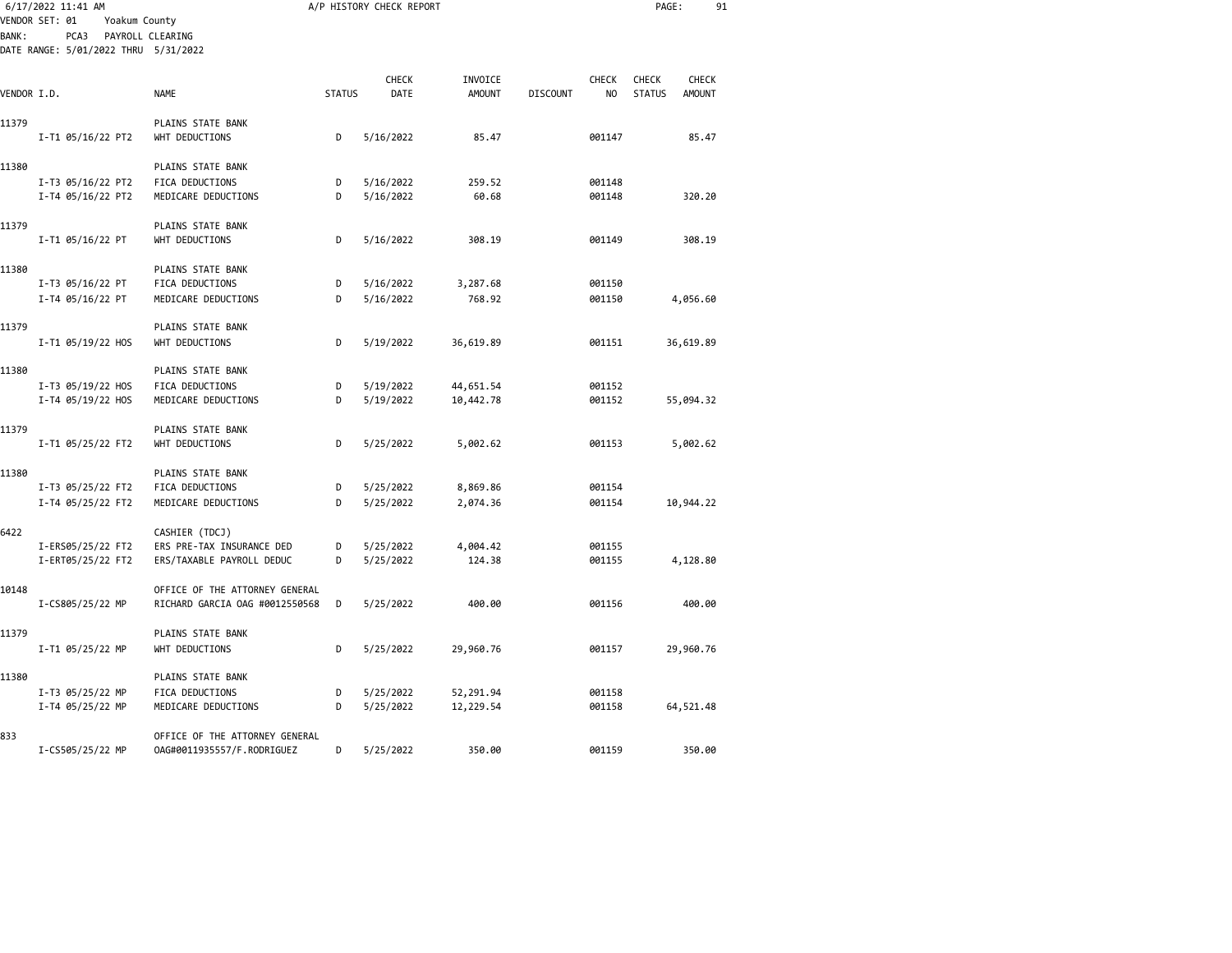| <b>BANK:</b> | 6/17/2022 11:41 AM<br>VENDOR SET: 01<br>Yoakum County<br>PCA3<br>PAYROLL CLEARING<br>DATE RANGE: 5/01/2022 THRU 5/31/2022 |                                                                             |               | A/P HISTORY CHECK REPORT |                          |                 |                  | PAGE:                                            | 92       |
|--------------|---------------------------------------------------------------------------------------------------------------------------|-----------------------------------------------------------------------------|---------------|--------------------------|--------------------------|-----------------|------------------|--------------------------------------------------|----------|
| VENDOR I.D.  |                                                                                                                           | <b>NAME</b>                                                                 | <b>STATUS</b> | <b>CHECK</b><br>DATE     | INVOICE<br><b>AMOUNT</b> | <b>DISCOUNT</b> | CHECK<br>NO      | CHECK<br>CHECK<br><b>STATUS</b><br><b>AMOUNT</b> |          |
| 10298        | I-UW 05/05/22 HOS                                                                                                         | UNITED FUND OF DENVER CITY<br>UNITED FUND DEDUCTION                         | R             | 5/05/2022                | 7.00                     |                 | 082923           |                                                  | 7.00     |
| 11256        | I-PLC05/05/22 HOS                                                                                                         | PLAINS LIFESTYLE CENTER<br>PLC DUES                                         | R             | 5/05/2022                | 100.00                   |                 | 082924           | 100.00                                           |          |
| 355          | I-CU105/05/22 HOS                                                                                                         | UNITED HERITAGE FEDERAL C<br>CREDIT UNION/1ST PAYROLL                       | R             | 5/05/2022                | 50.00                    |                 | 082925           | 50.00                                            |          |
| 360          | I-CU 05/05/22 HOS<br>I-YC105/05/22 HOS                                                                                    | YC FEDERAL CREDIT UNION<br>CREDIT UNION DEDUCTION<br>CREDIT UNION DEDUCTION | V<br>V        | 5/05/2022<br>5/05/2022   | 6,068.50<br>3,362.00     |                 | 082926<br>082926 | 9,430.50                                         |          |
| 360          | M-CHECK                                                                                                                   | YC FEDERAL CREDIT UNION<br>YC FEDERAL CREDIT UNION VOIDED                   | $\mathsf{V}$  | 5/05/2022                |                          |                 | 082926           | 9,430.50CR                                       |          |
| 4314         | I-WAR05/05/22 HOS                                                                                                         | WTMC - WEST TEXAS MEDICAL CENT<br>ACCOUNTS RECEIVED                         | V             | 5/05/2022                | 58.00                    |                 | 082927           | 58.00                                            |          |
| 4314         | M-CHECK                                                                                                                   | WTMC - WEST TEXAS MEDICAL CENT<br>WTMC - WEST TEXAS MEDICAVOIDED            | V             | 5/05/2022                |                          |                 | 082927           |                                                  | 58.00CR  |
| 468          | I-ACR05/05/22 HOS                                                                                                         | YCH - YOAKUM COUNTY HOSPITAL<br>ACCOUNT RECEIVED                            | $\mathsf{V}$  | 5/05/2022                | 1,567.74                 |                 | 082928           | 1,567.74                                         |          |
| 468          | M-CHECK                                                                                                                   | YCH - YOAKUM COUNTY HOSPITAL<br>YCH - YOAKUM COUNTY HOSPVOIDED              | V             | 5/05/2022                |                          |                 | 082928           | 1,567.74CR                                       |          |
| 5635         | I-CSA05/05/22 HOS                                                                                                         | TEXAS CHILD SUPPORT<br>MARK E ANNA CODE:4800000                             | v             | 5/05/2022                | 646.15                   |                 | 082929           | 646.15                                           |          |
| 5635         | M-CHECK                                                                                                                   | TEXAS CHILD SUPPORT<br>TEXAS CHILD SUPPORT<br>VOIDED                        | $\mathsf{V}$  | 5/05/2022                |                          |                 | 082929           |                                                  | 646.15CR |
| 8959         | I-WTL05/05/22 HOS                                                                                                         | WEST TEXAS LIFESTYLE & REHAB C<br>WTLR DUES                                 | V             | 5/05/2022                | 925.00                   |                 | 082930           | 925.00                                           |          |
| 8959         | M-CHECK                                                                                                                   | WEST TEXAS LIFESTYLE & REHAB C<br>WEST TEXAS LIFESTYLE & RVOIDED            | $\mathsf{V}$  | 5/05/2022                |                          |                 | 082930           |                                                  | 925.00CR |
| 9264         | I-CU305/05/22 HOS                                                                                                         | WT-NM ATLANTIC FEDERAL CREDIT<br>CREDIT UNION DEDUCTION                     | V             | 5/05/2022                | 1,378.15                 |                 | 082931           | 1,378.15                                         |          |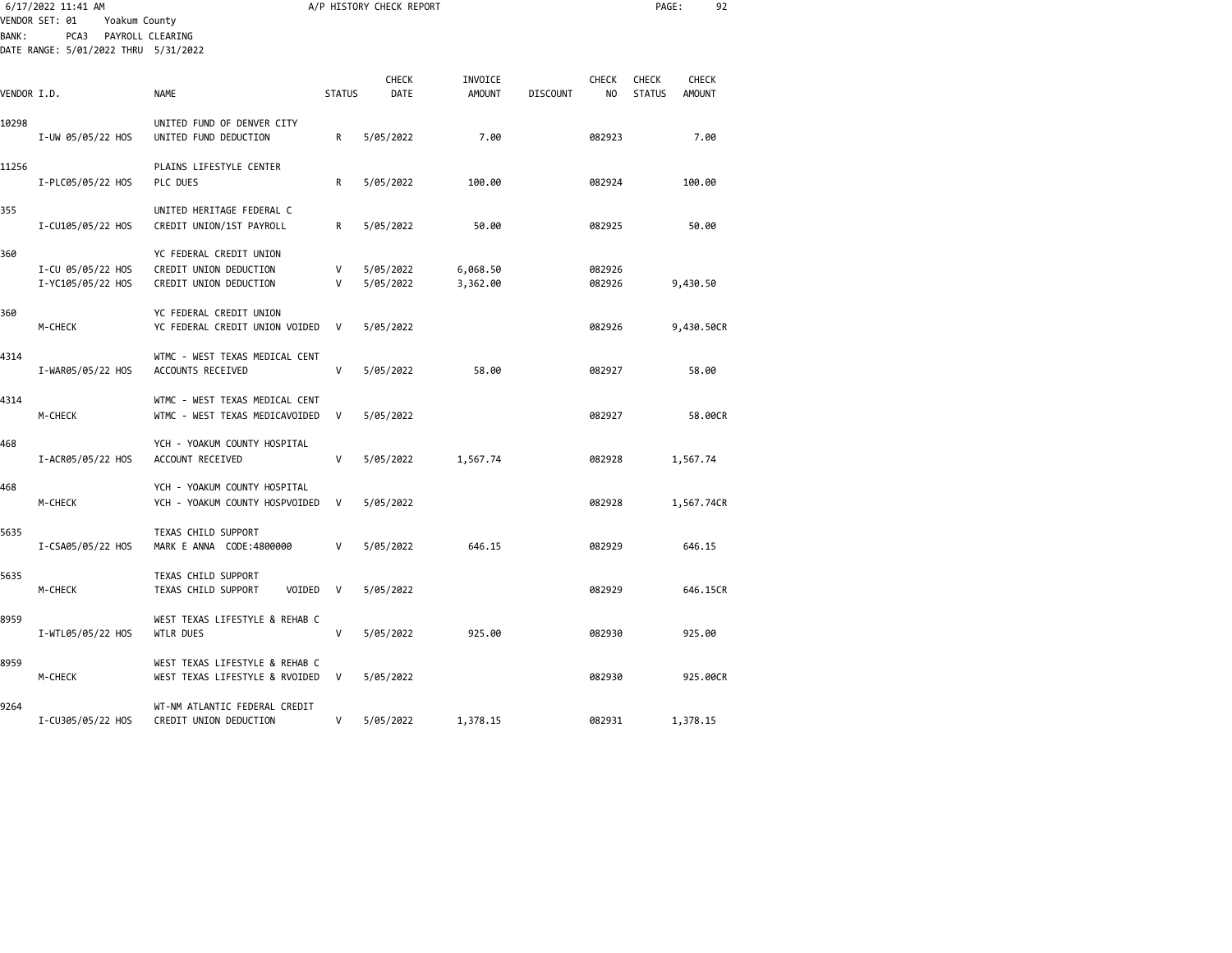|             | 6/17/2022 11:41 AM<br>VENDOR SET: 01<br>Yoakum County            |                                                                             |               | A/P HISTORY CHECK REPORT               |                          | PAGE:<br>93     |                    |                               |                               |  |
|-------------|------------------------------------------------------------------|-----------------------------------------------------------------------------|---------------|----------------------------------------|--------------------------|-----------------|--------------------|-------------------------------|-------------------------------|--|
| BANK:       | PCA3<br>PAYROLL CLEARING<br>DATE RANGE: 5/01/2022 THRU 5/31/2022 |                                                                             |               |                                        |                          |                 |                    |                               |                               |  |
| VENDOR I.D. |                                                                  | <b>NAME</b>                                                                 | <b>STATUS</b> | <b>CHECK</b><br>DATE                   | INVOICE<br><b>AMOUNT</b> | <b>DISCOUNT</b> | <b>CHECK</b><br>NO | <b>CHECK</b><br><b>STATUS</b> | <b>CHECK</b><br><b>AMOUNT</b> |  |
| 9264        | M-CHECK                                                          | WT-NM ATLANTIC FEDERAL CREDIT<br>WT-NM ATLANTIC FEDERAL CVOIDED             | V             | 5/05/2022                              |                          |                 | 082931             |                               | 1,378.15CR                    |  |
| 9870        | I-FF 05/05/22 HOS                                                | YCH - YOAKUM COUNTY HOSPITAL<br>FLOWER FUND DEDUCTIONS                      | V             | 5/05/2022                              | 111.00                   |                 | 082932             |                               | 111.00                        |  |
| 9870        | M-CHECK                                                          | YCH - YOAKUM COUNTY HOSPITAL<br>YCH - YOAKUM COUNTY HOSPVOIDED              | V             | 5/05/2022                              |                          |                 | 082932             |                               | 111,00CR                      |  |
| 360         | I-CU 05/05/22 HOS<br>I-YC105/05/22 HOS                           | YC FEDERAL CREDIT UNION<br>CREDIT UNION DEDUCTION<br>CREDIT UNION DEDUCTION | R<br>R        | 5/05/2022 Reissue<br>5/05/2022 Reissue |                          |                 | 082933<br>082933   |                               | 9,430.50                      |  |
| 4314        | I-WAR05/05/22 HOS                                                | WTMC - WEST TEXAS MEDICAL CENT<br>ACCOUNTS RECEIVED                         | R             | 5/05/2022 Reissue                      |                          |                 | 082934             |                               | 58.00                         |  |
| 468         | I-ACR05/05/22 HOS                                                | YCH - YOAKUM COUNTY HOSPITAL<br>ACCOUNT RECEIVED                            | R             | 5/05/2022 Reissue                      |                          |                 | 082935             |                               | 1,567.74                      |  |
| 5635        | I-CSA05/05/22 HOS                                                | TEXAS CHILD SUPPORT<br>MARK E ANNA CODE:4800000                             | R             | 5/05/2022 Reissue                      |                          |                 | 082936             |                               | 646.15                        |  |
| 8959        | I-WTL05/05/22 HOS                                                | WEST TEXAS LIFESTYLE & REHAB C<br>WTLR DUES                                 | R             | 5/05/2022 Reissue                      |                          |                 | 082937             |                               | 925.00                        |  |
| 9264        | I-CU305/05/22 HOS                                                | WT-NM ATLANTIC FEDERAL CREDIT<br>CREDIT UNION DEDUCTION                     | R             | 5/05/2022 Reissue                      |                          |                 | 082938             |                               | 1,378.15                      |  |
| 9870        | I-FF 05/05/22 HOS                                                | YCH - YOAKUM COUNTY HOSPITAL<br>FLOWER FUND DEDUCTIONS                      | R             | 5/05/2022 Reissue                      |                          |                 | 082939             |                               | 111.00                        |  |
| 10298       | I-UW 05/19/22 HOS                                                | UNITED FUND OF DENVER CITY<br>UNITED FUND DEDUCTION                         | R             | 5/19/2022                              | 6.00                     |                 | 082976             |                               | 6.00                          |  |
| 105         | I-EF 05/19/22 HOS                                                | YCH - YOAKUM COUNTY HOSPITAL<br>EMPLOYEE DEDUCTIONS                         | R             | 5/19/2022                              | 1,358.91                 |                 | 082977             |                               | 1,358.91                      |  |
| 11852       | I-NYL05/19/22 HOS                                                | NEW YORK LIFE INSURANCE<br>NY LIFE INS EMPLOYEE DEDUCTION                   | R             | 5/19/2022                              | 2,654.61                 |                 | 082978             |                               | 2,654.61                      |  |
| 13047       | I-NFC05/19/22 HOS                                                | NATIONAL FAMILY CARE LIFE INSU<br>NFC EMPLOYEE DEDUCTIONS                   | R             | 5/19/2022                              | 124.70                   |                 | 082979             |                               | 124.70                        |  |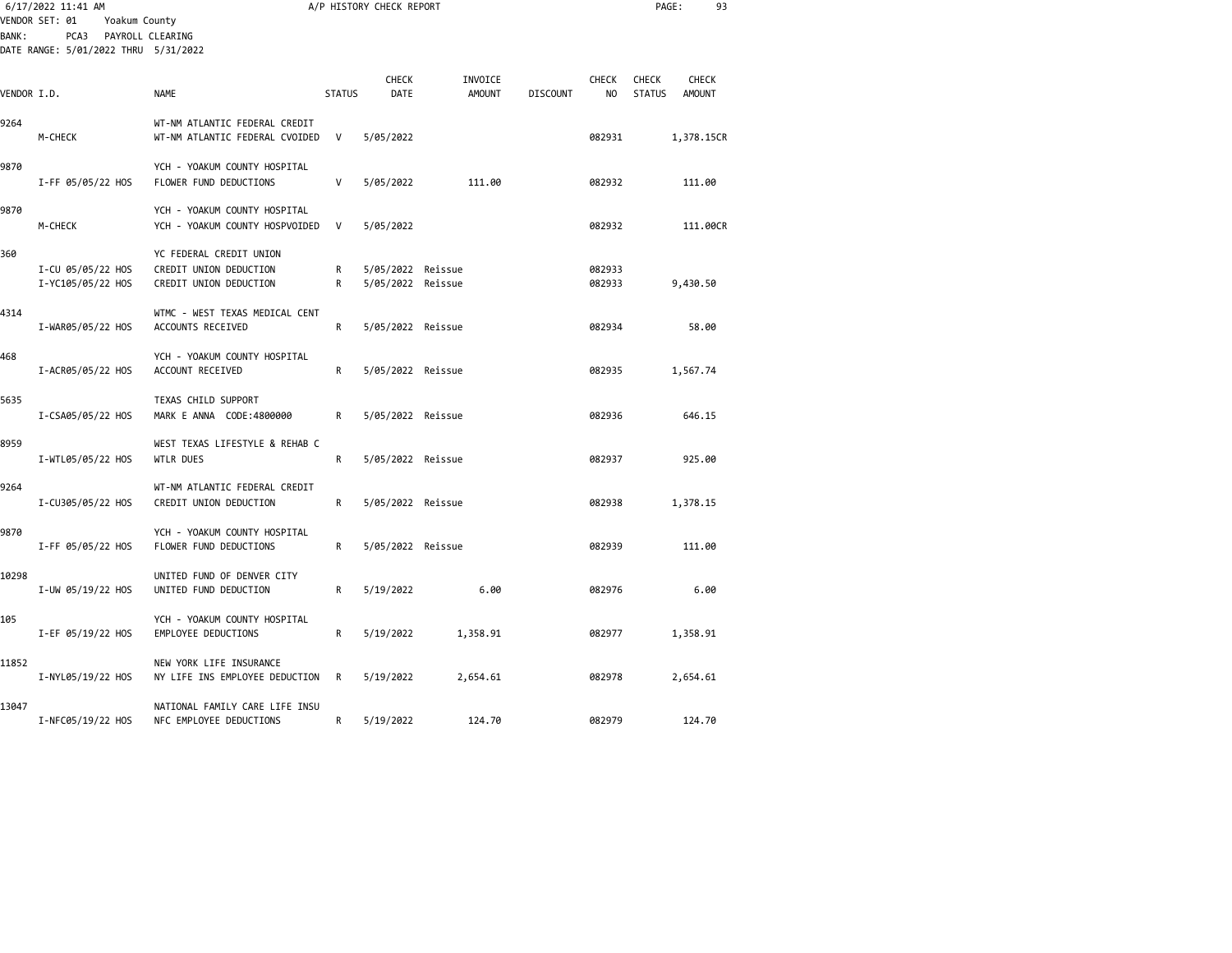|             | 6/17/2022 11:41 AM                                                              |                                                                                        |               | A/P HISTORY CHECK REPORT |                          |                 |                                | PAGE:                         |                        | 94 |
|-------------|---------------------------------------------------------------------------------|----------------------------------------------------------------------------------------|---------------|--------------------------|--------------------------|-----------------|--------------------------------|-------------------------------|------------------------|----|
| BANK :      | VENDOR SET: 01<br>Yoakum County<br>PCA3<br>DATE RANGE: 5/01/2022 THRU 5/31/2022 | PAYROLL CLEARING                                                                       |               |                          |                          |                 |                                |                               |                        |    |
| VENDOR I.D. |                                                                                 | NAME                                                                                   | <b>STATUS</b> | <b>CHECK</b><br>DATE     | INVOICE<br><b>AMOUNT</b> | <b>DISCOUNT</b> | <b>CHECK</b><br>N <sub>O</sub> | <b>CHECK</b><br><b>STATUS</b> | CHECK<br><b>AMOUNT</b> |    |
| 355         | I-CU205/19/22 HOS                                                               | UNITED HERITAGE FEDERAL C<br>CREDIT UNION/2ND PAYROLL                                  | R             | 5/19/2022                | 50.00                    |                 | 082980                         |                               | 50.00                  |    |
| 360         | I-CU 05/19/22 HOS<br>I-YC205/19/22 HOS                                          | YC FEDERAL CREDIT UNION<br>CREDIT UNION DEDUCTION<br>CREDIT UNION DEDUCTION            | R<br>R        | 5/19/2022<br>5/19/2022   | 5,873.50<br>3,911.00     |                 | 082981<br>082981               |                               | 9,784.50               |    |
| 4314        | I-WAR05/19/22 HOS                                                               | WTMC - WEST TEXAS MEDICAL CENT<br>ACCOUNTS RECEIVED                                    | R             | 5/19/2022                | 80.00                    |                 | 082982                         |                               | 80.00                  |    |
| 468         | I-ACR05/19/22 HOS                                                               | YCH - YOAKUM COUNTY HOSPITAL<br>ACCOUNT RECEIVED                                       | R             | 5/19/2022                | 1,698.71                 |                 | 082983                         |                               | 1,698.71               |    |
| 5192        | I-AFL05/19/22 HOS                                                               | AFLAC - WORLDWIDE HEADQUA<br>AFLAC EMPLOYEE DEDUCTIONS                                 | R             | 5/19/2022                | 980.51                   |                 | 082984                         |                               | 980.51                 |    |
| 5635        | I-CSA05/19/22 HOS                                                               | TEXAS CHILD SUPPORT<br>MARK E ANNA CODE:4800000                                        | R             | 5/19/2022                | 646.15                   |                 | 082985                         |                               | 646.15                 |    |
| 7494        | I-YNA05/19/22 HOS                                                               | YCH - YOAKUM COUNTY HOSPITAL<br>YCHNA DUES                                             | R             | 5/19/2022                | 235.00                   |                 | 082986                         |                               | 235.00                 |    |
| 8946        | I-PL205/19/22 HOS<br>I-PPL05/19/22 HOS                                          | PRE-PAID LEGAL SERVICES, INC<br>ID THEFT POLICY DEDUCTION<br>ID THEFT POLICY DEDUCTION | R<br>R        | 5/19/2022<br>5/19/2022   | 53.80<br>103.60          |                 | 082987<br>082987               |                               | 157.40                 |    |
| 9264        | I-CU305/19/22 HOS                                                               | WT-NM ATLANTIC FEDERAL CREDIT<br>CREDIT UNION DEDUCTION                                | R             | 5/19/2022                | 1,378.15                 |                 | 082988                         |                               | 1,378.15               |    |
| 9870        | I-FF 05/19/22 HOS                                                               | YCH - YOAKUM COUNTY HOSPITAL<br>FLOWER FUND DEDUCTIONS                                 | R             | 5/19/2022                | 111.00                   |                 | 082989                         |                               | 111.00                 |    |
| 11256       | I-PLC05/25/22 MP                                                                | PLAINS LIFESTYLE CENTER<br>PLC DUES                                                    | R             | 5/25/2022                | 315.00                   |                 | 082992                         |                               | 315.00                 |    |
| 11395       | I-YCT05/25/22 MP                                                                | YC TAX ASSESSOR<br>PROPERTY TAXES DUE                                                  | R             | 5/25/2022                | 400.00                   |                 | 082993                         |                               | 400.00                 |    |
| 11852       | I-NYL05/25/22 MP                                                                | NEW YORK LIFE INSURANCE<br>NY LIFE INS EMPLOYEE DEDUCTION                              | R             | 5/25/2022                | 2,195.04                 |                 | 082994                         |                               | 2,195.04               |    |
| 13047       | I-NFC05/25/22 MP                                                                | NATIONAL FAMILY CARE LIFE INSU<br>NFC EMPLOYEE DEDUCTIONS                              | R             | 5/25/2022                | 1,165.30                 |                 | 082995                         |                               | 1,165.30               |    |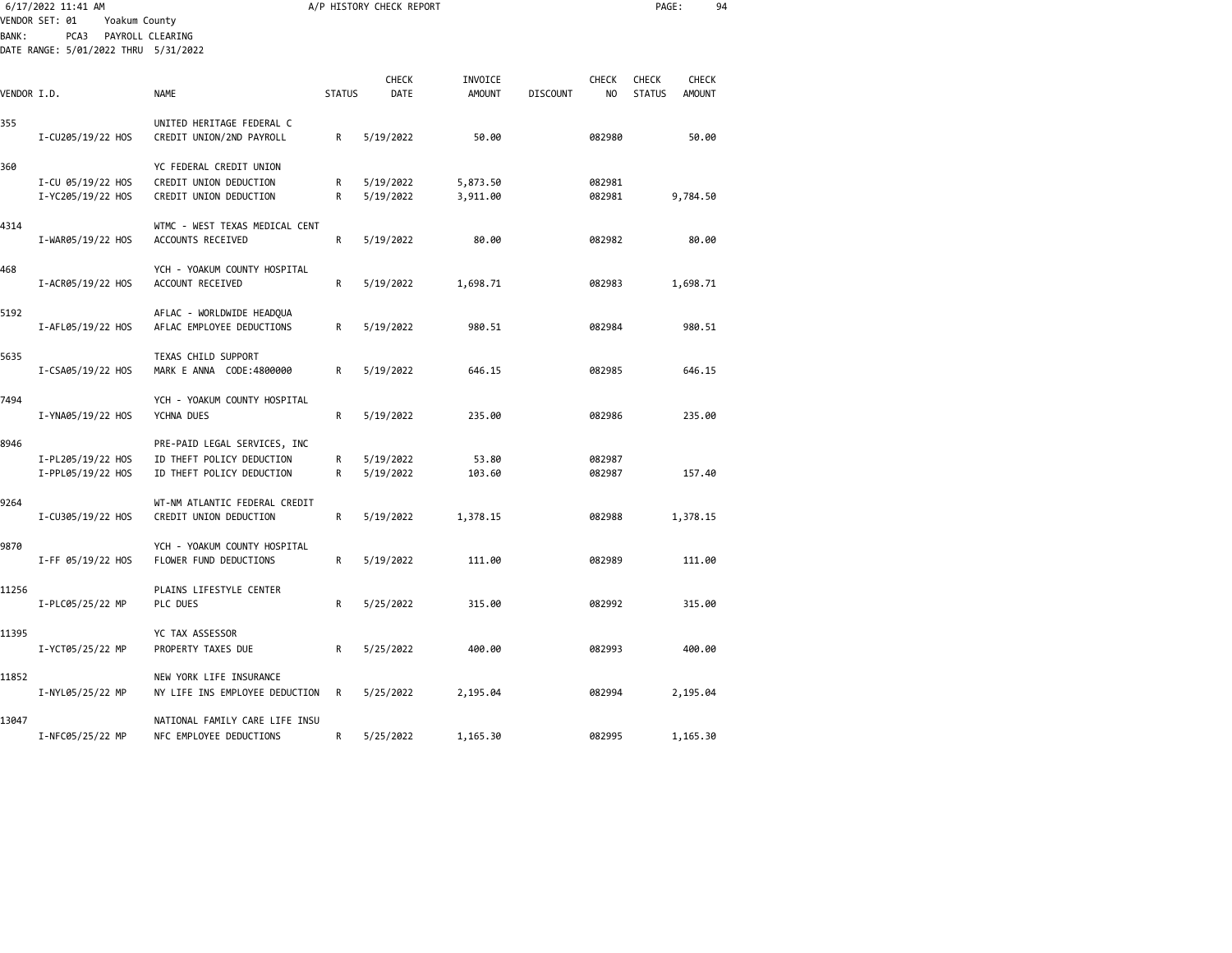|              | 6/17/2022 11:41 AM                    |                                                          |               | A/P HISTORY CHECK REPORT |                    |                 |                  | PAGE:         |              | 95 |
|--------------|---------------------------------------|----------------------------------------------------------|---------------|--------------------------|--------------------|-----------------|------------------|---------------|--------------|----|
|              | VENDOR SET: 01<br>Yoakum County       |                                                          |               |                          |                    |                 |                  |               |              |    |
| <b>BANK:</b> | PCA3                                  | PAYROLL CLEARING                                         |               |                          |                    |                 |                  |               |              |    |
|              | DATE RANGE: 5/01/2022 THRU 5/31/2022  |                                                          |               |                          |                    |                 |                  |               |              |    |
|              |                                       |                                                          |               |                          |                    |                 |                  |               |              |    |
|              |                                       |                                                          |               | <b>CHECK</b>             | INVOICE            |                 | <b>CHECK</b>     | <b>CHECK</b>  | <b>CHECK</b> |    |
| VENDOR I.D.  |                                       | <b>NAME</b>                                              | <b>STATUS</b> | DATE                     | <b>AMOUNT</b>      | <b>DISCOUNT</b> | NO               | <b>STATUS</b> | AMOUNT       |    |
| 360          |                                       | YC FEDERAL CREDIT UNION                                  |               |                          |                    |                 |                  |               |              |    |
|              | I-CU 05/25/22 MP                      | CREDIT UNION DEDUCTION                                   | R             | 5/25/2022                | 4,462.47           |                 | 082996           |               | 4,462.47     |    |
|              |                                       |                                                          |               |                          |                    |                 |                  |               |              |    |
| 468          |                                       | YCH - YOAKUM COUNTY HOSPITAL                             |               |                          |                    |                 |                  |               |              |    |
|              | I-ACR05/25/22 MP                      | ACCOUNT RECEIVED                                         | R             | 5/25/2022                | 155.00             |                 | 082997           |               | 155.00       |    |
|              |                                       |                                                          |               |                          |                    |                 |                  |               |              |    |
| 5192         |                                       | AFLAC - WORLDWIDE HEADQUA                                |               |                          |                    |                 |                  |               |              |    |
|              | I-AFL05/25/22 MP                      | AFLAC EMPLOYEE DEDUCTIONS                                | R             | 5/25/2022                | 1,648.27           |                 | 082998           |               | 1,648.27     |    |
| 5635         |                                       | TEXAS CHILD SUPPORT                                      |               |                          |                    |                 |                  |               |              |    |
|              | I-CSE05/25/22 MP                      | Q ESTY REMIT:001395442310251                             | R             | 5/25/2022                | 439.00             |                 | 082999           |               | 439.00       |    |
|              |                                       |                                                          |               |                          |                    |                 |                  |               |              |    |
| 8959         |                                       | WEST TEXAS LIFESTYLE & REHAB C                           |               |                          |                    |                 |                  |               |              |    |
|              | I-WTL05/25/22 MP                      | WTLR DUES                                                | R             | 5/25/2022                | 145.00             |                 | 083000           |               | 145.00       |    |
|              |                                       |                                                          |               |                          |                    |                 |                  |               |              |    |
| 9264         |                                       | WT-NM ATLANTIC FEDERAL CREDIT                            |               |                          |                    |                 |                  |               |              |    |
|              | I-CU305/25/22 MP                      | CREDIT UNION DEDUCTION                                   | R             | 5/25/2022                | 2,644.00           |                 | 083001           |               | 2,644.00     |    |
|              |                                       |                                                          |               |                          |                    |                 |                  |               |              |    |
| 482          |                                       | YC GENERAL FUND                                          |               |                          |                    |                 |                  |               |              |    |
|              | I-202205162121                        | APRIL INTREST                                            | R             | 5/20/2022                | 338.38             |                 | 083002           |               | 338.38       |    |
| 359          |                                       | NATIONWIDE RETIREMENT SOLUTION                           |               |                          |                    |                 |                  |               |              |    |
|              | I-DEF05/25/22 MP                      | DEFERRED COMP DEDUCTIONS                                 | R             | 5/31/2022                | 1,608.83           |                 | 083056           |               | 1,608.83     |    |
|              |                                       |                                                          |               |                          |                    |                 |                  |               |              |    |
| 363          |                                       | YC HOSPITALIZATION INSURANCE                             |               |                          |                    |                 |                  |               |              |    |
|              | I-ADD05/05/22 HOS                     | GLH-AD&D                                                 | R             | 5/31/2022                | 534.05             |                 | 083057           |               |              |    |
|              | I-ADD05/25/22 MP                      | GLH-AD&D                                                 | R             | 5/31/2022                | 322.53             |                 | 083057           |               |              |    |
|              | I-CAF05/05/22 HOS                     | CANCER/FAMILY                                            | R             | 5/31/2022                | 30.94              |                 | 083057           |               |              |    |
|              | I-DC 05/25/22 MP                      | GUARDIAN EMPLOYEE/CHILDREN                               | R             | 5/31/2022                | 768.60             |                 | 083057           |               |              |    |
|              | I-DE 05/25/22 MP                      | GUARDIAN/EMPLOYEE                                        | R             | 5/31/2022                | 849.16             |                 | 083057           |               |              |    |
|              | I-DEP05/05/22 HOS                     | GLH-DEPENDENT                                            | R             | 5/31/2022                | 520.01             |                 | 083057           |               |              |    |
|              | I-DEP05/25/22 MP<br>I-DF 05/25/22 MP  | GLH-DEPENDENT<br>GUARDIAN/FAMILY                         | R<br>R        | 5/31/2022<br>5/31/2022   | 279.20<br>3,179.79 |                 | 083057<br>083057 |               |              |    |
|              | I-DF105/05/22 HOS                     | DENTAL/FAMILY1                                           | R             | 5/31/2022                | 2,178.93           |                 | 083057           |               |              |    |
|              | I-DF205/19/22 HOS                     | DENTAL/FAMILY2                                           | R             | 5/31/2022                | 2,178.56           |                 | 083057           |               |              |    |
|              | I-DS 05/25/22 MP                      | GUARDIAN/SPOUSE                                          | R             | 5/31/2022                | 1,326.24           |                 | 083057           |               |              |    |
|              | I-E2 05/25/22 MP                      | TLIC/EMPLOYEE (2ND INCREASE)                             | R             | 5/31/2022                | 32.78              |                 | 083057           |               |              |    |
|              | I-E4 05/05/22 HOS                     | TLIC/EMPLOYEE (4TH INCREASE)                             | R             | 5/31/2022                | 24.30              |                 | 083057           |               |              |    |
|              | I-E5 05/05/22 HOS                     | TLIC/ASSURANCE (EMPLOYEE)                                | R             | 5/31/2022                | 63.12              |                 | 083057           |               |              |    |
|              | I-E5 05/25/22 MP                      | TLIC/ASSURANCE (EMPLOYEE)                                | R             | 5/31/2022                | 31.56              |                 | 083057           |               |              |    |
|              | I-E6 05/25/22 MP                      | TLIC/ASSURANCE (EMPLOYEE)                                | R             | 5/31/2022                | 30.76              |                 | 083057           |               |              |    |
|              | I-E6A05/05/22 HOS                     | TLIC/ASSURANCE (EMPLOYEE)                                | R             | 5/31/2022                | 30.76              |                 | 083057           |               |              |    |
|              | I-E7 05/05/22 HOS                     | TLIC/ASSURANCE (EMPLOYEE)                                | R             | 5/31/2022                | 30.76              |                 | 083057           |               |              |    |
|              | I-E8 05/05/22 HOS                     | TLIC/ASSURANCE (EMPLOYEE)                                | R             | 5/31/2022                | 630.96             |                 | 083057           |               |              |    |
|              | I-E8 05/25/22 MP                      | TLIC/ASSURANCE (EMPLOYEE)                                | R             | 5/31/2022                | 525.80             |                 | 083057           |               |              |    |
|              | I-F2 05/05/22 HOS<br>I-F2 05/25/22 MP | TLIC/FAMILY (2ND INCREASE)<br>TLIC/FAMILY (2ND INCREASE) | R<br>R        | 5/31/2022<br>5/31/2022   | 150.44<br>179.48   |                 | 083057<br>083057 |               |              |    |
|              | I-F3 05/05/22 HOS                     | TLIC/FAMILY (3RD INCREASE)                               | R             | 5/31/2022                | 36.78              |                 | 083057           |               |              |    |
|              |                                       |                                                          |               |                          |                    |                 |                  |               |              |    |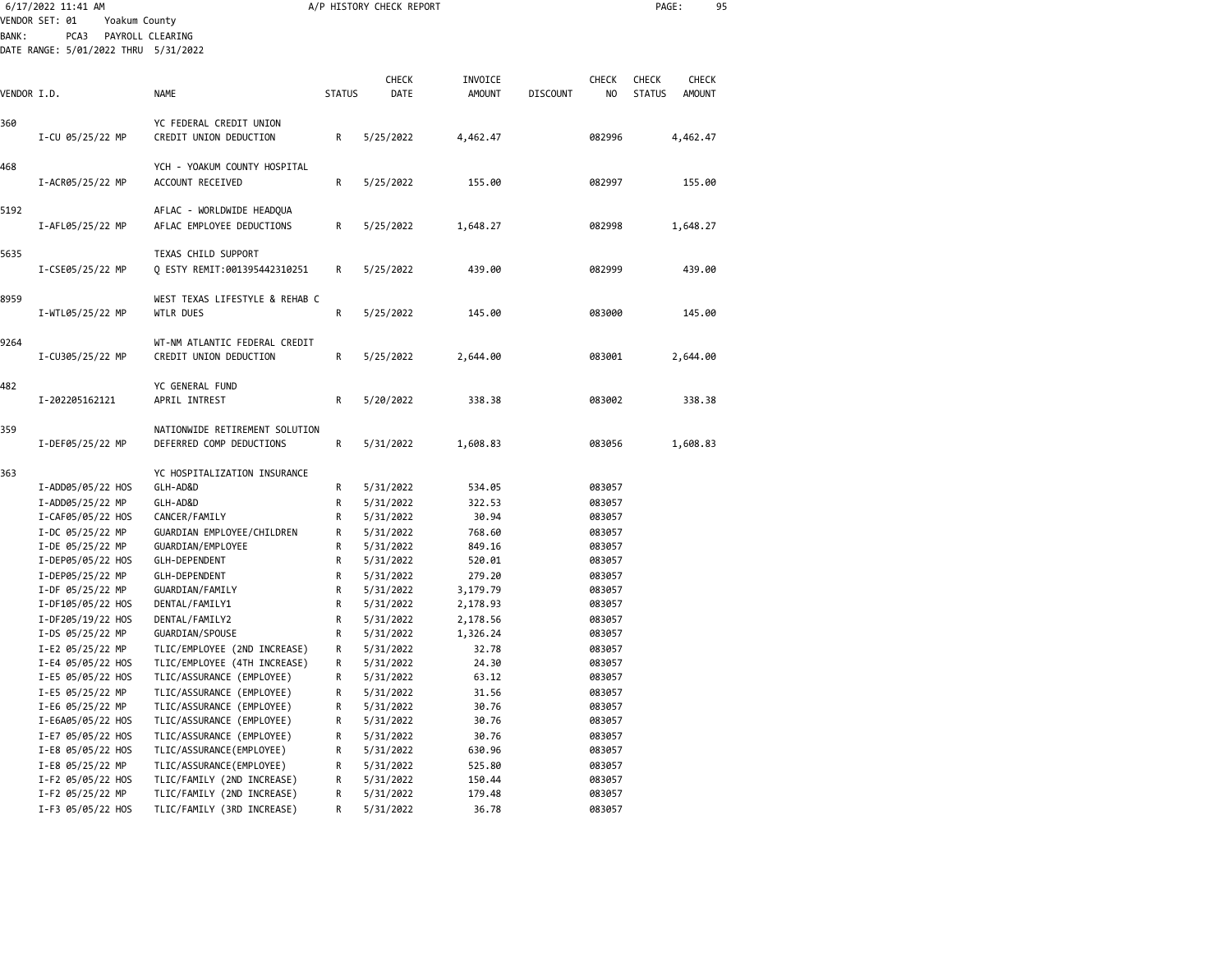6/17/2022 11:41 AM A/P HISTORY CHECK REPORT PAGE: 96

VENDOR SET: 01 Yoakum County BANK: PCA3 PAYROLL CLEARING

DATE RANGE: 5/01/2022 THRU 5/31/2022

|             |                   |                            |               | <b>CHECK</b> | INVOICE       |                 | <b>CHECK</b> | CHECK         | CHECK         |
|-------------|-------------------|----------------------------|---------------|--------------|---------------|-----------------|--------------|---------------|---------------|
| VENDOR I.D. |                   | <b>NAME</b>                | <b>STATUS</b> | DATE         | <b>AMOUNT</b> | <b>DISCOUNT</b> | NO           | <b>STATUS</b> | <b>AMOUNT</b> |
|             | I-F4 05/05/22 HOS | TLIC/FAMILY (4TH INCREASE) | R             | 5/31/2022    | 138.60        |                 | 083057       |               |               |
|             | I-F5 05/05/22 HOS | TLIC/ASSURANCE (FAMILY)    | R             | 5/31/2022    | 314.02        |                 | 083057       |               |               |
|             | I-F5 05/25/22 MP  | TLIC/ASSURANCE (FAMILY)    | R             | 5/31/2022    | 269.16        |                 | 083057       |               |               |
|             | I-F6 05/05/22 HOS | TLIC/ASSURANCE (FAMILY)    | R             | 5/31/2022    | 43.80         |                 | 083057       |               |               |
|             | I-F6 05/25/22 MP  | TLIC/ASSURANCE (FAMILY)    | R             | 5/31/2022    | 43.80         |                 | 083057       |               |               |
|             | I-F6A05/05/22 HOS | TLIC/ASSURANCE (FAMILY)    | R             | 5/31/2022    | 43.80         |                 | 083057       |               |               |
|             | I-F7 05/05/22 HOS | TLIC/ASSURANCE(FAMILY)     | R             | 5/31/2022    | 262.98        |                 | 083057       |               |               |
|             | I-F7 05/25/22 MP  | TLIC/ASSURANCE(FAMILY)     | R             | 5/31/2022    | 43.83         |                 | 083057       |               |               |
|             | I-F8 05/05/22 HOS | TLIC/ASSURANCE (FAMILY)    | R             | 5/31/2022    | 2,652.16      |                 | 083057       |               |               |
|             | I-F8 05/25/22 MP  | TLIC/ASSURANCE(FAMILY)     | R             | 5/31/2022    | 2,131.20      |                 | 083057       |               |               |
|             | I-GC 05/05/22 HOS | GOLD/CHILDREN EMPLOYER     | R             | 5/31/2022    | 6,828.50      |                 | 083057       |               |               |
|             | I-GC 05/19/22 HOS | GOLD/CHILDREN EMPLOYER     | R             | 5/31/2022    | 8,194.20      |                 | 083057       |               |               |
|             | I-GCH05/05/22 HOS | GOLD/CHILDREN              | R             | 5/31/2022    | 1,707.10      |                 | 083057       |               |               |
|             | I-GCH05/19/22 HOS | GOLD/CHILDREN              | R             | 5/31/2022    | 2,048.52      |                 | 083057       |               |               |
|             | I-GE 05/05/22 HOS | GOLD/FAMILY EMPLOYER       | R             | 5/31/2022    | 5,166.72      |                 | 083057       |               |               |
|             | I-GE 05/19/22 HOS | GOLD/FAMILY EMPLOYER       | R             | 5/31/2022    | 5,166.72      |                 | 083057       |               |               |
|             | I-GEM05/05/22 HOS | GOLD/EMPLOYEE              | R             | 5/31/2022    | 1,291.68      |                 | 083057       |               |               |
|             | I-GEM05/19/22 HOS | GOLD/EMPLOYEE              | R             | 5/31/2022    | 1,291.68      |                 | 083057       |               |               |
|             | I-GF 05/05/22 HOS | GOLD/FAMILY EMPLOYER       | R             | 5/31/2022    | 8,468.16      |                 | 083057       |               |               |
|             | I-GF 05/19/22 HOS | GOLD/FAMILY EMPLOYER       | R             | 5/31/2022    | 8,468.16      |                 | 083057       |               |               |
|             | I-GFA05/05/22 HOS | GOLD/FAMILY                | R             | 5/31/2022    | 2,117.04      |                 | 083057       |               |               |
|             | I-GFA05/19/22 HOS | GOLD/FAMILY                | R             | 5/31/2022    | 2,117.04      |                 | 083057       |               |               |
|             | I-GS 05/05/22 HOS | GOLD/SPOUSE EMPLOYER       | R             | 5/31/2022    | 4,396.75      |                 | 083057       |               |               |
|             | I-GS 05/19/22 HOS | GOLD/SPOUSE EMPLOYER       | R             | 5/31/2022    | 4,396.75      |                 | 083057       |               |               |
|             | I-GSP05/05/22 HOS | GOLD/SPOUSE                | R             | 5/31/2022    | 1,099.20      |                 | 083057       |               |               |
|             | I-GSP05/19/22 HOS | GOLD/SPOUSE                | R             | 5/31/2022    | 1,099.20      |                 | 083057       |               |               |
|             | I-HC 05/25/22 MP  | HOSP/CHILDREN              | R             | 5/31/2022    | 11,229.44     |                 | 083057       |               |               |
|             | I-HDC05/05/22 HOS | DENTAL/CHILDREN            | R             | 5/31/2022    | 1,421.91      |                 | 083057       |               |               |
|             | I-HDC05/19/22 HOS | DENTAL/CHILDREN            | R             | 5/31/2022    | 1,498.77      |                 | 083057       |               |               |
|             | I-HDE05/05/22 HOS | DENTAL/EMPLOYEE ONLY       | R             | 5/31/2022    | 800.17        |                 | 083057       |               |               |
|             | I-HDE05/19/22 HOS | DENTAL/EMPLOYEE ONLY       | R             | 5/31/2022    | 832.83        |                 | 083057       |               |               |
|             | I-HDS05/05/22 HOS | DENTAL/SPOUSE              | R             | 5/31/2022    | 552.60        |                 | 083057       |               |               |
|             | I-HDS05/19/22 HOS | DENTAL/SPOUSE              | R             | 5/31/2022    | 552.60        |                 | 083057       |               |               |
|             | I-HE 05/25/22 MP  | HOSP/EMPLOYEE              | R             | 5/31/2022    | 37,016.56     |                 | 083057       |               |               |
|             | I-HF 05/25/22 MP  | HOSP/FAMILY                | R             | 5/31/2022    | 78,279.84     |                 | 083057       |               |               |
|             | I-HFA05/25/22 MP  | HOSP/FAMILY                | R             | 5/31/2022    | 15,120.00     |                 | 083057       |               |               |
|             | I-HI 05/25/22 MP  | HOSPITALIZATION            | R             | 5/31/2022    | 2,160.00      |                 | 083057       |               |               |
|             | I-HL 05/05/22 HOS | BCBS LIFE                  | R             | 5/31/2022    | 1,099.90      |                 | 083057       |               |               |
|             | I-HL 05/25/22 MP  | BCBS LIFE                  | R             | 5/31/2022    | 647.00        |                 | 083057       |               |               |
|             | I-HL205/05/22 HOS | BCBS LIFE 70 YRS AND OLDER | R             | 5/31/2022    | 3.24          |                 | 083057       |               |               |
|             | I-HL205/25/22 MP  | BCBS LIFE 70 YRS AND OLDER | R             | 5/31/2022    | 12.96         |                 | 083057       |               |               |
|             | I-HS 05/25/22 MP  | HOSP/SPOUSE                | R             | 5/31/2022    | 41,521.90     |                 | 083057       |               |               |
|             | I-HSP05/25/22 MP  | HOSP/SPOUSE                | R             | 5/31/2022    | 8,050.00      |                 | 083057       |               |               |
|             | I-HVC05/05/22 HOS | VISION/CHILDREN            | R             | 5/31/2022    | 236.28        |                 | 083057       |               |               |
|             | I-HVC05/19/22 HOS | VISION/CHILDREN            | R             | 5/31/2022    | 250.60        |                 | 083057       |               |               |
|             | I-HVE05/05/22 HOS | VISION/EMPLOYEE            | R             | 5/31/2022    | 188.10        |                 | 083057       |               |               |
|             | I-HVE05/19/22 HOS | VISION/EMPLOYEE            | R             | 5/31/2022    | 196.46        |                 | 083057       |               |               |
|             | I-HVS05/05/22 HOS | VISION/SPOUSE              | R             | 5/31/2022    | 105.45        |                 | 083057       |               |               |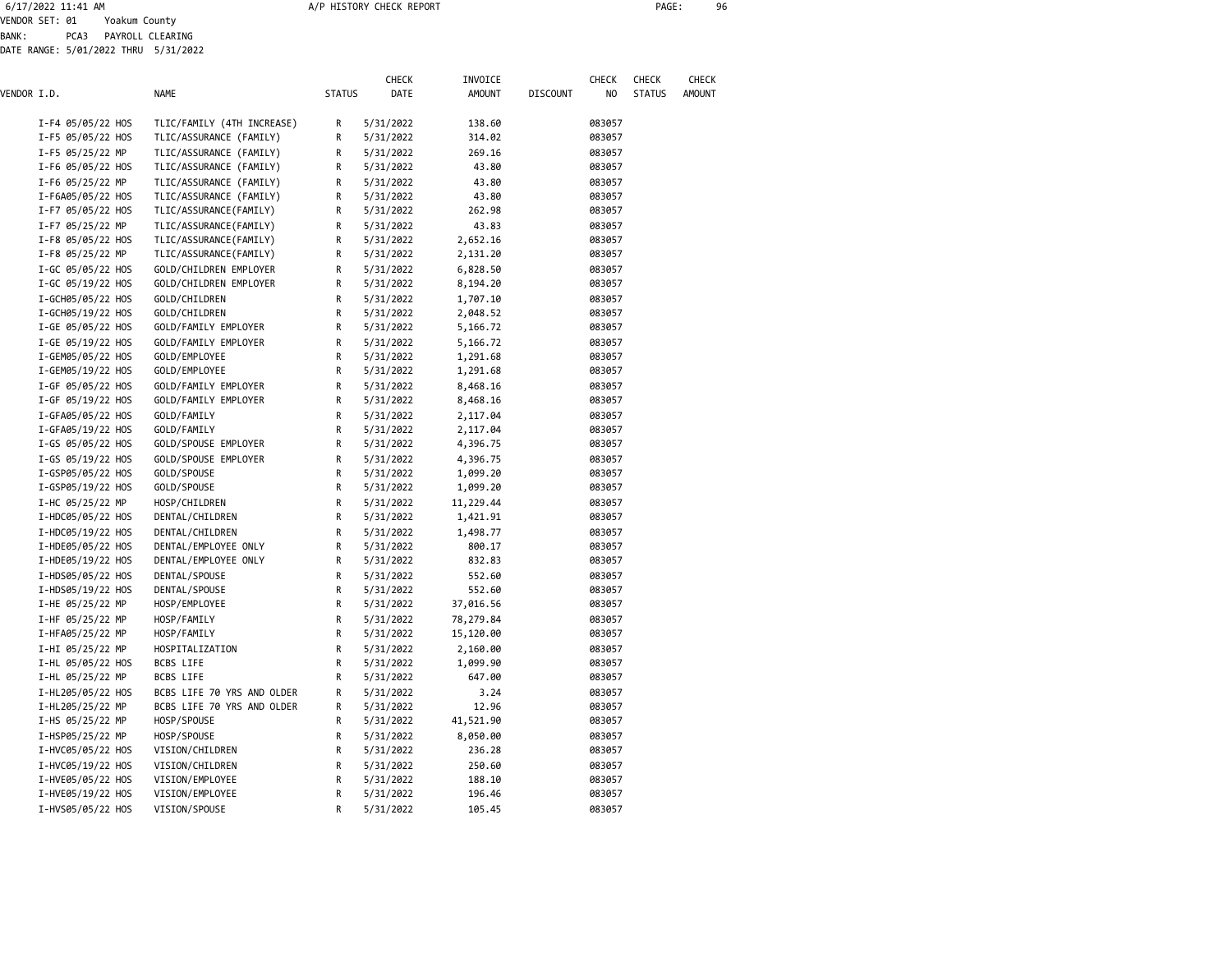6/17/2022 11:41 AM A/P HISTORY CHECK REPORT PAGE: 97

VENDOR SET: 01 Yoakum County BANK: PCA3 PAYROLL CLEARING

DATE RANGE: 5/01/2022 THRU 5/31/2022

| VENDOR I.D. |                   | <b>NAME</b>                    | <b>STATUS</b> | <b>CHECK</b><br>DATE | INVOICE<br><b>AMOUNT</b> | <b>DISCOUNT</b> | <b>CHECK</b><br>NO | CHECK<br><b>STATUS</b> | CHECK<br><b>AMOUNT</b> |
|-------------|-------------------|--------------------------------|---------------|----------------------|--------------------------|-----------------|--------------------|------------------------|------------------------|
|             | I-HVS05/19/22 HOS | VISION/SPOUSE                  | R             | 5/31/2022            | 105.45                   |                 | 083057             |                        |                        |
|             | I-IC205/05/22 HOS | ICU/2003                       | R             | 5/31/2022            | 775.46                   |                 | 083057             |                        |                        |
|             | I-IC205/25/22 MP  | ICU/2003                       | R             | 5/31/2022            | 461.34                   |                 | 083057             |                        |                        |
|             | I-ICU05/05/22 HOS | ICU                            | R             | 5/31/2022            | 119.14                   |                 | 083057             |                        |                        |
|             | I-ICU05/25/22 MP  | ICU                            | R             | 5/31/2022            | 78.74                    |                 | 083057             |                        |                        |
|             | I-L 05/05/22 HOS  | GLH-LIFE                       | R             | 5/31/2022            | 3,177.50                 |                 | 083057             |                        |                        |
|             | I-L 05/25/22 MP   | GLH-LIFE                       | R             | 5/31/2022            | 2,058.35                 |                 | 083057             |                        |                        |
|             | I-S2 05/05/22 HOS | TLIC/SPOUSE (2ND INCREASE)     | R             | 5/31/2022            | 45.18                    |                 | 083057             |                        |                        |
|             | I-S2 05/25/22 MP  | TLIC/SPOUSE (2ND INCREASE)     | R             | 5/31/2022            | 51.92                    |                 | 083057             |                        |                        |
|             | I-S3 05/05/22 HOS | TLIC/SPOUSE (3RD INCREASE)     | R             | 5/31/2022            | 48.07                    |                 | 083057             |                        |                        |
|             | I-S3 05/25/22 MP  | TLIC/SPOUSE (3RD INCREASE)     | R             | 5/31/2022            | 48.07                    |                 | 083057             |                        |                        |
|             | I-S5 05/05/22 HOS | TLIC/ASSURANCE (SPOUSE)        | R             | 5/31/2022            | 119.10                   |                 | 083057             |                        |                        |
|             | I-S5 05/25/22 MP  | TLIC/ASSURANCE (SPOUSE)        | R             | 5/31/2022            | 39.70                    |                 | 083057             |                        |                        |
|             | I-S6005/05/22 HOS | TLIC/SPOUSE-6(OTHER)           | R             | 5/31/2022            | 94.53                    |                 | 083057             |                        |                        |
|             | I-S6A05/25/22 MP  | TLIC/ASSURANCE (SPOUSE)        | R             | 5/31/2022            | 38.77                    |                 | 083057             |                        |                        |
|             | I-S7 05/05/22 HOS | TLIC/ASSURANCE (SPOUSE)        | R             | 5/31/2022            | 38.77                    |                 | 083057             |                        |                        |
|             | I-SC 05/05/22 HOS | SILVER/CHILDREN EMPLOYER       | R             | 5/31/2022            | 20,263.75                |                 | 083057             |                        |                        |
|             | I-SC 05/19/22 HOS | SILVER/CHILDREN EMPLOYER       | R             | 5/31/2022            | 20,263.75                |                 | 083057             |                        |                        |
|             | I-SCH05/05/22 HOS | SILVER/CHILDREN                | R             | 5/31/2022            | 3,575.99                 |                 | 083057             |                        |                        |
|             | I-SCH05/19/22 HOS | SILVER/CHILDREN                | R             | 5/31/2022            | 3,575.99                 |                 | 083057             |                        |                        |
|             | I-SE 05/05/22 HOS | SILVER/EMPLOYEE EMPLOYER       | R             | 5/31/2022            | 15,050.12                |                 | 083057             |                        |                        |
|             | I-SE 05/19/22 HOS | SILVER/EMPLOYEE EMPLOYER       | R             | 5/31/2022            | 15,456.88                |                 | 083057             |                        |                        |
|             | I-SEM05/05/22 HOS | SILVER/EMPLOYEE                | R             | 5/31/2022            | 2,655.86                 |                 | 083057             |                        |                        |
|             | I-SEM05/19/22 HOS | SILVER/EMPLOYEE                | R             | 5/31/2022            | 2,727.64                 |                 | 083057             |                        |                        |
|             | I-SF 05/05/22 HOS | SILVER/FAMILY EMPLOYER         | R             | 5/31/2022            | 44,405.87                |                 | 083057             |                        |                        |
|             | I-SF 05/19/22 HOS | SILVER/FAMILY EMPLOYER         | R             | 5/31/2022            | 44,405.87                |                 | 083057             |                        |                        |
|             | I-SFA05/05/22 HOS | SILVER/FAMILY                  | R             | 5/31/2022            | 7,836.33                 |                 | 083057             |                        |                        |
|             | I-SFA05/19/22 HOS | SILVER/FAMILY                  | R             | 5/31/2022            | 7,836.33                 |                 | 083057             |                        |                        |
|             | I-SP405/25/22 MP  | TLIC/SINGLE PARENT (4TH)       | R             | 5/31/2022            | 29.00                    |                 | 083057             |                        |                        |
|             | I-SP505/05/22 HOS | TLIC/ASSURANCE (SINGLE PARENT) | R             | 5/31/2022            | 150.04                   |                 | 083057             |                        |                        |
|             | I-SP505/25/22 MP  | TLIC/ASSURANCE (SINGLE PARENT) | R             | 5/31/2022            | 37.66                    |                 | 083057             |                        |                        |
|             | I-SP705/05/22 HOS | TLIC/ASSURANCE(SINGLE PARENT)  | R             | 5/31/2022            | 36.62                    |                 | 083057             |                        |                        |
|             | I-SP805/05/22 HOS | TLIC/ASSURANCE(SINGLE PARENT)  | R             | 5/31/2022            | 648.12                   |                 | 083057             |                        |                        |
|             | I-SP805/25/22 MP  | TLIC/ASSURANCE(SINGLE PARENT)  | R             | 5/31/2022            | 147.30                   |                 | 083057             |                        |                        |
|             | I-SS 05/05/22 HOS | SILVER/SPOUSE EMPLOYER         | R             | 5/31/2022            | 15,296.09                |                 | 083057             |                        |                        |
|             | I-SS 05/19/22 HOS | SILVER/SPOUSE EMPLOYER         | R             | 5/31/2022            | 15,296.09                |                 | 083057             |                        |                        |
|             | I-SSP05/05/22 HOS | SILVER/SPOUSE                  | R             | 5/31/2022            | 2,699.43                 |                 | 083057             |                        |                        |
|             | I-SSP05/19/22 HOS | SILVER/SPOUSE                  | R             | 5/31/2022            | 2,699.43                 |                 | 083057             |                        |                        |
|             | I-VC 05/25/22 MP  | VISION EMPLOYEE/CHILDREN       | R             | 5/31/2022            | 128.88                   |                 | 083057             |                        |                        |
|             | I-VE 05/25/22 MP  | VISION/EMPLOYEE                | R             | 5/31/2022            | 225.72                   |                 | 083057             |                        |                        |
|             | I-VF 05/25/22 MP  | VISION/FAMILY                  | R             | 5/31/2022            | 499.18                   |                 | 083057             |                        |                        |
|             | I-VF105/05/22 HOS | VISION/FAMILY1                 | R             | 5/31/2022            | 442.65                   |                 | 083057             |                        |                        |
|             | I-VF205/19/22 HOS | VISON/FAMILY2                  | R             | 5/31/2022            | 442.26                   |                 | 083057             |                        |                        |
|             | I-VS 05/25/22 MP  | VISION/SPOUSE                  | R             | 5/31/2022            | 267.14                   |                 | 083057             |                        | 519,912.97             |
|             |                   |                                |               |                      |                          |                 |                    |                        |                        |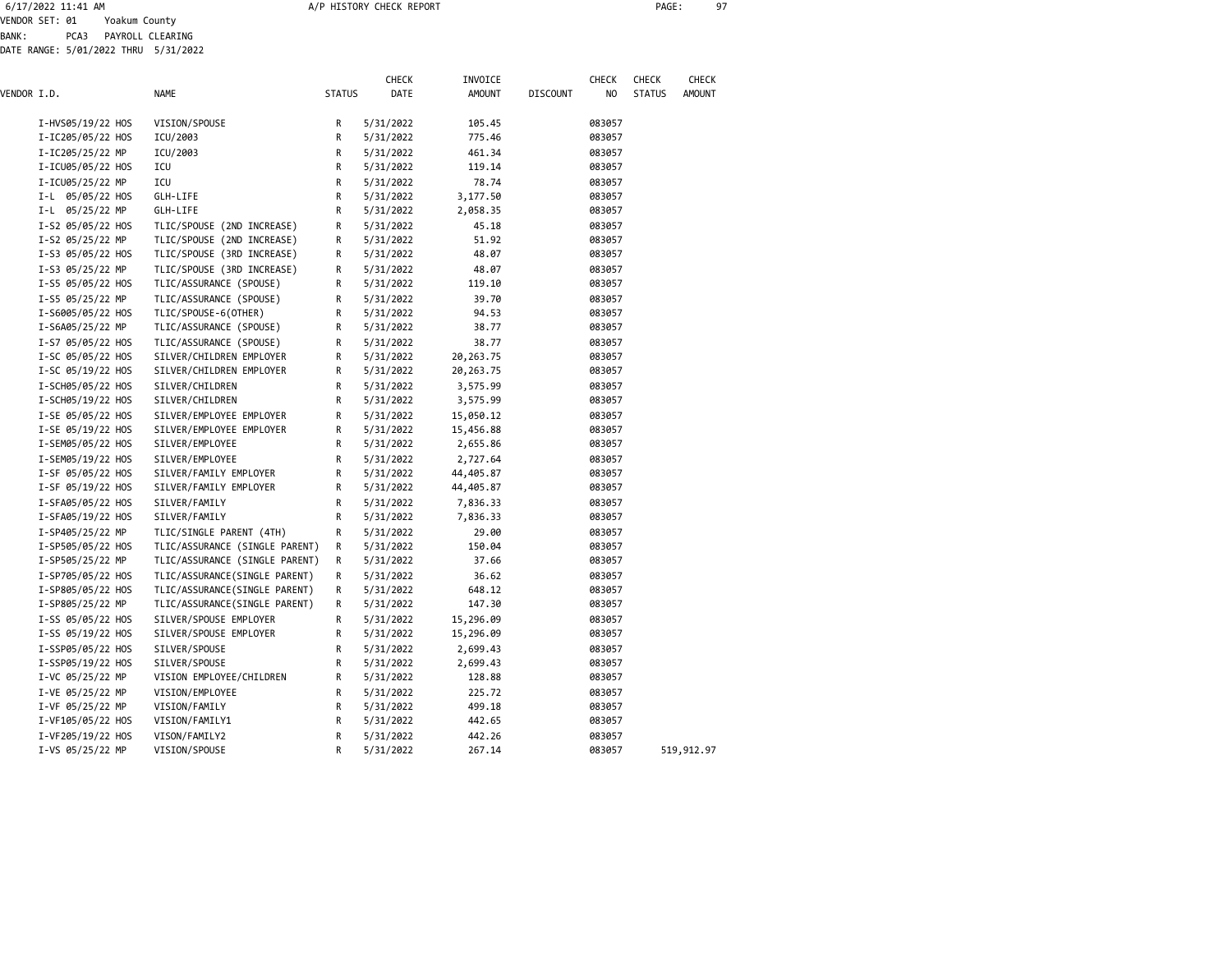|             | 6/17/2022 11:41 AM                           |                                   |                               |               | A/P HISTORY CHECK REPORT  |                |                  |              | PAGE:         | 98            |  |
|-------------|----------------------------------------------|-----------------------------------|-------------------------------|---------------|---------------------------|----------------|------------------|--------------|---------------|---------------|--|
|             | VENDOR SET: 01                               | Yoakum County<br>PAYROLL CLEARING |                               |               |                           |                |                  |              |               |               |  |
| BANK:       | PCA3<br>DATE RANGE: 5/01/2022 THRU 5/31/2022 |                                   |                               |               |                           |                |                  |              |               |               |  |
|             |                                              |                                   |                               |               | <b>CHECK</b>              | INVOICE        |                  | <b>CHECK</b> | <b>CHECK</b>  | CHECK         |  |
| VENDOR I.D. |                                              | <b>NAME</b>                       |                               | <b>STATUS</b> | DATE                      | <b>AMOUNT</b>  | <b>DISCOUNT</b>  | NO.          | <b>STATUS</b> | <b>AMOUNT</b> |  |
| 6406        |                                              |                                   | YC FLEX ACCOUNT               |               |                           |                |                  |              |               |               |  |
|             | I-FPM05/19/22 HOS                            |                                   | FLEXPLAN MEDICAL DEDUCTIONS   | R             | 5/31/2022                 | 1,316.67       |                  | 083065       |               |               |  |
|             | I-FPM05/25/22 MP                             |                                   | FLEXPLAN MEDICAL DEDUCTIONS   | R             | 5/31/2022                 | 1,434.99       |                  | 083065       |               | 2,751.66      |  |
| 9857        |                                              |                                   | SECURITY BENEFIT              |               |                           |                |                  |              |               |               |  |
|             | I-45705/05/22 HOS                            |                                   | DEFERRED COMP DEDUCTIONS      | R             | 5/31/2022                 | 650.00         |                  | 083066       |               |               |  |
|             | I-45705/19/22 HOS                            |                                   | DEFERRED COMP DEDUCTIONS      | R             | 5/31/2022                 | 650.00         |                  | 083066       |               |               |  |
|             | I-SB 05/05/22 HOS                            |                                   | DEFERRED COMP DEDUCTIONS      | R             | 5/31/2022                 | 325.00         |                  | 083066       |               |               |  |
|             | I-SB 05/19/22 HOS                            |                                   | DEFERRED COMP DEDUCTIONS      | R             | 5/31/2022                 | 325.00         |                  | 083066       |               |               |  |
|             | I-SB 05/25/22 MP                             |                                   | DEFERRED COMP DEDUCTIONS      | R             | 5/31/2022                 | 800.00         |                  | 083066       |               | 2,750.00      |  |
| * *         | TOTALS * *                                   |                                   | NO.                           |               |                           | INVOICE AMOUNT | <b>DISCOUNTS</b> |              |               | CHECK AMOUNT  |  |
|             | REGULAR CHECKS:                              |                                   | 39                            |               |                           | 574,470.10     |                  | 0.00         |               | 574,470.10    |  |
|             | HAND CHECKS:                                 |                                   | 0                             |               |                           | 0.00           |                  | 0.00         |               | 0.00          |  |
|             | DRAFTS:                                      |                                   | 22                            |               |                           | 571,484.98     |                  | 0.00         |               | 571,484.98    |  |
|             | EFT:                                         |                                   | 0                             |               |                           | 0.00           |                  | 0.00         |               | 0.00          |  |
|             | NON CHECKS:                                  |                                   | 0                             |               |                           | 0.00           |                  | 0.00         |               | 0.00          |  |
|             | VOID CHECKS:                                 |                                   | 7 VOID DEBITS<br>VOID CREDITS |               | 14, 116.54<br>14,116.54CR | 0.00           |                  | 0.00         |               |               |  |
|             | TOTAL ERRORS:<br>0                           |                                   |                               |               |                           |                |                  |              |               |               |  |
|             |                                              |                                   | NO.                           |               |                           | INVOICE AMOUNT | <b>DISCOUNTS</b> |              |               | CHECK AMOUNT  |  |
|             | VENDOR SET: 01 BANK: PCA3 TOTALS:            |                                   | 68                            |               |                           | 1,145,955.08   |                  | 0.00         |               | 1,145,955.08  |  |
|             | BANK: PCA3<br>TOTALS:                        |                                   | 68                            |               |                           | 1,145,955.08   |                  | 0.00         |               | 1,145,955.08  |  |
|             |                                              |                                   |                               |               |                           |                |                  |              |               |               |  |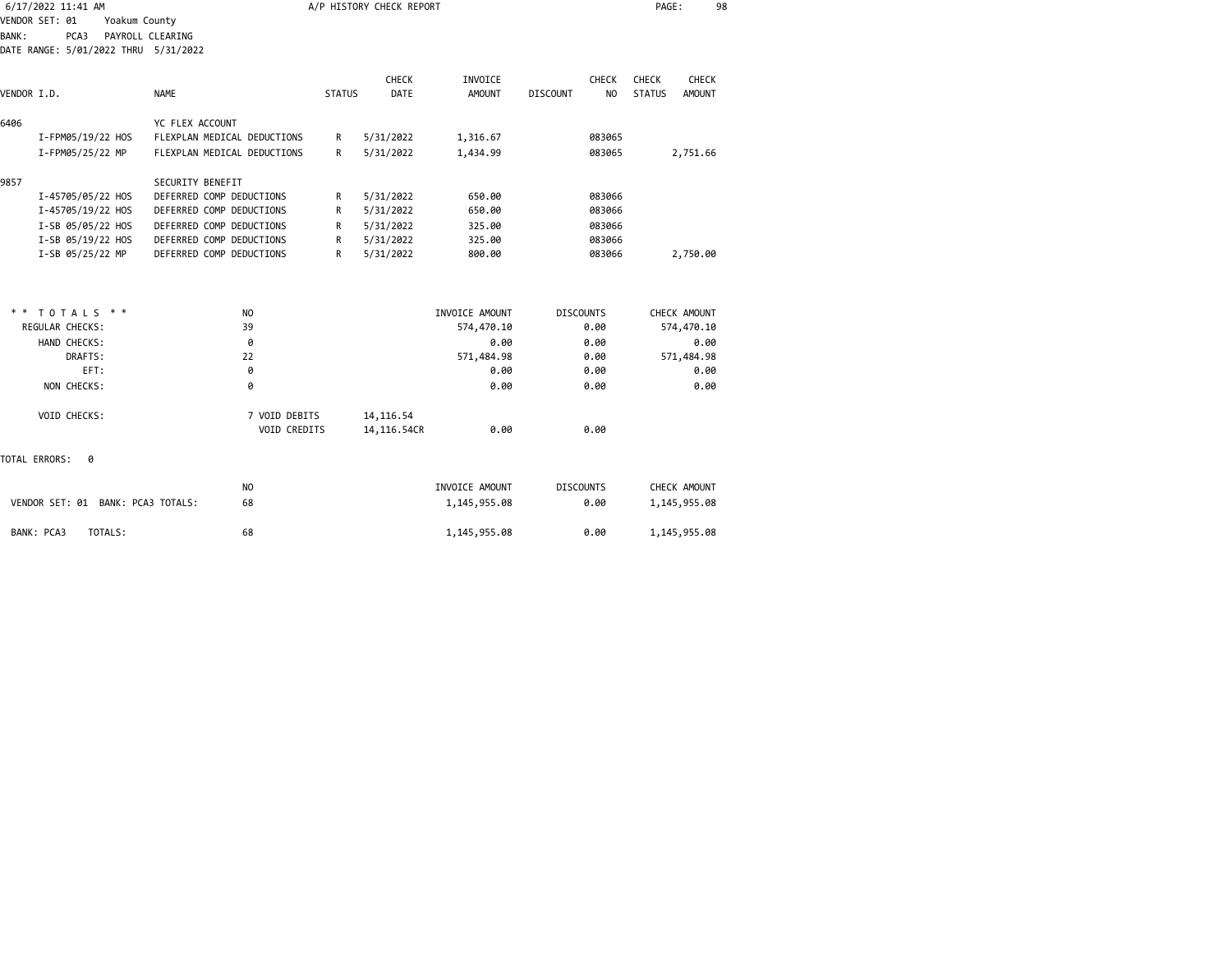| <b>BANK:</b>  | 6/17/2022 11:41 AM<br>VENDOR SET: 01<br>Yoakum County<br>PI3<br>DATE RANGE: 5/01/2022 THRU 5/31/2022 | PERMANENT IMPROVEMENT                     |                               |               | A/P HISTORY CHECK REPORT |                          |                  |                           | PAGE:                  |                 | 99 |
|---------------|------------------------------------------------------------------------------------------------------|-------------------------------------------|-------------------------------|---------------|--------------------------|--------------------------|------------------|---------------------------|------------------------|-----------------|----|
| VENDOR I.D.   |                                                                                                      | <b>NAME</b>                               |                               | <b>STATUS</b> | <b>CHECK</b><br>DATE     | INVOICE<br><b>AMOUNT</b> | <b>DISCOUNT</b>  | <b>CHECK</b><br><b>NO</b> | CHECK<br><b>STATUS</b> | CHECK<br>AMOUNT |    |
| 4912          | I-10199                                                                                              | YC CLEARING ACCOUNT<br>5/2/22 AP TRANSFER |                               | н             | 5/02/2022                | 885.00                   |                  | 010199                    |                        | 885.00          |    |
| 4912          | I-202205092093                                                                                       | YC CLEARING ACCOUNT<br>MAY AP TRANSFERS   |                               | H             | 5/09/2022                | 8,827.40                 |                  | 010200                    |                        | 8,827.40        |    |
| 4912          | I-202205312132                                                                                       | YC CLEARING ACCOUNT<br>MAY AP TRANSFERS   |                               | H             | 5/31/2022                | 3,455.96                 |                  | 010201                    |                        | 3,455.96        |    |
|               | ** TOTALS **                                                                                         | N <sub>O</sub>                            |                               |               |                          | INVOICE AMOUNT           | <b>DISCOUNTS</b> |                           |                        | CHECK AMOUNT    |    |
|               | REGULAR CHECKS:                                                                                      | 0                                         |                               |               |                          | 0.00                     |                  | 0.00                      |                        | 0.00            |    |
|               | HAND CHECKS:                                                                                         | 3                                         |                               |               |                          | 13,168.36                |                  | 0.00                      |                        | 13,168.36       |    |
|               | DRAFTS:<br>EFT:                                                                                      | 0                                         |                               |               |                          | 0.00<br>0.00             |                  | 0.00<br>0.00              |                        | 0.00<br>0.00    |    |
|               | NON CHECKS:                                                                                          | 0<br>0                                    |                               |               |                          | 0.00                     |                  | 0.00                      |                        | 0.00            |    |
|               | VOID CHECKS:                                                                                         |                                           | 0 VOID DEBITS<br>VOID CREDITS |               | 0.00<br>0.00             | 0.00                     |                  | 0.00                      |                        |                 |    |
| TOTAL ERRORS: | 0                                                                                                    |                                           |                               |               |                          |                          |                  |                           |                        |                 |    |
|               |                                                                                                      | <b>NO</b>                                 |                               |               |                          | INVOICE AMOUNT           | <b>DISCOUNTS</b> |                           |                        | CHECK AMOUNT    |    |
|               | VENDOR SET: 01 BANK: PI3 TOTALS:                                                                     | 3                                         |                               |               |                          | 13,168.36                |                  | 0.00                      |                        | 13,168.36       |    |
| BANK: PI3     | TOTALS:                                                                                              | 3                                         |                               |               |                          | 13,168.36                |                  | 0.00                      |                        | 13,168.36       |    |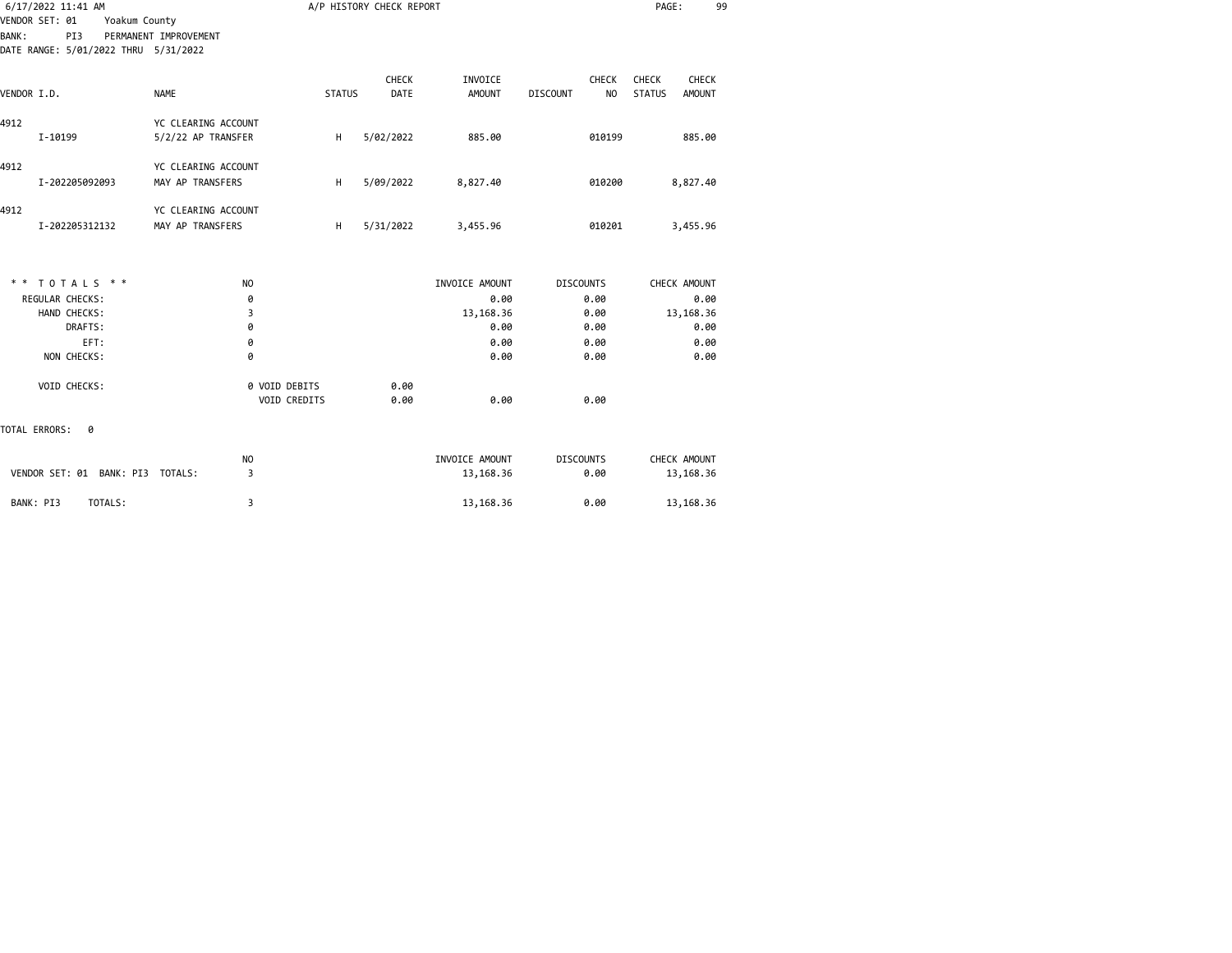|              | 6/17/2022 11:41 AM<br>VENDOR SET: 01<br>Yoakum County                             |                                                                |               | A/P HISTORY CHECK REPORT |                                                              |                                                          | PAGE:<br>100                                                   |  |
|--------------|-----------------------------------------------------------------------------------|----------------------------------------------------------------|---------------|--------------------------|--------------------------------------------------------------|----------------------------------------------------------|----------------------------------------------------------------|--|
| <b>BANK:</b> | PRCT3 R&B PRECINCTS<br>DATE RANGE: 5/01/2022 THRU 5/31/2022                       |                                                                |               |                          |                                                              |                                                          |                                                                |  |
|              |                                                                                   |                                                                |               |                          |                                                              |                                                          |                                                                |  |
| VENDOR I.D.  |                                                                                   | <b>NAME</b>                                                    | <b>STATUS</b> | <b>CHECK</b><br>DATE     | INVOICE<br><b>AMOUNT</b>                                     | <b>CHECK</b><br><b>DISCOUNT</b><br>NO                    | <b>CHECK</b><br><b>CHECK</b><br><b>STATUS</b><br><b>AMOUNT</b> |  |
| 381          | I-4032                                                                            | PAYROLL ACCOUNT<br>05/02/22 PT PAY PRCT 4 TRANS                | R             | 5/02/2022                | 2,067.54                                                     | 004032                                                   | 2,067.54                                                       |  |
| 4912         | I-4033                                                                            | YC CLEARING ACCOUNT<br>5/2/22 AP TRANSFER                      | R             | 5/02/2022                | 111, 102. 13                                                 | 004033                                                   | 111, 102. 13                                                   |  |
| 363          | I-4034                                                                            | YC HOSPITALIZATION INSURANCE<br>PRCTS MAY TRANSAMERICA INS ADJ | R             | 5/05/2022                | 98.74                                                        | 004034                                                   | 98.74                                                          |  |
| 4912         | I-202205092088                                                                    | YC CLEARING ACCOUNT<br>MAY AP TRANSFERS                        | R             | 5/09/2022                | 155,605.47                                                   | 004035                                                   | 155,605.47                                                     |  |
| 381          | I-4036.1                                                                          | PAYROLL ACCOUNT<br>05/16/22 PT PAYROLL PRCT TRANS              | R             | 5/16/2022                | 1,744.51                                                     | 004036                                                   | 1,744.51                                                       |  |
| 4912         | I-202205162102                                                                    | YC CLEARING ACCOUNT<br>MAY AP TRANSFERS                        | R             | 5/16/2022                | 72,399.86                                                    | 004037                                                   | 72,399.86                                                      |  |
| 1164         | I-051722                                                                          | YC PRECINCT #2<br>C/E BURK ROYALTY PCT2 SL51122                | R             | 5/17/2022                | 607.70                                                       | 004038                                                   | 607.70                                                         |  |
| 106          | I-132535                                                                          | YC PRECINCT #3<br>CE CR425-4 15 ROCK                           | R             | 5/20/2022                | 774.03                                                       | 004039                                                   | 774.03                                                         |  |
| 381          | $I - 4040.1$                                                                      | PAYROLL ACCOUNT<br>05/25/22 MONTHLY PAYROLL                    | R             | 5/25/2022                | 171,889.87                                                   | 004040                                                   | 171,889.87                                                     |  |
| 4912         | I-4041 PRCT                                                                       | YC CLEARING ACCOUNT<br><b>APTRSFS</b>                          | R             | 5/23/2022                | 8,528.82                                                     | 004041                                                   | 8,528.82                                                       |  |
| 381          | $I - 4042.1$                                                                      | PAYROLL ACCOUNT<br>05/31/22 PT PAYROLL TRANSFERS               | R             | 5/27/2022                | 2,157.30                                                     | 004042                                                   | 2,157.30                                                       |  |
| 4912         | I-202205312128                                                                    | YC CLEARING ACCOUNT<br>MAY AP TRANSFERS                        | R             | 5/31/2022                | 86,507.17                                                    | 004043                                                   | 86,507.17                                                      |  |
|              | ** TOTALS **<br>REGULAR CHECKS:<br>HAND CHECKS:<br>DRAFTS:<br>EFT:<br>NON CHECKS: | NO<br>12<br>0<br>0<br>0<br>0                                   |               |                          | INVOICE AMOUNT<br>613,483.14<br>0.00<br>0.00<br>0.00<br>0.00 | <b>DISCOUNTS</b><br>0.00<br>0.00<br>0.00<br>0.00<br>0.00 | CHECK AMOUNT<br>613,483.14<br>0.00<br>0.00<br>0.00<br>0.00     |  |
|              | VOID CHECKS:                                                                      | 0 VOID DEBITS<br>VOID CREDITS                                  |               | 0.00<br>0.00             | 0.00                                                         | 0.00                                                     |                                                                |  |
|              | TOTAL ERRORS:<br>0                                                                |                                                                |               |                          |                                                              |                                                          |                                                                |  |
|              | VENDOR SET: 01 BANK: PRCT3TOTALS:                                                 | NO.<br>12                                                      |               |                          | INVOICE AMOUNT<br>613,483.14                                 | <b>DISCOUNTS</b><br>0.00                                 | CHECK AMOUNT<br>613,483.14                                     |  |
|              | BANK: PRCT3<br>TOTALS:                                                            | 12                                                             |               |                          | 613,483.14                                                   | 0.00                                                     | 613,483.14                                                     |  |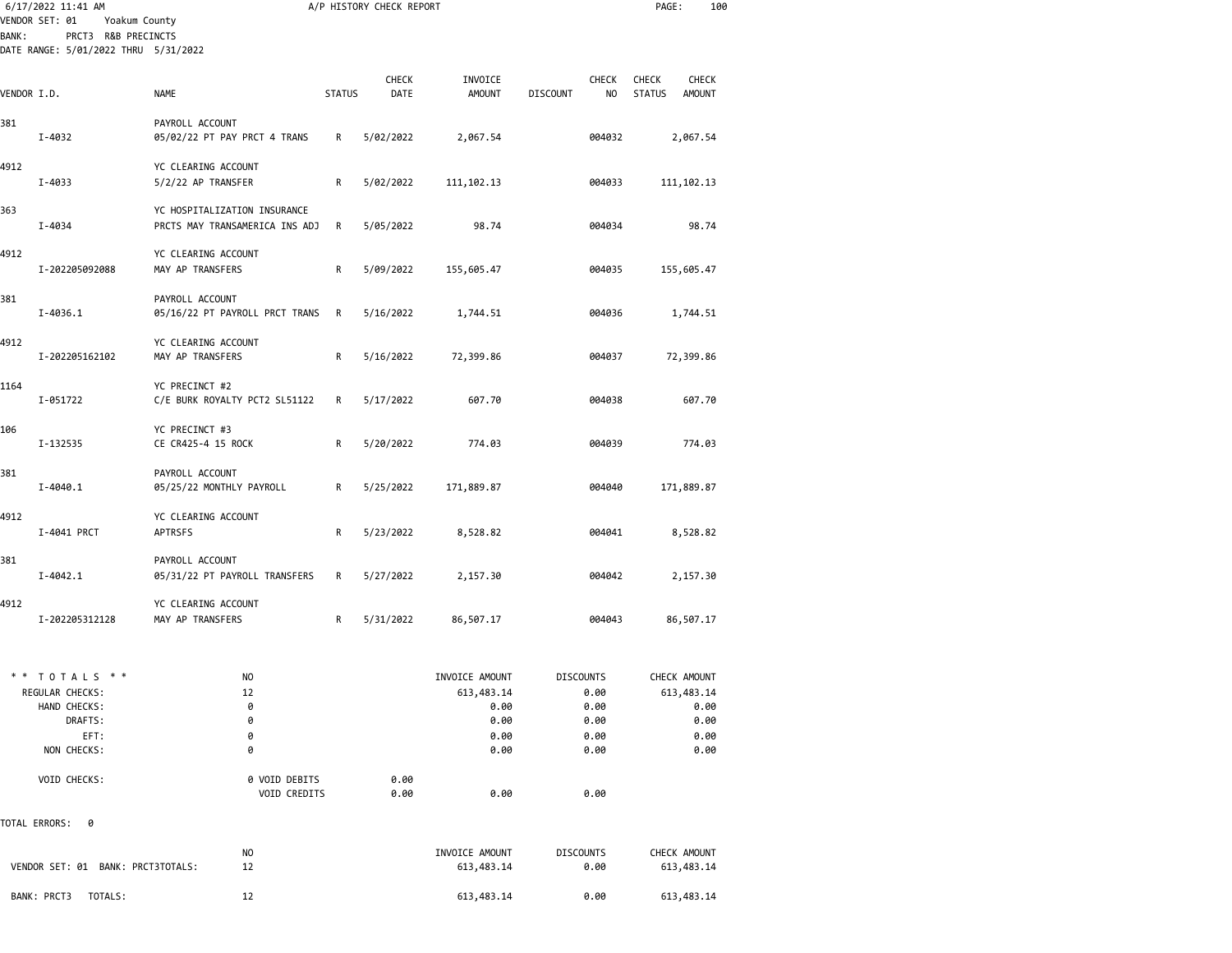| 6/17/2022 11:41 AM                                                                                                    |                                             |               | A/P HISTORY CHECK REPORT |                          |                                       | PAGE:<br>101                                     |
|-----------------------------------------------------------------------------------------------------------------------|---------------------------------------------|---------------|--------------------------|--------------------------|---------------------------------------|--------------------------------------------------|
| VENDOR SET: 01<br>Yoakum County<br>ROAD & BRIDGE FUND<br><b>BANK:</b><br>R&B3<br>DATE RANGE: 5/01/2022 THRU 5/31/2022 |                                             |               |                          |                          |                                       |                                                  |
| VENDOR I.D.                                                                                                           | <b>NAME</b>                                 | <b>STATUS</b> | <b>CHECK</b><br>DATE     | INVOICE<br><b>AMOUNT</b> | <b>CHECK</b><br><b>DISCOUNT</b><br>NO | <b>CHECK</b><br>CHECK<br><b>STATUS</b><br>AMOUNT |
|                                                                                                                       |                                             |               |                          |                          |                                       |                                                  |
| 483<br>I-10137                                                                                                        | YC PREC 1,2,3,4,5<br>APRIL AD VALOREM TAXES | H             | 5/11/2022                | 2,507.12                 | 010137                                | 2,507.12                                         |
|                                                                                                                       |                                             |               |                          |                          |                                       |                                                  |
| ** TOTALS **<br><b>REGULAR CHECKS:</b>                                                                                | N <sub>O</sub>                              |               |                          | INVOICE AMOUNT<br>0.00   | <b>DISCOUNTS</b><br>0.00              | CHECK AMOUNT                                     |
| HAND CHECKS:                                                                                                          | 0<br>1                                      |               |                          | 2,507.12                 | 0.00                                  | 0.00<br>2,507.12                                 |
| DRAFTS:                                                                                                               | 0                                           |               |                          | 0.00                     | 0.00                                  | 0.00                                             |
| EFT:                                                                                                                  | 0                                           |               |                          | 0.00                     | 0.00                                  | 0.00                                             |
| NON CHECKS:                                                                                                           | 0                                           |               |                          | 0.00                     | 0.00                                  | 0.00                                             |
| VOID CHECKS:                                                                                                          | 0 VOID DEBITS<br><b>VOID CREDITS</b>        |               | 0.00<br>0.00             | 0.00                     | 0.00                                  |                                                  |
| TOTAL ERRORS:<br>0                                                                                                    |                                             |               |                          |                          |                                       |                                                  |
|                                                                                                                       | N <sub>O</sub>                              |               |                          | INVOICE AMOUNT           | <b>DISCOUNTS</b>                      | CHECK AMOUNT                                     |
| VENDOR SET: 01 BANK: R&B3 TOTALS:                                                                                     | 1                                           |               |                          | 2,507.12                 | 0.00                                  | 2,507.12                                         |
| BANK: R&B3<br>TOTALS:                                                                                                 | 1                                           |               |                          | 2,507.12                 | 0.00                                  | 2,507.12                                         |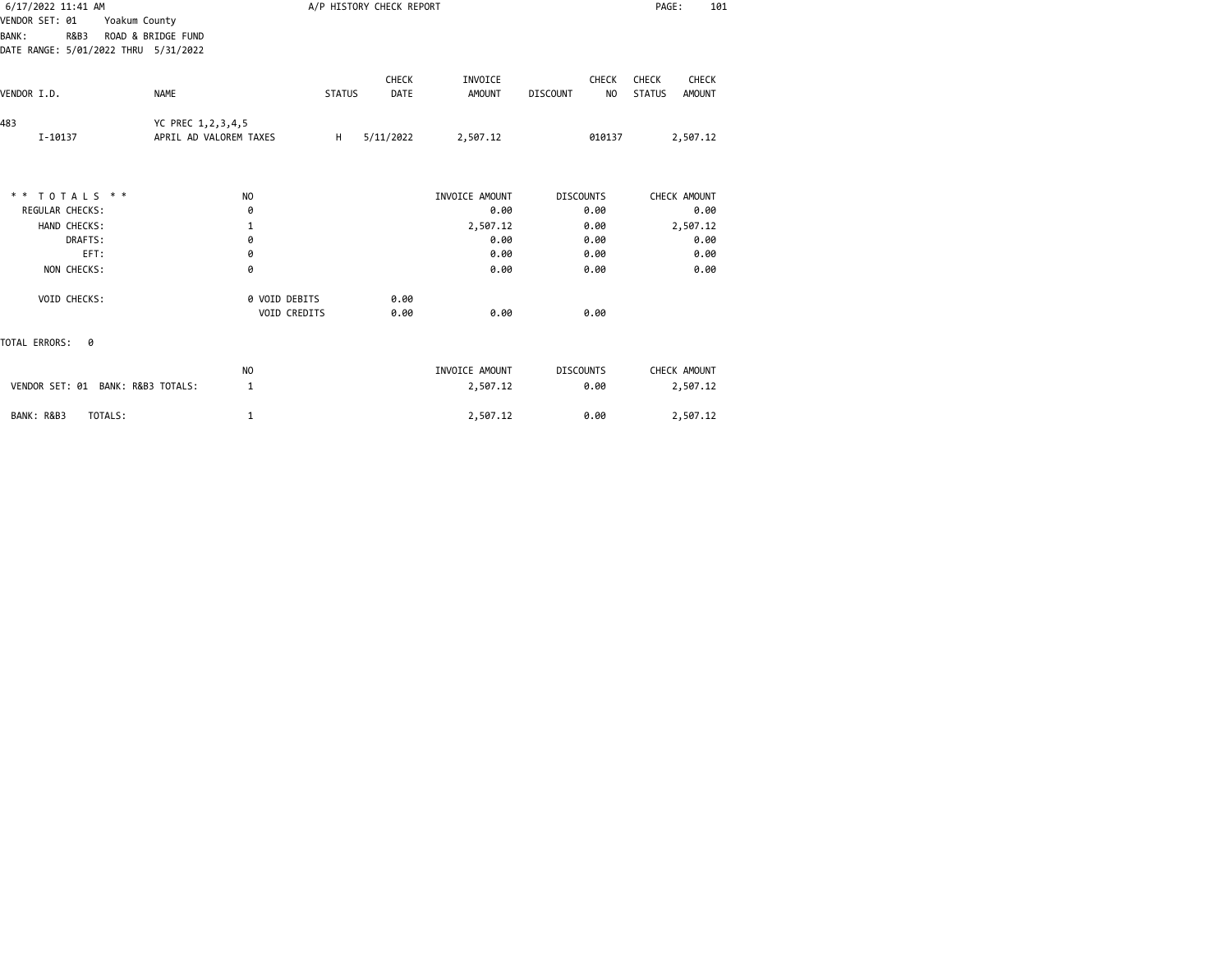| 6/17/2022 11:41 AM    |                                      |                |               | A/P HISTORY CHECK REPORT |                |                                   | PAGE:<br>102                   |  |
|-----------------------|--------------------------------------|----------------|---------------|--------------------------|----------------|-----------------------------------|--------------------------------|--|
| VENDOR SET: 01        | Yoakum County                        |                |               |                          |                |                                   |                                |  |
| <b>BANK:</b><br>SF3   | SPECIAL FUNDS                        |                |               |                          |                |                                   |                                |  |
|                       | DATE RANGE: 5/01/2022 THRU 5/31/2022 |                |               |                          |                |                                   |                                |  |
|                       |                                      |                |               | <b>CHECK</b>             | INVOICE        | <b>CHECK</b>                      | <b>CHECK</b><br><b>CHECK</b>   |  |
| VENDOR I.D.           | NAME                                 |                | <b>STATUS</b> | DATE                     | <b>AMOUNT</b>  | N <sub>O</sub><br><b>DISCOUNT</b> | <b>STATUS</b><br><b>AMOUNT</b> |  |
| 4912                  | YC CLEARING ACCOUNT                  |                |               |                          |                |                                   |                                |  |
| I-202205092089        | MAY AP TRANSFERS                     |                | R             | 5/09/2022                | 1,180.63       | 010013                            |                                |  |
| I-202205092090        | MAY AP TRANSFERS                     |                | R             | 5/09/2022                | 457.26         | 010013                            | 1,637.89                       |  |
|                       |                                      |                |               |                          |                |                                   |                                |  |
| 4912                  | YC CLEARING ACCOUNT                  |                |               |                          |                |                                   |                                |  |
| I-202205162103        | MAY AP TRANSFERS                     |                | R             | 5/16/2022                | 292.21         | 010014                            | 292.21                         |  |
| 4912                  | YC CLEARING ACCOUNT                  |                |               |                          |                |                                   |                                |  |
| I-10015               | APTRSFS/235 JAIL                     |                | R             | 5/23/2022                | 250.00         | 010015                            | 250.00                         |  |
| 4912                  | YC CLEARING ACCOUNT                  |                |               |                          |                |                                   |                                |  |
| I-202205312129        | MAY AP TRANSFERS                     |                | R             | 5/31/2022                | 113.36         | 010016                            | 113.36                         |  |
|                       |                                      |                |               |                          |                |                                   |                                |  |
| ** TOTALS **          |                                      | NO.            |               |                          | INVOICE AMOUNT | <b>DISCOUNTS</b>                  | CHECK AMOUNT                   |  |
| REGULAR CHECKS:       |                                      | 4              |               |                          | 2,293.46       | 0.00                              | 2,293.46                       |  |
| HAND CHECKS:          |                                      | 0              |               |                          | 0.00           | 0.00                              | 0.00                           |  |
| DRAFTS:               |                                      | 0              |               |                          | 0.00           | 0.00                              | 0.00                           |  |
| EFT:                  |                                      | 0              |               |                          | 0.00           | 0.00                              | 0.00                           |  |
| NON CHECKS:           |                                      | 0              |               |                          | 0.00           | 0.00                              | 0.00                           |  |
| VOID CHECKS:          |                                      | 0 VOID DEBITS  |               | 0.00                     |                |                                   |                                |  |
|                       |                                      |                | VOID CREDITS  | 0.00                     | 0.00           | 0.00                              |                                |  |
| TOTAL ERRORS:<br>0    |                                      |                |               |                          |                |                                   |                                |  |
|                       |                                      | NO.            |               |                          | INVOICE AMOUNT | <b>DISCOUNTS</b>                  | CHECK AMOUNT                   |  |
| VENDOR SET: 01        | BANK: SF3<br>TOTALS:                 | $\overline{4}$ |               |                          | 2,293.46       | 0.00                              | 2,293.46                       |  |
| BANK: SF3             | TOTALS:                              | $\overline{4}$ |               |                          | 2,293.46       | 0.00                              | 2,293.46                       |  |
| <b>REPORT TOTALS:</b> |                                      | 979            |               |                          | 9,237,335.38   | 0.00                              | 9,237,335.38                   |  |